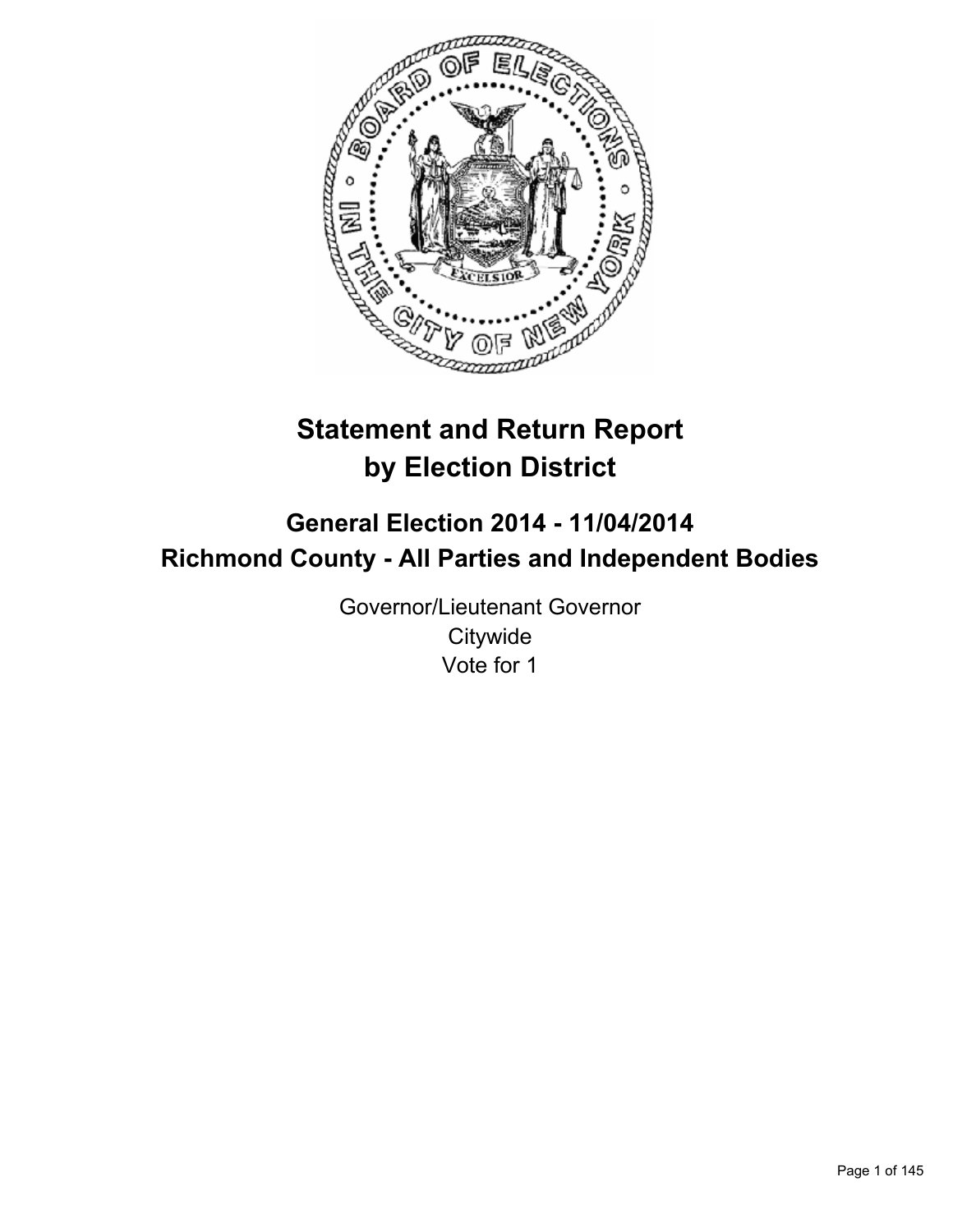

| PUBLIC COUNTER                                           | 330               |
|----------------------------------------------------------|-------------------|
| <b>EMERGENCY</b>                                         | 0                 |
| ABSENTEE/MILITARY                                        | 16                |
| <b>FEDERAL</b>                                           | 2                 |
| <b>SPECIAL PRESIDENTIAL</b>                              | 0                 |
| <b>AFFIDAVIT</b>                                         | 4                 |
| <b>Total Ballots</b>                                     | 352               |
| Less - Inapplicable Federal/Special Presidential Ballots | (2)               |
| <b>Total Applicable Ballots</b>                          | 350               |
| ANDREW M. CUOMO / KATHY C. HOCHUL (DEMOCRATIC)           | 212               |
| ROB ASTORINO / CHRIS MOSS (REPUBLICAN)                   | 45                |
| ROB ASTORINO / CHRIS MOSS (CONSERVATIVE)                 | $12 \overline{ }$ |
| ANDREW M. CUOMO / KATHY C. HOCHUL (WORKING FAMILIES)     | 35                |
| ANDREW M. CUOMO / KATHY C. HOCHUL (INDEPENDENCE)         | 3                 |
| HOWIE HAWKINS / BRIAN P. JONES (GREEN)                   | 21                |
| ANDREW M. CUOMO / KATHY C. HOCHUL (WOMEN'S EQUALITY)     | 6                 |
| STEVEN COHN / BOBBY K. KALOTEE (SAPIENT)                 | 1                 |
| ROB ASTORINO / CHRIS MOSS (STOPCOMMONCORE)               | 0                 |
| MICHAEL MCDERMOTT / CHRIS EDES (LIBERTARIAN)             | 4                 |
| UNATTRIBUTABLE WRITE-IN (WRITE-IN)                       | 1                 |
| ZEPHYR TEACHOUT (WRITE-IN)                               | 2                 |
| <b>Total Votes</b>                                       | 342               |
| Unrecorded                                               | 8                 |

| ANDREW M. CUOMO / KATHY C. HOCHUL (INDEPENDENCE)<br>HOWIE HAWKINS / BRIAN P. JONES (GREEN) | 2            |
|--------------------------------------------------------------------------------------------|--------------|
| ANDREW M. CUOMO / KATHY C. HOCHUL (WORKING FAMILIES)                                       | 8            |
| ROB ASTORINO / CHRIS MOSS (CONSERVATIVE)                                                   | 3            |
| ROB ASTORINO / CHRIS MOSS (REPUBLICAN)                                                     | 13           |
| ANDREW M. CUOMO / KATHY C. HOCHUL (DEMOCRATIC)                                             | 215          |
| <b>Total Applicable Ballots</b>                                                            | 254          |
| Less - Inapplicable Federal/Special Presidential Ballots                                   | (1)          |
| <b>Total Ballots</b>                                                                       | 255          |
| <b>AFFIDAVIT</b>                                                                           | $\mathbf{0}$ |
| <b>SPECIAL PRESIDENTIAL</b>                                                                | $\mathbf{0}$ |
| <b>FEDERAL</b>                                                                             | 1            |
| ABSENTEE/MILITARY                                                                          | 6            |
| <b>EMERGENCY</b>                                                                           | 0            |
| <b>PUBLIC COUNTER</b>                                                                      | 248          |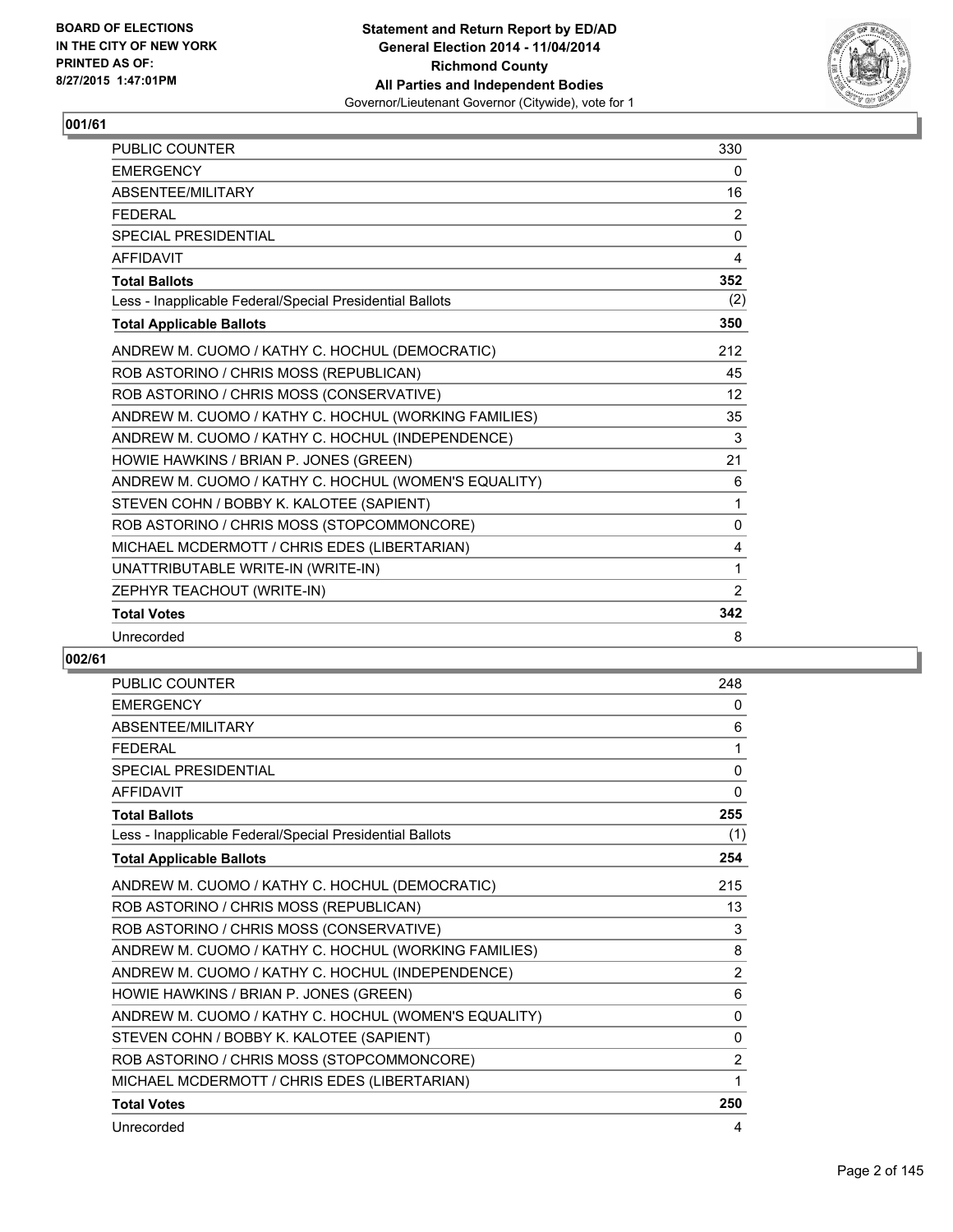

| <b>PUBLIC COUNTER</b>                                    | 371      |
|----------------------------------------------------------|----------|
| <b>EMERGENCY</b>                                         | 0        |
| ABSENTEE/MILITARY                                        | 18       |
| <b>FEDERAL</b>                                           | 3        |
| <b>SPECIAL PRESIDENTIAL</b>                              | $\Omega$ |
| <b>AFFIDAVIT</b>                                         | 6        |
| <b>Total Ballots</b>                                     | 398      |
| Less - Inapplicable Federal/Special Presidential Ballots | (3)      |
| <b>Total Applicable Ballots</b>                          | 395      |
| ANDREW M. CUOMO / KATHY C. HOCHUL (DEMOCRATIC)           | 239      |
| ROB ASTORINO / CHRIS MOSS (REPUBLICAN)                   | 53       |
| ROB ASTORINO / CHRIS MOSS (CONSERVATIVE)                 | 10       |
| ANDREW M. CUOMO / KATHY C. HOCHUL (WORKING FAMILIES)     | 30       |
| ANDREW M. CUOMO / KATHY C. HOCHUL (INDEPENDENCE)         | 13       |
| HOWIE HAWKINS / BRIAN P. JONES (GREEN)                   | 26       |
| ANDREW M. CUOMO / KATHY C. HOCHUL (WOMEN'S EQUALITY)     | 11       |
| STEVEN COHN / BOBBY K. KALOTEE (SAPIENT)                 | 1        |
| ROB ASTORINO / CHRIS MOSS (STOPCOMMONCORE)               | 1        |
| MICHAEL MCDERMOTT / CHRIS EDES (LIBERTARIAN)             | 3        |
| <b>Total Votes</b>                                       | 387      |
| Unrecorded                                               | 8        |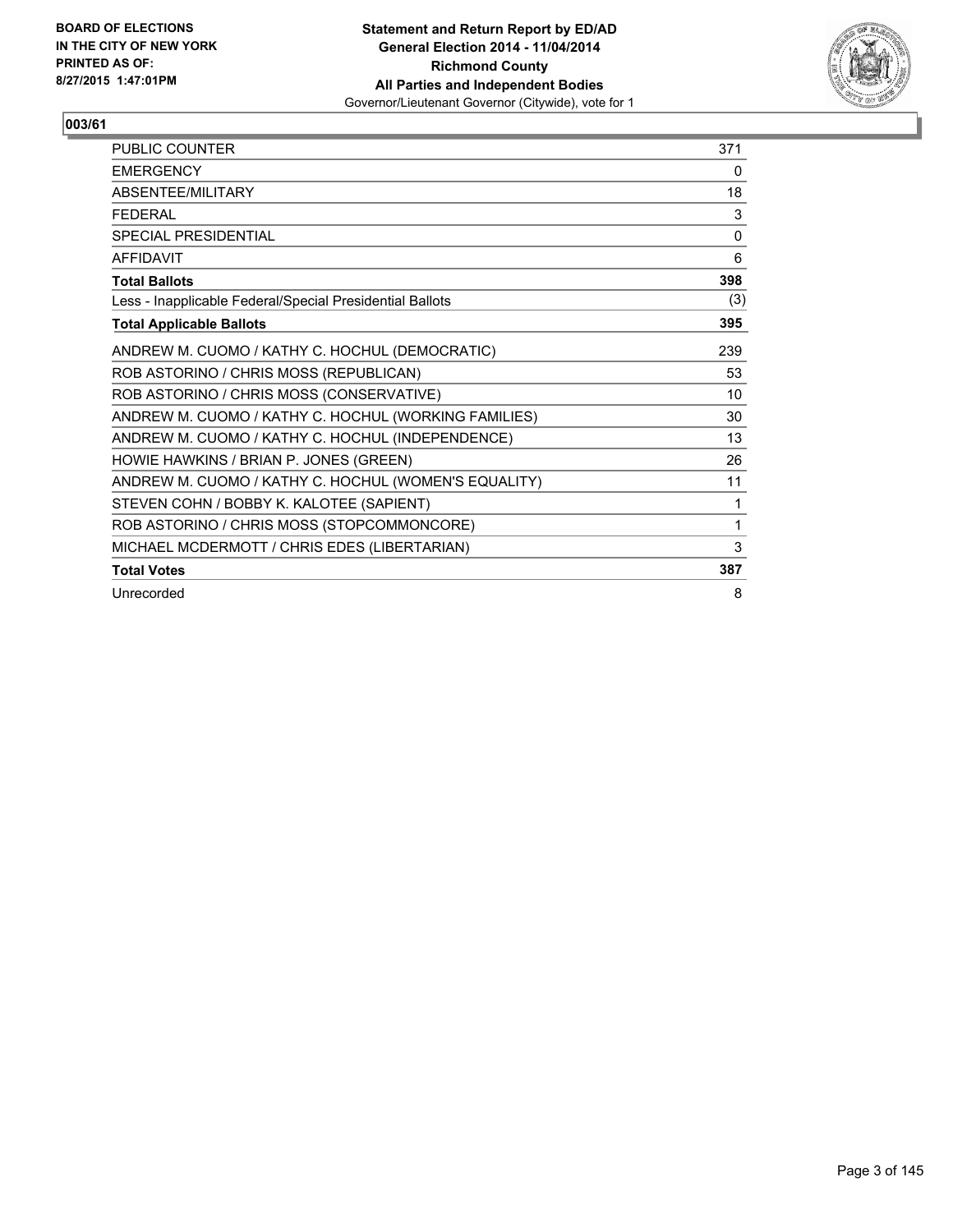

| <b>PUBLIC COUNTER</b>                                    | 384            |
|----------------------------------------------------------|----------------|
| <b>EMERGENCY</b>                                         | $\mathbf{0}$   |
| ABSENTEE/MILITARY                                        | 20             |
| <b>FEDERAL</b>                                           | 2              |
| <b>SPECIAL PRESIDENTIAL</b>                              | 0              |
| <b>AFFIDAVIT</b>                                         | 9              |
| <b>Total Ballots</b>                                     | 415            |
| Less - Inapplicable Federal/Special Presidential Ballots | (2)            |
| <b>Total Applicable Ballots</b>                          | 413            |
| ANDREW M. CUOMO / KATHY C. HOCHUL (DEMOCRATIC)           | 254            |
| ROB ASTORINO / CHRIS MOSS (REPUBLICAN)                   | 67             |
| ROB ASTORINO / CHRIS MOSS (CONSERVATIVE)                 | 13             |
| ANDREW M. CUOMO / KATHY C. HOCHUL (WORKING FAMILIES)     | 34             |
| ANDREW M. CUOMO / KATHY C. HOCHUL (INDEPENDENCE)         | $\overline{7}$ |
| HOWIE HAWKINS / BRIAN P. JONES (GREEN)                   | 19             |
| ANDREW M. CUOMO / KATHY C. HOCHUL (WOMEN'S EQUALITY)     | 4              |
| STEVEN COHN / BOBBY K. KALOTEE (SAPIENT)                 | $\mathbf 0$    |
| ROB ASTORINO / CHRIS MOSS (STOPCOMMONCORE)               | 0              |
| MICHAEL MCDERMOTT / CHRIS EDES (LIBERTARIAN)             | $\mathbf{1}$   |
| ALYSSA KOGON (WRITE-IN)                                  | 1              |
| JAMES ODDO (WRITE-IN)                                    | $\mathbf{1}$   |
| WILLIAM C. WOODS (WRITE-IN)                              | 1              |
| ZEPHYR TEACHOUT (WRITE-IN)                               | 1              |
| <b>Total Votes</b>                                       | 403            |
| Unrecorded                                               | 10             |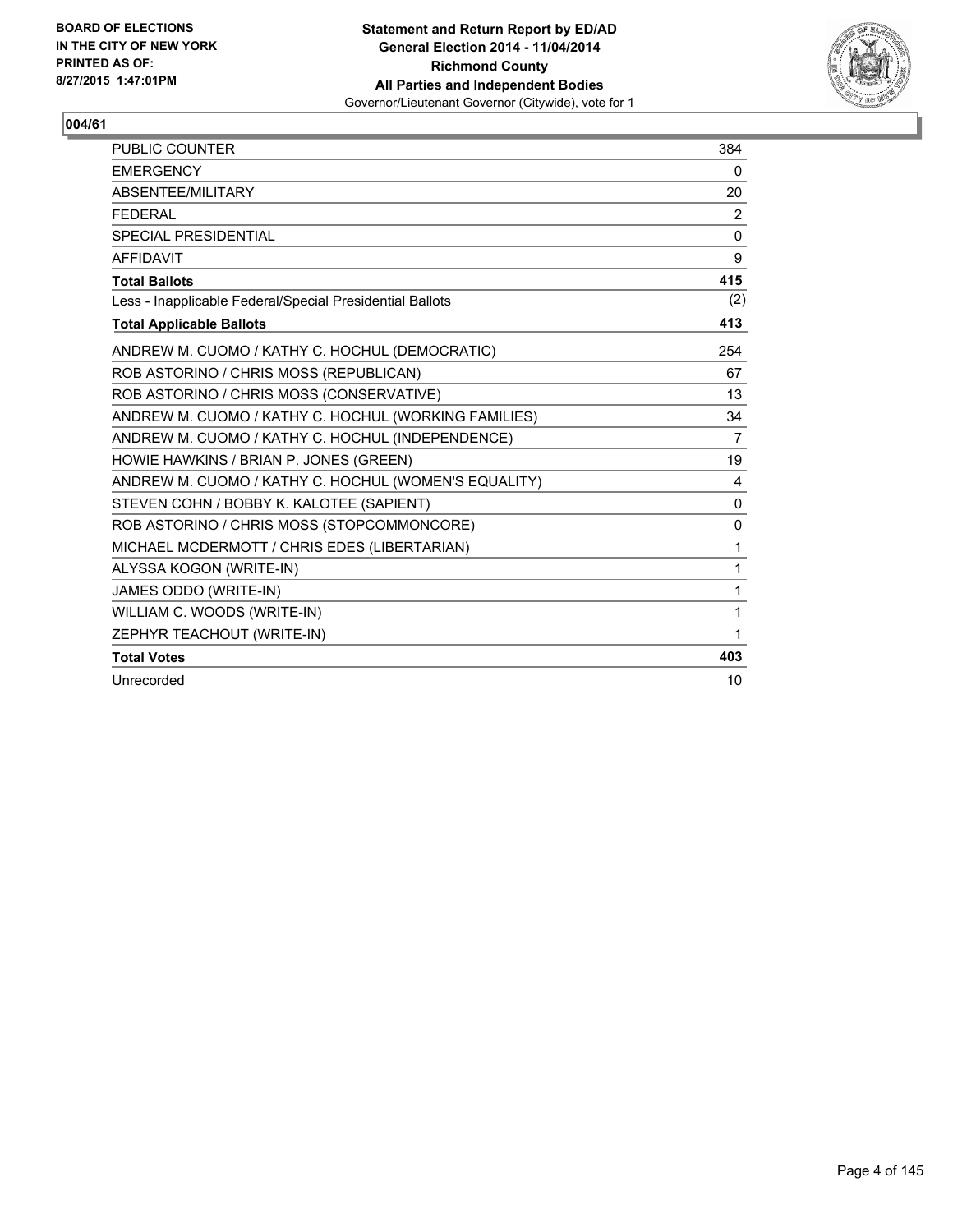

| PUBLIC COUNTER                                           | 207          |
|----------------------------------------------------------|--------------|
| <b>EMERGENCY</b>                                         | 0            |
| ABSENTEE/MILITARY                                        | 10           |
| <b>FEDERAL</b>                                           | 3            |
| <b>SPECIAL PRESIDENTIAL</b>                              | $\Omega$     |
| <b>AFFIDAVIT</b>                                         | 5            |
| <b>Total Ballots</b>                                     | 225          |
| Less - Inapplicable Federal/Special Presidential Ballots | (3)          |
| <b>Total Applicable Ballots</b>                          | 222          |
| ANDREW M. CUOMO / KATHY C. HOCHUL (DEMOCRATIC)           | 153          |
| ROB ASTORINO / CHRIS MOSS (REPUBLICAN)                   | 16           |
| ROB ASTORINO / CHRIS MOSS (CONSERVATIVE)                 | 2            |
| ANDREW M. CUOMO / KATHY C. HOCHUL (WORKING FAMILIES)     | 27           |
| ANDREW M. CUOMO / KATHY C. HOCHUL (INDEPENDENCE)         | 2            |
| HOWIE HAWKINS / BRIAN P. JONES (GREEN)                   | 14           |
| ANDREW M. CUOMO / KATHY C. HOCHUL (WOMEN'S EQUALITY)     | 1            |
| STEVEN COHN / BOBBY K. KALOTEE (SAPIENT)                 | $\mathbf{0}$ |
| ROB ASTORINO / CHRIS MOSS (STOPCOMMONCORE)               | 1            |
| MICHAEL MCDERMOTT / CHRIS EDES (LIBERTARIAN)             | 3            |
| UNATTRIBUTABLE WRITE-IN (WRITE-IN)                       | 1            |
| <b>Total Votes</b>                                       | 220          |
| Unrecorded                                               | 2            |

| <b>PUBLIC COUNTER</b>                                    | 211            |
|----------------------------------------------------------|----------------|
| <b>EMERGENCY</b>                                         | 0              |
| ABSENTEE/MILITARY                                        | 47             |
| <b>FEDERAL</b>                                           | 2              |
| <b>SPECIAL PRESIDENTIAL</b>                              | 0              |
| <b>AFFIDAVIT</b>                                         | 1              |
| <b>Total Ballots</b>                                     | 261            |
| Less - Inapplicable Federal/Special Presidential Ballots | (2)            |
| <b>Total Applicable Ballots</b>                          | 259            |
| ANDREW M. CUOMO / KATHY C. HOCHUL (DEMOCRATIC)           | 171            |
| ROB ASTORINO / CHRIS MOSS (REPUBLICAN)                   | 47             |
| ROB ASTORINO / CHRIS MOSS (CONSERVATIVE)                 | 10             |
| ANDREW M. CUOMO / KATHY C. HOCHUL (WORKING FAMILIES)     | 8              |
| ANDREW M. CUOMO / KATHY C. HOCHUL (INDEPENDENCE)         | 5              |
| HOWIE HAWKINS / BRIAN P. JONES (GREEN)                   | 10             |
| ANDREW M. CUOMO / KATHY C. HOCHUL (WOMEN'S EQUALITY)     | $\mathbf 1$    |
| STEVEN COHN / BOBBY K. KALOTEE (SAPIENT)                 | 0              |
| ROB ASTORINO / CHRIS MOSS (STOPCOMMONCORE)               | 0              |
| MICHAEL MCDERMOTT / CHRIS EDES (LIBERTARIAN)             | 2              |
| ADAM GAZA (WRITE-IN)                                     | $\overline{2}$ |
| <b>Total Votes</b>                                       | 256            |
| Unrecorded                                               | 3              |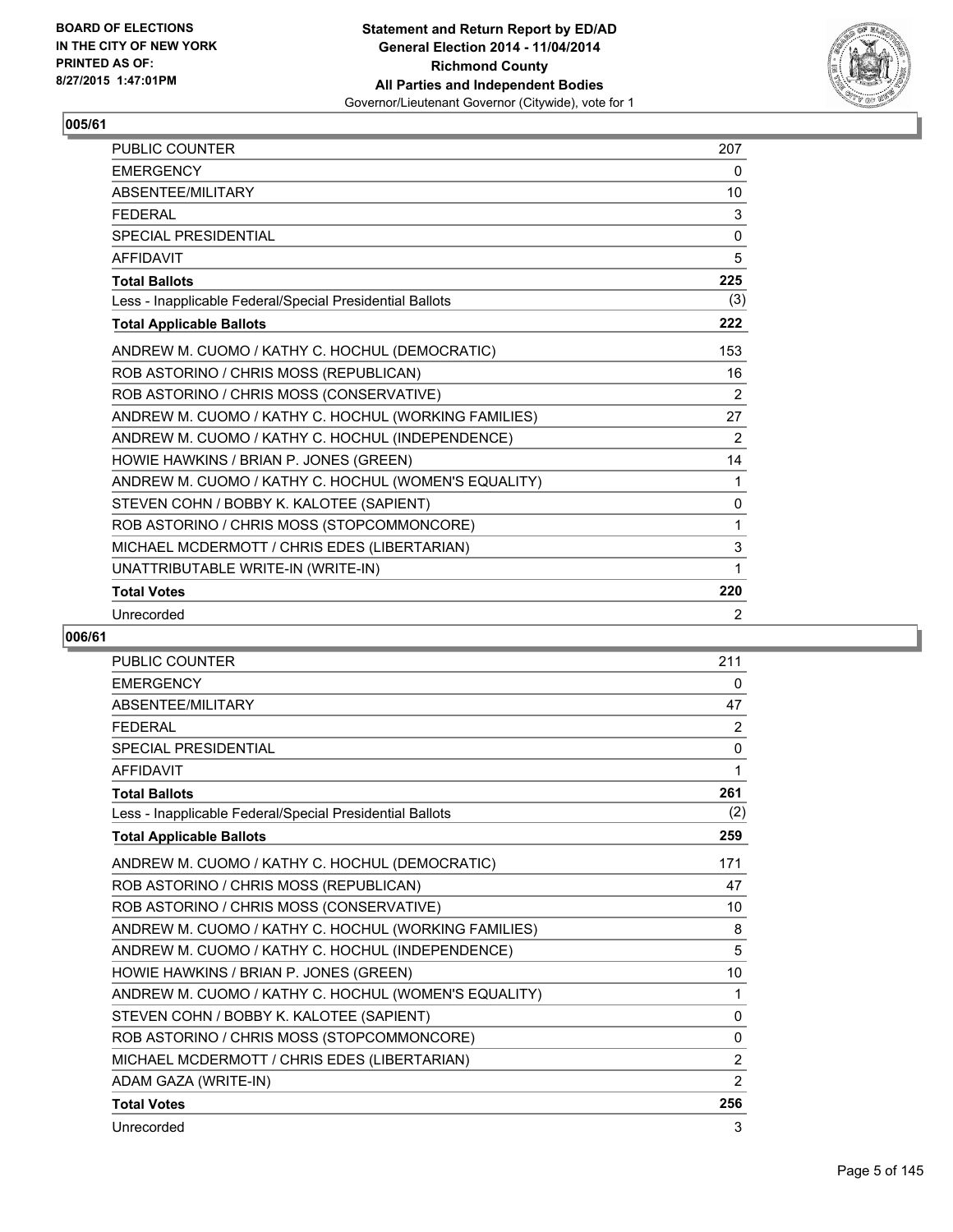

| <b>PUBLIC COUNTER</b>                                    | 255            |
|----------------------------------------------------------|----------------|
| <b>EMERGENCY</b>                                         | 0              |
| ABSENTEE/MILITARY                                        | 8              |
| <b>FEDERAL</b>                                           | 0              |
| <b>SPECIAL PRESIDENTIAL</b>                              | $\mathbf{0}$   |
| <b>AFFIDAVIT</b>                                         | 3              |
| <b>Total Ballots</b>                                     | 266            |
| Less - Inapplicable Federal/Special Presidential Ballots | 0              |
| <b>Total Applicable Ballots</b>                          | 266            |
| ANDREW M. CUOMO / KATHY C. HOCHUL (DEMOCRATIC)           | 227            |
| ROB ASTORINO / CHRIS MOSS (REPUBLICAN)                   | 10             |
| ROB ASTORINO / CHRIS MOSS (CONSERVATIVE)                 | 1              |
| ANDREW M. CUOMO / KATHY C. HOCHUL (WORKING FAMILIES)     | $\overline{7}$ |
| ANDREW M. CUOMO / KATHY C. HOCHUL (INDEPENDENCE)         | 5              |
| HOWIE HAWKINS / BRIAN P. JONES (GREEN)                   | 3              |
| ANDREW M. CUOMO / KATHY C. HOCHUL (WOMEN'S EQUALITY)     | 1              |
| STEVEN COHN / BOBBY K. KALOTEE (SAPIENT)                 | 0              |
| ROB ASTORINO / CHRIS MOSS (STOPCOMMONCORE)               | 1              |
| MICHAEL MCDERMOTT / CHRIS EDES (LIBERTARIAN)             | $\mathbf{0}$   |
| <b>Total Votes</b>                                       | 255            |
| Unrecorded                                               | 11             |

| <b>PUBLIC COUNTER</b>                                    | 292          |
|----------------------------------------------------------|--------------|
| <b>EMERGENCY</b>                                         | 0            |
| <b>ABSENTEF/MILITARY</b>                                 | 6            |
| <b>FEDERAL</b>                                           | 0            |
| <b>SPECIAL PRESIDENTIAL</b>                              | $\mathbf{0}$ |
| <b>AFFIDAVIT</b>                                         | 4            |
| <b>Total Ballots</b>                                     | 302          |
| Less - Inapplicable Federal/Special Presidential Ballots | 0            |
| <b>Total Applicable Ballots</b>                          | 302          |
| ANDREW M. CUOMO / KATHY C. HOCHUL (DEMOCRATIC)           | 233          |
| ROB ASTORINO / CHRIS MOSS (REPUBLICAN)                   | 18           |
| ROB ASTORINO / CHRIS MOSS (CONSERVATIVE)                 | 3            |
| ANDREW M. CUOMO / KATHY C. HOCHUL (WORKING FAMILIES)     | 19           |
| ANDREW M. CUOMO / KATHY C. HOCHUL (INDEPENDENCE)         | 6            |
| HOWIE HAWKINS / BRIAN P. JONES (GREEN)                   | 16           |
| ANDREW M. CUOMO / KATHY C. HOCHUL (WOMEN'S EQUALITY)     | 4            |
| STEVEN COHN / BOBBY K. KALOTEE (SAPIENT)                 | 0            |
| ROB ASTORINO / CHRIS MOSS (STOPCOMMONCORE)               | 1            |
| MICHAEL MCDERMOTT / CHRIS EDES (LIBERTARIAN)             | 0            |
| UNATTRIBUTABLE WRITE-IN (WRITE-IN)                       | 1            |
| <b>Total Votes</b>                                       | 301          |
| Unrecorded                                               | 1            |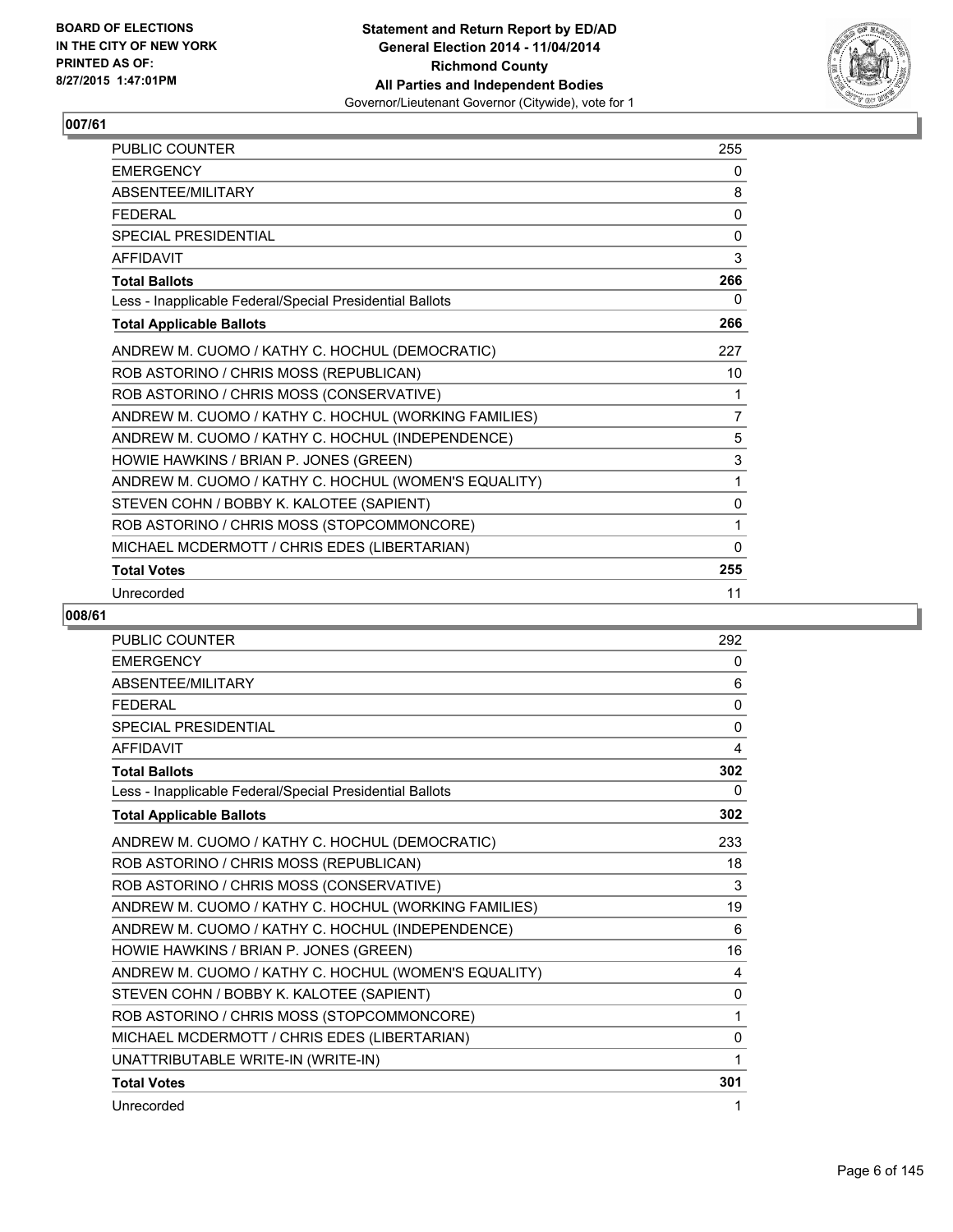

| <b>PUBLIC COUNTER</b>                                    | 419 |
|----------------------------------------------------------|-----|
| <b>EMERGENCY</b>                                         | 0   |
| ABSENTEE/MILITARY                                        | 26  |
| <b>FEDERAL</b>                                           | 2   |
| <b>SPECIAL PRESIDENTIAL</b>                              | 0   |
| <b>AFFIDAVIT</b>                                         | 1   |
| <b>Total Ballots</b>                                     | 448 |
| Less - Inapplicable Federal/Special Presidential Ballots | (2) |
| <b>Total Applicable Ballots</b>                          | 446 |
| ANDREW M. CUOMO / KATHY C. HOCHUL (DEMOCRATIC)           | 322 |
| ROB ASTORINO / CHRIS MOSS (REPUBLICAN)                   | 51  |
| ROB ASTORINO / CHRIS MOSS (CONSERVATIVE)                 | 13  |
| ANDREW M. CUOMO / KATHY C. HOCHUL (WORKING FAMILIES)     | 14  |
| ANDREW M. CUOMO / KATHY C. HOCHUL (INDEPENDENCE)         | 13  |
| HOWIE HAWKINS / BRIAN P. JONES (GREEN)                   | 18  |
| ANDREW M. CUOMO / KATHY C. HOCHUL (WOMEN'S EQUALITY)     | 2   |
| STEVEN COHN / BOBBY K. KALOTEE (SAPIENT)                 | 0   |
| ROB ASTORINO / CHRIS MOSS (STOPCOMMONCORE)               | 2   |
| MICHAEL MCDERMOTT / CHRIS EDES (LIBERTARIAN)             | 4   |
| <b>Total Votes</b>                                       | 439 |
| Unrecorded                                               | 7   |

| PUBLIC COUNTER                                           | 334            |
|----------------------------------------------------------|----------------|
| <b>EMERGENCY</b>                                         | 0              |
| <b>ABSENTEE/MILITARY</b>                                 | 15             |
| <b>FEDERAL</b>                                           | $\mathbf{0}$   |
| <b>SPECIAL PRESIDENTIAL</b>                              | 0              |
| <b>AFFIDAVIT</b>                                         | 8              |
| <b>Total Ballots</b>                                     | 357            |
| Less - Inapplicable Federal/Special Presidential Ballots | 0              |
| <b>Total Applicable Ballots</b>                          | 357            |
| ANDREW M. CUOMO / KATHY C. HOCHUL (DEMOCRATIC)           | 272            |
| ROB ASTORINO / CHRIS MOSS (REPUBLICAN)                   | 37             |
| ROB ASTORINO / CHRIS MOSS (CONSERVATIVE)                 | 9              |
| ANDREW M. CUOMO / KATHY C. HOCHUL (WORKING FAMILIES)     | 13             |
| ANDREW M. CUOMO / KATHY C. HOCHUL (INDEPENDENCE)         | 9              |
| HOWIE HAWKINS / BRIAN P. JONES (GREEN)                   | 8              |
| ANDREW M. CUOMO / KATHY C. HOCHUL (WOMEN'S EQUALITY)     | $\overline{2}$ |
| STEVEN COHN / BOBBY K. KALOTEE (SAPIENT)                 | 0              |
| ROB ASTORINO / CHRIS MOSS (STOPCOMMONCORE)               | $\mathbf{0}$   |
| MICHAEL MCDERMOTT / CHRIS EDES (LIBERTARIAN)             | 0              |
| <b>Total Votes</b>                                       | 350            |
| Unrecorded                                               | 7              |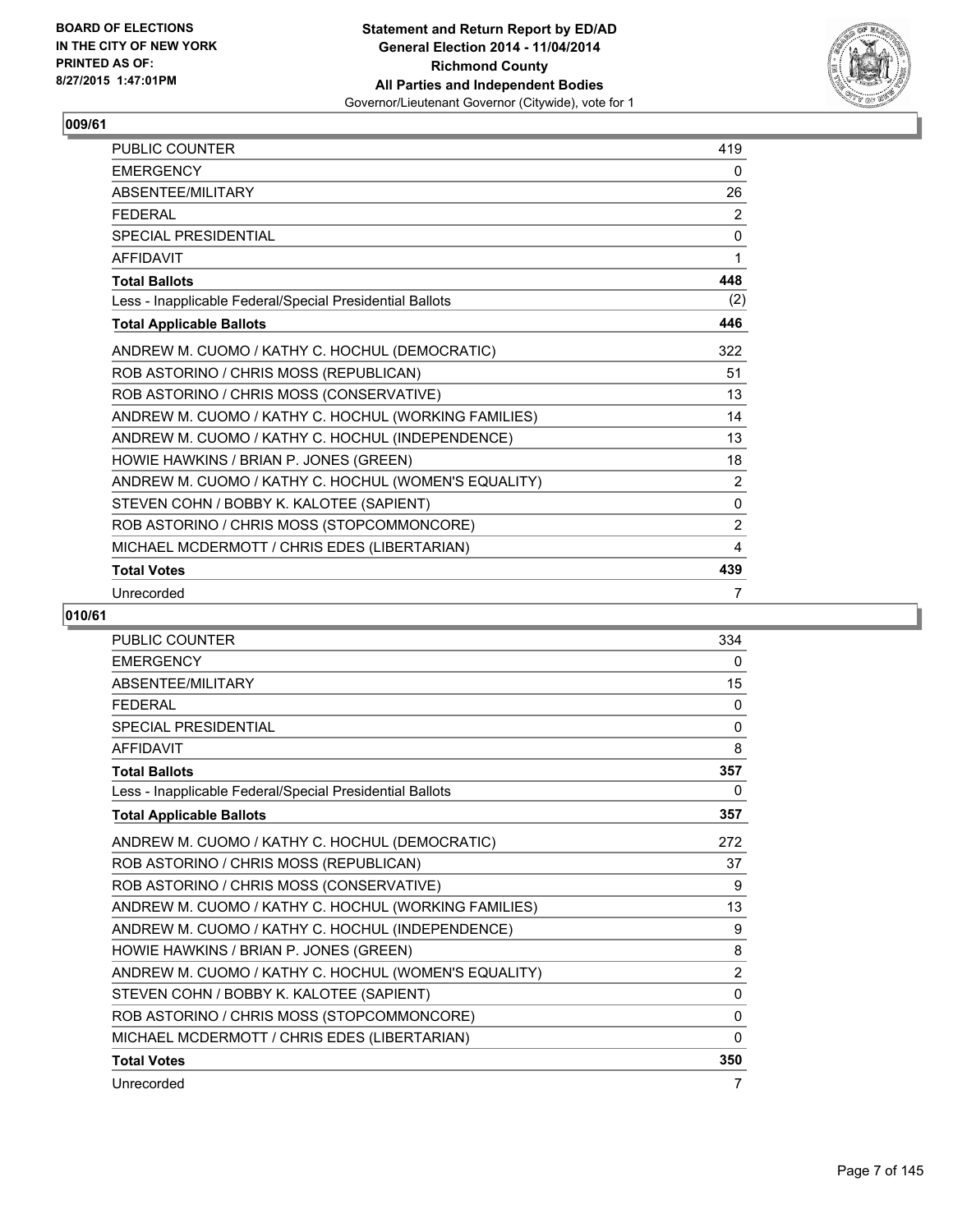

| PUBLIC COUNTER                                           | 171            |
|----------------------------------------------------------|----------------|
| <b>EMERGENCY</b>                                         | 0              |
| ABSENTEE/MILITARY                                        | 36             |
| <b>FEDERAL</b>                                           | 2              |
| <b>SPECIAL PRESIDENTIAL</b>                              | 0              |
| <b>AFFIDAVIT</b>                                         | $\Omega$       |
| <b>Total Ballots</b>                                     | 209            |
| Less - Inapplicable Federal/Special Presidential Ballots | (2)            |
| <b>Total Applicable Ballots</b>                          | 207            |
| ANDREW M. CUOMO / KATHY C. HOCHUL (DEMOCRATIC)           | 123            |
| ROB ASTORINO / CHRIS MOSS (REPUBLICAN)                   | 42             |
| ROB ASTORINO / CHRIS MOSS (CONSERVATIVE)                 | 9              |
| ANDREW M. CUOMO / KATHY C. HOCHUL (WORKING FAMILIES)     | $\overline{7}$ |
| ANDREW M. CUOMO / KATHY C. HOCHUL (INDEPENDENCE)         | 10             |
| HOWIE HAWKINS / BRIAN P. JONES (GREEN)                   | 9              |
| ANDREW M. CUOMO / KATHY C. HOCHUL (WOMEN'S EQUALITY)     | $\mathbf{0}$   |
| STEVEN COHN / BOBBY K. KALOTEE (SAPIENT)                 | 0              |
| ROB ASTORINO / CHRIS MOSS (STOPCOMMONCORE)               | 2              |
| MICHAEL MCDERMOTT / CHRIS EDES (LIBERTARIAN)             | 1              |
| <b>Total Votes</b>                                       | 203            |
| Unrecorded                                               | 4              |

| PUBLIC COUNTER                                           | 468      |
|----------------------------------------------------------|----------|
| <b>EMERGENCY</b>                                         | 0        |
| <b>ABSENTEE/MILITARY</b>                                 | 10       |
| <b>FEDERAL</b>                                           | $\Omega$ |
| <b>SPECIAL PRESIDENTIAL</b>                              | 0        |
| <b>AFFIDAVIT</b>                                         | 3        |
| <b>Total Ballots</b>                                     | 481      |
| Less - Inapplicable Federal/Special Presidential Ballots | 0        |
| <b>Total Applicable Ballots</b>                          | 481      |
| ANDREW M. CUOMO / KATHY C. HOCHUL (DEMOCRATIC)           | 247      |
| ROB ASTORINO / CHRIS MOSS (REPUBLICAN)                   | 128      |
| ROB ASTORINO / CHRIS MOSS (CONSERVATIVE)                 | 33       |
| ANDREW M. CUOMO / KATHY C. HOCHUL (WORKING FAMILIES)     | 19       |
| ANDREW M. CUOMO / KATHY C. HOCHUL (INDEPENDENCE)         | 15       |
| HOWIE HAWKINS / BRIAN P. JONES (GREEN)                   | 20       |
| ANDREW M. CUOMO / KATHY C. HOCHUL (WOMEN'S EQUALITY)     | 9        |
| STEVEN COHN / BOBBY K. KALOTEE (SAPIENT)                 | 0        |
| ROB ASTORINO / CHRIS MOSS (STOPCOMMONCORE)               | 1        |
| MICHAEL MCDERMOTT / CHRIS EDES (LIBERTARIAN)             | 3        |
| <b>Total Votes</b>                                       | 475      |
| Unrecorded                                               | 6        |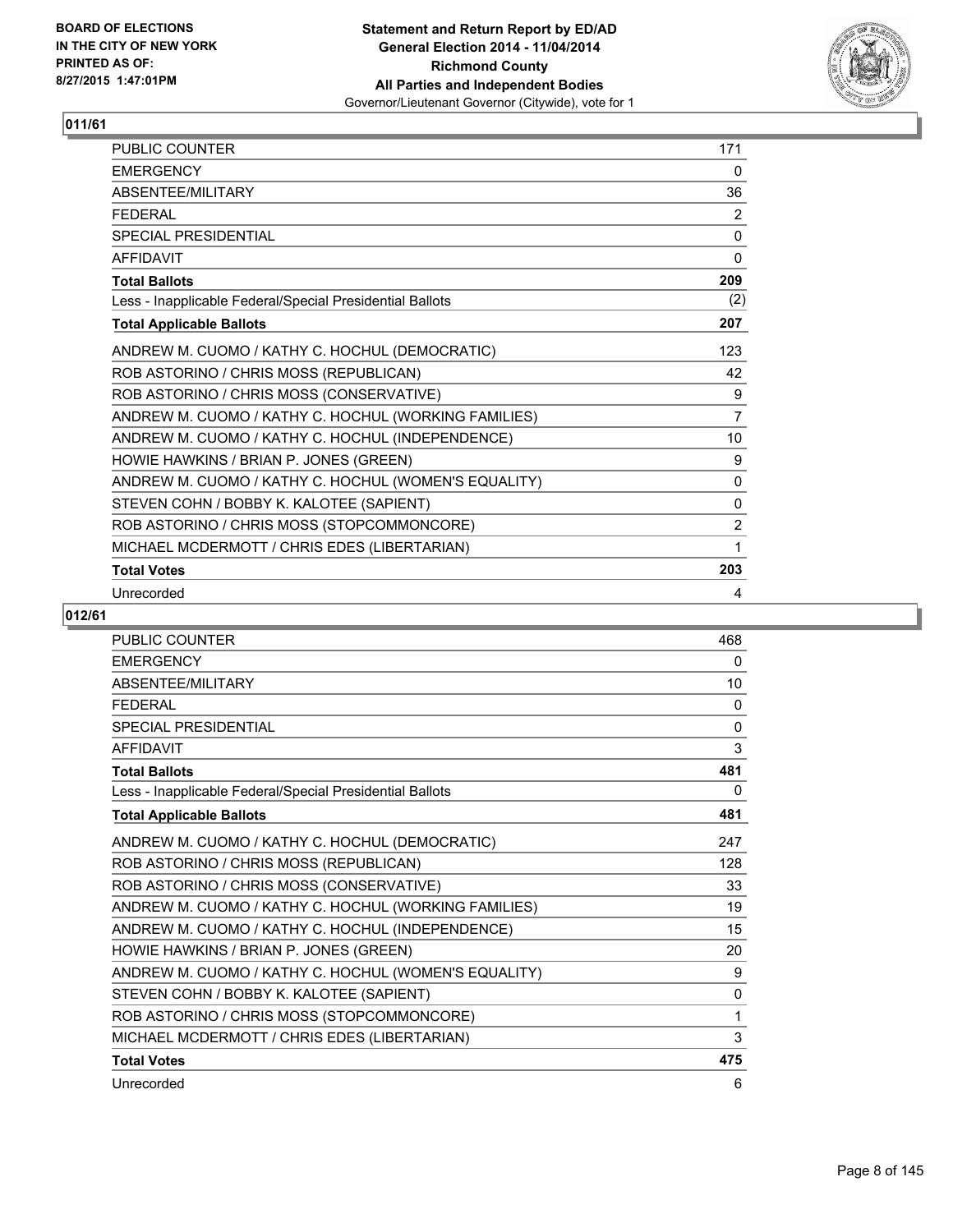

| <b>PUBLIC COUNTER</b>                                    | 385          |
|----------------------------------------------------------|--------------|
| <b>EMERGENCY</b>                                         | 0            |
| ABSENTEE/MILITARY                                        | 19           |
| <b>FEDERAL</b>                                           | 0            |
| <b>SPECIAL PRESIDENTIAL</b>                              | $\mathbf{0}$ |
| <b>AFFIDAVIT</b>                                         | 8            |
| <b>Total Ballots</b>                                     | 412          |
| Less - Inapplicable Federal/Special Presidential Ballots | 0            |
| <b>Total Applicable Ballots</b>                          | 412          |
| ANDREW M. CUOMO / KATHY C. HOCHUL (DEMOCRATIC)           | 294          |
| ROB ASTORINO / CHRIS MOSS (REPUBLICAN)                   | 61           |
| ROB ASTORINO / CHRIS MOSS (CONSERVATIVE)                 | 5            |
| ANDREW M. CUOMO / KATHY C. HOCHUL (WORKING FAMILIES)     | 19           |
| ANDREW M. CUOMO / KATHY C. HOCHUL (INDEPENDENCE)         | 9            |
| HOWIE HAWKINS / BRIAN P. JONES (GREEN)                   | 9            |
| ANDREW M. CUOMO / KATHY C. HOCHUL (WOMEN'S EQUALITY)     | 4            |
| STEVEN COHN / BOBBY K. KALOTEE (SAPIENT)                 | 0            |
| ROB ASTORINO / CHRIS MOSS (STOPCOMMONCORE)               | 2            |
| MICHAEL MCDERMOTT / CHRIS EDES (LIBERTARIAN)             | 2            |
| <b>Total Votes</b>                                       | 405          |
| Unrecorded                                               | 7            |

| <b>PUBLIC COUNTER</b>                                    | 336 |
|----------------------------------------------------------|-----|
| <b>EMERGENCY</b>                                         | 0   |
| ABSENTEE/MILITARY                                        | 14  |
| <b>FEDERAL</b>                                           | 1   |
| <b>SPECIAL PRESIDENTIAL</b>                              | 0   |
| <b>AFFIDAVIT</b>                                         | 1   |
| <b>Total Ballots</b>                                     | 352 |
| Less - Inapplicable Federal/Special Presidential Ballots | (1) |
| <b>Total Applicable Ballots</b>                          | 351 |
| ANDREW M. CUOMO / KATHY C. HOCHUL (DEMOCRATIC)           | 187 |
| ROB ASTORINO / CHRIS MOSS (REPUBLICAN)                   | 94  |
| ROB ASTORINO / CHRIS MOSS (CONSERVATIVE)                 | 24  |
| ANDREW M. CUOMO / KATHY C. HOCHUL (WORKING FAMILIES)     | 4   |
| ANDREW M. CUOMO / KATHY C. HOCHUL (INDEPENDENCE)         | 12  |
| HOWIE HAWKINS / BRIAN P. JONES (GREEN)                   | 13  |
| ANDREW M. CUOMO / KATHY C. HOCHUL (WOMEN'S EQUALITY)     | 5   |
| STEVEN COHN / BOBBY K. KALOTEE (SAPIENT)                 | 0   |
| ROB ASTORINO / CHRIS MOSS (STOPCOMMONCORE)               | 6   |
| MICHAEL MCDERMOTT / CHRIS EDES (LIBERTARIAN)             | 3   |
| <b>Total Votes</b>                                       | 348 |
| Unrecorded                                               | 3   |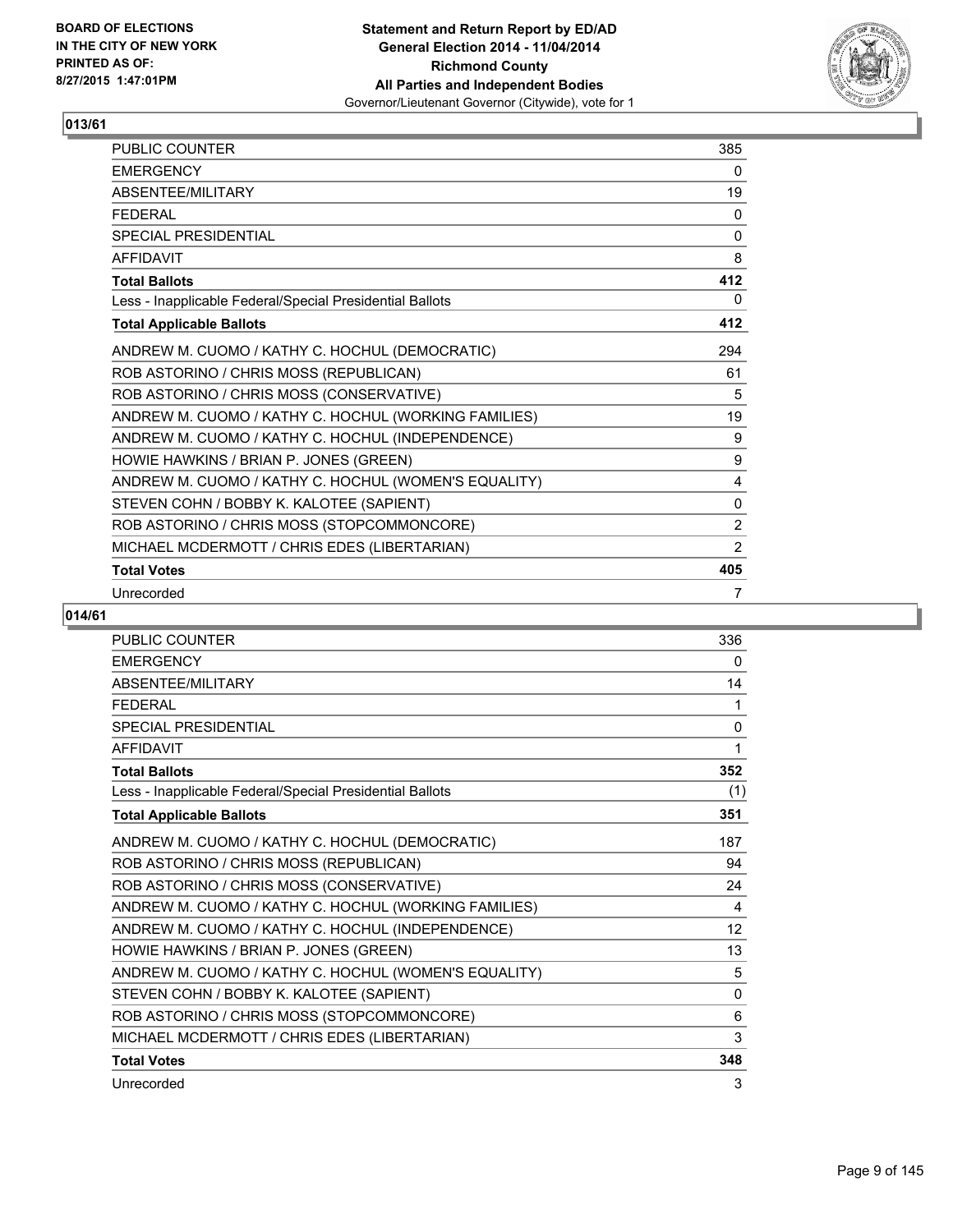

| <b>PUBLIC COUNTER</b>                                    | 336            |
|----------------------------------------------------------|----------------|
| <b>EMERGENCY</b>                                         | 0              |
| <b>ABSENTFF/MILITARY</b>                                 | 14             |
| <b>FFDFRAL</b>                                           | 6              |
| <b>SPECIAL PRESIDENTIAL</b>                              | 0              |
| <b>AFFIDAVIT</b>                                         | $\mathbf{0}$   |
| <b>Total Ballots</b>                                     | 356            |
| Less - Inapplicable Federal/Special Presidential Ballots | (6)            |
| <b>Total Applicable Ballots</b>                          | 350            |
| ANDREW M. CUOMO / KATHY C. HOCHUL (DEMOCRATIC)           | 191            |
| ROB ASTORINO / CHRIS MOSS (REPUBLICAN)                   | 80             |
| ROB ASTORINO / CHRIS MOSS (CONSERVATIVE)                 | 14             |
| ANDREW M. CUOMO / KATHY C. HOCHUL (WORKING FAMILIES)     | 17             |
| ANDREW M. CUOMO / KATHY C. HOCHUL (INDEPENDENCE)         | 14             |
| HOWIE HAWKINS / BRIAN P. JONES (GREEN)                   | 16             |
| ANDREW M. CUOMO / KATHY C. HOCHUL (WOMEN'S EQUALITY)     | 6              |
| STEVEN COHN / BOBBY K. KALOTEE (SAPIENT)                 | $\overline{2}$ |
| ROB ASTORINO / CHRIS MOSS (STOPCOMMONCORE)               | 1              |
| MICHAEL MCDERMOTT / CHRIS EDES (LIBERTARIAN)             | 0              |
| ZEPHYR TEACHOUT (WRITE-IN)                               | 1              |
| <b>Total Votes</b>                                       | 342            |
| Unrecorded                                               | 8              |

| PUBLIC COUNTER                                           | 225            |
|----------------------------------------------------------|----------------|
| <b>EMERGENCY</b>                                         | 0              |
| <b>ABSENTEE/MILITARY</b>                                 | 10             |
| <b>FFDFRAL</b>                                           | 0              |
| <b>SPECIAL PRESIDENTIAL</b>                              | 0              |
| <b>AFFIDAVIT</b>                                         | $\overline{2}$ |
| <b>Total Ballots</b>                                     | 237            |
| Less - Inapplicable Federal/Special Presidential Ballots | 0              |
| <b>Total Applicable Ballots</b>                          | 237            |
| ANDREW M. CUOMO / KATHY C. HOCHUL (DEMOCRATIC)           | 197            |
| ROB ASTORINO / CHRIS MOSS (REPUBLICAN)                   | 10             |
| ROB ASTORINO / CHRIS MOSS (CONSERVATIVE)                 | 3              |
| ANDREW M. CUOMO / KATHY C. HOCHUL (WORKING FAMILIES)     | 8              |
| ANDREW M. CUOMO / KATHY C. HOCHUL (INDEPENDENCE)         | 1              |
| HOWIE HAWKINS / BRIAN P. JONES (GREEN)                   | 2              |
| ANDREW M. CUOMO / KATHY C. HOCHUL (WOMEN'S EQUALITY)     | 4              |
| STEVEN COHN / BOBBY K. KALOTEE (SAPIENT)                 | 0              |
| ROB ASTORINO / CHRIS MOSS (STOPCOMMONCORE)               | 0              |
| MICHAEL MCDERMOTT / CHRIS EDES (LIBERTARIAN)             | $\mathbf{0}$   |
| <b>Total Votes</b>                                       | 225            |
| Unrecorded                                               | 12             |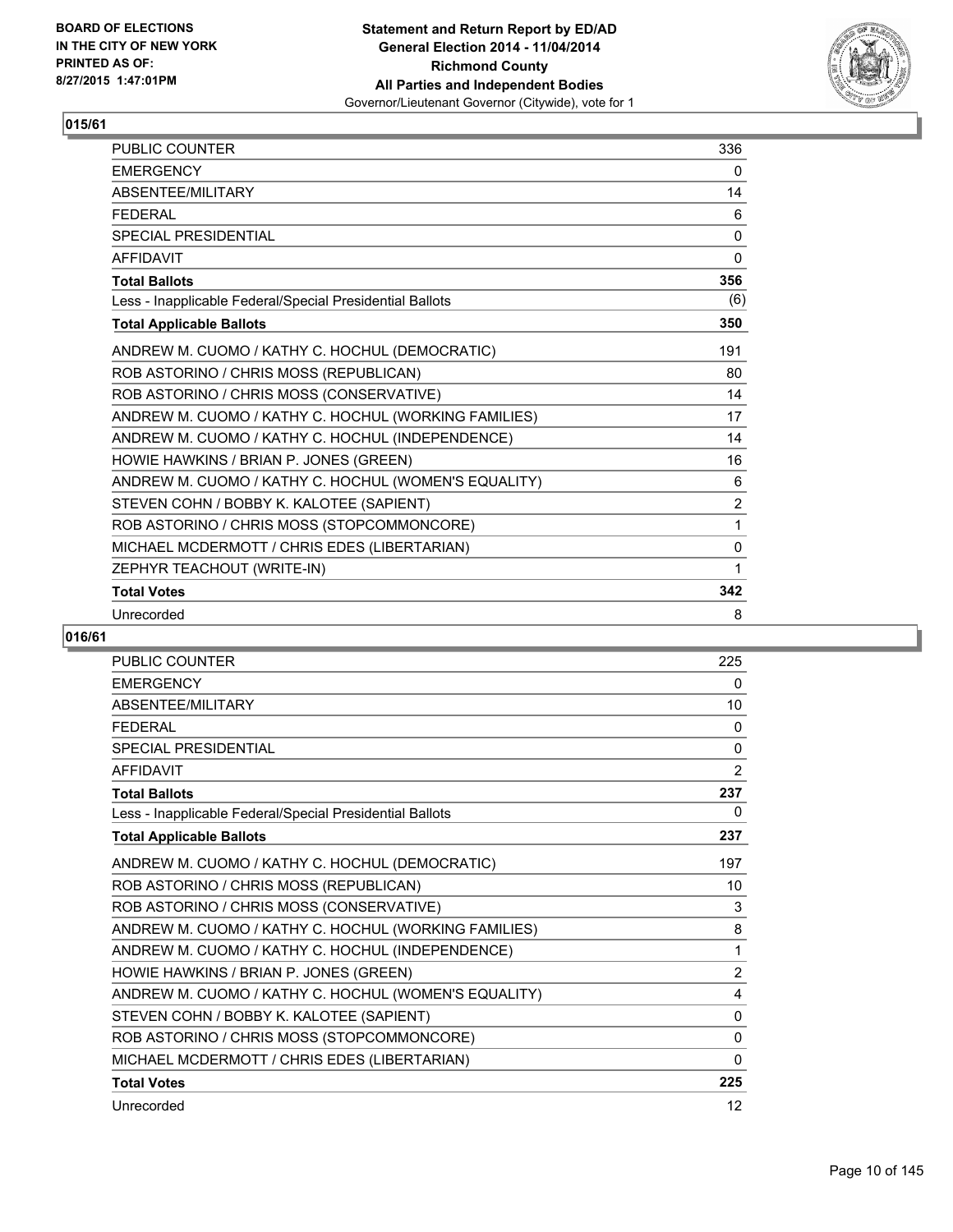

| PUBLIC COUNTER                                           | 258 |
|----------------------------------------------------------|-----|
| <b>FMFRGFNCY</b>                                         | 0   |
| ABSENTEE/MILITARY                                        | 13  |
| <b>FEDERAL</b>                                           | 4   |
| <b>SPECIAL PRESIDENTIAL</b>                              | 0   |
| <b>AFFIDAVIT</b>                                         | 6   |
| <b>Total Ballots</b>                                     | 281 |
| Less - Inapplicable Federal/Special Presidential Ballots | (4) |
| <b>Total Applicable Ballots</b>                          | 277 |
| ANDREW M. CUOMO / KATHY C. HOCHUL (DEMOCRATIC)           | 195 |
| ROB ASTORINO / CHRIS MOSS (REPUBLICAN)                   | 22  |
| ROB ASTORINO / CHRIS MOSS (CONSERVATIVE)                 | 9   |
| ANDREW M. CUOMO / KATHY C. HOCHUL (WORKING FAMILIES)     | 19  |
| ANDREW M. CUOMO / KATHY C. HOCHUL (INDEPENDENCE)         | 6   |
| HOWIE HAWKINS / BRIAN P. JONES (GREEN)                   | 9   |
| ANDREW M. CUOMO / KATHY C. HOCHUL (WOMEN'S EQUALITY)     | 5   |
| STEVEN COHN / BOBBY K. KALOTEE (SAPIENT)                 | 1   |
| ROB ASTORINO / CHRIS MOSS (STOPCOMMONCORE)               | 3   |
| MICHAEL MCDERMOTT / CHRIS EDES (LIBERTARIAN)             | 1   |
| ALTON H. MADDOX JR. (WRITE-IN)                           | 1   |
| <b>Total Votes</b>                                       | 271 |
| Unrecorded                                               | 6   |

| PUBLIC COUNTER                                           | 305            |
|----------------------------------------------------------|----------------|
| <b>EMERGENCY</b>                                         | 0              |
| <b>ABSENTEE/MILITARY</b>                                 | 12             |
| <b>FFDFRAL</b>                                           | 1              |
| <b>SPECIAL PRESIDENTIAL</b>                              | 0              |
| <b>AFFIDAVIT</b>                                         | $\overline{2}$ |
| <b>Total Ballots</b>                                     | 320            |
| Less - Inapplicable Federal/Special Presidential Ballots | (1)            |
| <b>Total Applicable Ballots</b>                          | 319            |
| ANDREW M. CUOMO / KATHY C. HOCHUL (DEMOCRATIC)           | 188            |
| ROB ASTORINO / CHRIS MOSS (REPUBLICAN)                   | 73             |
| ROB ASTORINO / CHRIS MOSS (CONSERVATIVE)                 | 14             |
| ANDREW M. CUOMO / KATHY C. HOCHUL (WORKING FAMILIES)     | 12             |
| ANDREW M. CUOMO / KATHY C. HOCHUL (INDEPENDENCE)         | 9              |
| HOWIE HAWKINS / BRIAN P. JONES (GREEN)                   | 16             |
| ANDREW M. CUOMO / KATHY C. HOCHUL (WOMEN'S EQUALITY)     | 1              |
| STEVEN COHN / BOBBY K. KALOTEE (SAPIENT)                 | 0              |
| ROB ASTORINO / CHRIS MOSS (STOPCOMMONCORE)               | 1              |
| MICHAEL MCDERMOTT / CHRIS EDES (LIBERTARIAN)             | 1              |
| <b>Total Votes</b>                                       | 315            |
| Unrecorded                                               | 4              |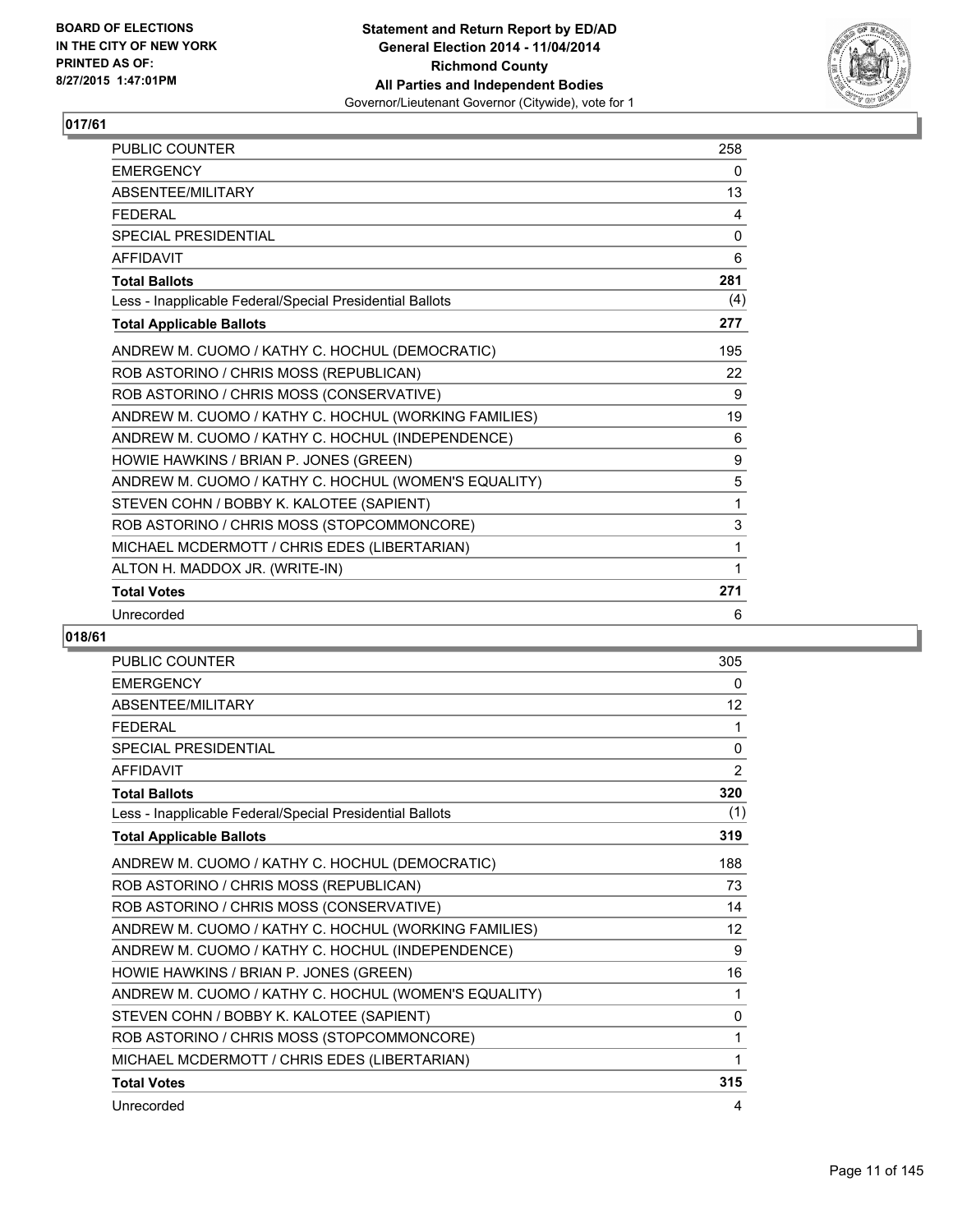

| PUBLIC COUNTER                                           | 233            |
|----------------------------------------------------------|----------------|
| <b>EMERGENCY</b>                                         | 0              |
| <b>ABSENTFF/MILITARY</b>                                 | 13             |
| <b>FFDFRAL</b>                                           | 0              |
| <b>SPECIAL PRESIDENTIAL</b>                              | 0              |
| <b>AFFIDAVIT</b>                                         | 5              |
| <b>Total Ballots</b>                                     | 251            |
| Less - Inapplicable Federal/Special Presidential Ballots | 0              |
| <b>Total Applicable Ballots</b>                          | 251            |
| ANDREW M. CUOMO / KATHY C. HOCHUL (DEMOCRATIC)           | 144            |
| ROB ASTORINO / CHRIS MOSS (REPUBLICAN)                   | 56             |
| ROB ASTORINO / CHRIS MOSS (CONSERVATIVE)                 | 19             |
| ANDREW M. CUOMO / KATHY C. HOCHUL (WORKING FAMILIES)     | 13             |
| ANDREW M. CUOMO / KATHY C. HOCHUL (INDEPENDENCE)         | 3              |
| HOWIE HAWKINS / BRIAN P. JONES (GREEN)                   | $\overline{7}$ |
| ANDREW M. CUOMO / KATHY C. HOCHUL (WOMEN'S EQUALITY)     | 3              |
| STEVEN COHN / BOBBY K. KALOTEE (SAPIENT)                 | $\Omega$       |
| ROB ASTORINO / CHRIS MOSS (STOPCOMMONCORE)               | 1              |
| MICHAEL MCDERMOTT / CHRIS EDES (LIBERTARIAN)             | 0              |
| NOAM CHOMSKY (WRITE-IN)                                  | 1              |
| <b>Total Votes</b>                                       | 247            |
| Unrecorded                                               | 4              |

| <b>PUBLIC COUNTER</b>                                    | 305          |
|----------------------------------------------------------|--------------|
| <b>EMERGENCY</b>                                         | 0            |
| ABSENTEE/MILITARY                                        | 14           |
| <b>FEDERAL</b>                                           | 0            |
| <b>SPECIAL PRESIDENTIAL</b>                              | $\mathbf{0}$ |
| <b>AFFIDAVIT</b>                                         | 6            |
| <b>Total Ballots</b>                                     | 325          |
| Less - Inapplicable Federal/Special Presidential Ballots | $\Omega$     |
| <b>Total Applicable Ballots</b>                          | 325          |
| ANDREW M. CUOMO / KATHY C. HOCHUL (DEMOCRATIC)           | 195          |
| ROB ASTORINO / CHRIS MOSS (REPUBLICAN)                   | 81           |
| ROB ASTORINO / CHRIS MOSS (CONSERVATIVE)                 | 22           |
| ANDREW M. CUOMO / KATHY C. HOCHUL (WORKING FAMILIES)     | 6            |
| ANDREW M. CUOMO / KATHY C. HOCHUL (INDEPENDENCE)         | 4            |
| HOWIE HAWKINS / BRIAN P. JONES (GREEN)                   | 4            |
| ANDREW M. CUOMO / KATHY C. HOCHUL (WOMEN'S EQUALITY)     | $\mathbf{0}$ |
| STEVEN COHN / BOBBY K. KALOTEE (SAPIENT)                 | 0            |
| ROB ASTORINO / CHRIS MOSS (STOPCOMMONCORE)               | 4            |
| MICHAEL MCDERMOTT / CHRIS EDES (LIBERTARIAN)             | 1            |
| CLAYTON M. HOWARD (WRITE-IN)                             | 1            |
| <b>Total Votes</b>                                       | 318          |
| Unrecorded                                               | 7            |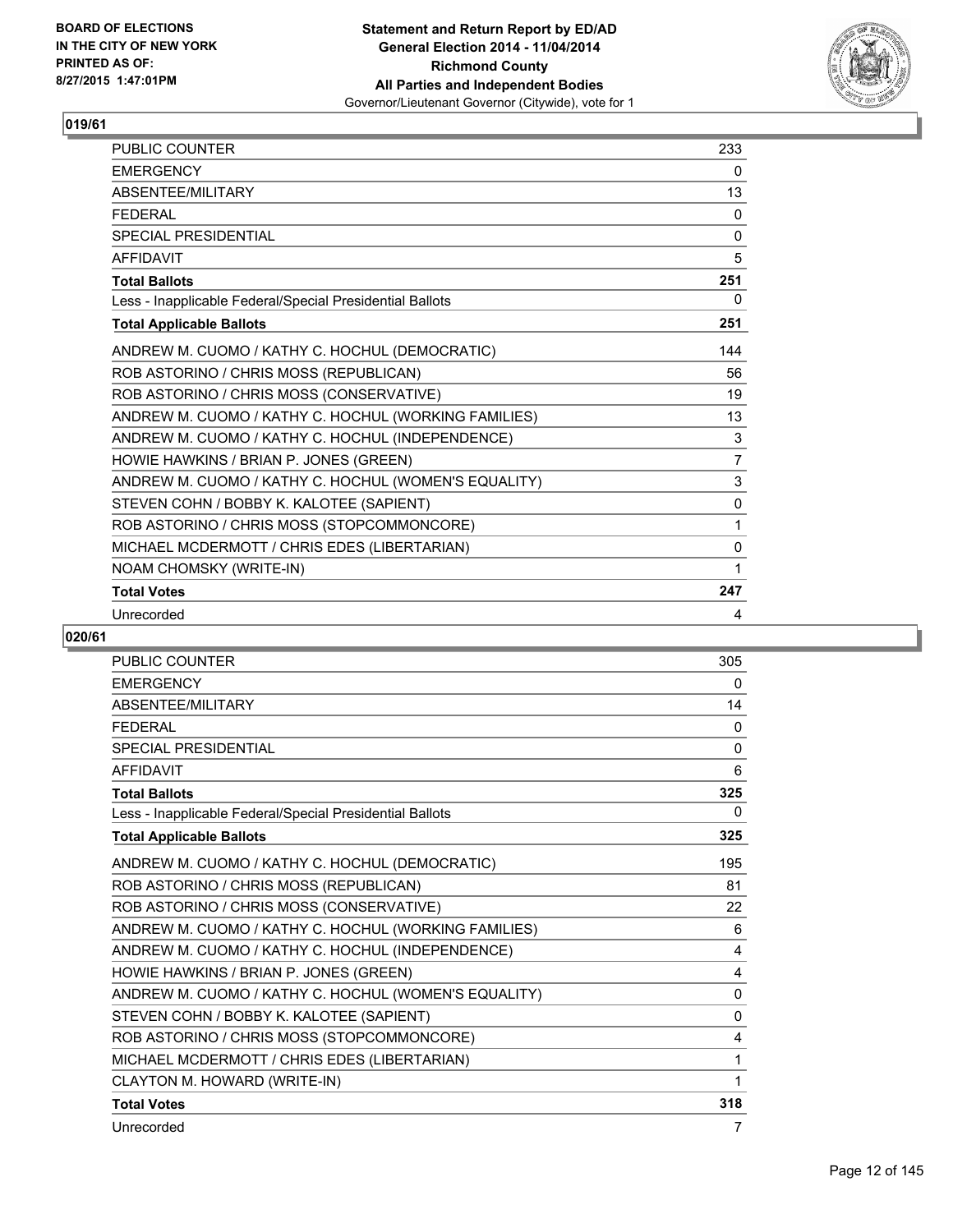

| <b>PUBLIC COUNTER</b>                                    | 300            |
|----------------------------------------------------------|----------------|
| <b>FMFRGFNCY</b>                                         | 0              |
| ABSENTEE/MILITARY                                        | 13             |
| <b>FEDERAL</b>                                           | 0              |
| <b>SPECIAL PRESIDENTIAL</b>                              | $\Omega$       |
| <b>AFFIDAVIT</b>                                         | $\overline{2}$ |
| <b>Total Ballots</b>                                     | 315            |
| Less - Inapplicable Federal/Special Presidential Ballots | 0              |
| <b>Total Applicable Ballots</b>                          | 315            |
| ANDREW M. CUOMO / KATHY C. HOCHUL (DEMOCRATIC)           | 243            |
| ROB ASTORINO / CHRIS MOSS (REPUBLICAN)                   | 27             |
| ROB ASTORINO / CHRIS MOSS (CONSERVATIVE)                 | 10             |
| ANDREW M. CUOMO / KATHY C. HOCHUL (WORKING FAMILIES)     | 15             |
| ANDREW M. CUOMO / KATHY C. HOCHUL (INDEPENDENCE)         | 3              |
| HOWIE HAWKINS / BRIAN P. JONES (GREEN)                   | 6              |
| ANDREW M. CUOMO / KATHY C. HOCHUL (WOMEN'S EQUALITY)     | 4              |
| STEVEN COHN / BOBBY K. KALOTEE (SAPIENT)                 | 0              |
| ROB ASTORINO / CHRIS MOSS (STOPCOMMONCORE)               | 1              |
| MICHAEL MCDERMOTT / CHRIS EDES (LIBERTARIAN)             | 1              |
| UNATTRIBUTABLE WRITE-IN (WRITE-IN)                       | 1              |
| <b>Total Votes</b>                                       | 311            |
| Unrecorded                                               | 4              |

| <b>PUBLIC COUNTER</b>                                    | 320          |
|----------------------------------------------------------|--------------|
| <b>EMERGENCY</b>                                         | 0            |
| <b>ABSENTEE/MILITARY</b>                                 | 4            |
| <b>FFDFRAL</b>                                           | 0            |
| <b>SPECIAL PRESIDENTIAL</b>                              | $\mathbf{0}$ |
| <b>AFFIDAVIT</b>                                         | 5            |
| <b>Total Ballots</b>                                     | 329          |
| Less - Inapplicable Federal/Special Presidential Ballots | 0            |
| <b>Total Applicable Ballots</b>                          | 329          |
| ANDREW M. CUOMO / KATHY C. HOCHUL (DEMOCRATIC)           | 247          |
| ROB ASTORINO / CHRIS MOSS (REPUBLICAN)                   | 35           |
| ROB ASTORINO / CHRIS MOSS (CONSERVATIVE)                 | 8            |
| ANDREW M. CUOMO / KATHY C. HOCHUL (WORKING FAMILIES)     | 18           |
| ANDREW M. CUOMO / KATHY C. HOCHUL (INDEPENDENCE)         | 8            |
| HOWIE HAWKINS / BRIAN P. JONES (GREEN)                   | 1            |
| ANDREW M. CUOMO / KATHY C. HOCHUL (WOMEN'S EQUALITY)     | 2            |
| STEVEN COHN / BOBBY K. KALOTEE (SAPIENT)                 | $\mathbf{0}$ |
| ROB ASTORINO / CHRIS MOSS (STOPCOMMONCORE)               | 4            |
| MICHAEL MCDERMOTT / CHRIS EDES (LIBERTARIAN)             | $\Omega$     |
| <b>Total Votes</b>                                       | 323          |
| Unrecorded                                               | 6            |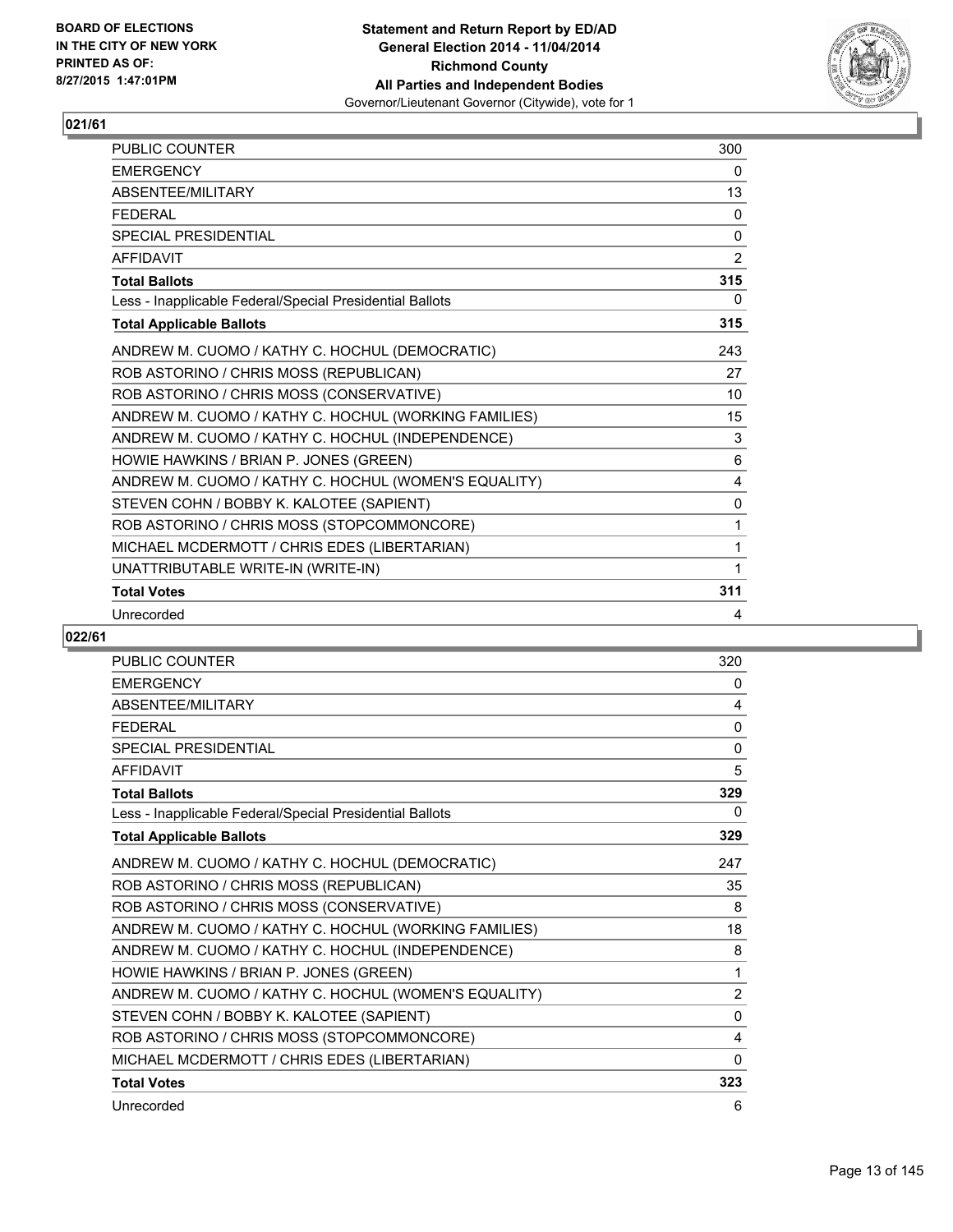

| <b>PUBLIC COUNTER</b>                                    | 261          |
|----------------------------------------------------------|--------------|
| <b>EMERGENCY</b>                                         | 0            |
| ABSENTEE/MILITARY                                        | 11           |
| <b>FEDERAL</b>                                           | 1            |
| <b>SPECIAL PRESIDENTIAL</b>                              | 0            |
| <b>AFFIDAVIT</b>                                         | 2            |
| <b>Total Ballots</b>                                     | 275          |
| Less - Inapplicable Federal/Special Presidential Ballots | (1)          |
| <b>Total Applicable Ballots</b>                          | 274          |
| ANDREW M. CUOMO / KATHY C. HOCHUL (DEMOCRATIC)           | 179          |
| ROB ASTORINO / CHRIS MOSS (REPUBLICAN)                   | 56           |
| ROB ASTORINO / CHRIS MOSS (CONSERVATIVE)                 | 8            |
| ANDREW M. CUOMO / KATHY C. HOCHUL (WORKING FAMILIES)     | 12           |
| ANDREW M. CUOMO / KATHY C. HOCHUL (INDEPENDENCE)         | 5            |
| HOWIE HAWKINS / BRIAN P. JONES (GREEN)                   | 8            |
| ANDREW M. CUOMO / KATHY C. HOCHUL (WOMEN'S EQUALITY)     | 4            |
| STEVEN COHN / BOBBY K. KALOTEE (SAPIENT)                 | $\mathbf{0}$ |
| ROB ASTORINO / CHRIS MOSS (STOPCOMMONCORE)               | $\Omega$     |
| MICHAEL MCDERMOTT / CHRIS EDES (LIBERTARIAN)             | $\Omega$     |
| <b>Total Votes</b>                                       | 272          |
| Unrecorded                                               | 2            |

| <b>PUBLIC COUNTER</b>                                    | 348            |
|----------------------------------------------------------|----------------|
| <b>EMERGENCY</b>                                         | $\mathbf{0}$   |
| <b>ABSENTEF/MILITARY</b>                                 | 9              |
| <b>FEDERAL</b>                                           | 1              |
| <b>SPECIAL PRESIDENTIAL</b>                              | $\mathbf{0}$   |
| <b>AFFIDAVIT</b>                                         | 0              |
| <b>Total Ballots</b>                                     | 358            |
| Less - Inapplicable Federal/Special Presidential Ballots | (1)            |
| <b>Total Applicable Ballots</b>                          | 357            |
| ANDREW M. CUOMO / KATHY C. HOCHUL (DEMOCRATIC)           | 172            |
| ROB ASTORINO / CHRIS MOSS (REPUBLICAN)                   | 107            |
| ROB ASTORINO / CHRIS MOSS (CONSERVATIVE)                 | 36             |
| ANDREW M. CUOMO / KATHY C. HOCHUL (WORKING FAMILIES)     | 13             |
| ANDREW M. CUOMO / KATHY C. HOCHUL (INDEPENDENCE)         | 10             |
| HOWIE HAWKINS / BRIAN P. JONES (GREEN)                   | $\overline{2}$ |
| ANDREW M. CUOMO / KATHY C. HOCHUL (WOMEN'S EQUALITY)     | $\overline{2}$ |
| STEVEN COHN / BOBBY K. KALOTEE (SAPIENT)                 | 0              |
| ROB ASTORINO / CHRIS MOSS (STOPCOMMONCORE)               | 3              |
| MICHAEL MCDERMOTT / CHRIS EDES (LIBERTARIAN)             | 5              |
| GENA MIMOZO (WRITE-IN)                                   | 1              |
| <b>Total Votes</b>                                       | 351            |
| Unrecorded                                               | 6              |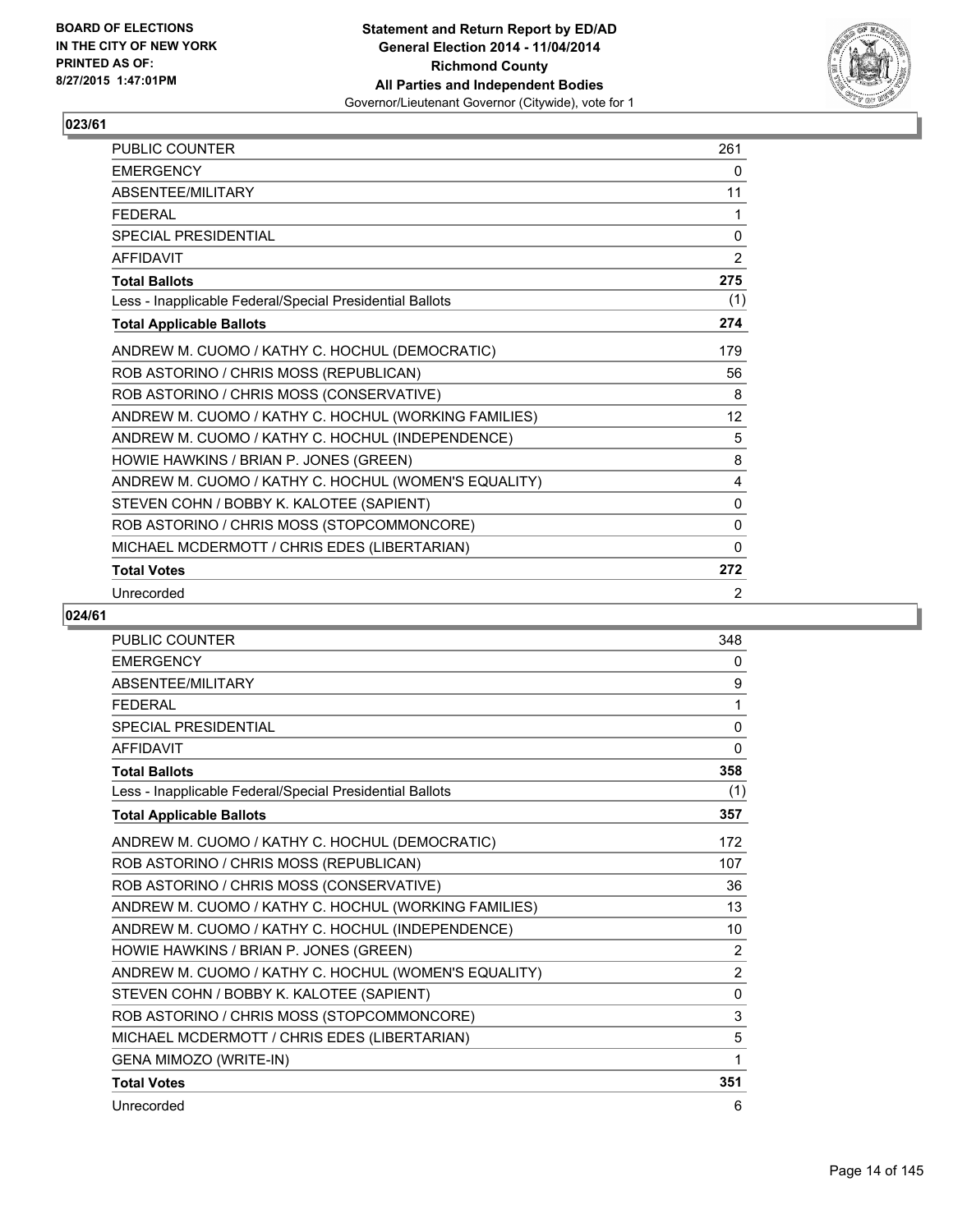

| <b>PUBLIC COUNTER</b>                                    | 322          |
|----------------------------------------------------------|--------------|
| <b>EMERGENCY</b>                                         | 0            |
| ABSENTEE/MILITARY                                        | 15           |
| <b>FEDERAL</b>                                           | 0            |
| <b>SPECIAL PRESIDENTIAL</b>                              | $\mathbf{0}$ |
| <b>AFFIDAVIT</b>                                         | 2            |
| <b>Total Ballots</b>                                     | 339          |
| Less - Inapplicable Federal/Special Presidential Ballots | 0            |
| <b>Total Applicable Ballots</b>                          | 339          |
| ANDREW M. CUOMO / KATHY C. HOCHUL (DEMOCRATIC)           | 234          |
| ROB ASTORINO / CHRIS MOSS (REPUBLICAN)                   | 63           |
| ROB ASTORINO / CHRIS MOSS (CONSERVATIVE)                 | 8            |
| ANDREW M. CUOMO / KATHY C. HOCHUL (WORKING FAMILIES)     | 13           |
| ANDREW M. CUOMO / KATHY C. HOCHUL (INDEPENDENCE)         | 9            |
| HOWIE HAWKINS / BRIAN P. JONES (GREEN)                   | 8            |
| ANDREW M. CUOMO / KATHY C. HOCHUL (WOMEN'S EQUALITY)     | $\mathbf{0}$ |
| STEVEN COHN / BOBBY K. KALOTEE (SAPIENT)                 | 0            |
| ROB ASTORINO / CHRIS MOSS (STOPCOMMONCORE)               | 0            |
| MICHAEL MCDERMOTT / CHRIS EDES (LIBERTARIAN)             | 1            |
| <b>Total Votes</b>                                       | 336          |
| Unrecorded                                               | 3            |

| PUBLIC COUNTER                                           | 278            |
|----------------------------------------------------------|----------------|
| <b>EMERGENCY</b>                                         | 0              |
| <b>ABSENTEE/MILITARY</b>                                 | 7              |
| <b>FEDERAL</b>                                           | 0              |
| SPECIAL PRESIDENTIAL                                     | 0              |
| <b>AFFIDAVIT</b>                                         | 3              |
| <b>Total Ballots</b>                                     | 288            |
| Less - Inapplicable Federal/Special Presidential Ballots | 0              |
| <b>Total Applicable Ballots</b>                          | 288            |
| ANDREW M. CUOMO / KATHY C. HOCHUL (DEMOCRATIC)           | 230            |
| ROB ASTORINO / CHRIS MOSS (REPUBLICAN)                   | 26             |
| ROB ASTORINO / CHRIS MOSS (CONSERVATIVE)                 | 4              |
| ANDREW M. CUOMO / KATHY C. HOCHUL (WORKING FAMILIES)     | 13             |
| ANDREW M. CUOMO / KATHY C. HOCHUL (INDEPENDENCE)         | 5              |
| HOWIE HAWKINS / BRIAN P. JONES (GREEN)                   | 6              |
| ANDREW M. CUOMO / KATHY C. HOCHUL (WOMEN'S EQUALITY)     | $\overline{2}$ |
| STEVEN COHN / BOBBY K. KALOTEE (SAPIENT)                 | 1              |
| ROB ASTORINO / CHRIS MOSS (STOPCOMMONCORE)               | 1              |
| MICHAEL MCDERMOTT / CHRIS EDES (LIBERTARIAN)             | $\mathbf{0}$   |
| <b>Total Votes</b>                                       | 288            |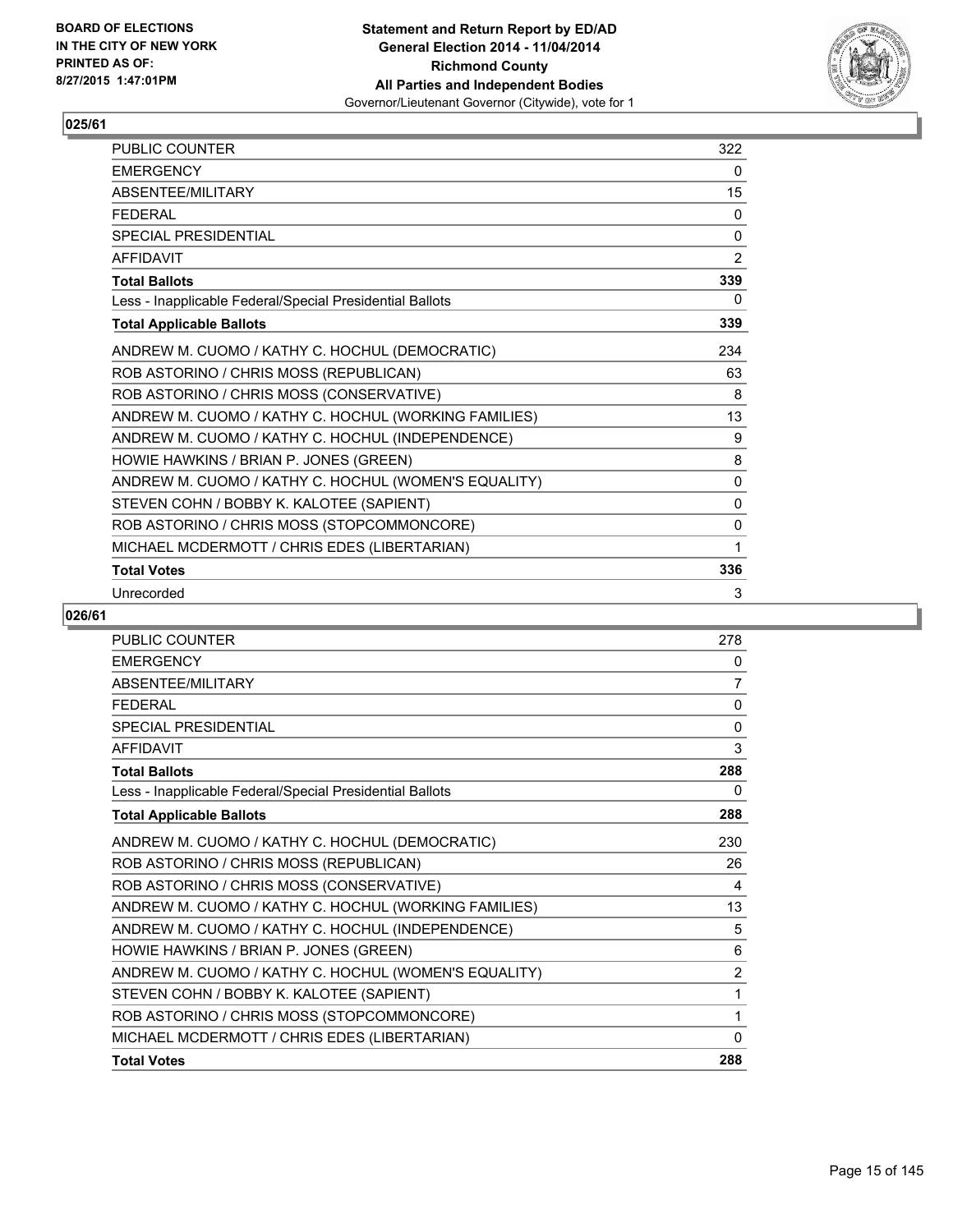

| PUBLIC COUNTER                                           | 261            |
|----------------------------------------------------------|----------------|
| <b>EMERGENCY</b>                                         | 0              |
| ABSENTEE/MILITARY                                        | 7              |
| <b>FEDERAL</b>                                           | $\overline{2}$ |
| <b>SPECIAL PRESIDENTIAL</b>                              | 0              |
| <b>AFFIDAVIT</b>                                         | 2              |
| <b>Total Ballots</b>                                     | 272            |
| Less - Inapplicable Federal/Special Presidential Ballots | (2)            |
| <b>Total Applicable Ballots</b>                          | 270            |
| ANDREW M. CUOMO / KATHY C. HOCHUL (DEMOCRATIC)           | 202            |
| ROB ASTORINO / CHRIS MOSS (REPUBLICAN)                   | 32             |
| ROB ASTORINO / CHRIS MOSS (CONSERVATIVE)                 | 6              |
| ANDREW M. CUOMO / KATHY C. HOCHUL (WORKING FAMILIES)     | 5              |
| ANDREW M. CUOMO / KATHY C. HOCHUL (INDEPENDENCE)         | 2              |
| HOWIE HAWKINS / BRIAN P. JONES (GREEN)                   | $\overline{7}$ |
| ANDREW M. CUOMO / KATHY C. HOCHUL (WOMEN'S EQUALITY)     | 3              |
| STEVEN COHN / BOBBY K. KALOTEE (SAPIENT)                 | 0              |
| ROB ASTORINO / CHRIS MOSS (STOPCOMMONCORE)               | 1              |
| MICHAEL MCDERMOTT / CHRIS EDES (LIBERTARIAN)             | $\mathbf{0}$   |
| <b>Total Votes</b>                                       | 258            |
| Unrecorded                                               | 12             |

| <b>PUBLIC COUNTER</b>                                    | 252            |
|----------------------------------------------------------|----------------|
| <b>EMERGENCY</b>                                         | 0              |
| <b>ABSENTEF/MILITARY</b>                                 | 8              |
| <b>FEDERAL</b>                                           | 1              |
| <b>SPECIAL PRESIDENTIAL</b>                              | $\mathbf{0}$   |
| <b>AFFIDAVIT</b>                                         | $\overline{2}$ |
| <b>Total Ballots</b>                                     | 263            |
| Less - Inapplicable Federal/Special Presidential Ballots | (1)            |
| <b>Total Applicable Ballots</b>                          | 262            |
| ANDREW M. CUOMO / KATHY C. HOCHUL (DEMOCRATIC)           | 187            |
| ROB ASTORINO / CHRIS MOSS (REPUBLICAN)                   | 36             |
| ROB ASTORINO / CHRIS MOSS (CONSERVATIVE)                 | 12             |
| ANDREW M. CUOMO / KATHY C. HOCHUL (WORKING FAMILIES)     | 9              |
| ANDREW M. CUOMO / KATHY C. HOCHUL (INDEPENDENCE)         | 6              |
| HOWIE HAWKINS / BRIAN P. JONES (GREEN)                   | 6              |
| ANDREW M. CUOMO / KATHY C. HOCHUL (WOMEN'S EQUALITY)     | $\overline{2}$ |
| STEVEN COHN / BOBBY K. KALOTEE (SAPIENT)                 | 0              |
| ROB ASTORINO / CHRIS MOSS (STOPCOMMONCORE)               | 0              |
| MICHAEL MCDERMOTT / CHRIS EDES (LIBERTARIAN)             | 1              |
| ADAM GAZA (WRITE-IN)                                     | 1              |
| <b>Total Votes</b>                                       | 260            |
| Unrecorded                                               | 2              |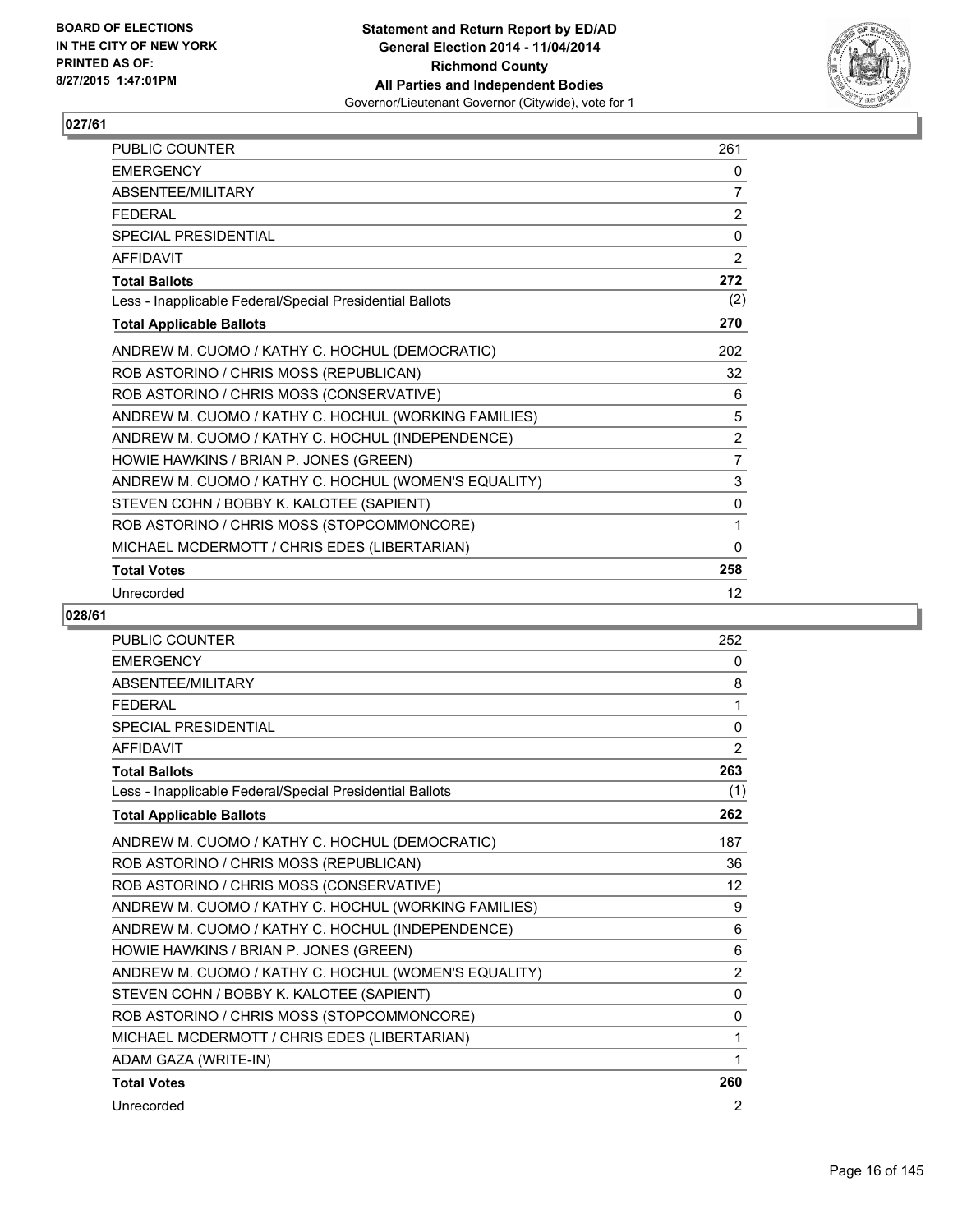

| PUBLIC COUNTER                                           | 223            |
|----------------------------------------------------------|----------------|
| <b>EMERGENCY</b>                                         | 0              |
| ABSENTEE/MILITARY                                        | 6              |
| <b>FEDERAL</b>                                           | 0              |
| <b>SPECIAL PRESIDENTIAL</b>                              | 0              |
| <b>AFFIDAVIT</b>                                         | 3              |
| <b>Total Ballots</b>                                     | 232            |
| Less - Inapplicable Federal/Special Presidential Ballots | 0              |
| <b>Total Applicable Ballots</b>                          | 232            |
| ANDREW M. CUOMO / KATHY C. HOCHUL (DEMOCRATIC)           | 131            |
| ROB ASTORINO / CHRIS MOSS (REPUBLICAN)                   | 61             |
| ROB ASTORINO / CHRIS MOSS (CONSERVATIVE)                 | 14             |
| ANDREW M. CUOMO / KATHY C. HOCHUL (WORKING FAMILIES)     | 6              |
| ANDREW M. CUOMO / KATHY C. HOCHUL (INDEPENDENCE)         | 6              |
| HOWIE HAWKINS / BRIAN P. JONES (GREEN)                   | $\overline{2}$ |
| ANDREW M. CUOMO / KATHY C. HOCHUL (WOMEN'S EQUALITY)     | 6              |
| STEVEN COHN / BOBBY K. KALOTEE (SAPIENT)                 | $\mathbf{0}$   |
| ROB ASTORINO / CHRIS MOSS (STOPCOMMONCORE)               | 1              |
| MICHAEL MCDERMOTT / CHRIS EDES (LIBERTARIAN)             | $\mathbf{0}$   |
| <b>Total Votes</b>                                       | 227            |
| Unrecorded                                               | 5              |

| <b>PUBLIC COUNTER</b>                                    | 304             |
|----------------------------------------------------------|-----------------|
| <b>EMERGENCY</b>                                         | 0               |
| ABSENTEE/MILITARY                                        | 5               |
| <b>FFDFRAL</b>                                           | 0               |
| <b>SPECIAL PRESIDENTIAL</b>                              | 0               |
| <b>AFFIDAVIT</b>                                         | 8               |
| <b>Total Ballots</b>                                     | 317             |
| Less - Inapplicable Federal/Special Presidential Ballots | 0               |
| <b>Total Applicable Ballots</b>                          | 317             |
| ANDREW M. CUOMO / KATHY C. HOCHUL (DEMOCRATIC)           | 215             |
| ROB ASTORINO / CHRIS MOSS (REPUBLICAN)                   | 47              |
| ROB ASTORINO / CHRIS MOSS (CONSERVATIVE)                 | 11              |
| ANDREW M. CUOMO / KATHY C. HOCHUL (WORKING FAMILIES)     | 11              |
| ANDREW M. CUOMO / KATHY C. HOCHUL (INDEPENDENCE)         | 9               |
| HOWIE HAWKINS / BRIAN P. JONES (GREEN)                   | 12 <sup>°</sup> |
| ANDREW M. CUOMO / KATHY C. HOCHUL (WOMEN'S EQUALITY)     | 4               |
| STEVEN COHN / BOBBY K. KALOTEE (SAPIENT)                 | 0               |
| ROB ASTORINO / CHRIS MOSS (STOPCOMMONCORE)               | 3               |
| MICHAEL MCDERMOTT / CHRIS EDES (LIBERTARIAN)             | 1               |
| <b>Total Votes</b>                                       | 313             |
| Unrecorded                                               | 4               |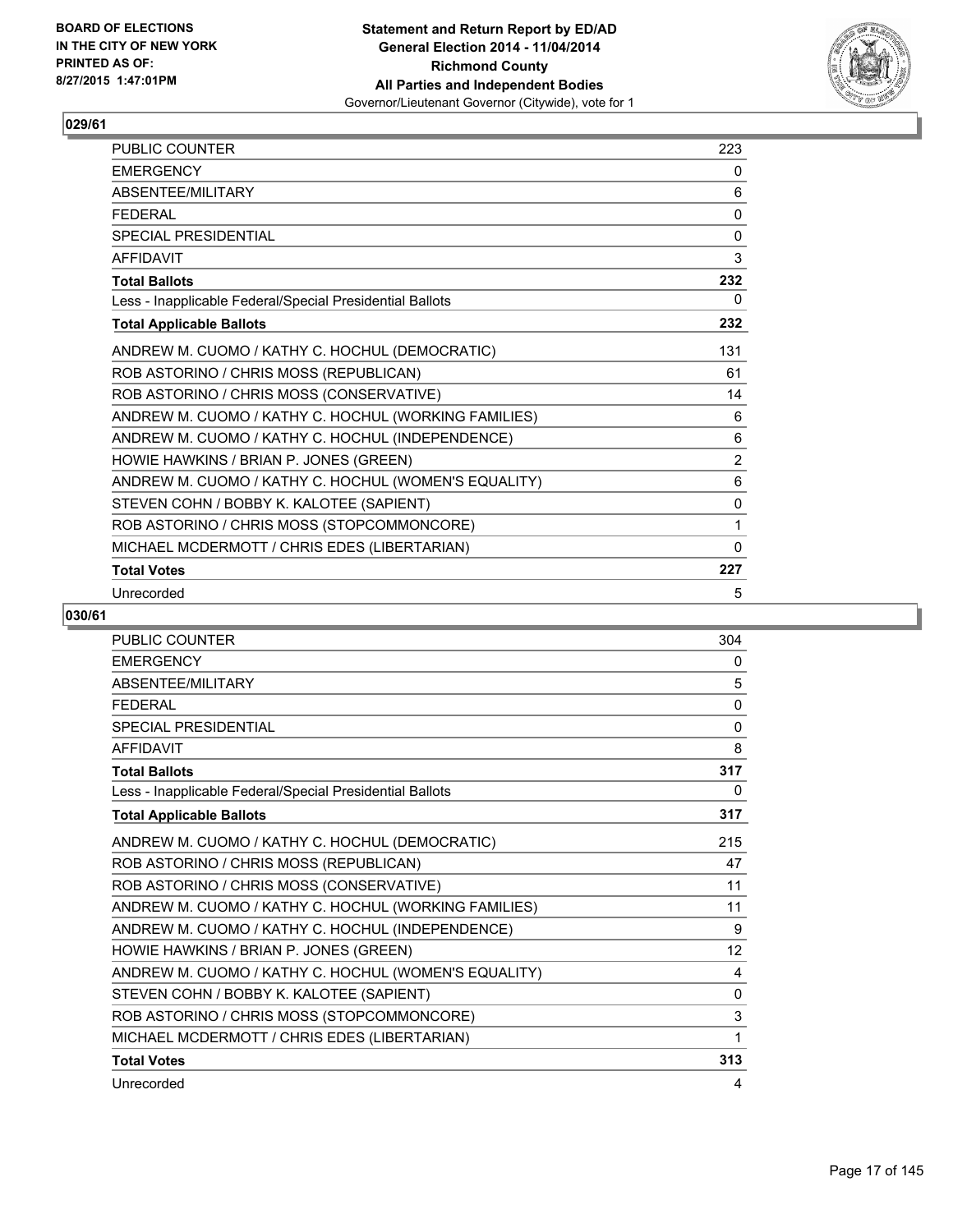

| <b>PUBLIC COUNTER</b>                                    | 240            |
|----------------------------------------------------------|----------------|
| <b>FMFRGFNCY</b>                                         | 0              |
| ABSENTEE/MILITARY                                        | 5              |
| <b>FEDERAL</b>                                           | $\mathbf{0}$   |
| <b>SPECIAL PRESIDENTIAL</b>                              | $\Omega$       |
| <b>AFFIDAVIT</b>                                         | 4              |
| <b>Total Ballots</b>                                     | 249            |
| Less - Inapplicable Federal/Special Presidential Ballots | 0              |
| <b>Total Applicable Ballots</b>                          | 249            |
| ANDREW M. CUOMO / KATHY C. HOCHUL (DEMOCRATIC)           | 187            |
| ROB ASTORINO / CHRIS MOSS (REPUBLICAN)                   | 32             |
| ROB ASTORINO / CHRIS MOSS (CONSERVATIVE)                 | 3              |
| ANDREW M. CUOMO / KATHY C. HOCHUL (WORKING FAMILIES)     | 8              |
| ANDREW M. CUOMO / KATHY C. HOCHUL (INDEPENDENCE)         | 3              |
| HOWIE HAWKINS / BRIAN P. JONES (GREEN)                   | 9              |
| ANDREW M. CUOMO / KATHY C. HOCHUL (WOMEN'S EQUALITY)     | $\overline{2}$ |
| STEVEN COHN / BOBBY K. KALOTEE (SAPIENT)                 | $\mathbf{0}$   |
| ROB ASTORINO / CHRIS MOSS (STOPCOMMONCORE)               | 2              |
| MICHAEL MCDERMOTT / CHRIS EDES (LIBERTARIAN)             | 0              |
| ADAM GAZA (WRITE-IN)                                     | 2              |
| <b>Total Votes</b>                                       | 248            |
| Unrecorded                                               | 1              |

| <b>PUBLIC COUNTER</b>                                    | 180            |
|----------------------------------------------------------|----------------|
| <b>EMERGENCY</b>                                         | 0              |
| ABSENTEE/MILITARY                                        | 24             |
| <b>FEDERAL</b>                                           | 0              |
| <b>SPECIAL PRESIDENTIAL</b>                              | $\mathbf{0}$   |
| <b>AFFIDAVIT</b>                                         | 1              |
| <b>Total Ballots</b>                                     | 205            |
| Less - Inapplicable Federal/Special Presidential Ballots | 0              |
| <b>Total Applicable Ballots</b>                          | 205            |
| ANDREW M. CUOMO / KATHY C. HOCHUL (DEMOCRATIC)           | 153            |
| ROB ASTORINO / CHRIS MOSS (REPUBLICAN)                   | 31             |
| ROB ASTORINO / CHRIS MOSS (CONSERVATIVE)                 | 9              |
| ANDREW M. CUOMO / KATHY C. HOCHUL (WORKING FAMILIES)     | 5              |
| ANDREW M. CUOMO / KATHY C. HOCHUL (INDEPENDENCE)         | 1              |
| HOWIE HAWKINS / BRIAN P. JONES (GREEN)                   | $\overline{2}$ |
| ANDREW M. CUOMO / KATHY C. HOCHUL (WOMEN'S EQUALITY)     | $\mathbf{0}$   |
| STEVEN COHN / BOBBY K. KALOTEE (SAPIENT)                 | $\mathbf{0}$   |
| ROB ASTORINO / CHRIS MOSS (STOPCOMMONCORE)               | $\mathbf{0}$   |
| MICHAEL MCDERMOTT / CHRIS EDES (LIBERTARIAN)             | $\mathbf{0}$   |
| <b>Total Votes</b>                                       | 201            |
| Unrecorded                                               | 4              |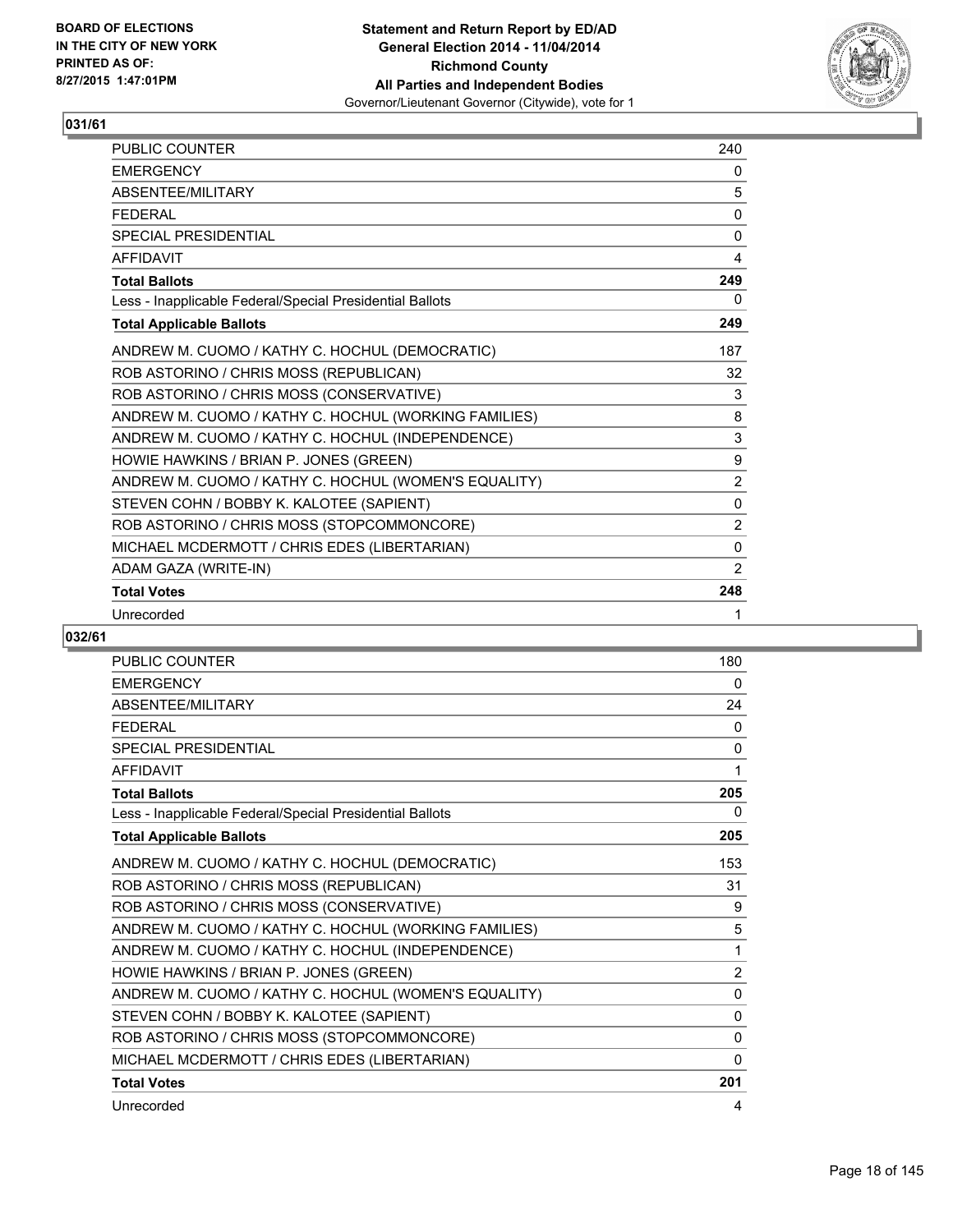

| <b>PUBLIC COUNTER</b>                                    | 179            |
|----------------------------------------------------------|----------------|
| <b>EMERGENCY</b>                                         | 0              |
| ABSENTEE/MILITARY                                        | 8              |
| <b>FEDERAL</b>                                           | 0              |
| <b>SPECIAL PRESIDENTIAL</b>                              | $\mathbf{0}$   |
| <b>AFFIDAVIT</b>                                         | 2              |
| <b>Total Ballots</b>                                     | 189            |
| Less - Inapplicable Federal/Special Presidential Ballots | $\Omega$       |
| <b>Total Applicable Ballots</b>                          | 189            |
| ANDREW M. CUOMO / KATHY C. HOCHUL (DEMOCRATIC)           | 144            |
| ROB ASTORINO / CHRIS MOSS (REPUBLICAN)                   | 16             |
| ROB ASTORINO / CHRIS MOSS (CONSERVATIVE)                 | $\overline{2}$ |
| ANDREW M. CUOMO / KATHY C. HOCHUL (WORKING FAMILIES)     | 4              |
| ANDREW M. CUOMO / KATHY C. HOCHUL (INDEPENDENCE)         | 4              |
| HOWIE HAWKINS / BRIAN P. JONES (GREEN)                   | 9              |
| ANDREW M. CUOMO / KATHY C. HOCHUL (WOMEN'S EQUALITY)     | $\Omega$       |
| STEVEN COHN / BOBBY K. KALOTEE (SAPIENT)                 | 0              |
| ROB ASTORINO / CHRIS MOSS (STOPCOMMONCORE)               | 0              |
| MICHAEL MCDERMOTT / CHRIS EDES (LIBERTARIAN)             | $\mathbf{0}$   |
| ADAM GAZA (WRITE-IN)                                     | 1              |
| ZEPHYR TEACHOUT (WRITE-IN)                               | 1              |
| <b>Total Votes</b>                                       | 181            |
| Unrecorded                                               | 8              |

| <b>PUBLIC COUNTER</b>                                    | 349            |
|----------------------------------------------------------|----------------|
| <b>EMERGENCY</b>                                         | 0              |
| ABSENTEE/MILITARY                                        | 27             |
| <b>FEDERAL</b>                                           | $\Omega$       |
| <b>SPECIAL PRESIDENTIAL</b>                              | $\mathbf{0}$   |
| <b>AFFIDAVIT</b>                                         | $\mathbf{0}$   |
| <b>Total Ballots</b>                                     | 376            |
| Less - Inapplicable Federal/Special Presidential Ballots | 0              |
| <b>Total Applicable Ballots</b>                          | 376            |
| ANDREW M. CUOMO / KATHY C. HOCHUL (DEMOCRATIC)           | 143            |
| ROB ASTORINO / CHRIS MOSS (REPUBLICAN)                   | 143            |
| ROB ASTORINO / CHRIS MOSS (CONSERVATIVE)                 | 36             |
| ANDREW M. CUOMO / KATHY C. HOCHUL (WORKING FAMILIES)     | 16             |
| ANDREW M. CUOMO / KATHY C. HOCHUL (INDEPENDENCE)         | 14             |
| HOWIE HAWKINS / BRIAN P. JONES (GREEN)                   | 6              |
| ANDREW M. CUOMO / KATHY C. HOCHUL (WOMEN'S EQUALITY)     | 9              |
| STEVEN COHN / BOBBY K. KALOTEE (SAPIENT)                 | $\mathbf{0}$   |
| ROB ASTORINO / CHRIS MOSS (STOPCOMMONCORE)               | $\overline{2}$ |
| MICHAEL MCDERMOTT / CHRIS EDES (LIBERTARIAN)             | $\overline{2}$ |
| MAX BAER JR. (WRITE-IN)                                  | 1              |
| <b>Total Votes</b>                                       | 372            |
| Unrecorded                                               | 4              |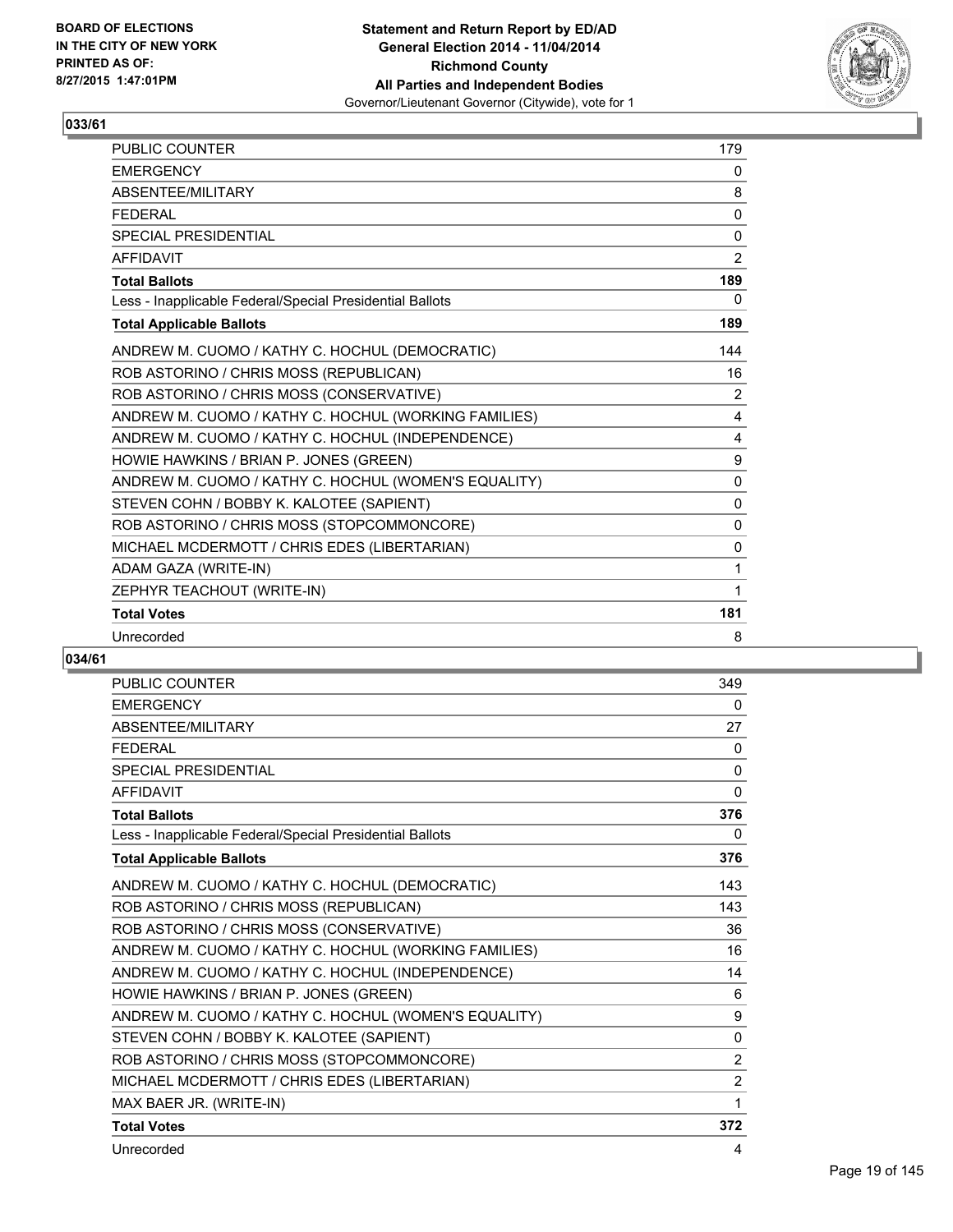

| <b>PUBLIC COUNTER</b>                                    | 292               |
|----------------------------------------------------------|-------------------|
| <b>EMERGENCY</b>                                         | 0                 |
| ABSENTEE/MILITARY                                        | 4                 |
| <b>FEDERAL</b>                                           | 1                 |
| <b>SPECIAL PRESIDENTIAL</b>                              | $\mathbf 0$       |
| <b>AFFIDAVIT</b>                                         | 2                 |
| <b>Total Ballots</b>                                     | 299               |
| Less - Inapplicable Federal/Special Presidential Ballots | (1)               |
| <b>Total Applicable Ballots</b>                          | 298               |
| ANDREW M. CUOMO / KATHY C. HOCHUL (DEMOCRATIC)           | 109               |
| ROB ASTORINO / CHRIS MOSS (REPUBLICAN)                   | 123               |
| ROB ASTORINO / CHRIS MOSS (CONSERVATIVE)                 | 33                |
| ANDREW M. CUOMO / KATHY C. HOCHUL (WORKING FAMILIES)     | 11                |
| ANDREW M. CUOMO / KATHY C. HOCHUL (INDEPENDENCE)         | $12 \overline{ }$ |
| HOWIE HAWKINS / BRIAN P. JONES (GREEN)                   | 4                 |
| ANDREW M. CUOMO / KATHY C. HOCHUL (WOMEN'S EQUALITY)     | 4                 |
| STEVEN COHN / BOBBY K. KALOTEE (SAPIENT)                 | 0                 |
| ROB ASTORINO / CHRIS MOSS (STOPCOMMONCORE)               | 0                 |
| MICHAEL MCDERMOTT / CHRIS EDES (LIBERTARIAN)             | $\mathbf{0}$      |
| <b>Total Votes</b>                                       | 296               |
| Unrecorded                                               | 2                 |

| <b>PUBLIC COUNTER</b>                                    | 179            |
|----------------------------------------------------------|----------------|
| <b>EMERGENCY</b>                                         | 0              |
| ABSENTEE/MILITARY                                        | 11             |
| <b>FFDFRAL</b>                                           | 0              |
| <b>SPECIAL PRESIDENTIAL</b>                              | 0              |
| <b>AFFIDAVIT</b>                                         | 2              |
| <b>Total Ballots</b>                                     | 192            |
| Less - Inapplicable Federal/Special Presidential Ballots | 0              |
| <b>Total Applicable Ballots</b>                          | 192            |
| ANDREW M. CUOMO / KATHY C. HOCHUL (DEMOCRATIC)           | 92             |
| ROB ASTORINO / CHRIS MOSS (REPUBLICAN)                   | 65             |
| ROB ASTORINO / CHRIS MOSS (CONSERVATIVE)                 | 17             |
| ANDREW M. CUOMO / KATHY C. HOCHUL (WORKING FAMILIES)     | 4              |
| ANDREW M. CUOMO / KATHY C. HOCHUL (INDEPENDENCE)         | 7              |
| HOWIE HAWKINS / BRIAN P. JONES (GREEN)                   | $\overline{2}$ |
| ANDREW M. CUOMO / KATHY C. HOCHUL (WOMEN'S EQUALITY)     | 3              |
| STEVEN COHN / BOBBY K. KALOTEE (SAPIENT)                 | 0              |
| ROB ASTORINO / CHRIS MOSS (STOPCOMMONCORE)               | 0              |
| MICHAEL MCDERMOTT / CHRIS EDES (LIBERTARIAN)             | $\mathbf{0}$   |
| <b>Total Votes</b>                                       | 190            |
| Unrecorded                                               | 2              |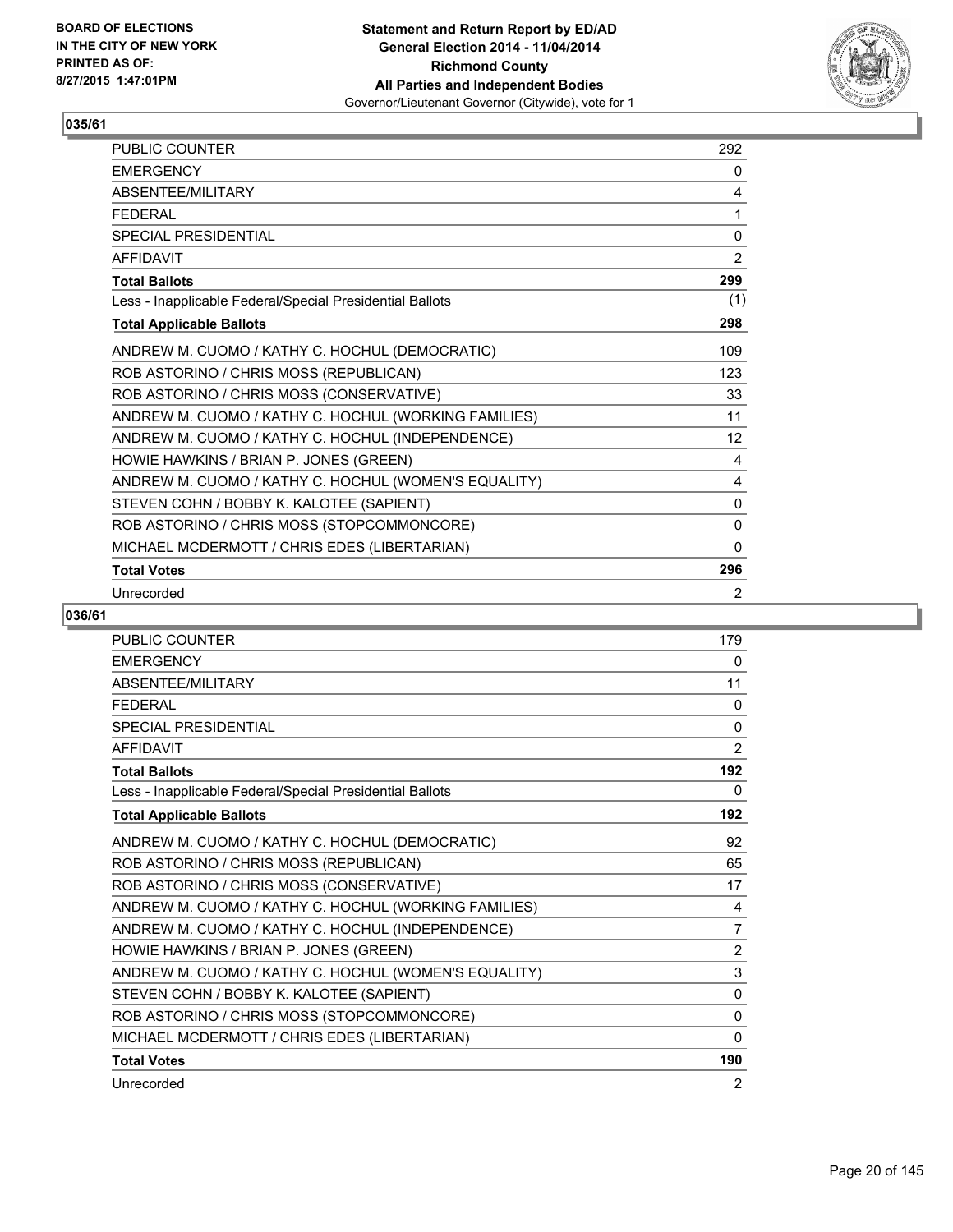

| <b>PUBLIC COUNTER</b>                                    | 322          |
|----------------------------------------------------------|--------------|
| <b>EMERGENCY</b>                                         | 0            |
| ABSENTEE/MILITARY                                        | 18           |
| <b>FEDERAL</b>                                           | 3            |
| <b>SPECIAL PRESIDENTIAL</b>                              | $\mathbf{0}$ |
| <b>AFFIDAVIT</b>                                         | 1            |
| <b>Total Ballots</b>                                     | 344          |
| Less - Inapplicable Federal/Special Presidential Ballots | (3)          |
| <b>Total Applicable Ballots</b>                          | 341          |
| ANDREW M. CUOMO / KATHY C. HOCHUL (DEMOCRATIC)           | 159          |
| ROB ASTORINO / CHRIS MOSS (REPUBLICAN)                   | 74           |
| ROB ASTORINO / CHRIS MOSS (CONSERVATIVE)                 | 33           |
| ANDREW M. CUOMO / KATHY C. HOCHUL (WORKING FAMILIES)     | 27           |
| ANDREW M. CUOMO / KATHY C. HOCHUL (INDEPENDENCE)         | 9            |
| HOWIE HAWKINS / BRIAN P. JONES (GREEN)                   | 21           |
| ANDREW M. CUOMO / KATHY C. HOCHUL (WOMEN'S EQUALITY)     | 6            |
| STEVEN COHN / BOBBY K. KALOTEE (SAPIENT)                 | $\mathbf{0}$ |
| ROB ASTORINO / CHRIS MOSS (STOPCOMMONCORE)               | 4            |
| MICHAEL MCDERMOTT / CHRIS EDES (LIBERTARIAN)             | 2            |
| <b>Total Votes</b>                                       | 335          |
| Unrecorded                                               | 6            |

| <b>PUBLIC COUNTER</b>                                    | 425          |
|----------------------------------------------------------|--------------|
| <b>EMERGENCY</b>                                         | $\mathbf{0}$ |
| <b>ABSENTEE/MILITARY</b>                                 | 15           |
| <b>FEDERAL</b>                                           | 4            |
| SPECIAL PRESIDENTIAL                                     | 0            |
| <b>AFFIDAVIT</b>                                         | 2            |
| <b>Total Ballots</b>                                     | 446          |
| Less - Inapplicable Federal/Special Presidential Ballots | (4)          |
| <b>Total Applicable Ballots</b>                          | 442          |
| ANDREW M. CUOMO / KATHY C. HOCHUL (DEMOCRATIC)           | 215          |
| ROB ASTORINO / CHRIS MOSS (REPUBLICAN)                   | 140          |
| ROB ASTORINO / CHRIS MOSS (CONSERVATIVE)                 | 29           |
| ANDREW M. CUOMO / KATHY C. HOCHUL (WORKING FAMILIES)     | 15           |
| ANDREW M. CUOMO / KATHY C. HOCHUL (INDEPENDENCE)         | 10           |
| HOWIE HAWKINS / BRIAN P. JONES (GREEN)                   | 13           |
| ANDREW M. CUOMO / KATHY C. HOCHUL (WOMEN'S EQUALITY)     | 7            |
| STEVEN COHN / BOBBY K. KALOTEE (SAPIENT)                 | 0            |
| ROB ASTORINO / CHRIS MOSS (STOPCOMMONCORE)               | 2            |
| MICHAEL MCDERMOTT / CHRIS EDES (LIBERTARIAN)             | 4            |
| ZEPHYR TEACHOUT (WRITE-IN)                               | 1            |
| <b>Total Votes</b>                                       | 436          |
| Unrecorded                                               | 6            |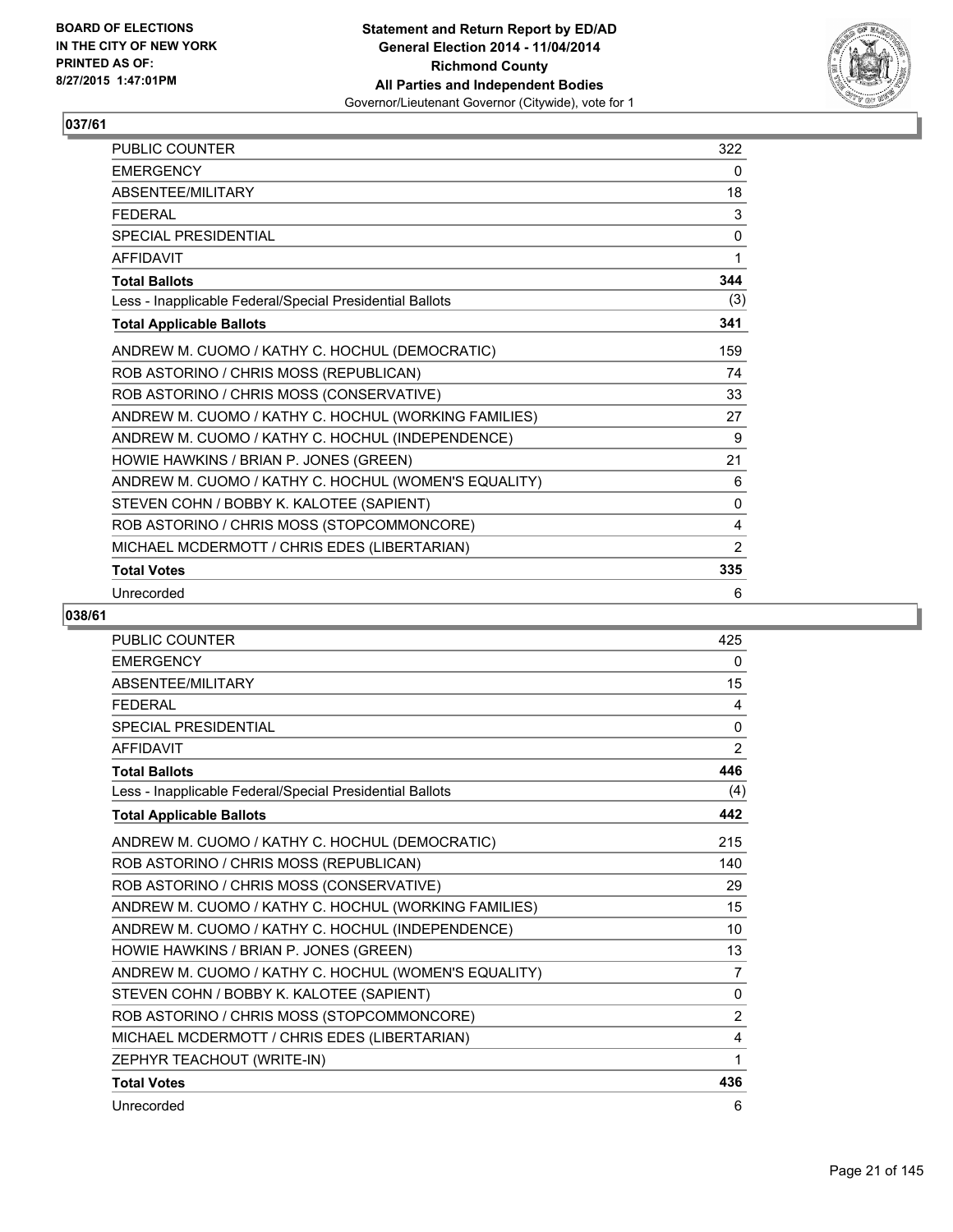

| <b>PUBLIC COUNTER</b>                                    | 434            |
|----------------------------------------------------------|----------------|
| <b>EMERGENCY</b>                                         | 0              |
| <b>ABSENTEE/MILITARY</b>                                 | 25             |
| <b>FEDERAL</b>                                           | 1              |
| <b>SPECIAL PRESIDENTIAL</b>                              | 0              |
| <b>AFFIDAVIT</b>                                         | 7              |
| <b>Total Ballots</b>                                     | 467            |
| Less - Inapplicable Federal/Special Presidential Ballots | (1)            |
| <b>Total Applicable Ballots</b>                          | 466            |
| ANDREW M. CUOMO / KATHY C. HOCHUL (DEMOCRATIC)           | 220            |
| ROB ASTORINO / CHRIS MOSS (REPUBLICAN)                   | 127            |
| ROB ASTORINO / CHRIS MOSS (CONSERVATIVE)                 | 48             |
| ANDREW M. CUOMO / KATHY C. HOCHUL (WORKING FAMILIES)     | 17             |
| ANDREW M. CUOMO / KATHY C. HOCHUL (INDEPENDENCE)         | 12             |
| HOWIE HAWKINS / BRIAN P. JONES (GREEN)                   | 25             |
| ANDREW M. CUOMO / KATHY C. HOCHUL (WOMEN'S EQUALITY)     | 6              |
| STEVEN COHN / BOBBY K. KALOTEE (SAPIENT)                 | 0              |
| ROB ASTORINO / CHRIS MOSS (STOPCOMMONCORE)               | $\overline{2}$ |
| MICHAEL MCDERMOTT / CHRIS EDES (LIBERTARIAN)             | 1              |
| UNATTRIBUTABLE WRITE-IN (WRITE-IN)                       | 1              |
| ZEPHYR TEACHOUT (WRITE-IN)                               | 1              |
| <b>Total Votes</b>                                       | 460            |
| Unrecorded                                               | 6              |

| <b>PUBLIC COUNTER</b>                                    | 498            |
|----------------------------------------------------------|----------------|
| <b>EMERGENCY</b>                                         | 0              |
| <b>ABSENTEE/MILITARY</b>                                 | 17             |
| <b>FFDFRAL</b>                                           | 1              |
| <b>SPECIAL PRESIDENTIAL</b>                              | 0              |
| <b>AFFIDAVIT</b>                                         | 3              |
| <b>Total Ballots</b>                                     | 519            |
| Less - Inapplicable Federal/Special Presidential Ballots | (1)            |
| <b>Total Applicable Ballots</b>                          | 518            |
| ANDREW M. CUOMO / KATHY C. HOCHUL (DEMOCRATIC)           | 227            |
| ROB ASTORINO / CHRIS MOSS (REPUBLICAN)                   | 164            |
| ROB ASTORINO / CHRIS MOSS (CONSERVATIVE)                 | 52             |
| ANDREW M. CUOMO / KATHY C. HOCHUL (WORKING FAMILIES)     | 15             |
| ANDREW M. CUOMO / KATHY C. HOCHUL (INDEPENDENCE)         | 24             |
| HOWIE HAWKINS / BRIAN P. JONES (GREEN)                   | 18             |
| ANDREW M. CUOMO / KATHY C. HOCHUL (WOMEN'S EQUALITY)     | 5              |
| STEVEN COHN / BOBBY K. KALOTEE (SAPIENT)                 | $\mathbf{0}$   |
| ROB ASTORINO / CHRIS MOSS (STOPCOMMONCORE)               | $\overline{7}$ |
| MICHAEL MCDERMOTT / CHRIS EDES (LIBERTARIAN)             | 3              |
| GAMBINO IGLESIAS (WRITE-IN)                              | $\mathbf 1$    |
| <b>Total Votes</b>                                       | 516            |
| Unrecorded                                               | $\overline{2}$ |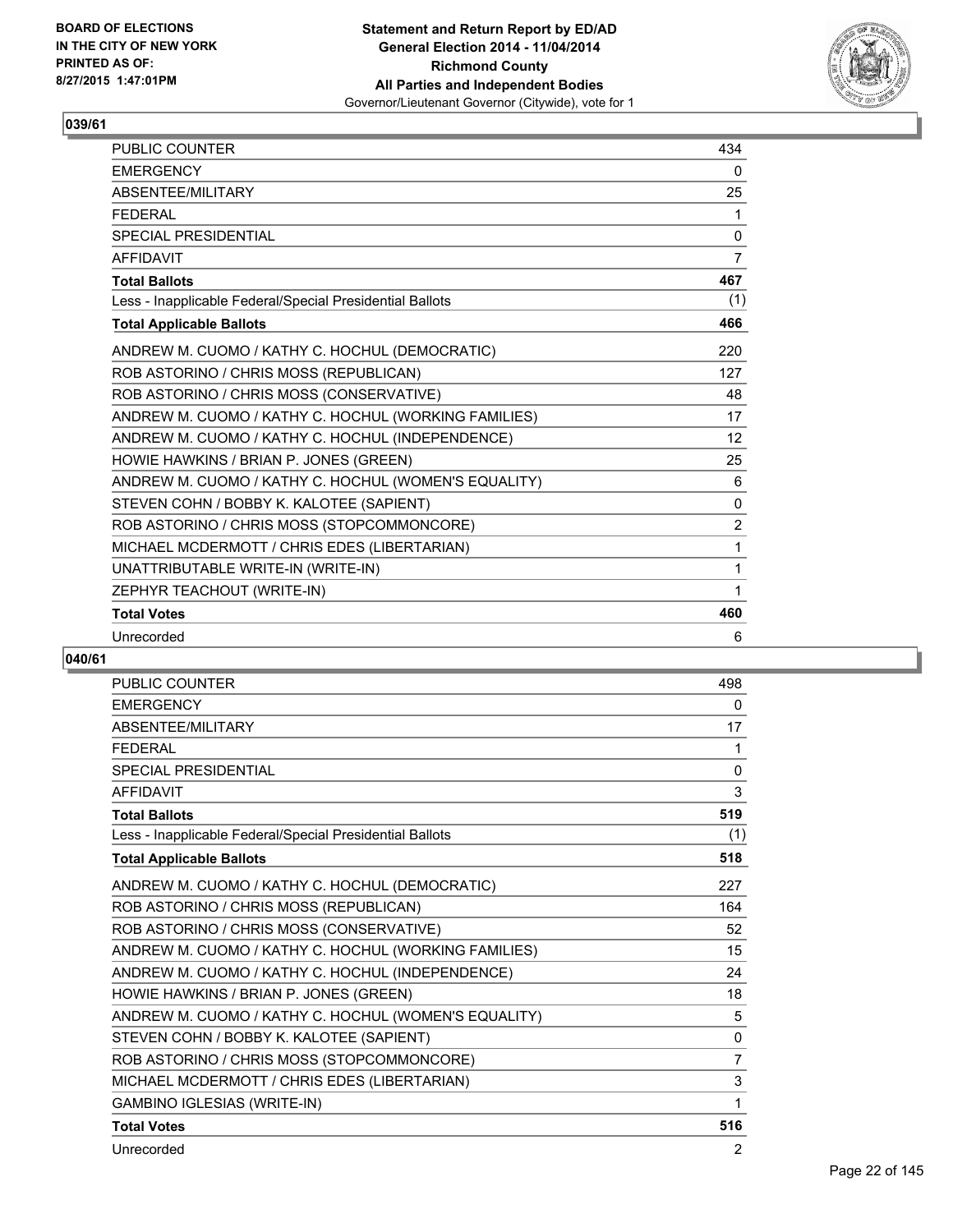

| PUBLIC COUNTER                                           | 412               |
|----------------------------------------------------------|-------------------|
| <b>EMERGENCY</b>                                         | $\mathbf{0}$      |
| ABSENTEE/MILITARY                                        | $12 \overline{ }$ |
| <b>FEDERAL</b>                                           | 3                 |
| <b>SPECIAL PRESIDENTIAL</b>                              | 0                 |
| <b>AFFIDAVIT</b>                                         | 2                 |
| <b>Total Ballots</b>                                     | 429               |
| Less - Inapplicable Federal/Special Presidential Ballots | (3)               |
| <b>Total Applicable Ballots</b>                          | 426               |
| ANDREW M. CUOMO / KATHY C. HOCHUL (DEMOCRATIC)           | 158               |
| ROB ASTORINO / CHRIS MOSS (REPUBLICAN)                   | 170               |
| ROB ASTORINO / CHRIS MOSS (CONSERVATIVE)                 | 43                |
| ANDREW M. CUOMO / KATHY C. HOCHUL (WORKING FAMILIES)     | 7                 |
| ANDREW M. CUOMO / KATHY C. HOCHUL (INDEPENDENCE)         | 19                |
| HOWIE HAWKINS / BRIAN P. JONES (GREEN)                   | 12                |
| ANDREW M. CUOMO / KATHY C. HOCHUL (WOMEN'S EQUALITY)     | 4                 |
| STEVEN COHN / BOBBY K. KALOTEE (SAPIENT)                 | $\mathbf{0}$      |
| ROB ASTORINO / CHRIS MOSS (STOPCOMMONCORE)               | $\mathsf 3$       |
| MICHAEL MCDERMOTT / CHRIS EDES (LIBERTARIAN)             | 3                 |
| HOWARD BARRY GREENBERG (WRITE-IN)                        | 1                 |
| ROBERT BRAYMAN (WRITE-IN)                                | 1                 |
| <b>Total Votes</b>                                       | 421               |
| Unrecorded                                               | 5                 |

| <b>PUBLIC COUNTER</b>                                    | 484            |
|----------------------------------------------------------|----------------|
| <b>EMERGENCY</b>                                         | 0              |
| ABSENTEE/MILITARY                                        | 16             |
| <b>FEDERAL</b>                                           | 2              |
| <b>SPECIAL PRESIDENTIAL</b>                              | 0              |
| <b>AFFIDAVIT</b>                                         | 3              |
| <b>Total Ballots</b>                                     | 505            |
| Less - Inapplicable Federal/Special Presidential Ballots | (2)            |
| <b>Total Applicable Ballots</b>                          | 503            |
| ANDREW M. CUOMO / KATHY C. HOCHUL (DEMOCRATIC)           | 211            |
| ROB ASTORINO / CHRIS MOSS (REPUBLICAN)                   | 191            |
| ROB ASTORINO / CHRIS MOSS (CONSERVATIVE)                 | 35             |
| ANDREW M. CUOMO / KATHY C. HOCHUL (WORKING FAMILIES)     | 22             |
| ANDREW M. CUOMO / KATHY C. HOCHUL (INDEPENDENCE)         | 17             |
| HOWIE HAWKINS / BRIAN P. JONES (GREEN)                   | 9              |
| ANDREW M. CUOMO / KATHY C. HOCHUL (WOMEN'S EQUALITY)     | 13             |
| STEVEN COHN / BOBBY K. KALOTEE (SAPIENT)                 | $\Omega$       |
| ROB ASTORINO / CHRIS MOSS (STOPCOMMONCORE)               | 0              |
| MICHAEL MCDERMOTT / CHRIS EDES (LIBERTARIAN)             | $\overline{2}$ |
| <b>Total Votes</b>                                       | 500            |
| Unrecorded                                               | 3              |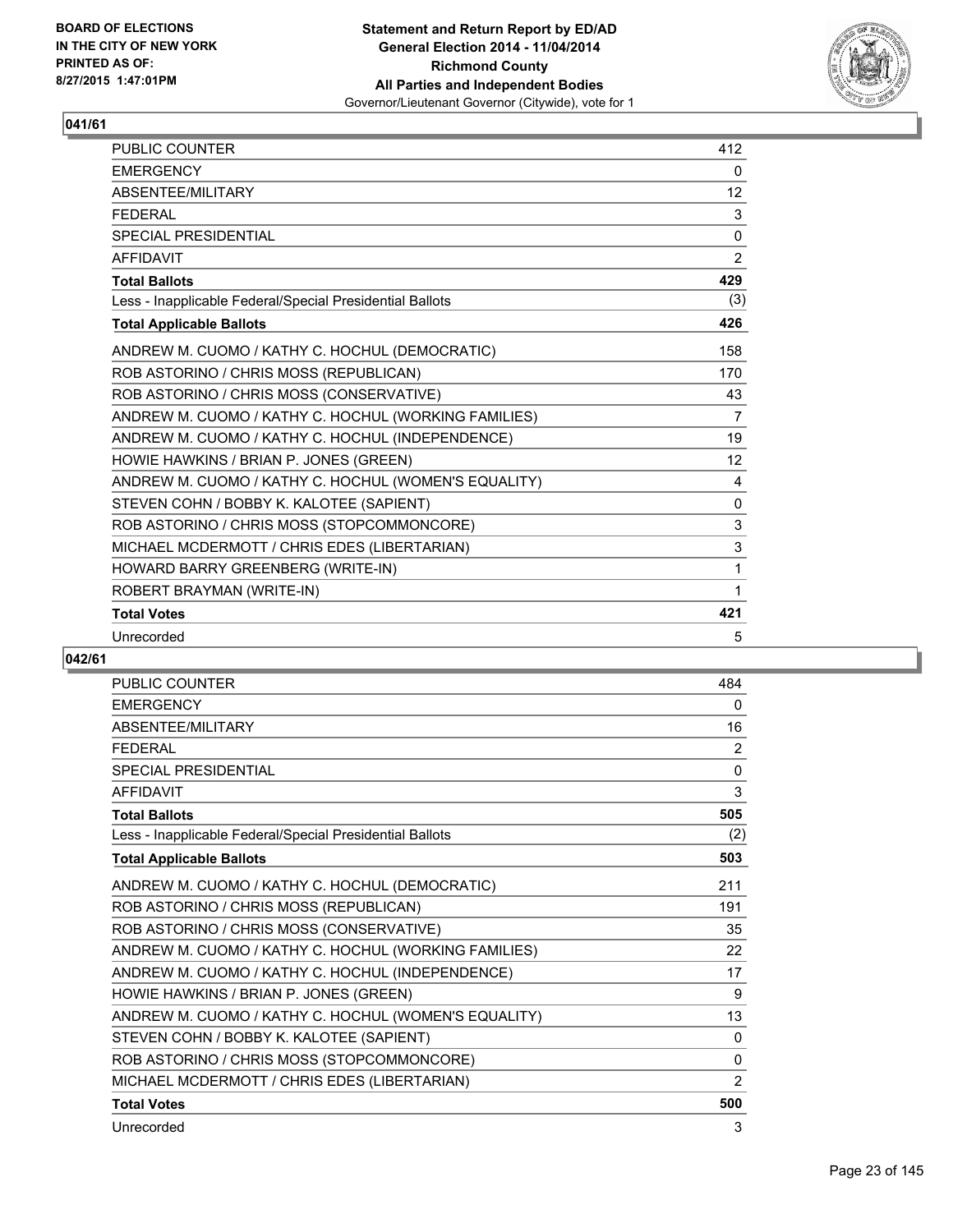

| PUBLIC COUNTER                                           | 406         |
|----------------------------------------------------------|-------------|
| <b>EMERGENCY</b>                                         | 0           |
| ABSENTEE/MILITARY                                        | 9           |
| <b>FEDERAL</b>                                           | 1           |
| <b>SPECIAL PRESIDENTIAL</b>                              | $\mathbf 0$ |
| <b>AFFIDAVIT</b>                                         | 1           |
| <b>Total Ballots</b>                                     | 417         |
| Less - Inapplicable Federal/Special Presidential Ballots | (1)         |
| <b>Total Applicable Ballots</b>                          | 416         |
| ANDREW M. CUOMO / KATHY C. HOCHUL (DEMOCRATIC)           | 184         |
| ROB ASTORINO / CHRIS MOSS (REPUBLICAN)                   | 145         |
| ROB ASTORINO / CHRIS MOSS (CONSERVATIVE)                 | 38          |
| ANDREW M. CUOMO / KATHY C. HOCHUL (WORKING FAMILIES)     | 12          |
| ANDREW M. CUOMO / KATHY C. HOCHUL (INDEPENDENCE)         | 15          |
| HOWIE HAWKINS / BRIAN P. JONES (GREEN)                   | 9           |
| ANDREW M. CUOMO / KATHY C. HOCHUL (WOMEN'S EQUALITY)     | 3           |
| STEVEN COHN / BOBBY K. KALOTEE (SAPIENT)                 | 0           |
| ROB ASTORINO / CHRIS MOSS (STOPCOMMONCORE)               | 2           |
| MICHAEL MCDERMOTT / CHRIS EDES (LIBERTARIAN)             | 4           |
| <b>Total Votes</b>                                       | 412         |
| Unrecorded                                               | 4           |

| PUBLIC COUNTER                                           | 263            |
|----------------------------------------------------------|----------------|
| <b>EMERGENCY</b>                                         | 0              |
| <b>ABSENTEE/MILITARY</b>                                 | 22             |
| <b>FEDERAL</b>                                           | 1              |
| SPECIAL PRESIDENTIAL                                     | $\Omega$       |
| <b>AFFIDAVIT</b>                                         | 3              |
| <b>Total Ballots</b>                                     | 289            |
| Less - Inapplicable Federal/Special Presidential Ballots | (1)            |
| <b>Total Applicable Ballots</b>                          | 288            |
| ANDREW M. CUOMO / KATHY C. HOCHUL (DEMOCRATIC)           | 110            |
| ROB ASTORINO / CHRIS MOSS (REPUBLICAN)                   | 110            |
| ROB ASTORINO / CHRIS MOSS (CONSERVATIVE)                 | 33             |
| ANDREW M. CUOMO / KATHY C. HOCHUL (WORKING FAMILIES)     | 17             |
| ANDREW M. CUOMO / KATHY C. HOCHUL (INDEPENDENCE)         | 2              |
| HOWIE HAWKINS / BRIAN P. JONES (GREEN)                   | $\overline{2}$ |
| ANDREW M. CUOMO / KATHY C. HOCHUL (WOMEN'S EQUALITY)     | $\overline{2}$ |
| STEVEN COHN / BOBBY K. KALOTEE (SAPIENT)                 | 0              |
| ROB ASTORINO / CHRIS MOSS (STOPCOMMONCORE)               | 9              |
| MICHAEL MCDERMOTT / CHRIS EDES (LIBERTARIAN)             | 0              |
| ANDREW J. OLSEN (WRITE-IN)                               | 1              |
| UNATTRIBUTABLE WRITE-IN (WRITE-IN)                       | 1              |
| <b>Total Votes</b>                                       | 287            |
| Unrecorded                                               | 1              |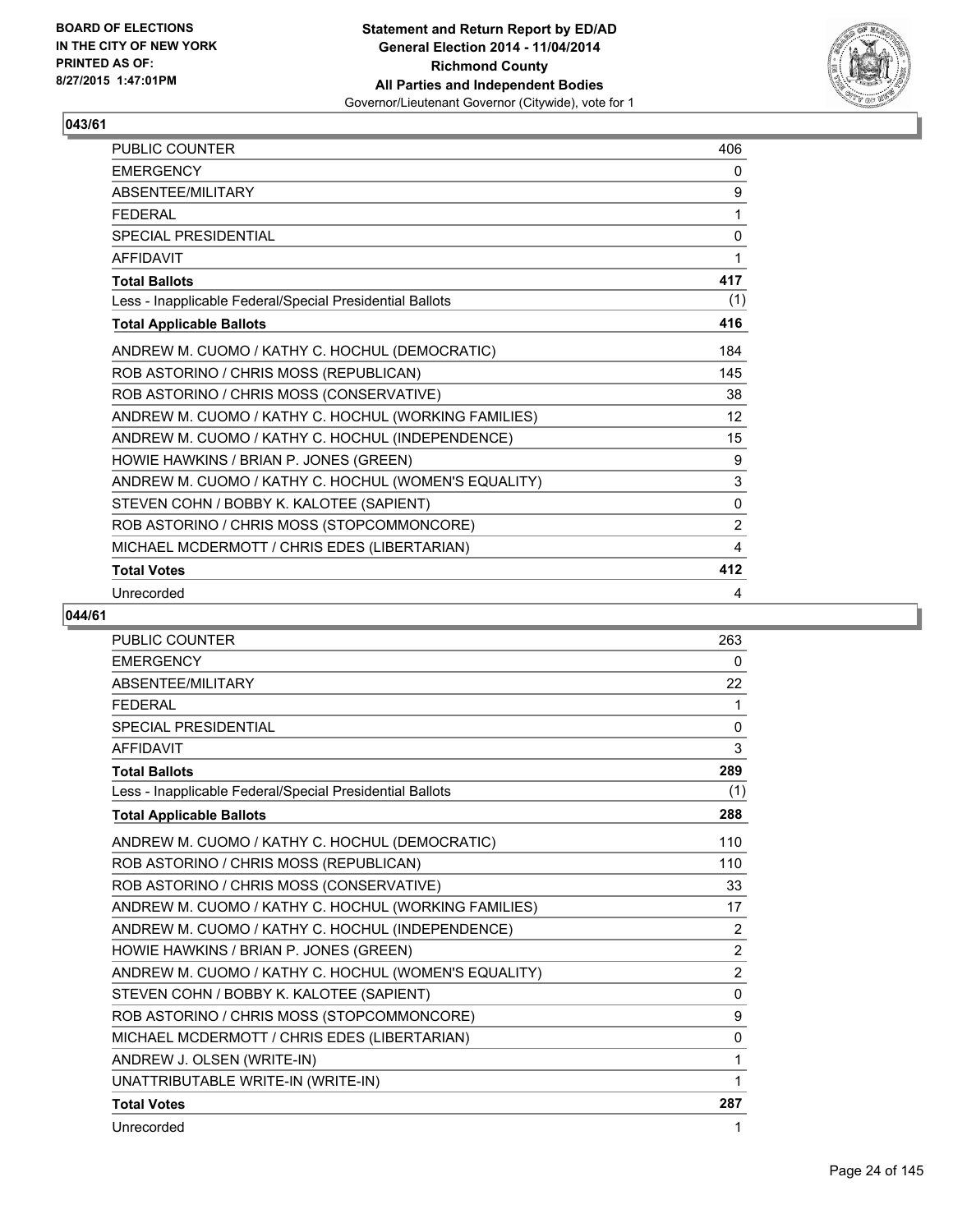

| PUBLIC COUNTER                                           | 300            |
|----------------------------------------------------------|----------------|
| <b>EMERGENCY</b>                                         | 0              |
| ABSENTEE/MILITARY                                        | 11             |
| <b>FEDERAL</b>                                           | 0              |
| <b>SPECIAL PRESIDENTIAL</b>                              | $\mathbf{0}$   |
| <b>AFFIDAVIT</b>                                         | 2              |
| <b>Total Ballots</b>                                     | 313            |
| Less - Inapplicable Federal/Special Presidential Ballots | 0              |
| <b>Total Applicable Ballots</b>                          | 313            |
| ANDREW M. CUOMO / KATHY C. HOCHUL (DEMOCRATIC)           | 113            |
| ROB ASTORINO / CHRIS MOSS (REPUBLICAN)                   | 124            |
| ROB ASTORINO / CHRIS MOSS (CONSERVATIVE)                 | 40             |
| ANDREW M. CUOMO / KATHY C. HOCHUL (WORKING FAMILIES)     | 8              |
| ANDREW M. CUOMO / KATHY C. HOCHUL (INDEPENDENCE)         | 9              |
| HOWIE HAWKINS / BRIAN P. JONES (GREEN)                   | 5              |
| ANDREW M. CUOMO / KATHY C. HOCHUL (WOMEN'S EQUALITY)     | $\overline{2}$ |
| STEVEN COHN / BOBBY K. KALOTEE (SAPIENT)                 | $\mathbf{0}$   |
| ROB ASTORINO / CHRIS MOSS (STOPCOMMONCORE)               | 5              |
| MICHAEL MCDERMOTT / CHRIS EDES (LIBERTARIAN)             | 3              |
| <b>Total Votes</b>                                       | 309            |
| Unrecorded                                               | 4              |

| <b>PUBLIC COUNTER</b>                                    | 388          |
|----------------------------------------------------------|--------------|
| <b>EMERGENCY</b>                                         | $\mathbf{0}$ |
| <b>ABSENTEE/MILITARY</b>                                 | 19           |
| <b>FEDERAL</b>                                           | 0            |
| SPECIAL PRESIDENTIAL                                     | 0            |
| <b>AFFIDAVIT</b>                                         | 1            |
| <b>Total Ballots</b>                                     | 408          |
| Less - Inapplicable Federal/Special Presidential Ballots | 0            |
| <b>Total Applicable Ballots</b>                          | 408          |
| ANDREW M. CUOMO / KATHY C. HOCHUL (DEMOCRATIC)           | 187          |
| ROB ASTORINO / CHRIS MOSS (REPUBLICAN)                   | 134          |
| ROB ASTORINO / CHRIS MOSS (CONSERVATIVE)                 | 36           |
| ANDREW M. CUOMO / KATHY C. HOCHUL (WORKING FAMILIES)     | 19           |
| ANDREW M. CUOMO / KATHY C. HOCHUL (INDEPENDENCE)         | 14           |
| HOWIE HAWKINS / BRIAN P. JONES (GREEN)                   | 8            |
| ANDREW M. CUOMO / KATHY C. HOCHUL (WOMEN'S EQUALITY)     | 5            |
| STEVEN COHN / BOBBY K. KALOTEE (SAPIENT)                 | 0            |
| ROB ASTORINO / CHRIS MOSS (STOPCOMMONCORE)               | 1            |
| MICHAEL MCDERMOTT / CHRIS EDES (LIBERTARIAN)             | 0            |
| ZEPHYR TEACHOUT (WRITE-IN)                               | 1            |
| <b>Total Votes</b>                                       | 405          |
| Unrecorded                                               | 3            |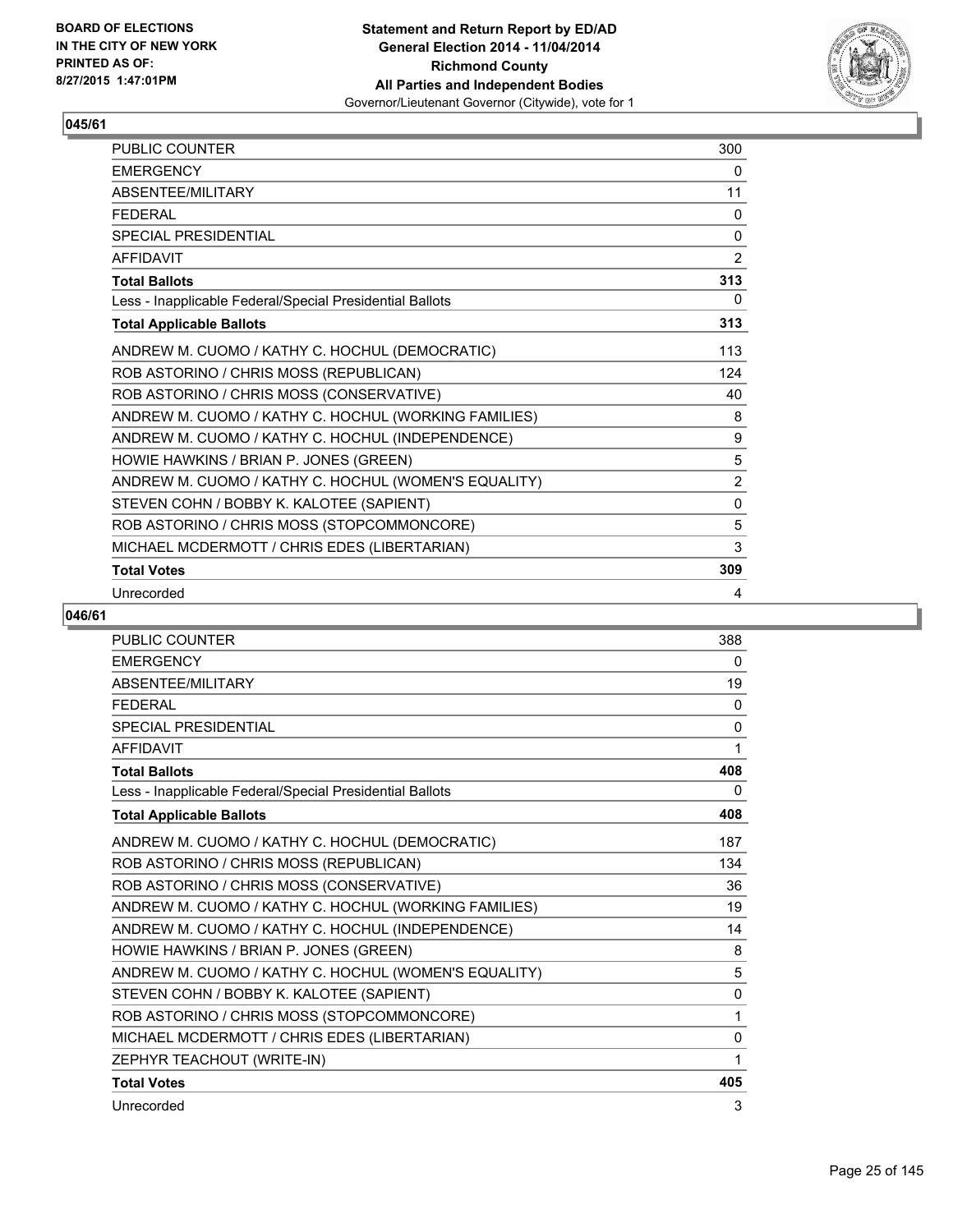

| PUBLIC COUNTER                                           | 253            |
|----------------------------------------------------------|----------------|
| <b>EMERGENCY</b>                                         | 0              |
| ABSENTEE/MILITARY                                        | 13             |
| <b>FFDFRAL</b>                                           | 0              |
| <b>SPECIAL PRESIDENTIAL</b>                              | 0              |
| AFFIDAVIT                                                | 1              |
| <b>Total Ballots</b>                                     | 267            |
| Less - Inapplicable Federal/Special Presidential Ballots | 0              |
| <b>Total Applicable Ballots</b>                          | 267            |
| ANDREW M. CUOMO / KATHY C. HOCHUL (DEMOCRATIC)           | 104            |
| ROB ASTORINO / CHRIS MOSS (REPUBLICAN)                   | 127            |
| ROB ASTORINO / CHRIS MOSS (CONSERVATIVE)                 | 19             |
| ANDREW M. CUOMO / KATHY C. HOCHUL (WORKING FAMILIES)     | 4              |
| ANDREW M. CUOMO / KATHY C. HOCHUL (INDEPENDENCE)         | 4              |
| HOWIE HAWKINS / BRIAN P. JONES (GREEN)                   | 0              |
| ANDREW M. CUOMO / KATHY C. HOCHUL (WOMEN'S EQUALITY)     | $\overline{2}$ |
| STEVEN COHN / BOBBY K. KALOTEE (SAPIENT)                 | $\mathbf{0}$   |
| ROB ASTORINO / CHRIS MOSS (STOPCOMMONCORE)               | 6              |
| MICHAEL MCDERMOTT / CHRIS EDES (LIBERTARIAN)             | 1              |
| <b>Total Votes</b>                                       | 267            |

| PUBLIC COUNTER                                           | 274            |
|----------------------------------------------------------|----------------|
| <b>EMERGENCY</b>                                         | 0              |
| ABSENTEE/MILITARY                                        | 8              |
| <b>FFDFRAI</b>                                           | $\mathbf{0}$   |
| <b>SPECIAL PRESIDENTIAL</b>                              | 0              |
| <b>AFFIDAVIT</b>                                         | 1              |
| <b>Total Ballots</b>                                     | 283            |
| Less - Inapplicable Federal/Special Presidential Ballots | 0              |
| <b>Total Applicable Ballots</b>                          | 283            |
| ANDREW M. CUOMO / KATHY C. HOCHUL (DEMOCRATIC)           | 108            |
| ROB ASTORINO / CHRIS MOSS (REPUBLICAN)                   | 118            |
| ROB ASTORINO / CHRIS MOSS (CONSERVATIVE)                 | 18             |
| ANDREW M. CUOMO / KATHY C. HOCHUL (WORKING FAMILIES)     | 13             |
| ANDREW M. CUOMO / KATHY C. HOCHUL (INDEPENDENCE)         | 4              |
| HOWIE HAWKINS / BRIAN P. JONES (GREEN)                   | 4              |
| ANDREW M. CUOMO / KATHY C. HOCHUL (WOMEN'S EQUALITY)     | 8              |
| STEVEN COHN / BOBBY K. KALOTEE (SAPIENT)                 | $\Omega$       |
| ROB ASTORINO / CHRIS MOSS (STOPCOMMONCORE)               | $\overline{2}$ |
| MICHAEL MCDERMOTT / CHRIS EDES (LIBERTARIAN)             | 1              |
| <b>Total Votes</b>                                       | 276            |
| Unrecorded                                               | 7              |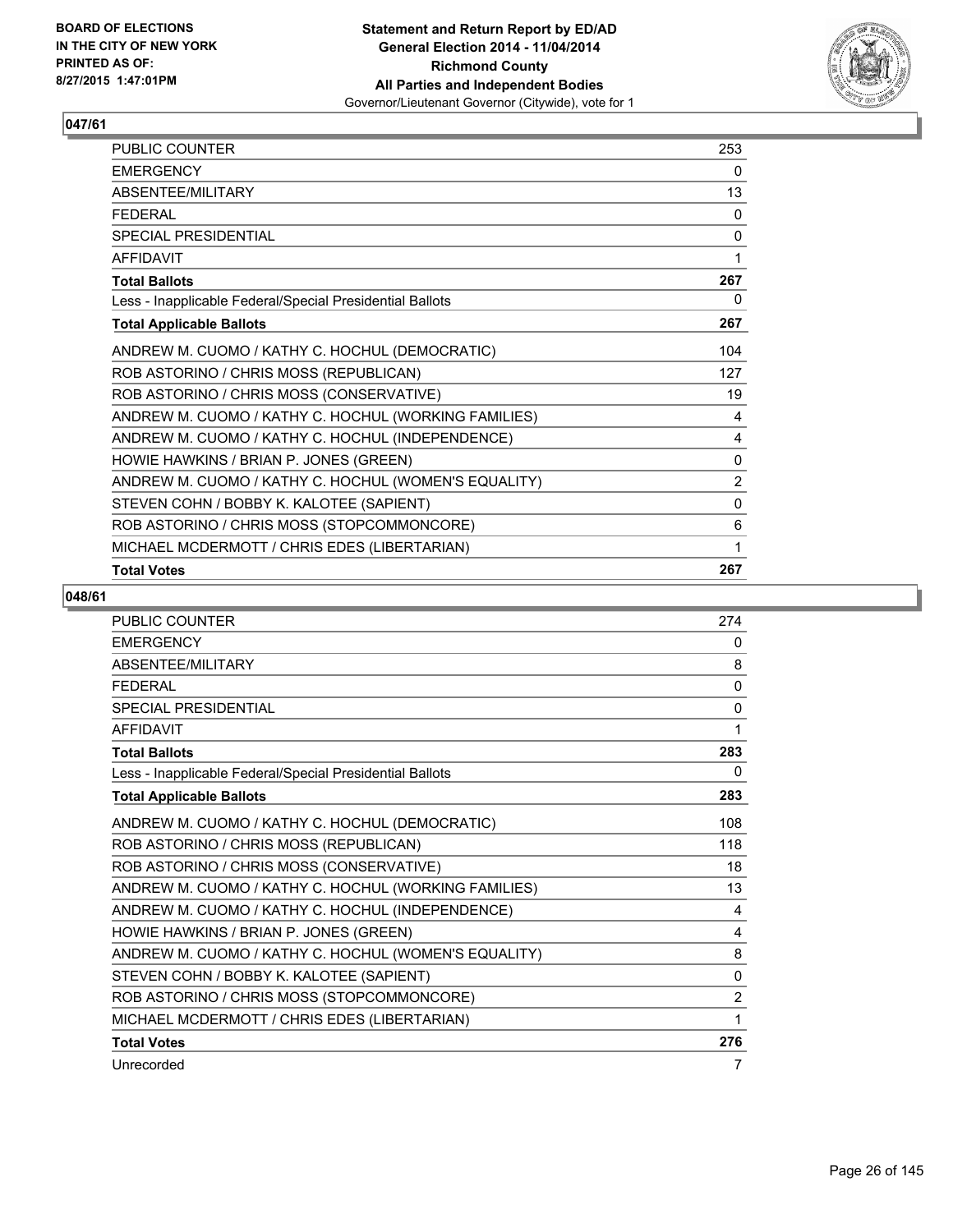

| <b>PUBLIC COUNTER</b>                                    | 392          |
|----------------------------------------------------------|--------------|
| <b>EMERGENCY</b>                                         | $\mathbf{0}$ |
| ABSENTEE/MILITARY                                        | 15           |
| <b>FFDFRAL</b>                                           | 5            |
| <b>SPECIAL PRESIDENTIAL</b>                              | 0            |
| <b>AFFIDAVIT</b>                                         | 1            |
| <b>Total Ballots</b>                                     | 413          |
| Less - Inapplicable Federal/Special Presidential Ballots | (5)          |
| <b>Total Applicable Ballots</b>                          | 408          |
| ANDREW M. CUOMO / KATHY C. HOCHUL (DEMOCRATIC)           | 240          |
| ROB ASTORINO / CHRIS MOSS (REPUBLICAN)                   | 62           |
| ROB ASTORINO / CHRIS MOSS (CONSERVATIVE)                 | 13           |
| ANDREW M. CUOMO / KATHY C. HOCHUL (WORKING FAMILIES)     | 36           |
| ANDREW M. CUOMO / KATHY C. HOCHUL (INDEPENDENCE)         | 15           |
| HOWIE HAWKINS / BRIAN P. JONES (GREEN)                   | 16           |
| ANDREW M. CUOMO / KATHY C. HOCHUL (WOMEN'S EQUALITY)     | 13           |
| STEVEN COHN / BOBBY K. KALOTEE (SAPIENT)                 | $\mathbf{0}$ |
| ROB ASTORINO / CHRIS MOSS (STOPCOMMONCORE)               | 0            |
| MICHAEL MCDERMOTT / CHRIS EDES (LIBERTARIAN)             | 5            |
| UNATTRIBUTABLE WRITE-IN (WRITE-IN)                       | 1            |
| ZEPHYR TEACHOUT (WRITE-IN)                               | 2            |
| <b>Total Votes</b>                                       | 403          |
| Unrecorded                                               | 5            |

| <b>PUBLIC COUNTER</b>                                    | 308            |
|----------------------------------------------------------|----------------|
| <b>EMERGENCY</b>                                         | 0              |
| <b>ABSENTEE/MILITARY</b>                                 | 5              |
| <b>FFDFRAL</b>                                           | 0              |
| <b>SPECIAL PRESIDENTIAL</b>                              | $\mathbf{0}$   |
| <b>AFFIDAVIT</b>                                         | 6              |
| <b>Total Ballots</b>                                     | 319            |
| Less - Inapplicable Federal/Special Presidential Ballots | 0              |
| <b>Total Applicable Ballots</b>                          | 319            |
| ANDREW M. CUOMO / KATHY C. HOCHUL (DEMOCRATIC)           | 209            |
| ROB ASTORINO / CHRIS MOSS (REPUBLICAN)                   | 48             |
| ROB ASTORINO / CHRIS MOSS (CONSERVATIVE)                 | 12             |
| ANDREW M. CUOMO / KATHY C. HOCHUL (WORKING FAMILIES)     | 21             |
| ANDREW M. CUOMO / KATHY C. HOCHUL (INDEPENDENCE)         | 6              |
| HOWIE HAWKINS / BRIAN P. JONES (GREEN)                   | 10             |
| ANDREW M. CUOMO / KATHY C. HOCHUL (WOMEN'S EQUALITY)     | 7              |
| STEVEN COHN / BOBBY K. KALOTEE (SAPIENT)                 | $\mathbf{0}$   |
| ROB ASTORINO / CHRIS MOSS (STOPCOMMONCORE)               | $\overline{2}$ |
| MICHAEL MCDERMOTT / CHRIS EDES (LIBERTARIAN)             | 0              |
| ZEPHYR TEACHOUT (WRITE-IN)                               | 1              |
| <b>Total Votes</b>                                       | 316            |
| Unrecorded                                               | 3              |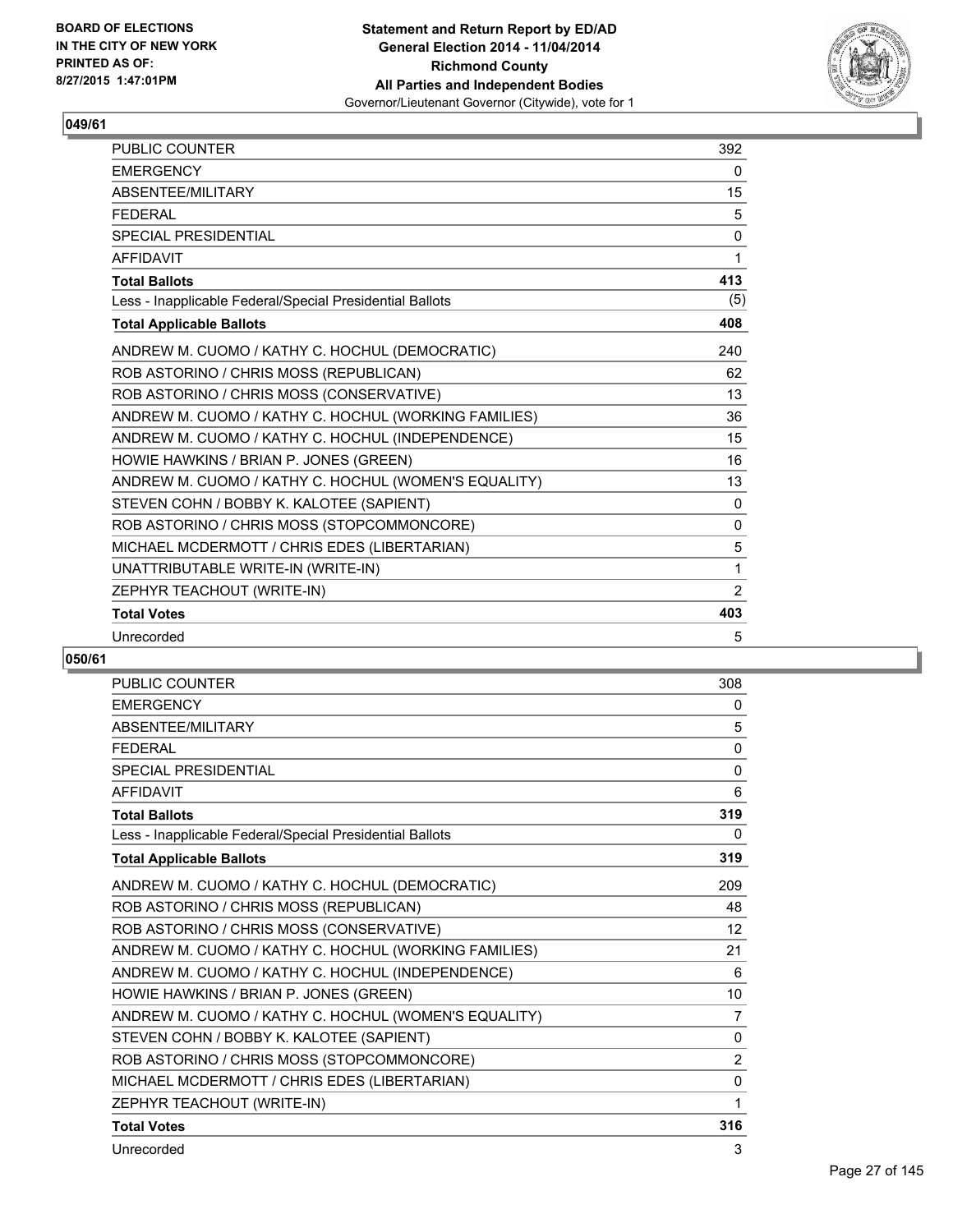

| <b>PUBLIC COUNTER</b>                                    | 281          |
|----------------------------------------------------------|--------------|
| <b>EMERGENCY</b>                                         | 0            |
| ABSENTEE/MILITARY                                        | 14           |
| <b>FEDERAL</b>                                           | 1            |
| <b>SPECIAL PRESIDENTIAL</b>                              | $\mathbf{0}$ |
| <b>AFFIDAVIT</b>                                         | 3            |
| <b>Total Ballots</b>                                     | 299          |
| Less - Inapplicable Federal/Special Presidential Ballots | (1)          |
| <b>Total Applicable Ballots</b>                          | 298          |
| ANDREW M. CUOMO / KATHY C. HOCHUL (DEMOCRATIC)           | 180          |
| ROB ASTORINO / CHRIS MOSS (REPUBLICAN)                   | 51           |
| ROB ASTORINO / CHRIS MOSS (CONSERVATIVE)                 | 15           |
| ANDREW M. CUOMO / KATHY C. HOCHUL (WORKING FAMILIES)     | 14           |
| ANDREW M. CUOMO / KATHY C. HOCHUL (INDEPENDENCE)         | 8            |
| HOWIE HAWKINS / BRIAN P. JONES (GREEN)                   | 12           |
| ANDREW M. CUOMO / KATHY C. HOCHUL (WOMEN'S EQUALITY)     | 6            |
| STEVEN COHN / BOBBY K. KALOTEE (SAPIENT)                 | $\mathbf{0}$ |
| ROB ASTORINO / CHRIS MOSS (STOPCOMMONCORE)               | $\mathbf{0}$ |
| MICHAEL MCDERMOTT / CHRIS EDES (LIBERTARIAN)             | 5            |
| <b>Total Votes</b>                                       | 291          |
| Unrecorded                                               | 7            |

| PUBLIC COUNTER                                           | 189            |
|----------------------------------------------------------|----------------|
| <b>EMERGENCY</b>                                         | 0              |
| ABSENTEE/MILITARY                                        | 15             |
| <b>FEDERAL</b>                                           | 4              |
| <b>SPECIAL PRESIDENTIAL</b>                              | 0              |
| <b>AFFIDAVIT</b>                                         | 3              |
| <b>Total Ballots</b>                                     | 211            |
| Less - Inapplicable Federal/Special Presidential Ballots | (4)            |
| <b>Total Applicable Ballots</b>                          | 207            |
| ANDREW M. CUOMO / KATHY C. HOCHUL (DEMOCRATIC)           | 96             |
| ROB ASTORINO / CHRIS MOSS (REPUBLICAN)                   | 67             |
| ROB ASTORINO / CHRIS MOSS (CONSERVATIVE)                 | 9              |
| ANDREW M. CUOMO / KATHY C. HOCHUL (WORKING FAMILIES)     | 13             |
| ANDREW M. CUOMO / KATHY C. HOCHUL (INDEPENDENCE)         | 7              |
| HOWIE HAWKINS / BRIAN P. JONES (GREEN)                   | $\overline{7}$ |
| ANDREW M. CUOMO / KATHY C. HOCHUL (WOMEN'S EQUALITY)     | $\overline{2}$ |
| STEVEN COHN / BOBBY K. KALOTEE (SAPIENT)                 | 0              |
| ROB ASTORINO / CHRIS MOSS (STOPCOMMONCORE)               | 1              |
| MICHAEL MCDERMOTT / CHRIS EDES (LIBERTARIAN)             | 1              |
| <b>Total Votes</b>                                       | 203            |
| Unrecorded                                               | 4              |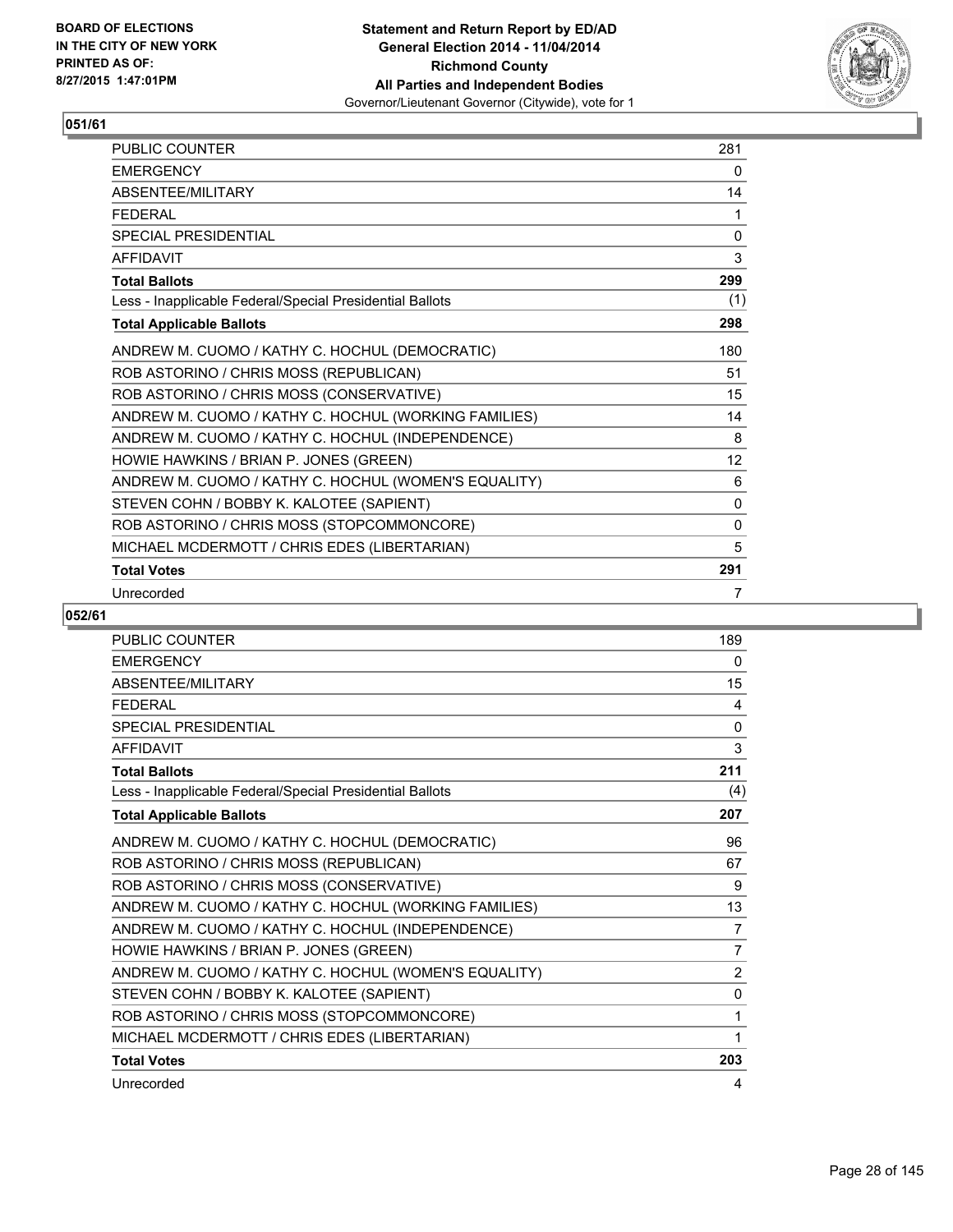

| <b>PUBLIC COUNTER</b>                                    | 306            |
|----------------------------------------------------------|----------------|
| <b>EMERGENCY</b>                                         | 0              |
| ABSENTEE/MILITARY                                        | 7              |
| <b>FEDERAL</b>                                           | 0              |
| <b>SPECIAL PRESIDENTIAL</b>                              | 0              |
| <b>AFFIDAVIT</b>                                         | 9              |
| <b>Total Ballots</b>                                     | 322            |
| Less - Inapplicable Federal/Special Presidential Ballots | 0              |
| <b>Total Applicable Ballots</b>                          | 322            |
| ANDREW M. CUOMO / KATHY C. HOCHUL (DEMOCRATIC)           | 280            |
| ROB ASTORINO / CHRIS MOSS (REPUBLICAN)                   | 14             |
| ROB ASTORINO / CHRIS MOSS (CONSERVATIVE)                 | 1              |
| ANDREW M. CUOMO / KATHY C. HOCHUL (WORKING FAMILIES)     | 9              |
| ANDREW M. CUOMO / KATHY C. HOCHUL (INDEPENDENCE)         | 3              |
| HOWIE HAWKINS / BRIAN P. JONES (GREEN)                   | $\overline{2}$ |
| ANDREW M. CUOMO / KATHY C. HOCHUL (WOMEN'S EQUALITY)     | 1              |
| STEVEN COHN / BOBBY K. KALOTEE (SAPIENT)                 | 0              |
| ROB ASTORINO / CHRIS MOSS (STOPCOMMONCORE)               | 2              |
| MICHAEL MCDERMOTT / CHRIS EDES (LIBERTARIAN)             | 3              |
| <b>Total Votes</b>                                       | 315            |
| Unrecorded                                               | 7              |

| PUBLIC COUNTER                                           | 162          |
|----------------------------------------------------------|--------------|
| <b>EMERGENCY</b>                                         | 0            |
| ABSENTEE/MILITARY                                        | 89           |
| <b>FEDERAL</b>                                           | 0            |
| SPECIAL PRESIDENTIAL                                     | $\mathbf{0}$ |
| <b>AFFIDAVIT</b>                                         | $\mathbf{0}$ |
| <b>Total Ballots</b>                                     | 251          |
| Less - Inapplicable Federal/Special Presidential Ballots | 0            |
| <b>Total Applicable Ballots</b>                          | 251          |
| ANDREW M. CUOMO / KATHY C. HOCHUL (DEMOCRATIC)           | 163          |
| ROB ASTORINO / CHRIS MOSS (REPUBLICAN)                   | 48           |
| ROB ASTORINO / CHRIS MOSS (CONSERVATIVE)                 | 3            |
| ANDREW M. CUOMO / KATHY C. HOCHUL (WORKING FAMILIES)     | 9            |
| ANDREW M. CUOMO / KATHY C. HOCHUL (INDEPENDENCE)         | 3            |
| HOWIE HAWKINS / BRIAN P. JONES (GREEN)                   | 10           |
| ANDREW M. CUOMO / KATHY C. HOCHUL (WOMEN'S EQUALITY)     | 3            |
| STEVEN COHN / BOBBY K. KALOTEE (SAPIENT)                 | 0            |
| ROB ASTORINO / CHRIS MOSS (STOPCOMMONCORE)               | 3            |
| MICHAEL MCDERMOTT / CHRIS EDES (LIBERTARIAN)             | 1            |
| WALTER NO FRACKENSTEIN (WRITE-IN)                        | 1            |
| <b>Total Votes</b>                                       | 244          |
| Unrecorded                                               | 7            |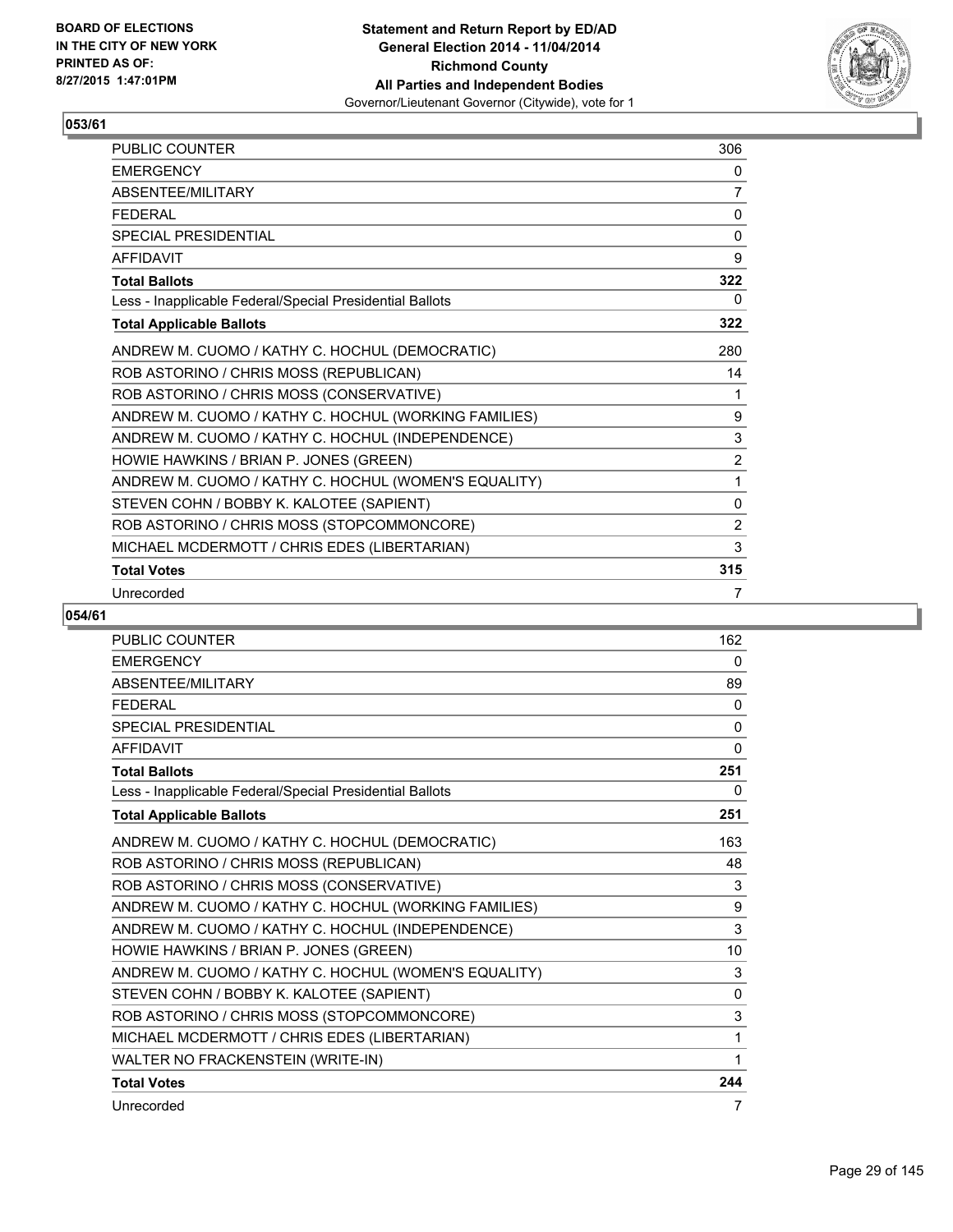

| <b>PUBLIC COUNTER</b>                                    | 294          |
|----------------------------------------------------------|--------------|
| <b>EMERGENCY</b>                                         | $\mathbf{0}$ |
| ABSENTEE/MILITARY                                        | 16           |
| <b>FFDFRAL</b>                                           | 4            |
| <b>SPECIAL PRESIDENTIAL</b>                              | $\mathbf 0$  |
| <b>AFFIDAVIT</b>                                         | 6            |
| <b>Total Ballots</b>                                     | 320          |
| Less - Inapplicable Federal/Special Presidential Ballots | (4)          |
| <b>Total Applicable Ballots</b>                          | 316          |
| ANDREW M. CUOMO / KATHY C. HOCHUL (DEMOCRATIC)           | 248          |
| ROB ASTORINO / CHRIS MOSS (REPUBLICAN)                   | 27           |
| ROB ASTORINO / CHRIS MOSS (CONSERVATIVE)                 | 7            |
| ANDREW M. CUOMO / KATHY C. HOCHUL (WORKING FAMILIES)     | 11           |
| ANDREW M. CUOMO / KATHY C. HOCHUL (INDEPENDENCE)         | 3            |
| HOWIE HAWKINS / BRIAN P. JONES (GREEN)                   | 5            |
| ANDREW M. CUOMO / KATHY C. HOCHUL (WOMEN'S EQUALITY)     | 3            |
| STEVEN COHN / BOBBY K. KALOTEE (SAPIENT)                 | 1            |
| ROB ASTORINO / CHRIS MOSS (STOPCOMMONCORE)               | 1            |
| MICHAEL MCDERMOTT / CHRIS EDES (LIBERTARIAN)             | 1            |
| ADAM GAZA (WRITE-IN)                                     | 1            |
| UNATTRIBUTABLE WRITE-IN (WRITE-IN)                       |              |
| <b>Total Votes</b>                                       | 309          |
| Unrecorded                                               | 7            |

| <b>PUBLIC COUNTER</b>                                    | 287            |
|----------------------------------------------------------|----------------|
| <b>EMERGENCY</b>                                         | 0              |
| ABSENTEE/MILITARY                                        | 22             |
| <b>FFDFRAL</b>                                           | $\Omega$       |
| <b>SPECIAL PRESIDENTIAL</b>                              | 0              |
| <b>AFFIDAVIT</b>                                         | 8              |
| <b>Total Ballots</b>                                     | 317            |
| Less - Inapplicable Federal/Special Presidential Ballots | 0              |
| <b>Total Applicable Ballots</b>                          | 317            |
| ANDREW M. CUOMO / KATHY C. HOCHUL (DEMOCRATIC)           | 256            |
| ROB ASTORINO / CHRIS MOSS (REPUBLICAN)                   | 31             |
| ROB ASTORINO / CHRIS MOSS (CONSERVATIVE)                 | 2              |
| ANDREW M. CUOMO / KATHY C. HOCHUL (WORKING FAMILIES)     | 8              |
| ANDREW M. CUOMO / KATHY C. HOCHUL (INDEPENDENCE)         | 5              |
| HOWIE HAWKINS / BRIAN P. JONES (GREEN)                   | 8              |
| ANDREW M. CUOMO / KATHY C. HOCHUL (WOMEN'S EQUALITY)     | 0              |
| STEVEN COHN / BOBBY K. KALOTEE (SAPIENT)                 | $\mathbf{0}$   |
| ROB ASTORINO / CHRIS MOSS (STOPCOMMONCORE)               | 1              |
| MICHAEL MCDERMOTT / CHRIS EDES (LIBERTARIAN)             | 3              |
| JIMMY MCMILLIAN (WRITE-IN)                               | 1              |
| <b>Total Votes</b>                                       | 315            |
| Unrecorded                                               | $\overline{2}$ |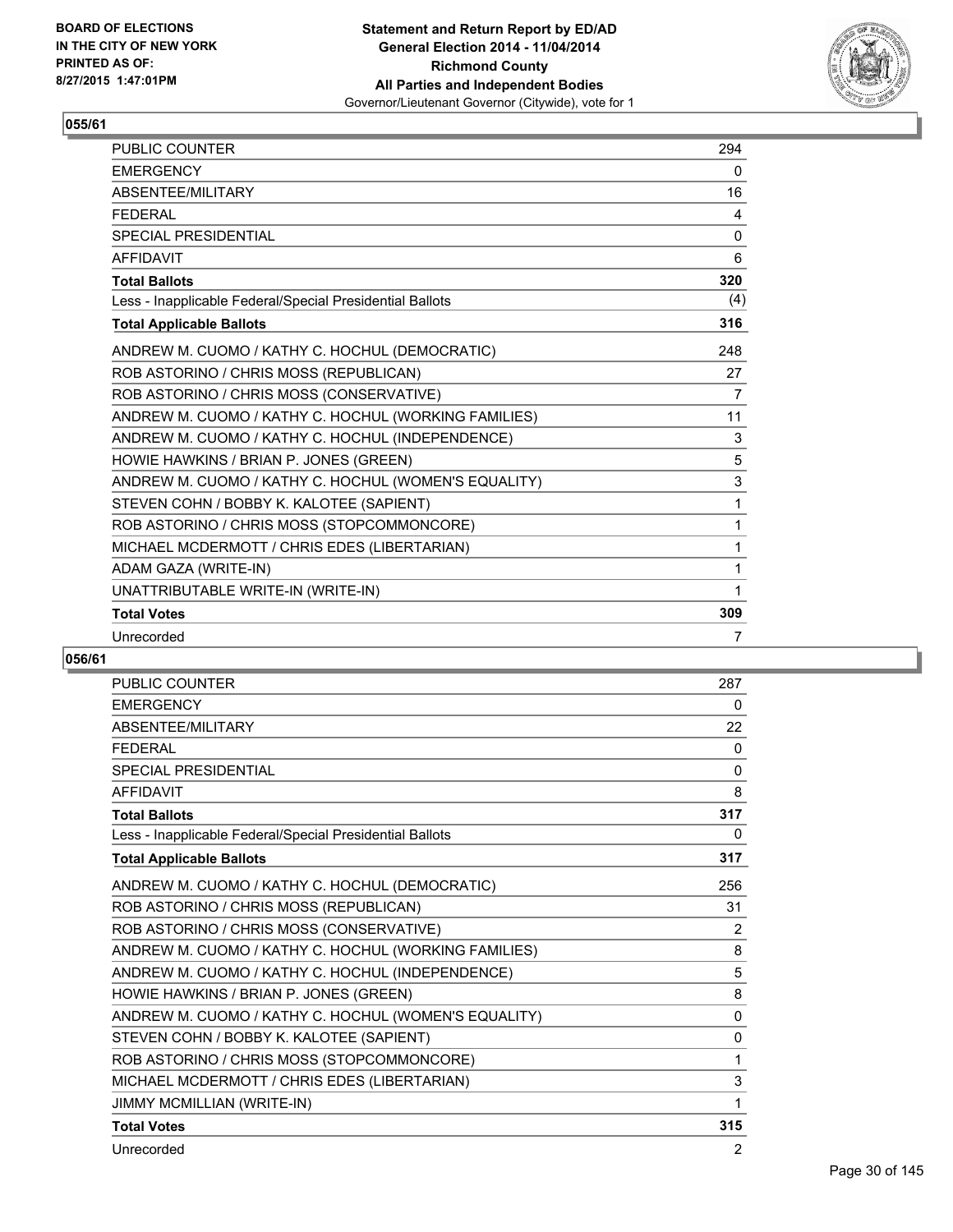

| PUBLIC COUNTER                                           | 330          |
|----------------------------------------------------------|--------------|
| <b>FMFRGFNCY</b>                                         | 0            |
| ABSENTEE/MILITARY                                        | 19           |
| <b>FEDERAL</b>                                           | 2            |
| <b>SPECIAL PRESIDENTIAL</b>                              | $\mathbf{0}$ |
| <b>AFFIDAVIT</b>                                         | 1            |
| <b>Total Ballots</b>                                     | 352          |
| Less - Inapplicable Federal/Special Presidential Ballots | (2)          |
| <b>Total Applicable Ballots</b>                          | 350          |
| ANDREW M. CUOMO / KATHY C. HOCHUL (DEMOCRATIC)           | 218          |
| ROB ASTORINO / CHRIS MOSS (REPUBLICAN)                   | 72           |
| ROB ASTORINO / CHRIS MOSS (CONSERVATIVE)                 | 13           |
| ANDREW M. CUOMO / KATHY C. HOCHUL (WORKING FAMILIES)     | 13           |
| ANDREW M. CUOMO / KATHY C. HOCHUL (INDEPENDENCE)         | 11           |
| HOWIE HAWKINS / BRIAN P. JONES (GREEN)                   | 12           |
| ANDREW M. CUOMO / KATHY C. HOCHUL (WOMEN'S EQUALITY)     | $\mathbf{0}$ |
| STEVEN COHN / BOBBY K. KALOTEE (SAPIENT)                 | $\mathbf{0}$ |
| ROB ASTORINO / CHRIS MOSS (STOPCOMMONCORE)               | 3            |
| MICHAEL MCDERMOTT / CHRIS EDES (LIBERTARIAN)             | 0            |
| ZEPHYR TEACHOUT (WRITE-IN)                               | 1            |
| <b>Total Votes</b>                                       | 343          |
| Unrecorded                                               | 7            |

| PUBLIC COUNTER                                           | 363            |
|----------------------------------------------------------|----------------|
| <b>EMERGENCY</b>                                         | 0              |
| ABSENTEE/MILITARY                                        | 14             |
| <b>FEDERAL</b>                                           | 1              |
| <b>SPECIAL PRESIDENTIAL</b>                              | 0              |
| <b>AFFIDAVIT</b>                                         | 7              |
| <b>Total Ballots</b>                                     | 385            |
| Less - Inapplicable Federal/Special Presidential Ballots | (1)            |
| <b>Total Applicable Ballots</b>                          | 384            |
| ANDREW M. CUOMO / KATHY C. HOCHUL (DEMOCRATIC)           | 353            |
| ROB ASTORINO / CHRIS MOSS (REPUBLICAN)                   | 10             |
| ROB ASTORINO / CHRIS MOSS (CONSERVATIVE)                 | 1              |
| ANDREW M. CUOMO / KATHY C. HOCHUL (WORKING FAMILIES)     | $\overline{7}$ |
| ANDREW M. CUOMO / KATHY C. HOCHUL (INDEPENDENCE)         | 4              |
| HOWIE HAWKINS / BRIAN P. JONES (GREEN)                   | 1              |
| ANDREW M. CUOMO / KATHY C. HOCHUL (WOMEN'S EQUALITY)     | 1              |
| STEVEN COHN / BOBBY K. KALOTEE (SAPIENT)                 | 0              |
| ROB ASTORINO / CHRIS MOSS (STOPCOMMONCORE)               | 0              |
| MICHAEL MCDERMOTT / CHRIS EDES (LIBERTARIAN)             | 0              |
| <b>Total Votes</b>                                       | 377            |
| Unrecorded                                               | 7              |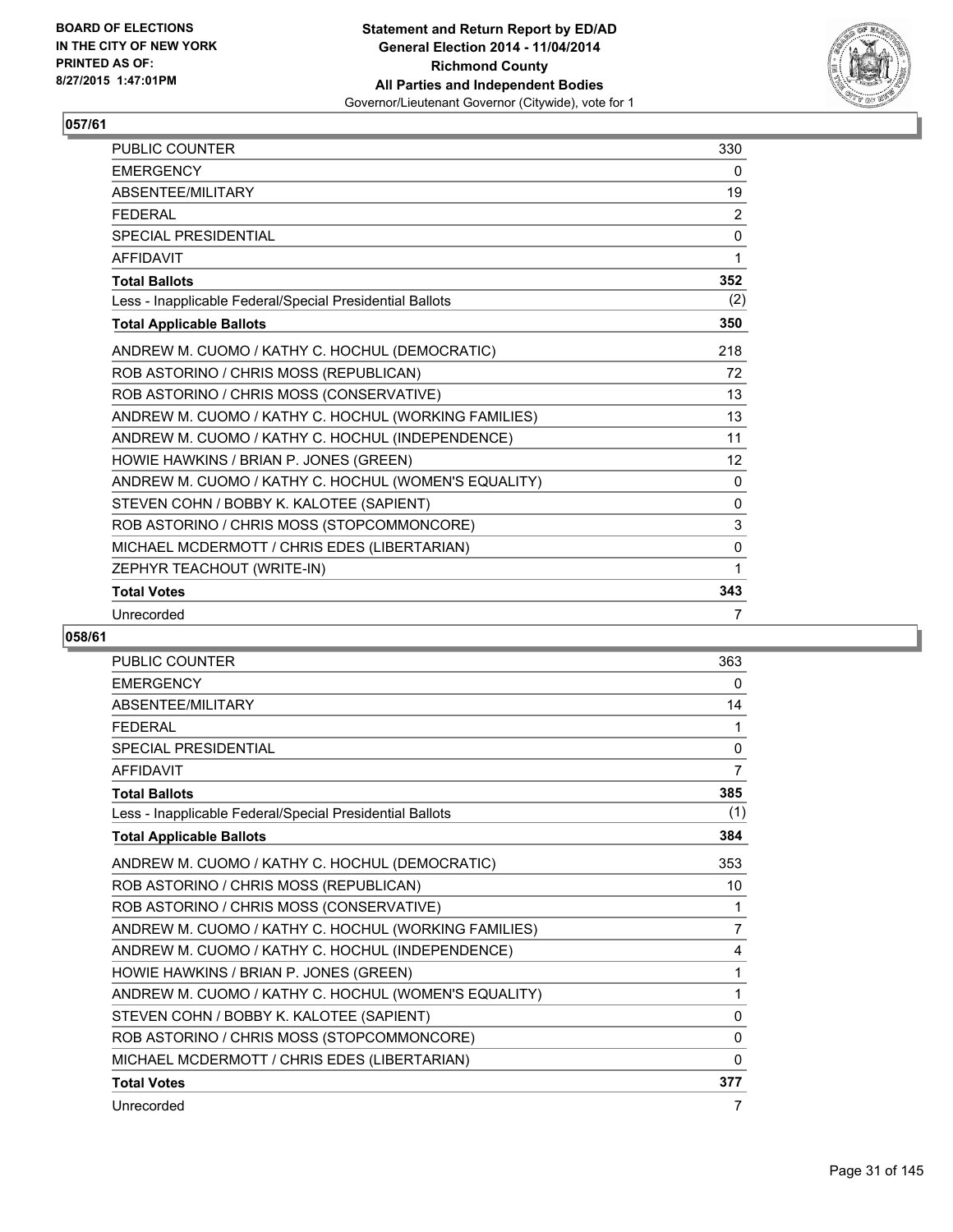

| PUBLIC COUNTER                                           | 330          |
|----------------------------------------------------------|--------------|
| <b>EMERGENCY</b>                                         | 0            |
| ABSENTEE/MILITARY                                        | 4            |
| <b>FEDERAL</b>                                           | 0            |
| <b>SPECIAL PRESIDENTIAL</b>                              | 0            |
| <b>AFFIDAVIT</b>                                         | 1            |
| <b>Total Ballots</b>                                     | 335          |
| Less - Inapplicable Federal/Special Presidential Ballots | 0            |
| <b>Total Applicable Ballots</b>                          | 335          |
| ANDREW M. CUOMO / KATHY C. HOCHUL (DEMOCRATIC)           | 297          |
| ROB ASTORINO / CHRIS MOSS (REPUBLICAN)                   | 9            |
| ROB ASTORINO / CHRIS MOSS (CONSERVATIVE)                 | 4            |
| ANDREW M. CUOMO / KATHY C. HOCHUL (WORKING FAMILIES)     | 6            |
| ANDREW M. CUOMO / KATHY C. HOCHUL (INDEPENDENCE)         | 3            |
| HOWIE HAWKINS / BRIAN P. JONES (GREEN)                   | 9            |
| ANDREW M. CUOMO / KATHY C. HOCHUL (WOMEN'S EQUALITY)     | $\mathbf{0}$ |
| STEVEN COHN / BOBBY K. KALOTEE (SAPIENT)                 | $\mathbf{0}$ |
| ROB ASTORINO / CHRIS MOSS (STOPCOMMONCORE)               | 0            |
| MICHAEL MCDERMOTT / CHRIS EDES (LIBERTARIAN)             | 2            |
| <b>Total Votes</b>                                       | 330          |
| Unrecorded                                               | 5            |

| <b>PUBLIC COUNTER</b>                                    | 234            |
|----------------------------------------------------------|----------------|
| <b>EMERGENCY</b>                                         | $\mathbf{0}$   |
| <b>ABSENTEE/MILITARY</b>                                 | 9              |
| <b>FEDERAL</b>                                           | 0              |
| SPECIAL PRESIDENTIAL                                     | $\mathbf{0}$   |
| <b>AFFIDAVIT</b>                                         | 1              |
| <b>Total Ballots</b>                                     | 244            |
| Less - Inapplicable Federal/Special Presidential Ballots | 0              |
| <b>Total Applicable Ballots</b>                          | 244            |
| ANDREW M. CUOMO / KATHY C. HOCHUL (DEMOCRATIC)           | 183            |
| ROB ASTORINO / CHRIS MOSS (REPUBLICAN)                   | 31             |
| ROB ASTORINO / CHRIS MOSS (CONSERVATIVE)                 | 5              |
| ANDREW M. CUOMO / KATHY C. HOCHUL (WORKING FAMILIES)     | 3              |
| ANDREW M. CUOMO / KATHY C. HOCHUL (INDEPENDENCE)         | 5              |
| HOWIE HAWKINS / BRIAN P. JONES (GREEN)                   | $\overline{7}$ |
| ANDREW M. CUOMO / KATHY C. HOCHUL (WOMEN'S EQUALITY)     | 0              |
| STEVEN COHN / BOBBY K. KALOTEE (SAPIENT)                 | $\mathbf{0}$   |
| ROB ASTORINO / CHRIS MOSS (STOPCOMMONCORE)               | $\mathbf{0}$   |
| MICHAEL MCDERMOTT / CHRIS EDES (LIBERTARIAN)             | 1              |
| ZEPHYR TEACHOUT (WRITE-IN)                               | 1              |
| <b>Total Votes</b>                                       | 236            |
| Unrecorded                                               | 8              |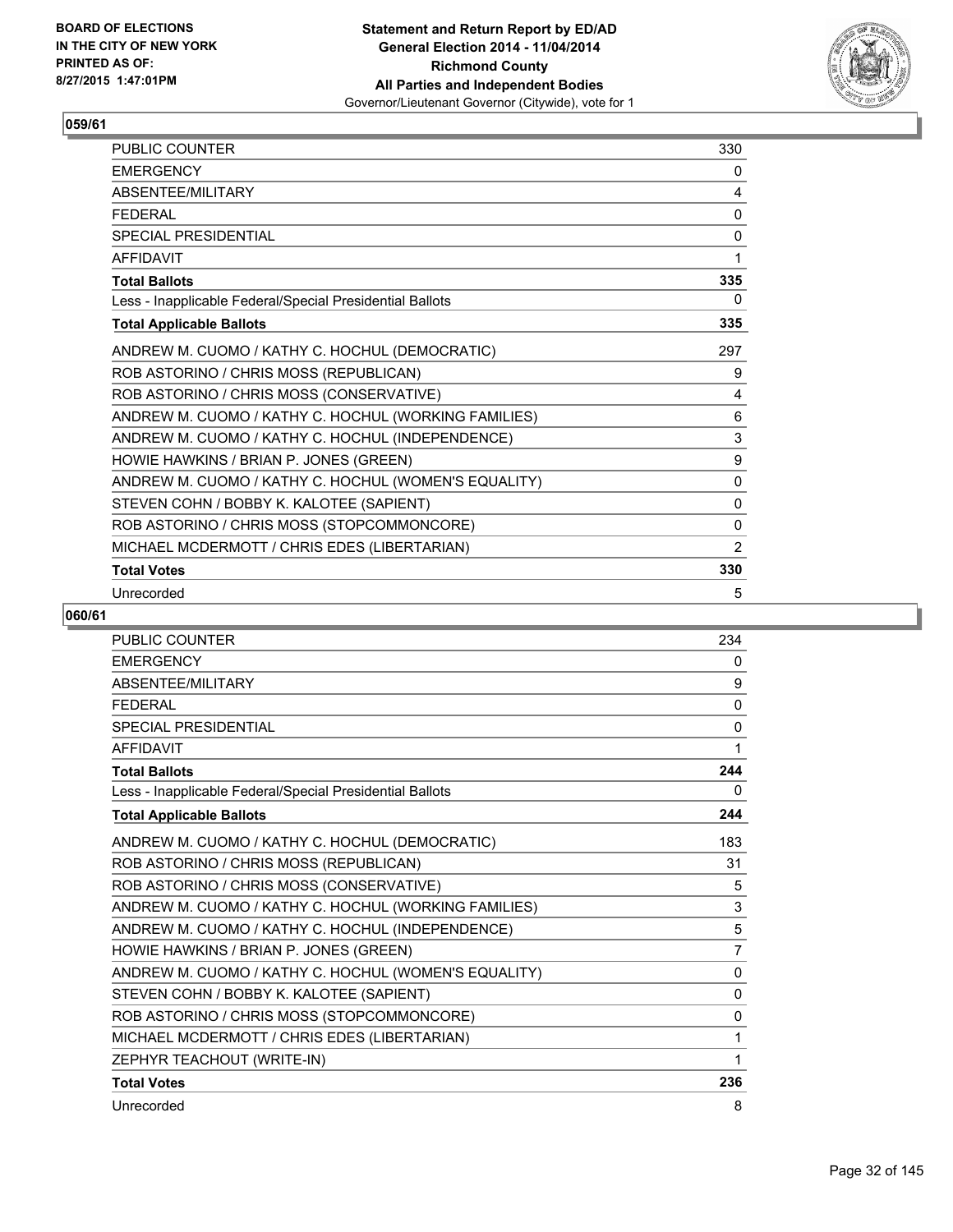

| <b>PUBLIC COUNTER</b>                                    | 345            |
|----------------------------------------------------------|----------------|
| <b>EMERGENCY</b>                                         | 0              |
| ABSENTEE/MILITARY                                        | 13             |
| <b>FFDFRAL</b>                                           | 0              |
| <b>SPECIAL PRESIDENTIAL</b>                              | $\mathbf{0}$   |
| <b>AFFIDAVIT</b>                                         | 8              |
| <b>Total Ballots</b>                                     | 366            |
| Less - Inapplicable Federal/Special Presidential Ballots | 0              |
| <b>Total Applicable Ballots</b>                          | 366            |
| ANDREW M. CUOMO / KATHY C. HOCHUL (DEMOCRATIC)           | 340            |
| ROB ASTORINO / CHRIS MOSS (REPUBLICAN)                   | 9              |
| ROB ASTORINO / CHRIS MOSS (CONSERVATIVE)                 | 1              |
| ANDREW M. CUOMO / KATHY C. HOCHUL (WORKING FAMILIES)     | 3              |
| ANDREW M. CUOMO / KATHY C. HOCHUL (INDEPENDENCE)         | 1              |
| HOWIE HAWKINS / BRIAN P. JONES (GREEN)                   | $\overline{2}$ |
| ANDREW M. CUOMO / KATHY C. HOCHUL (WOMEN'S EQUALITY)     | $\Omega$       |
| STEVEN COHN / BOBBY K. KALOTEE (SAPIENT)                 | $\mathbf{0}$   |
| ROB ASTORINO / CHRIS MOSS (STOPCOMMONCORE)               | 0              |
| MICHAEL MCDERMOTT / CHRIS EDES (LIBERTARIAN)             | 0              |
| <b>Total Votes</b>                                       | 356            |
| Unrecorded                                               | 10             |

| PUBLIC COUNTER                                           | 207          |
|----------------------------------------------------------|--------------|
| <b>EMERGENCY</b>                                         | 0            |
| <b>ABSENTEE/MILITARY</b>                                 | 13           |
| <b>FFDFRAI</b>                                           | 0            |
| <b>SPECIAL PRESIDENTIAL</b>                              | 0            |
| <b>AFFIDAVIT</b>                                         | $\mathbf{0}$ |
| <b>Total Ballots</b>                                     | 220          |
| Less - Inapplicable Federal/Special Presidential Ballots | 0            |
| <b>Total Applicable Ballots</b>                          | 220          |
| ANDREW M. CUOMO / KATHY C. HOCHUL (DEMOCRATIC)           | 99           |
| ROB ASTORINO / CHRIS MOSS (REPUBLICAN)                   | 78           |
| ROB ASTORINO / CHRIS MOSS (CONSERVATIVE)                 | 16           |
| ANDREW M. CUOMO / KATHY C. HOCHUL (WORKING FAMILIES)     | 6            |
| ANDREW M. CUOMO / KATHY C. HOCHUL (INDEPENDENCE)         | 4            |
| HOWIE HAWKINS / BRIAN P. JONES (GREEN)                   | 6            |
| ANDREW M. CUOMO / KATHY C. HOCHUL (WOMEN'S EQUALITY)     | 4            |
| STEVEN COHN / BOBBY K. KALOTEE (SAPIENT)                 | 0            |
| ROB ASTORINO / CHRIS MOSS (STOPCOMMONCORE)               | 5            |
| MICHAEL MCDERMOTT / CHRIS EDES (LIBERTARIAN)             | 1            |
| ZEPHYR TEACHOUT (WRITE-IN)                               | 1            |
| <b>Total Votes</b>                                       | 220          |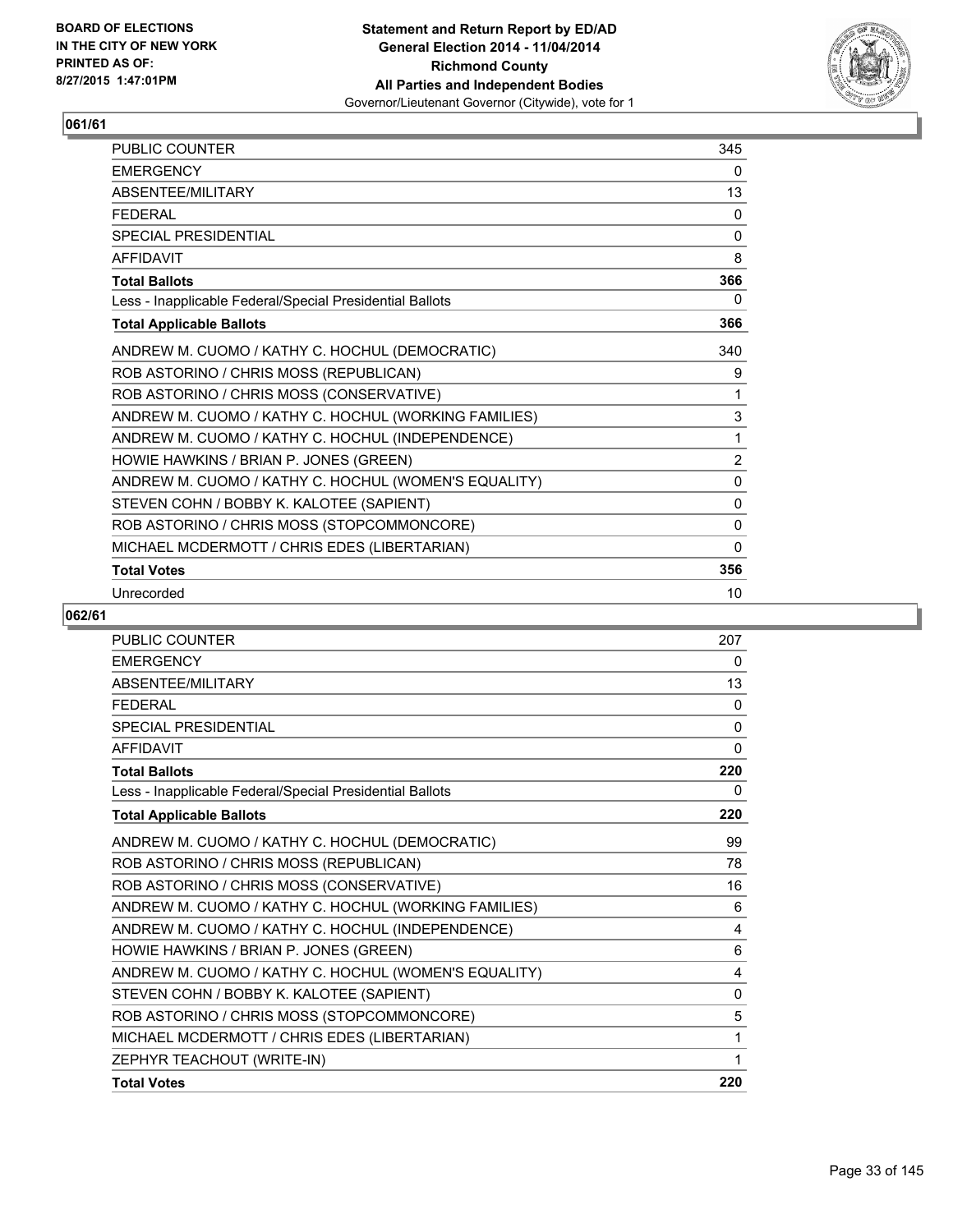

| <b>PUBLIC COUNTER</b>                                    | 75       |
|----------------------------------------------------------|----------|
| <b>EMERGENCY</b>                                         | 0        |
| ABSENTEE/MILITARY                                        | 9        |
| <b>FEDERAL</b>                                           | 0        |
| <b>SPECIAL PRESIDENTIAL</b>                              | 0        |
| <b>AFFIDAVIT</b>                                         | 1        |
| <b>Total Ballots</b>                                     | 85       |
| Less - Inapplicable Federal/Special Presidential Ballots | 0        |
| <b>Total Applicable Ballots</b>                          | 85       |
| ANDREW M. CUOMO / KATHY C. HOCHUL (DEMOCRATIC)           | 35       |
| ROB ASTORINO / CHRIS MOSS (REPUBLICAN)                   | 39       |
| ROB ASTORINO / CHRIS MOSS (CONSERVATIVE)                 | 6        |
| ANDREW M. CUOMO / KATHY C. HOCHUL (WORKING FAMILIES)     | 3        |
| ANDREW M. CUOMO / KATHY C. HOCHUL (INDEPENDENCE)         | $\Omega$ |
| HOWIE HAWKINS / BRIAN P. JONES (GREEN)                   | 0        |
| ANDREW M. CUOMO / KATHY C. HOCHUL (WOMEN'S EQUALITY)     | 1        |
| STEVEN COHN / BOBBY K. KALOTEE (SAPIENT)                 | 0        |
| ROB ASTORINO / CHRIS MOSS (STOPCOMMONCORE)               | $\Omega$ |
| MICHAEL MCDERMOTT / CHRIS EDES (LIBERTARIAN)             | 0        |
| <b>Total Votes</b>                                       | 84       |
| Unrecorded                                               | 1        |

| <b>PUBLIC COUNTER</b>                                    | 138          |
|----------------------------------------------------------|--------------|
| <b>EMERGENCY</b>                                         | 0            |
| <b>ABSENTEE/MILITARY</b>                                 | 4            |
| <b>FEDERAL</b>                                           | $\mathbf{0}$ |
| SPECIAL PRESIDENTIAL                                     | $\mathbf{0}$ |
| <b>AFFIDAVIT</b>                                         | 1            |
| <b>Total Ballots</b>                                     | 143          |
| Less - Inapplicable Federal/Special Presidential Ballots | 0            |
| <b>Total Applicable Ballots</b>                          | 143          |
| ANDREW M. CUOMO / KATHY C. HOCHUL (DEMOCRATIC)           | 97           |
| ROB ASTORINO / CHRIS MOSS (REPUBLICAN)                   | 22           |
| ROB ASTORINO / CHRIS MOSS (CONSERVATIVE)                 | 4            |
| ANDREW M. CUOMO / KATHY C. HOCHUL (WORKING FAMILIES)     | 3            |
| ANDREW M. CUOMO / KATHY C. HOCHUL (INDEPENDENCE)         | 4            |
| HOWIE HAWKINS / BRIAN P. JONES (GREEN)                   | 4            |
| ANDREW M. CUOMO / KATHY C. HOCHUL (WOMEN'S EQUALITY)     | 4            |
| STEVEN COHN / BOBBY K. KALOTEE (SAPIENT)                 | $\mathbf{0}$ |
| ROB ASTORINO / CHRIS MOSS (STOPCOMMONCORE)               | 1            |
| MICHAEL MCDERMOTT / CHRIS EDES (LIBERTARIAN)             | 1            |
| ZEPHYR TEACHOUT (WRITE-IN)                               | 1            |
| <b>Total Votes</b>                                       | 141          |
| Unrecorded                                               | 2            |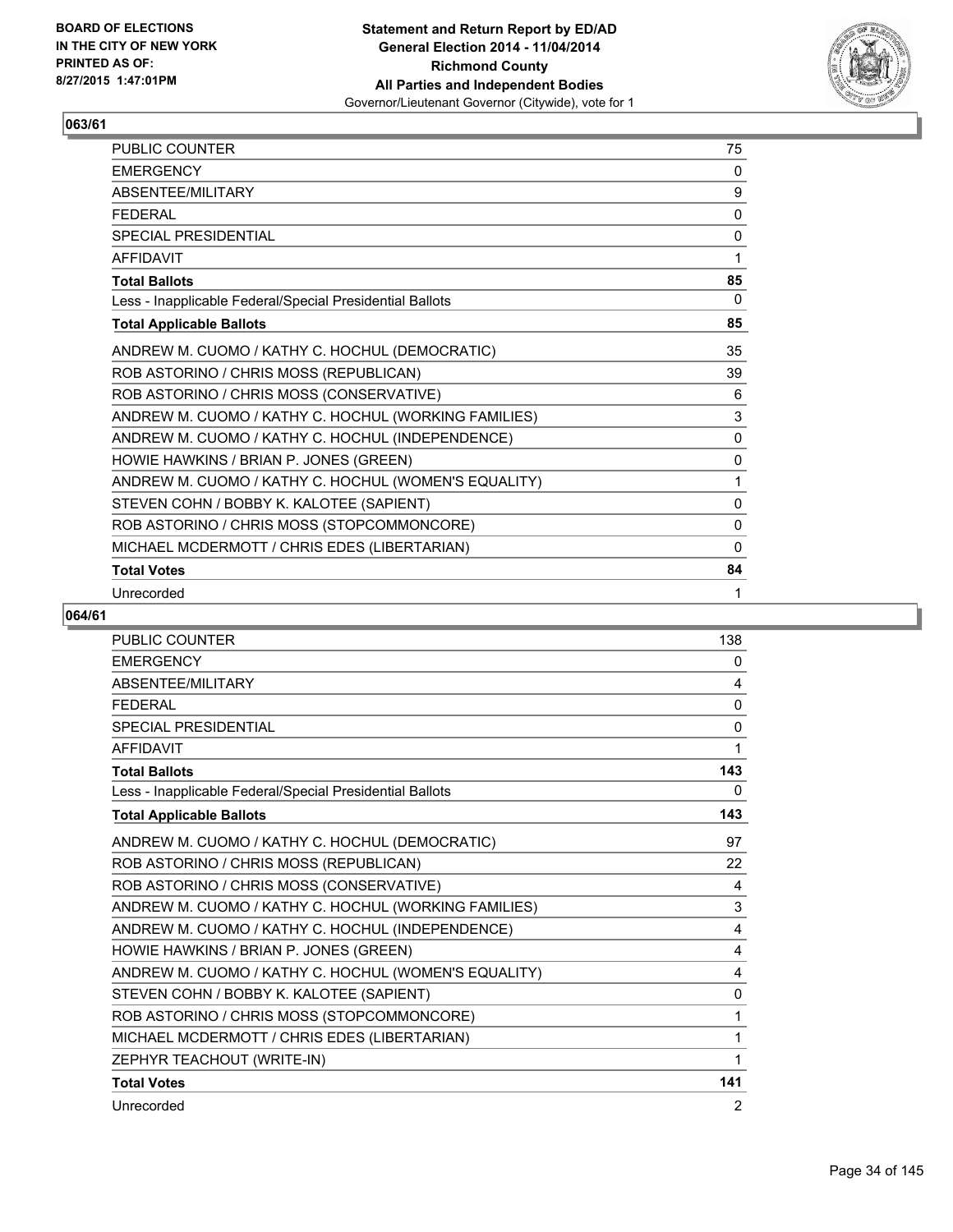

| <b>PUBLIC COUNTER</b>                                    | 207            |
|----------------------------------------------------------|----------------|
| <b>EMERGENCY</b>                                         | 0              |
| ABSENTEE/MILITARY                                        | 5              |
| <b>FEDERAL</b>                                           | $\Omega$       |
| <b>SPECIAL PRESIDENTIAL</b>                              | 0              |
| <b>AFFIDAVIT</b>                                         | 4              |
| <b>Total Ballots</b>                                     | 216            |
| Less - Inapplicable Federal/Special Presidential Ballots | 0              |
| <b>Total Applicable Ballots</b>                          | 216            |
| ANDREW M. CUOMO / KATHY C. HOCHUL (DEMOCRATIC)           | 151            |
| ROB ASTORINO / CHRIS MOSS (REPUBLICAN)                   | 22             |
| ROB ASTORINO / CHRIS MOSS (CONSERVATIVE)                 | 7              |
| ANDREW M. CUOMO / KATHY C. HOCHUL (WORKING FAMILIES)     | $\overline{7}$ |
| ANDREW M. CUOMO / KATHY C. HOCHUL (INDEPENDENCE)         | 6              |
| HOWIE HAWKINS / BRIAN P. JONES (GREEN)                   | 11             |
| ANDREW M. CUOMO / KATHY C. HOCHUL (WOMEN'S EQUALITY)     | 5              |
| STEVEN COHN / BOBBY K. KALOTEE (SAPIENT)                 | 0              |
| ROB ASTORINO / CHRIS MOSS (STOPCOMMONCORE)               | 2              |
| MICHAEL MCDERMOTT / CHRIS EDES (LIBERTARIAN)             | 0              |
| ALTON H. MADDOX JR. (WRITE-IN)                           | 1              |
| GENA MIMOZO (WRITE-IN)                                   | 1              |
| <b>Total Votes</b>                                       | 213            |
| Unrecorded                                               | 3              |

| <b>PUBLIC COUNTER</b>                                    | $\mathbf{0}$ |
|----------------------------------------------------------|--------------|
| <b>EMERGENCY</b>                                         | 0            |
| ABSENTEE/MILITARY                                        | $\mathbf{0}$ |
| <b>FEDERAL</b>                                           | $\mathbf{0}$ |
| <b>SPECIAL PRESIDENTIAL</b>                              | $\mathbf{0}$ |
| <b>AFFIDAVIT</b>                                         | $\mathbf{0}$ |
| <b>Total Ballots</b>                                     | 0            |
| Less - Inapplicable Federal/Special Presidential Ballots | $\mathbf{0}$ |
| <b>Total Applicable Ballots</b>                          | 0            |
| ANDREW M. CUOMO / KATHY C. HOCHUL (DEMOCRATIC)           | 0            |
| ROB ASTORINO / CHRIS MOSS (REPUBLICAN)                   | 0            |
| ROB ASTORINO / CHRIS MOSS (CONSERVATIVE)                 | $\mathbf{0}$ |
| ANDREW M. CUOMO / KATHY C. HOCHUL (WORKING FAMILIES)     | $\mathbf{0}$ |
| ANDREW M. CUOMO / KATHY C. HOCHUL (INDEPENDENCE)         | $\mathbf{0}$ |
| HOWIE HAWKINS / BRIAN P. JONES (GREEN)                   | $\mathbf{0}$ |
| ANDREW M. CUOMO / KATHY C. HOCHUL (WOMEN'S EQUALITY)     | $\mathbf{0}$ |
| STEVEN COHN / BOBBY K. KALOTEE (SAPIENT)                 | $\mathbf{0}$ |
| ROB ASTORINO / CHRIS MOSS (STOPCOMMONCORE)               | $\mathbf{0}$ |
| MICHAEL MCDERMOTT / CHRIS EDES (LIBERTARIAN)             | 0            |
| <b>Total Votes</b>                                       | 0            |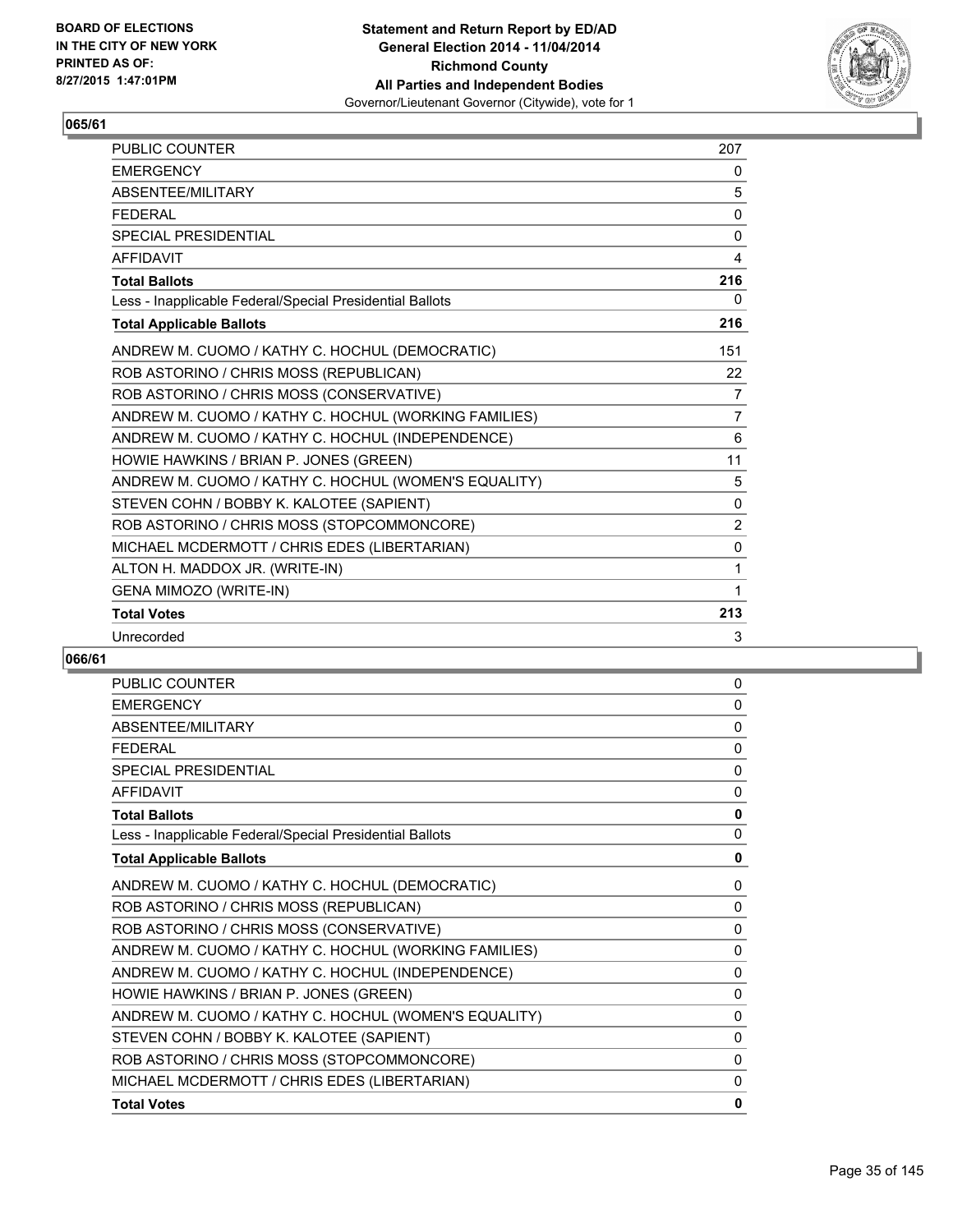

| PUBLIC COUNTER                                           | 0            |
|----------------------------------------------------------|--------------|
| <b>EMERGENCY</b>                                         | 0            |
| ABSENTEE/MILITARY                                        | 0            |
| <b>FFDFRAI</b>                                           | 0            |
| <b>SPECIAL PRESIDENTIAL</b>                              | $\mathbf{0}$ |
| AFFIDAVIT                                                | 0            |
| <b>Total Ballots</b>                                     | $\mathbf 0$  |
| Less - Inapplicable Federal/Special Presidential Ballots | $\mathbf{0}$ |
| <b>Total Applicable Ballots</b>                          | 0            |
| ANDREW M. CUOMO / KATHY C. HOCHUL (DEMOCRATIC)           | $\Omega$     |
| ROB ASTORINO / CHRIS MOSS (REPUBLICAN)                   | 0            |
| ROB ASTORINO / CHRIS MOSS (CONSERVATIVE)                 | $\Omega$     |
| ANDREW M. CUOMO / KATHY C. HOCHUL (WORKING FAMILIES)     | $\Omega$     |
| ANDREW M. CUOMO / KATHY C. HOCHUL (INDEPENDENCE)         | $\mathbf{0}$ |
| HOWIE HAWKINS / BRIAN P. JONES (GREEN)                   | 0            |
| ANDREW M. CUOMO / KATHY C. HOCHUL (WOMEN'S EQUALITY)     | 0            |
| STEVEN COHN / BOBBY K. KALOTEE (SAPIENT)                 | 0            |
| ROB ASTORINO / CHRIS MOSS (STOPCOMMONCORE)               | $\Omega$     |
| MICHAEL MCDERMOTT / CHRIS EDES (LIBERTARIAN)             | 0            |
| <b>Total Votes</b>                                       | 0            |

| <b>PUBLIC COUNTER</b>                                    | 0            |
|----------------------------------------------------------|--------------|
| <b>EMERGENCY</b>                                         | $\Omega$     |
| ABSENTEE/MILITARY                                        | $\Omega$     |
| <b>FFDFRAL</b>                                           | $\mathbf{0}$ |
| SPECIAL PRESIDENTIAL                                     | $\Omega$     |
| <b>AFFIDAVIT</b>                                         | 0            |
| <b>Total Ballots</b>                                     | $\mathbf{0}$ |
| Less - Inapplicable Federal/Special Presidential Ballots | $\mathbf{0}$ |
| <b>Total Applicable Ballots</b>                          | 0            |
| ANDREW M. CUOMO / KATHY C. HOCHUL (DEMOCRATIC)           | $\mathbf{0}$ |
| ROB ASTORINO / CHRIS MOSS (REPUBLICAN)                   | $\mathbf{0}$ |
| ROB ASTORINO / CHRIS MOSS (CONSERVATIVE)                 | $\mathbf{0}$ |
| ANDREW M. CUOMO / KATHY C. HOCHUL (WORKING FAMILIES)     | $\mathbf{0}$ |
| ANDREW M. CUOMO / KATHY C. HOCHUL (INDEPENDENCE)         | $\Omega$     |
| HOWIE HAWKINS / BRIAN P. JONES (GREEN)                   | $\Omega$     |
| ANDREW M. CUOMO / KATHY C. HOCHUL (WOMEN'S EQUALITY)     | $\mathbf{0}$ |
| STEVEN COHN / BOBBY K. KALOTEE (SAPIENT)                 | 0            |
| ROB ASTORINO / CHRIS MOSS (STOPCOMMONCORE)               | $\mathbf{0}$ |
| MICHAEL MCDERMOTT / CHRIS EDES (LIBERTARIAN)             | $\mathbf{0}$ |
| <b>Total Votes</b>                                       | 0            |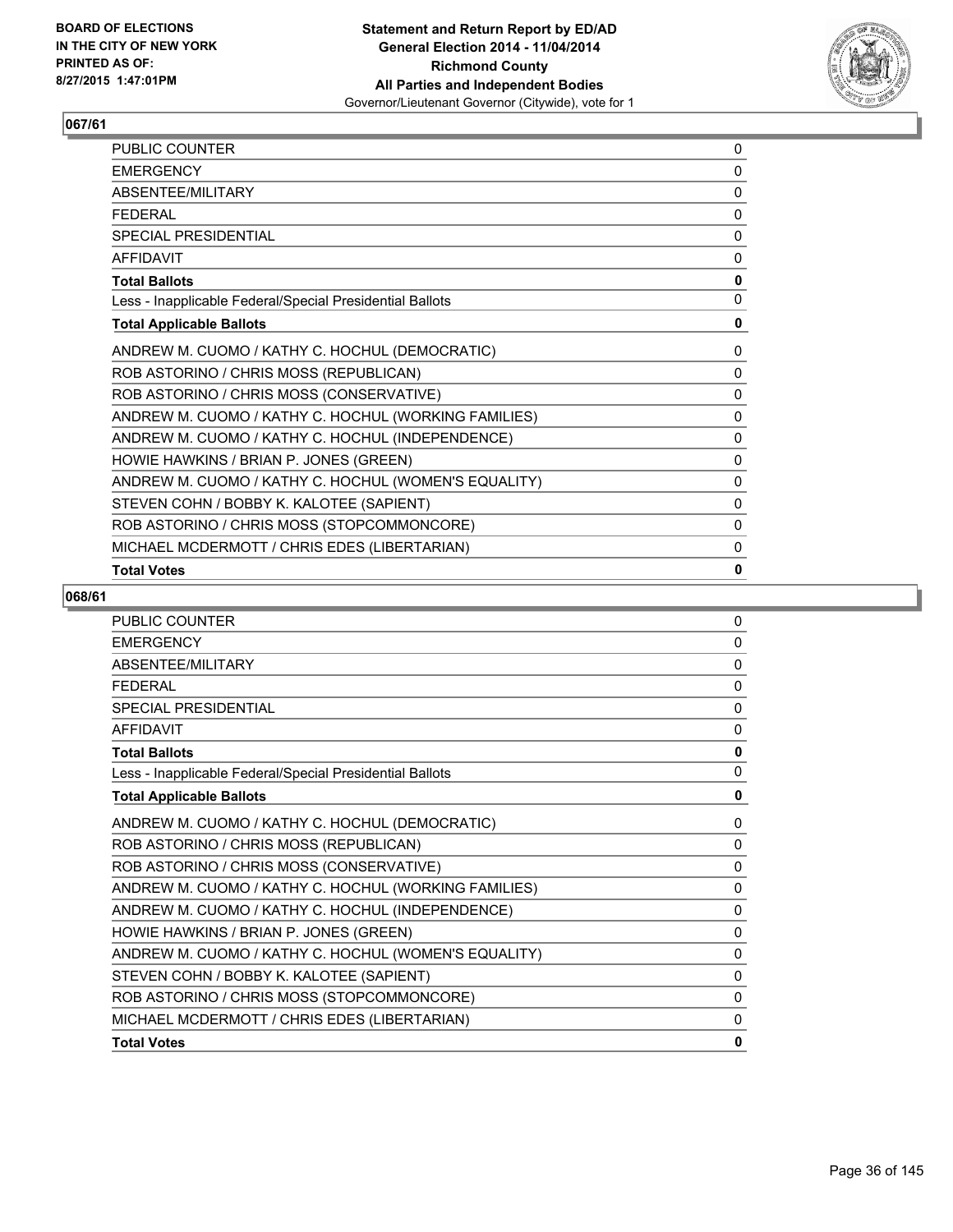

| <b>PUBLIC COUNTER</b>                                    | 374          |
|----------------------------------------------------------|--------------|
| <b>EMERGENCY</b>                                         | 0            |
| ABSENTEE/MILITARY                                        | 6            |
| <b>FEDERAL</b>                                           | 0            |
| <b>SPECIAL PRESIDENTIAL</b>                              | 0            |
| <b>AFFIDAVIT</b>                                         | 1            |
| <b>Total Ballots</b>                                     | 381          |
| Less - Inapplicable Federal/Special Presidential Ballots | 0            |
| <b>Total Applicable Ballots</b>                          | 381          |
| ANDREW M. CUOMO / KATHY C. HOCHUL (DEMOCRATIC)           | 127          |
| ROB ASTORINO / CHRIS MOSS (REPUBLICAN)                   | 177          |
| ROB ASTORINO / CHRIS MOSS (CONSERVATIVE)                 | 37           |
| ANDREW M. CUOMO / KATHY C. HOCHUL (WORKING FAMILIES)     | 9            |
| ANDREW M. CUOMO / KATHY C. HOCHUL (INDEPENDENCE)         | 9            |
| HOWIE HAWKINS / BRIAN P. JONES (GREEN)                   | 4            |
| ANDREW M. CUOMO / KATHY C. HOCHUL (WOMEN'S EQUALITY)     | 6            |
| STEVEN COHN / BOBBY K. KALOTEE (SAPIENT)                 | $\mathbf{0}$ |
| ROB ASTORINO / CHRIS MOSS (STOPCOMMONCORE)               | 5            |
| MICHAEL MCDERMOTT / CHRIS EDES (LIBERTARIAN)             | 3            |
| <b>Total Votes</b>                                       | 377          |
| Unrecorded                                               | 4            |

| <b>PUBLIC COUNTER</b>                                    | 402               |
|----------------------------------------------------------|-------------------|
| <b>EMERGENCY</b>                                         | 0                 |
| ABSENTEE/MILITARY                                        | $\overline{7}$    |
| <b>FFDFRAL</b>                                           | $\mathbf{0}$      |
| <b>SPECIAL PRESIDENTIAL</b>                              | 0                 |
| <b>AFFIDAVIT</b>                                         | 2                 |
| <b>Total Ballots</b>                                     | 411               |
| Less - Inapplicable Federal/Special Presidential Ballots | 0                 |
| <b>Total Applicable Ballots</b>                          | 411               |
| ANDREW M. CUOMO / KATHY C. HOCHUL (DEMOCRATIC)           | 124               |
| ROB ASTORINO / CHRIS MOSS (REPUBLICAN)                   | 193               |
| ROB ASTORINO / CHRIS MOSS (CONSERVATIVE)                 | 58                |
| ANDREW M. CUOMO / KATHY C. HOCHUL (WORKING FAMILIES)     | 12                |
| ANDREW M. CUOMO / KATHY C. HOCHUL (INDEPENDENCE)         | $12 \overline{ }$ |
| HOWIE HAWKINS / BRIAN P. JONES (GREEN)                   | 5                 |
| ANDREW M. CUOMO / KATHY C. HOCHUL (WOMEN'S EQUALITY)     | 1                 |
| STEVEN COHN / BOBBY K. KALOTEE (SAPIENT)                 | 0                 |
| ROB ASTORINO / CHRIS MOSS (STOPCOMMONCORE)               | 3                 |
| MICHAEL MCDERMOTT / CHRIS EDES (LIBERTARIAN)             | 1                 |
| <b>Total Votes</b>                                       | 409               |
| Unrecorded                                               | 2                 |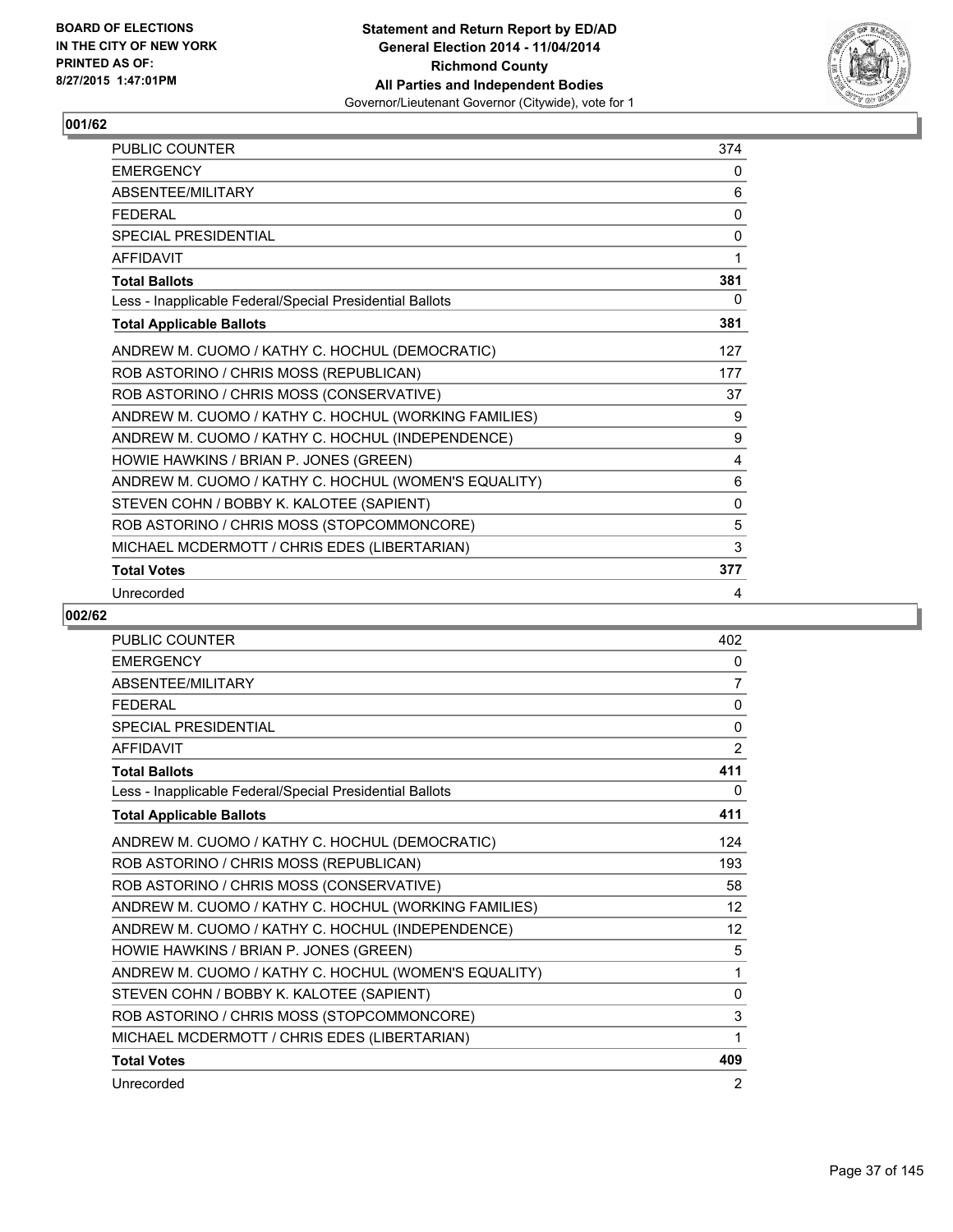

| PUBLIC COUNTER                                           | 339            |
|----------------------------------------------------------|----------------|
| <b>EMERGENCY</b>                                         | 0              |
| ABSENTEE/MILITARY                                        | 6              |
| <b>FEDERAL</b>                                           | 1              |
| <b>SPECIAL PRESIDENTIAL</b>                              | $\mathbf{0}$   |
| <b>AFFIDAVIT</b>                                         | $\overline{2}$ |
| <b>Total Ballots</b>                                     | 348            |
| Less - Inapplicable Federal/Special Presidential Ballots | (1)            |
| <b>Total Applicable Ballots</b>                          | 347            |
| ANDREW M. CUOMO / KATHY C. HOCHUL (DEMOCRATIC)           | 112            |
| ROB ASTORINO / CHRIS MOSS (REPUBLICAN)                   | 173            |
| ROB ASTORINO / CHRIS MOSS (CONSERVATIVE)                 | 16             |
| ANDREW M. CUOMO / KATHY C. HOCHUL (WORKING FAMILIES)     | 14             |
| ANDREW M. CUOMO / KATHY C. HOCHUL (INDEPENDENCE)         | 15             |
| HOWIE HAWKINS / BRIAN P. JONES (GREEN)                   | 6              |
| ANDREW M. CUOMO / KATHY C. HOCHUL (WOMEN'S EQUALITY)     | 3              |
| STEVEN COHN / BOBBY K. KALOTEE (SAPIENT)                 | 0              |
| ROB ASTORINO / CHRIS MOSS (STOPCOMMONCORE)               | 3              |
| MICHAEL MCDERMOTT / CHRIS EDES (LIBERTARIAN)             | $\Omega$       |
| <b>Total Votes</b>                                       | 342            |
| Unrecorded                                               | 5              |

| <b>PUBLIC COUNTER</b>                                    | 302          |
|----------------------------------------------------------|--------------|
| <b>EMERGENCY</b>                                         | 0            |
| <b>ABSENTEF/MILITARY</b>                                 | 7            |
| <b>FEDERAL</b>                                           | 0            |
| <b>SPECIAL PRESIDENTIAL</b>                              | $\mathbf{0}$ |
| <b>AFFIDAVIT</b>                                         | 3            |
| <b>Total Ballots</b>                                     | 312          |
| Less - Inapplicable Federal/Special Presidential Ballots | 0            |
| <b>Total Applicable Ballots</b>                          | 312          |
| ANDREW M. CUOMO / KATHY C. HOCHUL (DEMOCRATIC)           | 112          |
| ROB ASTORINO / CHRIS MOSS (REPUBLICAN)                   | 146          |
| ROB ASTORINO / CHRIS MOSS (CONSERVATIVE)                 | 15           |
| ANDREW M. CUOMO / KATHY C. HOCHUL (WORKING FAMILIES)     | 16           |
| ANDREW M. CUOMO / KATHY C. HOCHUL (INDEPENDENCE)         | 9            |
| HOWIE HAWKINS / BRIAN P. JONES (GREEN)                   | 4            |
| ANDREW M. CUOMO / KATHY C. HOCHUL (WOMEN'S EQUALITY)     | 4            |
| STEVEN COHN / BOBBY K. KALOTEE (SAPIENT)                 | 0            |
| ROB ASTORINO / CHRIS MOSS (STOPCOMMONCORE)               | 3            |
| MICHAEL MCDERMOTT / CHRIS EDES (LIBERTARIAN)             | 1            |
| DANIEL D. LEDDY JR. (WRITE-IN)                           | 1            |
| <b>Total Votes</b>                                       | 311          |
| Unrecorded                                               | 1            |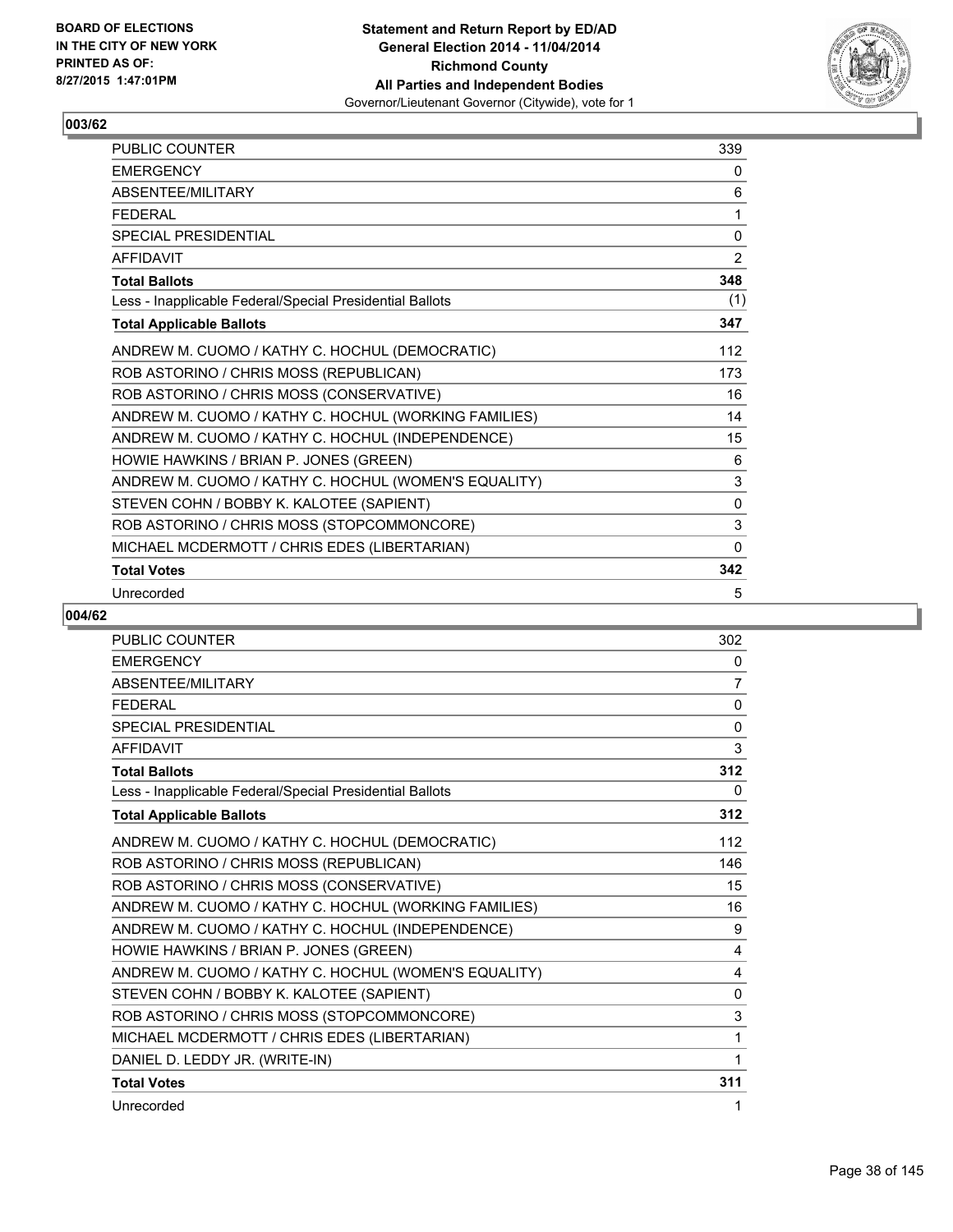

| <b>PUBLIC COUNTER</b>                                    | 327 |
|----------------------------------------------------------|-----|
| <b>EMERGENCY</b>                                         | 0   |
| ABSENTEE/MILITARY                                        | 8   |
| <b>FEDERAL</b>                                           | 0   |
| <b>SPECIAL PRESIDENTIAL</b>                              | 0   |
| <b>AFFIDAVIT</b>                                         | 3   |
| <b>Total Ballots</b>                                     | 338 |
| Less - Inapplicable Federal/Special Presidential Ballots | 0   |
| <b>Total Applicable Ballots</b>                          | 338 |
| ANDREW M. CUOMO / KATHY C. HOCHUL (DEMOCRATIC)           | 95  |
| ROB ASTORINO / CHRIS MOSS (REPUBLICAN)                   | 176 |
| ROB ASTORINO / CHRIS MOSS (CONSERVATIVE)                 | 29  |
| ANDREW M. CUOMO / KATHY C. HOCHUL (WORKING FAMILIES)     | 8   |
| ANDREW M. CUOMO / KATHY C. HOCHUL (INDEPENDENCE)         | 11  |
| HOWIE HAWKINS / BRIAN P. JONES (GREEN)                   | 4   |
| ANDREW M. CUOMO / KATHY C. HOCHUL (WOMEN'S EQUALITY)     | 4   |
| STEVEN COHN / BOBBY K. KALOTEE (SAPIENT)                 | 1   |
| ROB ASTORINO / CHRIS MOSS (STOPCOMMONCORE)               | 1   |
| MICHAEL MCDERMOTT / CHRIS EDES (LIBERTARIAN)             | 2   |
| <b>Total Votes</b>                                       | 331 |
| Unrecorded                                               | 7   |

| PUBLIC COUNTER                                           | 373               |
|----------------------------------------------------------|-------------------|
| <b>EMERGENCY</b>                                         | 0                 |
| ABSENTEE/MILITARY                                        | 14                |
| <b>FEDERAL</b>                                           | $\Omega$          |
| <b>SPECIAL PRESIDENTIAL</b>                              | 0                 |
| <b>AFFIDAVIT</b>                                         | 4                 |
| <b>Total Ballots</b>                                     | 391               |
| Less - Inapplicable Federal/Special Presidential Ballots | 0                 |
| <b>Total Applicable Ballots</b>                          | 391               |
| ANDREW M. CUOMO / KATHY C. HOCHUL (DEMOCRATIC)           | 147               |
| ROB ASTORINO / CHRIS MOSS (REPUBLICAN)                   | 148               |
| ROB ASTORINO / CHRIS MOSS (CONSERVATIVE)                 | 40                |
| ANDREW M. CUOMO / KATHY C. HOCHUL (WORKING FAMILIES)     | 12                |
| ANDREW M. CUOMO / KATHY C. HOCHUL (INDEPENDENCE)         | $12 \overline{ }$ |
| HOWIE HAWKINS / BRIAN P. JONES (GREEN)                   | 9                 |
| ANDREW M. CUOMO / KATHY C. HOCHUL (WOMEN'S EQUALITY)     | 8                 |
| STEVEN COHN / BOBBY K. KALOTEE (SAPIENT)                 | 0                 |
| ROB ASTORINO / CHRIS MOSS (STOPCOMMONCORE)               | 8                 |
| MICHAEL MCDERMOTT / CHRIS EDES (LIBERTARIAN)             | $\overline{2}$    |
| <b>Total Votes</b>                                       | 386               |
| Unrecorded                                               | 5                 |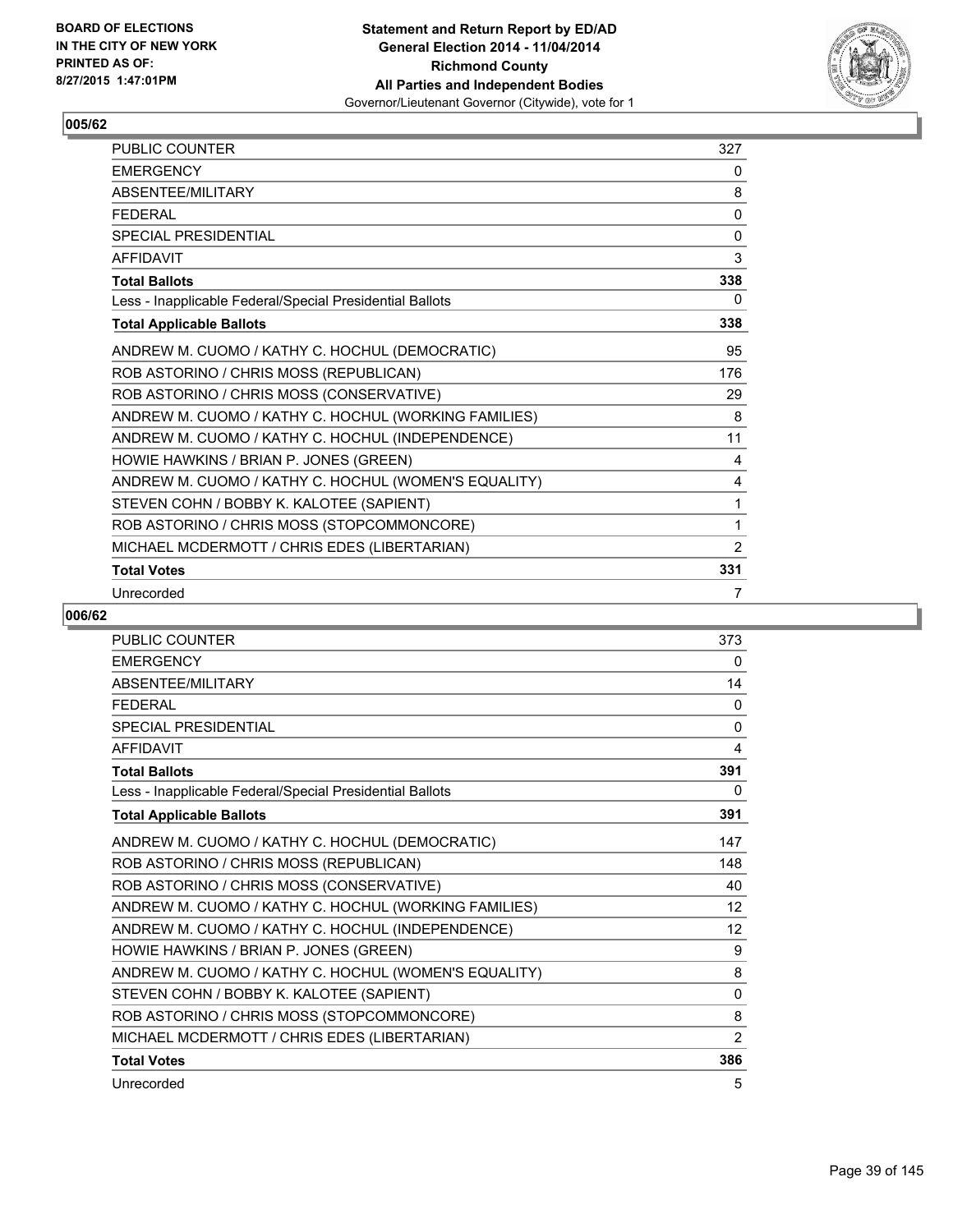

| <b>PUBLIC COUNTER</b>                                    | 383            |
|----------------------------------------------------------|----------------|
| <b>FMFRGFNCY</b>                                         | 0              |
| ABSENTEE/MILITARY                                        | 6              |
| <b>FFDFRAL</b>                                           | $\mathbf{0}$   |
| SPECIAL PRESIDENTIAL                                     | 0              |
| <b>AFFIDAVIT</b>                                         | 0              |
| <b>Total Ballots</b>                                     | 389            |
| Less - Inapplicable Federal/Special Presidential Ballots | 0              |
| <b>Total Applicable Ballots</b>                          | 389            |
| ANDREW M. CUOMO / KATHY C. HOCHUL (DEMOCRATIC)           | 131            |
| ROB ASTORINO / CHRIS MOSS (REPUBLICAN)                   | 154            |
| ROB ASTORINO / CHRIS MOSS (CONSERVATIVE)                 | 58             |
| ANDREW M. CUOMO / KATHY C. HOCHUL (WORKING FAMILIES)     | 15             |
| ANDREW M. CUOMO / KATHY C. HOCHUL (INDEPENDENCE)         | 8              |
| HOWIE HAWKINS / BRIAN P. JONES (GREEN)                   | 7              |
| ANDREW M. CUOMO / KATHY C. HOCHUL (WOMEN'S EQUALITY)     | $\overline{7}$ |
| STEVEN COHN / BOBBY K. KALOTEE (SAPIENT)                 | $\mathbf{0}$   |
| ROB ASTORINO / CHRIS MOSS (STOPCOMMONCORE)               | 5              |
| MICHAEL MCDERMOTT / CHRIS EDES (LIBERTARIAN)             | 1              |
| UNATTRIBUTABLE WRITE-IN (WRITE-IN)                       | 2              |
| <b>Total Votes</b>                                       | 388            |
| Unrecorded                                               | 1              |

| <b>PUBLIC COUNTER</b>                                    | 333 |
|----------------------------------------------------------|-----|
| <b>EMERGENCY</b>                                         | 0   |
| <b>ABSENTEE/MILITARY</b>                                 | 9   |
| <b>FFDFRAL</b>                                           | 0   |
| SPECIAL PRESIDENTIAL                                     | 0   |
| <b>AFFIDAVIT</b>                                         | 3   |
| <b>Total Ballots</b>                                     | 345 |
| Less - Inapplicable Federal/Special Presidential Ballots | 0   |
| <b>Total Applicable Ballots</b>                          | 345 |
| ANDREW M. CUOMO / KATHY C. HOCHUL (DEMOCRATIC)           | 102 |
| ROB ASTORINO / CHRIS MOSS (REPUBLICAN)                   | 173 |
| ROB ASTORINO / CHRIS MOSS (CONSERVATIVE)                 | 32  |
| ANDREW M. CUOMO / KATHY C. HOCHUL (WORKING FAMILIES)     | 6   |
| ANDREW M. CUOMO / KATHY C. HOCHUL (INDEPENDENCE)         | 10  |
| HOWIE HAWKINS / BRIAN P. JONES (GREEN)                   | 4   |
| ANDREW M. CUOMO / KATHY C. HOCHUL (WOMEN'S EQUALITY)     | 6   |
| STEVEN COHN / BOBBY K. KALOTEE (SAPIENT)                 | 1   |
| ROB ASTORINO / CHRIS MOSS (STOPCOMMONCORE)               | 4   |
| MICHAEL MCDERMOTT / CHRIS EDES (LIBERTARIAN)             | 0   |
| UNATTRIBUTABLE WRITE-IN (WRITE-IN)                       | 1   |
| <b>Total Votes</b>                                       | 339 |
| Unrecorded                                               | 6   |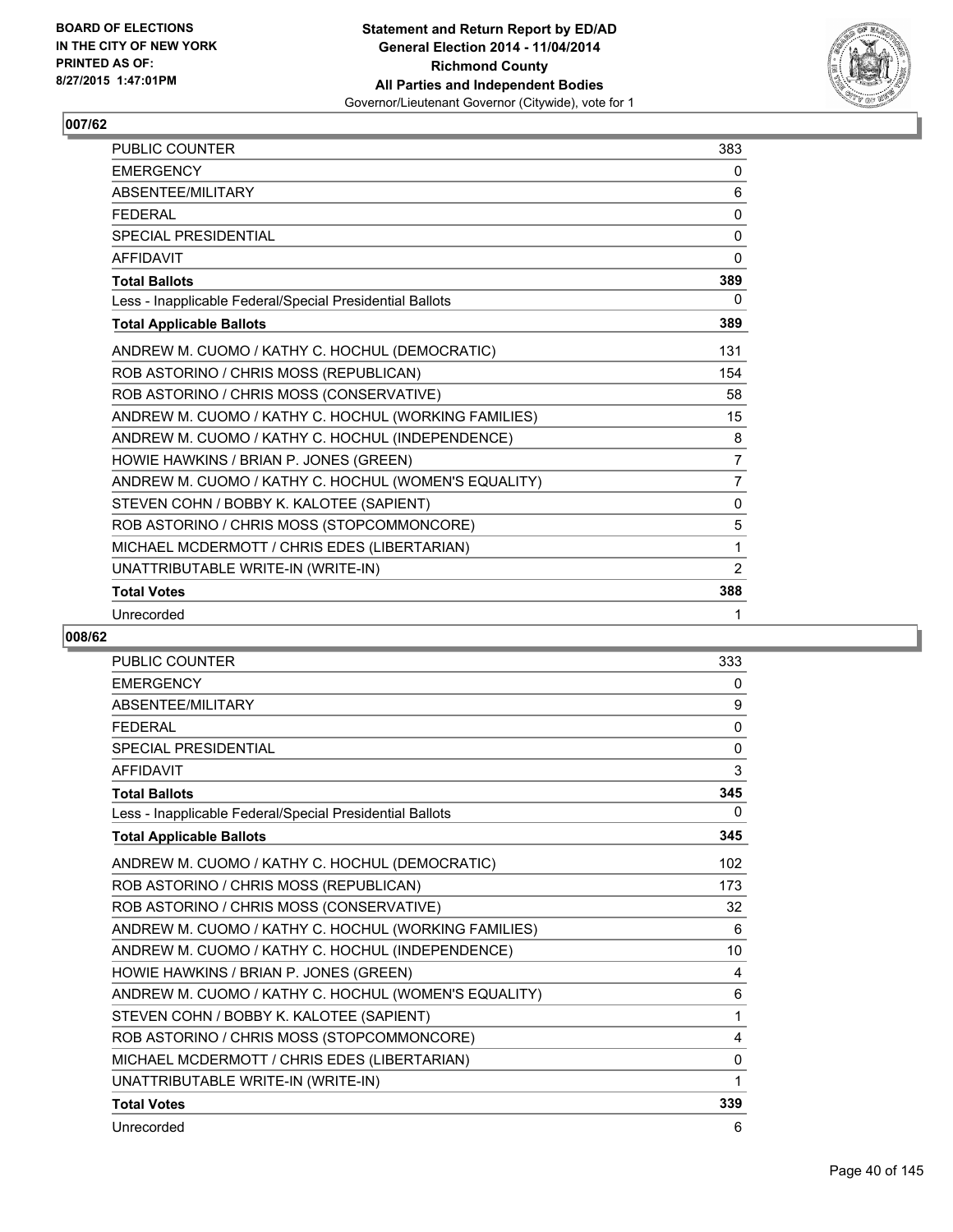

| <b>PUBLIC COUNTER</b>                                    | 196            |
|----------------------------------------------------------|----------------|
| <b>EMERGENCY</b>                                         | 0              |
| ABSENTEE/MILITARY                                        | 9              |
| <b>FFDFRAL</b>                                           | 0              |
| SPECIAL PRESIDENTIAL                                     | $\Omega$       |
| <b>AFFIDAVIT</b>                                         | $\overline{2}$ |
| <b>Total Ballots</b>                                     | 207            |
| Less - Inapplicable Federal/Special Presidential Ballots | 0              |
| <b>Total Applicable Ballots</b>                          | 207            |
| ANDREW M. CUOMO / KATHY C. HOCHUL (DEMOCRATIC)           | 79             |
| ROB ASTORINO / CHRIS MOSS (REPUBLICAN)                   | 98             |
| ROB ASTORINO / CHRIS MOSS (CONSERVATIVE)                 | 17             |
| ANDREW M. CUOMO / KATHY C. HOCHUL (WORKING FAMILIES)     | 6              |
| ANDREW M. CUOMO / KATHY C. HOCHUL (INDEPENDENCE)         | 3              |
| HOWIE HAWKINS / BRIAN P. JONES (GREEN)                   | 0              |
| ANDREW M. CUOMO / KATHY C. HOCHUL (WOMEN'S EQUALITY)     | 1              |
| STEVEN COHN / BOBBY K. KALOTEE (SAPIENT)                 | $\Omega$       |
| ROB ASTORINO / CHRIS MOSS (STOPCOMMONCORE)               | 0              |
| MICHAEL MCDERMOTT / CHRIS EDES (LIBERTARIAN)             | 1              |
| <b>Total Votes</b>                                       | 205            |
| Unrecorded                                               | $\overline{2}$ |

| PUBLIC COUNTER                                           | 176            |
|----------------------------------------------------------|----------------|
| <b>EMERGENCY</b>                                         | 0              |
| ABSENTEE/MILITARY                                        | 6              |
| <b>FEDERAL</b>                                           | $\mathbf{0}$   |
| <b>SPECIAL PRESIDENTIAL</b>                              | $\mathbf 0$    |
| <b>AFFIDAVIT</b>                                         | $\mathbf{0}$   |
| <b>Total Ballots</b>                                     | 182            |
| Less - Inapplicable Federal/Special Presidential Ballots | 0              |
| <b>Total Applicable Ballots</b>                          | 182            |
| ANDREW M. CUOMO / KATHY C. HOCHUL (DEMOCRATIC)           | 51             |
| ROB ASTORINO / CHRIS MOSS (REPUBLICAN)                   | 94             |
| ROB ASTORINO / CHRIS MOSS (CONSERVATIVE)                 | 14             |
| ANDREW M. CUOMO / KATHY C. HOCHUL (WORKING FAMILIES)     | 11             |
| ANDREW M. CUOMO / KATHY C. HOCHUL (INDEPENDENCE)         | 6              |
| HOWIE HAWKINS / BRIAN P. JONES (GREEN)                   | $\overline{2}$ |
| ANDREW M. CUOMO / KATHY C. HOCHUL (WOMEN'S EQUALITY)     | 1              |
| STEVEN COHN / BOBBY K. KALOTEE (SAPIENT)                 | 0              |
| ROB ASTORINO / CHRIS MOSS (STOPCOMMONCORE)               | 1              |
| MICHAEL MCDERMOTT / CHRIS EDES (LIBERTARIAN)             | 0              |
| <b>Total Votes</b>                                       | 180            |
| Unrecorded                                               | 2              |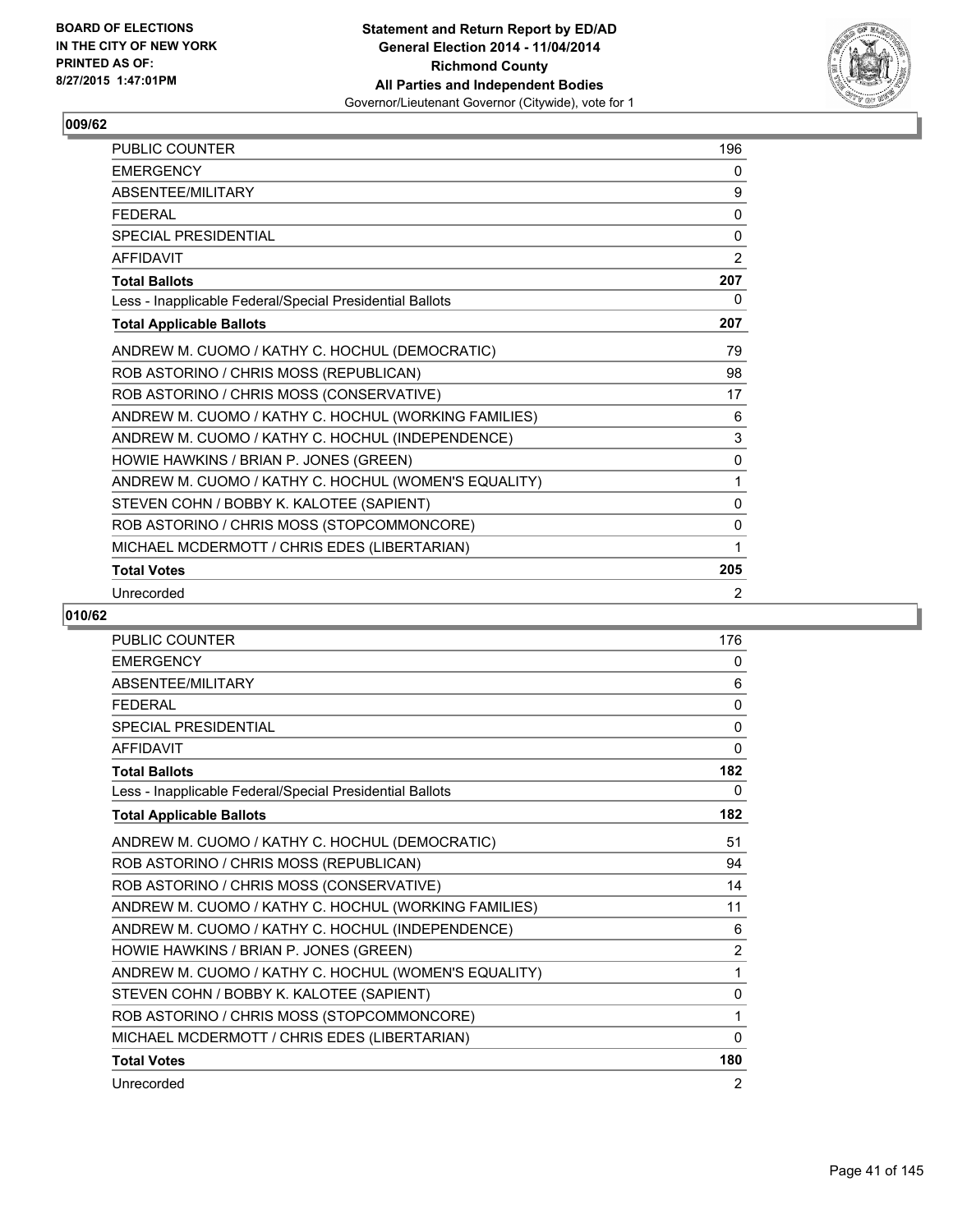

| <b>PUBLIC COUNTER</b>                                    | 308      |
|----------------------------------------------------------|----------|
| <b>EMERGENCY</b>                                         | 0        |
| <b>ABSENTFF/MILITARY</b>                                 | 9        |
| <b>FFDFRAL</b>                                           | 0        |
| <b>SPECIAL PRESIDENTIAL</b>                              | 0        |
| <b>AFFIDAVIT</b>                                         | 1        |
| <b>Total Ballots</b>                                     | 318      |
| Less - Inapplicable Federal/Special Presidential Ballots | 0        |
| <b>Total Applicable Ballots</b>                          | 318      |
| ANDREW M. CUOMO / KATHY C. HOCHUL (DEMOCRATIC)           | 115      |
| ROB ASTORINO / CHRIS MOSS (REPUBLICAN)                   | 146      |
| ROB ASTORINO / CHRIS MOSS (CONSERVATIVE)                 | 32       |
| ANDREW M. CUOMO / KATHY C. HOCHUL (WORKING FAMILIES)     | 6        |
| ANDREW M. CUOMO / KATHY C. HOCHUL (INDEPENDENCE)         | 10       |
| HOWIE HAWKINS / BRIAN P. JONES (GREEN)                   | $\Omega$ |
| ANDREW M. CUOMO / KATHY C. HOCHUL (WOMEN'S EQUALITY)     | 4        |
| STEVEN COHN / BOBBY K. KALOTEE (SAPIENT)                 | $\Omega$ |
| ROB ASTORINO / CHRIS MOSS (STOPCOMMONCORE)               | 0        |
| MICHAEL MCDERMOTT / CHRIS EDES (LIBERTARIAN)             | 0        |
| ADAM GAZA (WRITE-IN)                                     | 1        |
| <b>Total Votes</b>                                       | 314      |
| Unrecorded                                               | 4        |

| <b>PUBLIC COUNTER</b>                                    | 261            |
|----------------------------------------------------------|----------------|
| <b>EMERGENCY</b>                                         | 0              |
| <b>ABSENTEE/MILITARY</b>                                 | 4              |
| <b>FFDFRAL</b>                                           | $\Omega$       |
| <b>SPECIAL PRESIDENTIAL</b>                              | $\mathbf{0}$   |
| <b>AFFIDAVIT</b>                                         | 1              |
| <b>Total Ballots</b>                                     | 266            |
| Less - Inapplicable Federal/Special Presidential Ballots | 0              |
| <b>Total Applicable Ballots</b>                          | 266            |
| ANDREW M. CUOMO / KATHY C. HOCHUL (DEMOCRATIC)           | 106            |
| ROB ASTORINO / CHRIS MOSS (REPUBLICAN)                   | 119            |
| ROB ASTORINO / CHRIS MOSS (CONSERVATIVE)                 | 15             |
| ANDREW M. CUOMO / KATHY C. HOCHUL (WORKING FAMILIES)     | 3              |
| ANDREW M. CUOMO / KATHY C. HOCHUL (INDEPENDENCE)         | 6              |
| HOWIE HAWKINS / BRIAN P. JONES (GREEN)                   | 3              |
| ANDREW M. CUOMO / KATHY C. HOCHUL (WOMEN'S EQUALITY)     | $\overline{2}$ |
| STEVEN COHN / BOBBY K. KALOTEE (SAPIENT)                 | 0              |
| ROB ASTORINO / CHRIS MOSS (STOPCOMMONCORE)               | 4              |
| MICHAEL MCDERMOTT / CHRIS EDES (LIBERTARIAN)             | 3              |
| <b>Total Votes</b>                                       | 261            |
| Unrecorded                                               | 5              |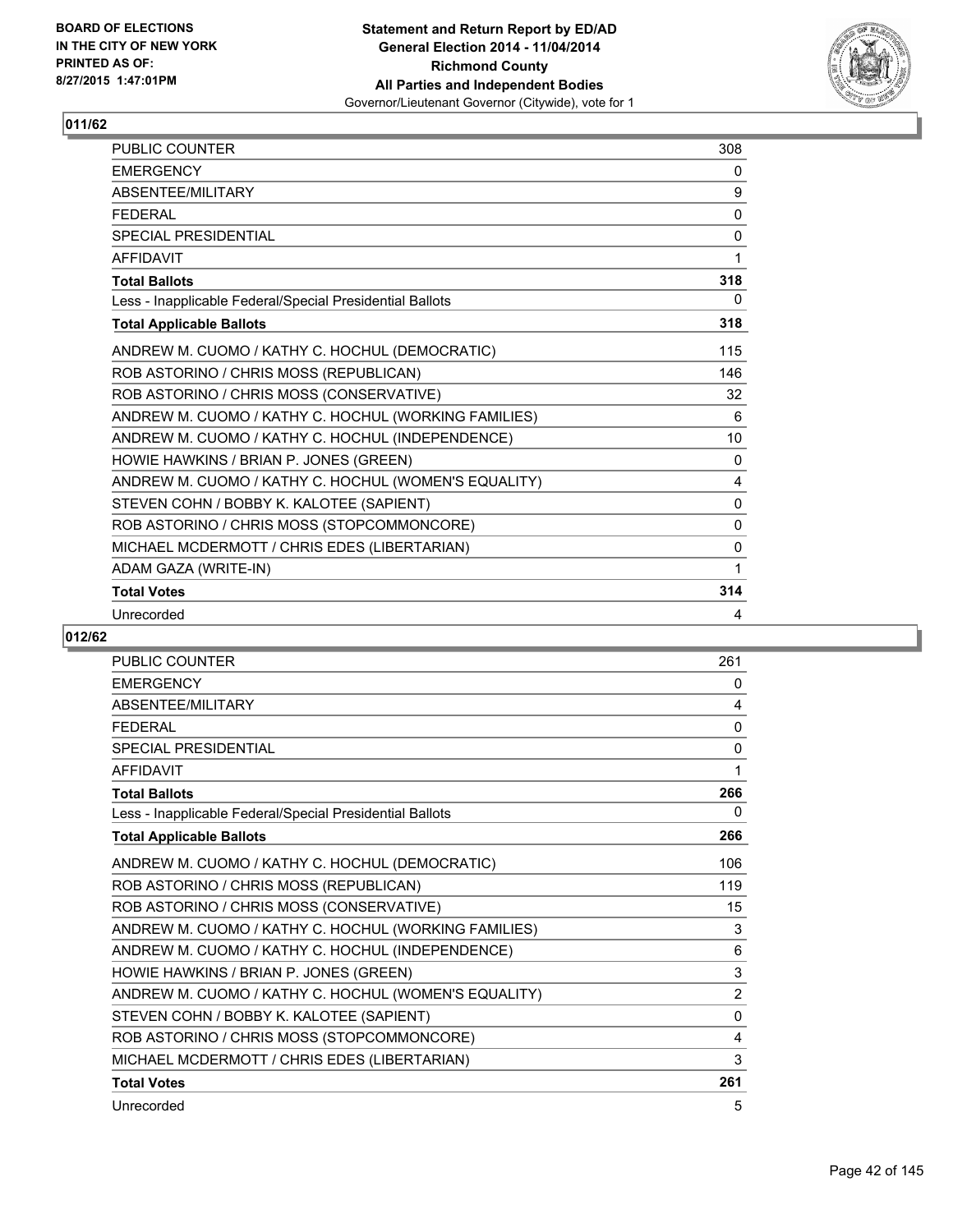

| <b>PUBLIC COUNTER</b>                                    | 289            |
|----------------------------------------------------------|----------------|
| <b>EMERGENCY</b>                                         | 0              |
| ABSENTEE/MILITARY                                        | 8              |
| <b>FEDERAL</b>                                           | 0              |
| <b>SPECIAL PRESIDENTIAL</b>                              | 0              |
| <b>AFFIDAVIT</b>                                         | 5              |
| <b>Total Ballots</b>                                     | 302            |
| Less - Inapplicable Federal/Special Presidential Ballots | 0              |
| <b>Total Applicable Ballots</b>                          | 302            |
| ANDREW M. CUOMO / KATHY C. HOCHUL (DEMOCRATIC)           | 118            |
| ROB ASTORINO / CHRIS MOSS (REPUBLICAN)                   | 137            |
| ROB ASTORINO / CHRIS MOSS (CONSERVATIVE)                 | 13             |
| ANDREW M. CUOMO / KATHY C. HOCHUL (WORKING FAMILIES)     | 9              |
| ANDREW M. CUOMO / KATHY C. HOCHUL (INDEPENDENCE)         | 8              |
| HOWIE HAWKINS / BRIAN P. JONES (GREEN)                   | 5              |
| ANDREW M. CUOMO / KATHY C. HOCHUL (WOMEN'S EQUALITY)     | $\overline{2}$ |
| STEVEN COHN / BOBBY K. KALOTEE (SAPIENT)                 | 1              |
| ROB ASTORINO / CHRIS MOSS (STOPCOMMONCORE)               | 4              |
| MICHAEL MCDERMOTT / CHRIS EDES (LIBERTARIAN)             | 2              |
| <b>Total Votes</b>                                       | 299            |
| Unrecorded                                               | 3              |

| <b>PUBLIC COUNTER</b>                                    | 245          |
|----------------------------------------------------------|--------------|
| <b>EMERGENCY</b>                                         | 0            |
| ABSENTEE/MILITARY                                        | 6            |
| <b>FEDERAL</b>                                           | $\mathbf{0}$ |
| <b>SPECIAL PRESIDENTIAL</b>                              | 0            |
| <b>AFFIDAVIT</b>                                         | 4            |
| <b>Total Ballots</b>                                     | 255          |
| Less - Inapplicable Federal/Special Presidential Ballots | 0            |
| <b>Total Applicable Ballots</b>                          | 255          |
| ANDREW M. CUOMO / KATHY C. HOCHUL (DEMOCRATIC)           | 106          |
| ROB ASTORINO / CHRIS MOSS (REPUBLICAN)                   | 116          |
| ROB ASTORINO / CHRIS MOSS (CONSERVATIVE)                 | 16           |
| ANDREW M. CUOMO / KATHY C. HOCHUL (WORKING FAMILIES)     | 5            |
| ANDREW M. CUOMO / KATHY C. HOCHUL (INDEPENDENCE)         | 5            |
| HOWIE HAWKINS / BRIAN P. JONES (GREEN)                   | 0            |
| ANDREW M. CUOMO / KATHY C. HOCHUL (WOMEN'S EQUALITY)     | 1            |
| STEVEN COHN / BOBBY K. KALOTEE (SAPIENT)                 | 0            |
| ROB ASTORINO / CHRIS MOSS (STOPCOMMONCORE)               | 3            |
| MICHAEL MCDERMOTT / CHRIS EDES (LIBERTARIAN)             | 1            |
| <b>Total Votes</b>                                       | 253          |
| Unrecorded                                               | 2            |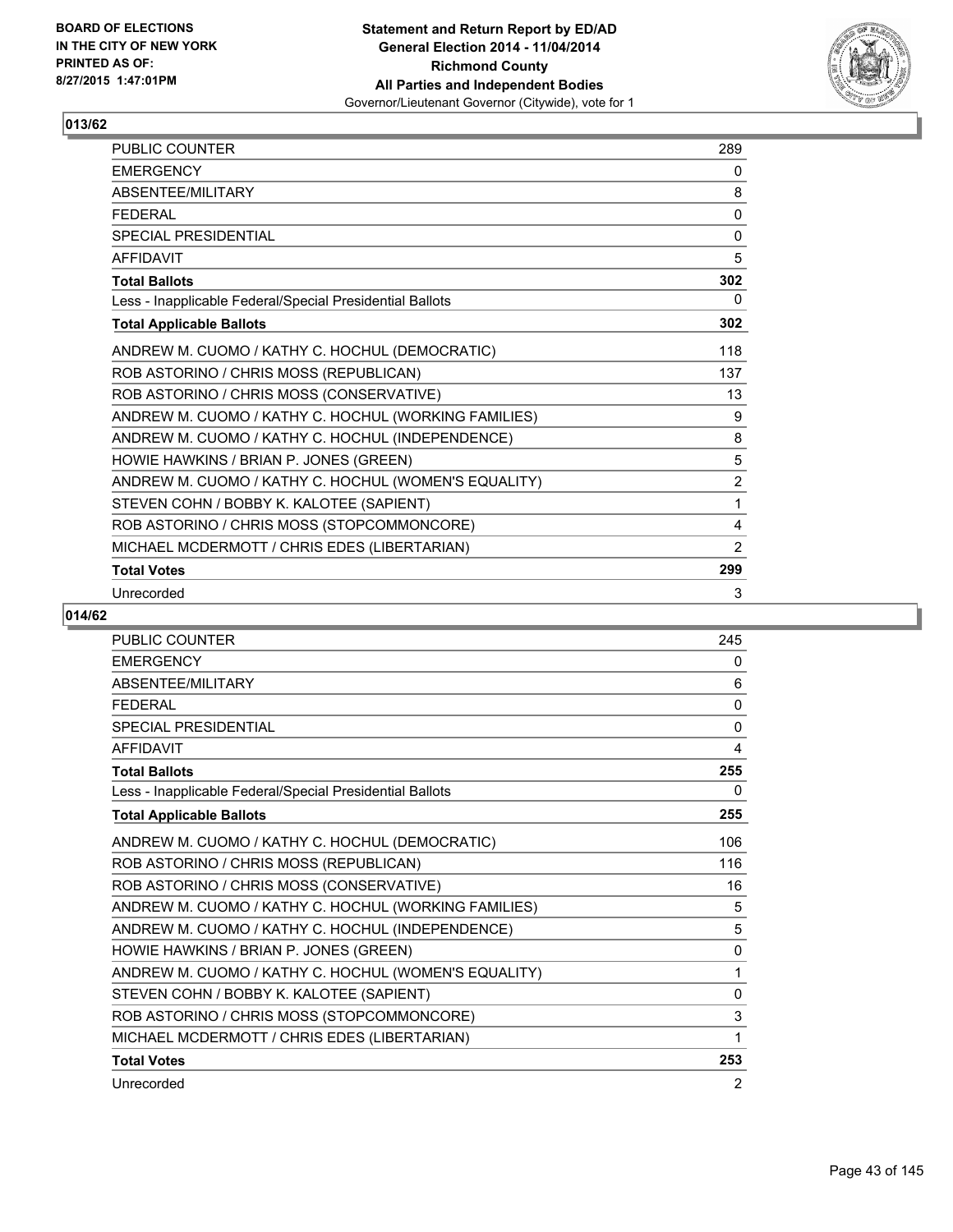

| PUBLIC COUNTER                                           | 270            |
|----------------------------------------------------------|----------------|
| <b>EMERGENCY</b>                                         | 0              |
| ABSENTEE/MILITARY                                        | 3              |
| <b>FFDFRAL</b>                                           | $\Omega$       |
| <b>SPECIAL PRESIDENTIAL</b>                              | 0              |
| <b>AFFIDAVIT</b>                                         | 3              |
| <b>Total Ballots</b>                                     | 276            |
| Less - Inapplicable Federal/Special Presidential Ballots | 0              |
| <b>Total Applicable Ballots</b>                          | 276            |
| ANDREW M. CUOMO / KATHY C. HOCHUL (DEMOCRATIC)           | 115            |
| ROB ASTORINO / CHRIS MOSS (REPUBLICAN)                   | 108            |
| ROB ASTORINO / CHRIS MOSS (CONSERVATIVE)                 | 26             |
| ANDREW M. CUOMO / KATHY C. HOCHUL (WORKING FAMILIES)     | 10             |
| ANDREW M. CUOMO / KATHY C. HOCHUL (INDEPENDENCE)         | $\overline{7}$ |
| HOWIE HAWKINS / BRIAN P. JONES (GREEN)                   | $\overline{2}$ |
| ANDREW M. CUOMO / KATHY C. HOCHUL (WOMEN'S EQUALITY)     | $\overline{2}$ |
| STEVEN COHN / BOBBY K. KALOTEE (SAPIENT)                 | 0              |
| ROB ASTORINO / CHRIS MOSS (STOPCOMMONCORE)               | 1              |
| MICHAEL MCDERMOTT / CHRIS EDES (LIBERTARIAN)             | 1              |
| JOSEPH SINISCALCHI (WRITE-IN)                            | 1              |
| <b>Total Votes</b>                                       | 273            |
| Unrecorded                                               | 3              |

| <b>PUBLIC COUNTER</b>                                    | 263            |
|----------------------------------------------------------|----------------|
| <b>EMERGENCY</b>                                         | 0              |
| <b>ABSENTEE/MILITARY</b>                                 | 14             |
| <b>FFDFRAI</b>                                           | $\mathbf{0}$   |
| <b>SPECIAL PRESIDENTIAL</b>                              | 0              |
| <b>AFFIDAVIT</b>                                         | $\overline{7}$ |
| <b>Total Ballots</b>                                     | 284            |
| Less - Inapplicable Federal/Special Presidential Ballots | 0              |
| <b>Total Applicable Ballots</b>                          | 284            |
| ANDREW M. CUOMO / KATHY C. HOCHUL (DEMOCRATIC)           | 145            |
| ROB ASTORINO / CHRIS MOSS (REPUBLICAN)                   | 85             |
| ROB ASTORINO / CHRIS MOSS (CONSERVATIVE)                 | 18             |
| ANDREW M. CUOMO / KATHY C. HOCHUL (WORKING FAMILIES)     | 4              |
| ANDREW M. CUOMO / KATHY C. HOCHUL (INDEPENDENCE)         | 10             |
| HOWIE HAWKINS / BRIAN P. JONES (GREEN)                   | 3              |
| ANDREW M. CUOMO / KATHY C. HOCHUL (WOMEN'S EQUALITY)     | 3              |
| STEVEN COHN / BOBBY K. KALOTEE (SAPIENT)                 | 0              |
| ROB ASTORINO / CHRIS MOSS (STOPCOMMONCORE)               | $\overline{7}$ |
| MICHAEL MCDERMOTT / CHRIS EDES (LIBERTARIAN)             | 3              |
| UNATTRIBUTABLE WRITE-IN (WRITE-IN)                       | 1              |
| <b>Total Votes</b>                                       | 279            |
| Unrecorded                                               | 5              |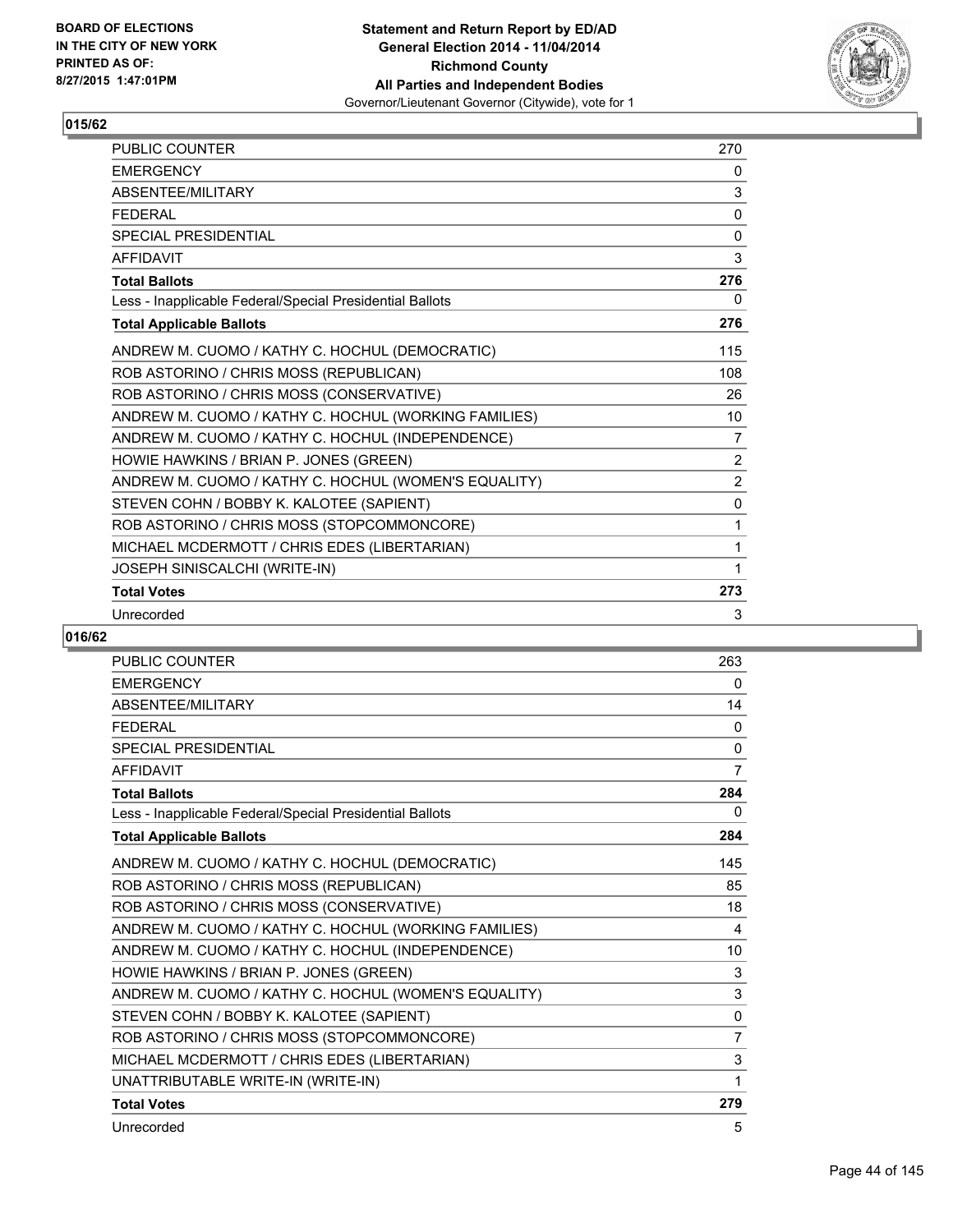

| <b>PUBLIC COUNTER</b>                                    | 269            |
|----------------------------------------------------------|----------------|
| <b>EMERGENCY</b>                                         | 0              |
| ABSENTEE/MILITARY                                        | 8              |
| <b>FFDFRAL</b>                                           | 0              |
| SPECIAL PRESIDENTIAL                                     | $\Omega$       |
| <b>AFFIDAVIT</b>                                         | 2              |
| <b>Total Ballots</b>                                     | 279            |
| Less - Inapplicable Federal/Special Presidential Ballots | 0              |
| <b>Total Applicable Ballots</b>                          | 279            |
| ANDREW M. CUOMO / KATHY C. HOCHUL (DEMOCRATIC)           | 110            |
| ROB ASTORINO / CHRIS MOSS (REPUBLICAN)                   | 131            |
| ROB ASTORINO / CHRIS MOSS (CONSERVATIVE)                 | 15             |
| ANDREW M. CUOMO / KATHY C. HOCHUL (WORKING FAMILIES)     | 6              |
| ANDREW M. CUOMO / KATHY C. HOCHUL (INDEPENDENCE)         | 5              |
| HOWIE HAWKINS / BRIAN P. JONES (GREEN)                   | $\overline{2}$ |
| ANDREW M. CUOMO / KATHY C. HOCHUL (WOMEN'S EQUALITY)     | 8              |
| STEVEN COHN / BOBBY K. KALOTEE (SAPIENT)                 | $\mathbf{0}$   |
| ROB ASTORINO / CHRIS MOSS (STOPCOMMONCORE)               | 1              |
| MICHAEL MCDERMOTT / CHRIS EDES (LIBERTARIAN)             | $\mathbf{0}$   |
| <b>Total Votes</b>                                       | 278            |
| Unrecorded                                               | 1              |

| <b>PUBLIC COUNTER</b>                                    | 297          |
|----------------------------------------------------------|--------------|
| <b>EMERGENCY</b>                                         | 0            |
| <b>ABSENTEE/MILITARY</b>                                 | 7            |
| <b>FEDERAL</b>                                           | $\mathbf{0}$ |
| <b>SPECIAL PRESIDENTIAL</b>                              | 0            |
| <b>AFFIDAVIT</b>                                         | 4            |
| <b>Total Ballots</b>                                     | 308          |
| Less - Inapplicable Federal/Special Presidential Ballots | 0            |
| <b>Total Applicable Ballots</b>                          | 308          |
| ANDREW M. CUOMO / KATHY C. HOCHUL (DEMOCRATIC)           | 104          |
| ROB ASTORINO / CHRIS MOSS (REPUBLICAN)                   | 158          |
| ROB ASTORINO / CHRIS MOSS (CONSERVATIVE)                 | 20           |
| ANDREW M. CUOMO / KATHY C. HOCHUL (WORKING FAMILIES)     | 3            |
| ANDREW M. CUOMO / KATHY C. HOCHUL (INDEPENDENCE)         | 4            |
| HOWIE HAWKINS / BRIAN P. JONES (GREEN)                   | 3            |
| ANDREW M. CUOMO / KATHY C. HOCHUL (WOMEN'S EQUALITY)     | 5            |
| STEVEN COHN / BOBBY K. KALOTEE (SAPIENT)                 | 0            |
| ROB ASTORINO / CHRIS MOSS (STOPCOMMONCORE)               | 1            |
| MICHAEL MCDERMOTT / CHRIS EDES (LIBERTARIAN)             | 4            |
| UNATTRIBUTABLE WRITE-IN (WRITE-IN)                       | 1            |
| <b>Total Votes</b>                                       | 303          |
| Unrecorded                                               | 5            |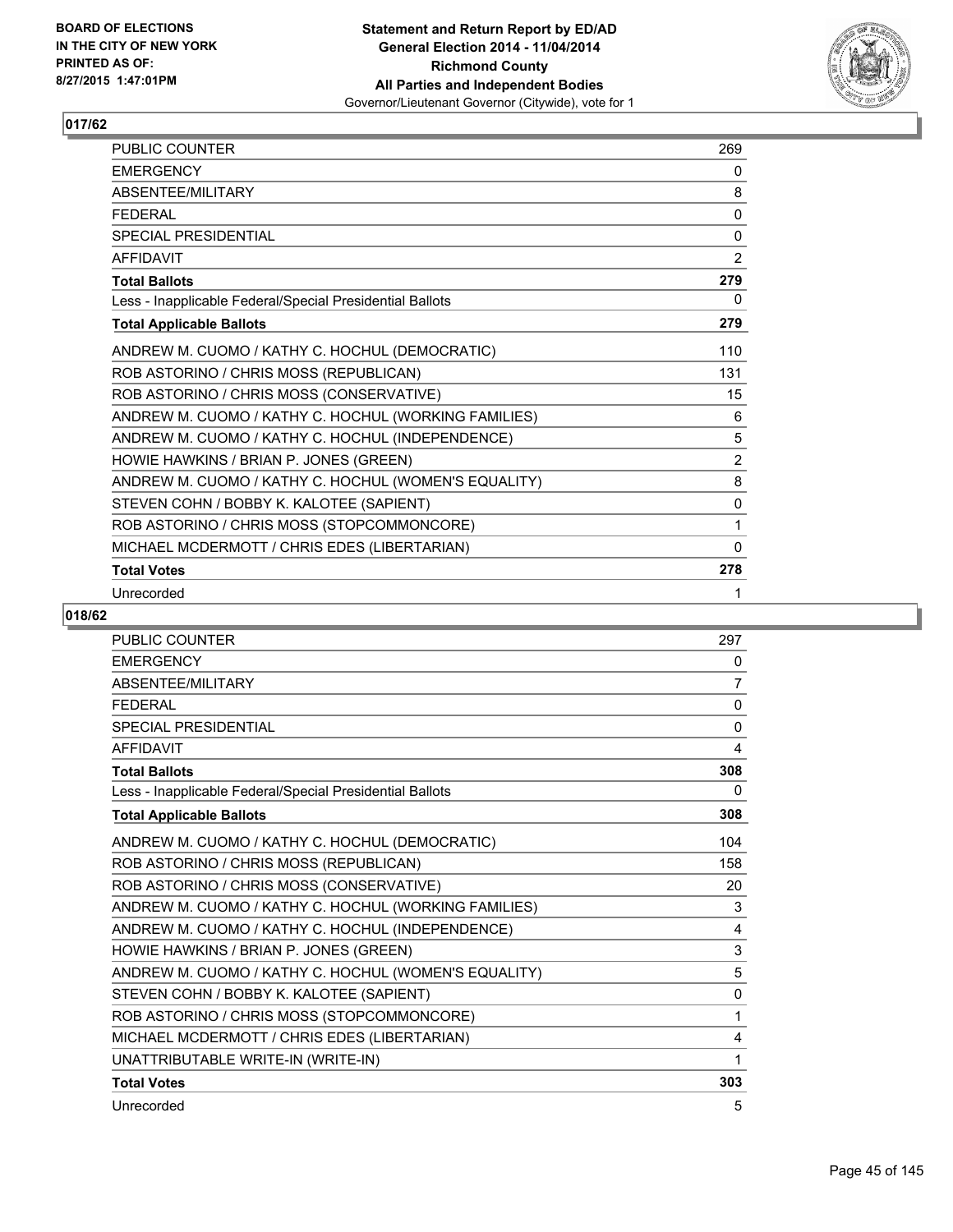

| PUBLIC COUNTER                                           | 331            |
|----------------------------------------------------------|----------------|
| <b>EMERGENCY</b>                                         | 0              |
| ABSENTEE/MILITARY                                        | 9              |
| <b>FEDERAL</b>                                           | 1              |
| <b>SPECIAL PRESIDENTIAL</b>                              | $\Omega$       |
| <b>AFFIDAVIT</b>                                         | 2              |
| <b>Total Ballots</b>                                     | 343            |
| Less - Inapplicable Federal/Special Presidential Ballots | (1)            |
| <b>Total Applicable Ballots</b>                          | 342            |
| ANDREW M. CUOMO / KATHY C. HOCHUL (DEMOCRATIC)           | 110            |
| ROB ASTORINO / CHRIS MOSS (REPUBLICAN)                   | 168            |
| ROB ASTORINO / CHRIS MOSS (CONSERVATIVE)                 | 36             |
| ANDREW M. CUOMO / KATHY C. HOCHUL (WORKING FAMILIES)     | $\overline{7}$ |
| ANDREW M. CUOMO / KATHY C. HOCHUL (INDEPENDENCE)         | 9              |
| HOWIE HAWKINS / BRIAN P. JONES (GREEN)                   | 3              |
| ANDREW M. CUOMO / KATHY C. HOCHUL (WOMEN'S EQUALITY)     | 1              |
| STEVEN COHN / BOBBY K. KALOTEE (SAPIENT)                 | 1              |
| ROB ASTORINO / CHRIS MOSS (STOPCOMMONCORE)               | 3              |
| MICHAEL MCDERMOTT / CHRIS EDES (LIBERTARIAN)             | 1              |
| <b>Total Votes</b>                                       | 339            |
| Unrecorded                                               | 3              |

| PUBLIC COUNTER                                           | 287            |
|----------------------------------------------------------|----------------|
| <b>EMERGENCY</b>                                         | 0              |
| <b>ABSENTEE/MILITARY</b>                                 | 15             |
| <b>FEDERAL</b>                                           | 0              |
| <b>SPECIAL PRESIDENTIAL</b>                              | 0              |
| <b>AFFIDAVIT</b>                                         | $\Omega$       |
| <b>Total Ballots</b>                                     | 302            |
| Less - Inapplicable Federal/Special Presidential Ballots | 0              |
| <b>Total Applicable Ballots</b>                          | 302            |
| ANDREW M. CUOMO / KATHY C. HOCHUL (DEMOCRATIC)           | 106            |
| ROB ASTORINO / CHRIS MOSS (REPUBLICAN)                   | 143            |
| ROB ASTORINO / CHRIS MOSS (CONSERVATIVE)                 | 24             |
| ANDREW M. CUOMO / KATHY C. HOCHUL (WORKING FAMILIES)     | 9              |
| ANDREW M. CUOMO / KATHY C. HOCHUL (INDEPENDENCE)         | 12             |
| HOWIE HAWKINS / BRIAN P. JONES (GREEN)                   | 2              |
| ANDREW M. CUOMO / KATHY C. HOCHUL (WOMEN'S EQUALITY)     | $\overline{2}$ |
| STEVEN COHN / BOBBY K. KALOTEE (SAPIENT)                 | 0              |
| ROB ASTORINO / CHRIS MOSS (STOPCOMMONCORE)               | 1              |
| MICHAEL MCDERMOTT / CHRIS EDES (LIBERTARIAN)             | 2              |
| <b>Total Votes</b>                                       | 301            |
| Unrecorded                                               | 1              |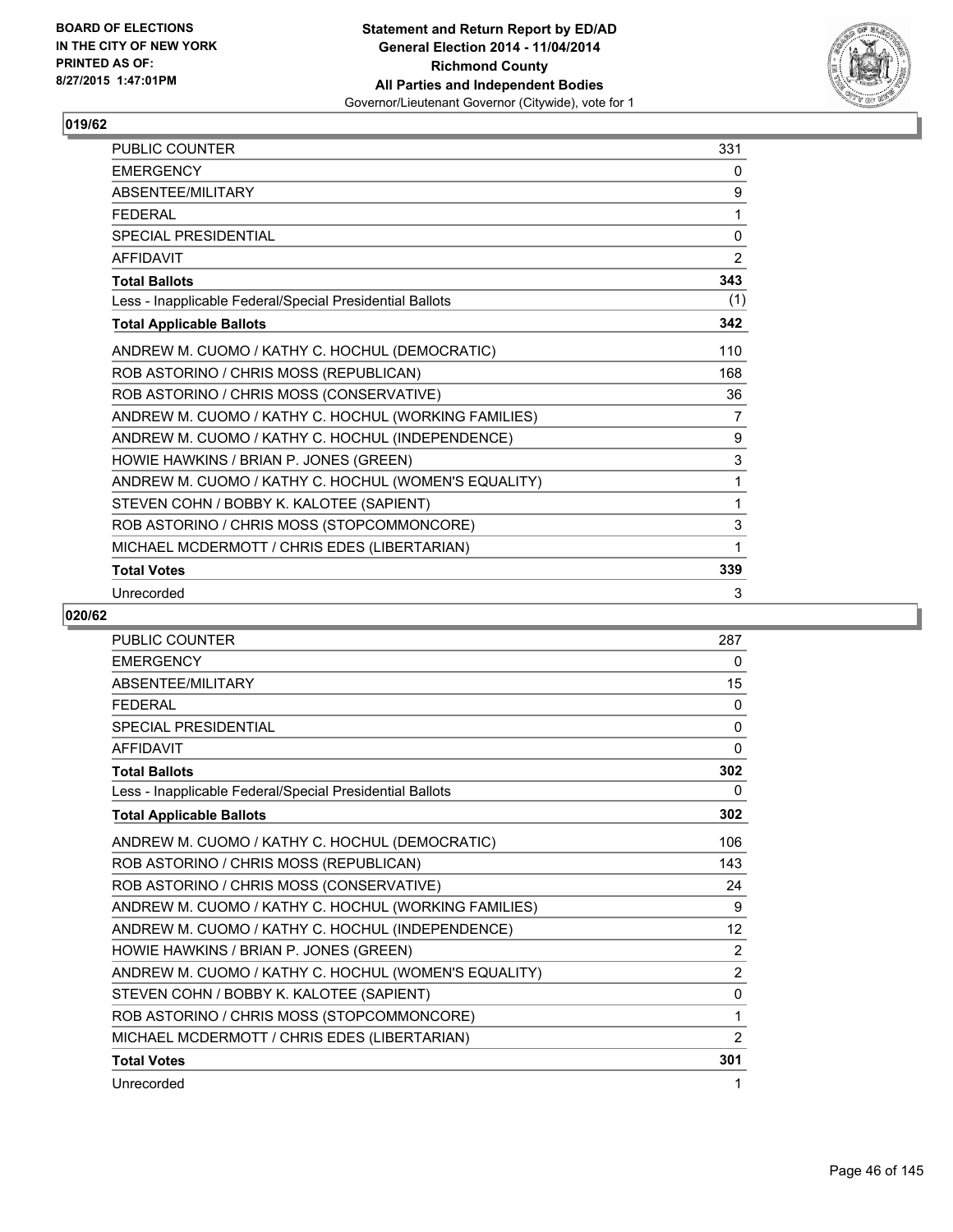

| <b>PUBLIC COUNTER</b>                                    | 301            |
|----------------------------------------------------------|----------------|
| <b>EMERGENCY</b>                                         | 0              |
| ABSENTEE/MILITARY                                        | 13             |
| <b>FEDERAL</b>                                           | 1              |
| <b>SPECIAL PRESIDENTIAL</b>                              | $\mathbf 0$    |
| <b>AFFIDAVIT</b>                                         | 1              |
| <b>Total Ballots</b>                                     | 316            |
| Less - Inapplicable Federal/Special Presidential Ballots | (1)            |
| <b>Total Applicable Ballots</b>                          | 315            |
| ANDREW M. CUOMO / KATHY C. HOCHUL (DEMOCRATIC)           | 113            |
| ROB ASTORINO / CHRIS MOSS (REPUBLICAN)                   | 139            |
| ROB ASTORINO / CHRIS MOSS (CONSERVATIVE)                 | 43             |
| ANDREW M. CUOMO / KATHY C. HOCHUL (WORKING FAMILIES)     | 5              |
| ANDREW M. CUOMO / KATHY C. HOCHUL (INDEPENDENCE)         | 6              |
| HOWIE HAWKINS / BRIAN P. JONES (GREEN)                   | $\overline{2}$ |
| ANDREW M. CUOMO / KATHY C. HOCHUL (WOMEN'S EQUALITY)     | 1              |
| STEVEN COHN / BOBBY K. KALOTEE (SAPIENT)                 | $\mathbf{0}$   |
| ROB ASTORINO / CHRIS MOSS (STOPCOMMONCORE)               | 0              |
| MICHAEL MCDERMOTT / CHRIS EDES (LIBERTARIAN)             | 1              |
| <b>Total Votes</b>                                       | 310            |
| Unrecorded                                               | 5              |

| PUBLIC COUNTER                                           | 313         |
|----------------------------------------------------------|-------------|
| <b>EMERGENCY</b>                                         | 0           |
| ABSENTEE/MILITARY                                        | 4           |
| <b>FEDERAL</b>                                           | $\Omega$    |
| <b>SPECIAL PRESIDENTIAL</b>                              | 0           |
| <b>AFFIDAVIT</b>                                         | 1           |
| <b>Total Ballots</b>                                     | 318         |
| Less - Inapplicable Federal/Special Presidential Ballots | 0           |
| <b>Total Applicable Ballots</b>                          | 318         |
| ANDREW M. CUOMO / KATHY C. HOCHUL (DEMOCRATIC)           | 98          |
| ROB ASTORINO / CHRIS MOSS (REPUBLICAN)                   | 180         |
| ROB ASTORINO / CHRIS MOSS (CONSERVATIVE)                 | 23          |
| ANDREW M. CUOMO / KATHY C. HOCHUL (WORKING FAMILIES)     | 5           |
| ANDREW M. CUOMO / KATHY C. HOCHUL (INDEPENDENCE)         | 1           |
| HOWIE HAWKINS / BRIAN P. JONES (GREEN)                   | $\mathbf 0$ |
| ANDREW M. CUOMO / KATHY C. HOCHUL (WOMEN'S EQUALITY)     | 4           |
| STEVEN COHN / BOBBY K. KALOTEE (SAPIENT)                 | 0           |
| ROB ASTORINO / CHRIS MOSS (STOPCOMMONCORE)               | 1           |
| MICHAEL MCDERMOTT / CHRIS EDES (LIBERTARIAN)             | 1           |
| <b>Total Votes</b>                                       | 313         |
| Unrecorded                                               | 5           |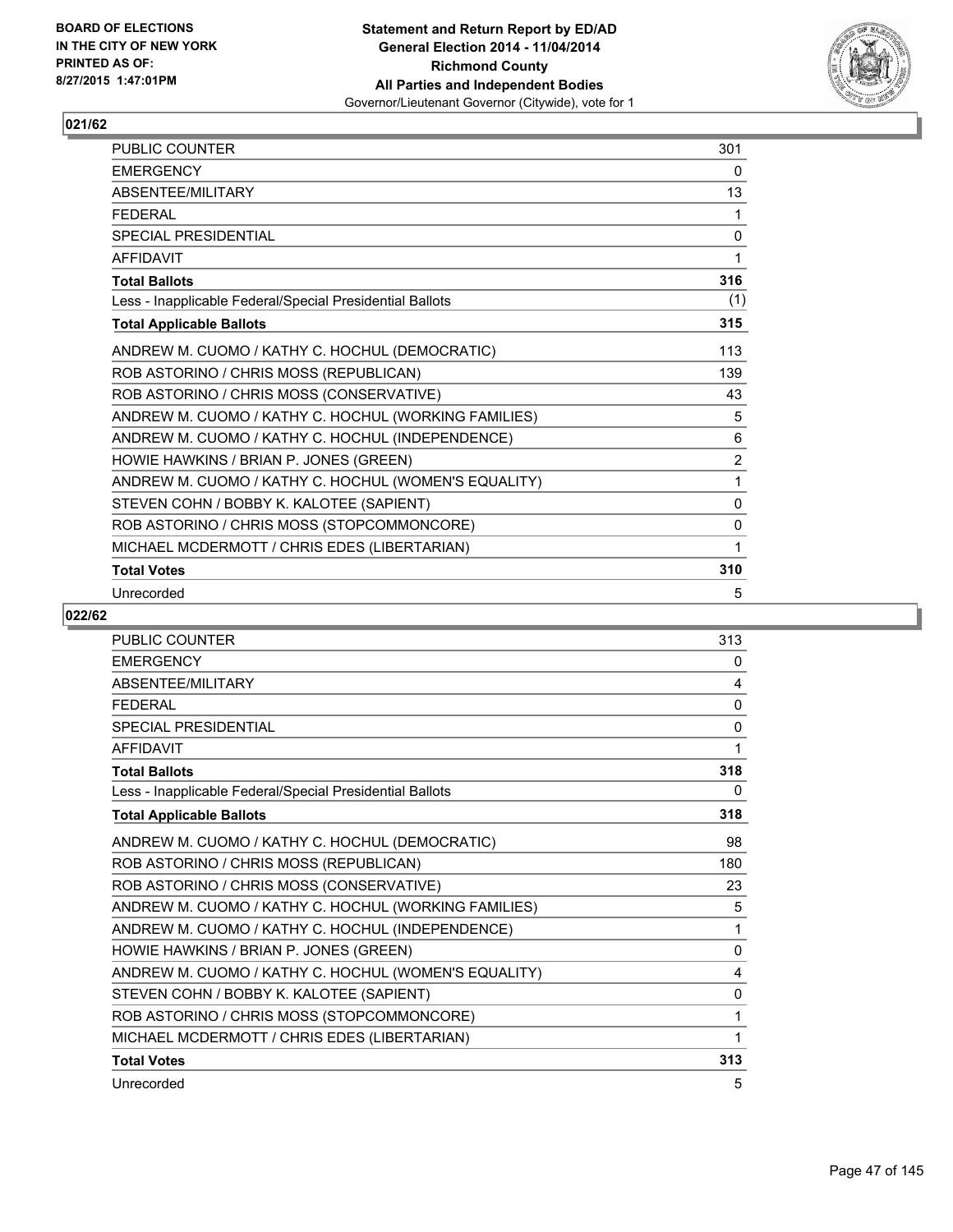

| PUBLIC COUNTER                                           | 309            |
|----------------------------------------------------------|----------------|
| <b>EMERGENCY</b>                                         | 0              |
| ABSENTEE/MILITARY                                        | 19             |
| <b>FEDERAL</b>                                           | 0              |
| <b>SPECIAL PRESIDENTIAL</b>                              | $\Omega$       |
| <b>AFFIDAVIT</b>                                         | $\Omega$       |
| <b>Total Ballots</b>                                     | 328            |
| Less - Inapplicable Federal/Special Presidential Ballots | 0              |
| <b>Total Applicable Ballots</b>                          | 328            |
| ANDREW M. CUOMO / KATHY C. HOCHUL (DEMOCRATIC)           | 99             |
| ROB ASTORINO / CHRIS MOSS (REPUBLICAN)                   | 169            |
| ROB ASTORINO / CHRIS MOSS (CONSERVATIVE)                 | 32             |
| ANDREW M. CUOMO / KATHY C. HOCHUL (WORKING FAMILIES)     | 5              |
| ANDREW M. CUOMO / KATHY C. HOCHUL (INDEPENDENCE)         | 14             |
| HOWIE HAWKINS / BRIAN P. JONES (GREEN)                   | $\overline{2}$ |
| ANDREW M. CUOMO / KATHY C. HOCHUL (WOMEN'S EQUALITY)     | $\overline{2}$ |
| STEVEN COHN / BOBBY K. KALOTEE (SAPIENT)                 | $\mathbf{0}$   |
| ROB ASTORINO / CHRIS MOSS (STOPCOMMONCORE)               | 0              |
| MICHAEL MCDERMOTT / CHRIS EDES (LIBERTARIAN)             | 1              |
| <b>Total Votes</b>                                       | 324            |
| Unrecorded                                               | 4              |

| <b>PUBLIC COUNTER</b>                                    | 256 |
|----------------------------------------------------------|-----|
| <b>EMERGENCY</b>                                         | 0   |
| ABSENTEE/MILITARY                                        | 13  |
| <b>FEDERAL</b>                                           | 0   |
| <b>SPECIAL PRESIDENTIAL</b>                              | 0   |
| <b>AFFIDAVIT</b>                                         | 4   |
| <b>Total Ballots</b>                                     | 273 |
| Less - Inapplicable Federal/Special Presidential Ballots | 0   |
| <b>Total Applicable Ballots</b>                          | 273 |
| ANDREW M. CUOMO / KATHY C. HOCHUL (DEMOCRATIC)           | 119 |
| ROB ASTORINO / CHRIS MOSS (REPUBLICAN)                   | 108 |
| ROB ASTORINO / CHRIS MOSS (CONSERVATIVE)                 | 21  |
| ANDREW M. CUOMO / KATHY C. HOCHUL (WORKING FAMILIES)     | 7   |
| ANDREW M. CUOMO / KATHY C. HOCHUL (INDEPENDENCE)         | 8   |
| HOWIE HAWKINS / BRIAN P. JONES (GREEN)                   | 4   |
| ANDREW M. CUOMO / KATHY C. HOCHUL (WOMEN'S EQUALITY)     | 0   |
| STEVEN COHN / BOBBY K. KALOTEE (SAPIENT)                 | 0   |
| ROB ASTORINO / CHRIS MOSS (STOPCOMMONCORE)               | 3   |
| MICHAEL MCDERMOTT / CHRIS EDES (LIBERTARIAN)             | 0   |
| <b>Total Votes</b>                                       | 270 |
| Unrecorded                                               | 3   |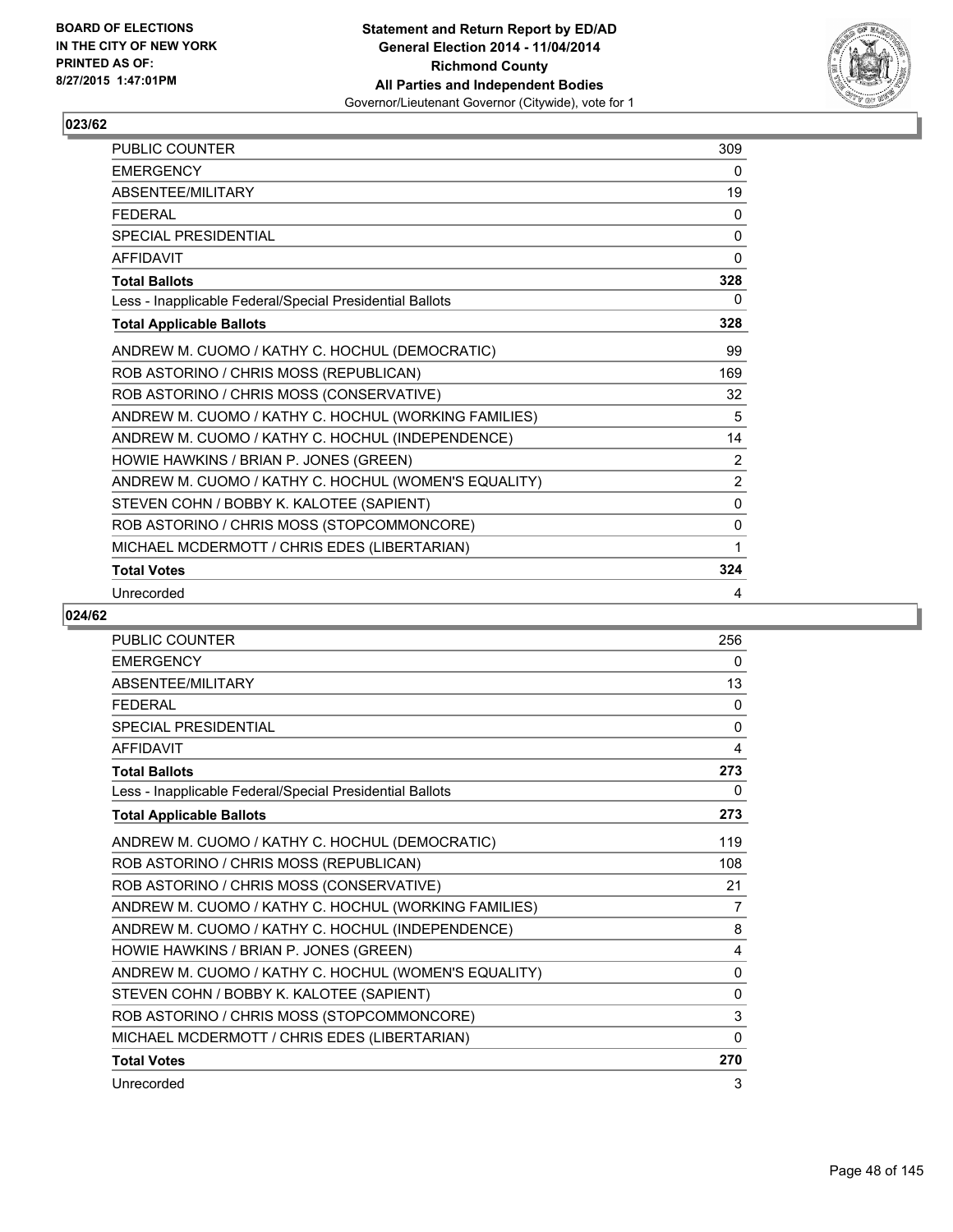

| <b>PUBLIC COUNTER</b>                                    | 308 |
|----------------------------------------------------------|-----|
| <b>EMERGENCY</b>                                         | 0   |
| ABSENTEE/MILITARY                                        | 10  |
| <b>FFDFRAL</b>                                           | 0   |
| <b>SPECIAL PRESIDENTIAL</b>                              | 0   |
| <b>AFFIDAVIT</b>                                         | 1   |
| <b>Total Ballots</b>                                     | 319 |
| Less - Inapplicable Federal/Special Presidential Ballots | 0   |
| <b>Total Applicable Ballots</b>                          | 319 |
| ANDREW M. CUOMO / KATHY C. HOCHUL (DEMOCRATIC)           | 130 |
| ROB ASTORINO / CHRIS MOSS (REPUBLICAN)                   | 148 |
| ROB ASTORINO / CHRIS MOSS (CONSERVATIVE)                 | 21  |
| ANDREW M. CUOMO / KATHY C. HOCHUL (WORKING FAMILIES)     | 2   |
| ANDREW M. CUOMO / KATHY C. HOCHUL (INDEPENDENCE)         | 6   |
| HOWIE HAWKINS / BRIAN P. JONES (GREEN)                   | 4   |
| ANDREW M. CUOMO / KATHY C. HOCHUL (WOMEN'S EQUALITY)     | 1   |
| STEVEN COHN / BOBBY K. KALOTEE (SAPIENT)                 | 0   |
| ROB ASTORINO / CHRIS MOSS (STOPCOMMONCORE)               | 1   |
| MICHAEL MCDERMOTT / CHRIS EDES (LIBERTARIAN)             | 0   |
| ADAM GAZA (WRITE-IN)                                     | 1   |
| <b>Total Votes</b>                                       | 314 |
| Unrecorded                                               | 5   |

| <b>PUBLIC COUNTER</b>                                    | 309            |
|----------------------------------------------------------|----------------|
| <b>EMERGENCY</b>                                         | 0              |
| <b>ABSENTEE/MILITARY</b>                                 | 11             |
| <b>FEDERAL</b>                                           | $\Omega$       |
| <b>SPECIAL PRESIDENTIAL</b>                              | 0              |
| <b>AFFIDAVIT</b>                                         | $\Omega$       |
| <b>Total Ballots</b>                                     | 320            |
| Less - Inapplicable Federal/Special Presidential Ballots | 0              |
| <b>Total Applicable Ballots</b>                          | 320            |
| ANDREW M. CUOMO / KATHY C. HOCHUL (DEMOCRATIC)           | 158            |
| ROB ASTORINO / CHRIS MOSS (REPUBLICAN)                   | 106            |
| ROB ASTORINO / CHRIS MOSS (CONSERVATIVE)                 | 24             |
| ANDREW M. CUOMO / KATHY C. HOCHUL (WORKING FAMILIES)     | 3              |
| ANDREW M. CUOMO / KATHY C. HOCHUL (INDEPENDENCE)         | 8              |
| HOWIE HAWKINS / BRIAN P. JONES (GREEN)                   | $\overline{7}$ |
| ANDREW M. CUOMO / KATHY C. HOCHUL (WOMEN'S EQUALITY)     | 4              |
| STEVEN COHN / BOBBY K. KALOTEE (SAPIENT)                 | $\mathbf{0}$   |
| ROB ASTORINO / CHRIS MOSS (STOPCOMMONCORE)               | 2              |
| MICHAEL MCDERMOTT / CHRIS EDES (LIBERTARIAN)             | 2              |
| <b>Total Votes</b>                                       | 314            |
| Unrecorded                                               | 6              |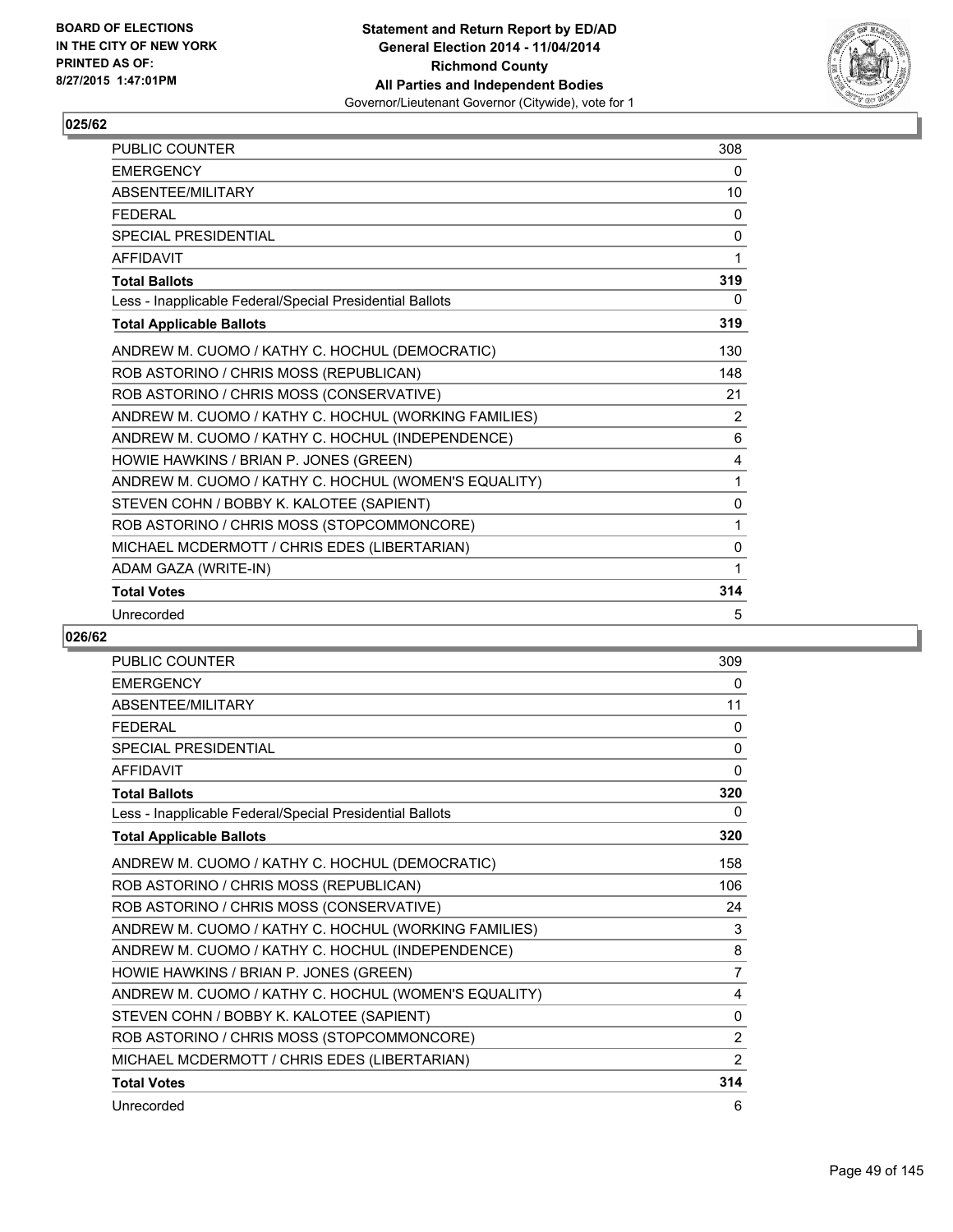

| PUBLIC COUNTER                                           | 300      |
|----------------------------------------------------------|----------|
| <b>EMERGENCY</b>                                         | 0        |
| ABSENTEE/MILITARY                                        | 10       |
| <b>FFDFRAL</b>                                           | 2        |
| <b>SPECIAL PRESIDENTIAL</b>                              | $\Omega$ |
| <b>AFFIDAVIT</b>                                         | 1        |
| <b>Total Ballots</b>                                     | 313      |
| Less - Inapplicable Federal/Special Presidential Ballots | (2)      |
| <b>Total Applicable Ballots</b>                          | 311      |
| ANDREW M. CUOMO / KATHY C. HOCHUL (DEMOCRATIC)           | 104      |
| ROB ASTORINO / CHRIS MOSS (REPUBLICAN)                   | 132      |
| ROB ASTORINO / CHRIS MOSS (CONSERVATIVE)                 | 44       |
| ANDREW M. CUOMO / KATHY C. HOCHUL (WORKING FAMILIES)     | 8        |
| ANDREW M. CUOMO / KATHY C. HOCHUL (INDEPENDENCE)         | 10       |
| HOWIE HAWKINS / BRIAN P. JONES (GREEN)                   | 5        |
| ANDREW M. CUOMO / KATHY C. HOCHUL (WOMEN'S EQUALITY)     | 3        |
| STEVEN COHN / BOBBY K. KALOTEE (SAPIENT)                 | $\Omega$ |
| ROB ASTORINO / CHRIS MOSS (STOPCOMMONCORE)               | 2        |
| MICHAEL MCDERMOTT / CHRIS EDES (LIBERTARIAN)             | 0        |
| ADAM GAZA (WRITE-IN)                                     | 1        |
| <b>Total Votes</b>                                       | 309      |
| Unrecorded                                               | 2        |

| <b>PUBLIC COUNTER</b>                                    | 292          |
|----------------------------------------------------------|--------------|
| <b>EMERGENCY</b>                                         | 0            |
| <b>ABSENTEE/MILITARY</b>                                 | 7            |
| <b>FEDERAL</b>                                           | 1            |
| <b>SPECIAL PRESIDENTIAL</b>                              | 0            |
| <b>AFFIDAVIT</b>                                         | 1            |
| <b>Total Ballots</b>                                     | 301          |
| Less - Inapplicable Federal/Special Presidential Ballots | (1)          |
| <b>Total Applicable Ballots</b>                          | 300          |
| ANDREW M. CUOMO / KATHY C. HOCHUL (DEMOCRATIC)           | 109          |
| ROB ASTORINO / CHRIS MOSS (REPUBLICAN)                   | 142          |
| ROB ASTORINO / CHRIS MOSS (CONSERVATIVE)                 | 19           |
| ANDREW M. CUOMO / KATHY C. HOCHUL (WORKING FAMILIES)     | 6            |
| ANDREW M. CUOMO / KATHY C. HOCHUL (INDEPENDENCE)         | 13           |
| HOWIE HAWKINS / BRIAN P. JONES (GREEN)                   | 1            |
| ANDREW M. CUOMO / KATHY C. HOCHUL (WOMEN'S EQUALITY)     | 2            |
| STEVEN COHN / BOBBY K. KALOTEE (SAPIENT)                 | 0            |
| ROB ASTORINO / CHRIS MOSS (STOPCOMMONCORE)               | 5            |
| MICHAEL MCDERMOTT / CHRIS EDES (LIBERTARIAN)             | $\mathbf{0}$ |
| <b>Total Votes</b>                                       | 297          |
| Unrecorded                                               | 3            |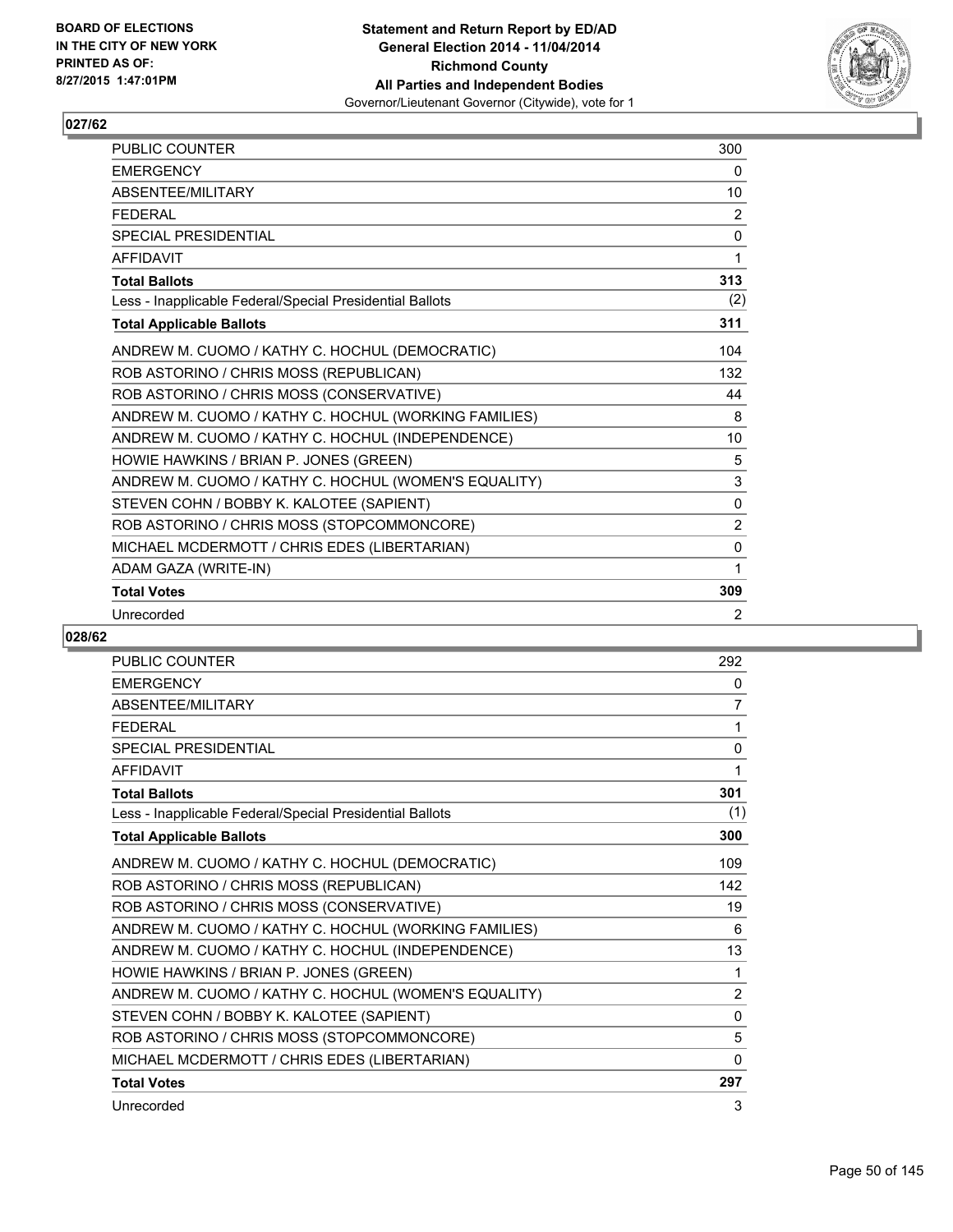

| PUBLIC COUNTER                                           | 204      |
|----------------------------------------------------------|----------|
| <b>EMERGENCY</b>                                         | 0        |
| ABSENTEE/MILITARY                                        | 3        |
| <b>FFDFRAL</b>                                           | 2        |
| <b>SPECIAL PRESIDENTIAL</b>                              | $\Omega$ |
| <b>AFFIDAVIT</b>                                         | $\Omega$ |
| <b>Total Ballots</b>                                     | 209      |
| Less - Inapplicable Federal/Special Presidential Ballots | (2)      |
| <b>Total Applicable Ballots</b>                          | 207      |
| ANDREW M. CUOMO / KATHY C. HOCHUL (DEMOCRATIC)           | 72       |
| ROB ASTORINO / CHRIS MOSS (REPUBLICAN)                   | 100      |
| ROB ASTORINO / CHRIS MOSS (CONSERVATIVE)                 | 19       |
| ANDREW M. CUOMO / KATHY C. HOCHUL (WORKING FAMILIES)     | 5        |
| ANDREW M. CUOMO / KATHY C. HOCHUL (INDEPENDENCE)         | 4        |
| HOWIE HAWKINS / BRIAN P. JONES (GREEN)                   | 1        |
| ANDREW M. CUOMO / KATHY C. HOCHUL (WOMEN'S EQUALITY)     | 1        |
| STEVEN COHN / BOBBY K. KALOTEE (SAPIENT)                 | 0        |
| ROB ASTORINO / CHRIS MOSS (STOPCOMMONCORE)               | 1        |
| MICHAEL MCDERMOTT / CHRIS EDES (LIBERTARIAN)             | $\Omega$ |
| <b>Total Votes</b>                                       | 203      |
| Unrecorded                                               | 4        |

| <b>PUBLIC COUNTER</b>                                    | 305            |
|----------------------------------------------------------|----------------|
| <b>EMERGENCY</b>                                         | 0              |
| ABSENTEE/MILITARY                                        | 10             |
| <b>FEDERAL</b>                                           | 0              |
| <b>SPECIAL PRESIDENTIAL</b>                              | $\mathbf{0}$   |
| <b>AFFIDAVIT</b>                                         | 3              |
| <b>Total Ballots</b>                                     | 318            |
| Less - Inapplicable Federal/Special Presidential Ballots | 0              |
| <b>Total Applicable Ballots</b>                          | 318            |
| ANDREW M. CUOMO / KATHY C. HOCHUL (DEMOCRATIC)           | 86             |
| ROB ASTORINO / CHRIS MOSS (REPUBLICAN)                   | 171            |
| ROB ASTORINO / CHRIS MOSS (CONSERVATIVE)                 | 26             |
| ANDREW M. CUOMO / KATHY C. HOCHUL (WORKING FAMILIES)     | 11             |
| ANDREW M. CUOMO / KATHY C. HOCHUL (INDEPENDENCE)         | 10             |
| HOWIE HAWKINS / BRIAN P. JONES (GREEN)                   | 4              |
| ANDREW M. CUOMO / KATHY C. HOCHUL (WOMEN'S EQUALITY)     | $\overline{2}$ |
| STEVEN COHN / BOBBY K. KALOTEE (SAPIENT)                 | 0              |
| ROB ASTORINO / CHRIS MOSS (STOPCOMMONCORE)               | $\Omega$       |
| MICHAEL MCDERMOTT / CHRIS EDES (LIBERTARIAN)             | 6              |
| <b>Total Votes</b>                                       | 316            |
| Unrecorded                                               | 2              |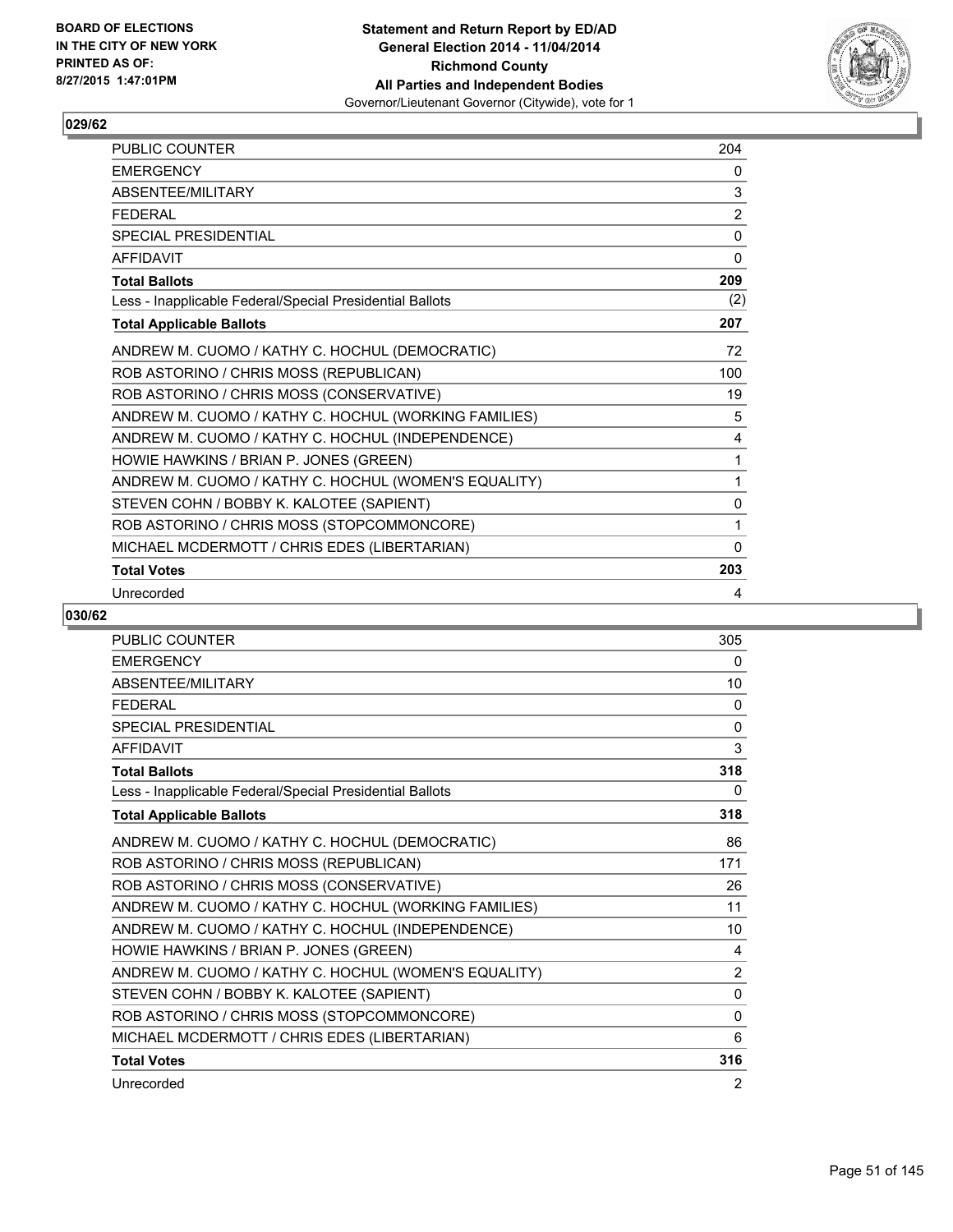

| <b>PUBLIC COUNTER</b>                                    | 364            |
|----------------------------------------------------------|----------------|
| <b>EMERGENCY</b>                                         | 0              |
| ABSENTEE/MILITARY                                        | 10             |
| <b>FFDFRAL</b>                                           | 1              |
| <b>SPECIAL PRESIDENTIAL</b>                              | 0              |
| <b>AFFIDAVIT</b>                                         | 1              |
| <b>Total Ballots</b>                                     | 376            |
| Less - Inapplicable Federal/Special Presidential Ballots | (1)            |
| <b>Total Applicable Ballots</b>                          | 375            |
| ANDREW M. CUOMO / KATHY C. HOCHUL (DEMOCRATIC)           | 115            |
| ROB ASTORINO / CHRIS MOSS (REPUBLICAN)                   | 188            |
| ROB ASTORINO / CHRIS MOSS (CONSERVATIVE)                 | 33             |
| ANDREW M. CUOMO / KATHY C. HOCHUL (WORKING FAMILIES)     | 6              |
| ANDREW M. CUOMO / KATHY C. HOCHUL (INDEPENDENCE)         | 12             |
| HOWIE HAWKINS / BRIAN P. JONES (GREEN)                   | 6              |
| ANDREW M. CUOMO / KATHY C. HOCHUL (WOMEN'S EQUALITY)     | 6              |
| STEVEN COHN / BOBBY K. KALOTEE (SAPIENT)                 | $\mathbf{0}$   |
| ROB ASTORINO / CHRIS MOSS (STOPCOMMONCORE)               | 3              |
| MICHAEL MCDERMOTT / CHRIS EDES (LIBERTARIAN)             | $\overline{2}$ |
| LUKE DIXON (WRITE-IN)                                    | 1              |
| <b>Total Votes</b>                                       | 372            |
| Unrecorded                                               | 3              |

| <b>PUBLIC COUNTER</b>                                    | 289            |
|----------------------------------------------------------|----------------|
| <b>EMERGENCY</b>                                         | 0              |
| <b>ABSENTEE/MILITARY</b>                                 | 9              |
| <b>FEDERAL</b>                                           | $\overline{2}$ |
| <b>SPECIAL PRESIDENTIAL</b>                              | $\mathbf{0}$   |
| <b>AFFIDAVIT</b>                                         | 1              |
| <b>Total Ballots</b>                                     | 301            |
| Less - Inapplicable Federal/Special Presidential Ballots | (2)            |
| <b>Total Applicable Ballots</b>                          | 299            |
| ANDREW M. CUOMO / KATHY C. HOCHUL (DEMOCRATIC)           | 89             |
| ROB ASTORINO / CHRIS MOSS (REPUBLICAN)                   | 156            |
| ROB ASTORINO / CHRIS MOSS (CONSERVATIVE)                 | 24             |
| ANDREW M. CUOMO / KATHY C. HOCHUL (WORKING FAMILIES)     | 8              |
| ANDREW M. CUOMO / KATHY C. HOCHUL (INDEPENDENCE)         | 6              |
| HOWIE HAWKINS / BRIAN P. JONES (GREEN)                   | 5              |
| ANDREW M. CUOMO / KATHY C. HOCHUL (WOMEN'S EQUALITY)     | $\mathbf{0}$   |
| STEVEN COHN / BOBBY K. KALOTEE (SAPIENT)                 | 0              |
| ROB ASTORINO / CHRIS MOSS (STOPCOMMONCORE)               | 1              |
| MICHAEL MCDERMOTT / CHRIS EDES (LIBERTARIAN)             | 2              |
| <b>Total Votes</b>                                       | 291            |
| Unrecorded                                               | 8              |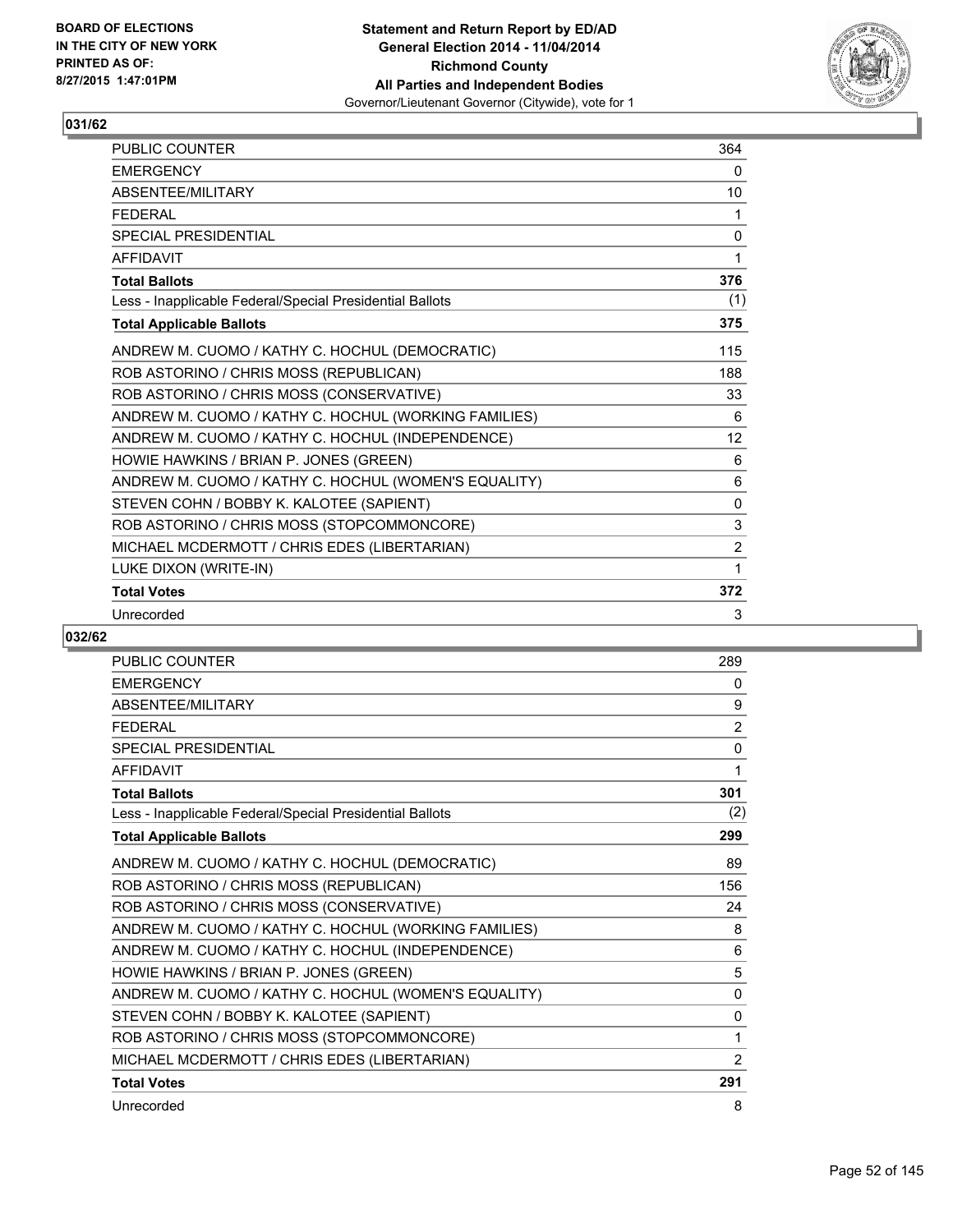

| PUBLIC COUNTER                                           | 354            |
|----------------------------------------------------------|----------------|
| <b>EMERGENCY</b>                                         | 0              |
| ABSENTEE/MILITARY                                        | 7              |
| <b>FEDERAL</b>                                           | 1              |
| <b>SPECIAL PRESIDENTIAL</b>                              | $\mathbf{0}$   |
| <b>AFFIDAVIT</b>                                         | 2              |
| <b>Total Ballots</b>                                     | 364            |
| Less - Inapplicable Federal/Special Presidential Ballots | (1)            |
| <b>Total Applicable Ballots</b>                          | 363            |
| ANDREW M. CUOMO / KATHY C. HOCHUL (DEMOCRATIC)           | 101            |
| ROB ASTORINO / CHRIS MOSS (REPUBLICAN)                   | 206            |
| ROB ASTORINO / CHRIS MOSS (CONSERVATIVE)                 | 26             |
| ANDREW M. CUOMO / KATHY C. HOCHUL (WORKING FAMILIES)     | 10             |
| ANDREW M. CUOMO / KATHY C. HOCHUL (INDEPENDENCE)         | 6              |
| HOWIE HAWKINS / BRIAN P. JONES (GREEN)                   | $\overline{2}$ |
| ANDREW M. CUOMO / KATHY C. HOCHUL (WOMEN'S EQUALITY)     | 4              |
| STEVEN COHN / BOBBY K. KALOTEE (SAPIENT)                 | 1              |
| ROB ASTORINO / CHRIS MOSS (STOPCOMMONCORE)               | 2              |
| MICHAEL MCDERMOTT / CHRIS EDES (LIBERTARIAN)             | 4              |
| <b>Total Votes</b>                                       | 362            |
| Unrecorded                                               | 1              |

| <b>PUBLIC COUNTER</b>                                    | 344          |
|----------------------------------------------------------|--------------|
| <b>EMERGENCY</b>                                         | 0            |
| <b>ABSENTEE/MILITARY</b>                                 | 16           |
| <b>FFDFRAL</b>                                           | 4            |
| <b>SPECIAL PRESIDENTIAL</b>                              | 0            |
| <b>AFFIDAVIT</b>                                         | $\mathbf{0}$ |
| <b>Total Ballots</b>                                     | 364          |
| Less - Inapplicable Federal/Special Presidential Ballots | (4)          |
| <b>Total Applicable Ballots</b>                          | 360          |
| ANDREW M. CUOMO / KATHY C. HOCHUL (DEMOCRATIC)           | 120          |
| ROB ASTORINO / CHRIS MOSS (REPUBLICAN)                   | 178          |
| ROB ASTORINO / CHRIS MOSS (CONSERVATIVE)                 | 39           |
| ANDREW M. CUOMO / KATHY C. HOCHUL (WORKING FAMILIES)     | 5            |
| ANDREW M. CUOMO / KATHY C. HOCHUL (INDEPENDENCE)         | 6            |
| HOWIE HAWKINS / BRIAN P. JONES (GREEN)                   | 5            |
| ANDREW M. CUOMO / KATHY C. HOCHUL (WOMEN'S EQUALITY)     | 1            |
| STEVEN COHN / BOBBY K. KALOTEE (SAPIENT)                 | 0            |
| ROB ASTORINO / CHRIS MOSS (STOPCOMMONCORE)               | 3            |
| MICHAEL MCDERMOTT / CHRIS EDES (LIBERTARIAN)             | $\mathbf{0}$ |
| <b>Total Votes</b>                                       | 357          |
| Unrecorded                                               | 3            |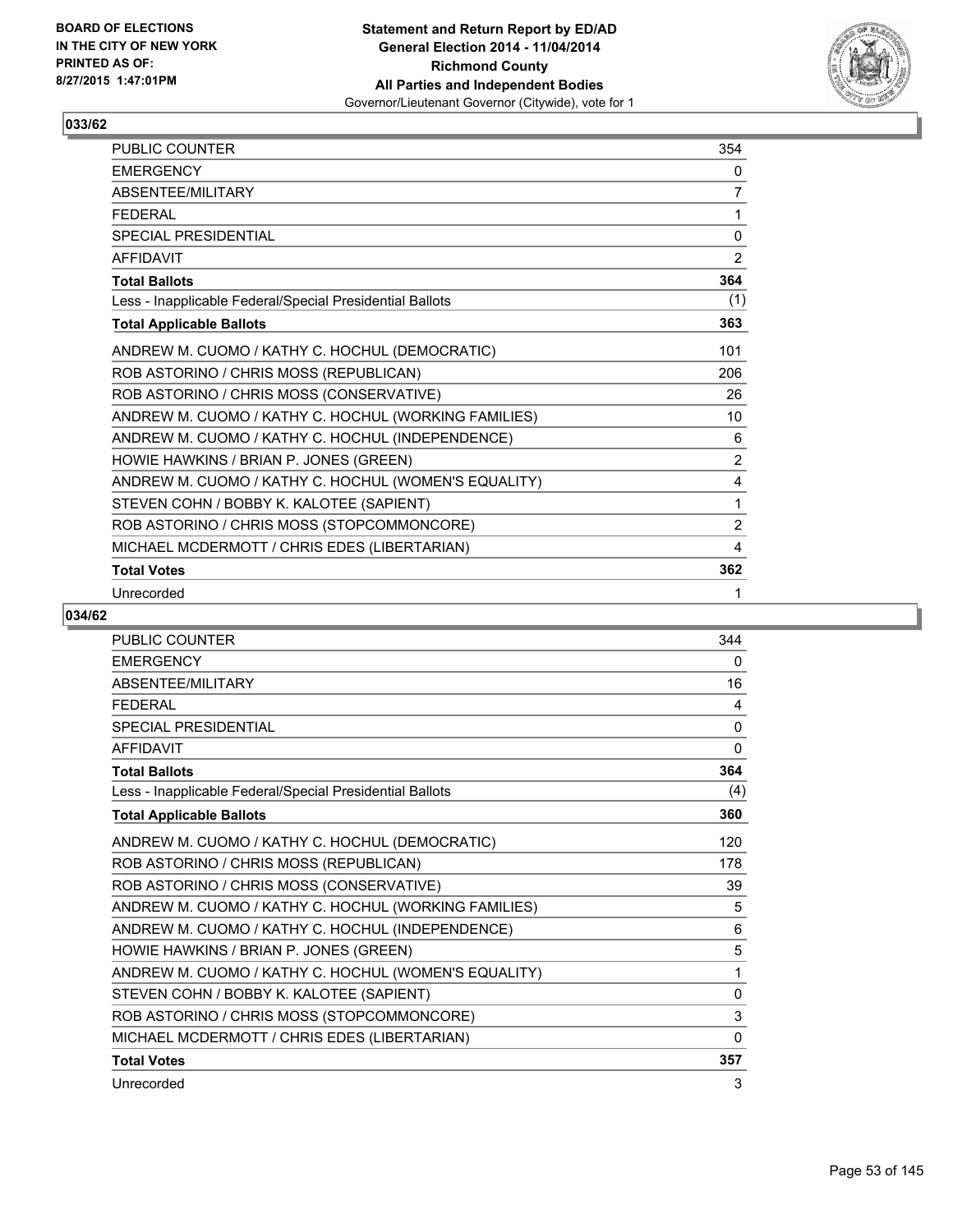

| <b>PUBLIC COUNTER</b>                                    | 350            |
|----------------------------------------------------------|----------------|
| <b>FMFRGFNCY</b>                                         | 0              |
| ABSENTEE/MILITARY                                        | 11             |
| <b>FEDERAL</b>                                           | $\mathbf{0}$   |
| <b>SPECIAL PRESIDENTIAL</b>                              | 0              |
| <b>AFFIDAVIT</b>                                         | 1              |
| <b>Total Ballots</b>                                     | 362            |
| Less - Inapplicable Federal/Special Presidential Ballots | 0              |
| <b>Total Applicable Ballots</b>                          | 362            |
| ANDREW M. CUOMO / KATHY C. HOCHUL (DEMOCRATIC)           | 104            |
| ROB ASTORINO / CHRIS MOSS (REPUBLICAN)                   | 199            |
| ROB ASTORINO / CHRIS MOSS (CONSERVATIVE)                 | 34             |
| ANDREW M. CUOMO / KATHY C. HOCHUL (WORKING FAMILIES)     | 4              |
| ANDREW M. CUOMO / KATHY C. HOCHUL (INDEPENDENCE)         | 6              |
| HOWIE HAWKINS / BRIAN P. JONES (GREEN)                   | $\overline{2}$ |
| ANDREW M. CUOMO / KATHY C. HOCHUL (WOMEN'S EQUALITY)     | 1              |
| STEVEN COHN / BOBBY K. KALOTEE (SAPIENT)                 | $\Omega$       |
| ROB ASTORINO / CHRIS MOSS (STOPCOMMONCORE)               | 2              |
| MICHAEL MCDERMOTT / CHRIS EDES (LIBERTARIAN)             | 3              |
| KATHLEEN GORMAN (WRITE-IN)                               | 1              |
| <b>Total Votes</b>                                       | 356            |
| Unrecorded                                               | 6              |

| <b>PUBLIC COUNTER</b>                                    | 415 |
|----------------------------------------------------------|-----|
| <b>EMERGENCY</b>                                         | 0   |
| <b>ABSENTEE/MILITARY</b>                                 | 11  |
| <b>FFDFRAL</b>                                           | 1   |
| <b>SPECIAL PRESIDENTIAL</b>                              | 0   |
| <b>AFFIDAVIT</b>                                         | 2   |
| <b>Total Ballots</b>                                     | 429 |
| Less - Inapplicable Federal/Special Presidential Ballots | (1) |
| <b>Total Applicable Ballots</b>                          | 428 |
| ANDREW M. CUOMO / KATHY C. HOCHUL (DEMOCRATIC)           | 135 |
| ROB ASTORINO / CHRIS MOSS (REPUBLICAN)                   | 222 |
| ROB ASTORINO / CHRIS MOSS (CONSERVATIVE)                 | 26  |
| ANDREW M. CUOMO / KATHY C. HOCHUL (WORKING FAMILIES)     | 10  |
| ANDREW M. CUOMO / KATHY C. HOCHUL (INDEPENDENCE)         | 14  |
| HOWIE HAWKINS / BRIAN P. JONES (GREEN)                   | 3   |
| ANDREW M. CUOMO / KATHY C. HOCHUL (WOMEN'S EQUALITY)     | 3   |
| STEVEN COHN / BOBBY K. KALOTEE (SAPIENT)                 | 0   |
| ROB ASTORINO / CHRIS MOSS (STOPCOMMONCORE)               | 1   |
| MICHAEL MCDERMOTT / CHRIS EDES (LIBERTARIAN)             | 3   |
| <b>Total Votes</b>                                       | 417 |
| Unrecorded                                               | 11  |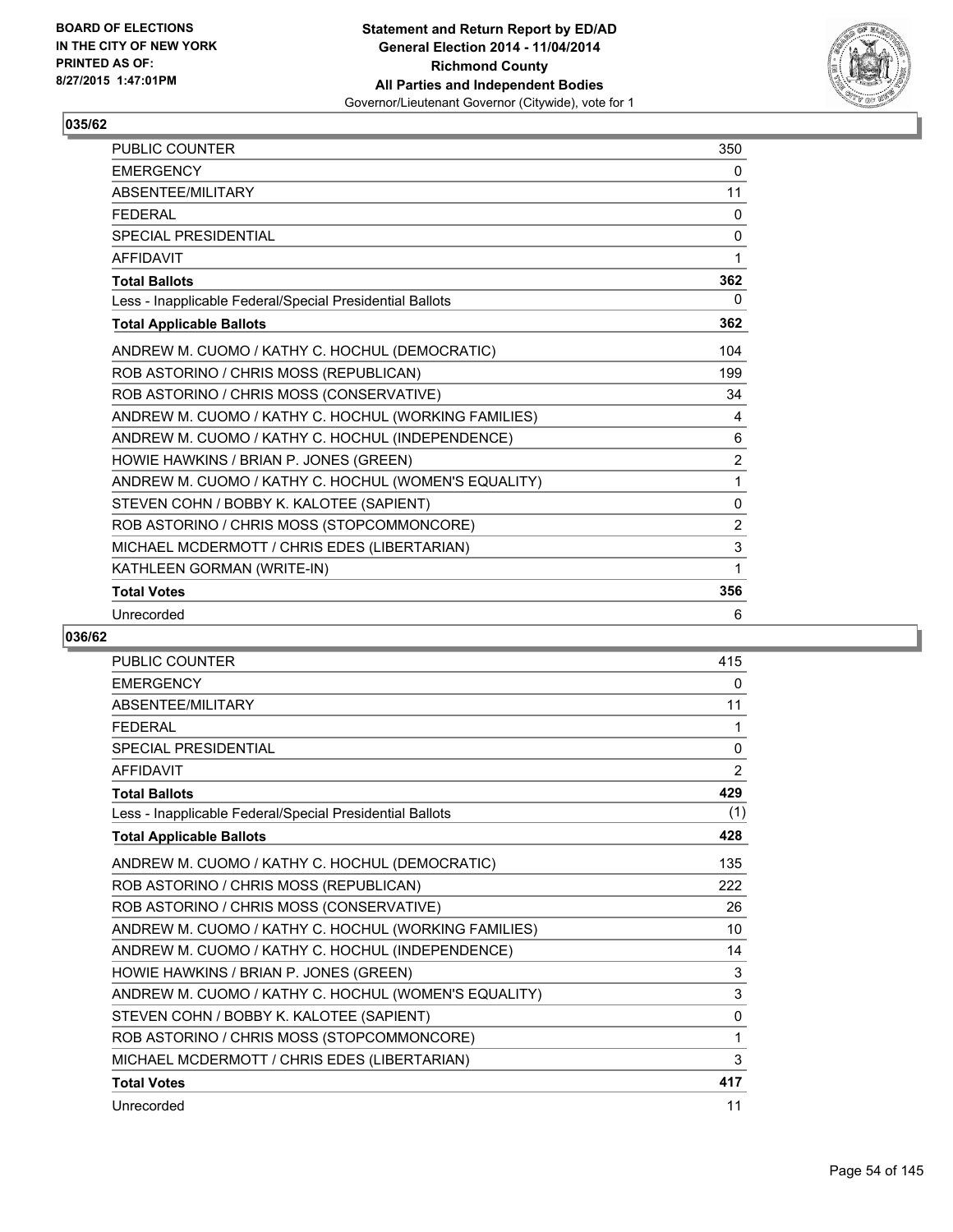

| <b>PUBLIC COUNTER</b>                                    | 390          |
|----------------------------------------------------------|--------------|
| <b>EMERGENCY</b>                                         | 0            |
| ABSENTEE/MILITARY                                        | 12           |
| <b>FEDERAL</b>                                           | 0            |
| <b>SPECIAL PRESIDENTIAL</b>                              | $\mathbf{0}$ |
| <b>AFFIDAVIT</b>                                         | 2            |
| <b>Total Ballots</b>                                     | 404          |
| Less - Inapplicable Federal/Special Presidential Ballots | 0            |
| <b>Total Applicable Ballots</b>                          | 404          |
| ANDREW M. CUOMO / KATHY C. HOCHUL (DEMOCRATIC)           | 129          |
| ROB ASTORINO / CHRIS MOSS (REPUBLICAN)                   | 211          |
| ROB ASTORINO / CHRIS MOSS (CONSERVATIVE)                 | 37           |
| ANDREW M. CUOMO / KATHY C. HOCHUL (WORKING FAMILIES)     | 9            |
| ANDREW M. CUOMO / KATHY C. HOCHUL (INDEPENDENCE)         | 7            |
| HOWIE HAWKINS / BRIAN P. JONES (GREEN)                   | 3            |
| ANDREW M. CUOMO / KATHY C. HOCHUL (WOMEN'S EQUALITY)     | $\mathbf{0}$ |
| STEVEN COHN / BOBBY K. KALOTEE (SAPIENT)                 | $\mathbf{0}$ |
| ROB ASTORINO / CHRIS MOSS (STOPCOMMONCORE)               | 1            |
| MICHAEL MCDERMOTT / CHRIS EDES (LIBERTARIAN)             | $\mathbf{0}$ |
| <b>Total Votes</b>                                       | 397          |
| Unrecorded                                               | 7            |

| PUBLIC COUNTER                                           | 335            |
|----------------------------------------------------------|----------------|
| <b>EMERGENCY</b>                                         | 0              |
| <b>ABSENTEE/MILITARY</b>                                 | 15             |
| <b>FEDERAL</b>                                           | 1              |
| <b>SPECIAL PRESIDENTIAL</b>                              | 0              |
| <b>AFFIDAVIT</b>                                         | 2              |
| <b>Total Ballots</b>                                     | 353            |
| Less - Inapplicable Federal/Special Presidential Ballots | (1)            |
| <b>Total Applicable Ballots</b>                          | 352            |
| ANDREW M. CUOMO / KATHY C. HOCHUL (DEMOCRATIC)           | 126            |
| ROB ASTORINO / CHRIS MOSS (REPUBLICAN)                   | 153            |
| ROB ASTORINO / CHRIS MOSS (CONSERVATIVE)                 | 30             |
| ANDREW M. CUOMO / KATHY C. HOCHUL (WORKING FAMILIES)     | 11             |
| ANDREW M. CUOMO / KATHY C. HOCHUL (INDEPENDENCE)         | 8              |
| HOWIE HAWKINS / BRIAN P. JONES (GREEN)                   | 13             |
| ANDREW M. CUOMO / KATHY C. HOCHUL (WOMEN'S EQUALITY)     | $\overline{2}$ |
| STEVEN COHN / BOBBY K. KALOTEE (SAPIENT)                 | 0              |
| ROB ASTORINO / CHRIS MOSS (STOPCOMMONCORE)               | 2              |
| MICHAEL MCDERMOTT / CHRIS EDES (LIBERTARIAN)             | 3              |
| <b>Total Votes</b>                                       | 348            |
| Unrecorded                                               | 4              |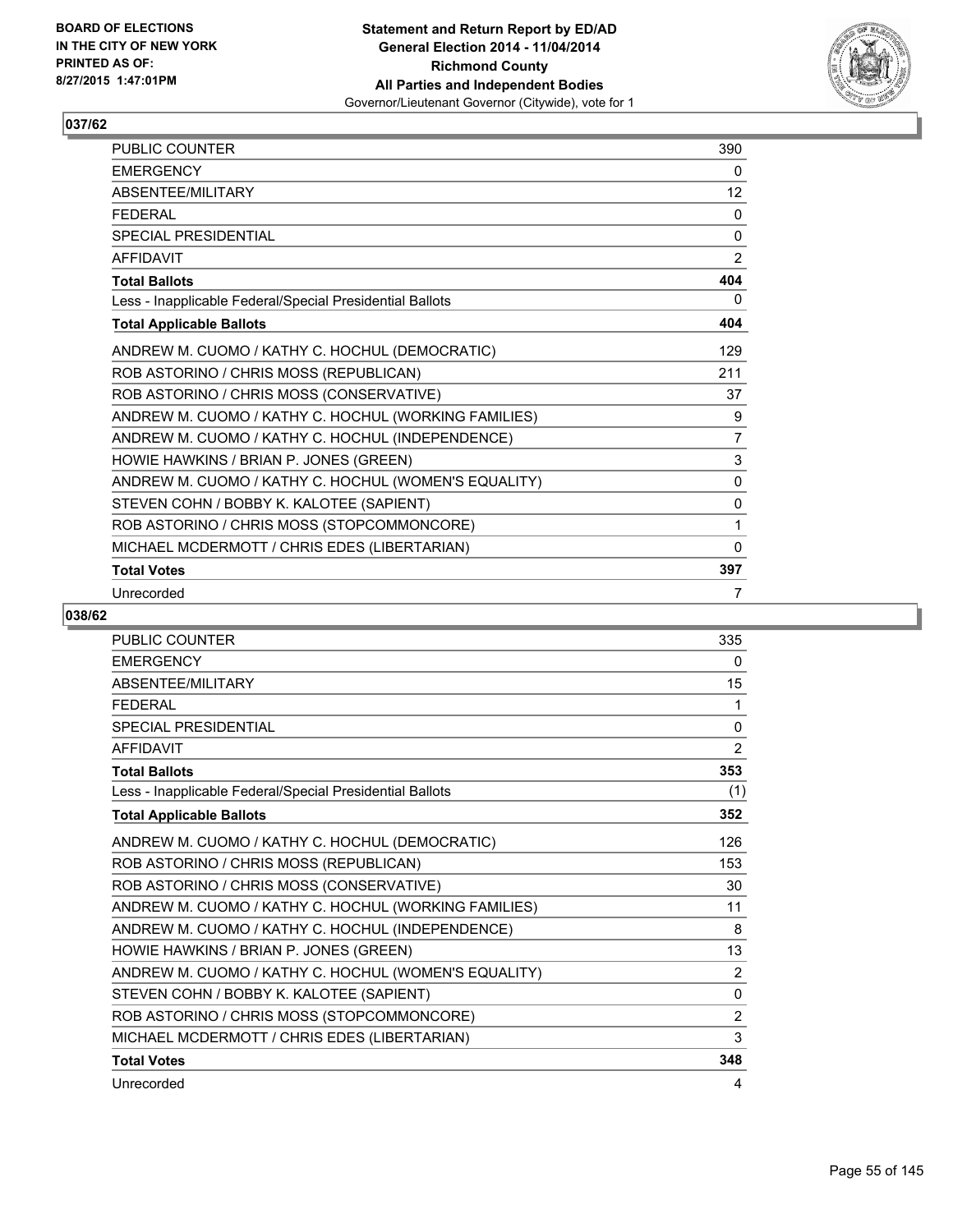

| <b>PUBLIC COUNTER</b>                                    | 367          |
|----------------------------------------------------------|--------------|
| <b>EMERGENCY</b>                                         | 0            |
| ABSENTEE/MILITARY                                        | 22           |
| <b>FEDERAL</b>                                           | 0            |
| <b>SPECIAL PRESIDENTIAL</b>                              | $\mathbf{0}$ |
| <b>AFFIDAVIT</b>                                         | 4            |
| <b>Total Ballots</b>                                     | 393          |
| Less - Inapplicable Federal/Special Presidential Ballots | 0            |
| <b>Total Applicable Ballots</b>                          | 393          |
| ANDREW M. CUOMO / KATHY C. HOCHUL (DEMOCRATIC)           | 114          |
| ROB ASTORINO / CHRIS MOSS (REPUBLICAN)                   | 201          |
| ROB ASTORINO / CHRIS MOSS (CONSERVATIVE)                 | 48           |
| ANDREW M. CUOMO / KATHY C. HOCHUL (WORKING FAMILIES)     | 6            |
| ANDREW M. CUOMO / KATHY C. HOCHUL (INDEPENDENCE)         | 8            |
| HOWIE HAWKINS / BRIAN P. JONES (GREEN)                   | 3            |
| ANDREW M. CUOMO / KATHY C. HOCHUL (WOMEN'S EQUALITY)     | 3            |
| STEVEN COHN / BOBBY K. KALOTEE (SAPIENT)                 | 0            |
| ROB ASTORINO / CHRIS MOSS (STOPCOMMONCORE)               | 4            |
| MICHAEL MCDERMOTT / CHRIS EDES (LIBERTARIAN)             | 2            |
| <b>Total Votes</b>                                       | 389          |
| Unrecorded                                               | 4            |

| <b>PUBLIC COUNTER</b>                                    | 324            |
|----------------------------------------------------------|----------------|
| <b>EMERGENCY</b>                                         | 0              |
| ABSENTEE/MILITARY                                        | 13             |
| <b>FEDERAL</b>                                           | 0              |
| <b>SPECIAL PRESIDENTIAL</b>                              | 0              |
| <b>AFFIDAVIT</b>                                         | 1              |
| <b>Total Ballots</b>                                     | 338            |
| Less - Inapplicable Federal/Special Presidential Ballots | 0              |
| <b>Total Applicable Ballots</b>                          | 338            |
| ANDREW M. CUOMO / KATHY C. HOCHUL (DEMOCRATIC)           | 114            |
| ROB ASTORINO / CHRIS MOSS (REPUBLICAN)                   | 160            |
| ROB ASTORINO / CHRIS MOSS (CONSERVATIVE)                 | 26             |
| ANDREW M. CUOMO / KATHY C. HOCHUL (WORKING FAMILIES)     | 6              |
| ANDREW M. CUOMO / KATHY C. HOCHUL (INDEPENDENCE)         | 11             |
| HOWIE HAWKINS / BRIAN P. JONES (GREEN)                   | $\overline{7}$ |
| ANDREW M. CUOMO / KATHY C. HOCHUL (WOMEN'S EQUALITY)     | 3              |
| STEVEN COHN / BOBBY K. KALOTEE (SAPIENT)                 | 0              |
| ROB ASTORINO / CHRIS MOSS (STOPCOMMONCORE)               | $\overline{2}$ |
| MICHAEL MCDERMOTT / CHRIS EDES (LIBERTARIAN)             | 1              |
| <b>Total Votes</b>                                       | 330            |
| Unrecorded                                               | 8              |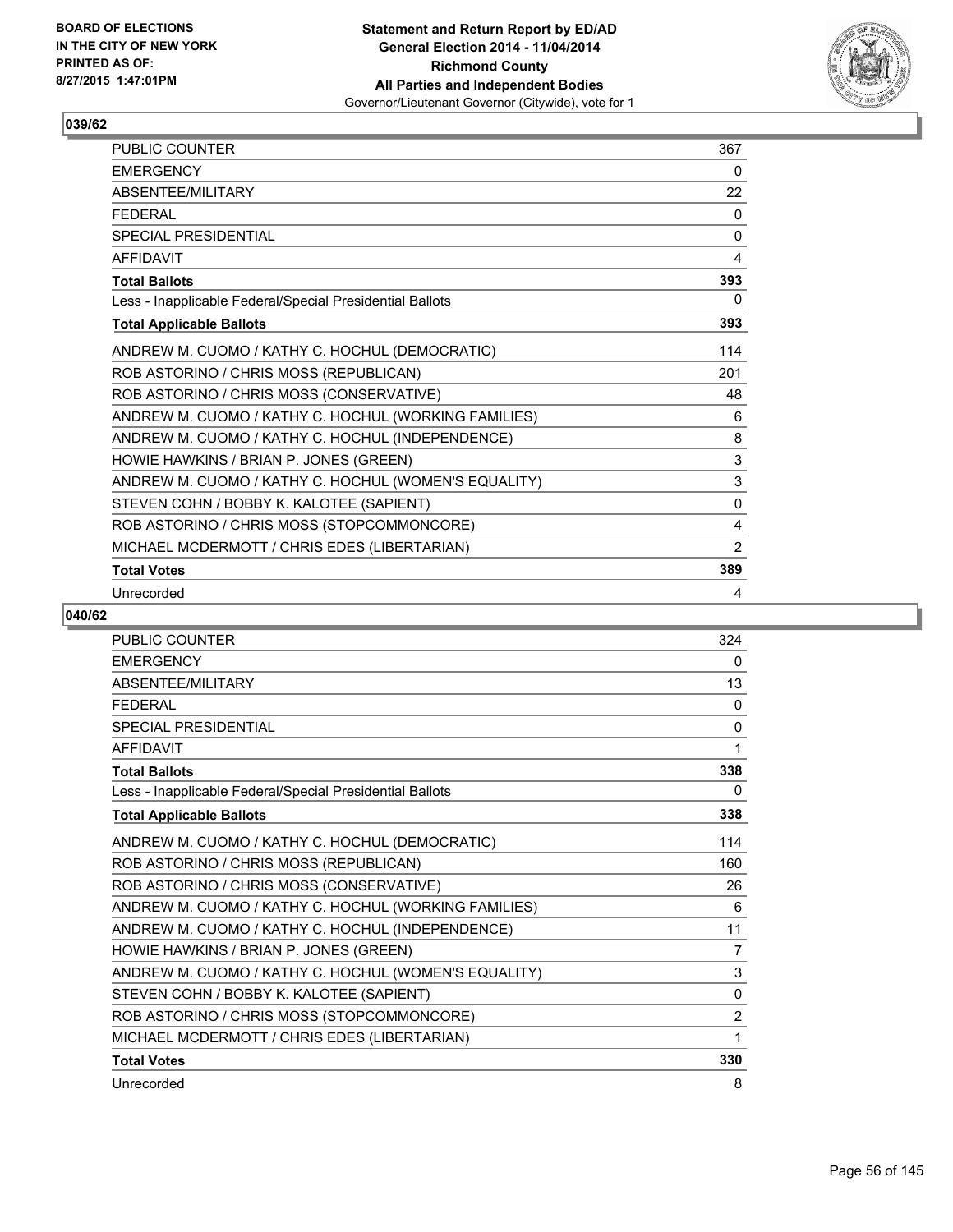

| PUBLIC COUNTER                                           | 281            |
|----------------------------------------------------------|----------------|
| <b>EMERGENCY</b>                                         | 0              |
| ABSENTEE/MILITARY                                        | 10             |
| <b>FEDERAL</b>                                           | 0              |
| <b>SPECIAL PRESIDENTIAL</b>                              | $\Omega$       |
| <b>AFFIDAVIT</b>                                         | 2              |
| <b>Total Ballots</b>                                     | 293            |
| Less - Inapplicable Federal/Special Presidential Ballots | 0              |
| <b>Total Applicable Ballots</b>                          | 293            |
| ANDREW M. CUOMO / KATHY C. HOCHUL (DEMOCRATIC)           | 98             |
| ROB ASTORINO / CHRIS MOSS (REPUBLICAN)                   | 146            |
| ROB ASTORINO / CHRIS MOSS (CONSERVATIVE)                 | 21             |
| ANDREW M. CUOMO / KATHY C. HOCHUL (WORKING FAMILIES)     | 3              |
| ANDREW M. CUOMO / KATHY C. HOCHUL (INDEPENDENCE)         | $\overline{7}$ |
| HOWIE HAWKINS / BRIAN P. JONES (GREEN)                   | 9              |
| ANDREW M. CUOMO / KATHY C. HOCHUL (WOMEN'S EQUALITY)     | 1              |
| STEVEN COHN / BOBBY K. KALOTEE (SAPIENT)                 | 1              |
| ROB ASTORINO / CHRIS MOSS (STOPCOMMONCORE)               | 2              |
| MICHAEL MCDERMOTT / CHRIS EDES (LIBERTARIAN)             | 1              |
| <b>Total Votes</b>                                       | 289            |
| Unrecorded                                               | 4              |

| <b>PUBLIC COUNTER</b>                                    | 327            |
|----------------------------------------------------------|----------------|
| <b>EMERGENCY</b>                                         | 0              |
| ABSENTEE/MILITARY                                        | 13             |
| <b>FFDFRAL</b>                                           | 1              |
| <b>SPECIAL PRESIDENTIAL</b>                              | 0              |
| <b>AFFIDAVIT</b>                                         | $\overline{2}$ |
| <b>Total Ballots</b>                                     | 343            |
| Less - Inapplicable Federal/Special Presidential Ballots | (1)            |
| <b>Total Applicable Ballots</b>                          | 342            |
| ANDREW M. CUOMO / KATHY C. HOCHUL (DEMOCRATIC)           | 127            |
| ROB ASTORINO / CHRIS MOSS (REPUBLICAN)                   | 149            |
| ROB ASTORINO / CHRIS MOSS (CONSERVATIVE)                 | 29             |
| ANDREW M. CUOMO / KATHY C. HOCHUL (WORKING FAMILIES)     | 9              |
| ANDREW M. CUOMO / KATHY C. HOCHUL (INDEPENDENCE)         | 6              |
| HOWIE HAWKINS / BRIAN P. JONES (GREEN)                   | 6              |
| ANDREW M. CUOMO / KATHY C. HOCHUL (WOMEN'S EQUALITY)     | $\overline{7}$ |
| STEVEN COHN / BOBBY K. KALOTEE (SAPIENT)                 | 0              |
| ROB ASTORINO / CHRIS MOSS (STOPCOMMONCORE)               | $\overline{7}$ |
| MICHAEL MCDERMOTT / CHRIS EDES (LIBERTARIAN)             | 2              |
| <b>Total Votes</b>                                       | 342            |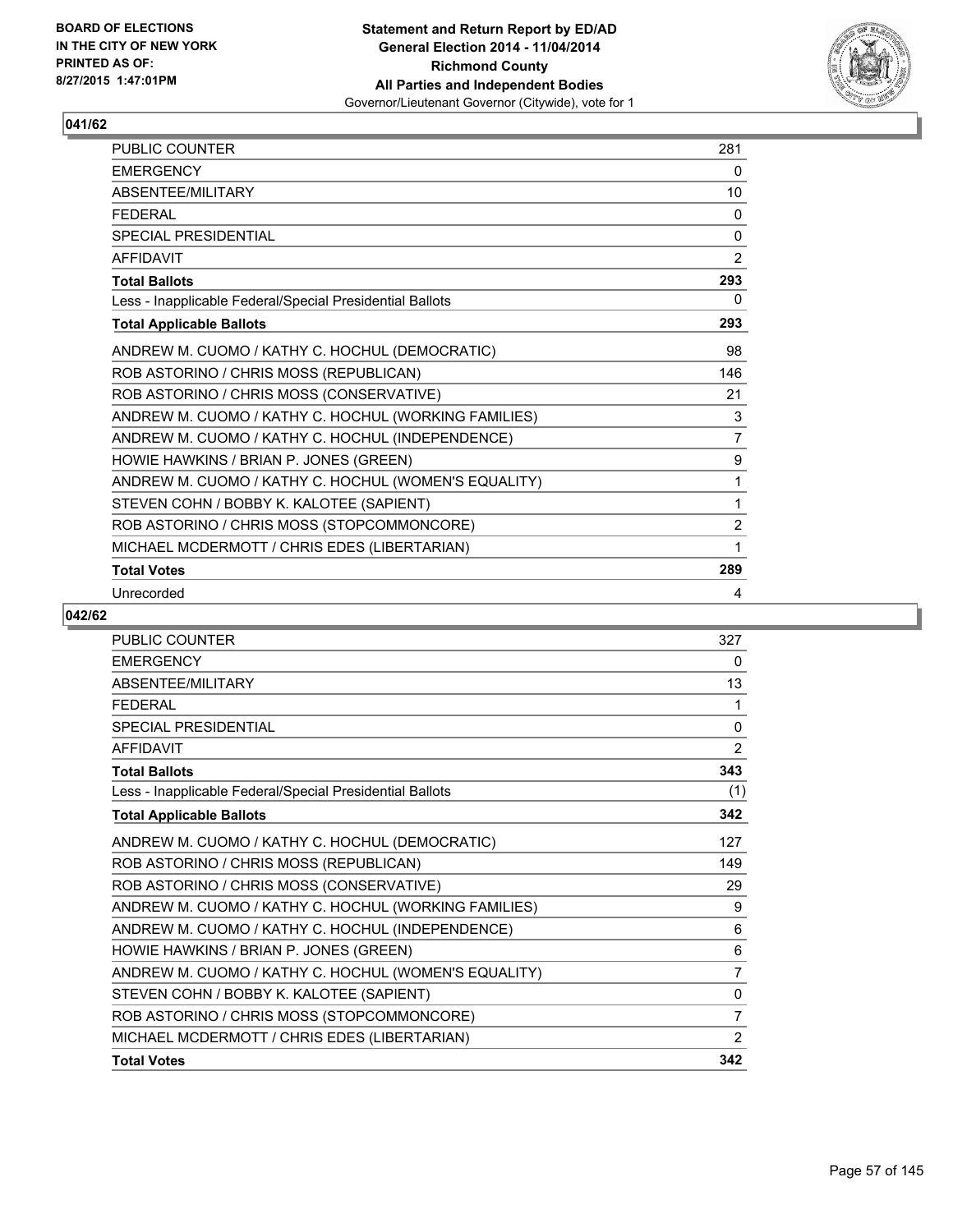

| <b>PUBLIC COUNTER</b>                                    | 320            |
|----------------------------------------------------------|----------------|
| <b>EMERGENCY</b>                                         | 0              |
| ABSENTEE/MILITARY                                        | 10             |
| <b>FEDERAL</b>                                           | 0              |
| <b>SPECIAL PRESIDENTIAL</b>                              | 0              |
| <b>AFFIDAVIT</b>                                         | 0              |
| <b>Total Ballots</b>                                     | 330            |
| Less - Inapplicable Federal/Special Presidential Ballots | 0              |
| <b>Total Applicable Ballots</b>                          | 330            |
| ANDREW M. CUOMO / KATHY C. HOCHUL (DEMOCRATIC)           | 128            |
| ROB ASTORINO / CHRIS MOSS (REPUBLICAN)                   | 149            |
| ROB ASTORINO / CHRIS MOSS (CONSERVATIVE)                 | 16             |
| ANDREW M. CUOMO / KATHY C. HOCHUL (WORKING FAMILIES)     | 10             |
| ANDREW M. CUOMO / KATHY C. HOCHUL (INDEPENDENCE)         | 11             |
| HOWIE HAWKINS / BRIAN P. JONES (GREEN)                   | 3              |
| ANDREW M. CUOMO / KATHY C. HOCHUL (WOMEN'S EQUALITY)     | $\overline{2}$ |
| STEVEN COHN / BOBBY K. KALOTEE (SAPIENT)                 | 0              |
| ROB ASTORINO / CHRIS MOSS (STOPCOMMONCORE)               | $\overline{2}$ |
| MICHAEL MCDERMOTT / CHRIS EDES (LIBERTARIAN)             | 5              |
| ADAM GAZA (WRITE-IN)                                     | 2              |
| <b>Total Votes</b>                                       | 328            |
| Unrecorded                                               | $\overline{2}$ |

| <b>PUBLIC COUNTER</b>                                    | 361 |
|----------------------------------------------------------|-----|
| <b>EMERGENCY</b>                                         | 0   |
| <b>ABSENTEE/MILITARY</b>                                 | 17  |
| <b>FEDERAL</b>                                           | 4   |
| <b>SPECIAL PRESIDENTIAL</b>                              | 0   |
| <b>AFFIDAVIT</b>                                         | 1   |
| <b>Total Ballots</b>                                     | 383 |
| Less - Inapplicable Federal/Special Presidential Ballots | (4) |
| <b>Total Applicable Ballots</b>                          | 379 |
| ANDREW M. CUOMO / KATHY C. HOCHUL (DEMOCRATIC)           | 150 |
| ROB ASTORINO / CHRIS MOSS (REPUBLICAN)                   | 160 |
| ROB ASTORINO / CHRIS MOSS (CONSERVATIVE)                 | 28  |
| ANDREW M. CUOMO / KATHY C. HOCHUL (WORKING FAMILIES)     | 15  |
| ANDREW M. CUOMO / KATHY C. HOCHUL (INDEPENDENCE)         | 6   |
| HOWIE HAWKINS / BRIAN P. JONES (GREEN)                   | 7   |
| ANDREW M. CUOMO / KATHY C. HOCHUL (WOMEN'S EQUALITY)     | 0   |
| STEVEN COHN / BOBBY K. KALOTEE (SAPIENT)                 | 0   |
| ROB ASTORINO / CHRIS MOSS (STOPCOMMONCORE)               | 3   |
| MICHAEL MCDERMOTT / CHRIS EDES (LIBERTARIAN)             | 1   |
| <b>Total Votes</b>                                       | 370 |
| Unrecorded                                               | 9   |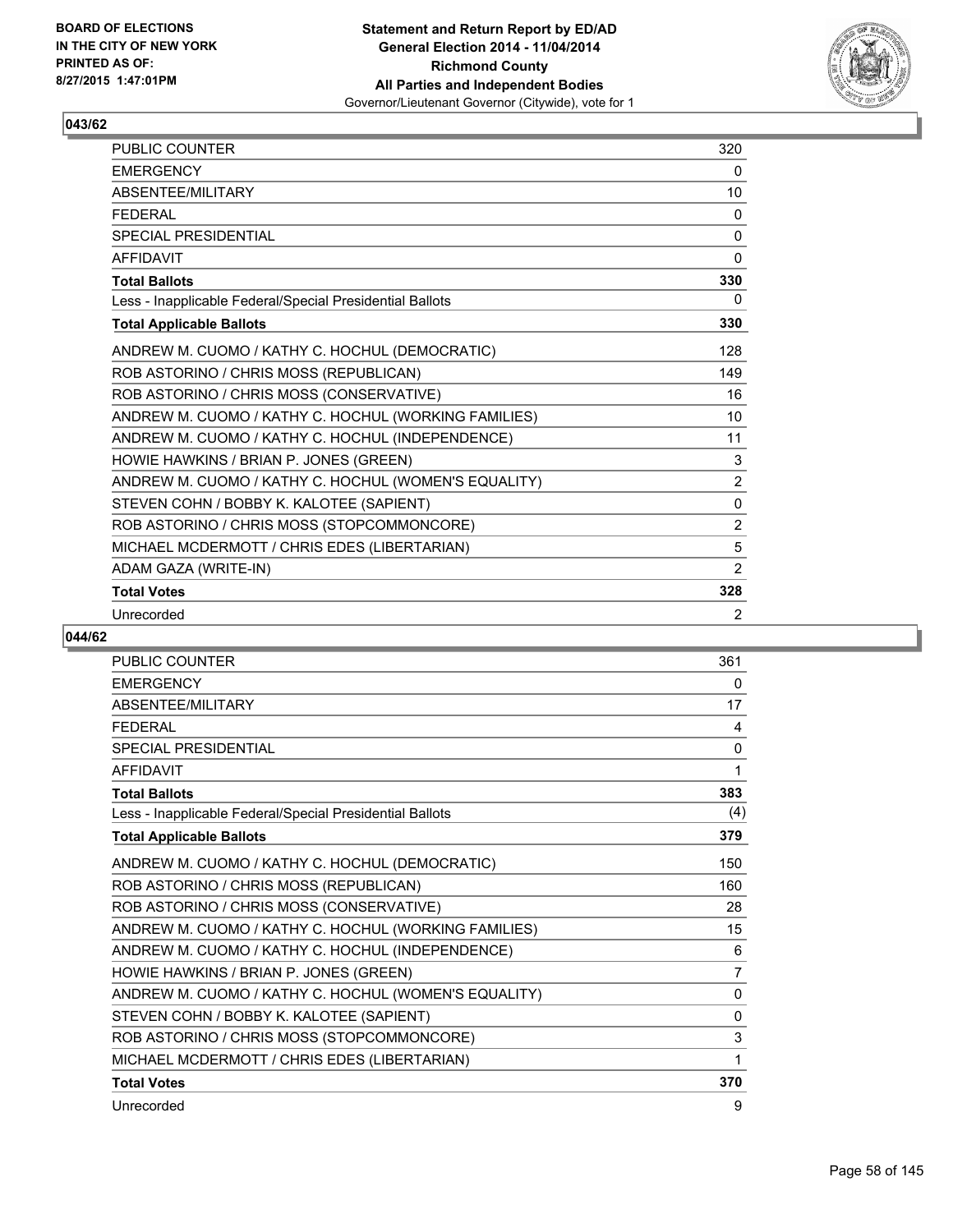

| <b>PUBLIC COUNTER</b>                                    | 276            |
|----------------------------------------------------------|----------------|
| <b>EMERGENCY</b>                                         | 0              |
| ABSENTEE/MILITARY                                        | 7              |
| <b>FEDERAL</b>                                           | 1              |
| <b>SPECIAL PRESIDENTIAL</b>                              | 0              |
| <b>AFFIDAVIT</b>                                         | 1              |
| <b>Total Ballots</b>                                     | 285            |
| Less - Inapplicable Federal/Special Presidential Ballots | (1)            |
| <b>Total Applicable Ballots</b>                          | 284            |
| ANDREW M. CUOMO / KATHY C. HOCHUL (DEMOCRATIC)           | 100            |
| ROB ASTORINO / CHRIS MOSS (REPUBLICAN)                   | 130            |
| ROB ASTORINO / CHRIS MOSS (CONSERVATIVE)                 | 22             |
| ANDREW M. CUOMO / KATHY C. HOCHUL (WORKING FAMILIES)     | 8              |
| ANDREW M. CUOMO / KATHY C. HOCHUL (INDEPENDENCE)         | 9              |
| HOWIE HAWKINS / BRIAN P. JONES (GREEN)                   | 5              |
| ANDREW M. CUOMO / KATHY C. HOCHUL (WOMEN'S EQUALITY)     | $\overline{7}$ |
| STEVEN COHN / BOBBY K. KALOTEE (SAPIENT)                 | 1              |
| ROB ASTORINO / CHRIS MOSS (STOPCOMMONCORE)               | 1              |
| MICHAEL MCDERMOTT / CHRIS EDES (LIBERTARIAN)             | $\mathbf{0}$   |
| <b>Total Votes</b>                                       | 283            |
| Unrecorded                                               | 1              |

| <b>PUBLIC COUNTER</b>                                    | 342            |
|----------------------------------------------------------|----------------|
| <b>EMERGENCY</b>                                         | 0              |
| <b>ABSENTEF/MILITARY</b>                                 | 7              |
| <b>FEDERAL</b>                                           | 0              |
| <b>SPECIAL PRESIDENTIAL</b>                              | $\mathbf{0}$   |
| <b>AFFIDAVIT</b>                                         | 0              |
| <b>Total Ballots</b>                                     | 349            |
| Less - Inapplicable Federal/Special Presidential Ballots | 0              |
| <b>Total Applicable Ballots</b>                          | 349            |
| ANDREW M. CUOMO / KATHY C. HOCHUL (DEMOCRATIC)           | 120            |
| ROB ASTORINO / CHRIS MOSS (REPUBLICAN)                   | 177            |
| ROB ASTORINO / CHRIS MOSS (CONSERVATIVE)                 | 30             |
| ANDREW M. CUOMO / KATHY C. HOCHUL (WORKING FAMILIES)     | 7              |
| ANDREW M. CUOMO / KATHY C. HOCHUL (INDEPENDENCE)         | 6              |
| HOWIE HAWKINS / BRIAN P. JONES (GREEN)                   | 1              |
| ANDREW M. CUOMO / KATHY C. HOCHUL (WOMEN'S EQUALITY)     | $\mathbf{0}$   |
| STEVEN COHN / BOBBY K. KALOTEE (SAPIENT)                 | $\mathbf{0}$   |
| ROB ASTORINO / CHRIS MOSS (STOPCOMMONCORE)               | $\overline{2}$ |
| MICHAEL MCDERMOTT / CHRIS EDES (LIBERTARIAN)             | 1              |
| DIANE J. SAVINO (WRITE-IN)                               | 1              |
| <b>Total Votes</b>                                       | 345            |
| Unrecorded                                               | 4              |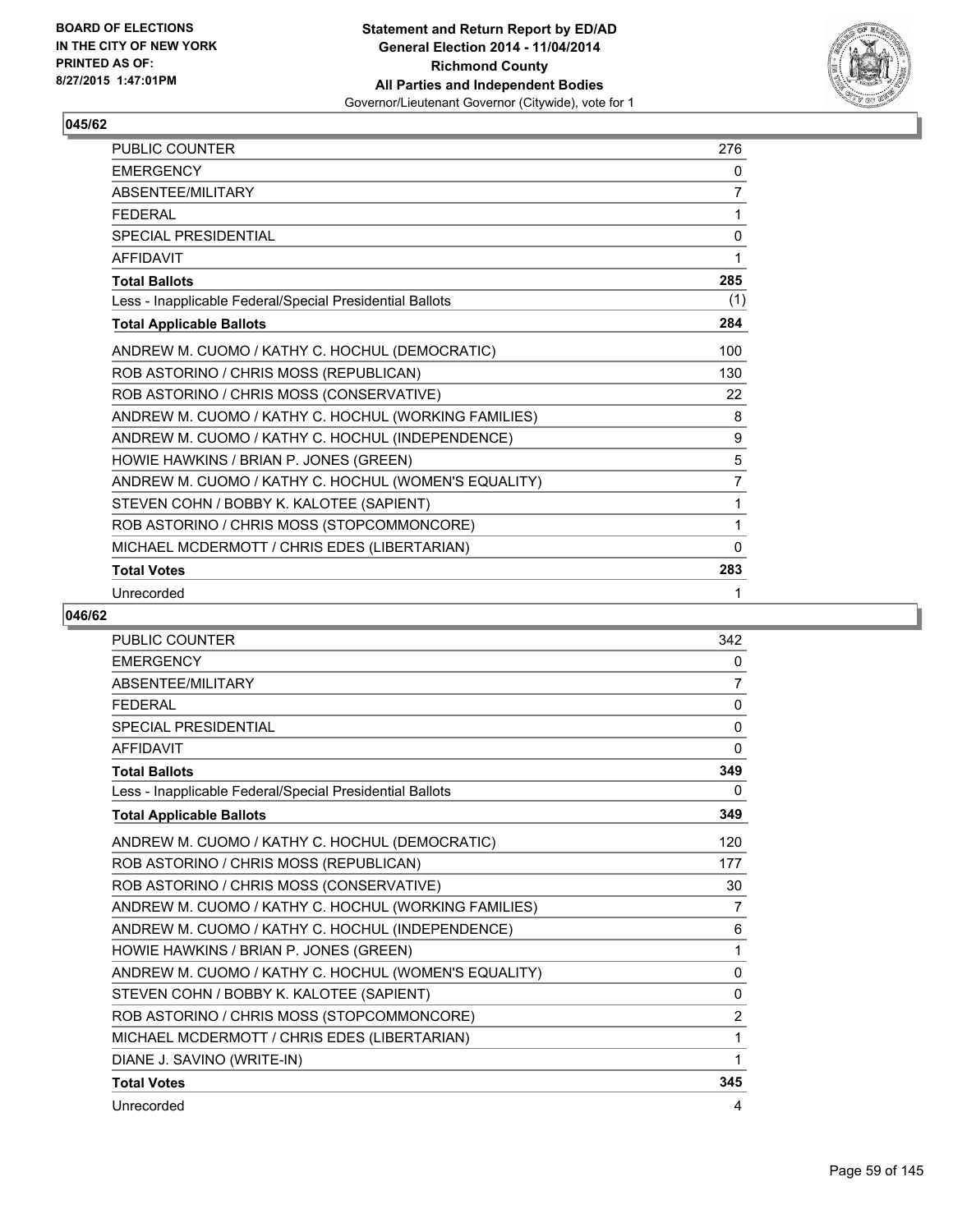

| PUBLIC COUNTER                                           | 318            |
|----------------------------------------------------------|----------------|
| <b>EMERGENCY</b>                                         | 0              |
| ABSENTEE/MILITARY                                        | 6              |
| <b>FEDERAL</b>                                           | $\mathbf{0}$   |
| <b>SPECIAL PRESIDENTIAL</b>                              | 0              |
| <b>AFFIDAVIT</b>                                         | $\overline{2}$ |
| <b>Total Ballots</b>                                     | 326            |
| Less - Inapplicable Federal/Special Presidential Ballots | 0              |
| <b>Total Applicable Ballots</b>                          | 326            |
| ANDREW M. CUOMO / KATHY C. HOCHUL (DEMOCRATIC)           | 129            |
| ROB ASTORINO / CHRIS MOSS (REPUBLICAN)                   | 141            |
| ROB ASTORINO / CHRIS MOSS (CONSERVATIVE)                 | 19             |
| ANDREW M. CUOMO / KATHY C. HOCHUL (WORKING FAMILIES)     | 9              |
| ANDREW M. CUOMO / KATHY C. HOCHUL (INDEPENDENCE)         | 7              |
| HOWIE HAWKINS / BRIAN P. JONES (GREEN)                   | 7              |
| ANDREW M. CUOMO / KATHY C. HOCHUL (WOMEN'S EQUALITY)     | 3              |
| STEVEN COHN / BOBBY K. KALOTEE (SAPIENT)                 | $\Omega$       |
| ROB ASTORINO / CHRIS MOSS (STOPCOMMONCORE)               | 4              |
| MICHAEL MCDERMOTT / CHRIS EDES (LIBERTARIAN)             | $\mathbf{0}$   |
| UNATTRIBUTABLE WRITE-IN (WRITE-IN)                       | 1              |
| <b>Total Votes</b>                                       | 320            |
| Unrecorded                                               | 6              |

| <b>PUBLIC COUNTER</b>                                    | 264            |
|----------------------------------------------------------|----------------|
| <b>EMERGENCY</b>                                         | 0              |
| <b>ABSENTEE/MILITARY</b>                                 | 7              |
| <b>FFDFRAL</b>                                           | $\mathbf{0}$   |
| SPECIAL PRESIDENTIAL                                     | $\mathbf{0}$   |
| <b>AFFIDAVIT</b>                                         | 1              |
| <b>Total Ballots</b>                                     | 272            |
| Less - Inapplicable Federal/Special Presidential Ballots | 0              |
| <b>Total Applicable Ballots</b>                          | 272            |
| ANDREW M. CUOMO / KATHY C. HOCHUL (DEMOCRATIC)           | 95             |
| ROB ASTORINO / CHRIS MOSS (REPUBLICAN)                   | 124            |
| ROB ASTORINO / CHRIS MOSS (CONSERVATIVE)                 | 30             |
| ANDREW M. CUOMO / KATHY C. HOCHUL (WORKING FAMILIES)     | 6              |
| ANDREW M. CUOMO / KATHY C. HOCHUL (INDEPENDENCE)         | 3              |
| HOWIE HAWKINS / BRIAN P. JONES (GREEN)                   | 6              |
| ANDREW M. CUOMO / KATHY C. HOCHUL (WOMEN'S EQUALITY)     | 1              |
| STEVEN COHN / BOBBY K. KALOTEE (SAPIENT)                 | 0              |
| ROB ASTORINO / CHRIS MOSS (STOPCOMMONCORE)               | $\overline{2}$ |
| MICHAEL MCDERMOTT / CHRIS EDES (LIBERTARIAN)             | 1              |
| ADAM GAZA (WRITE-IN)                                     | 1              |
| <b>Total Votes</b>                                       | 269            |
| Unrecorded                                               | 3              |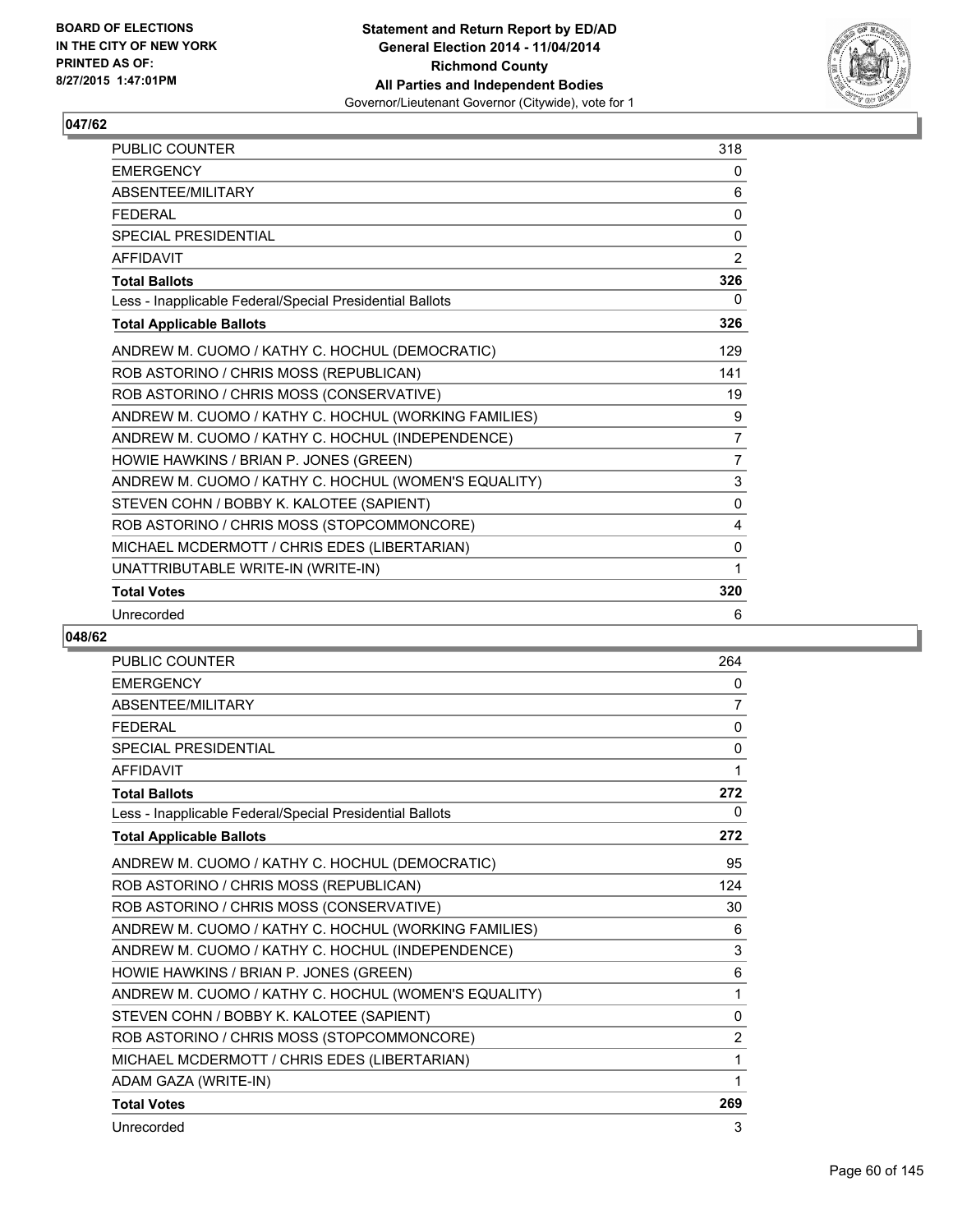

| PUBLIC COUNTER                                           | 359          |
|----------------------------------------------------------|--------------|
| <b>EMERGENCY</b>                                         | 0            |
| ABSENTEE/MILITARY                                        | 11           |
| <b>FEDERAL</b>                                           | 0            |
| <b>SPECIAL PRESIDENTIAL</b>                              | $\mathbf{0}$ |
| <b>AFFIDAVIT</b>                                         | 4            |
| <b>Total Ballots</b>                                     | 374          |
| Less - Inapplicable Federal/Special Presidential Ballots | 0            |
| <b>Total Applicable Ballots</b>                          | 374          |
| ANDREW M. CUOMO / KATHY C. HOCHUL (DEMOCRATIC)           | 149          |
| ROB ASTORINO / CHRIS MOSS (REPUBLICAN)                   | 178          |
| ROB ASTORINO / CHRIS MOSS (CONSERVATIVE)                 | 22           |
| ANDREW M. CUOMO / KATHY C. HOCHUL (WORKING FAMILIES)     | 8            |
| ANDREW M. CUOMO / KATHY C. HOCHUL (INDEPENDENCE)         | 5            |
| HOWIE HAWKINS / BRIAN P. JONES (GREEN)                   | 2            |
| ANDREW M. CUOMO / KATHY C. HOCHUL (WOMEN'S EQUALITY)     | 3            |
| STEVEN COHN / BOBBY K. KALOTEE (SAPIENT)                 | $\mathbf{0}$ |
| ROB ASTORINO / CHRIS MOSS (STOPCOMMONCORE)               | 3            |
| MICHAEL MCDERMOTT / CHRIS EDES (LIBERTARIAN)             | 1            |
| <b>Total Votes</b>                                       | 371          |
| Unrecorded                                               | 3            |

| <b>PUBLIC COUNTER</b>                                    | 339            |
|----------------------------------------------------------|----------------|
| <b>EMERGENCY</b>                                         | 0              |
| <b>ABSENTEF/MILITARY</b>                                 | 7              |
| <b>FEDERAL</b>                                           | 0              |
| <b>SPECIAL PRESIDENTIAL</b>                              | $\mathbf{0}$   |
| <b>AFFIDAVIT</b>                                         | 0              |
| <b>Total Ballots</b>                                     | 346            |
| Less - Inapplicable Federal/Special Presidential Ballots | 0              |
| <b>Total Applicable Ballots</b>                          | 346            |
| ANDREW M. CUOMO / KATHY C. HOCHUL (DEMOCRATIC)           | 136            |
| ROB ASTORINO / CHRIS MOSS (REPUBLICAN)                   | 142            |
| ROB ASTORINO / CHRIS MOSS (CONSERVATIVE)                 | 30             |
| ANDREW M. CUOMO / KATHY C. HOCHUL (WORKING FAMILIES)     | $\overline{7}$ |
| ANDREW M. CUOMO / KATHY C. HOCHUL (INDEPENDENCE)         | 12             |
| HOWIE HAWKINS / BRIAN P. JONES (GREEN)                   | 1              |
| ANDREW M. CUOMO / KATHY C. HOCHUL (WOMEN'S EQUALITY)     | 0              |
| STEVEN COHN / BOBBY K. KALOTEE (SAPIENT)                 | $\mathbf{0}$   |
| ROB ASTORINO / CHRIS MOSS (STOPCOMMONCORE)               | 8              |
| MICHAEL MCDERMOTT / CHRIS EDES (LIBERTARIAN)             | $\overline{2}$ |
| ADAM GAZA (WRITE-IN)                                     | 2              |
| <b>Total Votes</b>                                       | 340            |
| Unrecorded                                               | 6              |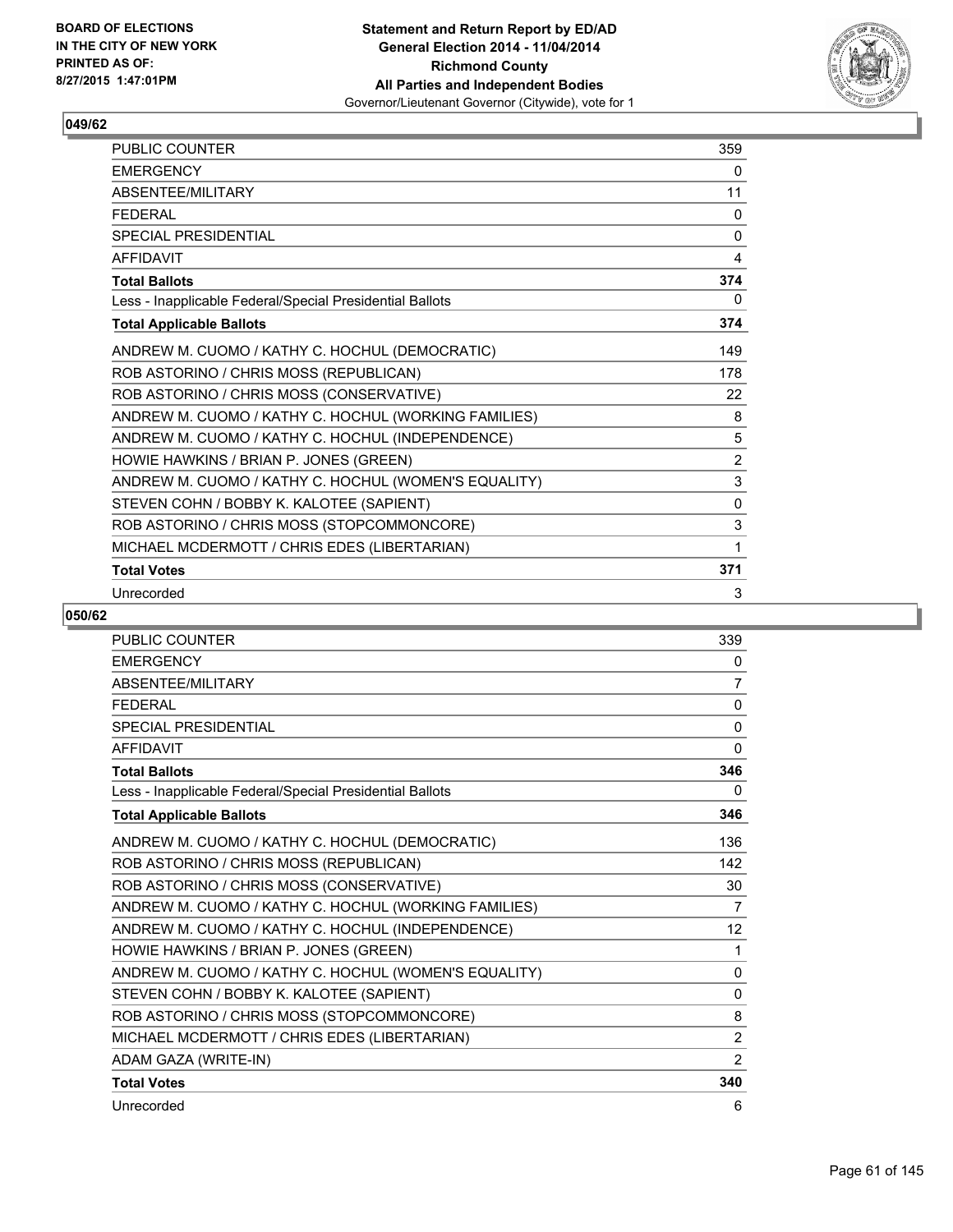

| <b>PUBLIC COUNTER</b>                                    | 290          |
|----------------------------------------------------------|--------------|
| <b>EMERGENCY</b>                                         | 0            |
| <b>ABSENTFF/MILITARY</b>                                 | 9            |
| <b>FFDFRAL</b>                                           | 1            |
| <b>SPECIAL PRESIDENTIAL</b>                              | 0            |
| <b>AFFIDAVIT</b>                                         | 4            |
| <b>Total Ballots</b>                                     | 304          |
| Less - Inapplicable Federal/Special Presidential Ballots | (1)          |
| <b>Total Applicable Ballots</b>                          | 303          |
| ANDREW M. CUOMO / KATHY C. HOCHUL (DEMOCRATIC)           | 142          |
| ROB ASTORINO / CHRIS MOSS (REPUBLICAN)                   | 111          |
| ROB ASTORINO / CHRIS MOSS (CONSERVATIVE)                 | 16           |
| ANDREW M. CUOMO / KATHY C. HOCHUL (WORKING FAMILIES)     | 7            |
| ANDREW M. CUOMO / KATHY C. HOCHUL (INDEPENDENCE)         | 11           |
| HOWIE HAWKINS / BRIAN P. JONES (GREEN)                   | 5            |
| ANDREW M. CUOMO / KATHY C. HOCHUL (WOMEN'S EQUALITY)     | 4            |
| STEVEN COHN / BOBBY K. KALOTEE (SAPIENT)                 | $\mathbf{0}$ |
| ROB ASTORINO / CHRIS MOSS (STOPCOMMONCORE)               | 0            |
| MICHAEL MCDERMOTT / CHRIS EDES (LIBERTARIAN)             | 0            |
| ADAM GAZA (WRITE-IN)                                     | 1            |
| <b>Total Votes</b>                                       | 297          |
| Unrecorded                                               | 6            |

| <b>PUBLIC COUNTER</b>                                    | 349          |
|----------------------------------------------------------|--------------|
| <b>EMERGENCY</b>                                         | 0            |
| <b>ABSENTEE/MILITARY</b>                                 | 13           |
| <b>FFDFRAL</b>                                           | 0            |
| <b>SPECIAL PRESIDENTIAL</b>                              | $\mathbf{0}$ |
| <b>AFFIDAVIT</b>                                         | 1            |
| <b>Total Ballots</b>                                     | 363          |
| Less - Inapplicable Federal/Special Presidential Ballots | 0            |
| <b>Total Applicable Ballots</b>                          | 363          |
| ANDREW M. CUOMO / KATHY C. HOCHUL (DEMOCRATIC)           | 137          |
| ROB ASTORINO / CHRIS MOSS (REPUBLICAN)                   | 166          |
| ROB ASTORINO / CHRIS MOSS (CONSERVATIVE)                 | 29           |
| ANDREW M. CUOMO / KATHY C. HOCHUL (WORKING FAMILIES)     | 7            |
| ANDREW M. CUOMO / KATHY C. HOCHUL (INDEPENDENCE)         | 9            |
| HOWIE HAWKINS / BRIAN P. JONES (GREEN)                   | 4            |
| ANDREW M. CUOMO / KATHY C. HOCHUL (WOMEN'S EQUALITY)     | 5            |
| STEVEN COHN / BOBBY K. KALOTEE (SAPIENT)                 | 0            |
| ROB ASTORINO / CHRIS MOSS (STOPCOMMONCORE)               | 1            |
| MICHAEL MCDERMOTT / CHRIS EDES (LIBERTARIAN)             | 2            |
| <b>Total Votes</b>                                       | 360          |
| Unrecorded                                               | 3            |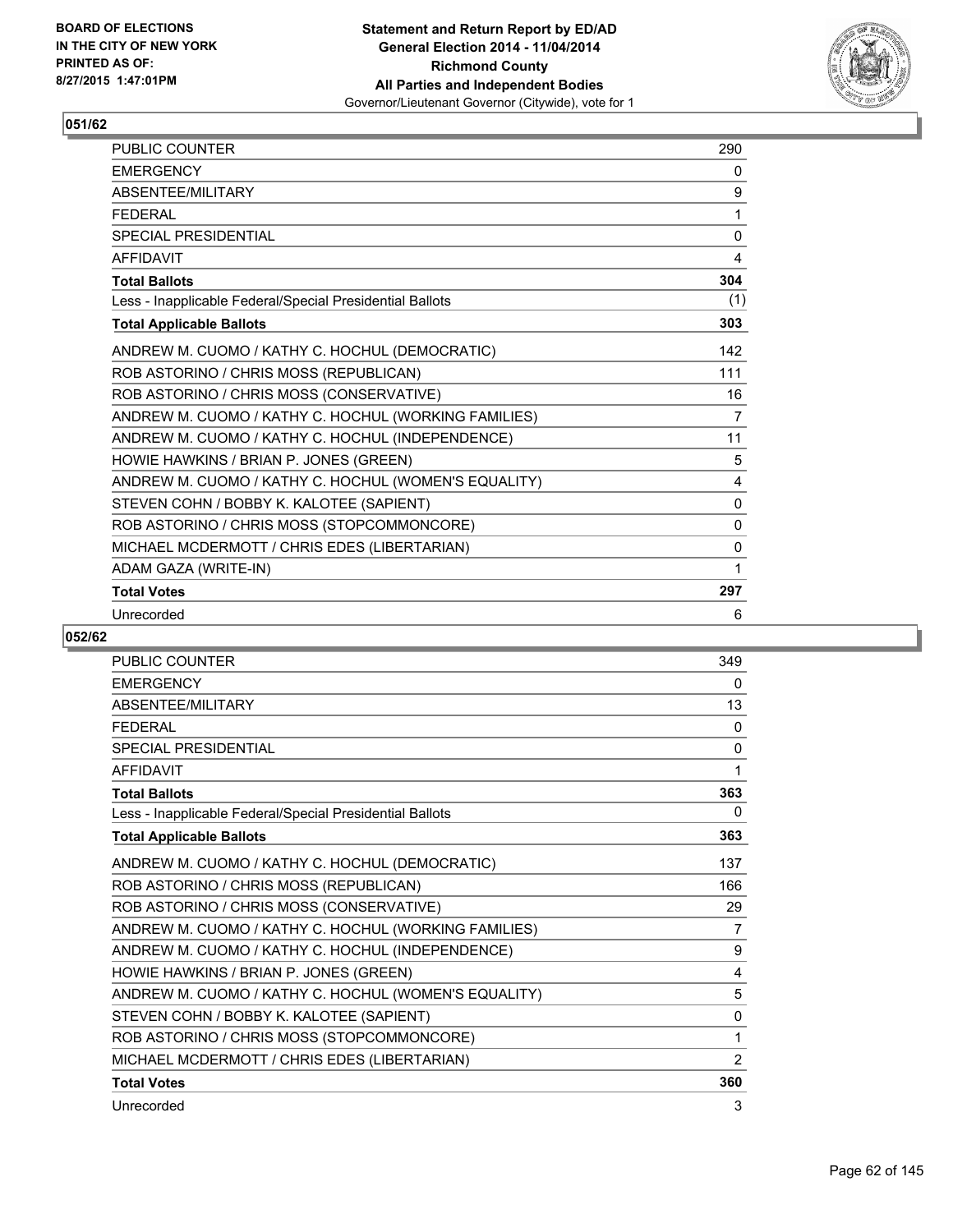

| <b>PUBLIC COUNTER</b>                                    | 333          |
|----------------------------------------------------------|--------------|
| <b>EMERGENCY</b>                                         | 0            |
| ABSENTEE/MILITARY                                        | 9            |
| <b>FEDERAL</b>                                           | 0            |
| <b>SPECIAL PRESIDENTIAL</b>                              | $\Omega$     |
| <b>AFFIDAVIT</b>                                         | 2            |
| <b>Total Ballots</b>                                     | 344          |
| Less - Inapplicable Federal/Special Presidential Ballots | 0            |
| <b>Total Applicable Ballots</b>                          | 344          |
| ANDREW M. CUOMO / KATHY C. HOCHUL (DEMOCRATIC)           | 133          |
| ROB ASTORINO / CHRIS MOSS (REPUBLICAN)                   | 150          |
| ROB ASTORINO / CHRIS MOSS (CONSERVATIVE)                 | 21           |
| ANDREW M. CUOMO / KATHY C. HOCHUL (WORKING FAMILIES)     | 9            |
| ANDREW M. CUOMO / KATHY C. HOCHUL (INDEPENDENCE)         | 14           |
| HOWIE HAWKINS / BRIAN P. JONES (GREEN)                   | 4            |
| ANDREW M. CUOMO / KATHY C. HOCHUL (WOMEN'S EQUALITY)     | 3            |
| STEVEN COHN / BOBBY K. KALOTEE (SAPIENT)                 | $\mathbf{0}$ |
| ROB ASTORINO / CHRIS MOSS (STOPCOMMONCORE)               | 6            |
| MICHAEL MCDERMOTT / CHRIS EDES (LIBERTARIAN)             | 1            |
| <b>Total Votes</b>                                       | 341          |
| Unrecorded                                               | 3            |

| PUBLIC COUNTER                                           | 320 |
|----------------------------------------------------------|-----|
| <b>EMERGENCY</b>                                         | 0   |
| ABSENTEE/MILITARY                                        | 10  |
| <b>FEDERAL</b>                                           | 1   |
| <b>SPECIAL PRESIDENTIAL</b>                              | 0   |
| <b>AFFIDAVIT</b>                                         | 2   |
| <b>Total Ballots</b>                                     | 333 |
| Less - Inapplicable Federal/Special Presidential Ballots | (1) |
| <b>Total Applicable Ballots</b>                          | 332 |
| ANDREW M. CUOMO / KATHY C. HOCHUL (DEMOCRATIC)           | 141 |
| ROB ASTORINO / CHRIS MOSS (REPUBLICAN)                   | 141 |
| ROB ASTORINO / CHRIS MOSS (CONSERVATIVE)                 | 19  |
| ANDREW M. CUOMO / KATHY C. HOCHUL (WORKING FAMILIES)     | 4   |
| ANDREW M. CUOMO / KATHY C. HOCHUL (INDEPENDENCE)         | 14  |
| HOWIE HAWKINS / BRIAN P. JONES (GREEN)                   | 1   |
| ANDREW M. CUOMO / KATHY C. HOCHUL (WOMEN'S EQUALITY)     | 4   |
| STEVEN COHN / BOBBY K. KALOTEE (SAPIENT)                 | 0   |
| ROB ASTORINO / CHRIS MOSS (STOPCOMMONCORE)               | 1   |
| MICHAEL MCDERMOTT / CHRIS EDES (LIBERTARIAN)             | 0   |
| <b>Total Votes</b>                                       | 325 |
| Unrecorded                                               | 7   |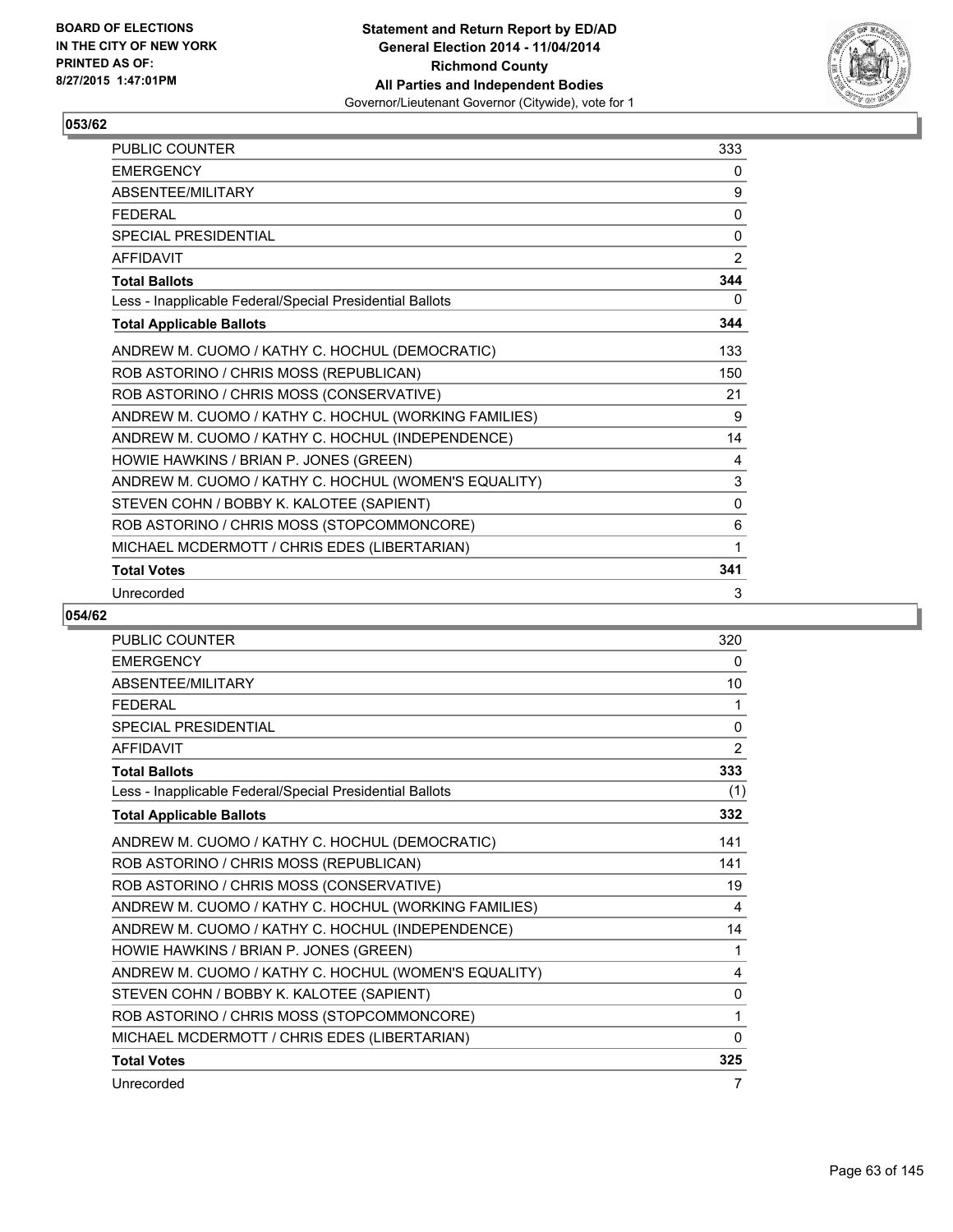

| PUBLIC COUNTER                                           | 328            |
|----------------------------------------------------------|----------------|
| <b>EMERGENCY</b>                                         | $\mathbf{0}$   |
| ABSENTEE/MILITARY                                        | 10             |
| <b>FEDERAL</b>                                           | 0              |
| <b>SPECIAL PRESIDENTIAL</b>                              | $\mathbf{0}$   |
| <b>AFFIDAVIT</b>                                         | 3              |
| <b>Total Ballots</b>                                     | 341            |
| Less - Inapplicable Federal/Special Presidential Ballots | $\Omega$       |
| <b>Total Applicable Ballots</b>                          | 341            |
| ANDREW M. CUOMO / KATHY C. HOCHUL (DEMOCRATIC)           | 111            |
| ROB ASTORINO / CHRIS MOSS (REPUBLICAN)                   | 147            |
| ROB ASTORINO / CHRIS MOSS (CONSERVATIVE)                 | 38             |
| ANDREW M. CUOMO / KATHY C. HOCHUL (WORKING FAMILIES)     | 11             |
| ANDREW M. CUOMO / KATHY C. HOCHUL (INDEPENDENCE)         | 12             |
| HOWIE HAWKINS / BRIAN P. JONES (GREEN)                   | 3              |
| ANDREW M. CUOMO / KATHY C. HOCHUL (WOMEN'S EQUALITY)     | 7              |
| STEVEN COHN / BOBBY K. KALOTEE (SAPIENT)                 | 0              |
| ROB ASTORINO / CHRIS MOSS (STOPCOMMONCORE)               | $\overline{2}$ |
| MICHAEL MCDERMOTT / CHRIS EDES (LIBERTARIAN)             | 1              |
| FRED HERRON (WRITE-IN)                                   | 1              |
| UNATTRIBUTABLE WRITE-IN (WRITE-IN)                       | 1              |
| <b>Total Votes</b>                                       | 334            |
| Unrecorded                                               | 7              |

| <b>PUBLIC COUNTER</b>                                    | 252            |
|----------------------------------------------------------|----------------|
| <b>EMERGENCY</b>                                         | $\Omega$       |
| <b>ABSENTEE/MILITARY</b>                                 | 5              |
| <b>FFDFRAL</b>                                           | 1              |
| <b>SPECIAL PRESIDENTIAL</b>                              | 0              |
| <b>AFFIDAVIT</b>                                         | 1              |
| <b>Total Ballots</b>                                     | 259            |
| Less - Inapplicable Federal/Special Presidential Ballots | (1)            |
| <b>Total Applicable Ballots</b>                          | 258            |
| ANDREW M. CUOMO / KATHY C. HOCHUL (DEMOCRATIC)           | 106            |
| ROB ASTORINO / CHRIS MOSS (REPUBLICAN)                   | 110            |
| ROB ASTORINO / CHRIS MOSS (CONSERVATIVE)                 | 10             |
| ANDREW M. CUOMO / KATHY C. HOCHUL (WORKING FAMILIES)     | 12             |
| ANDREW M. CUOMO / KATHY C. HOCHUL (INDEPENDENCE)         | 5              |
| HOWIE HAWKINS / BRIAN P. JONES (GREEN)                   | 4              |
| ANDREW M. CUOMO / KATHY C. HOCHUL (WOMEN'S EQUALITY)     | 4              |
| STEVEN COHN / BOBBY K. KALOTEE (SAPIENT)                 | 0              |
| ROB ASTORINO / CHRIS MOSS (STOPCOMMONCORE)               | 1              |
| MICHAEL MCDERMOTT / CHRIS EDES (LIBERTARIAN)             | $\overline{2}$ |
| ADAM GAZA (WRITE-IN)                                     | 1              |
| <b>Total Votes</b>                                       | 255            |
| Unrecorded                                               | 3              |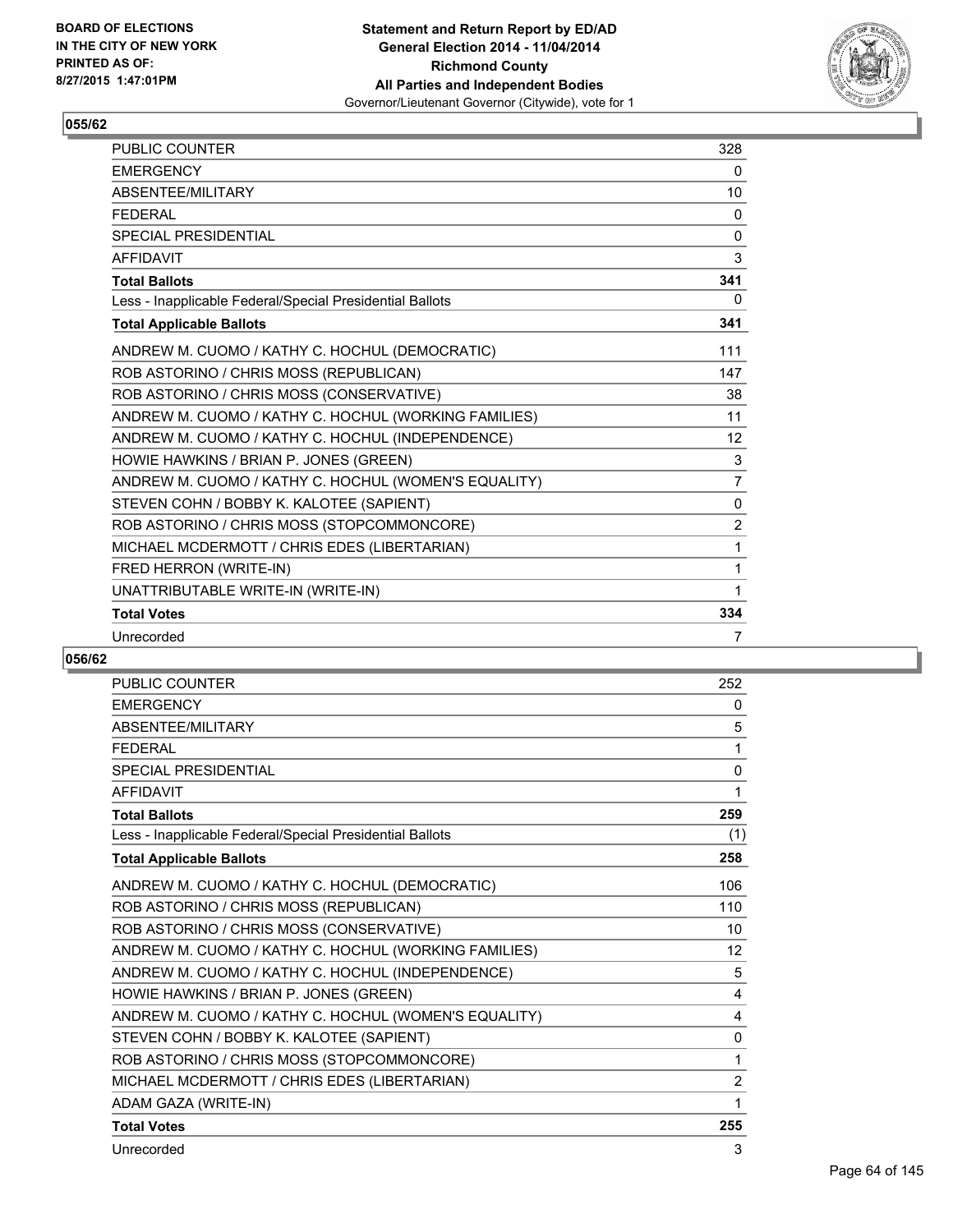

| <b>PUBLIC COUNTER</b>                                    | 289          |
|----------------------------------------------------------|--------------|
| <b>FMFRGFNCY</b>                                         | 0            |
| ABSENTEE/MILITARY                                        | 13           |
| <b>FEDERAL</b>                                           | $\mathbf{0}$ |
| <b>SPECIAL PRESIDENTIAL</b>                              | 0            |
| <b>AFFIDAVIT</b>                                         | 1            |
| <b>Total Ballots</b>                                     | 303          |
| Less - Inapplicable Federal/Special Presidential Ballots | 0            |
| <b>Total Applicable Ballots</b>                          | 303          |
| ANDREW M. CUOMO / KATHY C. HOCHUL (DEMOCRATIC)           | 119          |
| ROB ASTORINO / CHRIS MOSS (REPUBLICAN)                   | 131          |
| ROB ASTORINO / CHRIS MOSS (CONSERVATIVE)                 | 21           |
| ANDREW M. CUOMO / KATHY C. HOCHUL (WORKING FAMILIES)     | 13           |
| ANDREW M. CUOMO / KATHY C. HOCHUL (INDEPENDENCE)         | 12           |
| HOWIE HAWKINS / BRIAN P. JONES (GREEN)                   | 4            |
| ANDREW M. CUOMO / KATHY C. HOCHUL (WOMEN'S EQUALITY)     | $\Omega$     |
| STEVEN COHN / BOBBY K. KALOTEE (SAPIENT)                 | $\Omega$     |
| ROB ASTORINO / CHRIS MOSS (STOPCOMMONCORE)               | 1            |
| MICHAEL MCDERMOTT / CHRIS EDES (LIBERTARIAN)             | 0            |
| UNATTRIBUTABLE WRITE-IN (WRITE-IN)                       | 1            |
| <b>Total Votes</b>                                       | 302          |
| Unrecorded                                               | 1            |

| <b>PUBLIC COUNTER</b>                                    | 356            |
|----------------------------------------------------------|----------------|
| <b>EMERGENCY</b>                                         | 0              |
| ABSENTEE/MILITARY                                        | 12             |
| <b>FFDFRAL</b>                                           | 0              |
| <b>SPECIAL PRESIDENTIAL</b>                              | 0              |
| <b>AFFIDAVIT</b>                                         | 1              |
| <b>Total Ballots</b>                                     | 369            |
| Less - Inapplicable Federal/Special Presidential Ballots | 0              |
| <b>Total Applicable Ballots</b>                          | 369            |
| ANDREW M. CUOMO / KATHY C. HOCHUL (DEMOCRATIC)           | 146            |
| ROB ASTORINO / CHRIS MOSS (REPUBLICAN)                   | 164            |
| ROB ASTORINO / CHRIS MOSS (CONSERVATIVE)                 | 26             |
| ANDREW M. CUOMO / KATHY C. HOCHUL (WORKING FAMILIES)     | 10             |
| ANDREW M. CUOMO / KATHY C. HOCHUL (INDEPENDENCE)         | 6              |
| HOWIE HAWKINS / BRIAN P. JONES (GREEN)                   | 1              |
| ANDREW M. CUOMO / KATHY C. HOCHUL (WOMEN'S EQUALITY)     | $\overline{2}$ |
| STEVEN COHN / BOBBY K. KALOTEE (SAPIENT)                 | 1              |
| ROB ASTORINO / CHRIS MOSS (STOPCOMMONCORE)               | 6              |
| MICHAEL MCDERMOTT / CHRIS EDES (LIBERTARIAN)             | 1              |
| MICHAEL MULGREW (WRITE-IN)                               | 1              |
| <b>Total Votes</b>                                       | 364            |
| Unrecorded                                               | 5              |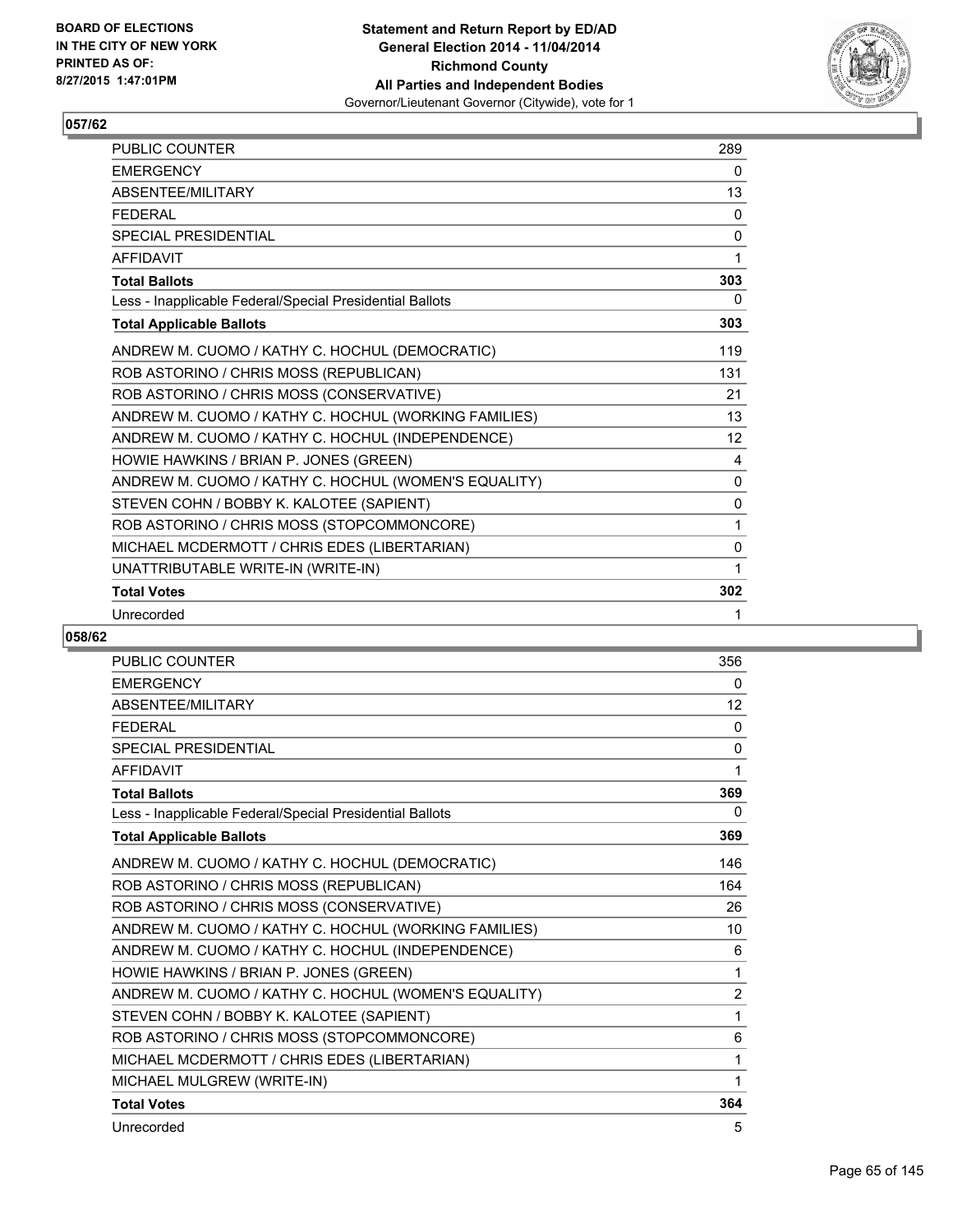

| <b>PUBLIC COUNTER</b>                                    | 241          |
|----------------------------------------------------------|--------------|
| <b>FMFRGFNCY</b>                                         | 0            |
| ABSENTEE/MILITARY                                        | 8            |
| <b>FEDERAL</b>                                           | $\mathbf{0}$ |
| <b>SPECIAL PRESIDENTIAL</b>                              | 0            |
| <b>AFFIDAVIT</b>                                         | 3            |
| <b>Total Ballots</b>                                     | 252          |
| Less - Inapplicable Federal/Special Presidential Ballots | 0            |
| <b>Total Applicable Ballots</b>                          | 252          |
| ANDREW M. CUOMO / KATHY C. HOCHUL (DEMOCRATIC)           | 104          |
| ROB ASTORINO / CHRIS MOSS (REPUBLICAN)                   | 105          |
| ROB ASTORINO / CHRIS MOSS (CONSERVATIVE)                 | 21           |
| ANDREW M. CUOMO / KATHY C. HOCHUL (WORKING FAMILIES)     | 4            |
| ANDREW M. CUOMO / KATHY C. HOCHUL (INDEPENDENCE)         | 9            |
| HOWIE HAWKINS / BRIAN P. JONES (GREEN)                   | 3            |
| ANDREW M. CUOMO / KATHY C. HOCHUL (WOMEN'S EQUALITY)     | 1            |
| STEVEN COHN / BOBBY K. KALOTEE (SAPIENT)                 | $\mathbf{0}$ |
| ROB ASTORINO / CHRIS MOSS (STOPCOMMONCORE)               | 1            |
| MICHAEL MCDERMOTT / CHRIS EDES (LIBERTARIAN)             | 0            |
| GENA MIMOZO (WRITE-IN)                                   | 2            |
| <b>Total Votes</b>                                       | 250          |
| Unrecorded                                               | 2            |

| <b>PUBLIC COUNTER</b>                                    | 161            |
|----------------------------------------------------------|----------------|
| <b>EMERGENCY</b>                                         | 0              |
| <b>ABSENTEE/MILITARY</b>                                 | 3              |
| <b>FFDFRAL</b>                                           | 0              |
| SPECIAL PRESIDENTIAL                                     | 0              |
| <b>AFFIDAVIT</b>                                         | 0              |
| <b>Total Ballots</b>                                     | 164            |
| Less - Inapplicable Federal/Special Presidential Ballots | 0              |
| <b>Total Applicable Ballots</b>                          | 164            |
| ANDREW M. CUOMO / KATHY C. HOCHUL (DEMOCRATIC)           | 52             |
| ROB ASTORINO / CHRIS MOSS (REPUBLICAN)                   | 87             |
| ROB ASTORINO / CHRIS MOSS (CONSERVATIVE)                 | 17             |
| ANDREW M. CUOMO / KATHY C. HOCHUL (WORKING FAMILIES)     | 3              |
| ANDREW M. CUOMO / KATHY C. HOCHUL (INDEPENDENCE)         | 2              |
| HOWIE HAWKINS / BRIAN P. JONES (GREEN)                   | $\overline{2}$ |
| ANDREW M. CUOMO / KATHY C. HOCHUL (WOMEN'S EQUALITY)     | 0              |
| STEVEN COHN / BOBBY K. KALOTEE (SAPIENT)                 | 1              |
| ROB ASTORINO / CHRIS MOSS (STOPCOMMONCORE)               | 0              |
| MICHAEL MCDERMOTT / CHRIS EDES (LIBERTARIAN)             | 0              |
| <b>Total Votes</b>                                       | 164            |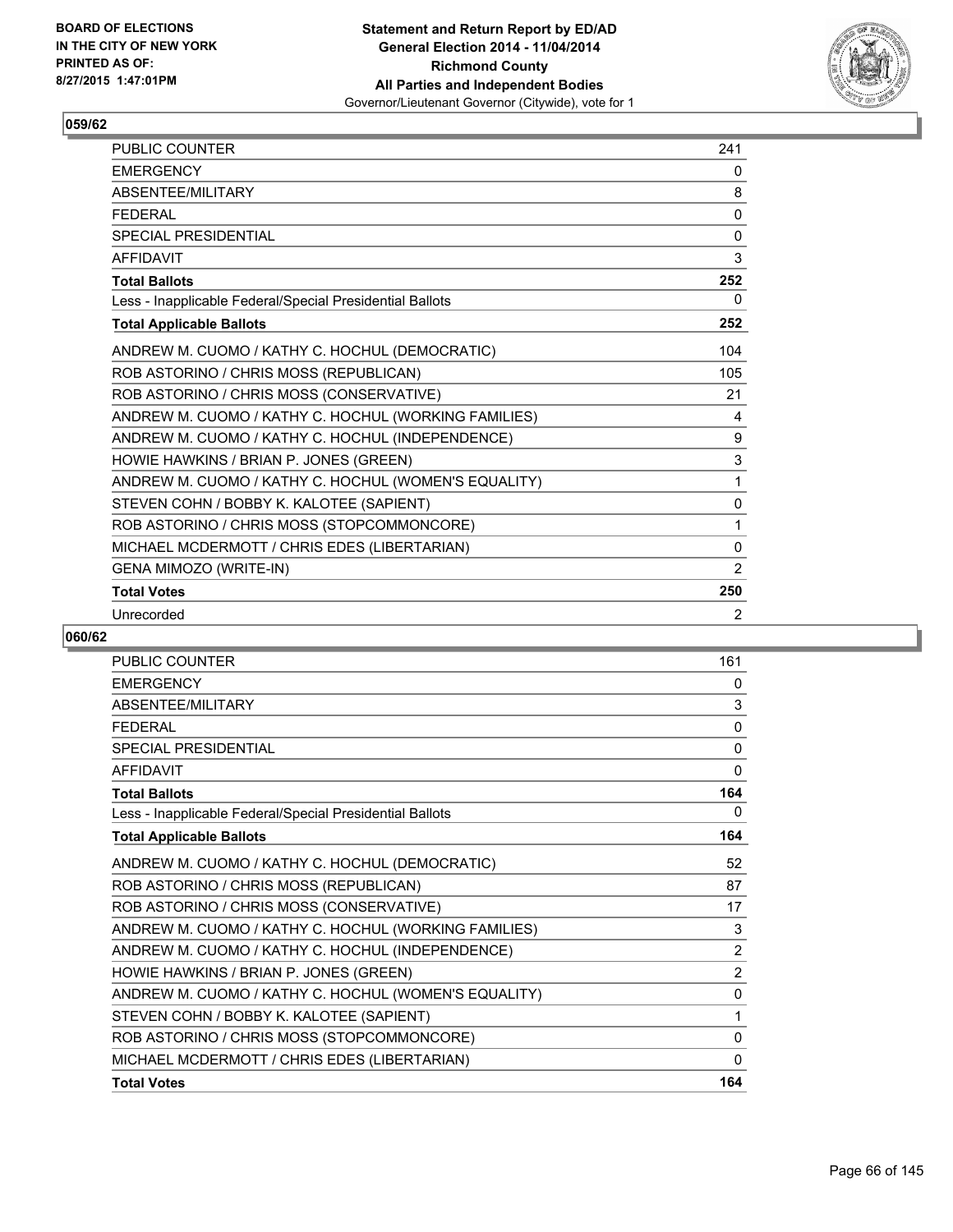

| PUBLIC COUNTER                                           | 228            |
|----------------------------------------------------------|----------------|
| <b>EMERGENCY</b>                                         | 0              |
| <b>ABSENTFF/MILITARY</b>                                 | 6              |
| <b>FFDFRAL</b>                                           | 0              |
| <b>SPECIAL PRESIDENTIAL</b>                              | 0              |
| <b>AFFIDAVIT</b>                                         | $\overline{2}$ |
| <b>Total Ballots</b>                                     | 236            |
| Less - Inapplicable Federal/Special Presidential Ballots | 0              |
| <b>Total Applicable Ballots</b>                          | 236            |
| ANDREW M. CUOMO / KATHY C. HOCHUL (DEMOCRATIC)           | 95             |
| ROB ASTORINO / CHRIS MOSS (REPUBLICAN)                   | 85             |
| ROB ASTORINO / CHRIS MOSS (CONSERVATIVE)                 | 16             |
| ANDREW M. CUOMO / KATHY C. HOCHUL (WORKING FAMILIES)     | 10             |
| ANDREW M. CUOMO / KATHY C. HOCHUL (INDEPENDENCE)         | 7              |
| HOWIE HAWKINS / BRIAN P. JONES (GREEN)                   | 9              |
| ANDREW M. CUOMO / KATHY C. HOCHUL (WOMEN'S EQUALITY)     | 3              |
| STEVEN COHN / BOBBY K. KALOTEE (SAPIENT)                 | $\Omega$       |
| ROB ASTORINO / CHRIS MOSS (STOPCOMMONCORE)               | 6              |
| MICHAEL MCDERMOTT / CHRIS EDES (LIBERTARIAN)             | 0              |
| ROBERT DAVIS (WRITE-IN)                                  | 2              |
| <b>Total Votes</b>                                       | 233            |
| Unrecorded                                               | 3              |

| <b>PUBLIC COUNTER</b>                                    | 208            |
|----------------------------------------------------------|----------------|
| <b>EMERGENCY</b>                                         | 0              |
| <b>ABSENTEE/MILITARY</b>                                 | 8              |
| <b>FFDFRAL</b>                                           | $\overline{2}$ |
| <b>SPECIAL PRESIDENTIAL</b>                              | $\mathbf{0}$   |
| <b>AFFIDAVIT</b>                                         | $\Omega$       |
| <b>Total Ballots</b>                                     | 218            |
| Less - Inapplicable Federal/Special Presidential Ballots | (2)            |
| <b>Total Applicable Ballots</b>                          | 216            |
| ANDREW M. CUOMO / KATHY C. HOCHUL (DEMOCRATIC)           | 85             |
| ROB ASTORINO / CHRIS MOSS (REPUBLICAN)                   | 97             |
| ROB ASTORINO / CHRIS MOSS (CONSERVATIVE)                 | 12             |
| ANDREW M. CUOMO / KATHY C. HOCHUL (WORKING FAMILIES)     | 4              |
| ANDREW M. CUOMO / KATHY C. HOCHUL (INDEPENDENCE)         | 4              |
| HOWIE HAWKINS / BRIAN P. JONES (GREEN)                   | $\overline{7}$ |
| ANDREW M. CUOMO / KATHY C. HOCHUL (WOMEN'S EQUALITY)     | 4              |
| STEVEN COHN / BOBBY K. KALOTEE (SAPIENT)                 | $\mathbf{0}$   |
| ROB ASTORINO / CHRIS MOSS (STOPCOMMONCORE)               | 1              |
| MICHAEL MCDERMOTT / CHRIS EDES (LIBERTARIAN)             | 0              |
| <b>Total Votes</b>                                       | 214            |
| Unrecorded                                               | 2              |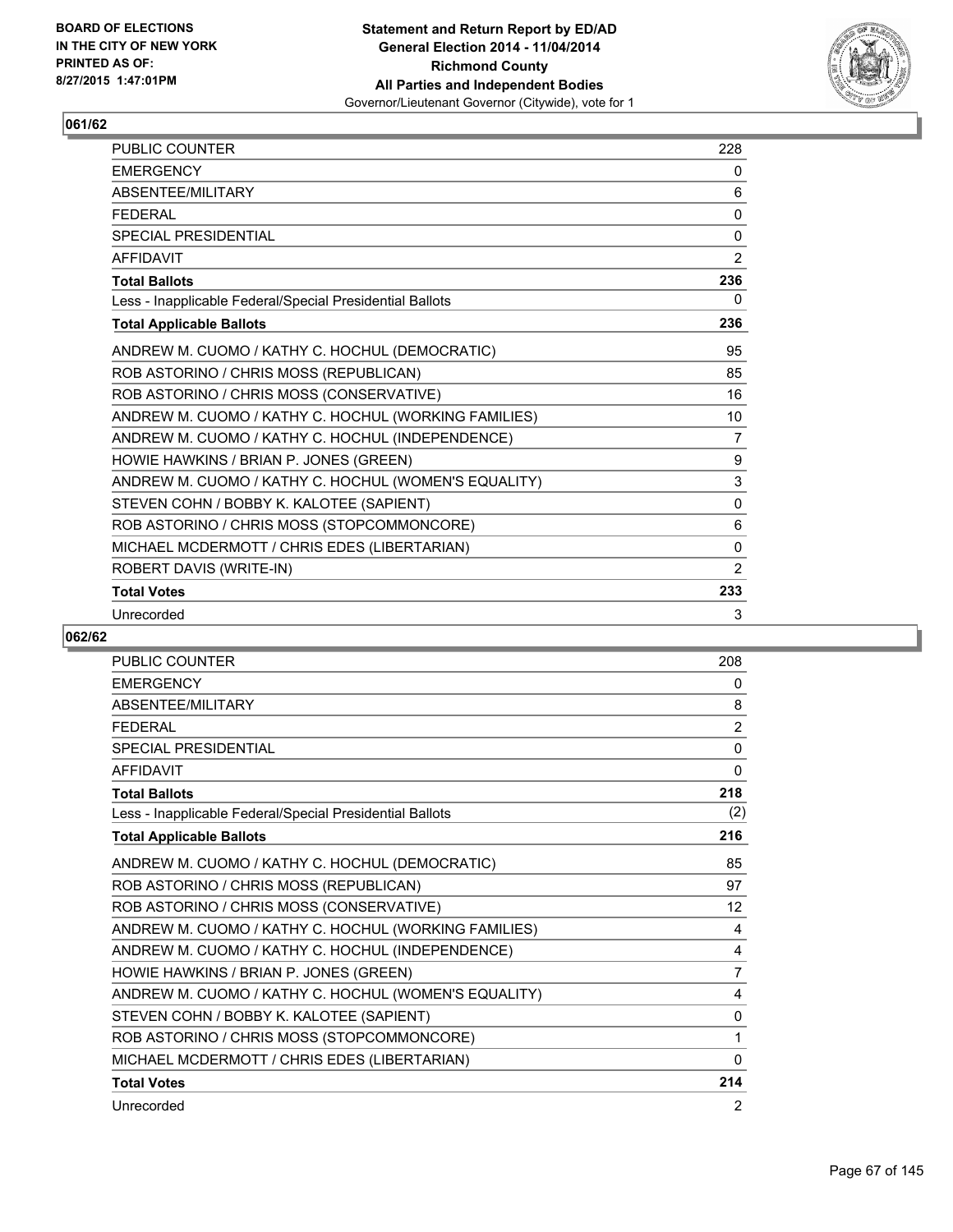

| <b>PUBLIC COUNTER</b>                                    | 184            |
|----------------------------------------------------------|----------------|
| <b>EMERGENCY</b>                                         | 0              |
| ABSENTEE/MILITARY                                        | $\overline{7}$ |
| <b>FEDERAL</b>                                           | 1              |
| <b>SPECIAL PRESIDENTIAL</b>                              | $\mathbf 0$    |
| <b>AFFIDAVIT</b>                                         | 0              |
| <b>Total Ballots</b>                                     | 192            |
| Less - Inapplicable Federal/Special Presidential Ballots | (1)            |
| <b>Total Applicable Ballots</b>                          | 191            |
| ANDREW M. CUOMO / KATHY C. HOCHUL (DEMOCRATIC)           | 85             |
| ROB ASTORINO / CHRIS MOSS (REPUBLICAN)                   | 74             |
| ROB ASTORINO / CHRIS MOSS (CONSERVATIVE)                 | 9              |
| ANDREW M. CUOMO / KATHY C. HOCHUL (WORKING FAMILIES)     | $\overline{7}$ |
| ANDREW M. CUOMO / KATHY C. HOCHUL (INDEPENDENCE)         | 7              |
| HOWIE HAWKINS / BRIAN P. JONES (GREEN)                   | $\overline{2}$ |
| ANDREW M. CUOMO / KATHY C. HOCHUL (WOMEN'S EQUALITY)     | $\overline{2}$ |
| STEVEN COHN / BOBBY K. KALOTEE (SAPIENT)                 | 0              |
| ROB ASTORINO / CHRIS MOSS (STOPCOMMONCORE)               | $\Omega$       |
| MICHAEL MCDERMOTT / CHRIS EDES (LIBERTARIAN)             | 2              |
| <b>Total Votes</b>                                       | 188            |
| Unrecorded                                               | 3              |

| <b>PUBLIC COUNTER</b>                                    | 162               |
|----------------------------------------------------------|-------------------|
| <b>EMERGENCY</b>                                         | 0                 |
| ABSENTEE/MILITARY                                        | 4                 |
| <b>FFDFRAL</b>                                           | 0                 |
| <b>SPECIAL PRESIDENTIAL</b>                              | 0                 |
| <b>AFFIDAVIT</b>                                         | $\mathbf{0}$      |
| <b>Total Ballots</b>                                     | 166               |
| Less - Inapplicable Federal/Special Presidential Ballots | 0                 |
| <b>Total Applicable Ballots</b>                          | 166               |
| ANDREW M. CUOMO / KATHY C. HOCHUL (DEMOCRATIC)           | 69                |
| ROB ASTORINO / CHRIS MOSS (REPUBLICAN)                   | 66                |
| ROB ASTORINO / CHRIS MOSS (CONSERVATIVE)                 | $12 \overline{ }$ |
| ANDREW M. CUOMO / KATHY C. HOCHUL (WORKING FAMILIES)     | 3                 |
| ANDREW M. CUOMO / KATHY C. HOCHUL (INDEPENDENCE)         | 6                 |
| HOWIE HAWKINS / BRIAN P. JONES (GREEN)                   | $\overline{2}$    |
| ANDREW M. CUOMO / KATHY C. HOCHUL (WOMEN'S EQUALITY)     | $\overline{2}$    |
| STEVEN COHN / BOBBY K. KALOTEE (SAPIENT)                 | 0                 |
| ROB ASTORINO / CHRIS MOSS (STOPCOMMONCORE)               | $\overline{2}$    |
| MICHAEL MCDERMOTT / CHRIS EDES (LIBERTARIAN)             | 2                 |
| <b>Total Votes</b>                                       | 164               |
| Unrecorded                                               | 2                 |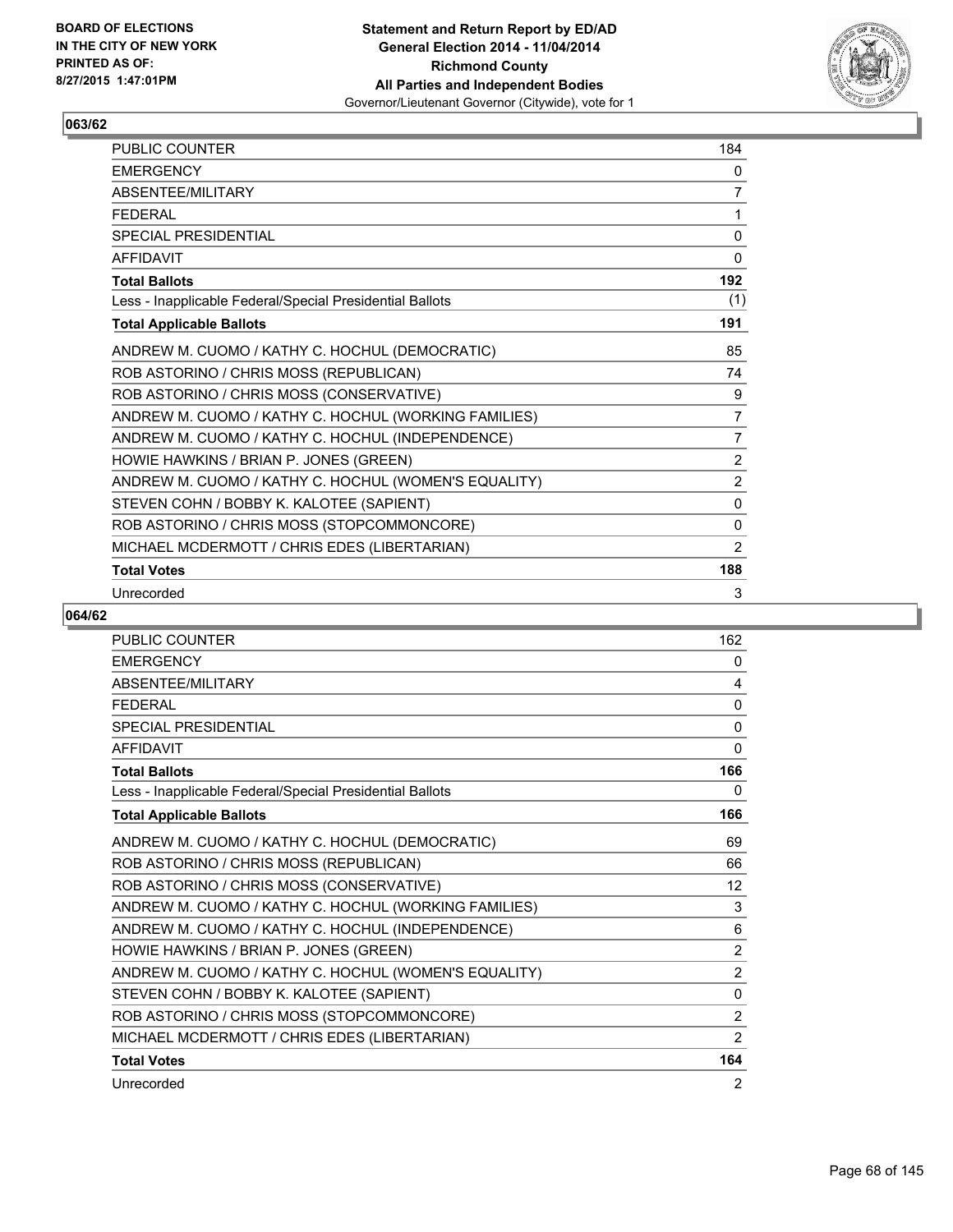

| <b>PUBLIC COUNTER</b>                                    | 450            |
|----------------------------------------------------------|----------------|
| <b>EMERGENCY</b>                                         | 0              |
| ABSENTEE/MILITARY                                        | 11             |
| <b>FEDERAL</b>                                           | 0              |
| <b>SPECIAL PRESIDENTIAL</b>                              | 0              |
| <b>AFFIDAVIT</b>                                         | $\overline{2}$ |
| <b>Total Ballots</b>                                     | 463            |
| Less - Inapplicable Federal/Special Presidential Ballots | 0              |
| <b>Total Applicable Ballots</b>                          | 463            |
| ANDREW M. CUOMO / KATHY C. HOCHUL (DEMOCRATIC)           | 161            |
| ROB ASTORINO / CHRIS MOSS (REPUBLICAN)                   | 221            |
| ROB ASTORINO / CHRIS MOSS (CONSERVATIVE)                 | 34             |
| ANDREW M. CUOMO / KATHY C. HOCHUL (WORKING FAMILIES)     | 12             |
| ANDREW M. CUOMO / KATHY C. HOCHUL (INDEPENDENCE)         | 16             |
| HOWIE HAWKINS / BRIAN P. JONES (GREEN)                   | 6              |
| ANDREW M. CUOMO / KATHY C. HOCHUL (WOMEN'S EQUALITY)     | 5              |
| STEVEN COHN / BOBBY K. KALOTEE (SAPIENT)                 | $\mathbf{0}$   |
| ROB ASTORINO / CHRIS MOSS (STOPCOMMONCORE)               | 2              |
| MICHAEL MCDERMOTT / CHRIS EDES (LIBERTARIAN)             | $\Omega$       |
| <b>Total Votes</b>                                       | 457            |
| Unrecorded                                               | 6              |

| PUBLIC COUNTER                                           | 433            |
|----------------------------------------------------------|----------------|
| <b>EMERGENCY</b>                                         | 0              |
| <b>ABSENTEE/MILITARY</b>                                 | 19             |
| <b>FEDERAL</b>                                           | 1              |
| <b>SPECIAL PRESIDENTIAL</b>                              | 0              |
| <b>AFFIDAVIT</b>                                         | 4              |
| <b>Total Ballots</b>                                     | 457            |
| Less - Inapplicable Federal/Special Presidential Ballots | (1)            |
| <b>Total Applicable Ballots</b>                          | 456            |
| ANDREW M. CUOMO / KATHY C. HOCHUL (DEMOCRATIC)           | 171            |
| ROB ASTORINO / CHRIS MOSS (REPUBLICAN)                   | 214            |
| ROB ASTORINO / CHRIS MOSS (CONSERVATIVE)                 | 39             |
| ANDREW M. CUOMO / KATHY C. HOCHUL (WORKING FAMILIES)     | 8              |
| ANDREW M. CUOMO / KATHY C. HOCHUL (INDEPENDENCE)         | 7              |
| HOWIE HAWKINS / BRIAN P. JONES (GREEN)                   | 8              |
| ANDREW M. CUOMO / KATHY C. HOCHUL (WOMEN'S EQUALITY)     | $\overline{2}$ |
| STEVEN COHN / BOBBY K. KALOTEE (SAPIENT)                 | $\overline{2}$ |
| ROB ASTORINO / CHRIS MOSS (STOPCOMMONCORE)               | 1              |
| MICHAEL MCDERMOTT / CHRIS EDES (LIBERTARIAN)             | $\overline{2}$ |
| <b>Total Votes</b>                                       | 454            |
| Unrecorded                                               | 2              |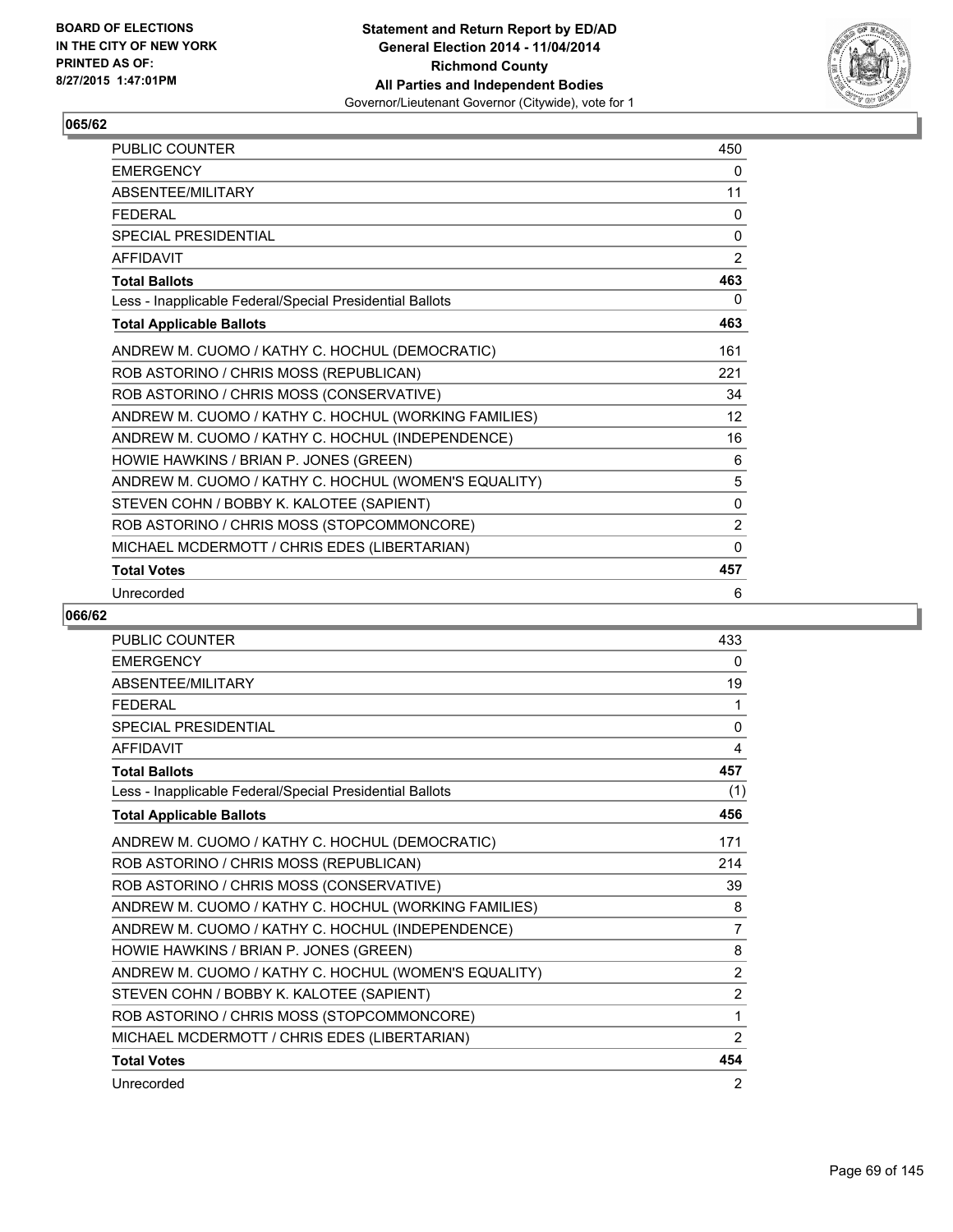

| PUBLIC COUNTER                                           | 364          |
|----------------------------------------------------------|--------------|
| <b>EMERGENCY</b>                                         | 0            |
| ABSENTEE/MILITARY                                        | 14           |
| <b>FEDERAL</b>                                           | 0            |
| <b>SPECIAL PRESIDENTIAL</b>                              | $\mathbf{0}$ |
| <b>AFFIDAVIT</b>                                         | 1            |
| <b>Total Ballots</b>                                     | 379          |
| Less - Inapplicable Federal/Special Presidential Ballots | 0            |
| <b>Total Applicable Ballots</b>                          | 379          |
| ANDREW M. CUOMO / KATHY C. HOCHUL (DEMOCRATIC)           | 147          |
| ROB ASTORINO / CHRIS MOSS (REPUBLICAN)                   | 161          |
| ROB ASTORINO / CHRIS MOSS (CONSERVATIVE)                 | 26           |
| ANDREW M. CUOMO / KATHY C. HOCHUL (WORKING FAMILIES)     | 13           |
| ANDREW M. CUOMO / KATHY C. HOCHUL (INDEPENDENCE)         | 12           |
| HOWIE HAWKINS / BRIAN P. JONES (GREEN)                   | 8            |
| ANDREW M. CUOMO / KATHY C. HOCHUL (WOMEN'S EQUALITY)     | 3            |
| STEVEN COHN / BOBBY K. KALOTEE (SAPIENT)                 | $\Omega$     |
| ROB ASTORINO / CHRIS MOSS (STOPCOMMONCORE)               | 5            |
| MICHAEL MCDERMOTT / CHRIS EDES (LIBERTARIAN)             | $\mathbf{0}$ |
| <b>Total Votes</b>                                       | 375          |
| Unrecorded                                               | 4            |

| <b>PUBLIC COUNTER</b>                                    | 341          |
|----------------------------------------------------------|--------------|
| <b>EMERGENCY</b>                                         | 0            |
| <b>ABSENTEE/MILITARY</b>                                 | 15           |
| <b>FEDERAL</b>                                           | 0            |
| SPECIAL PRESIDENTIAL                                     | $\mathbf{0}$ |
| <b>AFFIDAVIT</b>                                         | 2            |
| <b>Total Ballots</b>                                     | 358          |
| Less - Inapplicable Federal/Special Presidential Ballots | 0            |
| <b>Total Applicable Ballots</b>                          | 358          |
| ANDREW M. CUOMO / KATHY C. HOCHUL (DEMOCRATIC)           | 158          |
| ROB ASTORINO / CHRIS MOSS (REPUBLICAN)                   | 130          |
| ROB ASTORINO / CHRIS MOSS (CONSERVATIVE)                 | 37           |
| ANDREW M. CUOMO / KATHY C. HOCHUL (WORKING FAMILIES)     | 8            |
| ANDREW M. CUOMO / KATHY C. HOCHUL (INDEPENDENCE)         | 13           |
| HOWIE HAWKINS / BRIAN P. JONES (GREEN)                   | 2            |
| ANDREW M. CUOMO / KATHY C. HOCHUL (WOMEN'S EQUALITY)     | 3            |
| STEVEN COHN / BOBBY K. KALOTEE (SAPIENT)                 | $\mathbf{0}$ |
| ROB ASTORINO / CHRIS MOSS (STOPCOMMONCORE)               | 3            |
| MICHAEL MCDERMOTT / CHRIS EDES (LIBERTARIAN)             | 0            |
| MITCHELL ZINK (WRITE-IN)                                 | 1            |
| <b>Total Votes</b>                                       | 355          |
| Unrecorded                                               | 3            |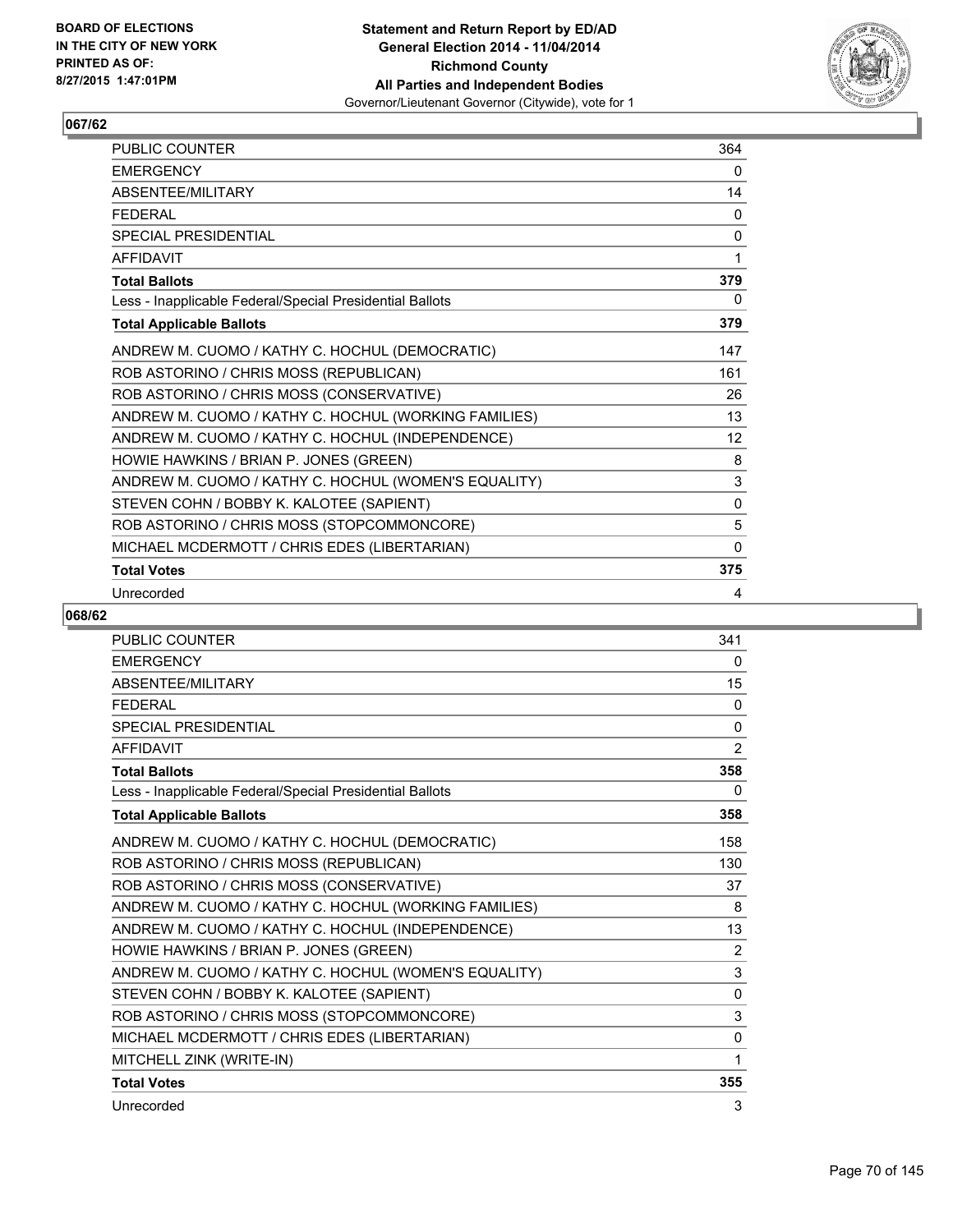

| <b>PUBLIC COUNTER</b>                                    | 275          |
|----------------------------------------------------------|--------------|
| <b>EMERGENCY</b>                                         | 0            |
| ABSENTEE/MILITARY                                        | 13           |
| <b>FFDFRAL</b>                                           | 3            |
| <b>SPECIAL PRESIDENTIAL</b>                              | $\mathbf{0}$ |
| <b>AFFIDAVIT</b>                                         | 5            |
| <b>Total Ballots</b>                                     | 296          |
| Less - Inapplicable Federal/Special Presidential Ballots | (3)          |
| <b>Total Applicable Ballots</b>                          | 293          |
| ANDREW M. CUOMO / KATHY C. HOCHUL (DEMOCRATIC)           | 119          |
| ROB ASTORINO / CHRIS MOSS (REPUBLICAN)                   | 120          |
| ROB ASTORINO / CHRIS MOSS (CONSERVATIVE)                 | 30           |
| ANDREW M. CUOMO / KATHY C. HOCHUL (WORKING FAMILIES)     | 8            |
| ANDREW M. CUOMO / KATHY C. HOCHUL (INDEPENDENCE)         | 6            |
| HOWIE HAWKINS / BRIAN P. JONES (GREEN)                   | 3            |
| ANDREW M. CUOMO / KATHY C. HOCHUL (WOMEN'S EQUALITY)     | 4            |
| STEVEN COHN / BOBBY K. KALOTEE (SAPIENT)                 | $\mathbf{0}$ |
| ROB ASTORINO / CHRIS MOSS (STOPCOMMONCORE)               | 0            |
| MICHAEL MCDERMOTT / CHRIS EDES (LIBERTARIAN)             | $\Omega$     |
| <b>Total Votes</b>                                       | 290          |
| Unrecorded                                               | 3            |

| <b>PUBLIC COUNTER</b>                                    | 165            |
|----------------------------------------------------------|----------------|
| <b>EMERGENCY</b>                                         | 0              |
| ABSENTEE/MILITARY                                        | 9              |
| <b>FEDERAL</b>                                           | $\mathbf{0}$   |
| <b>SPECIAL PRESIDENTIAL</b>                              | 0              |
| <b>AFFIDAVIT</b>                                         | $\overline{2}$ |
| <b>Total Ballots</b>                                     | 176            |
| Less - Inapplicable Federal/Special Presidential Ballots | 0              |
| <b>Total Applicable Ballots</b>                          | 176            |
| ANDREW M. CUOMO / KATHY C. HOCHUL (DEMOCRATIC)           | 56             |
| ROB ASTORINO / CHRIS MOSS (REPUBLICAN)                   | 83             |
| ROB ASTORINO / CHRIS MOSS (CONSERVATIVE)                 | 19             |
| ANDREW M. CUOMO / KATHY C. HOCHUL (WORKING FAMILIES)     | 5              |
| ANDREW M. CUOMO / KATHY C. HOCHUL (INDEPENDENCE)         | 4              |
| HOWIE HAWKINS / BRIAN P. JONES (GREEN)                   | 4              |
| ANDREW M. CUOMO / KATHY C. HOCHUL (WOMEN'S EQUALITY)     | 1              |
| STEVEN COHN / BOBBY K. KALOTEE (SAPIENT)                 | 0              |
| ROB ASTORINO / CHRIS MOSS (STOPCOMMONCORE)               | $\Omega$       |
| MICHAEL MCDERMOTT / CHRIS EDES (LIBERTARIAN)             | 0              |
| <b>Total Votes</b>                                       | 172            |
| Unrecorded                                               | 4              |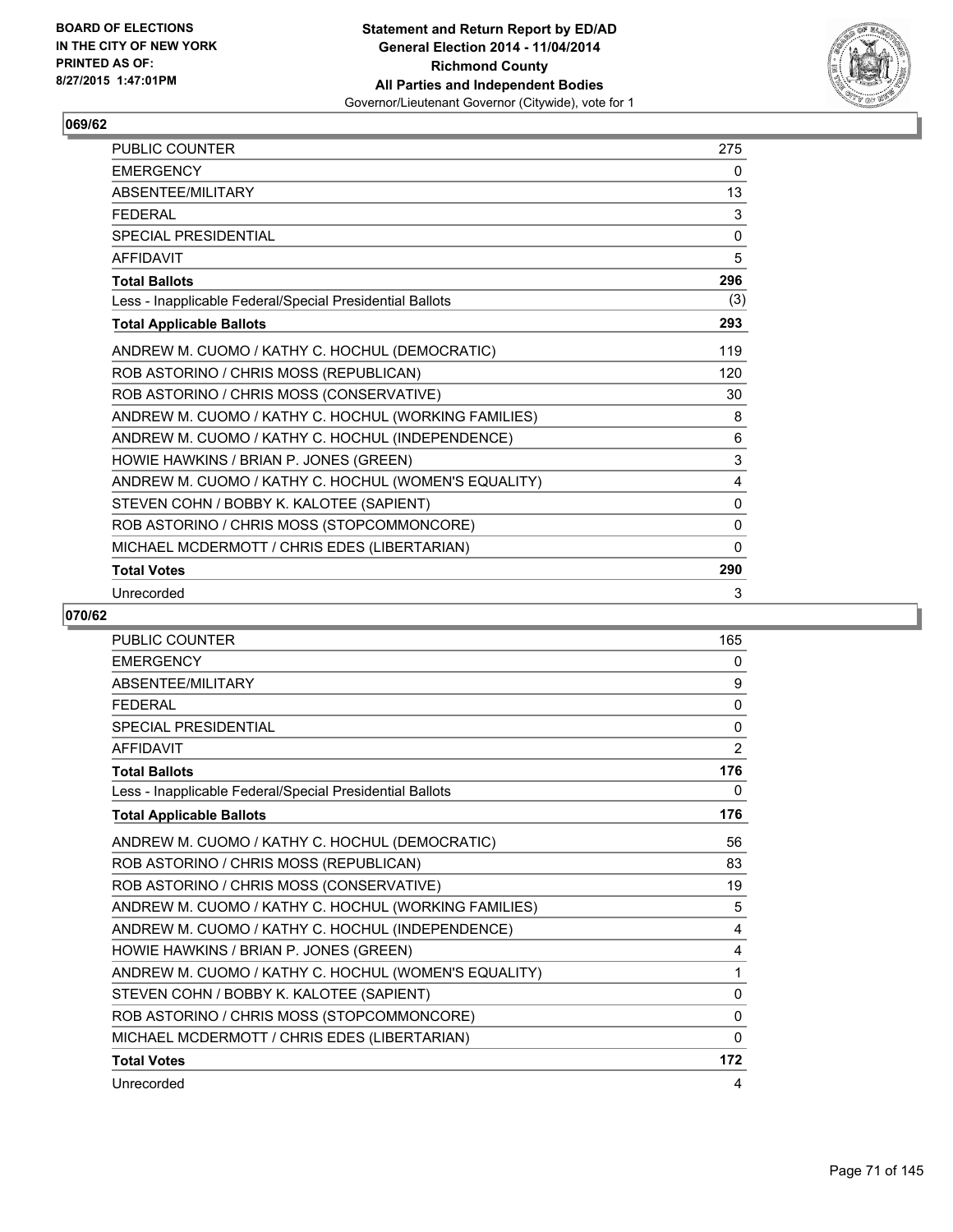

| <b>PUBLIC COUNTER</b>                                    | 372            |
|----------------------------------------------------------|----------------|
| <b>EMERGENCY</b>                                         | 0              |
| ABSENTEE/MILITARY                                        | 11             |
| <b>FEDERAL</b>                                           | 1              |
| <b>SPECIAL PRESIDENTIAL</b>                              | 0              |
| <b>AFFIDAVIT</b>                                         | 2              |
| <b>Total Ballots</b>                                     | 386            |
| Less - Inapplicable Federal/Special Presidential Ballots | (1)            |
| <b>Total Applicable Ballots</b>                          | 385            |
| ANDREW M. CUOMO / KATHY C. HOCHUL (DEMOCRATIC)           | 153            |
| ROB ASTORINO / CHRIS MOSS (REPUBLICAN)                   | 168            |
| ROB ASTORINO / CHRIS MOSS (CONSERVATIVE)                 | 27             |
| ANDREW M. CUOMO / KATHY C. HOCHUL (WORKING FAMILIES)     | 7              |
| ANDREW M. CUOMO / KATHY C. HOCHUL (INDEPENDENCE)         | 12             |
| HOWIE HAWKINS / BRIAN P. JONES (GREEN)                   | 6              |
| ANDREW M. CUOMO / KATHY C. HOCHUL (WOMEN'S EQUALITY)     | $\overline{2}$ |
| STEVEN COHN / BOBBY K. KALOTEE (SAPIENT)                 | $\mathbf{1}$   |
| ROB ASTORINO / CHRIS MOSS (STOPCOMMONCORE)               | 4              |
| MICHAEL MCDERMOTT / CHRIS EDES (LIBERTARIAN)             | 1              |
| UNATTRIBUTABLE WRITE-IN (WRITE-IN)                       | 1              |
| <b>Total Votes</b>                                       | 382            |
| Unrecorded                                               | 3              |

| <b>PUBLIC COUNTER</b>                                    | 305            |
|----------------------------------------------------------|----------------|
| <b>EMERGENCY</b>                                         | 0              |
| <b>ABSENTEE/MILITARY</b>                                 | 16             |
| <b>FFDFRAL</b>                                           | 3              |
| SPECIAL PRESIDENTIAL                                     | $\mathbf{0}$   |
| <b>AFFIDAVIT</b>                                         | $\overline{2}$ |
| <b>Total Ballots</b>                                     | 326            |
| Less - Inapplicable Federal/Special Presidential Ballots | (3)            |
| <b>Total Applicable Ballots</b>                          | 323            |
| ANDREW M. CUOMO / KATHY C. HOCHUL (DEMOCRATIC)           | 100            |
| ROB ASTORINO / CHRIS MOSS (REPUBLICAN)                   | 177            |
| ROB ASTORINO / CHRIS MOSS (CONSERVATIVE)                 | 17             |
| ANDREW M. CUOMO / KATHY C. HOCHUL (WORKING FAMILIES)     | 6              |
| ANDREW M. CUOMO / KATHY C. HOCHUL (INDEPENDENCE)         | 10             |
| HOWIE HAWKINS / BRIAN P. JONES (GREEN)                   | $\mathbf{0}$   |
| ANDREW M. CUOMO / KATHY C. HOCHUL (WOMEN'S EQUALITY)     | 2              |
| STEVEN COHN / BOBBY K. KALOTEE (SAPIENT)                 | $\mathbf{0}$   |
| ROB ASTORINO / CHRIS MOSS (STOPCOMMONCORE)               | 0              |
| MICHAEL MCDERMOTT / CHRIS EDES (LIBERTARIAN)             | $\overline{2}$ |
| UNATTRIBUTABLE WRITE-IN (WRITE-IN)                       | 1              |
| <b>Total Votes</b>                                       | 315            |
| Unrecorded                                               | 8              |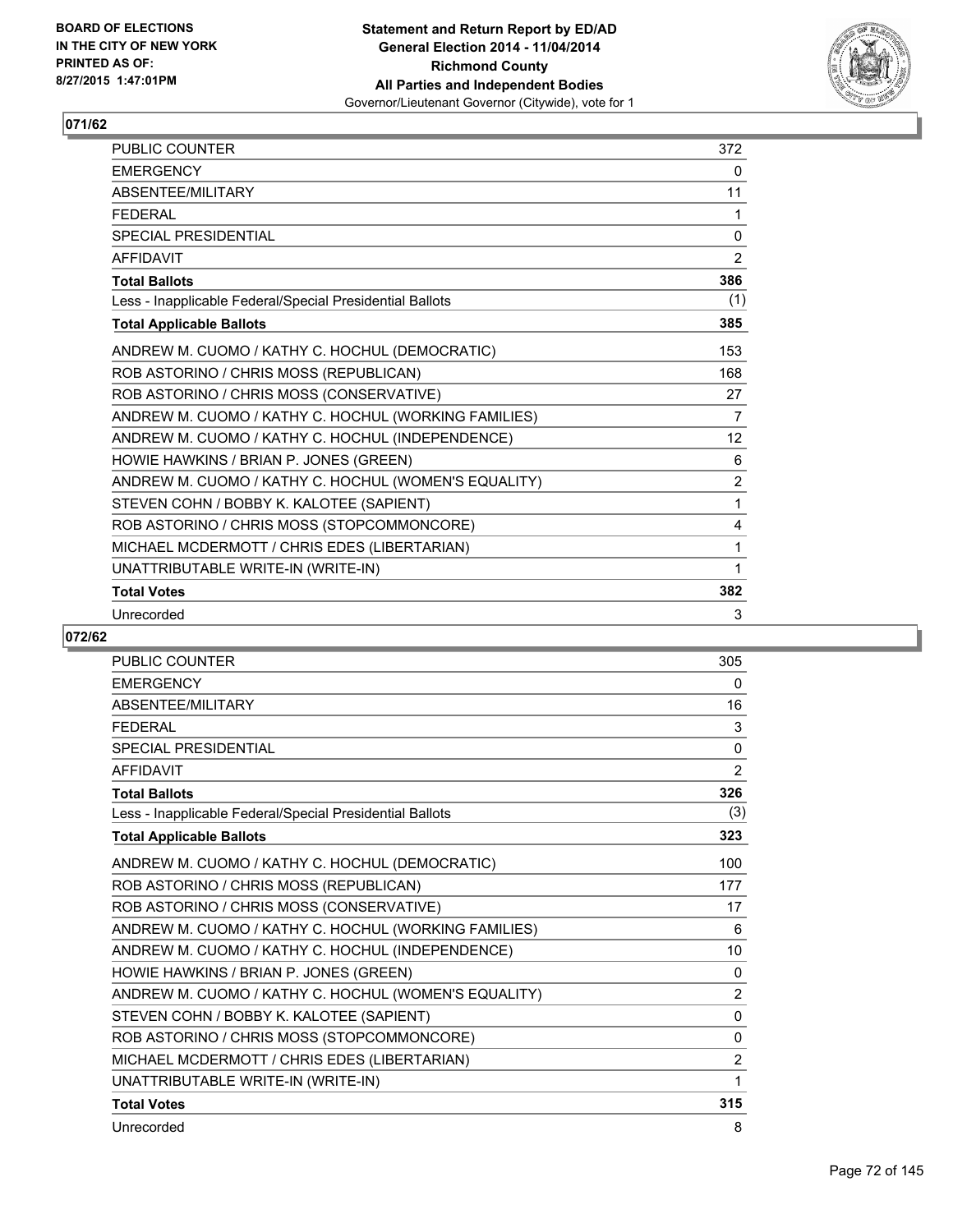

| PUBLIC COUNTER                                           | 330          |
|----------------------------------------------------------|--------------|
| <b>EMERGENCY</b>                                         | 0            |
| ABSENTEE/MILITARY                                        | 11           |
| <b>FFDFRAL</b>                                           | 1            |
| <b>SPECIAL PRESIDENTIAL</b>                              | $\mathbf{0}$ |
| <b>AFFIDAVIT</b>                                         | 3            |
| <b>Total Ballots</b>                                     | 345          |
| Less - Inapplicable Federal/Special Presidential Ballots | (1)          |
| <b>Total Applicable Ballots</b>                          | 344          |
| ANDREW M. CUOMO / KATHY C. HOCHUL (DEMOCRATIC)           | 128          |
| ROB ASTORINO / CHRIS MOSS (REPUBLICAN)                   | 161          |
| ROB ASTORINO / CHRIS MOSS (CONSERVATIVE)                 | 26           |
| ANDREW M. CUOMO / KATHY C. HOCHUL (WORKING FAMILIES)     | 10           |
| ANDREW M. CUOMO / KATHY C. HOCHUL (INDEPENDENCE)         | 1            |
| HOWIE HAWKINS / BRIAN P. JONES (GREEN)                   | 6            |
| ANDREW M. CUOMO / KATHY C. HOCHUL (WOMEN'S EQUALITY)     | 2            |
| STEVEN COHN / BOBBY K. KALOTEE (SAPIENT)                 | $\mathbf{0}$ |
| ROB ASTORINO / CHRIS MOSS (STOPCOMMONCORE)               | 3            |
| MICHAEL MCDERMOTT / CHRIS EDES (LIBERTARIAN)             | 2            |
| <b>Total Votes</b>                                       | 339          |
| Unrecorded                                               | 5            |

| <b>PUBLIC COUNTER</b>                                    | 0            |
|----------------------------------------------------------|--------------|
| <b>EMERGENCY</b>                                         | $\mathbf{0}$ |
| ABSENTEE/MILITARY                                        | 0            |
| <b>FFDFRAL</b>                                           | 0            |
| SPECIAL PRESIDENTIAL                                     | 0            |
| <b>AFFIDAVIT</b>                                         | 0            |
| <b>Total Ballots</b>                                     | $\mathbf{0}$ |
| Less - Inapplicable Federal/Special Presidential Ballots | $\mathbf{0}$ |
| <b>Total Applicable Ballots</b>                          | 0            |
| ANDREW M. CUOMO / KATHY C. HOCHUL (DEMOCRATIC)           | 0            |
| ROB ASTORINO / CHRIS MOSS (REPUBLICAN)                   | $\mathbf{0}$ |
| ROB ASTORINO / CHRIS MOSS (CONSERVATIVE)                 | $\mathbf{0}$ |
| ANDREW M. CUOMO / KATHY C. HOCHUL (WORKING FAMILIES)     | 0            |
| ANDREW M. CUOMO / KATHY C. HOCHUL (INDEPENDENCE)         | 0            |
| HOWIE HAWKINS / BRIAN P. JONES (GREEN)                   | 0            |
| ANDREW M. CUOMO / KATHY C. HOCHUL (WOMEN'S EQUALITY)     | $\mathbf{0}$ |
| STEVEN COHN / BOBBY K. KALOTEE (SAPIENT)                 | $\mathbf{0}$ |
| ROB ASTORINO / CHRIS MOSS (STOPCOMMONCORE)               | $\mathbf{0}$ |
| MICHAEL MCDERMOTT / CHRIS EDES (LIBERTARIAN)             | $\mathbf{0}$ |
| <b>Total Votes</b>                                       | 0            |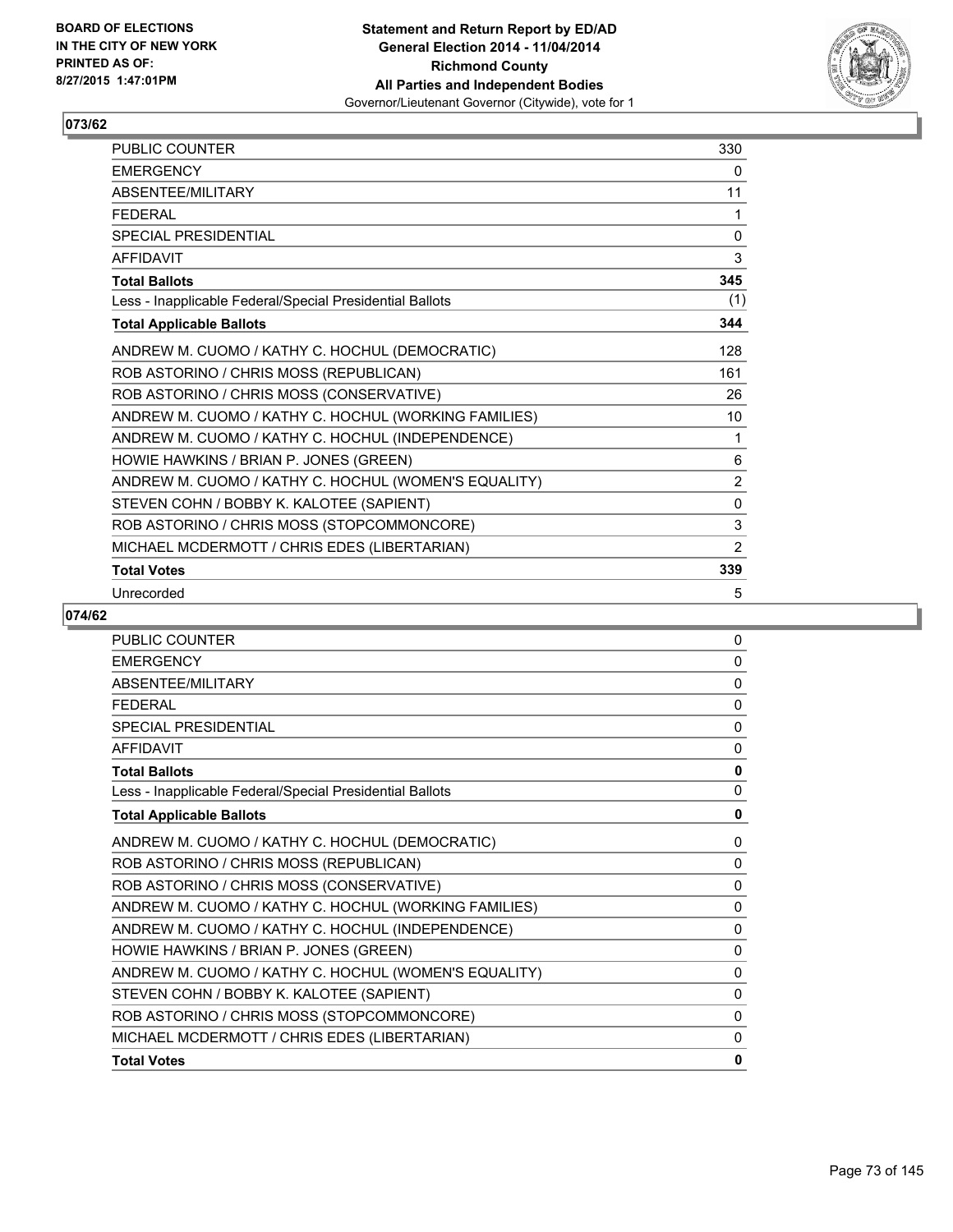

| <b>PUBLIC COUNTER</b>                                    | 0            |
|----------------------------------------------------------|--------------|
| <b>EMERGENCY</b>                                         | 0            |
| ABSENTEF/MILITARY                                        | 0            |
| <b>FFDFRAI</b>                                           | 0            |
| SPECIAL PRESIDENTIAL                                     | $\mathbf{0}$ |
| <b>AFFIDAVIT</b>                                         | $\Omega$     |
| <b>Total Ballots</b>                                     | 0            |
| Less - Inapplicable Federal/Special Presidential Ballots | 0            |
| <b>Total Applicable Ballots</b>                          | 0            |
| ANDREW M. CUOMO / KATHY C. HOCHUL (DEMOCRATIC)           | $\mathbf{0}$ |
| ROB ASTORINO / CHRIS MOSS (REPUBLICAN)                   | 0            |
| ROB ASTORINO / CHRIS MOSS (CONSERVATIVE)                 | $\Omega$     |
| ANDREW M. CUOMO / KATHY C. HOCHUL (WORKING FAMILIES)     | 0            |
| ANDREW M. CUOMO / KATHY C. HOCHUL (INDEPENDENCE)         | $\Omega$     |
| HOWIE HAWKINS / BRIAN P. JONES (GREEN)                   | 0            |
| ANDREW M. CUOMO / KATHY C. HOCHUL (WOMEN'S EQUALITY)     | 0            |
| STEVEN COHN / BOBBY K. KALOTEE (SAPIENT)                 | 0            |
| ROB ASTORINO / CHRIS MOSS (STOPCOMMONCORE)               | 0            |
| MICHAEL MCDERMOTT / CHRIS EDES (LIBERTARIAN)             | 0            |
| <b>Total Votes</b>                                       | 0            |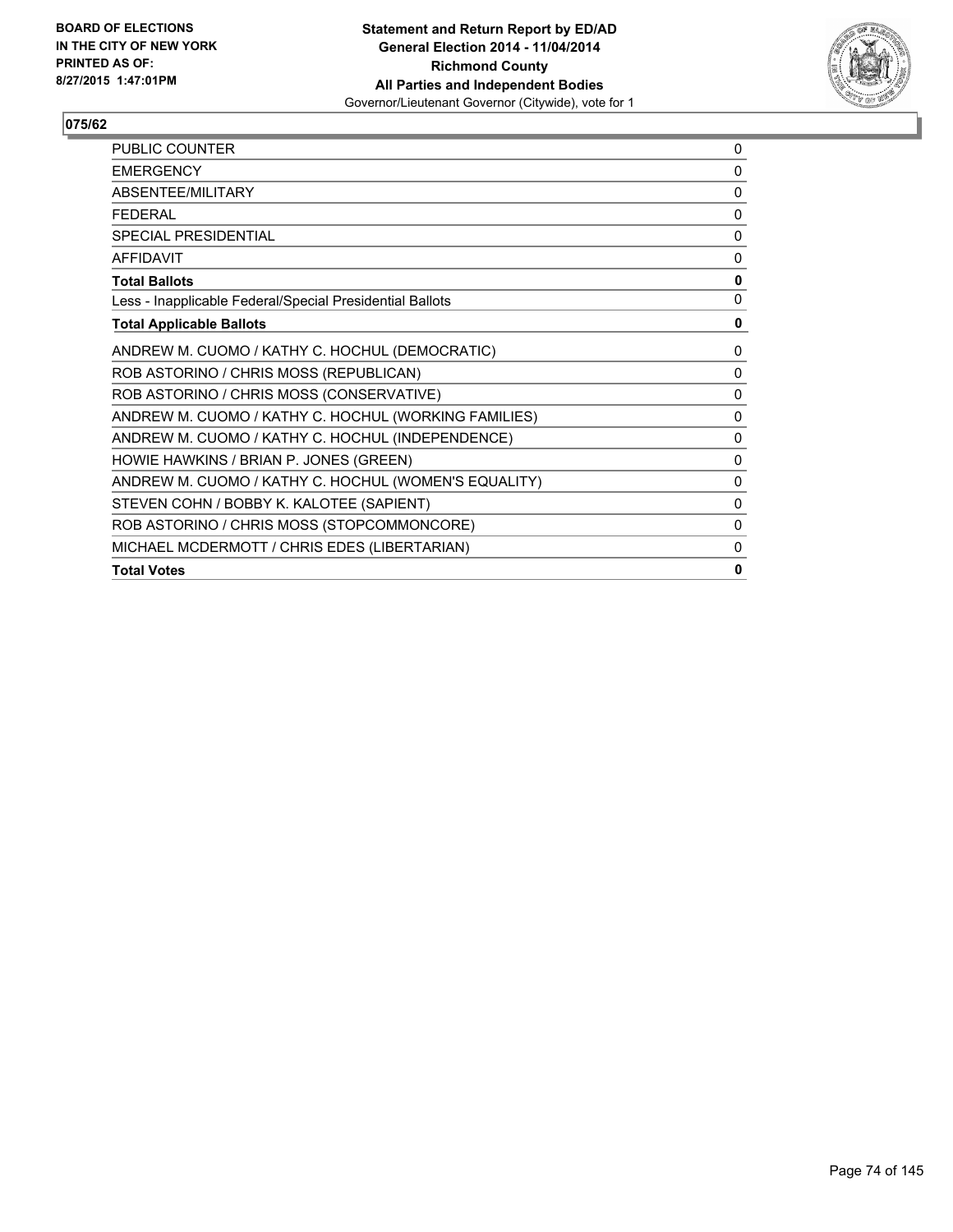

| <b>PUBLIC COUNTER</b>                                    | 288            |
|----------------------------------------------------------|----------------|
| <b>EMERGENCY</b>                                         | 0              |
| ABSENTEE/MILITARY                                        | 8              |
| <b>FFDFRAL</b>                                           | 1              |
| <b>SPECIAL PRESIDENTIAL</b>                              | 0              |
| <b>AFFIDAVIT</b>                                         | 3              |
| <b>Total Ballots</b>                                     | 300            |
| Less - Inapplicable Federal/Special Presidential Ballots | (1)            |
| <b>Total Applicable Ballots</b>                          | 299            |
| ANDREW M. CUOMO / KATHY C. HOCHUL (DEMOCRATIC)           | 135            |
| ROB ASTORINO / CHRIS MOSS (REPUBLICAN)                   | 101            |
| ROB ASTORINO / CHRIS MOSS (CONSERVATIVE)                 | 20             |
| ANDREW M. CUOMO / KATHY C. HOCHUL (WORKING FAMILIES)     | 7              |
| ANDREW M. CUOMO / KATHY C. HOCHUL (INDEPENDENCE)         | 4              |
| HOWIE HAWKINS / BRIAN P. JONES (GREEN)                   | 4              |
| ANDREW M. CUOMO / KATHY C. HOCHUL (WOMEN'S EQUALITY)     | $\overline{7}$ |
| STEVEN COHN / BOBBY K. KALOTEE (SAPIENT)                 | $\Omega$       |
| ROB ASTORINO / CHRIS MOSS (STOPCOMMONCORE)               | 3              |
| MICHAEL MCDERMOTT / CHRIS EDES (LIBERTARIAN)             | 6              |
| ADAM GAZA (WRITE-IN)                                     | 2              |
| <b>Total Votes</b>                                       | 289            |
| Unrecorded                                               | 10             |

| <b>PUBLIC COUNTER</b>                                    | 245          |
|----------------------------------------------------------|--------------|
| <b>EMERGENCY</b>                                         | 0            |
| <b>ABSENTEE/MILITARY</b>                                 | 12           |
| <b>FFDFRAL</b>                                           | 1            |
| <b>SPECIAL PRESIDENTIAL</b>                              | 0            |
| <b>AFFIDAVIT</b>                                         | 4            |
| <b>Total Ballots</b>                                     | 262          |
| Less - Inapplicable Federal/Special Presidential Ballots | (1)          |
| <b>Total Applicable Ballots</b>                          | 261          |
| ANDREW M. CUOMO / KATHY C. HOCHUL (DEMOCRATIC)           | 153          |
| ROB ASTORINO / CHRIS MOSS (REPUBLICAN)                   | 71           |
| ROB ASTORINO / CHRIS MOSS (CONSERVATIVE)                 | 3            |
| ANDREW M. CUOMO / KATHY C. HOCHUL (WORKING FAMILIES)     | 11           |
| ANDREW M. CUOMO / KATHY C. HOCHUL (INDEPENDENCE)         | 6            |
| HOWIE HAWKINS / BRIAN P. JONES (GREEN)                   | 7            |
| ANDREW M. CUOMO / KATHY C. HOCHUL (WOMEN'S EQUALITY)     | 2            |
| STEVEN COHN / BOBBY K. KALOTEE (SAPIENT)                 | 0            |
| ROB ASTORINO / CHRIS MOSS (STOPCOMMONCORE)               | $\Omega$     |
| MICHAEL MCDERMOTT / CHRIS EDES (LIBERTARIAN)             | $\mathbf{0}$ |
| <b>Total Votes</b>                                       | 253          |
| Unrecorded                                               | 8            |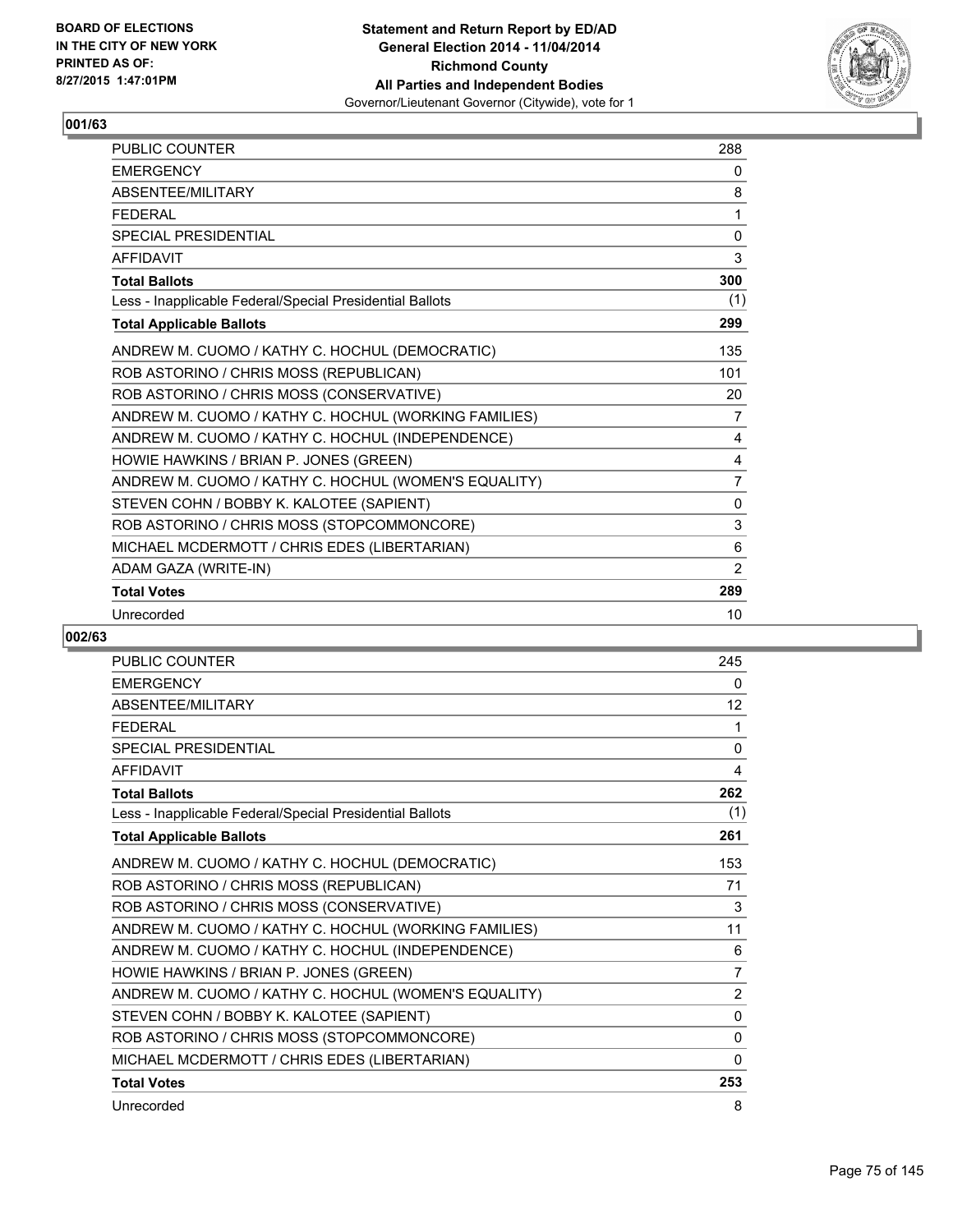

| PUBLIC COUNTER                                           | 220 |
|----------------------------------------------------------|-----|
| <b>EMERGENCY</b>                                         | 0   |
| ABSENTEE/MILITARY                                        | 8   |
| <b>FFDFRAI</b>                                           | 0   |
| <b>SPECIAL PRESIDENTIAL</b>                              | 0   |
| <b>AFFIDAVIT</b>                                         | 1   |
| <b>Total Ballots</b>                                     | 229 |
| Less - Inapplicable Federal/Special Presidential Ballots | 0   |
| <b>Total Applicable Ballots</b>                          | 229 |
| ANDREW M. CUOMO / KATHY C. HOCHUL (DEMOCRATIC)           | 127 |
| ROB ASTORINO / CHRIS MOSS (REPUBLICAN)                   | 52  |
| ROB ASTORINO / CHRIS MOSS (CONSERVATIVE)                 | 17  |
| ANDREW M. CUOMO / KATHY C. HOCHUL (WORKING FAMILIES)     | 8   |
| ANDREW M. CUOMO / KATHY C. HOCHUL (INDEPENDENCE)         | 8   |
| HOWIE HAWKINS / BRIAN P. JONES (GREEN)                   | 3   |
| ANDREW M. CUOMO / KATHY C. HOCHUL (WOMEN'S EQUALITY)     | 4   |
| STEVEN COHN / BOBBY K. KALOTEE (SAPIENT)                 | 0   |
| ROB ASTORINO / CHRIS MOSS (STOPCOMMONCORE)               | 3   |
| MICHAEL MCDERMOTT / CHRIS EDES (LIBERTARIAN)             | 3   |
| ZEPHYR TEACHOUT (WRITE-IN)                               | 2   |
| <b>Total Votes</b>                                       | 227 |
| Unrecorded                                               | 2   |

| <b>PUBLIC COUNTER</b>                                    | 242          |
|----------------------------------------------------------|--------------|
| <b>EMERGENCY</b>                                         | 0            |
| ABSENTEE/MILITARY                                        | 10           |
| <b>FFDFRAL</b>                                           | 0            |
| <b>SPECIAL PRESIDENTIAL</b>                              | $\mathbf{0}$ |
| <b>AFFIDAVIT</b>                                         | 1            |
| <b>Total Ballots</b>                                     | 253          |
| Less - Inapplicable Federal/Special Presidential Ballots | 0            |
| <b>Total Applicable Ballots</b>                          | 253          |
| ANDREW M. CUOMO / KATHY C. HOCHUL (DEMOCRATIC)           | 100          |
| ROB ASTORINO / CHRIS MOSS (REPUBLICAN)                   | 113          |
| ROB ASTORINO / CHRIS MOSS (CONSERVATIVE)                 | 14           |
| ANDREW M. CUOMO / KATHY C. HOCHUL (WORKING FAMILIES)     | 4            |
| ANDREW M. CUOMO / KATHY C. HOCHUL (INDEPENDENCE)         | 6            |
| HOWIE HAWKINS / BRIAN P. JONES (GREEN)                   | 4            |
| ANDREW M. CUOMO / KATHY C. HOCHUL (WOMEN'S EQUALITY)     | 4            |
| STEVEN COHN / BOBBY K. KALOTEE (SAPIENT)                 | $\mathbf{0}$ |
| ROB ASTORINO / CHRIS MOSS (STOPCOMMONCORE)               | 1            |
| MICHAEL MCDERMOTT / CHRIS EDES (LIBERTARIAN)             | 2            |
| CARL PALADINO (WRITE-IN)                                 | 1            |
| <b>Total Votes</b>                                       | 249          |
| Unrecorded                                               | 4            |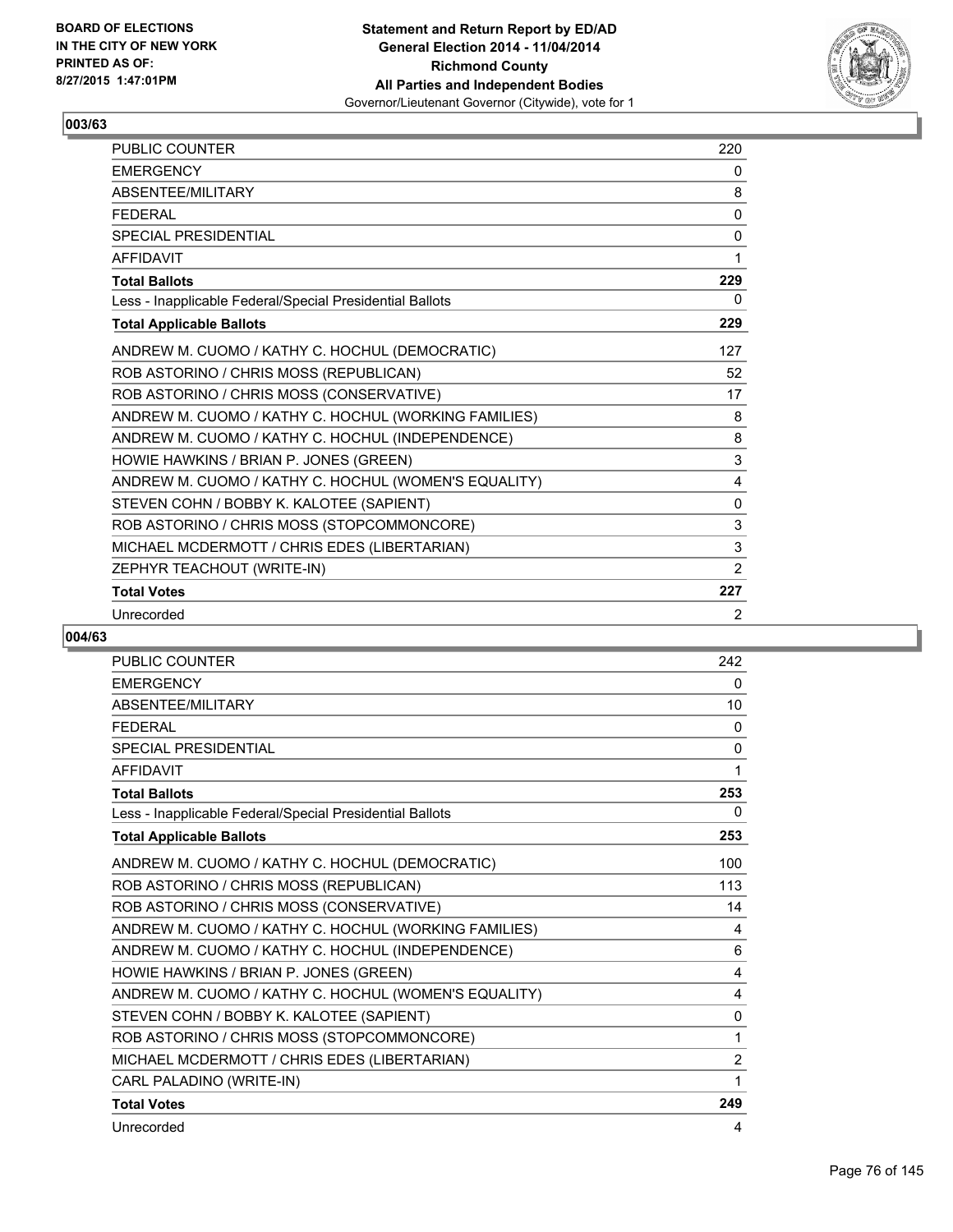

| <b>PUBLIC COUNTER</b>                                    | 253            |
|----------------------------------------------------------|----------------|
| <b>EMERGENCY</b>                                         | 0              |
| ABSENTEE/MILITARY                                        | 10             |
| <b>FEDERAL</b>                                           | 0              |
| <b>SPECIAL PRESIDENTIAL</b>                              | 0              |
| <b>AFFIDAVIT</b>                                         | 1              |
| <b>Total Ballots</b>                                     | 264            |
| Less - Inapplicable Federal/Special Presidential Ballots | 0              |
| <b>Total Applicable Ballots</b>                          | 264            |
| ANDREW M. CUOMO / KATHY C. HOCHUL (DEMOCRATIC)           | 111            |
| ROB ASTORINO / CHRIS MOSS (REPUBLICAN)                   | 112            |
| ROB ASTORINO / CHRIS MOSS (CONSERVATIVE)                 | 8              |
| ANDREW M. CUOMO / KATHY C. HOCHUL (WORKING FAMILIES)     | 10             |
| ANDREW M. CUOMO / KATHY C. HOCHUL (INDEPENDENCE)         | 8              |
| HOWIE HAWKINS / BRIAN P. JONES (GREEN)                   | $\overline{7}$ |
| ANDREW M. CUOMO / KATHY C. HOCHUL (WOMEN'S EQUALITY)     | $\mathbf{0}$   |
| STEVEN COHN / BOBBY K. KALOTEE (SAPIENT)                 | 0              |
| ROB ASTORINO / CHRIS MOSS (STOPCOMMONCORE)               | 3              |
| MICHAEL MCDERMOTT / CHRIS EDES (LIBERTARIAN)             | 1              |
| <b>Total Votes</b>                                       | 260            |
| Unrecorded                                               | 4              |

| PUBLIC COUNTER                                           | 218            |
|----------------------------------------------------------|----------------|
| <b>EMERGENCY</b>                                         | 0              |
| <b>ABSENTEE/MILITARY</b>                                 | 9              |
| <b>FEDERAL</b>                                           | $\mathbf{0}$   |
| <b>SPECIAL PRESIDENTIAL</b>                              | 0              |
| <b>AFFIDAVIT</b>                                         | $\Omega$       |
| <b>Total Ballots</b>                                     | 227            |
| Less - Inapplicable Federal/Special Presidential Ballots | 0              |
| <b>Total Applicable Ballots</b>                          | 227            |
| ANDREW M. CUOMO / KATHY C. HOCHUL (DEMOCRATIC)           | 87             |
| ROB ASTORINO / CHRIS MOSS (REPUBLICAN)                   | 97             |
| ROB ASTORINO / CHRIS MOSS (CONSERVATIVE)                 | 17             |
| ANDREW M. CUOMO / KATHY C. HOCHUL (WORKING FAMILIES)     | $\overline{7}$ |
| ANDREW M. CUOMO / KATHY C. HOCHUL (INDEPENDENCE)         | 8              |
| HOWIE HAWKINS / BRIAN P. JONES (GREEN)                   | 1              |
| ANDREW M. CUOMO / KATHY C. HOCHUL (WOMEN'S EQUALITY)     | 4              |
| STEVEN COHN / BOBBY K. KALOTEE (SAPIENT)                 | 0              |
| ROB ASTORINO / CHRIS MOSS (STOPCOMMONCORE)               | 4              |
| MICHAEL MCDERMOTT / CHRIS EDES (LIBERTARIAN)             | 0              |
| <b>Total Votes</b>                                       | 225            |
| Unrecorded                                               | 2              |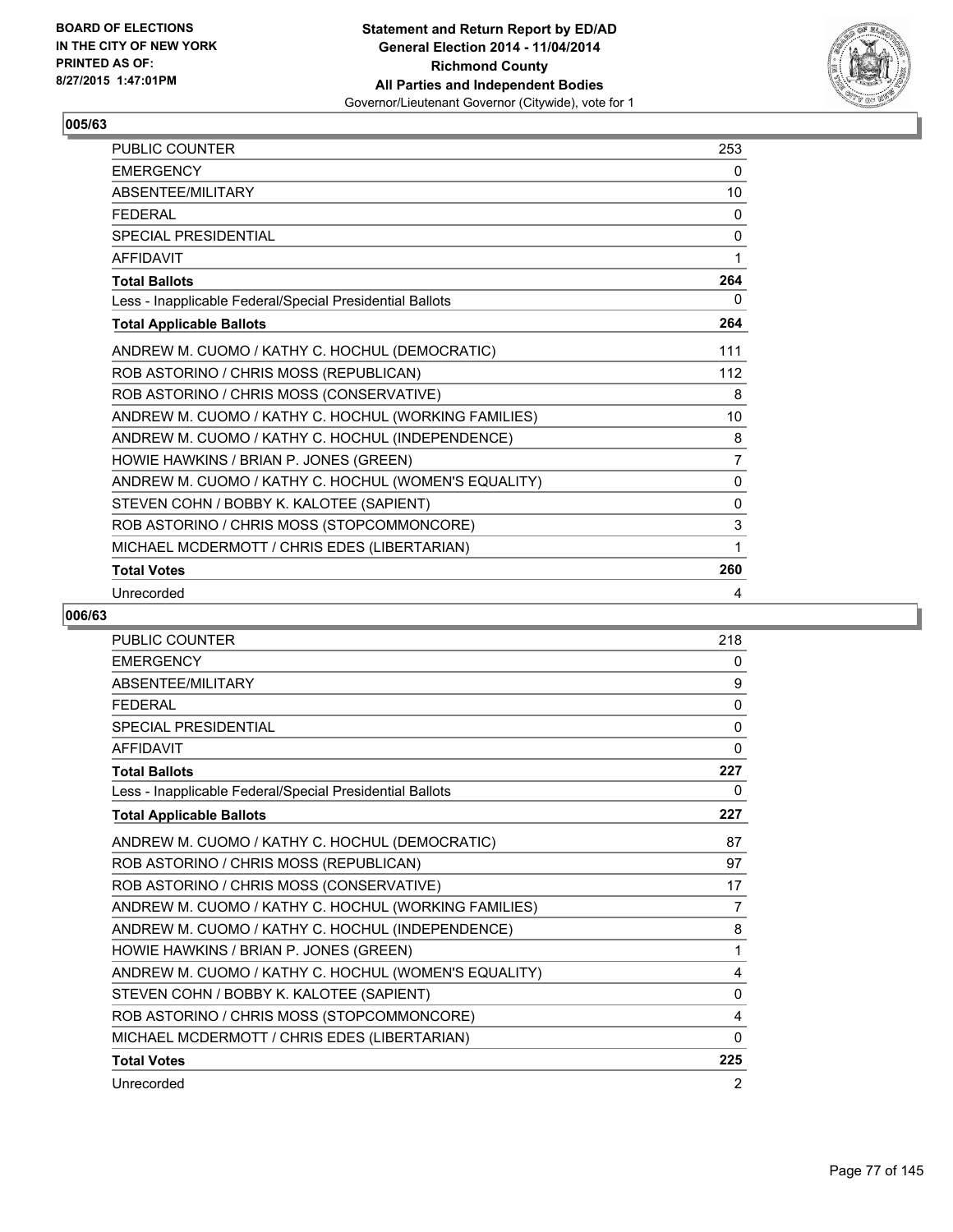

| <b>PUBLIC COUNTER</b>                                    | 217            |
|----------------------------------------------------------|----------------|
| <b>EMERGENCY</b>                                         | 0              |
| ABSENTEE/MILITARY                                        | 4              |
| <b>FEDERAL</b>                                           | 0              |
| <b>SPECIAL PRESIDENTIAL</b>                              | 0              |
| <b>AFFIDAVIT</b>                                         | 1              |
| <b>Total Ballots</b>                                     | 222            |
| Less - Inapplicable Federal/Special Presidential Ballots | 0              |
| <b>Total Applicable Ballots</b>                          | 222            |
| ANDREW M. CUOMO / KATHY C. HOCHUL (DEMOCRATIC)           | 118            |
| ROB ASTORINO / CHRIS MOSS (REPUBLICAN)                   | 58             |
| ROB ASTORINO / CHRIS MOSS (CONSERVATIVE)                 | 13             |
| ANDREW M. CUOMO / KATHY C. HOCHUL (WORKING FAMILIES)     | 15             |
| ANDREW M. CUOMO / KATHY C. HOCHUL (INDEPENDENCE)         | 6              |
| HOWIE HAWKINS / BRIAN P. JONES (GREEN)                   | $\overline{2}$ |
| ANDREW M. CUOMO / KATHY C. HOCHUL (WOMEN'S EQUALITY)     | 4              |
| STEVEN COHN / BOBBY K. KALOTEE (SAPIENT)                 | 1              |
| ROB ASTORINO / CHRIS MOSS (STOPCOMMONCORE)               | 3              |
| MICHAEL MCDERMOTT / CHRIS EDES (LIBERTARIAN)             | $\mathbf{0}$   |
| <b>Total Votes</b>                                       | 220            |
| Unrecorded                                               | 2              |

| <b>PUBLIC COUNTER</b>                                    | 181          |
|----------------------------------------------------------|--------------|
| <b>EMERGENCY</b>                                         | 0            |
| ABSENTEE/MILITARY                                        | 5            |
| <b>FEDERAL</b>                                           | $\mathbf{0}$ |
| <b>SPECIAL PRESIDENTIAL</b>                              | 0            |
| <b>AFFIDAVIT</b>                                         | 1            |
| <b>Total Ballots</b>                                     | 187          |
| Less - Inapplicable Federal/Special Presidential Ballots | 0            |
| <b>Total Applicable Ballots</b>                          | 187          |
| ANDREW M. CUOMO / KATHY C. HOCHUL (DEMOCRATIC)           | 82           |
| ROB ASTORINO / CHRIS MOSS (REPUBLICAN)                   | 83           |
| ROB ASTORINO / CHRIS MOSS (CONSERVATIVE)                 | 11           |
| ANDREW M. CUOMO / KATHY C. HOCHUL (WORKING FAMILIES)     | 2            |
| ANDREW M. CUOMO / KATHY C. HOCHUL (INDEPENDENCE)         | 3            |
| HOWIE HAWKINS / BRIAN P. JONES (GREEN)                   | 0            |
| ANDREW M. CUOMO / KATHY C. HOCHUL (WOMEN'S EQUALITY)     | 3            |
| STEVEN COHN / BOBBY K. KALOTEE (SAPIENT)                 | 0            |
| ROB ASTORINO / CHRIS MOSS (STOPCOMMONCORE)               | $\Omega$     |
| MICHAEL MCDERMOTT / CHRIS EDES (LIBERTARIAN)             | 1            |
| <b>Total Votes</b>                                       | 185          |
| Unrecorded                                               | 2            |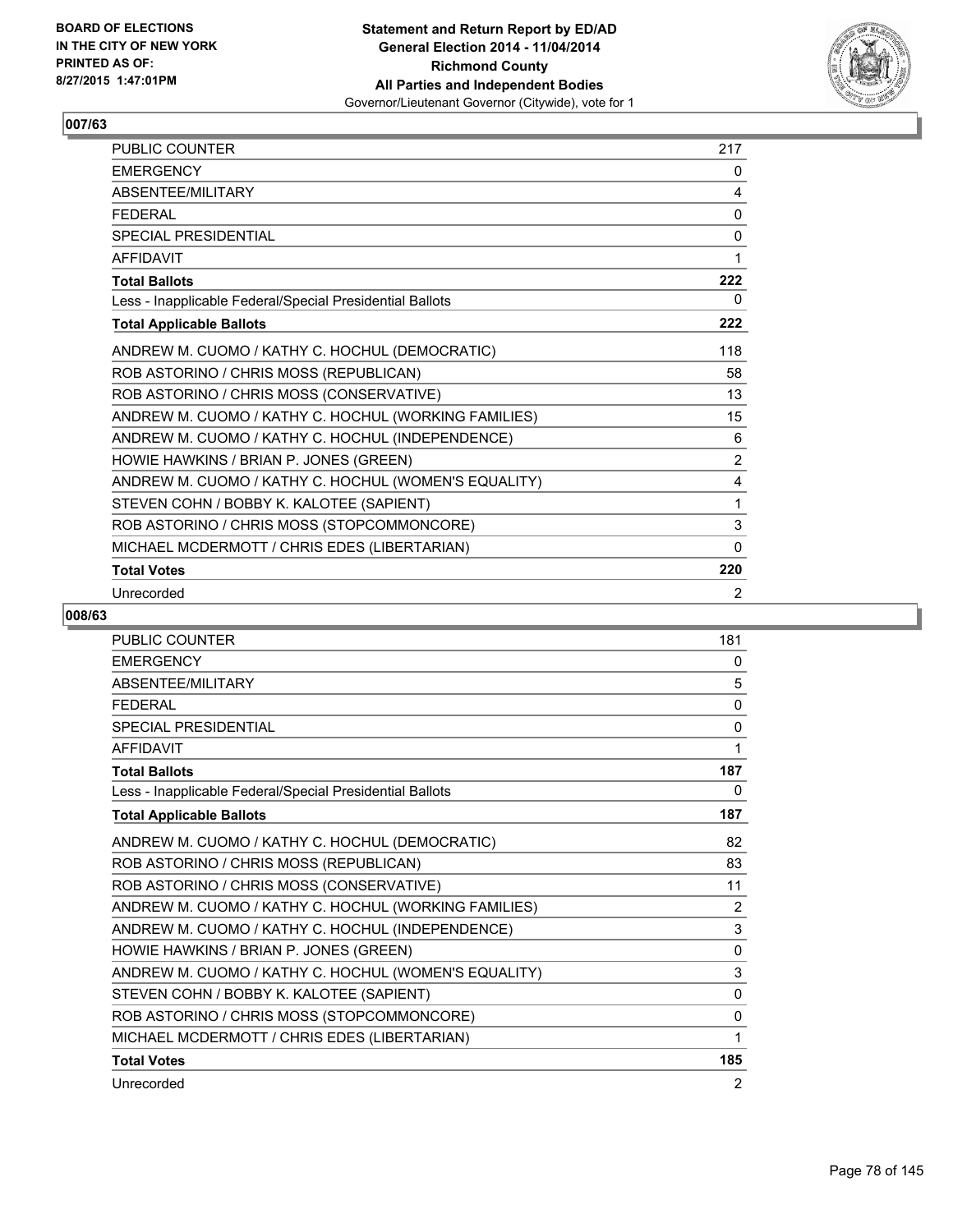

| PUBLIC COUNTER                                           | 22           |
|----------------------------------------------------------|--------------|
| <b>EMERGENCY</b>                                         | 0            |
| ABSENTEE/MILITARY                                        | 0            |
| <b>FEDERAL</b>                                           | 0            |
| <b>SPECIAL PRESIDENTIAL</b>                              | $\mathbf{0}$ |
| <b>AFFIDAVIT</b>                                         | $\Omega$     |
| <b>Total Ballots</b>                                     | 22           |
| Less - Inapplicable Federal/Special Presidential Ballots | 0            |
| <b>Total Applicable Ballots</b>                          | 22           |
| ANDREW M. CUOMO / KATHY C. HOCHUL (DEMOCRATIC)           | 10           |
| ROB ASTORINO / CHRIS MOSS (REPUBLICAN)                   | 11           |
| ROB ASTORINO / CHRIS MOSS (CONSERVATIVE)                 | 1            |
| ANDREW M. CUOMO / KATHY C. HOCHUL (WORKING FAMILIES)     | 0            |
| ANDREW M. CUOMO / KATHY C. HOCHUL (INDEPENDENCE)         | $\Omega$     |
| HOWIE HAWKINS / BRIAN P. JONES (GREEN)                   | 0            |
| ANDREW M. CUOMO / KATHY C. HOCHUL (WOMEN'S EQUALITY)     | 0            |
| STEVEN COHN / BOBBY K. KALOTEE (SAPIENT)                 | 0            |
| ROB ASTORINO / CHRIS MOSS (STOPCOMMONCORE)               | $\Omega$     |
| MICHAEL MCDERMOTT / CHRIS EDES (LIBERTARIAN)             | 0            |
| <b>Total Votes</b>                                       | 22           |

| <b>PUBLIC COUNTER</b>                                    | 146            |
|----------------------------------------------------------|----------------|
| <b>EMERGENCY</b>                                         | 0              |
| <b>ABSENTEE/MILITARY</b>                                 | 7              |
| <b>FEDERAL</b>                                           | 1              |
| <b>SPECIAL PRESIDENTIAL</b>                              | 0              |
| <b>AFFIDAVIT</b>                                         | 0              |
| <b>Total Ballots</b>                                     | 154            |
| Less - Inapplicable Federal/Special Presidential Ballots | (1)            |
| <b>Total Applicable Ballots</b>                          | 153            |
| ANDREW M. CUOMO / KATHY C. HOCHUL (DEMOCRATIC)           | 87             |
| ROB ASTORINO / CHRIS MOSS (REPUBLICAN)                   | 40             |
| ROB ASTORINO / CHRIS MOSS (CONSERVATIVE)                 | 6              |
| ANDREW M. CUOMO / KATHY C. HOCHUL (WORKING FAMILIES)     | 5              |
| ANDREW M. CUOMO / KATHY C. HOCHUL (INDEPENDENCE)         | $\overline{2}$ |
| HOWIE HAWKINS / BRIAN P. JONES (GREEN)                   | 8              |
| ANDREW M. CUOMO / KATHY C. HOCHUL (WOMEN'S EQUALITY)     | $\overline{2}$ |
| STEVEN COHN / BOBBY K. KALOTEE (SAPIENT)                 | $\mathbf{1}$   |
| ROB ASTORINO / CHRIS MOSS (STOPCOMMONCORE)               | 1              |
| MICHAEL MCDERMOTT / CHRIS EDES (LIBERTARIAN)             | $\mathbf{0}$   |
| NICHOLAS H. BILOTTI (WRITE-IN)                           | 1              |
| <b>Total Votes</b>                                       | 153            |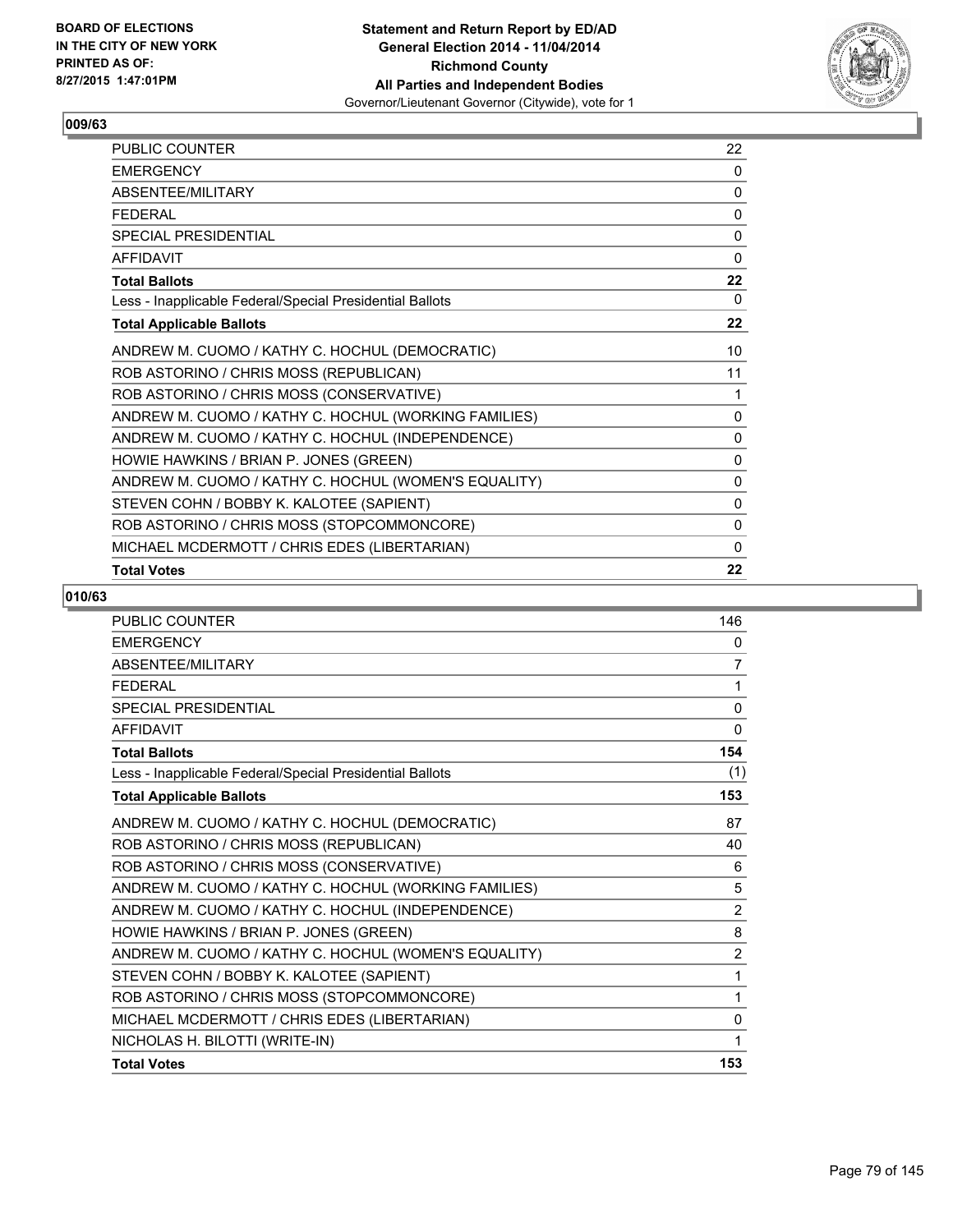

| PUBLIC COUNTER                                           | 368      |
|----------------------------------------------------------|----------|
| <b>EMERGENCY</b>                                         | 0        |
| ABSENTEE/MILITARY                                        | 12       |
| <b>FEDERAL</b>                                           | 0        |
| <b>SPECIAL PRESIDENTIAL</b>                              | $\Omega$ |
| <b>AFFIDAVIT</b>                                         | $\Omega$ |
| <b>Total Ballots</b>                                     | 380      |
| Less - Inapplicable Federal/Special Presidential Ballots | 0        |
| <b>Total Applicable Ballots</b>                          | 380      |
| ANDREW M. CUOMO / KATHY C. HOCHUL (DEMOCRATIC)           | 204      |
| ROB ASTORINO / CHRIS MOSS (REPUBLICAN)                   | 108      |
| ROB ASTORINO / CHRIS MOSS (CONSERVATIVE)                 | 28       |
| ANDREW M. CUOMO / KATHY C. HOCHUL (WORKING FAMILIES)     | 8        |
| ANDREW M. CUOMO / KATHY C. HOCHUL (INDEPENDENCE)         | 11       |
| HOWIE HAWKINS / BRIAN P. JONES (GREEN)                   | 6        |
| ANDREW M. CUOMO / KATHY C. HOCHUL (WOMEN'S EQUALITY)     | 6        |
| STEVEN COHN / BOBBY K. KALOTEE (SAPIENT)                 | 1        |
| ROB ASTORINO / CHRIS MOSS (STOPCOMMONCORE)               | 0        |
| MICHAEL MCDERMOTT / CHRIS EDES (LIBERTARIAN)             | 3        |
| <b>Total Votes</b>                                       | 375      |
| Unrecorded                                               | 5        |

| PUBLIC COUNTER                                           | 354      |
|----------------------------------------------------------|----------|
| <b>EMERGENCY</b>                                         | 0        |
| <b>ABSENTEE/MILITARY</b>                                 | 21       |
| <b>FEDERAL</b>                                           | $\Omega$ |
| <b>SPECIAL PRESIDENTIAL</b>                              | 0        |
| <b>AFFIDAVIT</b>                                         | 3        |
| <b>Total Ballots</b>                                     | 378      |
| Less - Inapplicable Federal/Special Presidential Ballots | 0        |
| <b>Total Applicable Ballots</b>                          | 378      |
| ANDREW M. CUOMO / KATHY C. HOCHUL (DEMOCRATIC)           | 195      |
| ROB ASTORINO / CHRIS MOSS (REPUBLICAN)                   | 122      |
| ROB ASTORINO / CHRIS MOSS (CONSERVATIVE)                 | 20       |
| ANDREW M. CUOMO / KATHY C. HOCHUL (WORKING FAMILIES)     | 11       |
| ANDREW M. CUOMO / KATHY C. HOCHUL (INDEPENDENCE)         | 11       |
| HOWIE HAWKINS / BRIAN P. JONES (GREEN)                   | 6        |
| ANDREW M. CUOMO / KATHY C. HOCHUL (WOMEN'S EQUALITY)     | 8        |
| STEVEN COHN / BOBBY K. KALOTEE (SAPIENT)                 | 1        |
| ROB ASTORINO / CHRIS MOSS (STOPCOMMONCORE)               | 1        |
| MICHAEL MCDERMOTT / CHRIS EDES (LIBERTARIAN)             | 1        |
| <b>Total Votes</b>                                       | 376      |
| Unrecorded                                               | 2        |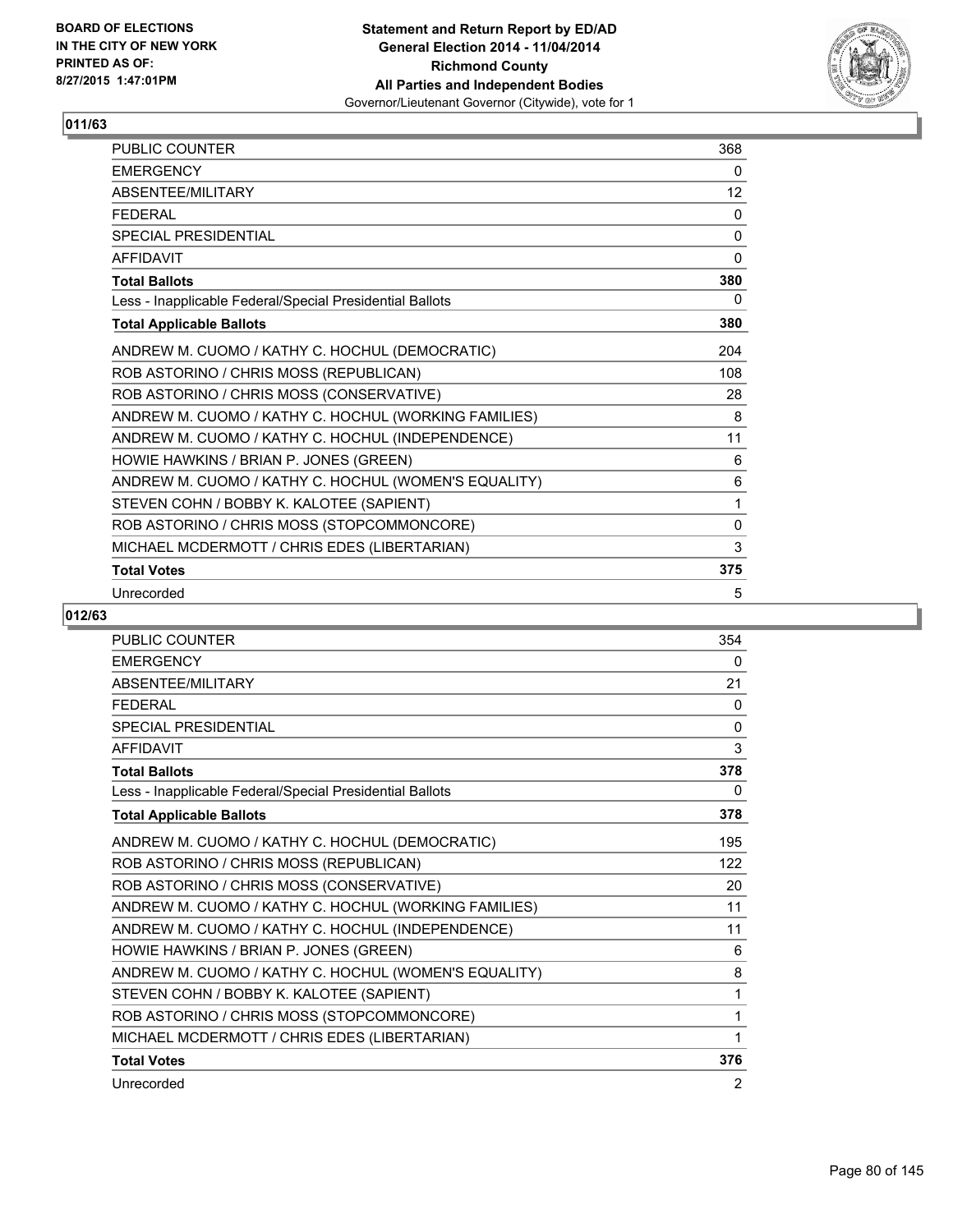

| <b>PUBLIC COUNTER</b>                                    | 255            |
|----------------------------------------------------------|----------------|
| <b>EMERGENCY</b>                                         | 0              |
| <b>ABSENTFF/MILITARY</b>                                 | 15             |
| <b>FFDFRAL</b>                                           | 0              |
| <b>SPECIAL PRESIDENTIAL</b>                              | 0              |
| <b>AFFIDAVIT</b>                                         | 4              |
| <b>Total Ballots</b>                                     | 274            |
| Less - Inapplicable Federal/Special Presidential Ballots | 0              |
| <b>Total Applicable Ballots</b>                          | 274            |
| ANDREW M. CUOMO / KATHY C. HOCHUL (DEMOCRATIC)           | 160            |
| ROB ASTORINO / CHRIS MOSS (REPUBLICAN)                   | 64             |
| ROB ASTORINO / CHRIS MOSS (CONSERVATIVE)                 | 11             |
| ANDREW M. CUOMO / KATHY C. HOCHUL (WORKING FAMILIES)     | 9              |
| ANDREW M. CUOMO / KATHY C. HOCHUL (INDEPENDENCE)         | 9              |
| HOWIE HAWKINS / BRIAN P. JONES (GREEN)                   | 9              |
| ANDREW M. CUOMO / KATHY C. HOCHUL (WOMEN'S EQUALITY)     | 0              |
| STEVEN COHN / BOBBY K. KALOTEE (SAPIENT)                 | 1              |
| ROB ASTORINO / CHRIS MOSS (STOPCOMMONCORE)               | 3              |
| MICHAEL MCDERMOTT / CHRIS EDES (LIBERTARIAN)             | $\overline{2}$ |
| NELSON ROCKEFELLER (WRITE-IN)                            | 1              |
| <b>Total Votes</b>                                       | 269            |
| Unrecorded                                               | 5              |

| <b>PUBLIC COUNTER</b>                                    | 239          |
|----------------------------------------------------------|--------------|
| <b>EMERGENCY</b>                                         | 0            |
| ABSENTEE/MILITARY                                        | 17           |
| <b>FFDFRAL</b>                                           | 0            |
| <b>SPECIAL PRESIDENTIAL</b>                              | $\mathbf{0}$ |
| <b>AFFIDAVIT</b>                                         | 4            |
| <b>Total Ballots</b>                                     | 260          |
| Less - Inapplicable Federal/Special Presidential Ballots | 0            |
| <b>Total Applicable Ballots</b>                          | 260          |
| ANDREW M. CUOMO / KATHY C. HOCHUL (DEMOCRATIC)           | 130          |
| ROB ASTORINO / CHRIS MOSS (REPUBLICAN)                   | 90           |
| ROB ASTORINO / CHRIS MOSS (CONSERVATIVE)                 | 9            |
| ANDREW M. CUOMO / KATHY C. HOCHUL (WORKING FAMILIES)     | 13           |
| ANDREW M. CUOMO / KATHY C. HOCHUL (INDEPENDENCE)         | 2            |
| HOWIE HAWKINS / BRIAN P. JONES (GREEN)                   | 4            |
| ANDREW M. CUOMO / KATHY C. HOCHUL (WOMEN'S EQUALITY)     | 3            |
| STEVEN COHN / BOBBY K. KALOTEE (SAPIENT)                 | 1            |
| ROB ASTORINO / CHRIS MOSS (STOPCOMMONCORE)               | 1            |
| MICHAEL MCDERMOTT / CHRIS EDES (LIBERTARIAN)             | 1            |
| <b>Total Votes</b>                                       | 254          |
| Unrecorded                                               | 6            |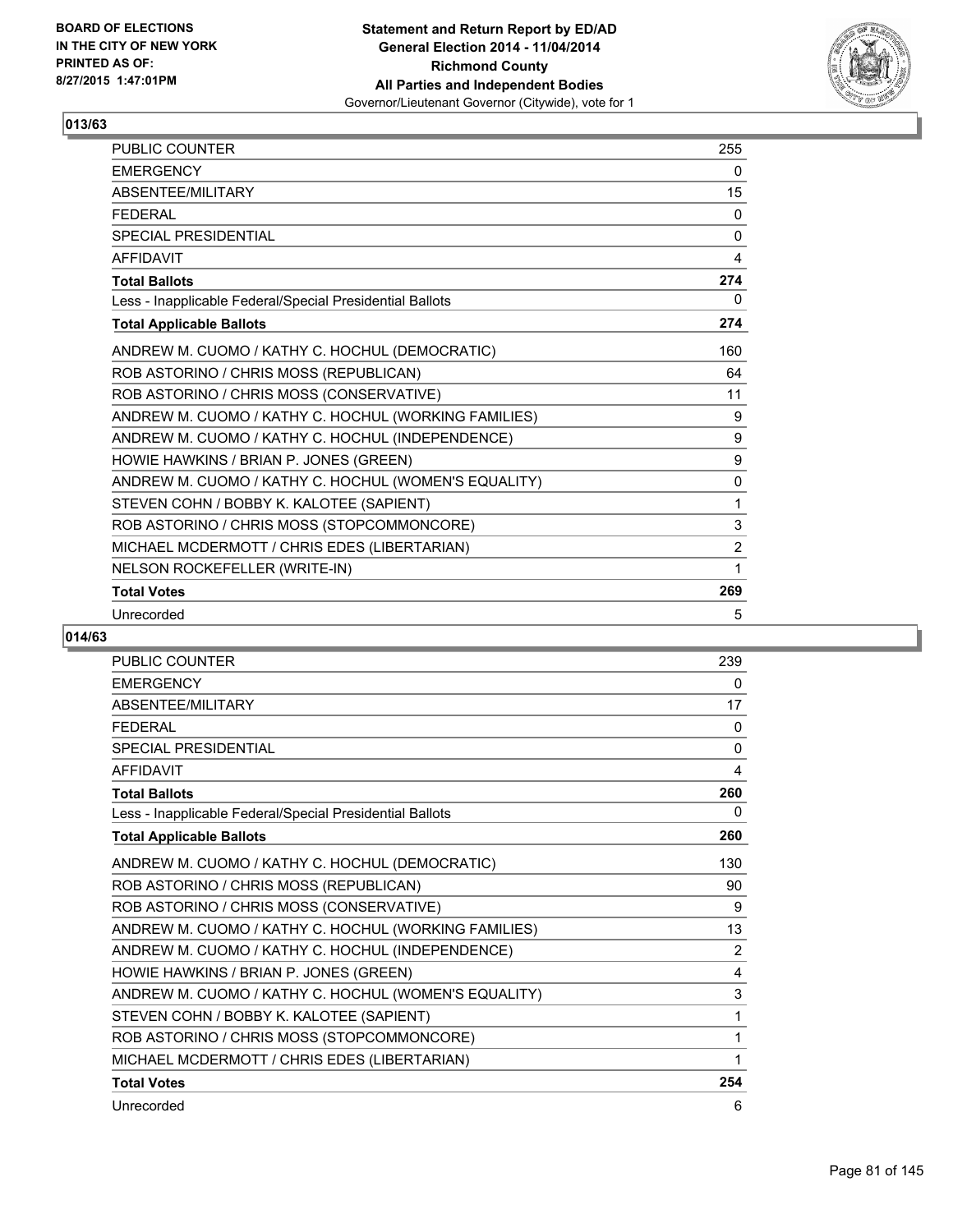

| PUBLIC COUNTER                                           | 277            |
|----------------------------------------------------------|----------------|
| <b>EMERGENCY</b>                                         | 0              |
| ABSENTEE/MILITARY                                        | 5              |
| <b>FEDERAL</b>                                           | 1              |
| <b>SPECIAL PRESIDENTIAL</b>                              | $\Omega$       |
| <b>AFFIDAVIT</b>                                         | $\Omega$       |
| <b>Total Ballots</b>                                     | 283            |
| Less - Inapplicable Federal/Special Presidential Ballots | (1)            |
| <b>Total Applicable Ballots</b>                          | 282            |
| ANDREW M. CUOMO / KATHY C. HOCHUL (DEMOCRATIC)           | 141            |
| ROB ASTORINO / CHRIS MOSS (REPUBLICAN)                   | 97             |
| ROB ASTORINO / CHRIS MOSS (CONSERVATIVE)                 | 13             |
| ANDREW M. CUOMO / KATHY C. HOCHUL (WORKING FAMILIES)     | 8              |
| ANDREW M. CUOMO / KATHY C. HOCHUL (INDEPENDENCE)         | $\overline{7}$ |
| HOWIE HAWKINS / BRIAN P. JONES (GREEN)                   | 4              |
| ANDREW M. CUOMO / KATHY C. HOCHUL (WOMEN'S EQUALITY)     | 7              |
| STEVEN COHN / BOBBY K. KALOTEE (SAPIENT)                 | 0              |
| ROB ASTORINO / CHRIS MOSS (STOPCOMMONCORE)               | 1              |
| MICHAEL MCDERMOTT / CHRIS EDES (LIBERTARIAN)             | $\mathbf{0}$   |
| <b>Total Votes</b>                                       | 278            |
| Unrecorded                                               | 4              |

| PUBLIC COUNTER                                           | 267      |
|----------------------------------------------------------|----------|
| <b>EMERGENCY</b>                                         | 0        |
| ABSENTEE/MILITARY                                        | 8        |
| <b>FEDERAL</b>                                           | $\Omega$ |
| <b>SPECIAL PRESIDENTIAL</b>                              | 0        |
| <b>AFFIDAVIT</b>                                         | 1        |
| <b>Total Ballots</b>                                     | 276      |
| Less - Inapplicable Federal/Special Presidential Ballots | 0        |
| <b>Total Applicable Ballots</b>                          | 276      |
| ANDREW M. CUOMO / KATHY C. HOCHUL (DEMOCRATIC)           | 165      |
| ROB ASTORINO / CHRIS MOSS (REPUBLICAN)                   | 75       |
| ROB ASTORINO / CHRIS MOSS (CONSERVATIVE)                 | 12       |
| ANDREW M. CUOMO / KATHY C. HOCHUL (WORKING FAMILIES)     | 6        |
| ANDREW M. CUOMO / KATHY C. HOCHUL (INDEPENDENCE)         | 2        |
| HOWIE HAWKINS / BRIAN P. JONES (GREEN)                   | 8        |
| ANDREW M. CUOMO / KATHY C. HOCHUL (WOMEN'S EQUALITY)     | 1        |
| STEVEN COHN / BOBBY K. KALOTEE (SAPIENT)                 | 0        |
| ROB ASTORINO / CHRIS MOSS (STOPCOMMONCORE)               | 1        |
| MICHAEL MCDERMOTT / CHRIS EDES (LIBERTARIAN)             | 1        |
| <b>Total Votes</b>                                       | 271      |
| Unrecorded                                               | 5        |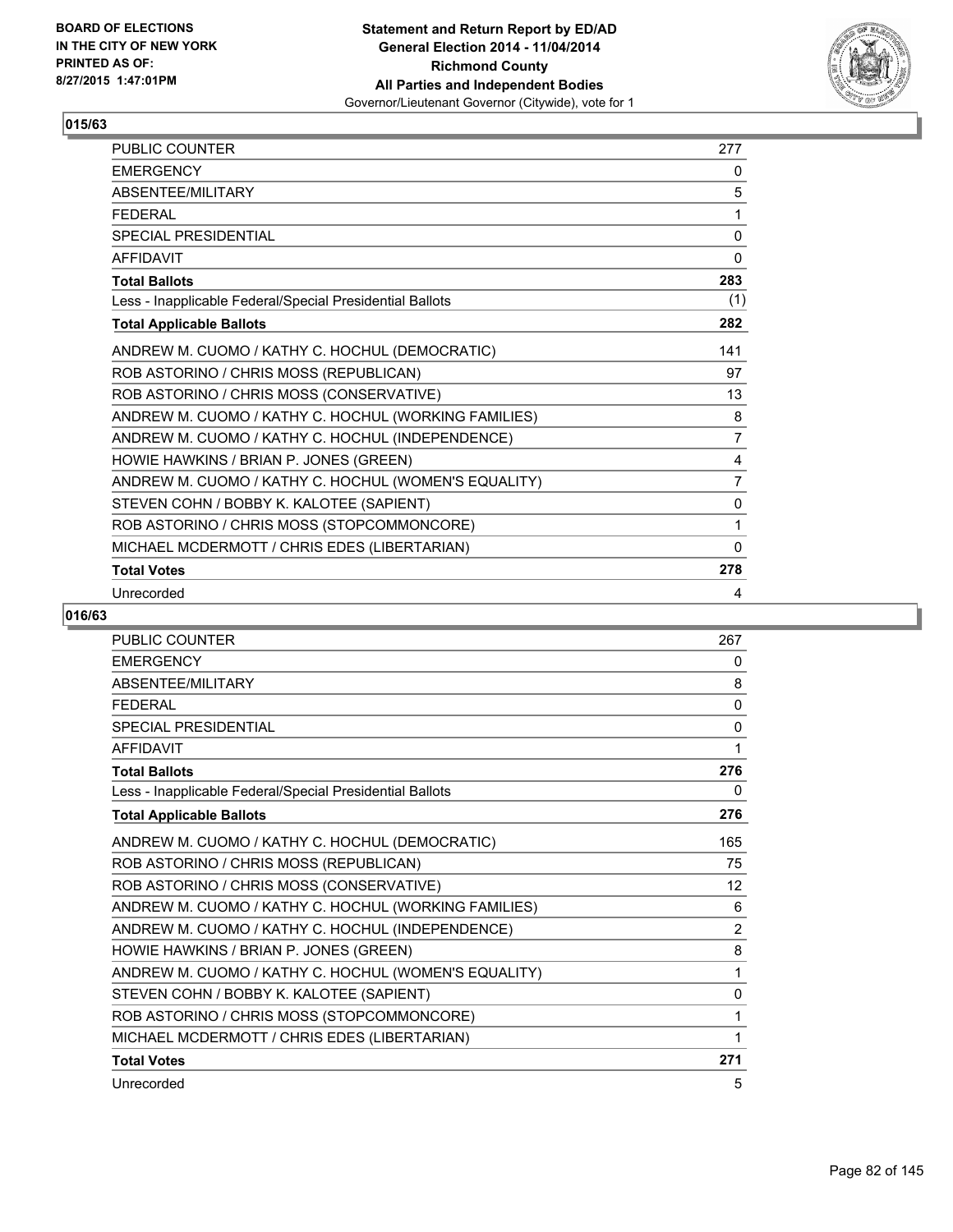

| <b>PUBLIC COUNTER</b>                                    | 97           |
|----------------------------------------------------------|--------------|
| <b>EMERGENCY</b>                                         | 0            |
| ABSENTEE/MILITARY                                        | 9            |
| <b>FEDERAL</b>                                           | 1            |
| <b>SPECIAL PRESIDENTIAL</b>                              | $\mathbf{0}$ |
| <b>AFFIDAVIT</b>                                         | 4            |
| <b>Total Ballots</b>                                     | 111          |
| Less - Inapplicable Federal/Special Presidential Ballots | (1)          |
| <b>Total Applicable Ballots</b>                          | 110          |
| ANDREW M. CUOMO / KATHY C. HOCHUL (DEMOCRATIC)           | 56           |
| ROB ASTORINO / CHRIS MOSS (REPUBLICAN)                   | 35           |
| ROB ASTORINO / CHRIS MOSS (CONSERVATIVE)                 | 2            |
| ANDREW M. CUOMO / KATHY C. HOCHUL (WORKING FAMILIES)     | 5            |
| ANDREW M. CUOMO / KATHY C. HOCHUL (INDEPENDENCE)         | 4            |
| HOWIE HAWKINS / BRIAN P. JONES (GREEN)                   | 4            |
| ANDREW M. CUOMO / KATHY C. HOCHUL (WOMEN'S EQUALITY)     | 3            |
| STEVEN COHN / BOBBY K. KALOTEE (SAPIENT)                 | $\mathbf{0}$ |
| ROB ASTORINO / CHRIS MOSS (STOPCOMMONCORE)               | $\Omega$     |
| MICHAEL MCDERMOTT / CHRIS EDES (LIBERTARIAN)             | 0            |
| <b>Total Votes</b>                                       | 109          |
| Unrecorded                                               | 1            |

| <b>PUBLIC COUNTER</b>                                    | 280      |
|----------------------------------------------------------|----------|
| <b>EMERGENCY</b>                                         | 0        |
| <b>ABSENTEE/MILITARY</b>                                 | 4        |
| <b>FEDERAL</b>                                           | 0        |
| SPECIAL PRESIDENTIAL                                     | $\Omega$ |
| <b>AFFIDAVIT</b>                                         | 1        |
| <b>Total Ballots</b>                                     | 285      |
| Less - Inapplicable Federal/Special Presidential Ballots | 0        |
| <b>Total Applicable Ballots</b>                          | 285      |
| ANDREW M. CUOMO / KATHY C. HOCHUL (DEMOCRATIC)           | 107      |
| ROB ASTORINO / CHRIS MOSS (REPUBLICAN)                   | 123      |
| ROB ASTORINO / CHRIS MOSS (CONSERVATIVE)                 | 15       |
| ANDREW M. CUOMO / KATHY C. HOCHUL (WORKING FAMILIES)     | 9        |
| ANDREW M. CUOMO / KATHY C. HOCHUL (INDEPENDENCE)         | 14       |
| HOWIE HAWKINS / BRIAN P. JONES (GREEN)                   | 7        |
| ANDREW M. CUOMO / KATHY C. HOCHUL (WOMEN'S EQUALITY)     | 4        |
| STEVEN COHN / BOBBY K. KALOTEE (SAPIENT)                 | 0        |
| ROB ASTORINO / CHRIS MOSS (STOPCOMMONCORE)               | 0        |
| MICHAEL MCDERMOTT / CHRIS EDES (LIBERTARIAN)             | 1        |
| ADAM GAZA (WRITE-IN)                                     | 1        |
| ZEPHYR TEACHOUT (WRITE-IN)                               | 2        |
| <b>Total Votes</b>                                       | 283      |
| Unrecorded                                               | 2        |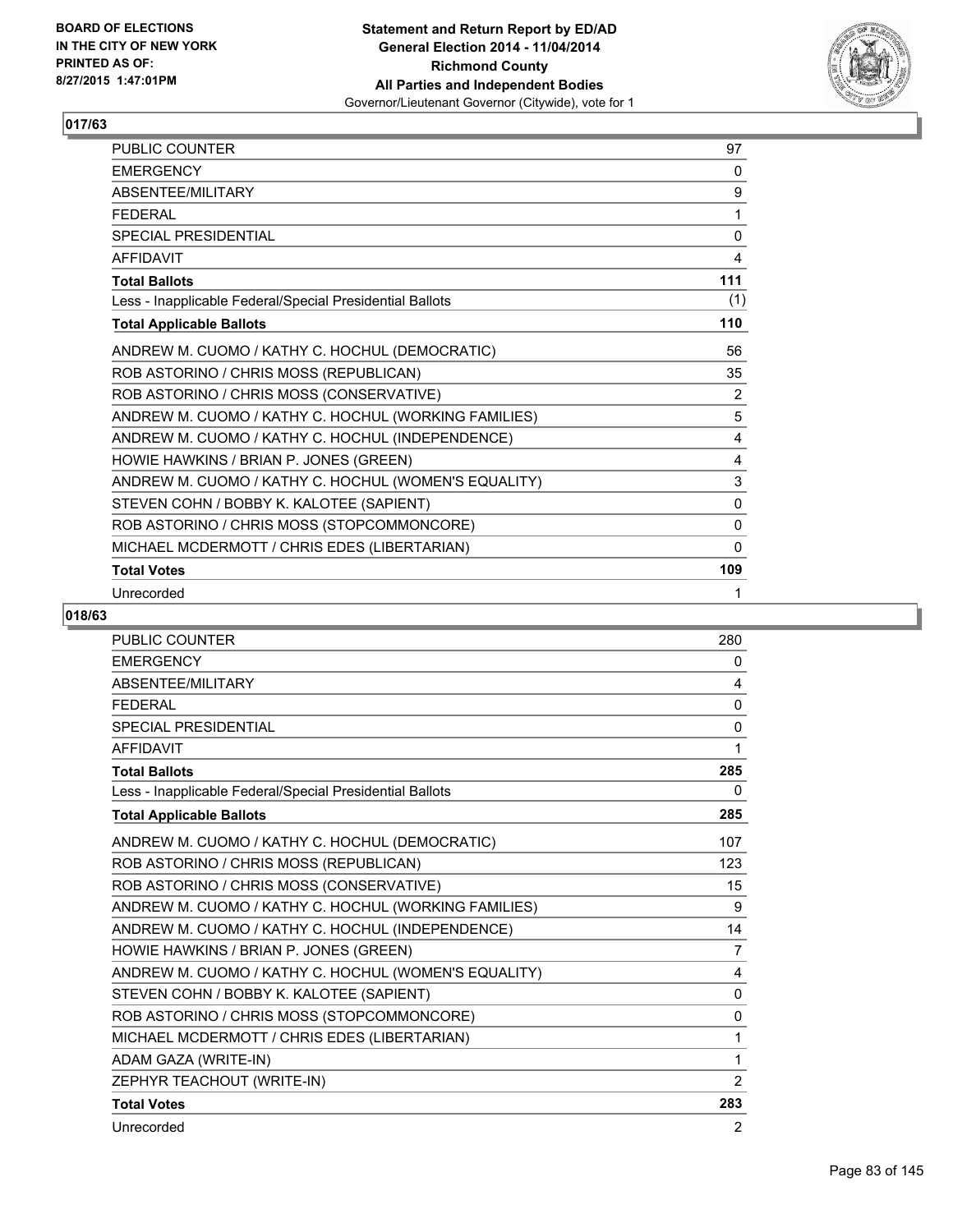

| <b>PUBLIC COUNTER</b>                                    | 157            |
|----------------------------------------------------------|----------------|
| <b>EMERGENCY</b>                                         | 0              |
| ABSENTEE/MILITARY                                        | 3              |
| <b>FEDERAL</b>                                           | 0              |
| <b>SPECIAL PRESIDENTIAL</b>                              | 0              |
| <b>AFFIDAVIT</b>                                         | 2              |
| <b>Total Ballots</b>                                     | 162            |
| Less - Inapplicable Federal/Special Presidential Ballots | 0              |
| <b>Total Applicable Ballots</b>                          | 162            |
| ANDREW M. CUOMO / KATHY C. HOCHUL (DEMOCRATIC)           | 74             |
| ROB ASTORINO / CHRIS MOSS (REPUBLICAN)                   | 53             |
| ROB ASTORINO / CHRIS MOSS (CONSERVATIVE)                 | 13             |
| ANDREW M. CUOMO / KATHY C. HOCHUL (WORKING FAMILIES)     | 3              |
| ANDREW M. CUOMO / KATHY C. HOCHUL (INDEPENDENCE)         | $\overline{2}$ |
| HOWIE HAWKINS / BRIAN P. JONES (GREEN)                   | 6              |
| ANDREW M. CUOMO / KATHY C. HOCHUL (WOMEN'S EQUALITY)     | 4              |
| STEVEN COHN / BOBBY K. KALOTEE (SAPIENT)                 | 0              |
| ROB ASTORINO / CHRIS MOSS (STOPCOMMONCORE)               | 2              |
| MICHAEL MCDERMOTT / CHRIS EDES (LIBERTARIAN)             | 3              |
| <b>Total Votes</b>                                       | 160            |
| Unrecorded                                               | 2              |

| PUBLIC COUNTER                                           | 212            |
|----------------------------------------------------------|----------------|
| <b>EMERGENCY</b>                                         | 0              |
| ABSENTEE/MILITARY                                        | 45             |
| <b>FEDERAL</b>                                           | 1              |
| <b>SPECIAL PRESIDENTIAL</b>                              | 0              |
| <b>AFFIDAVIT</b>                                         | 1              |
| <b>Total Ballots</b>                                     | 259            |
| Less - Inapplicable Federal/Special Presidential Ballots | (1)            |
| <b>Total Applicable Ballots</b>                          | 258            |
| ANDREW M. CUOMO / KATHY C. HOCHUL (DEMOCRATIC)           | 127            |
| ROB ASTORINO / CHRIS MOSS (REPUBLICAN)                   | 85             |
| ROB ASTORINO / CHRIS MOSS (CONSERVATIVE)                 | 15             |
| ANDREW M. CUOMO / KATHY C. HOCHUL (WORKING FAMILIES)     | 4              |
| ANDREW M. CUOMO / KATHY C. HOCHUL (INDEPENDENCE)         | 13             |
| HOWIE HAWKINS / BRIAN P. JONES (GREEN)                   | 3              |
| ANDREW M. CUOMO / KATHY C. HOCHUL (WOMEN'S EQUALITY)     | 5              |
| STEVEN COHN / BOBBY K. KALOTEE (SAPIENT)                 | 0              |
| ROB ASTORINO / CHRIS MOSS (STOPCOMMONCORE)               | $\Omega$       |
| MICHAEL MCDERMOTT / CHRIS EDES (LIBERTARIAN)             | $\overline{2}$ |
| <b>Total Votes</b>                                       | 254            |
| Unrecorded                                               | 4              |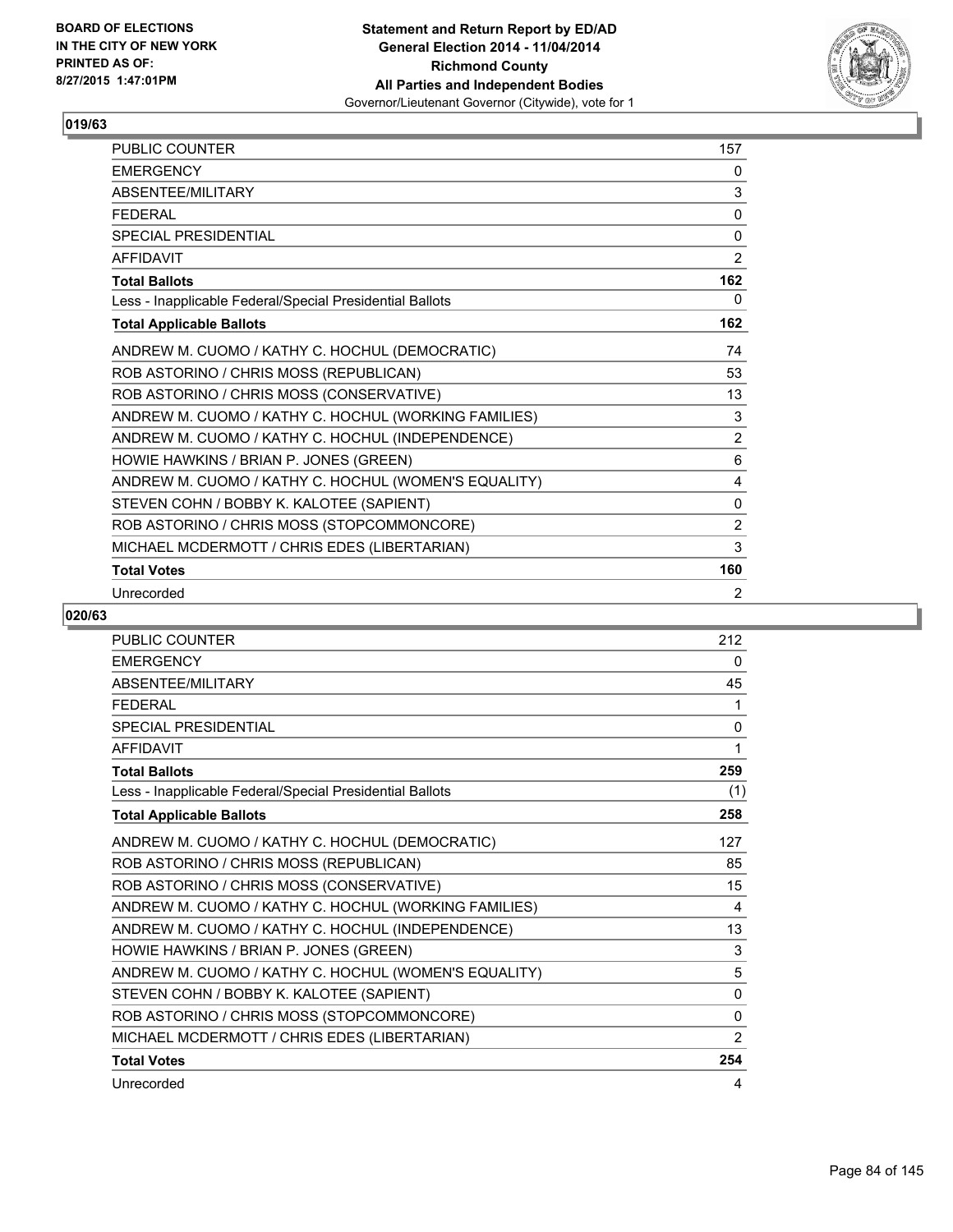

| PUBLIC COUNTER                                           | 272            |
|----------------------------------------------------------|----------------|
| <b>EMERGENCY</b>                                         | 0              |
| ABSENTEE/MILITARY                                        | 10             |
| <b>FEDERAL</b>                                           | 2              |
| <b>SPECIAL PRESIDENTIAL</b>                              | 0              |
| <b>AFFIDAVIT</b>                                         | $\Omega$       |
| <b>Total Ballots</b>                                     | 284            |
| Less - Inapplicable Federal/Special Presidential Ballots | (2)            |
| <b>Total Applicable Ballots</b>                          | 282            |
| ANDREW M. CUOMO / KATHY C. HOCHUL (DEMOCRATIC)           | 119            |
| ROB ASTORINO / CHRIS MOSS (REPUBLICAN)                   | 121            |
| ROB ASTORINO / CHRIS MOSS (CONSERVATIVE)                 | 19             |
| ANDREW M. CUOMO / KATHY C. HOCHUL (WORKING FAMILIES)     | 2              |
| ANDREW M. CUOMO / KATHY C. HOCHUL (INDEPENDENCE)         | 9              |
| HOWIE HAWKINS / BRIAN P. JONES (GREEN)                   | 3              |
| ANDREW M. CUOMO / KATHY C. HOCHUL (WOMEN'S EQUALITY)     | 3              |
| STEVEN COHN / BOBBY K. KALOTEE (SAPIENT)                 | $\mathbf{0}$   |
| ROB ASTORINO / CHRIS MOSS (STOPCOMMONCORE)               | $\overline{2}$ |
| MICHAEL MCDERMOTT / CHRIS EDES (LIBERTARIAN)             | $\mathbf{0}$   |
| <b>Total Votes</b>                                       | 278            |
| Unrecorded                                               | 4              |

| <b>PUBLIC COUNTER</b>                                    | 305            |
|----------------------------------------------------------|----------------|
| <b>EMERGENCY</b>                                         | 0              |
| <b>ABSENTEE/MILITARY</b>                                 | 5              |
| <b>FEDERAL</b>                                           | 0              |
| SPECIAL PRESIDENTIAL                                     | $\mathbf{0}$   |
| <b>AFFIDAVIT</b>                                         | $\mathbf{0}$   |
| <b>Total Ballots</b>                                     | 310            |
| Less - Inapplicable Federal/Special Presidential Ballots | 0              |
| <b>Total Applicable Ballots</b>                          | 310            |
| ANDREW M. CUOMO / KATHY C. HOCHUL (DEMOCRATIC)           | 146            |
| ROB ASTORINO / CHRIS MOSS (REPUBLICAN)                   | 120            |
| ROB ASTORINO / CHRIS MOSS (CONSERVATIVE)                 | 10             |
| ANDREW M. CUOMO / KATHY C. HOCHUL (WORKING FAMILIES)     | 7              |
| ANDREW M. CUOMO / KATHY C. HOCHUL (INDEPENDENCE)         | 10             |
| HOWIE HAWKINS / BRIAN P. JONES (GREEN)                   | 0              |
| ANDREW M. CUOMO / KATHY C. HOCHUL (WOMEN'S EQUALITY)     | 3              |
| STEVEN COHN / BOBBY K. KALOTEE (SAPIENT)                 | $\mathbf{0}$   |
| ROB ASTORINO / CHRIS MOSS (STOPCOMMONCORE)               | 5              |
| MICHAEL MCDERMOTT / CHRIS EDES (LIBERTARIAN)             | $\overline{2}$ |
| ADAM GAZA (WRITE-IN)                                     | 1              |
| <b>Total Votes</b>                                       | 304            |
| Unrecorded                                               | 6              |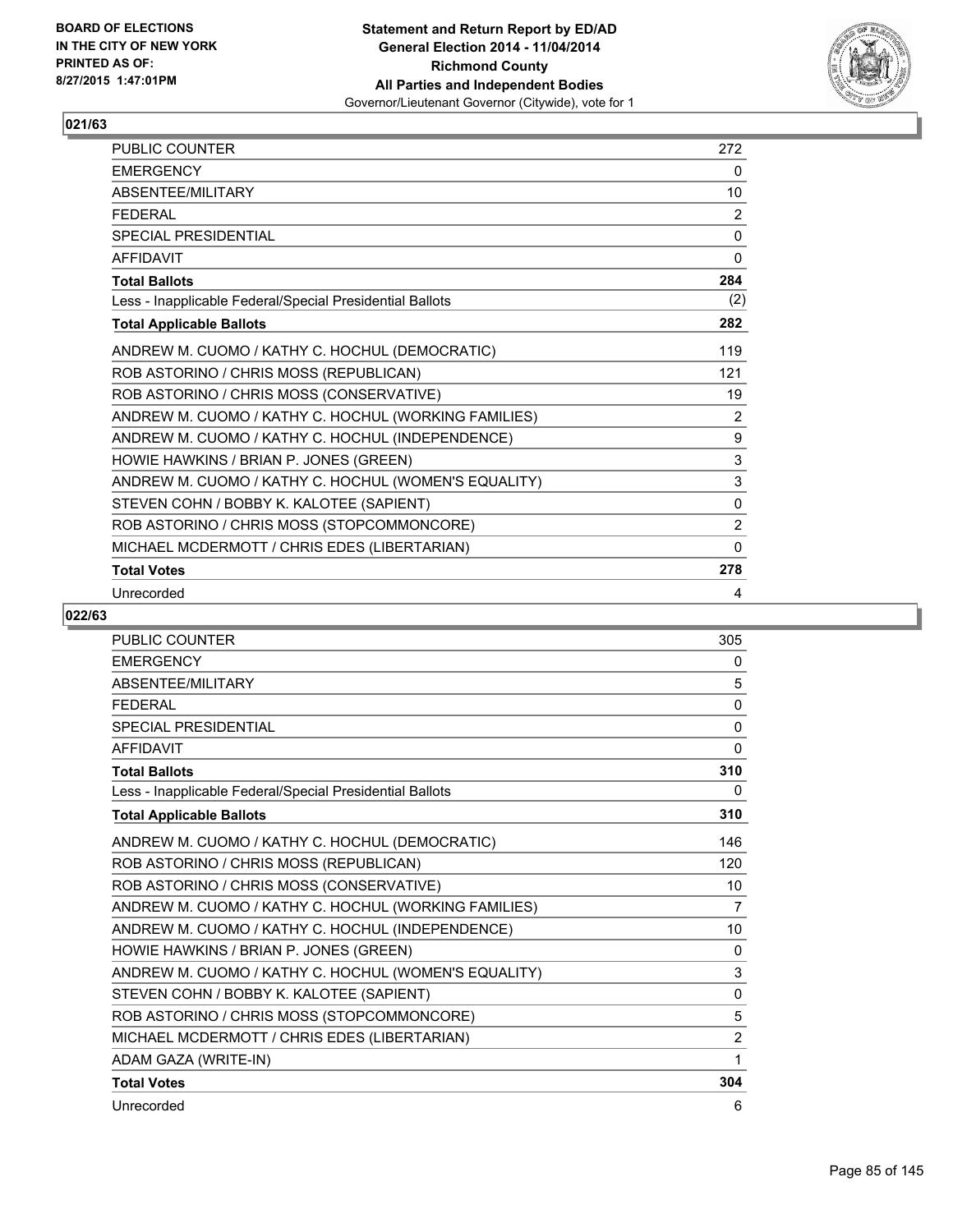

| PUBLIC COUNTER                                           | 368            |
|----------------------------------------------------------|----------------|
| <b>EMERGENCY</b>                                         | 0              |
| ABSENTEE/MILITARY                                        | 7              |
| <b>FFDFRAL</b>                                           | 1              |
| <b>SPECIAL PRESIDENTIAL</b>                              | 0              |
| <b>AFFIDAVIT</b>                                         | $\overline{2}$ |
| <b>Total Ballots</b>                                     | 378            |
| Less - Inapplicable Federal/Special Presidential Ballots | (1)            |
| <b>Total Applicable Ballots</b>                          | 377            |
| ANDREW M. CUOMO / KATHY C. HOCHUL (DEMOCRATIC)           | 186            |
| ROB ASTORINO / CHRIS MOSS (REPUBLICAN)                   | 137            |
| ROB ASTORINO / CHRIS MOSS (CONSERVATIVE)                 | 19             |
| ANDREW M. CUOMO / KATHY C. HOCHUL (WORKING FAMILIES)     | 8              |
| ANDREW M. CUOMO / KATHY C. HOCHUL (INDEPENDENCE)         | 12             |
| HOWIE HAWKINS / BRIAN P. JONES (GREEN)                   | 4              |
| ANDREW M. CUOMO / KATHY C. HOCHUL (WOMEN'S EQUALITY)     | 5              |
| STEVEN COHN / BOBBY K. KALOTEE (SAPIENT)                 | $\Omega$       |
| ROB ASTORINO / CHRIS MOSS (STOPCOMMONCORE)               | 2              |
| MICHAEL MCDERMOTT / CHRIS EDES (LIBERTARIAN)             | 0              |
| LUKE SKYWALKER (WRITE-IN)                                | 1              |
| <b>Total Votes</b>                                       | 374            |
| Unrecorded                                               | 3              |

| <b>PUBLIC COUNTER</b>                                    | 290            |
|----------------------------------------------------------|----------------|
| <b>EMERGENCY</b>                                         | 0              |
| <b>ABSENTEE/MILITARY</b>                                 | 21             |
| <b>FFDFRAL</b>                                           | 0              |
| <b>SPECIAL PRESIDENTIAL</b>                              | $\mathbf{0}$   |
| <b>AFFIDAVIT</b>                                         | 3              |
| <b>Total Ballots</b>                                     | 314            |
| Less - Inapplicable Federal/Special Presidential Ballots | 0              |
| <b>Total Applicable Ballots</b>                          | 314            |
| ANDREW M. CUOMO / KATHY C. HOCHUL (DEMOCRATIC)           | 131            |
| ROB ASTORINO / CHRIS MOSS (REPUBLICAN)                   | 136            |
| ROB ASTORINO / CHRIS MOSS (CONSERVATIVE)                 | 26             |
| ANDREW M. CUOMO / KATHY C. HOCHUL (WORKING FAMILIES)     | 6              |
| ANDREW M. CUOMO / KATHY C. HOCHUL (INDEPENDENCE)         | 4              |
| HOWIE HAWKINS / BRIAN P. JONES (GREEN)                   | 5              |
| ANDREW M. CUOMO / KATHY C. HOCHUL (WOMEN'S EQUALITY)     | $\overline{2}$ |
| STEVEN COHN / BOBBY K. KALOTEE (SAPIENT)                 | $\mathbf{0}$   |
| ROB ASTORINO / CHRIS MOSS (STOPCOMMONCORE)               | $\mathbf{0}$   |
| MICHAEL MCDERMOTT / CHRIS EDES (LIBERTARIAN)             | 0              |
| UNATTRIBUTABLE WRITE-IN (WRITE-IN)                       | 1              |
| <b>Total Votes</b>                                       | 311            |
| Unrecorded                                               | 3              |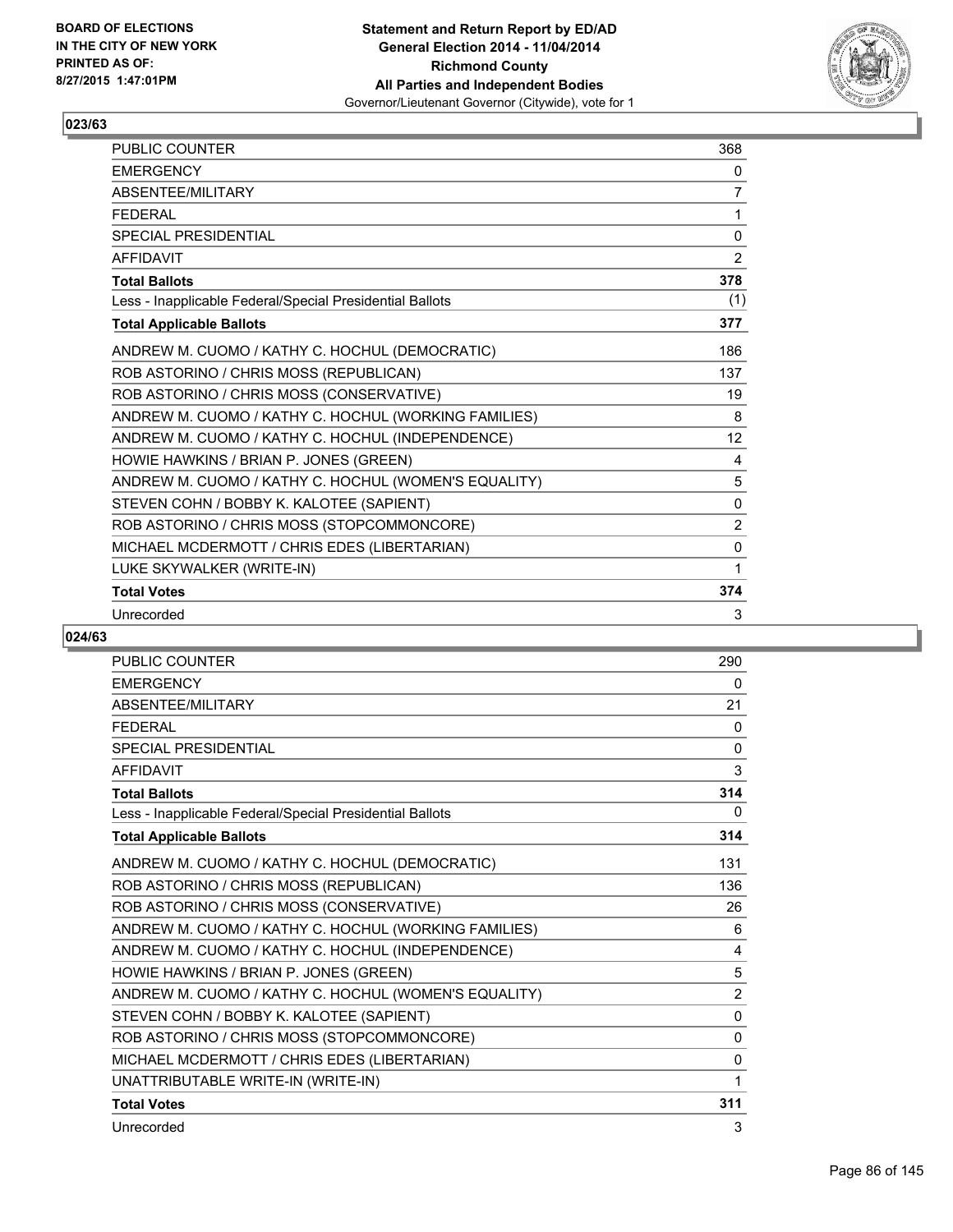

| <b>PUBLIC COUNTER</b>                                    | 314            |
|----------------------------------------------------------|----------------|
| <b>EMERGENCY</b>                                         | 0              |
| ABSENTEE/MILITARY                                        | 16             |
| <b>FFDFRAL</b>                                           | 4              |
| <b>SPECIAL PRESIDENTIAL</b>                              | 0              |
| <b>AFFIDAVIT</b>                                         | 3              |
| <b>Total Ballots</b>                                     | 337            |
| Less - Inapplicable Federal/Special Presidential Ballots | (4)            |
| <b>Total Applicable Ballots</b>                          | 333            |
| ANDREW M. CUOMO / KATHY C. HOCHUL (DEMOCRATIC)           | 148            |
| ROB ASTORINO / CHRIS MOSS (REPUBLICAN)                   | 135            |
| ROB ASTORINO / CHRIS MOSS (CONSERVATIVE)                 | 19             |
| ANDREW M. CUOMO / KATHY C. HOCHUL (WORKING FAMILIES)     | 4              |
| ANDREW M. CUOMO / KATHY C. HOCHUL (INDEPENDENCE)         | 9              |
| HOWIE HAWKINS / BRIAN P. JONES (GREEN)                   | 5              |
| ANDREW M. CUOMO / KATHY C. HOCHUL (WOMEN'S EQUALITY)     | $\mathbf{0}$   |
| STEVEN COHN / BOBBY K. KALOTEE (SAPIENT)                 | $\overline{2}$ |
| ROB ASTORINO / CHRIS MOSS (STOPCOMMONCORE)               | 1              |
| MICHAEL MCDERMOTT / CHRIS EDES (LIBERTARIAN)             | 1              |
| ADAM GAZA (WRITE-IN)                                     | 2              |
| <b>Total Votes</b>                                       | 326            |
| Unrecorded                                               | 7              |

| <b>PUBLIC COUNTER</b>                                    | 366          |
|----------------------------------------------------------|--------------|
| <b>EMERGENCY</b>                                         | 0            |
| <b>ABSENTEE/MILITARY</b>                                 | 11           |
| <b>FFDFRAL</b>                                           | 9            |
| <b>SPECIAL PRESIDENTIAL</b>                              | 0            |
| <b>AFFIDAVIT</b>                                         | $\mathbf{0}$ |
| <b>Total Ballots</b>                                     | 386          |
| Less - Inapplicable Federal/Special Presidential Ballots | (9)          |
| <b>Total Applicable Ballots</b>                          | 377          |
| ANDREW M. CUOMO / KATHY C. HOCHUL (DEMOCRATIC)           | 172          |
| ROB ASTORINO / CHRIS MOSS (REPUBLICAN)                   | 149          |
| ROB ASTORINO / CHRIS MOSS (CONSERVATIVE)                 | 25           |
| ANDREW M. CUOMO / KATHY C. HOCHUL (WORKING FAMILIES)     | 3            |
| ANDREW M. CUOMO / KATHY C. HOCHUL (INDEPENDENCE)         | 12           |
| HOWIE HAWKINS / BRIAN P. JONES (GREEN)                   | 4            |
| ANDREW M. CUOMO / KATHY C. HOCHUL (WOMEN'S EQUALITY)     | 1            |
| STEVEN COHN / BOBBY K. KALOTEE (SAPIENT)                 | 2            |
| ROB ASTORINO / CHRIS MOSS (STOPCOMMONCORE)               | $\Omega$     |
| MICHAEL MCDERMOTT / CHRIS EDES (LIBERTARIAN)             | 0            |
| <b>Total Votes</b>                                       | 368          |
| Unrecorded                                               | 9            |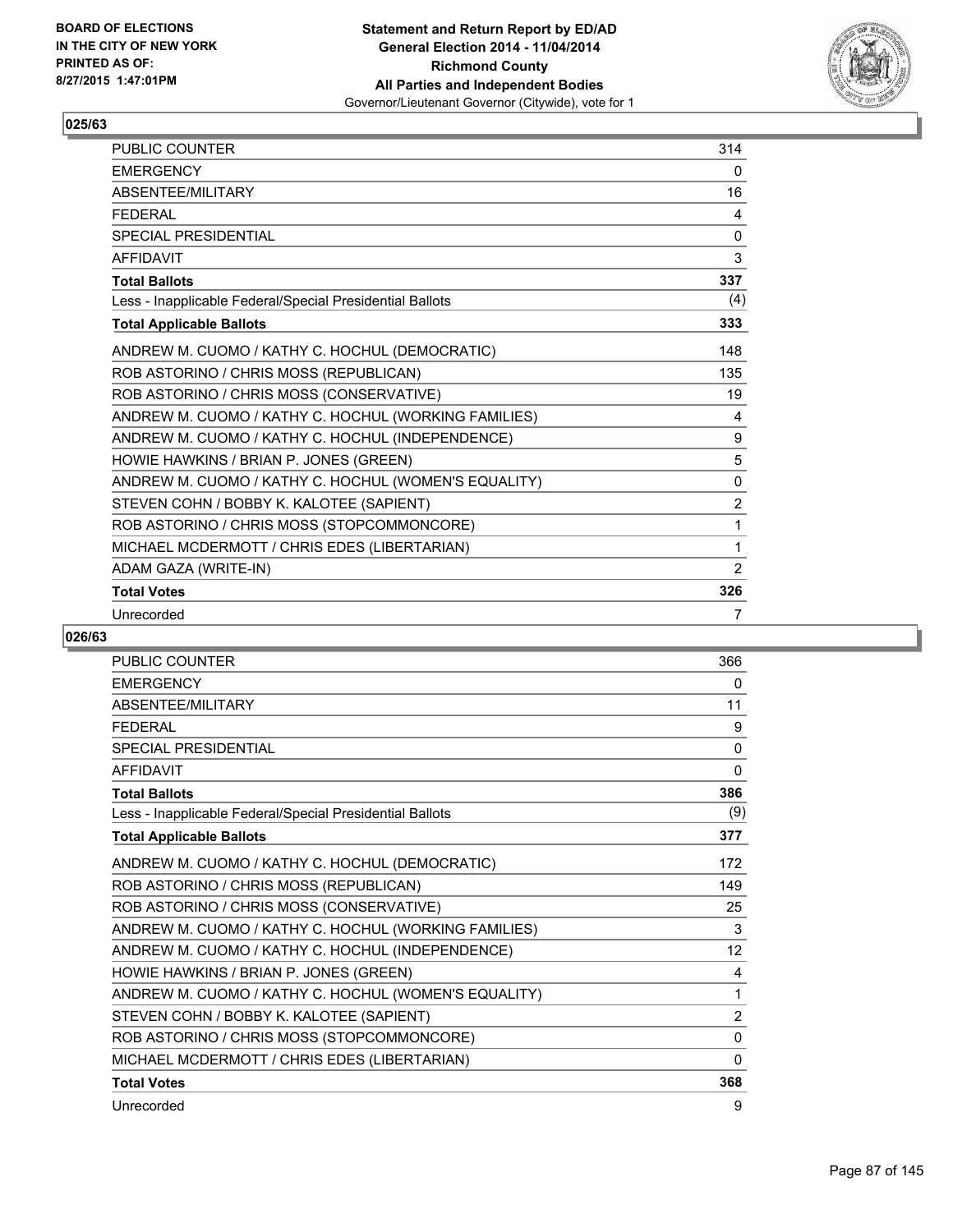

| PUBLIC COUNTER                                           | 226      |
|----------------------------------------------------------|----------|
| <b>EMERGENCY</b>                                         | 0        |
| ABSENTEE/MILITARY                                        | 10       |
| <b>FEDERAL</b>                                           | 0        |
| <b>SPECIAL PRESIDENTIAL</b>                              | $\Omega$ |
| <b>AFFIDAVIT</b>                                         | 1        |
| <b>Total Ballots</b>                                     | 237      |
| Less - Inapplicable Federal/Special Presidential Ballots | 0        |
| <b>Total Applicable Ballots</b>                          | 237      |
| ANDREW M. CUOMO / KATHY C. HOCHUL (DEMOCRATIC)           | 112      |
| ROB ASTORINO / CHRIS MOSS (REPUBLICAN)                   | 81       |
| ROB ASTORINO / CHRIS MOSS (CONSERVATIVE)                 | 21       |
| ANDREW M. CUOMO / KATHY C. HOCHUL (WORKING FAMILIES)     | 3        |
| ANDREW M. CUOMO / KATHY C. HOCHUL (INDEPENDENCE)         | 8        |
| HOWIE HAWKINS / BRIAN P. JONES (GREEN)                   | 4        |
| ANDREW M. CUOMO / KATHY C. HOCHUL (WOMEN'S EQUALITY)     | 5        |
| STEVEN COHN / BOBBY K. KALOTEE (SAPIENT)                 | 0        |
| ROB ASTORINO / CHRIS MOSS (STOPCOMMONCORE)               | 1        |
| MICHAEL MCDERMOTT / CHRIS EDES (LIBERTARIAN)             | 1        |
| <b>Total Votes</b>                                       | 236      |
| Unrecorded                                               | 1        |

| <b>PUBLIC COUNTER</b>                                    | 330            |
|----------------------------------------------------------|----------------|
| <b>EMERGENCY</b>                                         | 0              |
| <b>ABSENTEE/MILITARY</b>                                 | 17             |
| <b>FEDERAL</b>                                           | 0              |
| SPECIAL PRESIDENTIAL                                     | $\mathbf{0}$   |
| <b>AFFIDAVIT</b>                                         | 1              |
| <b>Total Ballots</b>                                     | 348            |
| Less - Inapplicable Federal/Special Presidential Ballots | 0              |
| <b>Total Applicable Ballots</b>                          | 348            |
| ANDREW M. CUOMO / KATHY C. HOCHUL (DEMOCRATIC)           | 134            |
| ROB ASTORINO / CHRIS MOSS (REPUBLICAN)                   | 151            |
| ROB ASTORINO / CHRIS MOSS (CONSERVATIVE)                 | 34             |
| ANDREW M. CUOMO / KATHY C. HOCHUL (WORKING FAMILIES)     | 15             |
| ANDREW M. CUOMO / KATHY C. HOCHUL (INDEPENDENCE)         | 3              |
| HOWIE HAWKINS / BRIAN P. JONES (GREEN)                   | $\mathbf{0}$   |
| ANDREW M. CUOMO / KATHY C. HOCHUL (WOMEN'S EQUALITY)     | $\overline{2}$ |
| STEVEN COHN / BOBBY K. KALOTEE (SAPIENT)                 | $\mathbf{0}$   |
| ROB ASTORINO / CHRIS MOSS (STOPCOMMONCORE)               | 3              |
| MICHAEL MCDERMOTT / CHRIS EDES (LIBERTARIAN)             | $\overline{2}$ |
| UNATTRIBUTABLE WRITE-IN (WRITE-IN)                       | 1              |
| <b>Total Votes</b>                                       | 345            |
| Unrecorded                                               | 3              |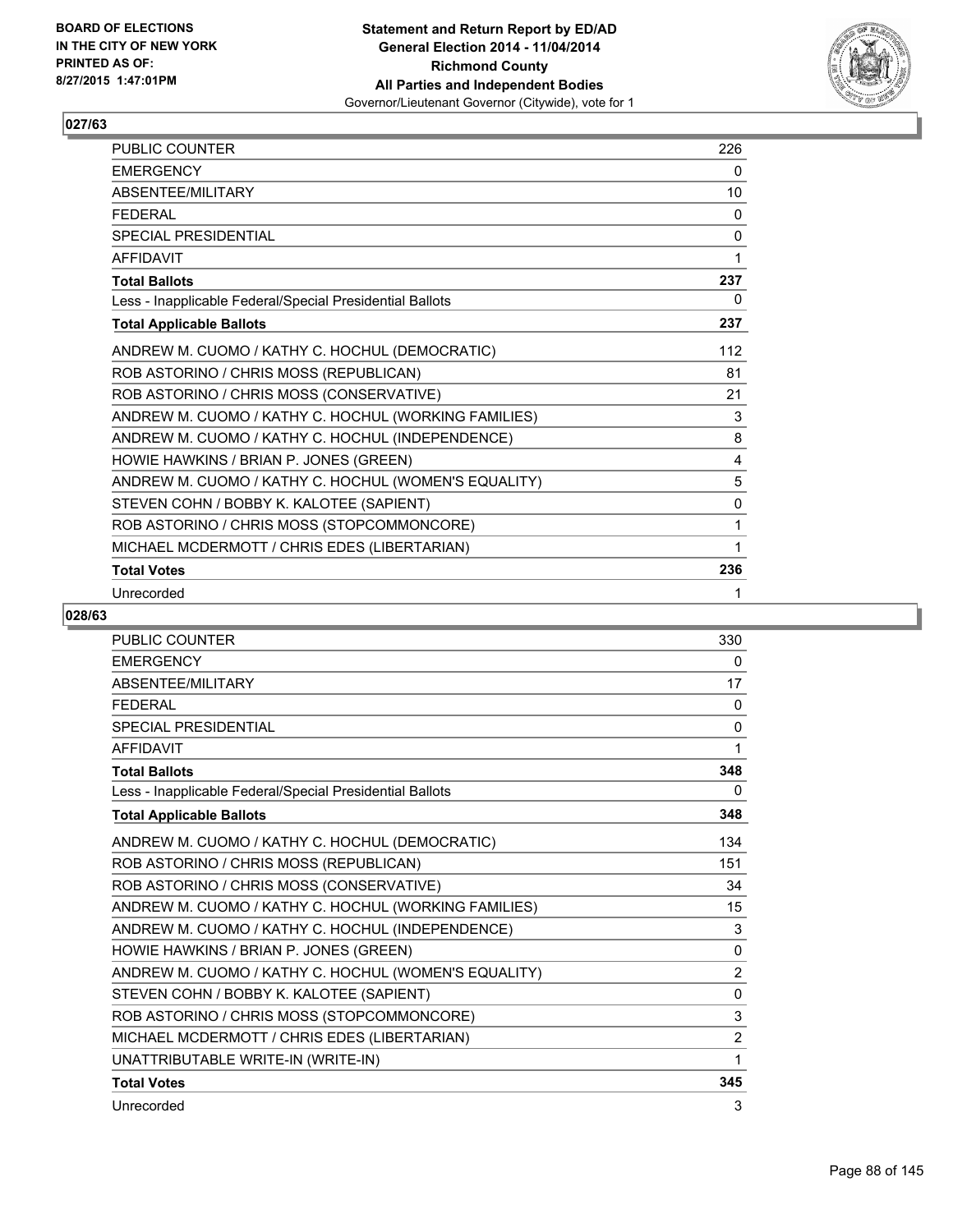

| <b>PUBLIC COUNTER</b>                                    | 316            |
|----------------------------------------------------------|----------------|
| <b>EMERGENCY</b>                                         | 0              |
| ABSENTEE/MILITARY                                        | 11             |
| <b>FEDERAL</b>                                           | 0              |
| <b>SPECIAL PRESIDENTIAL</b>                              | 0              |
| <b>AFFIDAVIT</b>                                         | $\overline{2}$ |
| <b>Total Ballots</b>                                     | 329            |
| Less - Inapplicable Federal/Special Presidential Ballots | 0              |
| <b>Total Applicable Ballots</b>                          | 329            |
| ANDREW M. CUOMO / KATHY C. HOCHUL (DEMOCRATIC)           | 161            |
| ROB ASTORINO / CHRIS MOSS (REPUBLICAN)                   | 107            |
| ROB ASTORINO / CHRIS MOSS (CONSERVATIVE)                 | 24             |
| ANDREW M. CUOMO / KATHY C. HOCHUL (WORKING FAMILIES)     | 6              |
| ANDREW M. CUOMO / KATHY C. HOCHUL (INDEPENDENCE)         | 11             |
| HOWIE HAWKINS / BRIAN P. JONES (GREEN)                   | 5              |
| ANDREW M. CUOMO / KATHY C. HOCHUL (WOMEN'S EQUALITY)     | $\overline{7}$ |
| STEVEN COHN / BOBBY K. KALOTEE (SAPIENT)                 | 0              |
| ROB ASTORINO / CHRIS MOSS (STOPCOMMONCORE)               | 1              |
| MICHAEL MCDERMOTT / CHRIS EDES (LIBERTARIAN)             | 4              |
| <b>Total Votes</b>                                       | 326            |
| Unrecorded                                               | 3              |

| <b>PUBLIC COUNTER</b>                                    | 261            |
|----------------------------------------------------------|----------------|
| <b>EMERGENCY</b>                                         | 0              |
| ABSENTEE/MILITARY                                        | 16             |
| <b>FEDERAL</b>                                           | 1              |
| <b>SPECIAL PRESIDENTIAL</b>                              | $\mathbf{0}$   |
| <b>AFFIDAVIT</b>                                         | 3              |
| <b>Total Ballots</b>                                     | 281            |
| Less - Inapplicable Federal/Special Presidential Ballots | (1)            |
| <b>Total Applicable Ballots</b>                          | 280            |
| ANDREW M. CUOMO / KATHY C. HOCHUL (DEMOCRATIC)           | 126            |
| ROB ASTORINO / CHRIS MOSS (REPUBLICAN)                   | 99             |
| ROB ASTORINO / CHRIS MOSS (CONSERVATIVE)                 | 22             |
| ANDREW M. CUOMO / KATHY C. HOCHUL (WORKING FAMILIES)     | 16             |
| ANDREW M. CUOMO / KATHY C. HOCHUL (INDEPENDENCE)         | 6              |
| HOWIE HAWKINS / BRIAN P. JONES (GREEN)                   | 3              |
| ANDREW M. CUOMO / KATHY C. HOCHUL (WOMEN'S EQUALITY)     | $\overline{2}$ |
| STEVEN COHN / BOBBY K. KALOTEE (SAPIENT)                 | 0              |
| ROB ASTORINO / CHRIS MOSS (STOPCOMMONCORE)               | 2              |
| MICHAEL MCDERMOTT / CHRIS EDES (LIBERTARIAN)             | 0              |
| <b>Total Votes</b>                                       | 276            |
| Unrecorded                                               | 4              |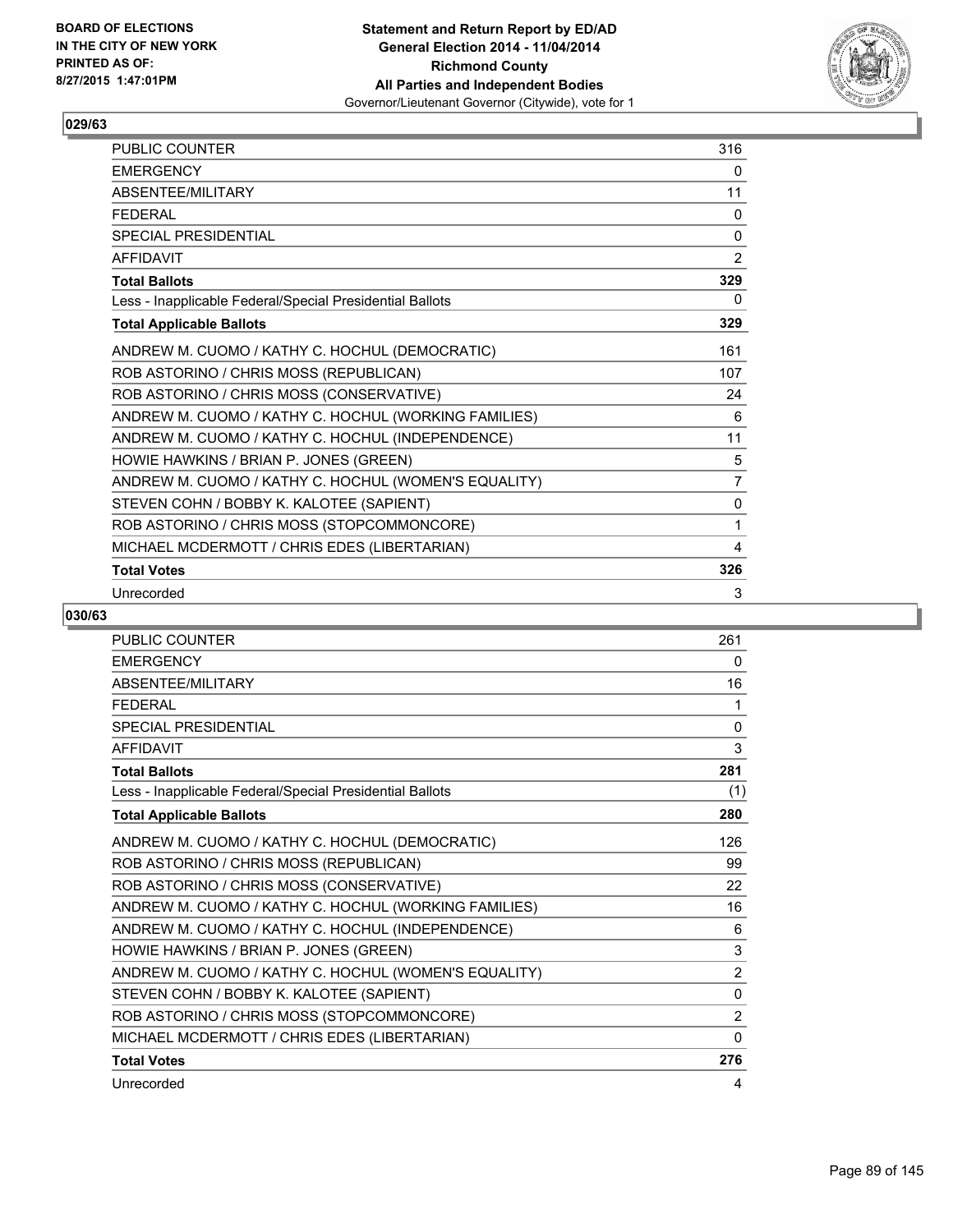

| PUBLIC COUNTER                                           | 293               |
|----------------------------------------------------------|-------------------|
| <b>EMERGENCY</b>                                         | 0                 |
| ABSENTEE/MILITARY                                        | 10                |
| <b>FEDERAL</b>                                           | 0                 |
| <b>SPECIAL PRESIDENTIAL</b>                              | $\Omega$          |
| <b>AFFIDAVIT</b>                                         | 5                 |
| <b>Total Ballots</b>                                     | 308               |
| Less - Inapplicable Federal/Special Presidential Ballots | 0                 |
| <b>Total Applicable Ballots</b>                          | 308               |
| ANDREW M. CUOMO / KATHY C. HOCHUL (DEMOCRATIC)           | 168               |
| ROB ASTORINO / CHRIS MOSS (REPUBLICAN)                   | 97                |
| ROB ASTORINO / CHRIS MOSS (CONSERVATIVE)                 | $12 \overline{ }$ |
| ANDREW M. CUOMO / KATHY C. HOCHUL (WORKING FAMILIES)     | 7                 |
| ANDREW M. CUOMO / KATHY C. HOCHUL (INDEPENDENCE)         | $\overline{7}$    |
| HOWIE HAWKINS / BRIAN P. JONES (GREEN)                   | 5                 |
| ANDREW M. CUOMO / KATHY C. HOCHUL (WOMEN'S EQUALITY)     | 1                 |
| STEVEN COHN / BOBBY K. KALOTEE (SAPIENT)                 | $\mathbf{0}$      |
| ROB ASTORINO / CHRIS MOSS (STOPCOMMONCORE)               | 6                 |
| MICHAEL MCDERMOTT / CHRIS EDES (LIBERTARIAN)             | 1                 |
| <b>Total Votes</b>                                       | 304               |
| Unrecorded                                               | 4                 |

| <b>PUBLIC COUNTER</b>                                    | 335            |
|----------------------------------------------------------|----------------|
| <b>EMERGENCY</b>                                         | 0              |
| <b>ABSENTEE/MILITARY</b>                                 | 19             |
| <b>FEDERAL</b>                                           | 0              |
| SPECIAL PRESIDENTIAL                                     | $\mathbf{0}$   |
| <b>AFFIDAVIT</b>                                         | 1              |
| <b>Total Ballots</b>                                     | 355            |
| Less - Inapplicable Federal/Special Presidential Ballots | 0              |
| <b>Total Applicable Ballots</b>                          | 355            |
| ANDREW M. CUOMO / KATHY C. HOCHUL (DEMOCRATIC)           | 163            |
| ROB ASTORINO / CHRIS MOSS (REPUBLICAN)                   | 139            |
| ROB ASTORINO / CHRIS MOSS (CONSERVATIVE)                 | 22             |
| ANDREW M. CUOMO / KATHY C. HOCHUL (WORKING FAMILIES)     | 9              |
| ANDREW M. CUOMO / KATHY C. HOCHUL (INDEPENDENCE)         | 5              |
| HOWIE HAWKINS / BRIAN P. JONES (GREEN)                   | $\overline{7}$ |
| ANDREW M. CUOMO / KATHY C. HOCHUL (WOMEN'S EQUALITY)     | 3              |
| STEVEN COHN / BOBBY K. KALOTEE (SAPIENT)                 | $\mathbf{0}$   |
| ROB ASTORINO / CHRIS MOSS (STOPCOMMONCORE)               | $\overline{2}$ |
| MICHAEL MCDERMOTT / CHRIS EDES (LIBERTARIAN)             | $\overline{2}$ |
| JOSEPH QUIMBY (WRITE-IN)                                 | 1              |
| <b>Total Votes</b>                                       | 353            |
| Unrecorded                                               | 2              |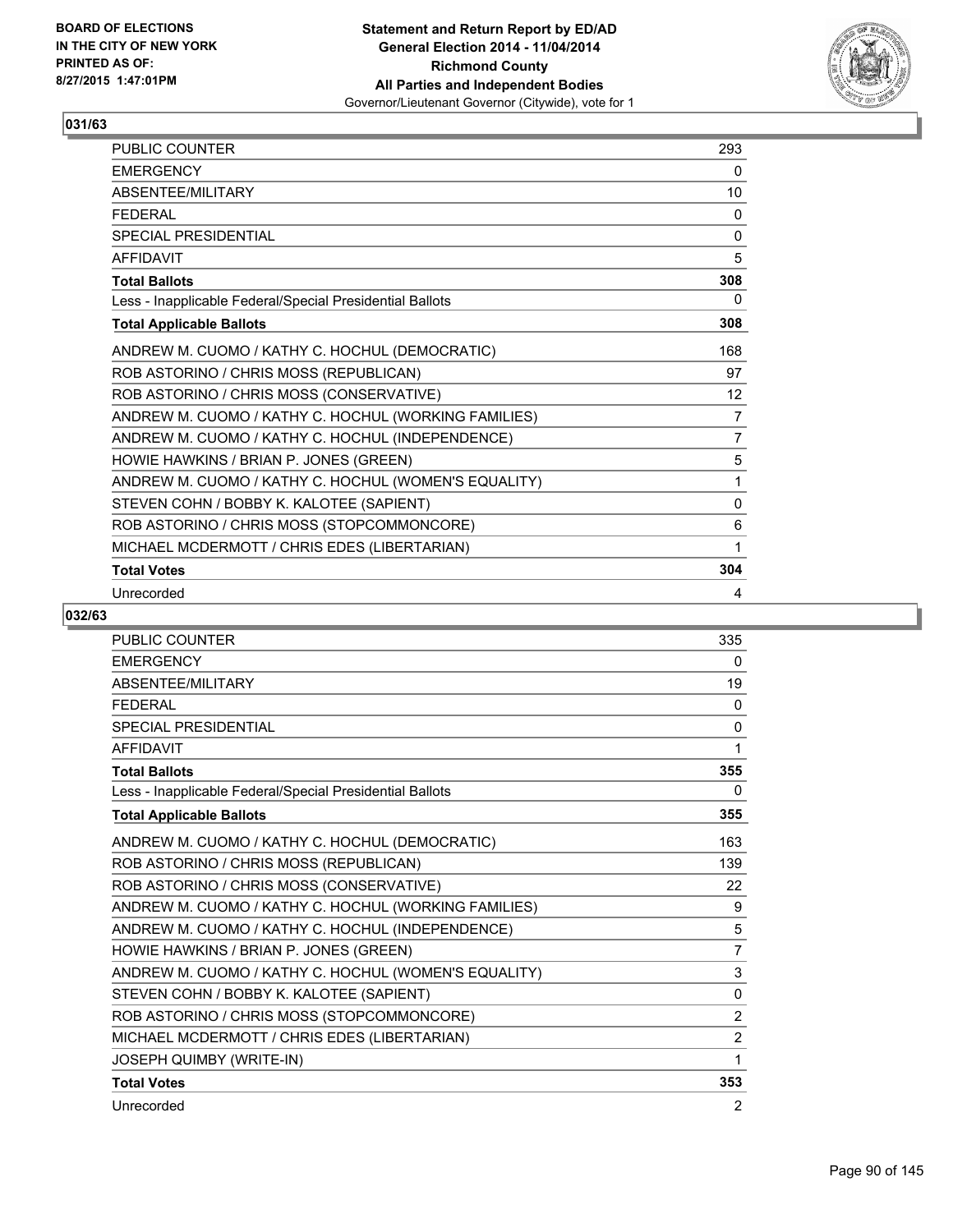

| PUBLIC COUNTER                                           | 313      |
|----------------------------------------------------------|----------|
| <b>EMERGENCY</b>                                         | 0        |
| ABSENTEE/MILITARY                                        | 3        |
| <b>FEDERAL</b>                                           | 0        |
| <b>SPECIAL PRESIDENTIAL</b>                              | $\Omega$ |
| <b>AFFIDAVIT</b>                                         | 1        |
| <b>Total Ballots</b>                                     | 317      |
| Less - Inapplicable Federal/Special Presidential Ballots | 0        |
| <b>Total Applicable Ballots</b>                          | 317      |
| ANDREW M. CUOMO / KATHY C. HOCHUL (DEMOCRATIC)           | 131      |
| ROB ASTORINO / CHRIS MOSS (REPUBLICAN)                   | 127      |
| ROB ASTORINO / CHRIS MOSS (CONSERVATIVE)                 | 23       |
| ANDREW M. CUOMO / KATHY C. HOCHUL (WORKING FAMILIES)     | 5        |
| ANDREW M. CUOMO / KATHY C. HOCHUL (INDEPENDENCE)         | 14       |
| HOWIE HAWKINS / BRIAN P. JONES (GREEN)                   | 1        |
| ANDREW M. CUOMO / KATHY C. HOCHUL (WOMEN'S EQUALITY)     | 4        |
| STEVEN COHN / BOBBY K. KALOTEE (SAPIENT)                 | 0        |
| ROB ASTORINO / CHRIS MOSS (STOPCOMMONCORE)               | 5        |
| MICHAEL MCDERMOTT / CHRIS EDES (LIBERTARIAN)             | 1        |
| <b>Total Votes</b>                                       | 311      |
| Unrecorded                                               | 6        |

| PUBLIC COUNTER                                           | 187            |
|----------------------------------------------------------|----------------|
| <b>EMERGENCY</b>                                         | 0              |
| ABSENTEE/MILITARY                                        | 11             |
| <b>FEDERAL</b>                                           | 2              |
| <b>SPECIAL PRESIDENTIAL</b>                              | $\mathbf 0$    |
| <b>AFFIDAVIT</b>                                         | $\mathbf{0}$   |
| <b>Total Ballots</b>                                     | 200            |
| Less - Inapplicable Federal/Special Presidential Ballots | (2)            |
| <b>Total Applicable Ballots</b>                          | 198            |
| ANDREW M. CUOMO / KATHY C. HOCHUL (DEMOCRATIC)           | 89             |
| ROB ASTORINO / CHRIS MOSS (REPUBLICAN)                   | 81             |
| ROB ASTORINO / CHRIS MOSS (CONSERVATIVE)                 | 9              |
| ANDREW M. CUOMO / KATHY C. HOCHUL (WORKING FAMILIES)     | 8              |
| ANDREW M. CUOMO / KATHY C. HOCHUL (INDEPENDENCE)         | 4              |
| HOWIE HAWKINS / BRIAN P. JONES (GREEN)                   | $\overline{2}$ |
| ANDREW M. CUOMO / KATHY C. HOCHUL (WOMEN'S EQUALITY)     | 1              |
| STEVEN COHN / BOBBY K. KALOTEE (SAPIENT)                 | 0              |
| ROB ASTORINO / CHRIS MOSS (STOPCOMMONCORE)               | $\Omega$       |
| MICHAEL MCDERMOTT / CHRIS EDES (LIBERTARIAN)             | 1              |
| <b>Total Votes</b>                                       | 195            |
| Unrecorded                                               | 3              |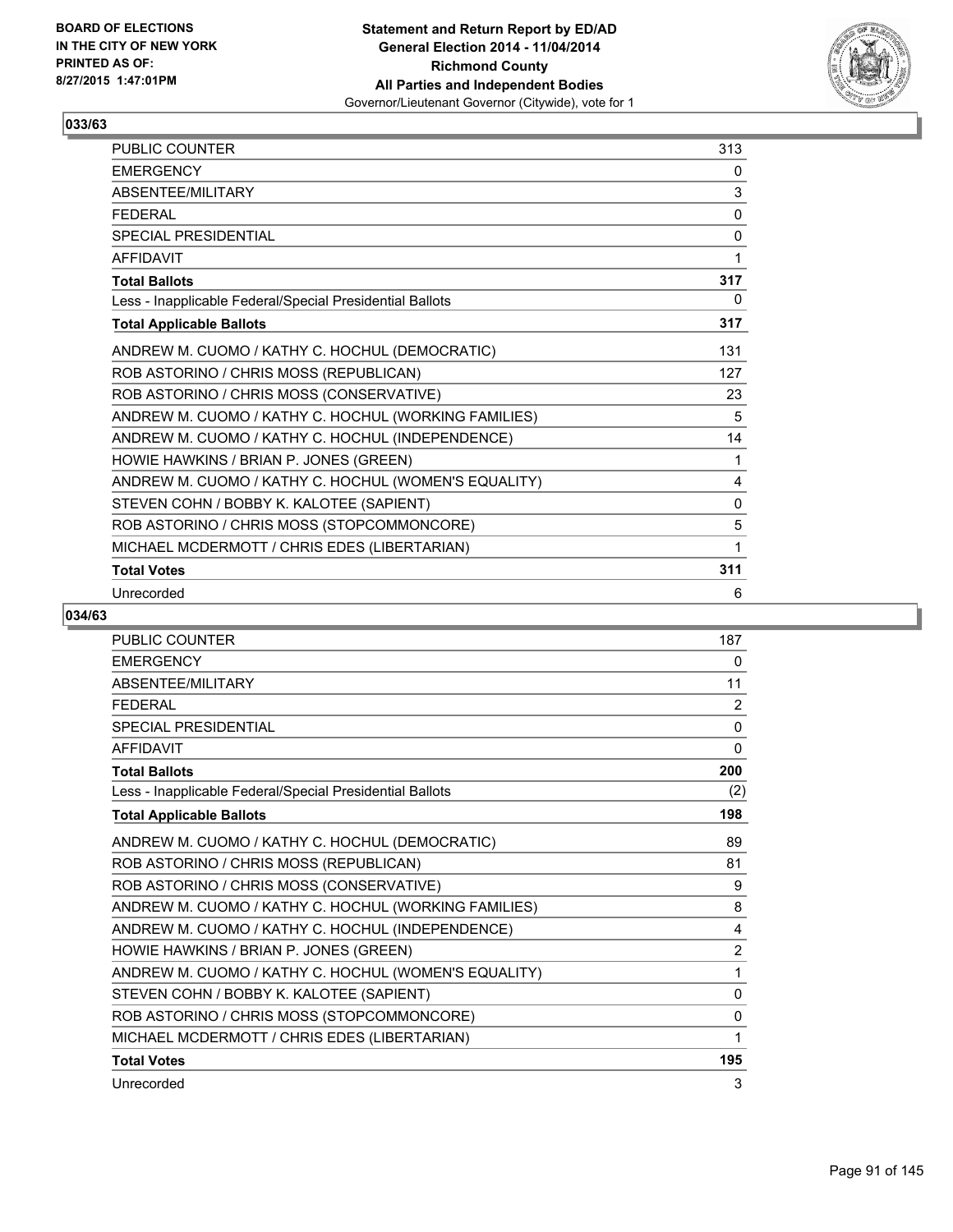

| <b>PUBLIC COUNTER</b>                                    | 253            |
|----------------------------------------------------------|----------------|
| <b>EMERGENCY</b>                                         | 0              |
| ABSENTEE/MILITARY                                        | 14             |
| <b>FEDERAL</b>                                           | 0              |
| <b>SPECIAL PRESIDENTIAL</b>                              | $\mathbf{0}$   |
| <b>AFFIDAVIT</b>                                         | 4              |
| <b>Total Ballots</b>                                     | 271            |
| Less - Inapplicable Federal/Special Presidential Ballots | 0              |
| <b>Total Applicable Ballots</b>                          | 271            |
| ANDREW M. CUOMO / KATHY C. HOCHUL (DEMOCRATIC)           | 110            |
| ROB ASTORINO / CHRIS MOSS (REPUBLICAN)                   | 104            |
| ROB ASTORINO / CHRIS MOSS (CONSERVATIVE)                 | 26             |
| ANDREW M. CUOMO / KATHY C. HOCHUL (WORKING FAMILIES)     | 6              |
| ANDREW M. CUOMO / KATHY C. HOCHUL (INDEPENDENCE)         | 7              |
| HOWIE HAWKINS / BRIAN P. JONES (GREEN)                   | $\overline{7}$ |
| ANDREW M. CUOMO / KATHY C. HOCHUL (WOMEN'S EQUALITY)     | 4              |
| STEVEN COHN / BOBBY K. KALOTEE (SAPIENT)                 | $\overline{2}$ |
| ROB ASTORINO / CHRIS MOSS (STOPCOMMONCORE)               | 1              |
| MICHAEL MCDERMOTT / CHRIS EDES (LIBERTARIAN)             | 1              |
| <b>Total Votes</b>                                       | 268            |
| Unrecorded                                               | 3              |

| <b>PUBLIC COUNTER</b>                                    | 390            |
|----------------------------------------------------------|----------------|
| <b>EMERGENCY</b>                                         | 0              |
| ABSENTEE/MILITARY                                        | 14             |
| <b>FEDERAL</b>                                           | 3              |
| <b>SPECIAL PRESIDENTIAL</b>                              | $\mathbf 0$    |
| <b>AFFIDAVIT</b>                                         | $\overline{7}$ |
| <b>Total Ballots</b>                                     | 414            |
| Less - Inapplicable Federal/Special Presidential Ballots | (3)            |
| <b>Total Applicable Ballots</b>                          | 411            |
| ANDREW M. CUOMO / KATHY C. HOCHUL (DEMOCRATIC)           | 182            |
| ROB ASTORINO / CHRIS MOSS (REPUBLICAN)                   | 165            |
| ROB ASTORINO / CHRIS MOSS (CONSERVATIVE)                 | 25             |
| ANDREW M. CUOMO / KATHY C. HOCHUL (WORKING FAMILIES)     | 7              |
| ANDREW M. CUOMO / KATHY C. HOCHUL (INDEPENDENCE)         | 6              |
| HOWIE HAWKINS / BRIAN P. JONES (GREEN)                   | 15             |
| ANDREW M. CUOMO / KATHY C. HOCHUL (WOMEN'S EQUALITY)     | 5              |
| STEVEN COHN / BOBBY K. KALOTEE (SAPIENT)                 | 0              |
| ROB ASTORINO / CHRIS MOSS (STOPCOMMONCORE)               | 2              |
| MICHAEL MCDERMOTT / CHRIS EDES (LIBERTARIAN)             | 3              |
| <b>Total Votes</b>                                       | 410            |
| Unrecorded                                               | 1              |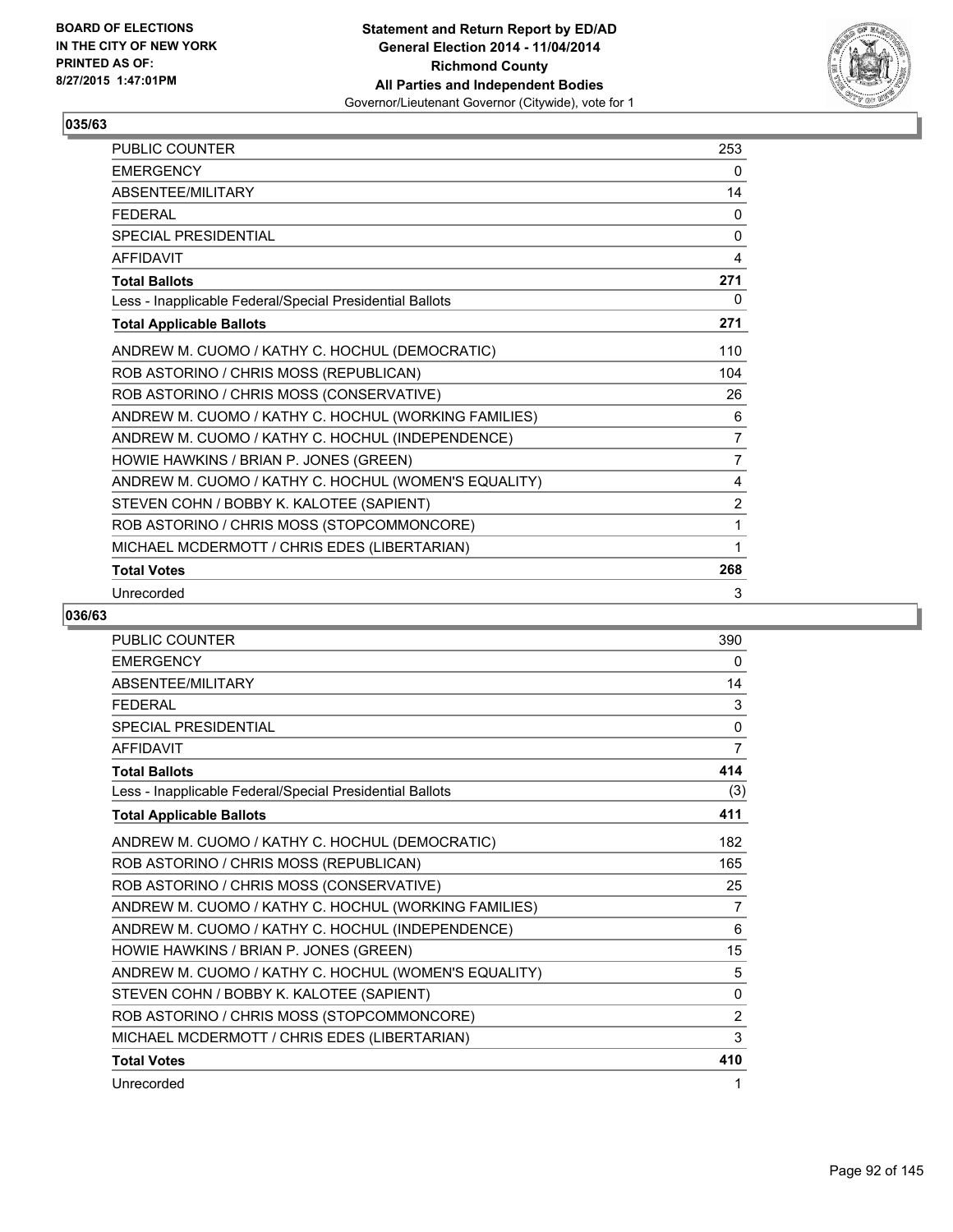

| <b>PUBLIC COUNTER</b>                                    | 269               |
|----------------------------------------------------------|-------------------|
| <b>EMERGENCY</b>                                         | 0                 |
| ABSENTEE/MILITARY                                        | 12                |
| <b>FEDERAL</b>                                           | 0                 |
| <b>SPECIAL PRESIDENTIAL</b>                              | $\mathbf{0}$      |
| <b>AFFIDAVIT</b>                                         | 4                 |
| <b>Total Ballots</b>                                     | 285               |
| Less - Inapplicable Federal/Special Presidential Ballots | 0                 |
| <b>Total Applicable Ballots</b>                          | 285               |
| ANDREW M. CUOMO / KATHY C. HOCHUL (DEMOCRATIC)           | 184               |
| ROB ASTORINO / CHRIS MOSS (REPUBLICAN)                   | 68                |
| ROB ASTORINO / CHRIS MOSS (CONSERVATIVE)                 | $12 \overline{ }$ |
| ANDREW M. CUOMO / KATHY C. HOCHUL (WORKING FAMILIES)     | 5                 |
| ANDREW M. CUOMO / KATHY C. HOCHUL (INDEPENDENCE)         | 3                 |
| HOWIE HAWKINS / BRIAN P. JONES (GREEN)                   | 3                 |
| ANDREW M. CUOMO / KATHY C. HOCHUL (WOMEN'S EQUALITY)     | 3                 |
| STEVEN COHN / BOBBY K. KALOTEE (SAPIENT)                 | 1                 |
| ROB ASTORINO / CHRIS MOSS (STOPCOMMONCORE)               | 1                 |
| MICHAEL MCDERMOTT / CHRIS EDES (LIBERTARIAN)             | $\mathbf{0}$      |
| <b>Total Votes</b>                                       | 280               |
| Unrecorded                                               | 5                 |

| PUBLIC COUNTER                                           | 294            |
|----------------------------------------------------------|----------------|
| <b>EMERGENCY</b>                                         | 0              |
| ABSENTEE/MILITARY                                        | 9              |
| <b>FEDERAL</b>                                           | $\Omega$       |
| <b>SPECIAL PRESIDENTIAL</b>                              | 0              |
| <b>AFFIDAVIT</b>                                         | 1              |
| <b>Total Ballots</b>                                     | 304            |
| Less - Inapplicable Federal/Special Presidential Ballots | 0              |
| <b>Total Applicable Ballots</b>                          | 304            |
| ANDREW M. CUOMO / KATHY C. HOCHUL (DEMOCRATIC)           | 210            |
| ROB ASTORINO / CHRIS MOSS (REPUBLICAN)                   | 48             |
| ROB ASTORINO / CHRIS MOSS (CONSERVATIVE)                 | 12             |
| ANDREW M. CUOMO / KATHY C. HOCHUL (WORKING FAMILIES)     | 11             |
| ANDREW M. CUOMO / KATHY C. HOCHUL (INDEPENDENCE)         | 7              |
| HOWIE HAWKINS / BRIAN P. JONES (GREEN)                   | 4              |
| ANDREW M. CUOMO / KATHY C. HOCHUL (WOMEN'S EQUALITY)     | 0              |
| STEVEN COHN / BOBBY K. KALOTEE (SAPIENT)                 | $\overline{2}$ |
| ROB ASTORINO / CHRIS MOSS (STOPCOMMONCORE)               | 2              |
| MICHAEL MCDERMOTT / CHRIS EDES (LIBERTARIAN)             | 3              |
| <b>Total Votes</b>                                       | 299            |
| Unrecorded                                               | 5              |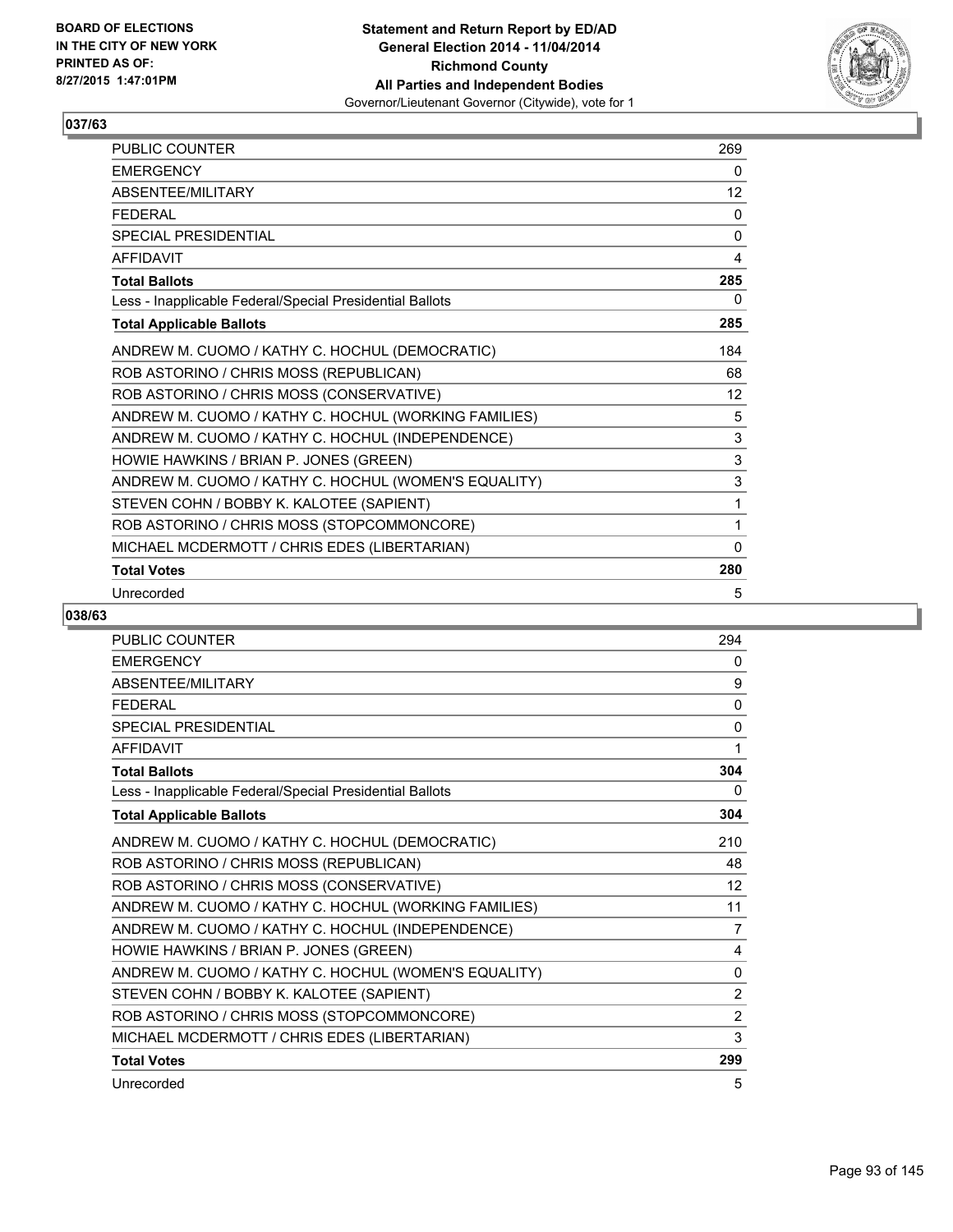

| PUBLIC COUNTER                                           | 250      |
|----------------------------------------------------------|----------|
| <b>EMERGENCY</b>                                         | 1        |
| ABSENTEE/MILITARY                                        | 7        |
| <b>FFDFRAL</b>                                           | 1        |
| <b>SPECIAL PRESIDENTIAL</b>                              | 0        |
| <b>AFFIDAVIT</b>                                         | 3        |
| <b>Total Ballots</b>                                     | 262      |
| Less - Inapplicable Federal/Special Presidential Ballots | (1)      |
| <b>Total Applicable Ballots</b>                          | 261      |
| ANDREW M. CUOMO / KATHY C. HOCHUL (DEMOCRATIC)           | 174      |
| ROB ASTORINO / CHRIS MOSS (REPUBLICAN)                   | 56       |
| ROB ASTORINO / CHRIS MOSS (CONSERVATIVE)                 | 7        |
| ANDREW M. CUOMO / KATHY C. HOCHUL (WORKING FAMILIES)     | 11       |
| ANDREW M. CUOMO / KATHY C. HOCHUL (INDEPENDENCE)         | 4        |
| HOWIE HAWKINS / BRIAN P. JONES (GREEN)                   | 4        |
| ANDREW M. CUOMO / KATHY C. HOCHUL (WOMEN'S EQUALITY)     | 3        |
| STEVEN COHN / BOBBY K. KALOTEE (SAPIENT)                 | $\Omega$ |
| ROB ASTORINO / CHRIS MOSS (STOPCOMMONCORE)               | 0        |
| MICHAEL MCDERMOTT / CHRIS EDES (LIBERTARIAN)             | 0        |
| UNATTRIBUTABLE WRITE-IN (WRITE-IN)                       | 1        |
| <b>Total Votes</b>                                       | 260      |
| Unrecorded                                               | 1        |

| <b>PUBLIC COUNTER</b>                                    | 176            |
|----------------------------------------------------------|----------------|
| <b>EMERGENCY</b>                                         | 0              |
| ABSENTEE/MILITARY                                        | 10             |
| <b>FEDERAL</b>                                           | 0              |
| <b>SPECIAL PRESIDENTIAL</b>                              | 0              |
| <b>AFFIDAVIT</b>                                         | 3              |
| <b>Total Ballots</b>                                     | 189            |
| Less - Inapplicable Federal/Special Presidential Ballots | 0              |
| <b>Total Applicable Ballots</b>                          | 189            |
| ANDREW M. CUOMO / KATHY C. HOCHUL (DEMOCRATIC)           | 160            |
| ROB ASTORINO / CHRIS MOSS (REPUBLICAN)                   | 15             |
| ROB ASTORINO / CHRIS MOSS (CONSERVATIVE)                 | 4              |
| ANDREW M. CUOMO / KATHY C. HOCHUL (WORKING FAMILIES)     | $\overline{7}$ |
| ANDREW M. CUOMO / KATHY C. HOCHUL (INDEPENDENCE)         | 0              |
| HOWIE HAWKINS / BRIAN P. JONES (GREEN)                   | 1              |
| ANDREW M. CUOMO / KATHY C. HOCHUL (WOMEN'S EQUALITY)     | 0              |
| STEVEN COHN / BOBBY K. KALOTEE (SAPIENT)                 | 0              |
| ROB ASTORINO / CHRIS MOSS (STOPCOMMONCORE)               | 0              |
| MICHAEL MCDERMOTT / CHRIS EDES (LIBERTARIAN)             | 1              |
| <b>Total Votes</b>                                       | 188            |
| Unrecorded                                               | 1              |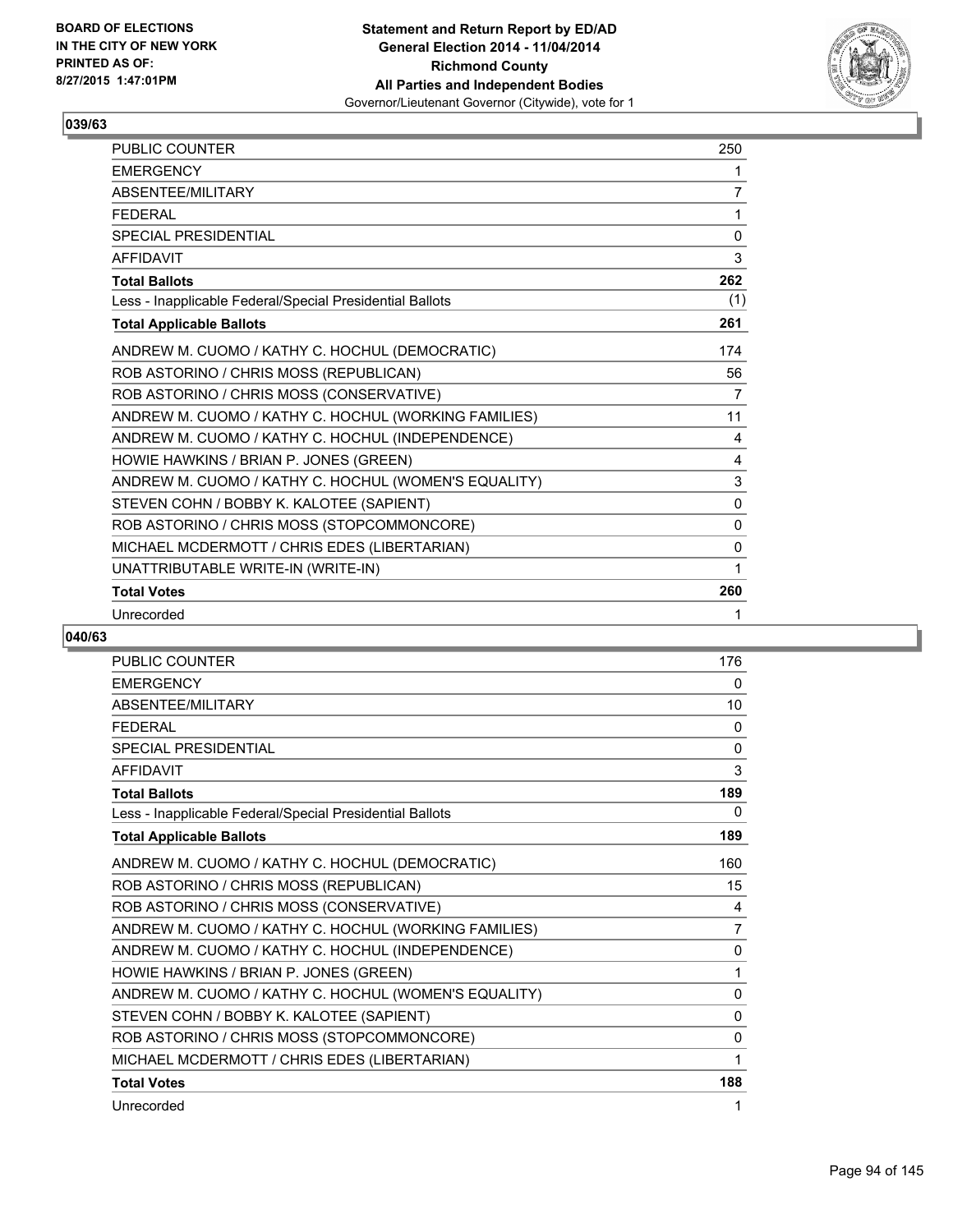

| PUBLIC COUNTER                                           | 130            |
|----------------------------------------------------------|----------------|
| <b>EMERGENCY</b>                                         | 0              |
| ABSENTEE/MILITARY                                        | 5              |
| <b>FEDERAL</b>                                           | 0              |
| <b>SPECIAL PRESIDENTIAL</b>                              | $\Omega$       |
| <b>AFFIDAVIT</b>                                         | $\overline{2}$ |
| <b>Total Ballots</b>                                     | 137            |
| Less - Inapplicable Federal/Special Presidential Ballots | 0              |
| <b>Total Applicable Ballots</b>                          | 137            |
| ANDREW M. CUOMO / KATHY C. HOCHUL (DEMOCRATIC)           | 113            |
| ROB ASTORINO / CHRIS MOSS (REPUBLICAN)                   | 9              |
| ROB ASTORINO / CHRIS MOSS (CONSERVATIVE)                 | 2              |
| ANDREW M. CUOMO / KATHY C. HOCHUL (WORKING FAMILIES)     | 4              |
| ANDREW M. CUOMO / KATHY C. HOCHUL (INDEPENDENCE)         | 1              |
| HOWIE HAWKINS / BRIAN P. JONES (GREEN)                   | $\overline{2}$ |
| ANDREW M. CUOMO / KATHY C. HOCHUL (WOMEN'S EQUALITY)     | $\Omega$       |
| STEVEN COHN / BOBBY K. KALOTEE (SAPIENT)                 | 0              |
| ROB ASTORINO / CHRIS MOSS (STOPCOMMONCORE)               | 1              |
| MICHAEL MCDERMOTT / CHRIS EDES (LIBERTARIAN)             | $\Omega$       |
| <b>Total Votes</b>                                       | 132            |
| Unrecorded                                               | 5              |

| PUBLIC COUNTER                                           | 245            |
|----------------------------------------------------------|----------------|
| <b>EMERGENCY</b>                                         | 0              |
| <b>ABSENTEE/MILITARY</b>                                 | 9              |
| <b>FFDFRAL</b>                                           | 1              |
| <b>SPECIAL PRESIDENTIAL</b>                              | 0              |
| <b>AFFIDAVIT</b>                                         | 3              |
| <b>Total Ballots</b>                                     | 258            |
| Less - Inapplicable Federal/Special Presidential Ballots | (1)            |
| <b>Total Applicable Ballots</b>                          | 257            |
| ANDREW M. CUOMO / KATHY C. HOCHUL (DEMOCRATIC)           | 223            |
| ROB ASTORINO / CHRIS MOSS (REPUBLICAN)                   | 10             |
| ROB ASTORINO / CHRIS MOSS (CONSERVATIVE)                 | 0              |
| ANDREW M. CUOMO / KATHY C. HOCHUL (WORKING FAMILIES)     | 8              |
| ANDREW M. CUOMO / KATHY C. HOCHUL (INDEPENDENCE)         | 3              |
| HOWIE HAWKINS / BRIAN P. JONES (GREEN)                   | 6              |
| ANDREW M. CUOMO / KATHY C. HOCHUL (WOMEN'S EQUALITY)     | $\overline{2}$ |
| STEVEN COHN / BOBBY K. KALOTEE (SAPIENT)                 | $\mathbf{0}$   |
| ROB ASTORINO / CHRIS MOSS (STOPCOMMONCORE)               | 0              |
| MICHAEL MCDERMOTT / CHRIS EDES (LIBERTARIAN)             | $\Omega$       |
| <b>Total Votes</b>                                       | 252            |
| Unrecorded                                               | 5              |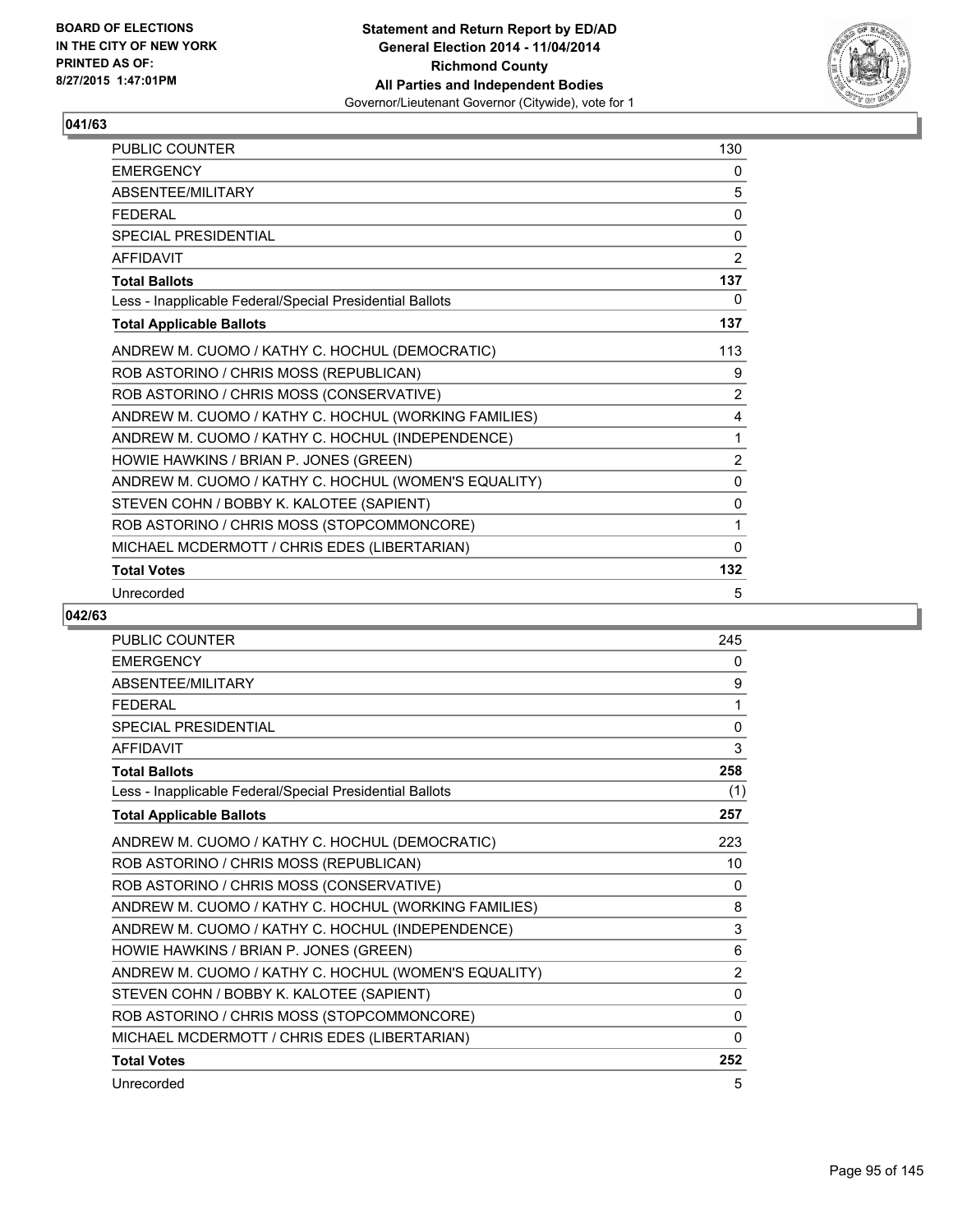

| PUBLIC COUNTER                                           | 261            |
|----------------------------------------------------------|----------------|
| <b>EMERGENCY</b>                                         | 0              |
| ABSENTEE/MILITARY                                        | 6              |
| <b>FEDERAL</b>                                           | 0              |
| <b>SPECIAL PRESIDENTIAL</b>                              | $\Omega$       |
| <b>AFFIDAVIT</b>                                         | $\overline{2}$ |
| <b>Total Ballots</b>                                     | 269            |
| Less - Inapplicable Federal/Special Presidential Ballots | 0              |
| <b>Total Applicable Ballots</b>                          | 269            |
| ANDREW M. CUOMO / KATHY C. HOCHUL (DEMOCRATIC)           | 221            |
| ROB ASTORINO / CHRIS MOSS (REPUBLICAN)                   | 24             |
| ROB ASTORINO / CHRIS MOSS (CONSERVATIVE)                 | 3              |
| ANDREW M. CUOMO / KATHY C. HOCHUL (WORKING FAMILIES)     | 8              |
| ANDREW M. CUOMO / KATHY C. HOCHUL (INDEPENDENCE)         | 4              |
| HOWIE HAWKINS / BRIAN P. JONES (GREEN)                   | 0              |
| ANDREW M. CUOMO / KATHY C. HOCHUL (WOMEN'S EQUALITY)     | 2              |
| STEVEN COHN / BOBBY K. KALOTEE (SAPIENT)                 | 0              |
| ROB ASTORINO / CHRIS MOSS (STOPCOMMONCORE)               | 0              |
| MICHAEL MCDERMOTT / CHRIS EDES (LIBERTARIAN)             | 1              |
| <b>Total Votes</b>                                       | 263            |
| Unrecorded                                               | 6              |

| <b>PUBLIC COUNTER</b>                                    | 196          |
|----------------------------------------------------------|--------------|
| <b>EMERGENCY</b>                                         | 0            |
| <b>ABSENTEE/MILITARY</b>                                 | 2            |
| <b>FEDERAL</b>                                           | $\Omega$     |
| <b>SPECIAL PRESIDENTIAL</b>                              | 0            |
| <b>AFFIDAVIT</b>                                         | 3            |
| <b>Total Ballots</b>                                     | 201          |
| Less - Inapplicable Federal/Special Presidential Ballots | 0            |
| <b>Total Applicable Ballots</b>                          | 201          |
| ANDREW M. CUOMO / KATHY C. HOCHUL (DEMOCRATIC)           | 159          |
| ROB ASTORINO / CHRIS MOSS (REPUBLICAN)                   | 13           |
| ROB ASTORINO / CHRIS MOSS (CONSERVATIVE)                 | 5            |
| ANDREW M. CUOMO / KATHY C. HOCHUL (WORKING FAMILIES)     | 6            |
| ANDREW M. CUOMO / KATHY C. HOCHUL (INDEPENDENCE)         | 2            |
| HOWIE HAWKINS / BRIAN P. JONES (GREEN)                   | 5            |
| ANDREW M. CUOMO / KATHY C. HOCHUL (WOMEN'S EQUALITY)     | 2            |
| STEVEN COHN / BOBBY K. KALOTEE (SAPIENT)                 | $\mathbf{0}$ |
| ROB ASTORINO / CHRIS MOSS (STOPCOMMONCORE)               | $\Omega$     |
| MICHAEL MCDERMOTT / CHRIS EDES (LIBERTARIAN)             | 0            |
| UNATTRIBUTABLE WRITE-IN (WRITE-IN)                       | 1            |
| <b>Total Votes</b>                                       | 193          |
| Unrecorded                                               | 8            |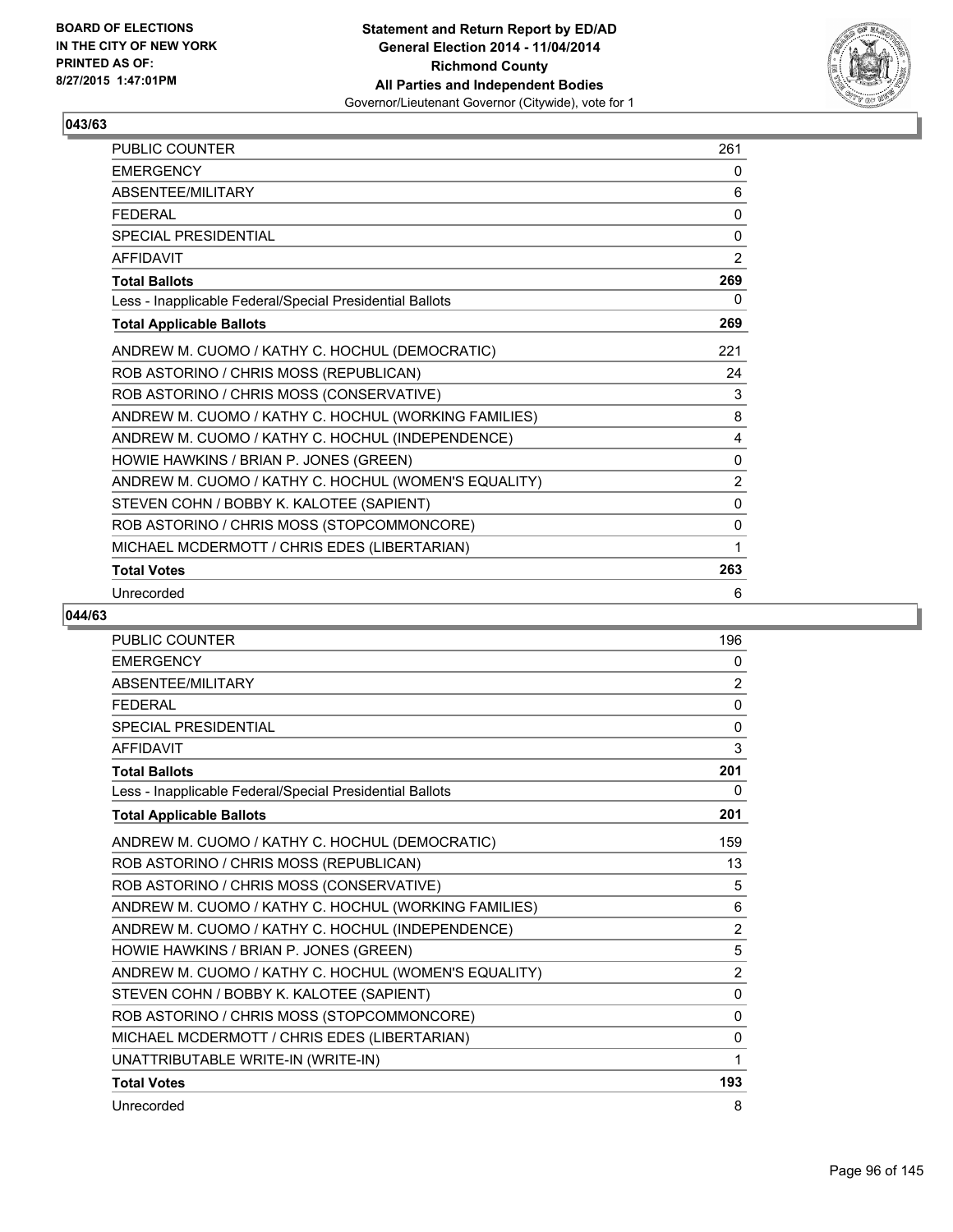

| <b>PUBLIC COUNTER</b>                                    | 185            |
|----------------------------------------------------------|----------------|
| <b>EMERGENCY</b>                                         | 0              |
| ABSENTEE/MILITARY                                        | 10             |
| <b>FFDFRAL</b>                                           | 0              |
| <b>SPECIAL PRESIDENTIAL</b>                              | 0              |
| <b>AFFIDAVIT</b>                                         | 7              |
| <b>Total Ballots</b>                                     | 202            |
| Less - Inapplicable Federal/Special Presidential Ballots | 0              |
| <b>Total Applicable Ballots</b>                          | 202            |
| ANDREW M. CUOMO / KATHY C. HOCHUL (DEMOCRATIC)           | 179            |
| ROB ASTORINO / CHRIS MOSS (REPUBLICAN)                   | 13             |
| ROB ASTORINO / CHRIS MOSS (CONSERVATIVE)                 | 2              |
| ANDREW M. CUOMO / KATHY C. HOCHUL (WORKING FAMILIES)     | $\overline{2}$ |
| ANDREW M. CUOMO / KATHY C. HOCHUL (INDEPENDENCE)         | 1              |
| HOWIE HAWKINS / BRIAN P. JONES (GREEN)                   | 1              |
| ANDREW M. CUOMO / KATHY C. HOCHUL (WOMEN'S EQUALITY)     | $\mathbf{0}$   |
| STEVEN COHN / BOBBY K. KALOTEE (SAPIENT)                 | 0              |
| ROB ASTORINO / CHRIS MOSS (STOPCOMMONCORE)               | 0              |
| MICHAEL MCDERMOTT / CHRIS EDES (LIBERTARIAN)             | 0              |
| UNATTRIBUTABLE WRITE-IN (WRITE-IN)                       | 1              |
| <b>Total Votes</b>                                       | 199            |
| Unrecorded                                               | 3              |

| <b>PUBLIC COUNTER</b>                                    | 163            |
|----------------------------------------------------------|----------------|
| <b>EMERGENCY</b>                                         | 0              |
| <b>ABSENTEE/MILITARY</b>                                 | 15             |
| <b>FFDFRAL</b>                                           | $\overline{2}$ |
| <b>SPECIAL PRESIDENTIAL</b>                              | $\mathbf{0}$   |
| <b>AFFIDAVIT</b>                                         | 2              |
| <b>Total Ballots</b>                                     | 182            |
| Less - Inapplicable Federal/Special Presidential Ballots | (2)            |
| <b>Total Applicable Ballots</b>                          | 180            |
| ANDREW M. CUOMO / KATHY C. HOCHUL (DEMOCRATIC)           | 67             |
| ROB ASTORINO / CHRIS MOSS (REPUBLICAN)                   | 81             |
| ROB ASTORINO / CHRIS MOSS (CONSERVATIVE)                 | 9              |
| ANDREW M. CUOMO / KATHY C. HOCHUL (WORKING FAMILIES)     | 8              |
| ANDREW M. CUOMO / KATHY C. HOCHUL (INDEPENDENCE)         | 3              |
| HOWIE HAWKINS / BRIAN P. JONES (GREEN)                   | $\overline{2}$ |
| ANDREW M. CUOMO / KATHY C. HOCHUL (WOMEN'S EQUALITY)     | $\overline{2}$ |
| STEVEN COHN / BOBBY K. KALOTEE (SAPIENT)                 | 1              |
| ROB ASTORINO / CHRIS MOSS (STOPCOMMONCORE)               | $\Omega$       |
| MICHAEL MCDERMOTT / CHRIS EDES (LIBERTARIAN)             | 0              |
| <b>Total Votes</b>                                       | 173            |
| Unrecorded                                               | 7              |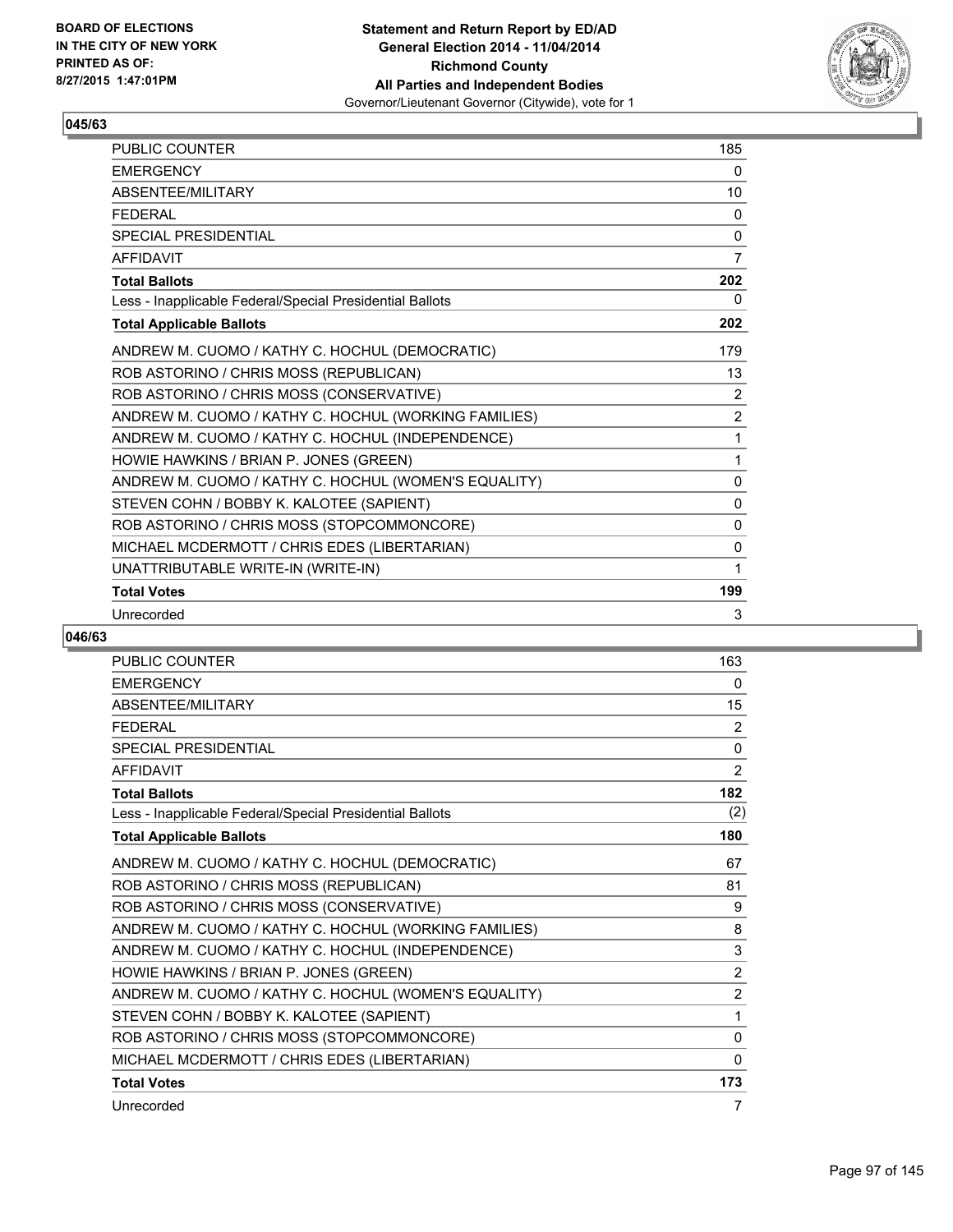

| <b>PUBLIC COUNTER</b>                                    | 364            |
|----------------------------------------------------------|----------------|
| <b>EMERGENCY</b>                                         | 0              |
| ABSENTEE/MILITARY                                        | 16             |
| <b>FEDERAL</b>                                           | 0              |
| <b>SPECIAL PRESIDENTIAL</b>                              | $\mathbf{0}$   |
| <b>AFFIDAVIT</b>                                         | 0              |
| <b>Total Ballots</b>                                     | 380            |
| Less - Inapplicable Federal/Special Presidential Ballots | 0              |
| <b>Total Applicable Ballots</b>                          | 380            |
| ANDREW M. CUOMO / KATHY C. HOCHUL (DEMOCRATIC)           | 149            |
| ROB ASTORINO / CHRIS MOSS (REPUBLICAN)                   | 146            |
| ROB ASTORINO / CHRIS MOSS (CONSERVATIVE)                 | 28             |
| ANDREW M. CUOMO / KATHY C. HOCHUL (WORKING FAMILIES)     | 14             |
| ANDREW M. CUOMO / KATHY C. HOCHUL (INDEPENDENCE)         | 7              |
| HOWIE HAWKINS / BRIAN P. JONES (GREEN)                   | 15             |
| ANDREW M. CUOMO / KATHY C. HOCHUL (WOMEN'S EQUALITY)     | 9              |
| STEVEN COHN / BOBBY K. KALOTEE (SAPIENT)                 | 0              |
| ROB ASTORINO / CHRIS MOSS (STOPCOMMONCORE)               | $\overline{2}$ |
| MICHAEL MCDERMOTT / CHRIS EDES (LIBERTARIAN)             | 4              |
| <b>Total Votes</b>                                       | 374            |
| Unrecorded                                               | 6              |

| PUBLIC COUNTER                                           | 328            |
|----------------------------------------------------------|----------------|
| <b>EMERGENCY</b>                                         | 0              |
| <b>ABSENTEE/MILITARY</b>                                 | 15             |
| <b>FEDERAL</b>                                           | 3              |
| <b>SPECIAL PRESIDENTIAL</b>                              | $\mathbf 0$    |
| <b>AFFIDAVIT</b>                                         | 2              |
| <b>Total Ballots</b>                                     | 348            |
| Less - Inapplicable Federal/Special Presidential Ballots | (3)            |
| <b>Total Applicable Ballots</b>                          | 345            |
| ANDREW M. CUOMO / KATHY C. HOCHUL (DEMOCRATIC)           | 131            |
| ROB ASTORINO / CHRIS MOSS (REPUBLICAN)                   | 168            |
| ROB ASTORINO / CHRIS MOSS (CONSERVATIVE)                 | 20             |
| ANDREW M. CUOMO / KATHY C. HOCHUL (WORKING FAMILIES)     | 5              |
| ANDREW M. CUOMO / KATHY C. HOCHUL (INDEPENDENCE)         | 7              |
| HOWIE HAWKINS / BRIAN P. JONES (GREEN)                   | $\overline{2}$ |
| ANDREW M. CUOMO / KATHY C. HOCHUL (WOMEN'S EQUALITY)     | 6              |
| STEVEN COHN / BOBBY K. KALOTEE (SAPIENT)                 | 1              |
| ROB ASTORINO / CHRIS MOSS (STOPCOMMONCORE)               | 1              |
| MICHAEL MCDERMOTT / CHRIS EDES (LIBERTARIAN)             | $\overline{2}$ |
| <b>Total Votes</b>                                       | 343            |
| Unrecorded                                               | 2              |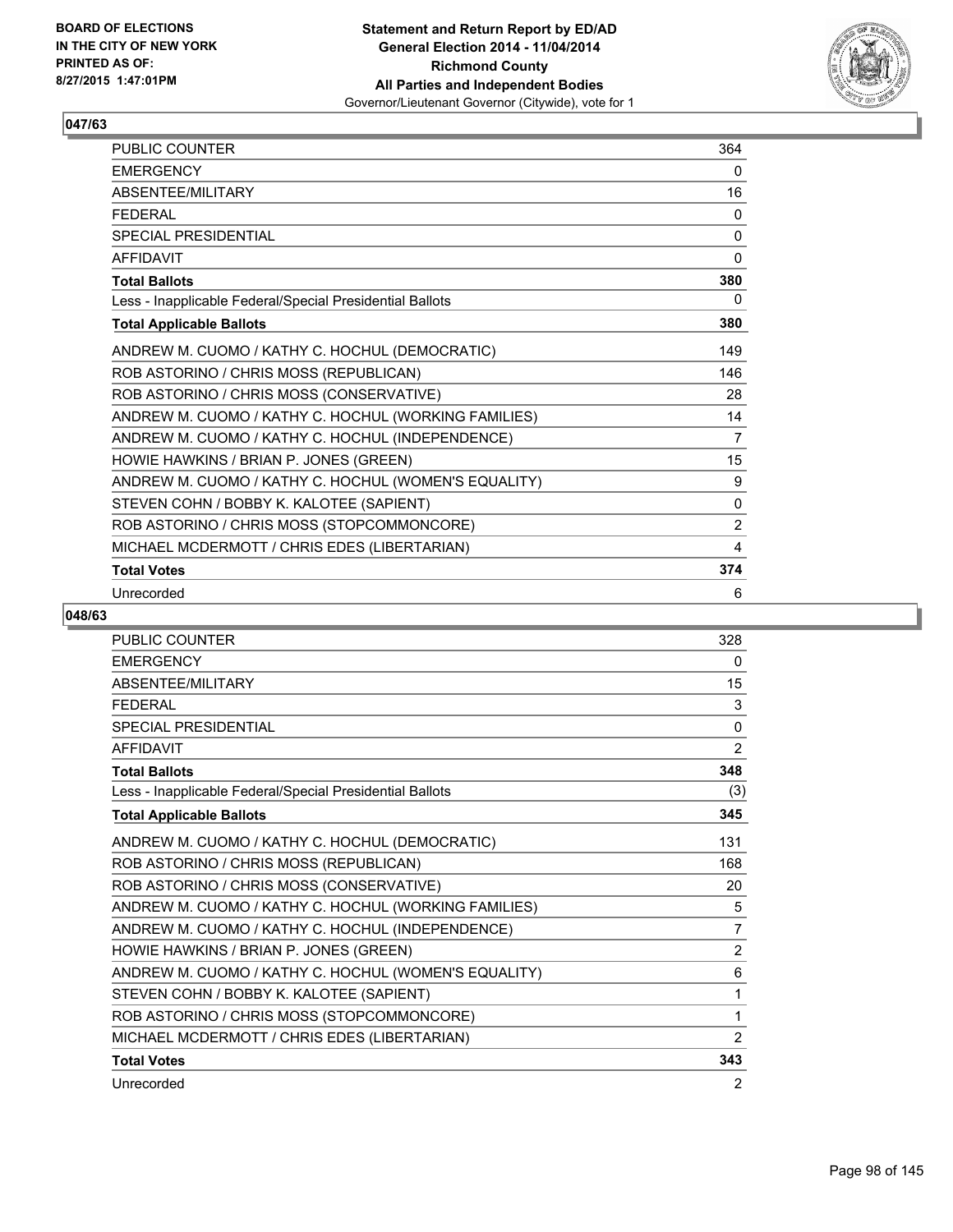

| <b>PUBLIC COUNTER</b>                                    | 345          |
|----------------------------------------------------------|--------------|
| <b>EMERGENCY</b>                                         | 0            |
| ABSENTEE/MILITARY                                        | 26           |
| <b>FFDFRAL</b>                                           | 1            |
| <b>SPECIAL PRESIDENTIAL</b>                              | 0            |
| <b>AFFIDAVIT</b>                                         | 2            |
| <b>Total Ballots</b>                                     | 374          |
| Less - Inapplicable Federal/Special Presidential Ballots | (1)          |
| <b>Total Applicable Ballots</b>                          | 373          |
| ANDREW M. CUOMO / KATHY C. HOCHUL (DEMOCRATIC)           | 138          |
| ROB ASTORINO / CHRIS MOSS (REPUBLICAN)                   | 169          |
| ROB ASTORINO / CHRIS MOSS (CONSERVATIVE)                 | 24           |
| ANDREW M. CUOMO / KATHY C. HOCHUL (WORKING FAMILIES)     | 7            |
| ANDREW M. CUOMO / KATHY C. HOCHUL (INDEPENDENCE)         | 12           |
| HOWIE HAWKINS / BRIAN P. JONES (GREEN)                   | 7            |
| ANDREW M. CUOMO / KATHY C. HOCHUL (WOMEN'S EQUALITY)     | 2            |
| STEVEN COHN / BOBBY K. KALOTEE (SAPIENT)                 | $\mathbf{0}$ |
| ROB ASTORINO / CHRIS MOSS (STOPCOMMONCORE)               | 3            |
| MICHAEL MCDERMOTT / CHRIS EDES (LIBERTARIAN)             | 1            |
| MARCUS A. MARINO (WRITE-IN)                              | 1            |
| <b>Total Votes</b>                                       | 364          |
| Unrecorded                                               | 9            |

| <b>PUBLIC COUNTER</b>                                    | 358          |
|----------------------------------------------------------|--------------|
| <b>EMERGENCY</b>                                         | 0            |
| <b>ABSENTEE/MILITARY</b>                                 | 11           |
| <b>FEDERAL</b>                                           | 0            |
| <b>SPECIAL PRESIDENTIAL</b>                              | $\mathbf{0}$ |
| <b>AFFIDAVIT</b>                                         | 0            |
| <b>Total Ballots</b>                                     | 369          |
| Less - Inapplicable Federal/Special Presidential Ballots | 0            |
| <b>Total Applicable Ballots</b>                          | 369          |
| ANDREW M. CUOMO / KATHY C. HOCHUL (DEMOCRATIC)           | 168          |
| ROB ASTORINO / CHRIS MOSS (REPUBLICAN)                   | 127          |
| ROB ASTORINO / CHRIS MOSS (CONSERVATIVE)                 | 26           |
| ANDREW M. CUOMO / KATHY C. HOCHUL (WORKING FAMILIES)     | 12           |
| ANDREW M. CUOMO / KATHY C. HOCHUL (INDEPENDENCE)         | 13           |
| HOWIE HAWKINS / BRIAN P. JONES (GREEN)                   | 9            |
| ANDREW M. CUOMO / KATHY C. HOCHUL (WOMEN'S EQUALITY)     | 5            |
| STEVEN COHN / BOBBY K. KALOTEE (SAPIENT)                 | 0            |
| ROB ASTORINO / CHRIS MOSS (STOPCOMMONCORE)               | 1            |
| MICHAEL MCDERMOTT / CHRIS EDES (LIBERTARIAN)             | $\mathbf{0}$ |
| <b>Total Votes</b>                                       | 361          |
| Unrecorded                                               | 8            |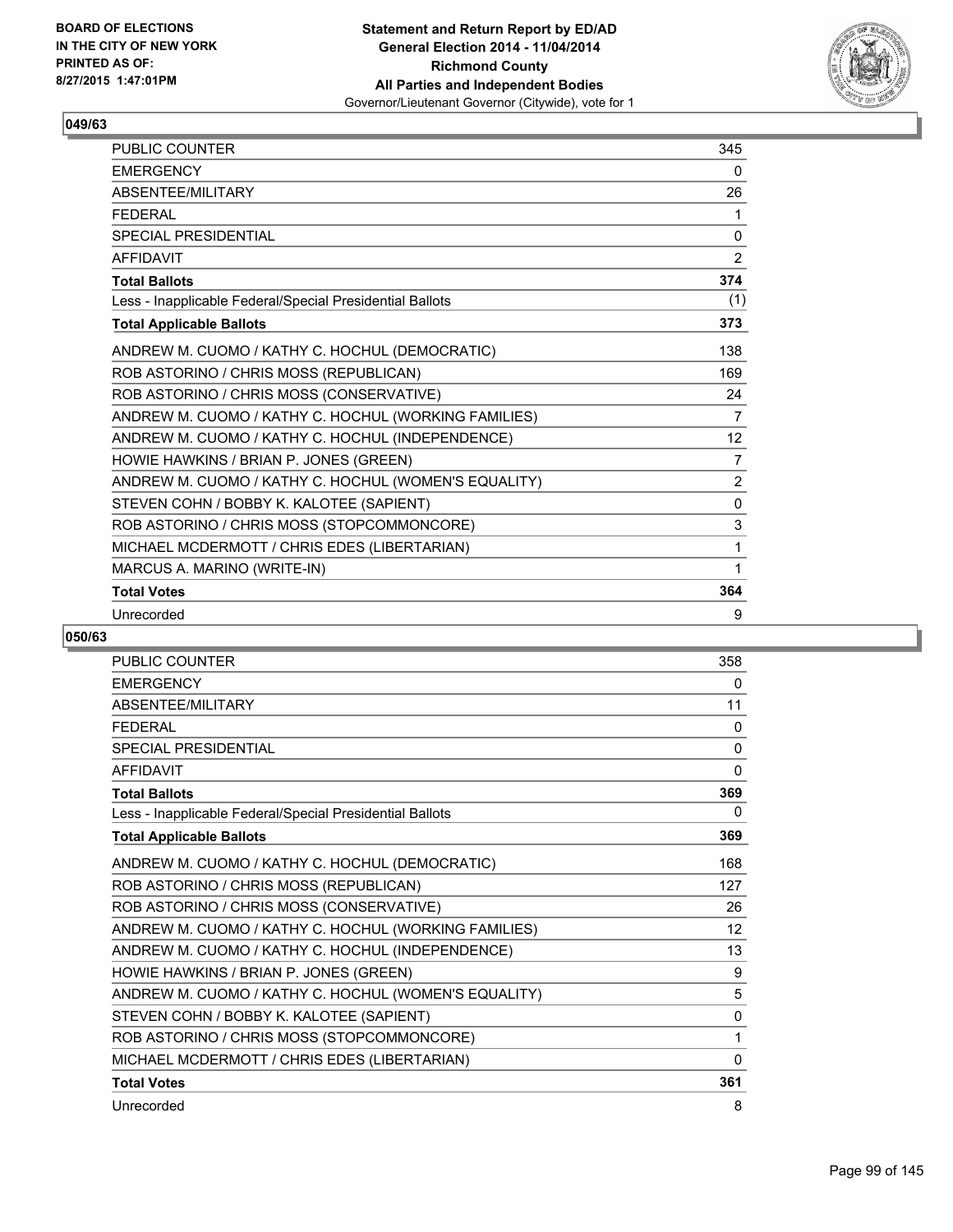

| PUBLIC COUNTER                                           | 288            |
|----------------------------------------------------------|----------------|
| <b>EMERGENCY</b>                                         | 0              |
| ABSENTEE/MILITARY                                        | 19             |
| <b>FEDERAL</b>                                           | 0              |
| <b>SPECIAL PRESIDENTIAL</b>                              | $\Omega$       |
| <b>AFFIDAVIT</b>                                         | 1              |
| <b>Total Ballots</b>                                     | 308            |
| Less - Inapplicable Federal/Special Presidential Ballots | 0              |
| <b>Total Applicable Ballots</b>                          | 308            |
| ANDREW M. CUOMO / KATHY C. HOCHUL (DEMOCRATIC)           | 107            |
| ROB ASTORINO / CHRIS MOSS (REPUBLICAN)                   | 157            |
| ROB ASTORINO / CHRIS MOSS (CONSERVATIVE)                 | 19             |
| ANDREW M. CUOMO / KATHY C. HOCHUL (WORKING FAMILIES)     | 8              |
| ANDREW M. CUOMO / KATHY C. HOCHUL (INDEPENDENCE)         | 6              |
| HOWIE HAWKINS / BRIAN P. JONES (GREEN)                   | 5              |
| ANDREW M. CUOMO / KATHY C. HOCHUL (WOMEN'S EQUALITY)     | $\overline{2}$ |
| STEVEN COHN / BOBBY K. KALOTEE (SAPIENT)                 | $\mathbf 0$    |
| ROB ASTORINO / CHRIS MOSS (STOPCOMMONCORE)               | 1              |
| MICHAEL MCDERMOTT / CHRIS EDES (LIBERTARIAN)             | $\Omega$       |
| <b>Total Votes</b>                                       | 305            |
| Unrecorded                                               | 3              |

| <b>PUBLIC COUNTER</b>                                    | 238            |
|----------------------------------------------------------|----------------|
| <b>EMERGENCY</b>                                         | 0              |
| <b>ABSENTEE/MILITARY</b>                                 | 10             |
| <b>FEDERAL</b>                                           | 0              |
| <b>SPECIAL PRESIDENTIAL</b>                              | 0              |
| <b>AFFIDAVIT</b>                                         | 1              |
| <b>Total Ballots</b>                                     | 249            |
| Less - Inapplicable Federal/Special Presidential Ballots | 0              |
| <b>Total Applicable Ballots</b>                          | 249            |
| ANDREW M. CUOMO / KATHY C. HOCHUL (DEMOCRATIC)           | 99             |
| ROB ASTORINO / CHRIS MOSS (REPUBLICAN)                   | 109            |
| ROB ASTORINO / CHRIS MOSS (CONSERVATIVE)                 | 14             |
| ANDREW M. CUOMO / KATHY C. HOCHUL (WORKING FAMILIES)     | 6              |
| ANDREW M. CUOMO / KATHY C. HOCHUL (INDEPENDENCE)         | $\overline{7}$ |
| HOWIE HAWKINS / BRIAN P. JONES (GREEN)                   | 3              |
| ANDREW M. CUOMO / KATHY C. HOCHUL (WOMEN'S EQUALITY)     | 2              |
| STEVEN COHN / BOBBY K. KALOTEE (SAPIENT)                 | $\mathbf{0}$   |
| ROB ASTORINO / CHRIS MOSS (STOPCOMMONCORE)               | $\Omega$       |
| MICHAEL MCDERMOTT / CHRIS EDES (LIBERTARIAN)             | 0              |
| ADAM GAZA (WRITE-IN)                                     | 1              |
| <b>Total Votes</b>                                       | 241            |
| Unrecorded                                               | 8              |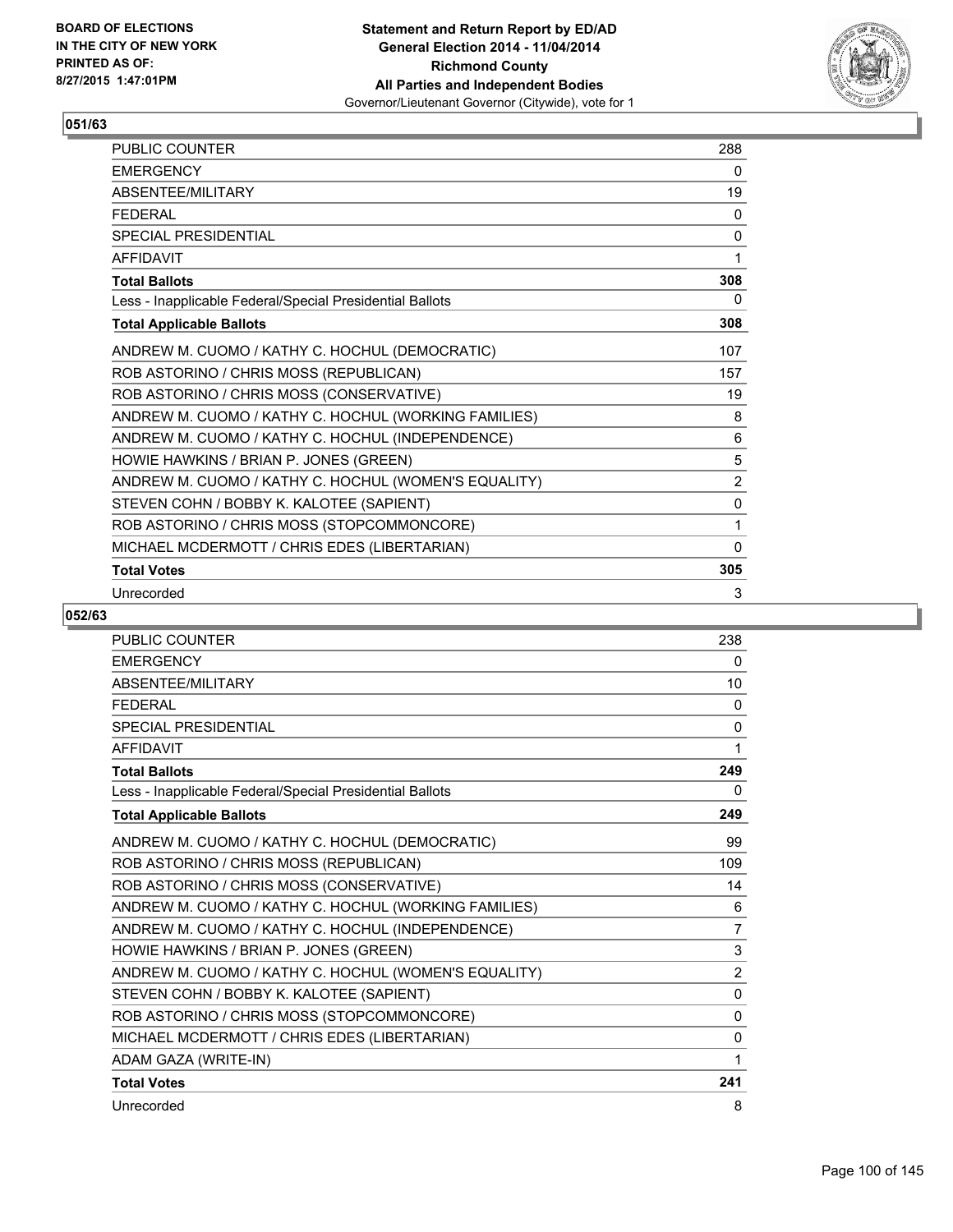

| <b>PUBLIC COUNTER</b>                                    | 215      |
|----------------------------------------------------------|----------|
| <b>EMERGENCY</b>                                         | 0        |
| ABSENTEE/MILITARY                                        | 4        |
| <b>FFDFRAL</b>                                           | 0        |
| SPECIAL PRESIDENTIAL                                     | 0        |
| <b>AFFIDAVIT</b>                                         | 0        |
| <b>Total Ballots</b>                                     | 219      |
| Less - Inapplicable Federal/Special Presidential Ballots | 0        |
| <b>Total Applicable Ballots</b>                          | 219      |
| ANDREW M. CUOMO / KATHY C. HOCHUL (DEMOCRATIC)           | 116      |
| ROB ASTORINO / CHRIS MOSS (REPUBLICAN)                   | 72       |
| ROB ASTORINO / CHRIS MOSS (CONSERVATIVE)                 | 15       |
| ANDREW M. CUOMO / KATHY C. HOCHUL (WORKING FAMILIES)     | 1        |
| ANDREW M. CUOMO / KATHY C. HOCHUL (INDEPENDENCE)         | 5        |
| HOWIE HAWKINS / BRIAN P. JONES (GREEN)                   | 3        |
| ANDREW M. CUOMO / KATHY C. HOCHUL (WOMEN'S EQUALITY)     | $\Omega$ |
| STEVEN COHN / BOBBY K. KALOTEE (SAPIENT)                 | 0        |
| ROB ASTORINO / CHRIS MOSS (STOPCOMMONCORE)               | 0        |
| MICHAEL MCDERMOTT / CHRIS EDES (LIBERTARIAN)             | 0        |
| ADAM GAZA (WRITE-IN)                                     | 1        |
| <b>Total Votes</b>                                       | 213      |
| Unrecorded                                               | 6        |

| <b>PUBLIC COUNTER</b>                                    | 365               |
|----------------------------------------------------------|-------------------|
| <b>EMERGENCY</b>                                         | 0                 |
| <b>ABSENTEE/MILITARY</b>                                 | 44                |
| <b>FFDFRAL</b>                                           | 1                 |
| <b>SPECIAL PRESIDENTIAL</b>                              | 0                 |
| <b>AFFIDAVIT</b>                                         | 6                 |
| <b>Total Ballots</b>                                     | 416               |
| Less - Inapplicable Federal/Special Presidential Ballots | (1)               |
| <b>Total Applicable Ballots</b>                          | 415               |
| ANDREW M. CUOMO / KATHY C. HOCHUL (DEMOCRATIC)           | 209               |
| ROB ASTORINO / CHRIS MOSS (REPUBLICAN)                   | 138               |
| ROB ASTORINO / CHRIS MOSS (CONSERVATIVE)                 | 17                |
| ANDREW M. CUOMO / KATHY C. HOCHUL (WORKING FAMILIES)     | 9                 |
| ANDREW M. CUOMO / KATHY C. HOCHUL (INDEPENDENCE)         | 14                |
| HOWIE HAWKINS / BRIAN P. JONES (GREEN)                   | 3                 |
| ANDREW M. CUOMO / KATHY C. HOCHUL (WOMEN'S EQUALITY)     | $\overline{7}$    |
| STEVEN COHN / BOBBY K. KALOTEE (SAPIENT)                 | $\Omega$          |
| ROB ASTORINO / CHRIS MOSS (STOPCOMMONCORE)               | 4                 |
| MICHAEL MCDERMOTT / CHRIS EDES (LIBERTARIAN)             | 2                 |
| <b>Total Votes</b>                                       | 403               |
| Unrecorded                                               | $12 \overline{ }$ |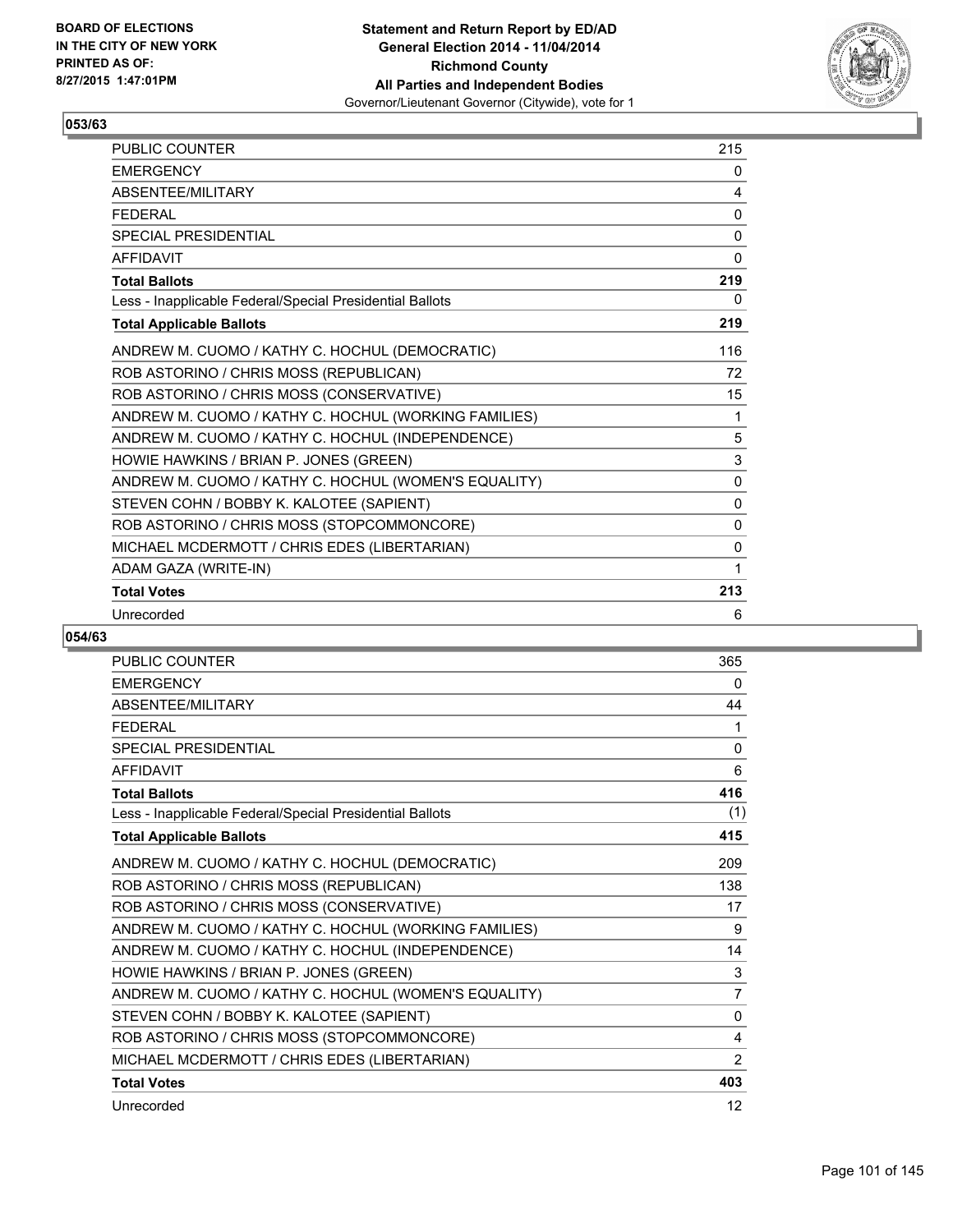

| <b>PUBLIC COUNTER</b>                                    | 244          |
|----------------------------------------------------------|--------------|
| <b>EMERGENCY</b>                                         | $\mathbf{0}$ |
| <b>ABSENTEE/MILITARY</b>                                 | 11           |
| <b>FEDERAL</b>                                           | 1            |
| <b>SPECIAL PRESIDENTIAL</b>                              | 0            |
| <b>AFFIDAVIT</b>                                         | 1            |
| <b>Total Ballots</b>                                     | 257          |
| Less - Inapplicable Federal/Special Presidential Ballots | (1)          |
| <b>Total Applicable Ballots</b>                          | 256          |
| ANDREW M. CUOMO / KATHY C. HOCHUL (DEMOCRATIC)           | 119          |
| ROB ASTORINO / CHRIS MOSS (REPUBLICAN)                   | 86           |
| ROB ASTORINO / CHRIS MOSS (CONSERVATIVE)                 | 14           |
| ANDREW M. CUOMO / KATHY C. HOCHUL (WORKING FAMILIES)     | 6            |
| ANDREW M. CUOMO / KATHY C. HOCHUL (INDEPENDENCE)         | 10           |
| HOWIE HAWKINS / BRIAN P. JONES (GREEN)                   | 6            |
| ANDREW M. CUOMO / KATHY C. HOCHUL (WOMEN'S EQUALITY)     | 1            |
| STEVEN COHN / BOBBY K. KALOTEE (SAPIENT)                 | 0            |
| ROB ASTORINO / CHRIS MOSS (STOPCOMMONCORE)               | 1            |
| MICHAEL MCDERMOTT / CHRIS EDES (LIBERTARIAN)             | $\mathbf 0$  |
| ADAM GAZA (WRITE-IN)                                     | 2            |
| UNATTRIBUTABLE WRITE-IN (WRITE-IN)                       | 1            |
| <b>Total Votes</b>                                       | 246          |
| Unrecorded                                               | 10           |

| <b>PUBLIC COUNTER</b>                                    | 265            |
|----------------------------------------------------------|----------------|
| <b>EMERGENCY</b>                                         | 0              |
| <b>ABSENTEE/MILITARY</b>                                 | 5              |
| <b>FEDERAL</b>                                           | 3              |
| <b>SPECIAL PRESIDENTIAL</b>                              | 0              |
| <b>AFFIDAVIT</b>                                         | 4              |
| <b>Total Ballots</b>                                     | 277            |
| Less - Inapplicable Federal/Special Presidential Ballots | (3)            |
| <b>Total Applicable Ballots</b>                          | 274            |
| ANDREW M. CUOMO / KATHY C. HOCHUL (DEMOCRATIC)           | 171            |
| ROB ASTORINO / CHRIS MOSS (REPUBLICAN)                   | 69             |
| ROB ASTORINO / CHRIS MOSS (CONSERVATIVE)                 | 7              |
| ANDREW M. CUOMO / KATHY C. HOCHUL (WORKING FAMILIES)     | 4              |
| ANDREW M. CUOMO / KATHY C. HOCHUL (INDEPENDENCE)         | 8              |
| HOWIE HAWKINS / BRIAN P. JONES (GREEN)                   | $\overline{7}$ |
| ANDREW M. CUOMO / KATHY C. HOCHUL (WOMEN'S EQUALITY)     | 2              |
| STEVEN COHN / BOBBY K. KALOTEE (SAPIENT)                 | $\mathbf{0}$   |
| ROB ASTORINO / CHRIS MOSS (STOPCOMMONCORE)               | 0              |
| MICHAEL MCDERMOTT / CHRIS EDES (LIBERTARIAN)             | 1              |
| <b>Total Votes</b>                                       | 269            |
| Unrecorded                                               | 5              |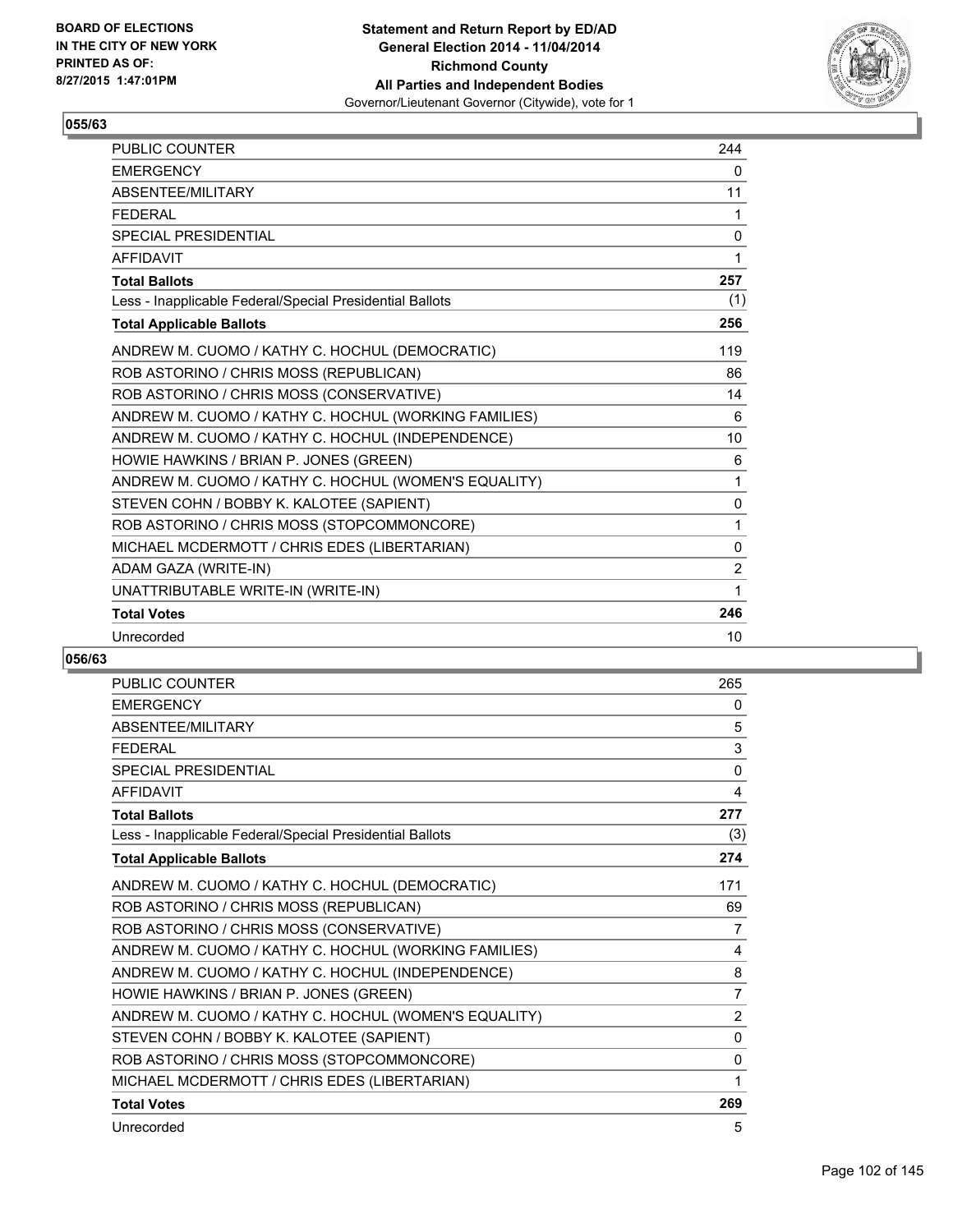

| PUBLIC COUNTER                                           | 404          |
|----------------------------------------------------------|--------------|
| <b>EMERGENCY</b>                                         | 0            |
| ABSENTEE/MILITARY                                        | 20           |
| <b>FFDFRAL</b>                                           | 19           |
| <b>SPECIAL PRESIDENTIAL</b>                              | $\mathbf{0}$ |
| <b>AFFIDAVIT</b>                                         | $\Omega$     |
| <b>Total Ballots</b>                                     | 443          |
| Less - Inapplicable Federal/Special Presidential Ballots | (19)         |
| <b>Total Applicable Ballots</b>                          | 424          |
| ANDREW M. CUOMO / KATHY C. HOCHUL (DEMOCRATIC)           | 221          |
| ROB ASTORINO / CHRIS MOSS (REPUBLICAN)                   | 139          |
| ROB ASTORINO / CHRIS MOSS (CONSERVATIVE)                 | 29           |
| ANDREW M. CUOMO / KATHY C. HOCHUL (WORKING FAMILIES)     | 9            |
| ANDREW M. CUOMO / KATHY C. HOCHUL (INDEPENDENCE)         | 11           |
| HOWIE HAWKINS / BRIAN P. JONES (GREEN)                   | 1            |
| ANDREW M. CUOMO / KATHY C. HOCHUL (WOMEN'S EQUALITY)     | 3            |
| STEVEN COHN / BOBBY K. KALOTEE (SAPIENT)                 | $\Omega$     |
| ROB ASTORINO / CHRIS MOSS (STOPCOMMONCORE)               | 1            |
| MICHAEL MCDERMOTT / CHRIS EDES (LIBERTARIAN)             | $\Omega$     |
| <b>Total Votes</b>                                       | 414          |
| Unrecorded                                               | 10           |

| <b>PUBLIC COUNTER</b>                                    | 356         |
|----------------------------------------------------------|-------------|
| <b>EMERGENCY</b>                                         | 0           |
| ABSENTEE/MILITARY                                        | 22          |
| <b>FEDERAL</b>                                           | 7           |
| <b>SPECIAL PRESIDENTIAL</b>                              | $\mathbf 0$ |
| <b>AFFIDAVIT</b>                                         | 4           |
| <b>Total Ballots</b>                                     | 389         |
| Less - Inapplicable Federal/Special Presidential Ballots | (7)         |
| <b>Total Applicable Ballots</b>                          | 382         |
| ANDREW M. CUOMO / KATHY C. HOCHUL (DEMOCRATIC)           | 165         |
| ROB ASTORINO / CHRIS MOSS (REPUBLICAN)                   | 156         |
| ROB ASTORINO / CHRIS MOSS (CONSERVATIVE)                 | 30          |
| ANDREW M. CUOMO / KATHY C. HOCHUL (WORKING FAMILIES)     | 9           |
| ANDREW M. CUOMO / KATHY C. HOCHUL (INDEPENDENCE)         | 6           |
| HOWIE HAWKINS / BRIAN P. JONES (GREEN)                   | 4           |
| ANDREW M. CUOMO / KATHY C. HOCHUL (WOMEN'S EQUALITY)     | 5           |
| STEVEN COHN / BOBBY K. KALOTEE (SAPIENT)                 | 0           |
| ROB ASTORINO / CHRIS MOSS (STOPCOMMONCORE)               | $\Omega$    |
| MICHAEL MCDERMOTT / CHRIS EDES (LIBERTARIAN)             | 3           |
| <b>Total Votes</b>                                       | 378         |
| Unrecorded                                               | 4           |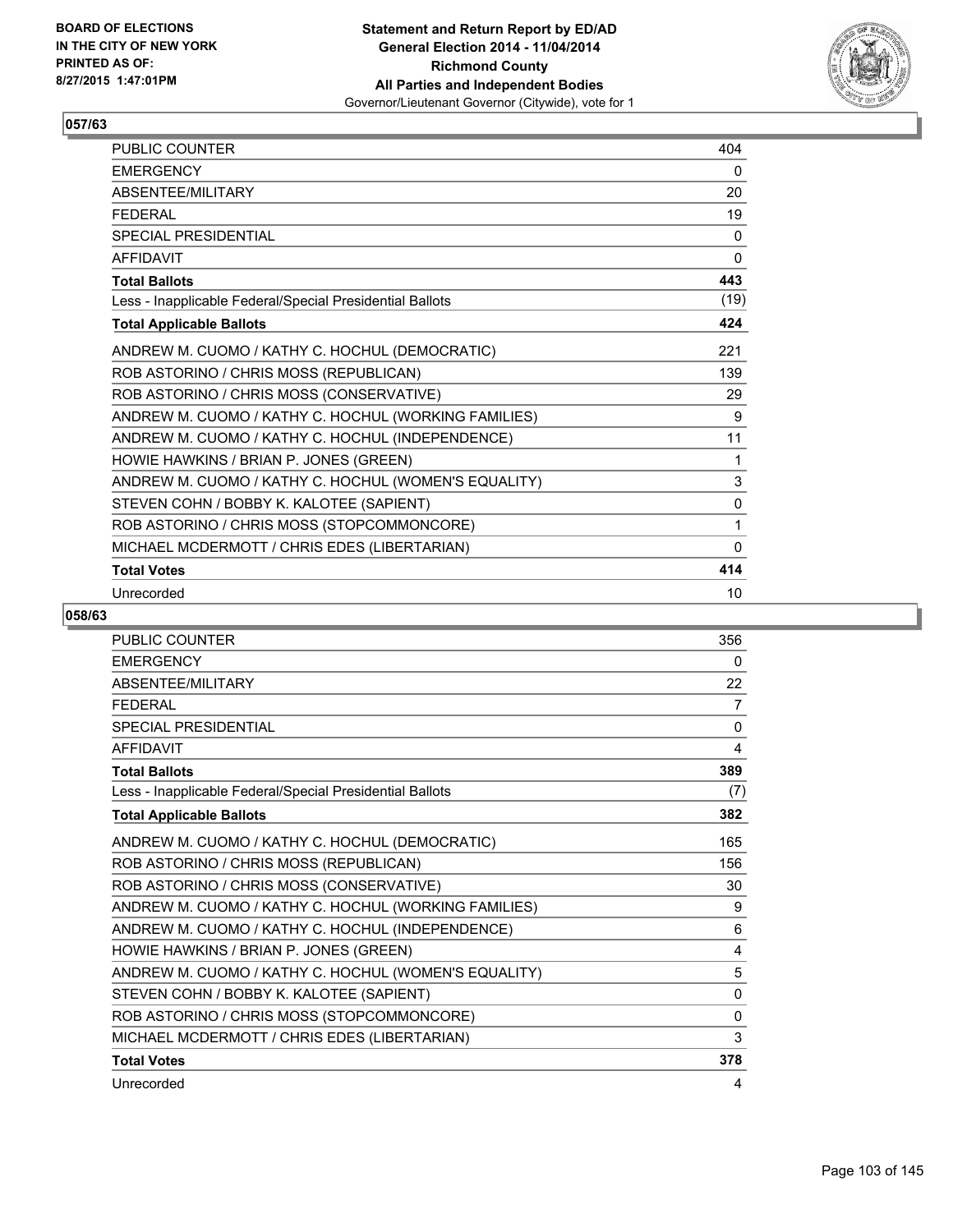

| <b>PUBLIC COUNTER</b>                                    | 363      |
|----------------------------------------------------------|----------|
| <b>EMERGENCY</b>                                         | 0        |
| ABSENTEE/MILITARY                                        | 21       |
| <b>FFDFRAL</b>                                           | 1        |
| <b>SPECIAL PRESIDENTIAL</b>                              | 0        |
| <b>AFFIDAVIT</b>                                         | 1        |
| <b>Total Ballots</b>                                     | 386      |
| Less - Inapplicable Federal/Special Presidential Ballots | (1)      |
| <b>Total Applicable Ballots</b>                          | 385      |
| ANDREW M. CUOMO / KATHY C. HOCHUL (DEMOCRATIC)           | 172      |
| ROB ASTORINO / CHRIS MOSS (REPUBLICAN)                   | 141      |
| ROB ASTORINO / CHRIS MOSS (CONSERVATIVE)                 | 30       |
| ANDREW M. CUOMO / KATHY C. HOCHUL (WORKING FAMILIES)     | 15       |
| ANDREW M. CUOMO / KATHY C. HOCHUL (INDEPENDENCE)         | 6        |
| HOWIE HAWKINS / BRIAN P. JONES (GREEN)                   | 8        |
| ANDREW M. CUOMO / KATHY C. HOCHUL (WOMEN'S EQUALITY)     | 4        |
| STEVEN COHN / BOBBY K. KALOTEE (SAPIENT)                 | 1        |
| ROB ASTORINO / CHRIS MOSS (STOPCOMMONCORE)               | $\Omega$ |
| MICHAEL MCDERMOTT / CHRIS EDES (LIBERTARIAN)             | 6        |
| UNATTRIBUTABLE WRITE-IN (WRITE-IN)                       | 1        |
| <b>Total Votes</b>                                       | 384      |
| Unrecorded                                               | 1        |

| <b>PUBLIC COUNTER</b>                                    | 348            |
|----------------------------------------------------------|----------------|
| <b>EMERGENCY</b>                                         | 0              |
| <b>ABSENTEE/MILITARY</b>                                 | 15             |
| <b>FFDFRAL</b>                                           | $\mathbf{0}$   |
| SPECIAL PRESIDENTIAL                                     | $\mathbf{0}$   |
| <b>AFFIDAVIT</b>                                         | $\overline{2}$ |
| <b>Total Ballots</b>                                     | 365            |
| Less - Inapplicable Federal/Special Presidential Ballots | 0              |
| <b>Total Applicable Ballots</b>                          | 365            |
| ANDREW M. CUOMO / KATHY C. HOCHUL (DEMOCRATIC)           | 152            |
| ROB ASTORINO / CHRIS MOSS (REPUBLICAN)                   | 124            |
| ROB ASTORINO / CHRIS MOSS (CONSERVATIVE)                 | 34             |
| ANDREW M. CUOMO / KATHY C. HOCHUL (WORKING FAMILIES)     | 10             |
| ANDREW M. CUOMO / KATHY C. HOCHUL (INDEPENDENCE)         | 10             |
| HOWIE HAWKINS / BRIAN P. JONES (GREEN)                   | 12             |
| ANDREW M. CUOMO / KATHY C. HOCHUL (WOMEN'S EQUALITY)     | 4              |
| STEVEN COHN / BOBBY K. KALOTEE (SAPIENT)                 | 2              |
| ROB ASTORINO / CHRIS MOSS (STOPCOMMONCORE)               | 1              |
| MICHAEL MCDERMOTT / CHRIS EDES (LIBERTARIAN)             | 5              |
| UNATTRIBUTABLE WRITE-IN (WRITE-IN)                       | 1              |
| <b>Total Votes</b>                                       | 355            |
| Unrecorded                                               | 10             |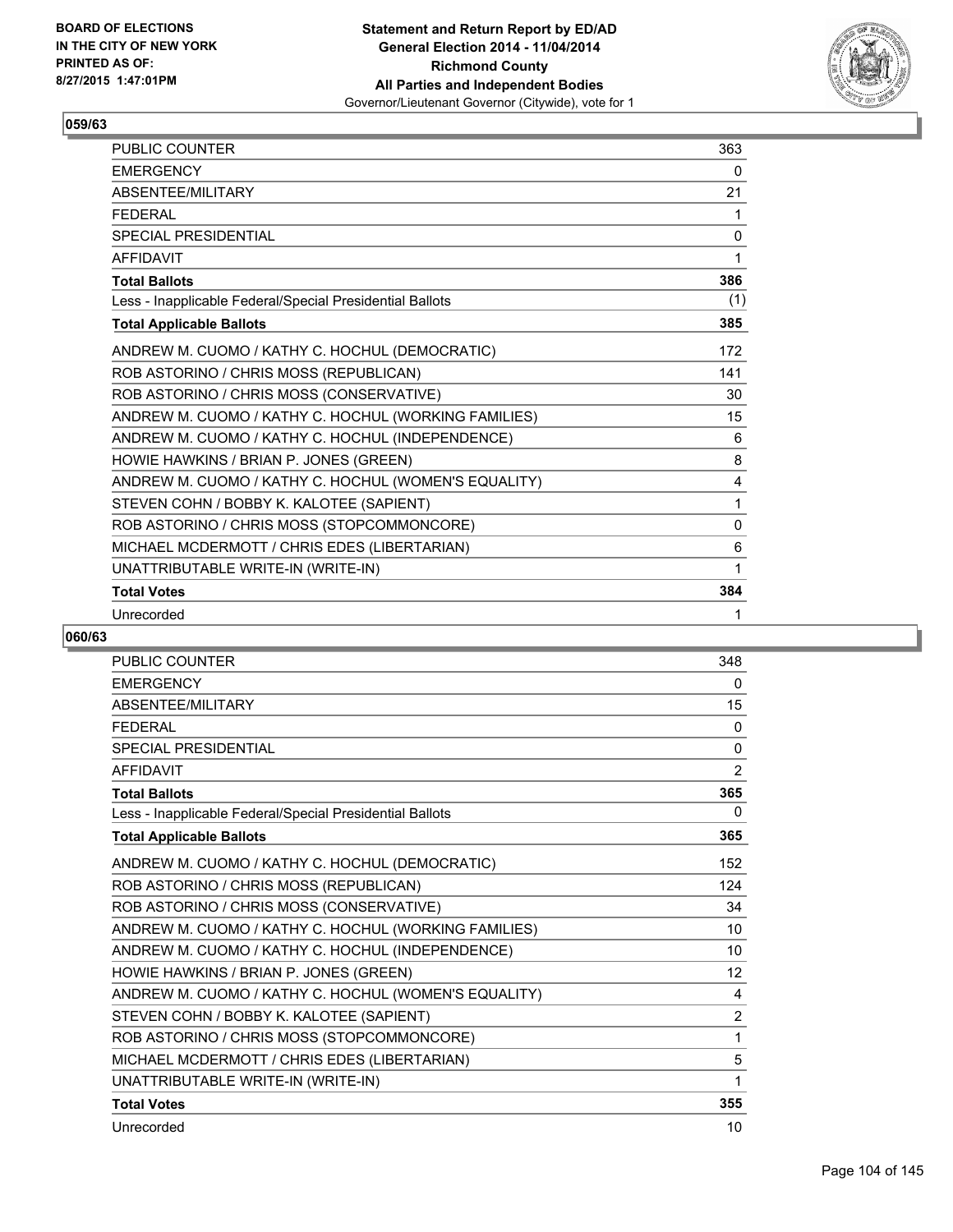

| PUBLIC COUNTER                                           | 271          |
|----------------------------------------------------------|--------------|
| <b>EMERGENCY</b>                                         | 0            |
| ABSENTEE/MILITARY                                        | 14           |
| <b>FEDERAL</b>                                           | 1            |
| <b>SPECIAL PRESIDENTIAL</b>                              | $\mathbf{0}$ |
| <b>AFFIDAVIT</b>                                         | $\Omega$     |
| <b>Total Ballots</b>                                     | 286          |
| Less - Inapplicable Federal/Special Presidential Ballots | (1)          |
| <b>Total Applicable Ballots</b>                          | 285          |
| ANDREW M. CUOMO / KATHY C. HOCHUL (DEMOCRATIC)           | 131          |
| ROB ASTORINO / CHRIS MOSS (REPUBLICAN)                   | 82           |
| ROB ASTORINO / CHRIS MOSS (CONSERVATIVE)                 | 22           |
| ANDREW M. CUOMO / KATHY C. HOCHUL (WORKING FAMILIES)     | 13           |
| ANDREW M. CUOMO / KATHY C. HOCHUL (INDEPENDENCE)         | 11           |
| HOWIE HAWKINS / BRIAN P. JONES (GREEN)                   | 14           |
| ANDREW M. CUOMO / KATHY C. HOCHUL (WOMEN'S EQUALITY)     | 4            |
| STEVEN COHN / BOBBY K. KALOTEE (SAPIENT)                 | 0            |
| ROB ASTORINO / CHRIS MOSS (STOPCOMMONCORE)               | 0            |
| MICHAEL MCDERMOTT / CHRIS EDES (LIBERTARIAN)             | 2            |
| <b>Total Votes</b>                                       | 279          |
| Unrecorded                                               | 6            |

| <b>PUBLIC COUNTER</b>                                    | 271            |
|----------------------------------------------------------|----------------|
| <b>EMERGENCY</b>                                         | 0              |
| <b>ABSENTEE/MILITARY</b>                                 | 4              |
| <b>FEDERAL</b>                                           | 1              |
| SPECIAL PRESIDENTIAL                                     | $\mathbf{0}$   |
| <b>AFFIDAVIT</b>                                         | $\mathbf{0}$   |
| <b>Total Ballots</b>                                     | 276            |
| Less - Inapplicable Federal/Special Presidential Ballots | (1)            |
| <b>Total Applicable Ballots</b>                          | 275            |
| ANDREW M. CUOMO / KATHY C. HOCHUL (DEMOCRATIC)           | 101            |
| ROB ASTORINO / CHRIS MOSS (REPUBLICAN)                   | 116            |
| ROB ASTORINO / CHRIS MOSS (CONSERVATIVE)                 | 22             |
| ANDREW M. CUOMO / KATHY C. HOCHUL (WORKING FAMILIES)     | 8              |
| ANDREW M. CUOMO / KATHY C. HOCHUL (INDEPENDENCE)         | 9              |
| HOWIE HAWKINS / BRIAN P. JONES (GREEN)                   | 6              |
| ANDREW M. CUOMO / KATHY C. HOCHUL (WOMEN'S EQUALITY)     | $\overline{7}$ |
| STEVEN COHN / BOBBY K. KALOTEE (SAPIENT)                 | 0              |
| ROB ASTORINO / CHRIS MOSS (STOPCOMMONCORE)               | 3              |
| MICHAEL MCDERMOTT / CHRIS EDES (LIBERTARIAN)             | 0              |
| ROBERT RICCI / BLANCHE RICCI (WRITE-IN)                  | 1              |
| <b>Total Votes</b>                                       | 273            |
| Unrecorded                                               | 2              |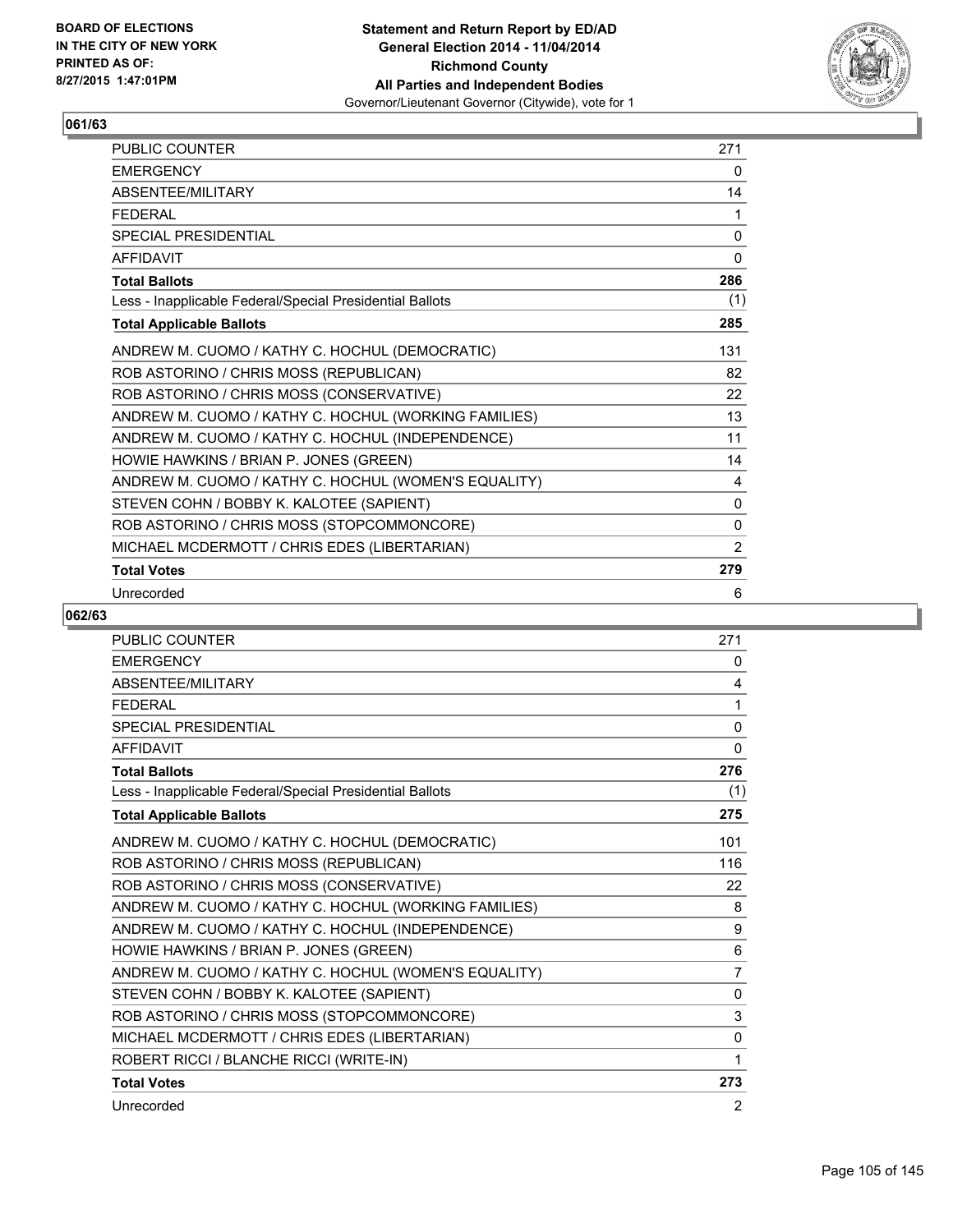

| PUBLIC COUNTER                                           | 388          |
|----------------------------------------------------------|--------------|
| <b>EMERGENCY</b>                                         | 0            |
| <b>ABSENTFF/MILITARY</b>                                 | 6            |
| <b>FFDFRAL</b>                                           | 0            |
| <b>SPECIAL PRESIDENTIAL</b>                              | 0            |
| <b>AFFIDAVIT</b>                                         | 6            |
| <b>Total Ballots</b>                                     | 400          |
| Less - Inapplicable Federal/Special Presidential Ballots | 0            |
| <b>Total Applicable Ballots</b>                          | 400          |
| ANDREW M. CUOMO / KATHY C. HOCHUL (DEMOCRATIC)           | 163          |
| ROB ASTORINO / CHRIS MOSS (REPUBLICAN)                   | 135          |
| ROB ASTORINO / CHRIS MOSS (CONSERVATIVE)                 | 36           |
| ANDREW M. CUOMO / KATHY C. HOCHUL (WORKING FAMILIES)     | 19           |
| ANDREW M. CUOMO / KATHY C. HOCHUL (INDEPENDENCE)         | 12           |
| HOWIE HAWKINS / BRIAN P. JONES (GREEN)                   | 10           |
| ANDREW M. CUOMO / KATHY C. HOCHUL (WOMEN'S EQUALITY)     | 6            |
| STEVEN COHN / BOBBY K. KALOTEE (SAPIENT)                 | 0            |
| ROB ASTORINO / CHRIS MOSS (STOPCOMMONCORE)               | $\mathbf{0}$ |
| MICHAEL MCDERMOTT / CHRIS EDES (LIBERTARIAN)             | 6            |
| ROBERT OBERMEYER (WRITE-IN)                              | 1            |
| <b>Total Votes</b>                                       | 388          |
| Unrecorded                                               | 12           |

| <b>PUBLIC COUNTER</b>                                    | 471 |
|----------------------------------------------------------|-----|
| <b>EMERGENCY</b>                                         | 0   |
| <b>ABSENTEE/MILITARY</b>                                 | 21  |
| <b>FEDERAL</b>                                           | 2   |
| <b>SPECIAL PRESIDENTIAL</b>                              | 0   |
| <b>AFFIDAVIT</b>                                         | 4   |
| <b>Total Ballots</b>                                     | 498 |
| Less - Inapplicable Federal/Special Presidential Ballots | (2) |
| <b>Total Applicable Ballots</b>                          | 496 |
| ANDREW M. CUOMO / KATHY C. HOCHUL (DEMOCRATIC)           | 179 |
| ROB ASTORINO / CHRIS MOSS (REPUBLICAN)                   | 200 |
| ROB ASTORINO / CHRIS MOSS (CONSERVATIVE)                 | 62  |
| ANDREW M. CUOMO / KATHY C. HOCHUL (WORKING FAMILIES)     | 10  |
| ANDREW M. CUOMO / KATHY C. HOCHUL (INDEPENDENCE)         | 15  |
| HOWIE HAWKINS / BRIAN P. JONES (GREEN)                   | 14  |
| ANDREW M. CUOMO / KATHY C. HOCHUL (WOMEN'S EQUALITY)     | 1   |
| STEVEN COHN / BOBBY K. KALOTEE (SAPIENT)                 | 0   |
| ROB ASTORINO / CHRIS MOSS (STOPCOMMONCORE)               | 0   |
| MICHAEL MCDERMOTT / CHRIS EDES (LIBERTARIAN)             | 4   |
| <b>Total Votes</b>                                       | 485 |
| Unrecorded                                               | 11  |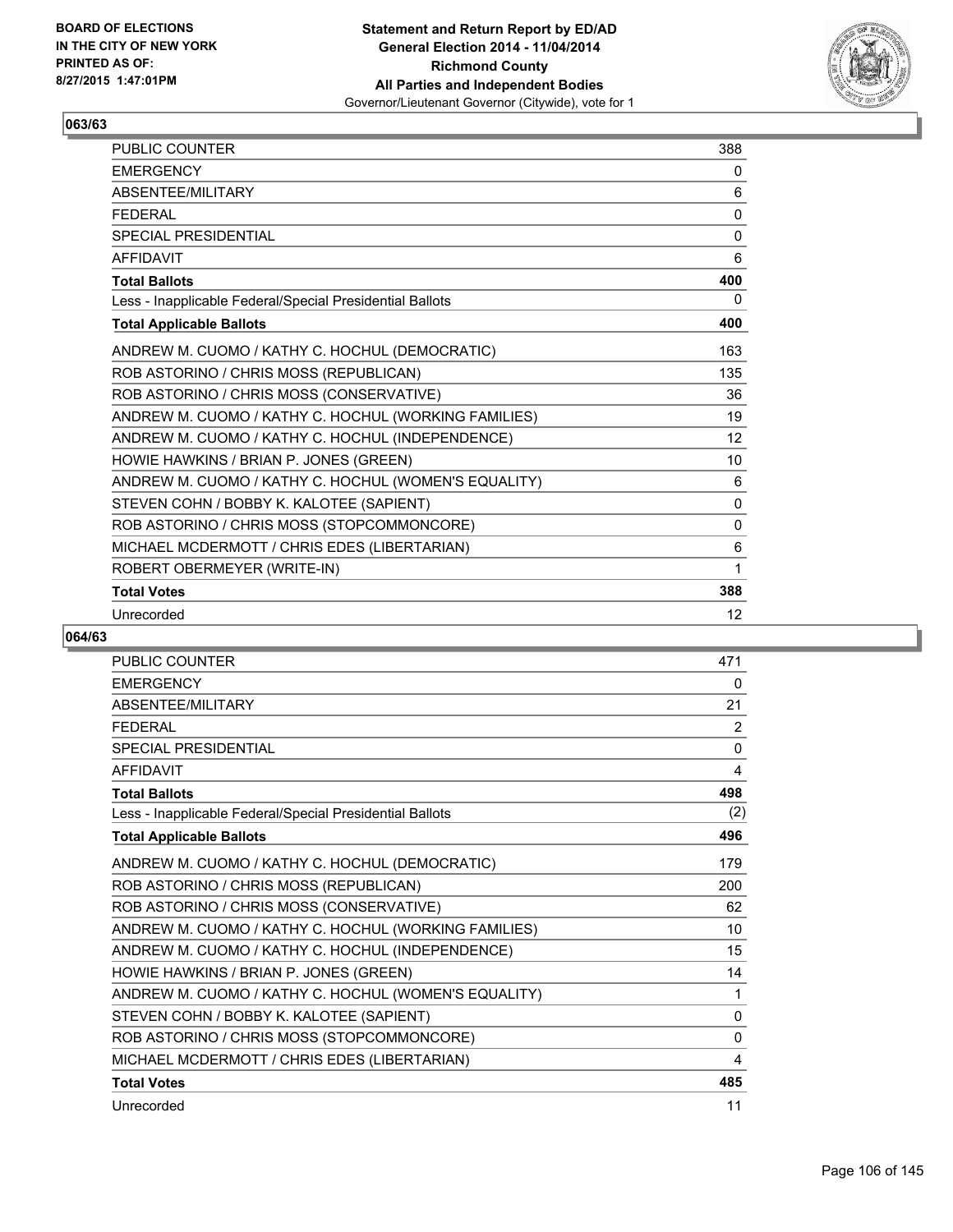

| <b>PUBLIC COUNTER</b>                                    | 312               |
|----------------------------------------------------------|-------------------|
| <b>EMERGENCY</b>                                         | 1                 |
| <b>ABSENTFF/MILITARY</b>                                 | 9                 |
| <b>FFDFRAL</b>                                           | 0                 |
| <b>SPECIAL PRESIDENTIAL</b>                              | 0                 |
| <b>AFFIDAVIT</b>                                         | 1                 |
| <b>Total Ballots</b>                                     | 323               |
| Less - Inapplicable Federal/Special Presidential Ballots | 0                 |
| <b>Total Applicable Ballots</b>                          | 323               |
| ANDREW M. CUOMO / KATHY C. HOCHUL (DEMOCRATIC)           | 134               |
| ROB ASTORINO / CHRIS MOSS (REPUBLICAN)                   | 115               |
| ROB ASTORINO / CHRIS MOSS (CONSERVATIVE)                 | 34                |
| ANDREW M. CUOMO / KATHY C. HOCHUL (WORKING FAMILIES)     | $12 \overline{ }$ |
| ANDREW M. CUOMO / KATHY C. HOCHUL (INDEPENDENCE)         | 9                 |
| HOWIE HAWKINS / BRIAN P. JONES (GREEN)                   | 9                 |
| ANDREW M. CUOMO / KATHY C. HOCHUL (WOMEN'S EQUALITY)     | 4                 |
| STEVEN COHN / BOBBY K. KALOTEE (SAPIENT)                 | $\mathbf{0}$      |
| ROB ASTORINO / CHRIS MOSS (STOPCOMMONCORE)               | 2                 |
| MICHAEL MCDERMOTT / CHRIS EDES (LIBERTARIAN)             | 1                 |
| CHRISTOPHER WALKEN (WRITE-IN)                            | 1                 |
| <b>Total Votes</b>                                       | 321               |
| Unrecorded                                               | 2                 |

| <b>PUBLIC COUNTER</b>                                    | 398            |
|----------------------------------------------------------|----------------|
| <b>EMERGENCY</b>                                         | 0              |
| <b>ABSENTEE/MILITARY</b>                                 | 7              |
| <b>FFDFRAL</b>                                           | 0              |
| SPECIAL PRESIDENTIAL                                     | 0              |
| <b>AFFIDAVIT</b>                                         | $\overline{2}$ |
| <b>Total Ballots</b>                                     | 407            |
| Less - Inapplicable Federal/Special Presidential Ballots | 0              |
| <b>Total Applicable Ballots</b>                          | 407            |
| ANDREW M. CUOMO / KATHY C. HOCHUL (DEMOCRATIC)           | 178            |
| ROB ASTORINO / CHRIS MOSS (REPUBLICAN)                   | 152            |
| ROB ASTORINO / CHRIS MOSS (CONSERVATIVE)                 | 33             |
| ANDREW M. CUOMO / KATHY C. HOCHUL (WORKING FAMILIES)     | 11             |
| ANDREW M. CUOMO / KATHY C. HOCHUL (INDEPENDENCE)         | 9              |
| HOWIE HAWKINS / BRIAN P. JONES (GREEN)                   | 13             |
| ANDREW M. CUOMO / KATHY C. HOCHUL (WOMEN'S EQUALITY)     | 1              |
| STEVEN COHN / BOBBY K. KALOTEE (SAPIENT)                 | 0              |
| ROB ASTORINO / CHRIS MOSS (STOPCOMMONCORE)               | 5              |
| MICHAEL MCDERMOTT / CHRIS EDES (LIBERTARIAN)             | $\overline{2}$ |
| FRED FINNERTY / ADELE FINNERTY (WRITE-IN)                | 1              |
| <b>Total Votes</b>                                       | 405            |
| Unrecorded                                               | 2              |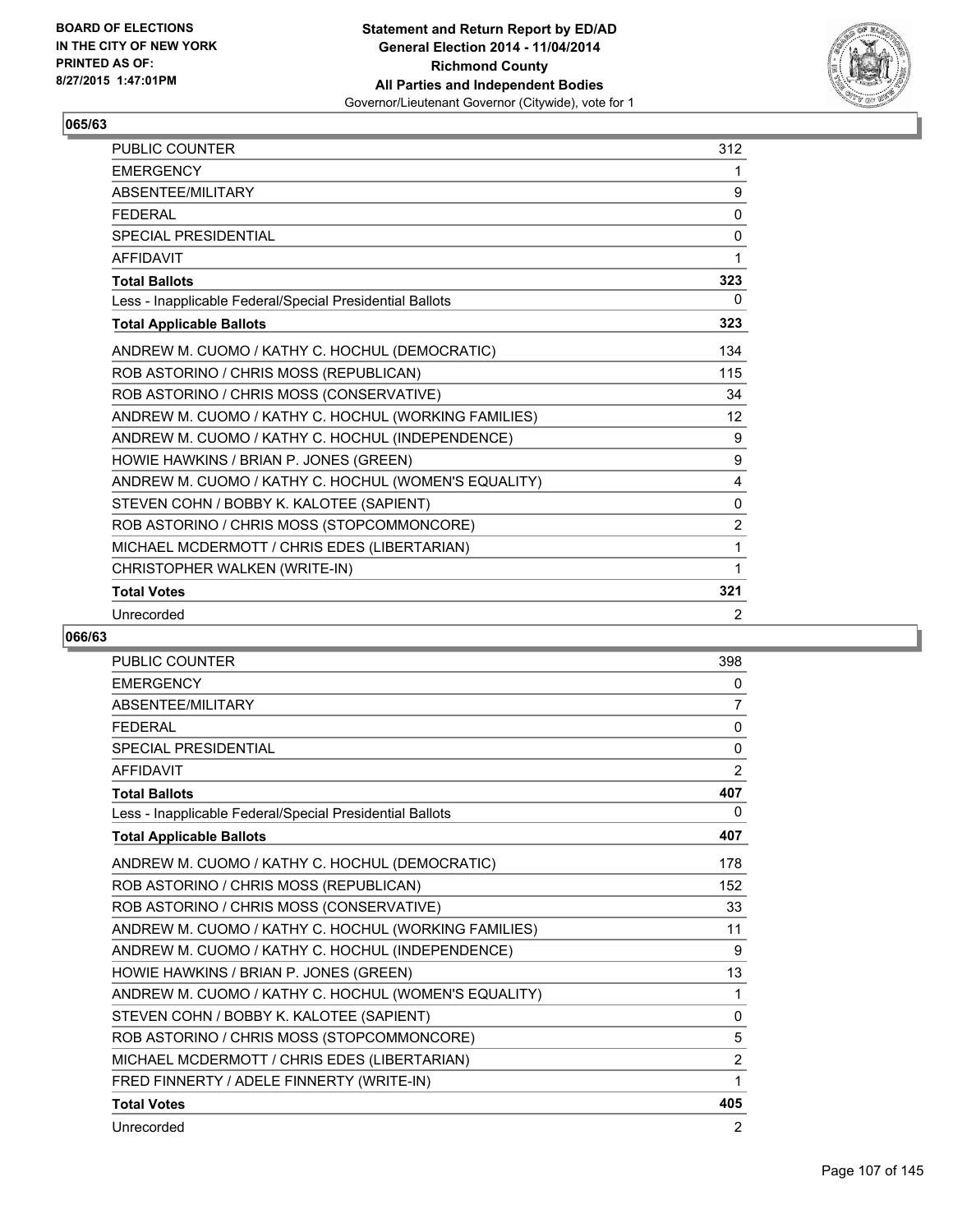

| <b>PUBLIC COUNTER</b>                                    | 310          |
|----------------------------------------------------------|--------------|
| <b>EMERGENCY</b>                                         | 0            |
| ABSENTEE/MILITARY                                        | 7            |
| <b>FFDFRAL</b>                                           | 1            |
| <b>SPECIAL PRESIDENTIAL</b>                              | 0            |
| <b>AFFIDAVIT</b>                                         | 6            |
| <b>Total Ballots</b>                                     | 324          |
| Less - Inapplicable Federal/Special Presidential Ballots | (1)          |
| <b>Total Applicable Ballots</b>                          | 323          |
| ANDREW M. CUOMO / KATHY C. HOCHUL (DEMOCRATIC)           | 105          |
| ROB ASTORINO / CHRIS MOSS (REPUBLICAN)                   | 134          |
| ROB ASTORINO / CHRIS MOSS (CONSERVATIVE)                 | 33           |
| ANDREW M. CUOMO / KATHY C. HOCHUL (WORKING FAMILIES)     | 14           |
| ANDREW M. CUOMO / KATHY C. HOCHUL (INDEPENDENCE)         | 11           |
| HOWIE HAWKINS / BRIAN P. JONES (GREEN)                   | 7            |
| ANDREW M. CUOMO / KATHY C. HOCHUL (WOMEN'S EQUALITY)     | 6            |
| STEVEN COHN / BOBBY K. KALOTEE (SAPIENT)                 | $\mathbf{0}$ |
| ROB ASTORINO / CHRIS MOSS (STOPCOMMONCORE)               | 3            |
| MICHAEL MCDERMOTT / CHRIS EDES (LIBERTARIAN)             | 1            |
| UNATTRIBUTABLE WRITE-IN (WRITE-IN)                       | 1            |
| <b>Total Votes</b>                                       | 315          |
| Unrecorded                                               | 8            |

| <b>PUBLIC COUNTER</b>                                    | 255            |
|----------------------------------------------------------|----------------|
| <b>EMERGENCY</b>                                         | 0              |
| <b>ABSENTEE/MILITARY</b>                                 | 33             |
| <b>FFDFRAL</b>                                           | 1              |
| <b>SPECIAL PRESIDENTIAL</b>                              | $\mathbf{0}$   |
| <b>AFFIDAVIT</b>                                         | 1              |
| <b>Total Ballots</b>                                     | 290            |
| Less - Inapplicable Federal/Special Presidential Ballots | (1)            |
| <b>Total Applicable Ballots</b>                          | 289            |
| ANDREW M. CUOMO / KATHY C. HOCHUL (DEMOCRATIC)           | 198            |
| ROB ASTORINO / CHRIS MOSS (REPUBLICAN)                   | 57             |
| ROB ASTORINO / CHRIS MOSS (CONSERVATIVE)                 | 10             |
| ANDREW M. CUOMO / KATHY C. HOCHUL (WORKING FAMILIES)     | 10             |
| ANDREW M. CUOMO / KATHY C. HOCHUL (INDEPENDENCE)         | 3              |
| HOWIE HAWKINS / BRIAN P. JONES (GREEN)                   | 1              |
| ANDREW M. CUOMO / KATHY C. HOCHUL (WOMEN'S EQUALITY)     | $\overline{2}$ |
| STEVEN COHN / BOBBY K. KALOTEE (SAPIENT)                 | $\mathbf{0}$   |
| ROB ASTORINO / CHRIS MOSS (STOPCOMMONCORE)               | 4              |
| MICHAEL MCDERMOTT / CHRIS EDES (LIBERTARIAN)             | $\mathbf{0}$   |
| <b>Total Votes</b>                                       | 285            |
| Unrecorded                                               | 4              |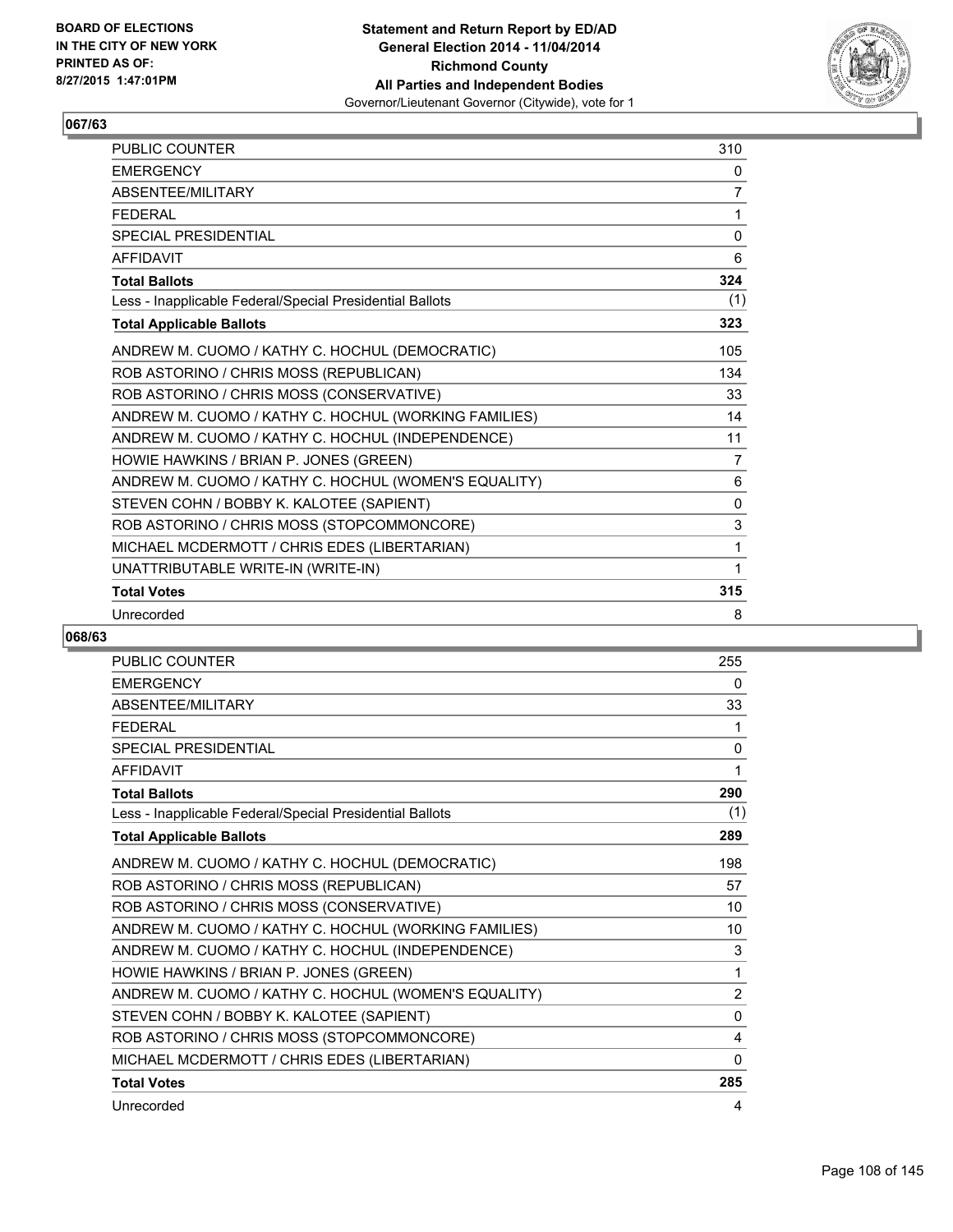

| PUBLIC COUNTER                                           | 151            |
|----------------------------------------------------------|----------------|
| <b>EMERGENCY</b>                                         | 1              |
| ABSENTEE/MILITARY                                        | 36             |
| <b>FEDERAL</b>                                           | 1              |
| <b>SPECIAL PRESIDENTIAL</b>                              | $\mathbf{0}$   |
| <b>AFFIDAVIT</b>                                         | $\Omega$       |
| <b>Total Ballots</b>                                     | 189            |
| Less - Inapplicable Federal/Special Presidential Ballots | (1)            |
| <b>Total Applicable Ballots</b>                          | 188            |
| ANDREW M. CUOMO / KATHY C. HOCHUL (DEMOCRATIC)           | 96             |
| ROB ASTORINO / CHRIS MOSS (REPUBLICAN)                   | 57             |
| ROB ASTORINO / CHRIS MOSS (CONSERVATIVE)                 | 16             |
| ANDREW M. CUOMO / KATHY C. HOCHUL (WORKING FAMILIES)     | 6              |
| ANDREW M. CUOMO / KATHY C. HOCHUL (INDEPENDENCE)         | 6              |
| HOWIE HAWKINS / BRIAN P. JONES (GREEN)                   | $\overline{2}$ |
| ANDREW M. CUOMO / KATHY C. HOCHUL (WOMEN'S EQUALITY)     | $\mathbf{0}$   |
| STEVEN COHN / BOBBY K. KALOTEE (SAPIENT)                 | 0              |
| ROB ASTORINO / CHRIS MOSS (STOPCOMMONCORE)               | 2              |
| MICHAEL MCDERMOTT / CHRIS EDES (LIBERTARIAN)             | 2              |
| <b>Total Votes</b>                                       | 187            |
| Unrecorded                                               | 1              |

| PUBLIC COUNTER                                           | 167          |
|----------------------------------------------------------|--------------|
| <b>EMERGENCY</b>                                         | 0            |
| ABSENTEE/MILITARY                                        | 8            |
| <b>FEDERAL</b>                                           | $\Omega$     |
| <b>SPECIAL PRESIDENTIAL</b>                              | 0            |
| <b>AFFIDAVIT</b>                                         | $\mathbf{0}$ |
| <b>Total Ballots</b>                                     | 175          |
| Less - Inapplicable Federal/Special Presidential Ballots | 0            |
| <b>Total Applicable Ballots</b>                          | 175          |
| ANDREW M. CUOMO / KATHY C. HOCHUL (DEMOCRATIC)           | 79           |
| ROB ASTORINO / CHRIS MOSS (REPUBLICAN)                   | 60           |
| ROB ASTORINO / CHRIS MOSS (CONSERVATIVE)                 | 15           |
| ANDREW M. CUOMO / KATHY C. HOCHUL (WORKING FAMILIES)     | 5            |
| ANDREW M. CUOMO / KATHY C. HOCHUL (INDEPENDENCE)         | 5            |
| HOWIE HAWKINS / BRIAN P. JONES (GREEN)                   | 5            |
| ANDREW M. CUOMO / KATHY C. HOCHUL (WOMEN'S EQUALITY)     | 3            |
| STEVEN COHN / BOBBY K. KALOTEE (SAPIENT)                 | 1            |
| ROB ASTORINO / CHRIS MOSS (STOPCOMMONCORE)               | $\Omega$     |
| MICHAEL MCDERMOTT / CHRIS EDES (LIBERTARIAN)             | 0            |
| <b>Total Votes</b>                                       | 173          |
| Unrecorded                                               | 2            |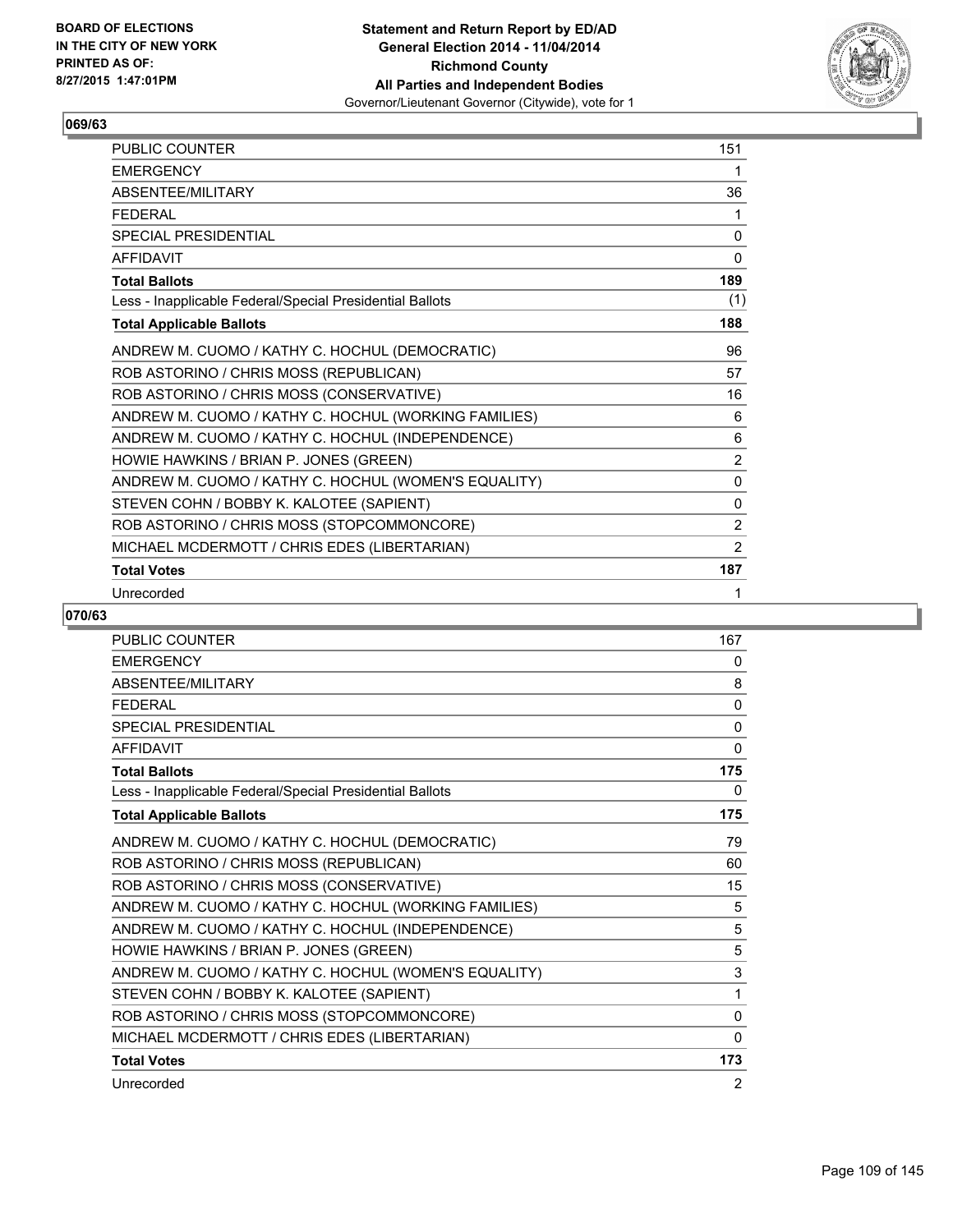

| <b>PUBLIC COUNTER</b>                                    | 192          |
|----------------------------------------------------------|--------------|
| <b>EMERGENCY</b>                                         | $\mathbf{0}$ |
| ABSENTEE/MILITARY                                        | 9            |
| <b>FFDFRAL</b>                                           | 0            |
| SPECIAL PRESIDENTIAL                                     | 0            |
| <b>AFFIDAVIT</b>                                         | $\mathbf{2}$ |
| <b>Total Ballots</b>                                     | 203          |
| Less - Inapplicable Federal/Special Presidential Ballots | 0            |
| <b>Total Applicable Ballots</b>                          | 203          |
| ANDREW M. CUOMO / KATHY C. HOCHUL (DEMOCRATIC)           | 154          |
| ROB ASTORINO / CHRIS MOSS (REPUBLICAN)                   | 14           |
| ROB ASTORINO / CHRIS MOSS (CONSERVATIVE)                 | 6            |
| ANDREW M. CUOMO / KATHY C. HOCHUL (WORKING FAMILIES)     | 4            |
| ANDREW M. CUOMO / KATHY C. HOCHUL (INDEPENDENCE)         | 3            |
| HOWIE HAWKINS / BRIAN P. JONES (GREEN)                   | $\mathbf{2}$ |
| ANDREW M. CUOMO / KATHY C. HOCHUL (WOMEN'S EQUALITY)     | 0            |
| STEVEN COHN / BOBBY K. KALOTEE (SAPIENT)                 | 0            |
| ROB ASTORINO / CHRIS MOSS (STOPCOMMONCORE)               | 1            |
| MICHAEL MCDERMOTT / CHRIS EDES (LIBERTARIAN)             | $\mathbf 0$  |
| COLIN MORIARTY (WRITE-IN)                                | 1            |
| UNATTRIBUTABLE WRITE-IN (WRITE-IN)                       | 1            |
| <b>Total Votes</b>                                       | 186          |
| Unrecorded                                               | 17           |

| <b>PUBLIC COUNTER</b>                                    | 313            |
|----------------------------------------------------------|----------------|
| <b>EMERGENCY</b>                                         | 0              |
| <b>ABSENTEE/MILITARY</b>                                 | 13             |
| <b>FEDERAL</b>                                           | 1              |
| <b>SPECIAL PRESIDENTIAL</b>                              | $\mathbf{0}$   |
| <b>AFFIDAVIT</b>                                         | $\overline{2}$ |
| <b>Total Ballots</b>                                     | 329            |
| Less - Inapplicable Federal/Special Presidential Ballots | (1)            |
| <b>Total Applicable Ballots</b>                          | 328            |
| ANDREW M. CUOMO / KATHY C. HOCHUL (DEMOCRATIC)           | 136            |
| ROB ASTORINO / CHRIS MOSS (REPUBLICAN)                   | 115            |
| ROB ASTORINO / CHRIS MOSS (CONSERVATIVE)                 | 31             |
| ANDREW M. CUOMO / KATHY C. HOCHUL (WORKING FAMILIES)     | 19             |
| ANDREW M. CUOMO / KATHY C. HOCHUL (INDEPENDENCE)         | 12             |
| HOWIE HAWKINS / BRIAN P. JONES (GREEN)                   | 6              |
| ANDREW M. CUOMO / KATHY C. HOCHUL (WOMEN'S EQUALITY)     | 0              |
| STEVEN COHN / BOBBY K. KALOTEE (SAPIENT)                 | 0              |
| ROB ASTORINO / CHRIS MOSS (STOPCOMMONCORE)               | 4              |
| MICHAEL MCDERMOTT / CHRIS EDES (LIBERTARIAN)             | $\mathbf{0}$   |
| <b>Total Votes</b>                                       | 323            |
| Unrecorded                                               | 5              |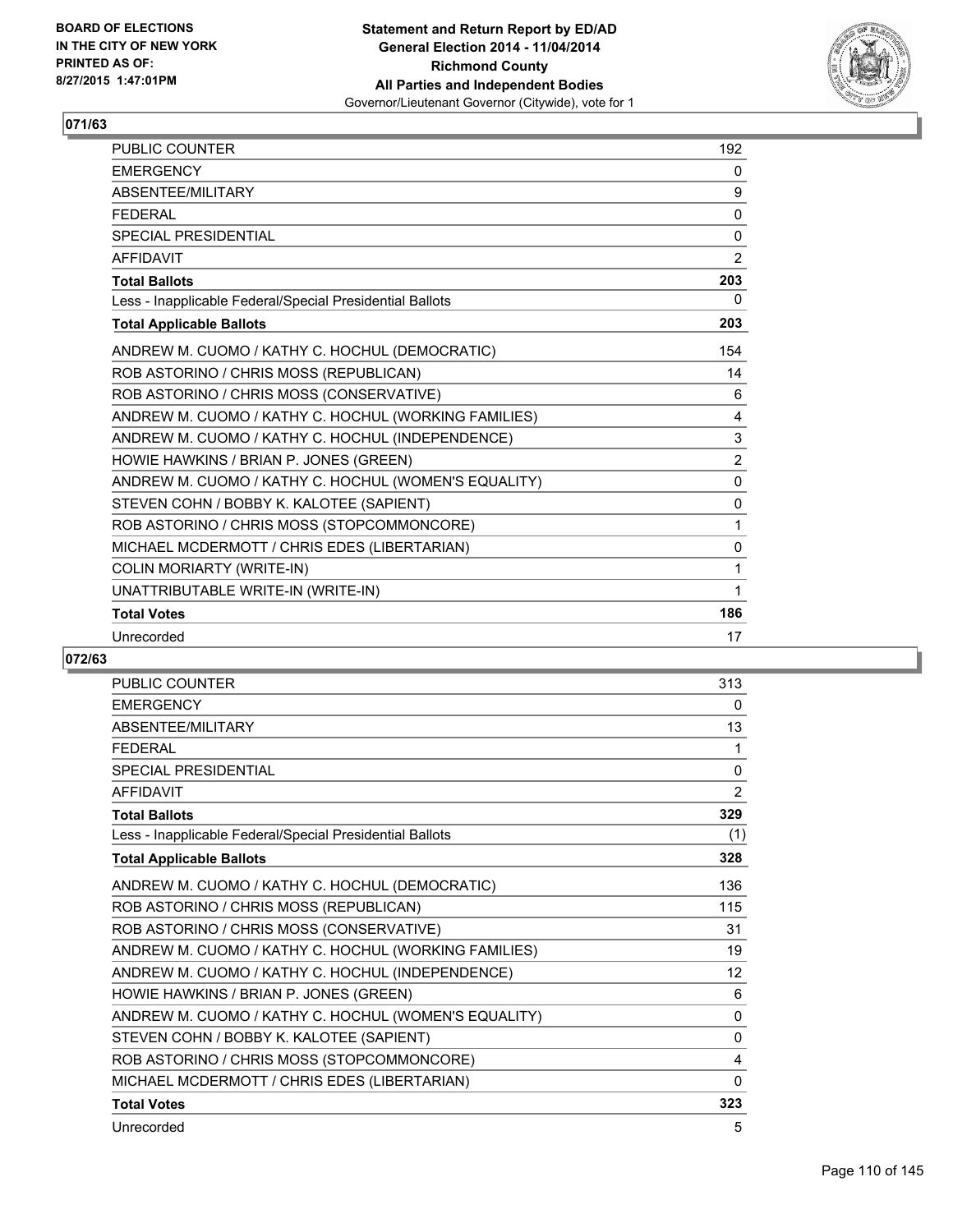

| <b>PUBLIC COUNTER</b>                                    | 252            |
|----------------------------------------------------------|----------------|
| <b>EMERGENCY</b>                                         | 0              |
| ABSENTEE/MILITARY                                        | 13             |
| <b>FFDFRAL</b>                                           | 1              |
| <b>SPECIAL PRESIDENTIAL</b>                              | 0              |
| <b>AFFIDAVIT</b>                                         | 3              |
| <b>Total Ballots</b>                                     | 269            |
| Less - Inapplicable Federal/Special Presidential Ballots | (1)            |
| <b>Total Applicable Ballots</b>                          | 268            |
| ANDREW M. CUOMO / KATHY C. HOCHUL (DEMOCRATIC)           | 105            |
| ROB ASTORINO / CHRIS MOSS (REPUBLICAN)                   | 103            |
| ROB ASTORINO / CHRIS MOSS (CONSERVATIVE)                 | 24             |
| ANDREW M. CUOMO / KATHY C. HOCHUL (WORKING FAMILIES)     | 9              |
| ANDREW M. CUOMO / KATHY C. HOCHUL (INDEPENDENCE)         | 8              |
| HOWIE HAWKINS / BRIAN P. JONES (GREEN)                   | $\overline{7}$ |
| ANDREW M. CUOMO / KATHY C. HOCHUL (WOMEN'S EQUALITY)     | 1              |
| STEVEN COHN / BOBBY K. KALOTEE (SAPIENT)                 | $\mathbf{0}$   |
| ROB ASTORINO / CHRIS MOSS (STOPCOMMONCORE)               | 3              |
| MICHAEL MCDERMOTT / CHRIS EDES (LIBERTARIAN)             | 2              |
| ADAM GAZA (WRITE-IN)                                     | 2              |
| <b>Total Votes</b>                                       | 264            |
| Unrecorded                                               | 4              |

| <b>PUBLIC COUNTER</b>                                    | 169            |
|----------------------------------------------------------|----------------|
| <b>EMERGENCY</b>                                         | 0              |
| ABSENTEE/MILITARY                                        | 17             |
| <b>FFDFRAL</b>                                           | 0              |
| <b>SPECIAL PRESIDENTIAL</b>                              | $\mathbf{0}$   |
| <b>AFFIDAVIT</b>                                         | 1              |
| <b>Total Ballots</b>                                     | 187            |
| Less - Inapplicable Federal/Special Presidential Ballots | 0              |
| <b>Total Applicable Ballots</b>                          | 187            |
| ANDREW M. CUOMO / KATHY C. HOCHUL (DEMOCRATIC)           | 89             |
| ROB ASTORINO / CHRIS MOSS (REPUBLICAN)                   | 53             |
| ROB ASTORINO / CHRIS MOSS (CONSERVATIVE)                 | 19             |
| ANDREW M. CUOMO / KATHY C. HOCHUL (WORKING FAMILIES)     | 6              |
| ANDREW M. CUOMO / KATHY C. HOCHUL (INDEPENDENCE)         | 6              |
| HOWIE HAWKINS / BRIAN P. JONES (GREEN)                   | $\overline{7}$ |
| ANDREW M. CUOMO / KATHY C. HOCHUL (WOMEN'S EQUALITY)     | $\Omega$       |
| STEVEN COHN / BOBBY K. KALOTEE (SAPIENT)                 | $\mathbf{0}$   |
| ROB ASTORINO / CHRIS MOSS (STOPCOMMONCORE)               | 3              |
| MICHAEL MCDERMOTT / CHRIS EDES (LIBERTARIAN)             | 1              |
| <b>Total Votes</b>                                       | 184            |
| Unrecorded                                               | 3              |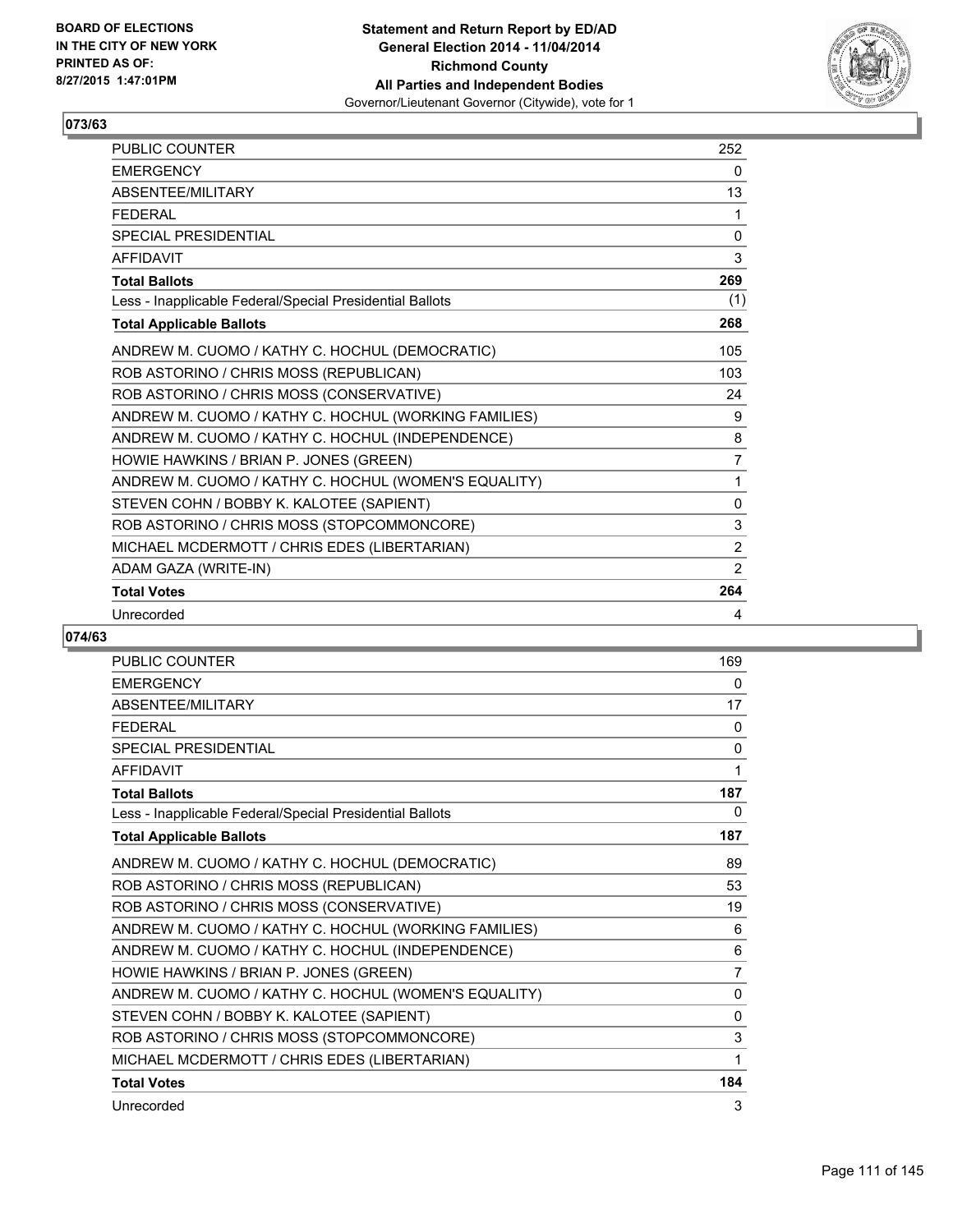

| <b>PUBLIC COUNTER</b>                                    | 178          |
|----------------------------------------------------------|--------------|
| <b>EMERGENCY</b>                                         | 0            |
| ABSENTEE/MILITARY                                        | 12           |
| <b>FFDFRAL</b>                                           | 0            |
| SPECIAL PRESIDENTIAL                                     | $\mathbf{0}$ |
| <b>AFFIDAVIT</b>                                         | $\Omega$     |
| <b>Total Ballots</b>                                     | 190          |
| Less - Inapplicable Federal/Special Presidential Ballots | 0            |
| <b>Total Applicable Ballots</b>                          | 190          |
| ANDREW M. CUOMO / KATHY C. HOCHUL (DEMOCRATIC)           | 146          |
| ROB ASTORINO / CHRIS MOSS (REPUBLICAN)                   | 22           |
| ROB ASTORINO / CHRIS MOSS (CONSERVATIVE)                 | 2            |
| ANDREW M. CUOMO / KATHY C. HOCHUL (WORKING FAMILIES)     | 10           |
| ANDREW M. CUOMO / KATHY C. HOCHUL (INDEPENDENCE)         | 3            |
| HOWIE HAWKINS / BRIAN P. JONES (GREEN)                   | 1            |
| ANDREW M. CUOMO / KATHY C. HOCHUL (WOMEN'S EQUALITY)     | $\mathbf{0}$ |
| STEVEN COHN / BOBBY K. KALOTEE (SAPIENT)                 | 1            |
| ROB ASTORINO / CHRIS MOSS (STOPCOMMONCORE)               | 0            |
| MICHAEL MCDERMOTT / CHRIS EDES (LIBERTARIAN)             | 1            |
| <b>Total Votes</b>                                       | 186          |
| Unrecorded                                               | 4            |

| PUBLIC COUNTER                                           | 0        |
|----------------------------------------------------------|----------|
| <b>EMERGENCY</b>                                         | 0        |
| ABSENTEE/MILITARY                                        | $\Omega$ |
| <b>FEDERAL</b>                                           | 0        |
| <b>SPECIAL PRESIDENTIAL</b>                              | 0        |
| <b>AFFIDAVIT</b>                                         | 0        |
| <b>Total Ballots</b>                                     | 0        |
| Less - Inapplicable Federal/Special Presidential Ballots | $\Omega$ |
| <b>Total Applicable Ballots</b>                          | 0        |
| ANDREW M. CUOMO / KATHY C. HOCHUL (DEMOCRATIC)           | 0        |
| ROB ASTORINO / CHRIS MOSS (REPUBLICAN)                   | 0        |
| ROB ASTORINO / CHRIS MOSS (CONSERVATIVE)                 | $\Omega$ |
| ANDREW M. CUOMO / KATHY C. HOCHUL (WORKING FAMILIES)     | 0        |
| ANDREW M. CUOMO / KATHY C. HOCHUL (INDEPENDENCE)         | 0        |
| HOWIE HAWKINS / BRIAN P. JONES (GREEN)                   | $\Omega$ |
| ANDREW M. CUOMO / KATHY C. HOCHUL (WOMEN'S EQUALITY)     | 0        |
| STEVEN COHN / BOBBY K. KALOTEE (SAPIENT)                 | 0        |
| ROB ASTORINO / CHRIS MOSS (STOPCOMMONCORE)               | $\Omega$ |
| MICHAEL MCDERMOTT / CHRIS EDES (LIBERTARIAN)             | 0        |
| <b>Total Votes</b>                                       | 0        |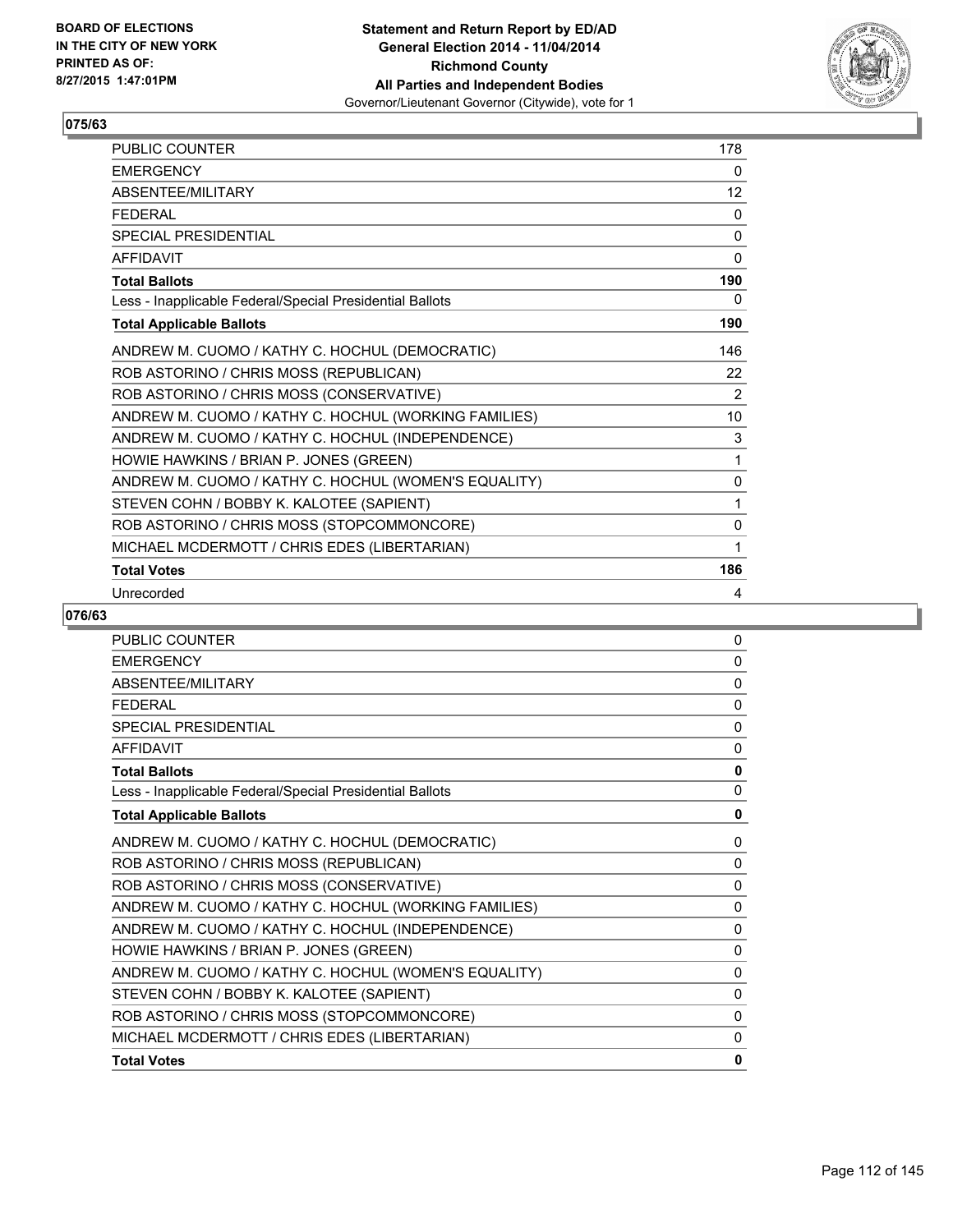

| <b>PUBLIC COUNTER</b>                                    | 0            |
|----------------------------------------------------------|--------------|
| <b>EMERGENCY</b>                                         | 0            |
| ABSENTEE/MILITARY                                        | 0            |
| <b>FFDFRAI</b>                                           | 0            |
| <b>SPECIAL PRESIDENTIAL</b>                              | $\mathbf{0}$ |
| AFFIDAVIT                                                | 0            |
| <b>Total Ballots</b>                                     | $\mathbf 0$  |
| Less - Inapplicable Federal/Special Presidential Ballots | $\mathbf{0}$ |
| <b>Total Applicable Ballots</b>                          | 0            |
| ANDREW M. CUOMO / KATHY C. HOCHUL (DEMOCRATIC)           | $\Omega$     |
| ROB ASTORINO / CHRIS MOSS (REPUBLICAN)                   | 0            |
| ROB ASTORINO / CHRIS MOSS (CONSERVATIVE)                 | $\Omega$     |
| ANDREW M. CUOMO / KATHY C. HOCHUL (WORKING FAMILIES)     | $\Omega$     |
| ANDREW M. CUOMO / KATHY C. HOCHUL (INDEPENDENCE)         | $\mathbf{0}$ |
| HOWIE HAWKINS / BRIAN P. JONES (GREEN)                   | 0            |
| ANDREW M. CUOMO / KATHY C. HOCHUL (WOMEN'S EQUALITY)     | 0            |
| STEVEN COHN / BOBBY K. KALOTEE (SAPIENT)                 | 0            |
| ROB ASTORINO / CHRIS MOSS (STOPCOMMONCORE)               | $\Omega$     |
| MICHAEL MCDERMOTT / CHRIS EDES (LIBERTARIAN)             | 0            |
| <b>Total Votes</b>                                       | 0            |

| <b>PUBLIC COUNTER</b>                                    | $\mathbf{0}$ |
|----------------------------------------------------------|--------------|
| <b>EMERGENCY</b>                                         | $\mathbf{0}$ |
| ABSENTEE/MILITARY                                        | $\Omega$     |
| <b>FEDERAL</b>                                           | $\mathbf{0}$ |
| SPECIAL PRESIDENTIAL                                     | 0            |
| <b>AFFIDAVIT</b>                                         | 0            |
| <b>Total Ballots</b>                                     | $\mathbf{0}$ |
| Less - Inapplicable Federal/Special Presidential Ballots | $\mathbf{0}$ |
| <b>Total Applicable Ballots</b>                          | 0            |
| ANDREW M. CUOMO / KATHY C. HOCHUL (DEMOCRATIC)           | $\mathbf{0}$ |
| ROB ASTORINO / CHRIS MOSS (REPUBLICAN)                   | 0            |
| ROB ASTORINO / CHRIS MOSS (CONSERVATIVE)                 | $\Omega$     |
| ANDREW M. CUOMO / KATHY C. HOCHUL (WORKING FAMILIES)     | $\mathbf{0}$ |
| ANDREW M. CUOMO / KATHY C. HOCHUL (INDEPENDENCE)         | $\Omega$     |
| HOWIE HAWKINS / BRIAN P. JONES (GREEN)                   | $\Omega$     |
| ANDREW M. CUOMO / KATHY C. HOCHUL (WOMEN'S EQUALITY)     | $\mathbf{0}$ |
| STEVEN COHN / BOBBY K. KALOTEE (SAPIENT)                 | $\Omega$     |
| ROB ASTORINO / CHRIS MOSS (STOPCOMMONCORE)               | $\Omega$     |
| MICHAEL MCDERMOTT / CHRIS EDES (LIBERTARIAN)             | 0            |
| <b>Total Votes</b>                                       | 0            |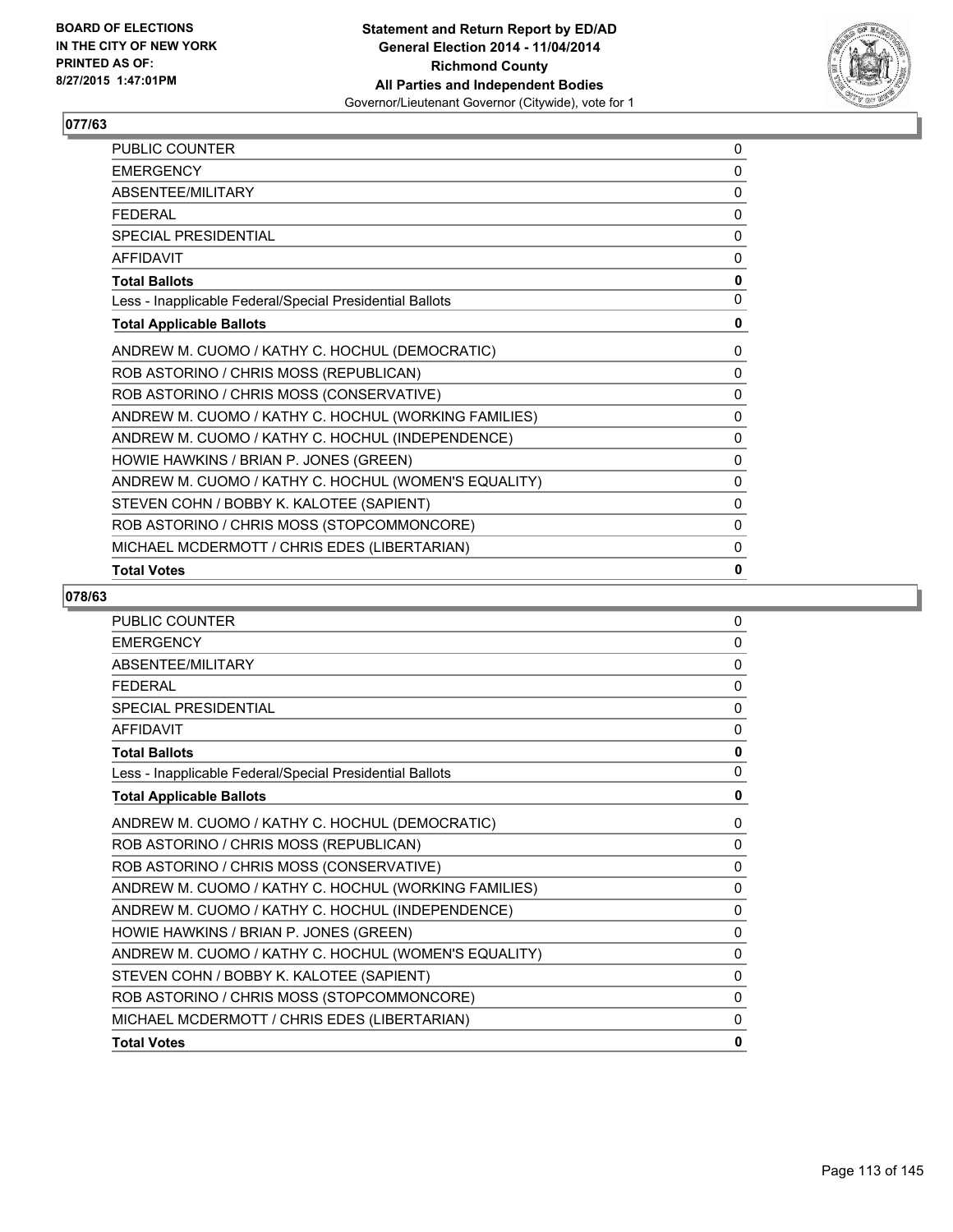

| 080/63 COMBINED into: 075/62                             |              |
|----------------------------------------------------------|--------------|
| <b>Total Votes</b>                                       | 0            |
| MICHAEL MCDERMOTT / CHRIS EDES (LIBERTARIAN)             | 0            |
| ROB ASTORINO / CHRIS MOSS (STOPCOMMONCORE)               | 0            |
| STEVEN COHN / BOBBY K. KALOTEE (SAPIENT)                 | $\mathbf{0}$ |
| ANDREW M. CUOMO / KATHY C. HOCHUL (WOMEN'S EQUALITY)     | $\mathbf{0}$ |
| HOWIE HAWKINS / BRIAN P. JONES (GREEN)                   | $\mathbf{0}$ |
| ANDREW M. CUOMO / KATHY C. HOCHUL (INDEPENDENCE)         | 0            |
| ANDREW M. CUOMO / KATHY C. HOCHUL (WORKING FAMILIES)     | 0            |
| ROB ASTORINO / CHRIS MOSS (CONSERVATIVE)                 | 0            |
| ROB ASTORINO / CHRIS MOSS (REPUBLICAN)                   | 0            |
| ANDREW M. CUOMO / KATHY C. HOCHUL (DEMOCRATIC)           | $\mathbf{0}$ |
| <b>Total Applicable Ballots</b>                          | 0            |
| Less - Inapplicable Federal/Special Presidential Ballots | 0            |
| <b>Total Ballots</b>                                     | 0            |
| <b>AFFIDAVIT</b>                                         | 0            |
| <b>SPECIAL PRESIDENTIAL</b>                              | 0            |
| <b>FEDERAL</b>                                           | 0            |
| <b>ABSENTEF/MILITARY</b>                                 | 0            |
| <b>EMERGENCY</b>                                         | 0            |
| <b>PUBLIC COUNTER</b>                                    | 0            |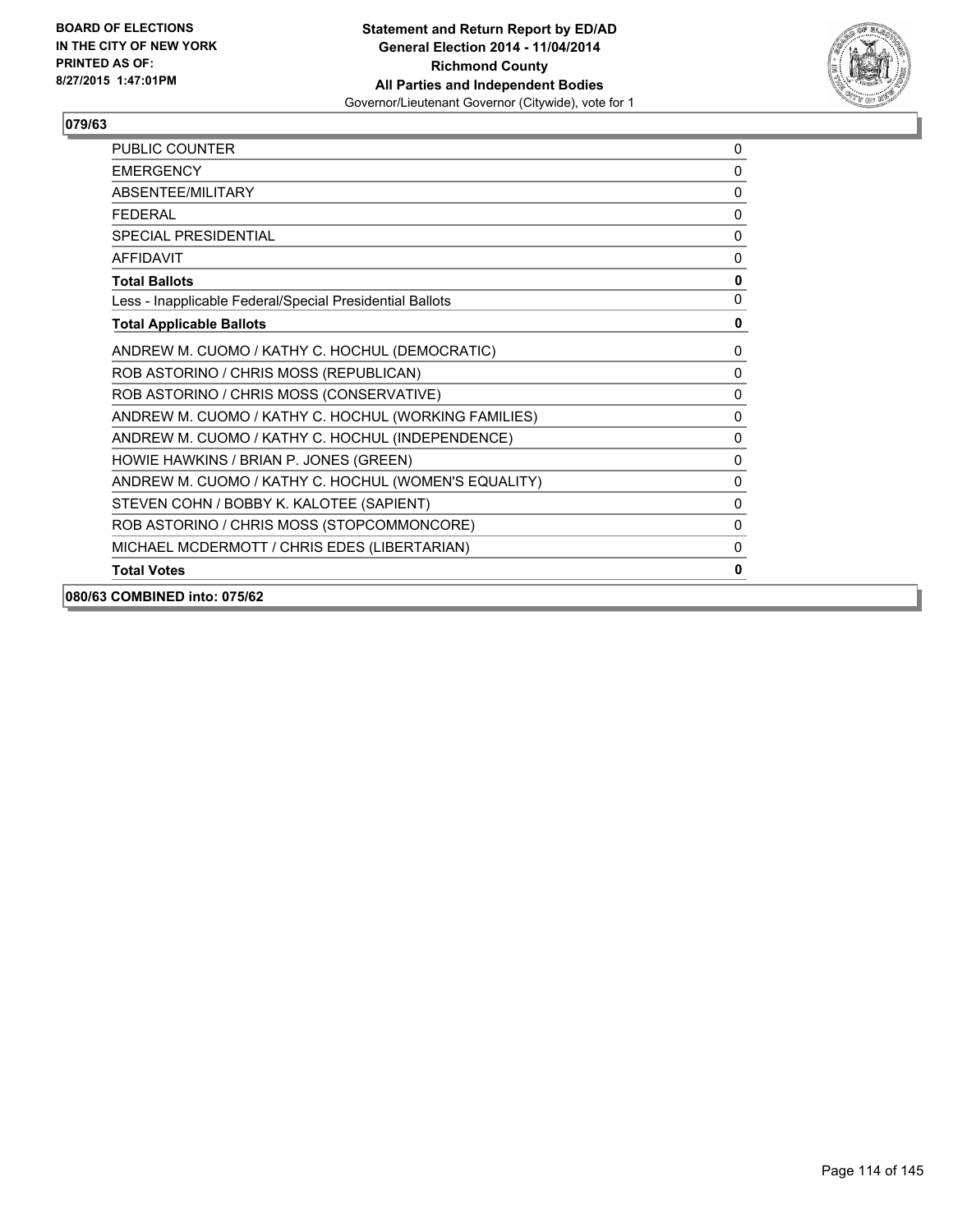

| <b>PUBLIC COUNTER</b>                                    | 292          |
|----------------------------------------------------------|--------------|
| <b>EMERGENCY</b>                                         | 0            |
| ABSENTEE/MILITARY                                        | 16           |
| <b>FEDERAL</b>                                           | 2            |
| <b>SPECIAL PRESIDENTIAL</b>                              | $\Omega$     |
| <b>AFFIDAVIT</b>                                         | 2            |
| <b>Total Ballots</b>                                     | 312          |
| Less - Inapplicable Federal/Special Presidential Ballots | (2)          |
| <b>Total Applicable Ballots</b>                          | 310          |
| ANDREW M. CUOMO / KATHY C. HOCHUL (DEMOCRATIC)           | 105          |
| ROB ASTORINO / CHRIS MOSS (REPUBLICAN)                   | 145          |
| ROB ASTORINO / CHRIS MOSS (CONSERVATIVE)                 | 27           |
| ANDREW M. CUOMO / KATHY C. HOCHUL (WORKING FAMILIES)     | 5            |
| ANDREW M. CUOMO / KATHY C. HOCHUL (INDEPENDENCE)         | 9            |
| HOWIE HAWKINS / BRIAN P. JONES (GREEN)                   | 3            |
| ANDREW M. CUOMO / KATHY C. HOCHUL (WOMEN'S EQUALITY)     | 4            |
| STEVEN COHN / BOBBY K. KALOTEE (SAPIENT)                 | $\mathbf{0}$ |
| ROB ASTORINO / CHRIS MOSS (STOPCOMMONCORE)               | 7            |
| MICHAEL MCDERMOTT / CHRIS EDES (LIBERTARIAN)             | 2            |
| <b>Total Votes</b>                                       | 307          |
| Unrecorded                                               | 3            |

| PUBLIC COUNTER                                           | 372      |
|----------------------------------------------------------|----------|
| <b>EMERGENCY</b>                                         | 0        |
| ABSENTEE/MILITARY                                        | 14       |
| <b>FEDERAL</b>                                           | $\Omega$ |
| <b>SPECIAL PRESIDENTIAL</b>                              | 0        |
| <b>AFFIDAVIT</b>                                         | 1        |
| <b>Total Ballots</b>                                     | 387      |
| Less - Inapplicable Federal/Special Presidential Ballots | 0        |
| <b>Total Applicable Ballots</b>                          | 387      |
| ANDREW M. CUOMO / KATHY C. HOCHUL (DEMOCRATIC)           | 127      |
| ROB ASTORINO / CHRIS MOSS (REPUBLICAN)                   | 177      |
| ROB ASTORINO / CHRIS MOSS (CONSERVATIVE)                 | 40       |
| ANDREW M. CUOMO / KATHY C. HOCHUL (WORKING FAMILIES)     | 12       |
| ANDREW M. CUOMO / KATHY C. HOCHUL (INDEPENDENCE)         | 8        |
| HOWIE HAWKINS / BRIAN P. JONES (GREEN)                   | 9        |
| ANDREW M. CUOMO / KATHY C. HOCHUL (WOMEN'S EQUALITY)     | 4        |
| STEVEN COHN / BOBBY K. KALOTEE (SAPIENT)                 | 0        |
| ROB ASTORINO / CHRIS MOSS (STOPCOMMONCORE)               | 2        |
| MICHAEL MCDERMOTT / CHRIS EDES (LIBERTARIAN)             | 0        |
| <b>Total Votes</b>                                       | 379      |
| Unrecorded                                               | 8        |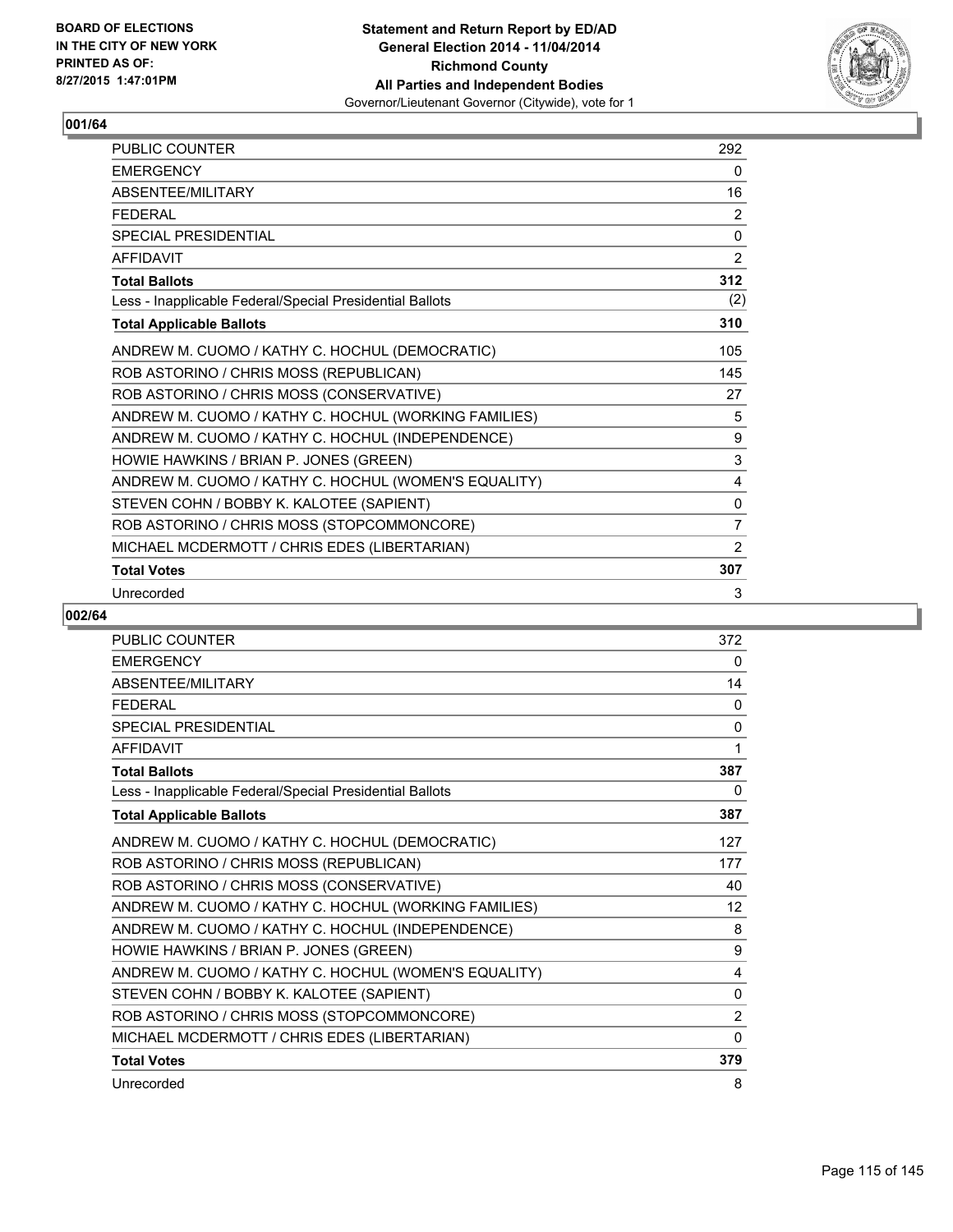

| PUBLIC COUNTER                                           | 412               |
|----------------------------------------------------------|-------------------|
| <b>EMERGENCY</b>                                         | 0                 |
| ABSENTEE/MILITARY                                        | 25                |
| <b>FEDERAL</b>                                           | 2                 |
| <b>SPECIAL PRESIDENTIAL</b>                              | 0                 |
| <b>AFFIDAVIT</b>                                         | $\overline{2}$    |
| <b>Total Ballots</b>                                     | 441               |
| Less - Inapplicable Federal/Special Presidential Ballots | (2)               |
| <b>Total Applicable Ballots</b>                          | 439               |
| ANDREW M. CUOMO / KATHY C. HOCHUL (DEMOCRATIC)           | 150               |
| ROB ASTORINO / CHRIS MOSS (REPUBLICAN)                   | 190               |
| ROB ASTORINO / CHRIS MOSS (CONSERVATIVE)                 | 49                |
| ANDREW M. CUOMO / KATHY C. HOCHUL (WORKING FAMILIES)     | $12 \overline{ }$ |
| ANDREW M. CUOMO / KATHY C. HOCHUL (INDEPENDENCE)         | 21                |
| HOWIE HAWKINS / BRIAN P. JONES (GREEN)                   | 5                 |
| ANDREW M. CUOMO / KATHY C. HOCHUL (WOMEN'S EQUALITY)     | 3                 |
| STEVEN COHN / BOBBY K. KALOTEE (SAPIENT)                 | $\mathbf{0}$      |
| ROB ASTORINO / CHRIS MOSS (STOPCOMMONCORE)               | 3                 |
| MICHAEL MCDERMOTT / CHRIS EDES (LIBERTARIAN)             | $\Omega$          |
| <b>Total Votes</b>                                       | 433               |
| Unrecorded                                               | 6                 |

| <b>PUBLIC COUNTER</b>                                    | 314            |
|----------------------------------------------------------|----------------|
| <b>EMERGENCY</b>                                         | 0              |
| ABSENTEE/MILITARY                                        | 10             |
| <b>FFDFRAI</b>                                           | 0              |
| <b>SPECIAL PRESIDENTIAL</b>                              | 0              |
| <b>AFFIDAVIT</b>                                         | 1              |
| <b>Total Ballots</b>                                     | 325            |
| Less - Inapplicable Federal/Special Presidential Ballots | 0              |
| <b>Total Applicable Ballots</b>                          | 325            |
| ANDREW M. CUOMO / KATHY C. HOCHUL (DEMOCRATIC)           | 107            |
| ROB ASTORINO / CHRIS MOSS (REPUBLICAN)                   | 153            |
| ROB ASTORINO / CHRIS MOSS (CONSERVATIVE)                 | 28             |
| ANDREW M. CUOMO / KATHY C. HOCHUL (WORKING FAMILIES)     | 13             |
| ANDREW M. CUOMO / KATHY C. HOCHUL (INDEPENDENCE)         | 5              |
| HOWIE HAWKINS / BRIAN P. JONES (GREEN)                   | 5              |
| ANDREW M. CUOMO / KATHY C. HOCHUL (WOMEN'S EQUALITY)     | $\overline{2}$ |
| STEVEN COHN / BOBBY K. KALOTEE (SAPIENT)                 | 0              |
| ROB ASTORINO / CHRIS MOSS (STOPCOMMONCORE)               | 1              |
| MICHAEL MCDERMOTT / CHRIS EDES (LIBERTARIAN)             | 1              |
| <b>Total Votes</b>                                       | 315            |
| Unrecorded                                               | 10             |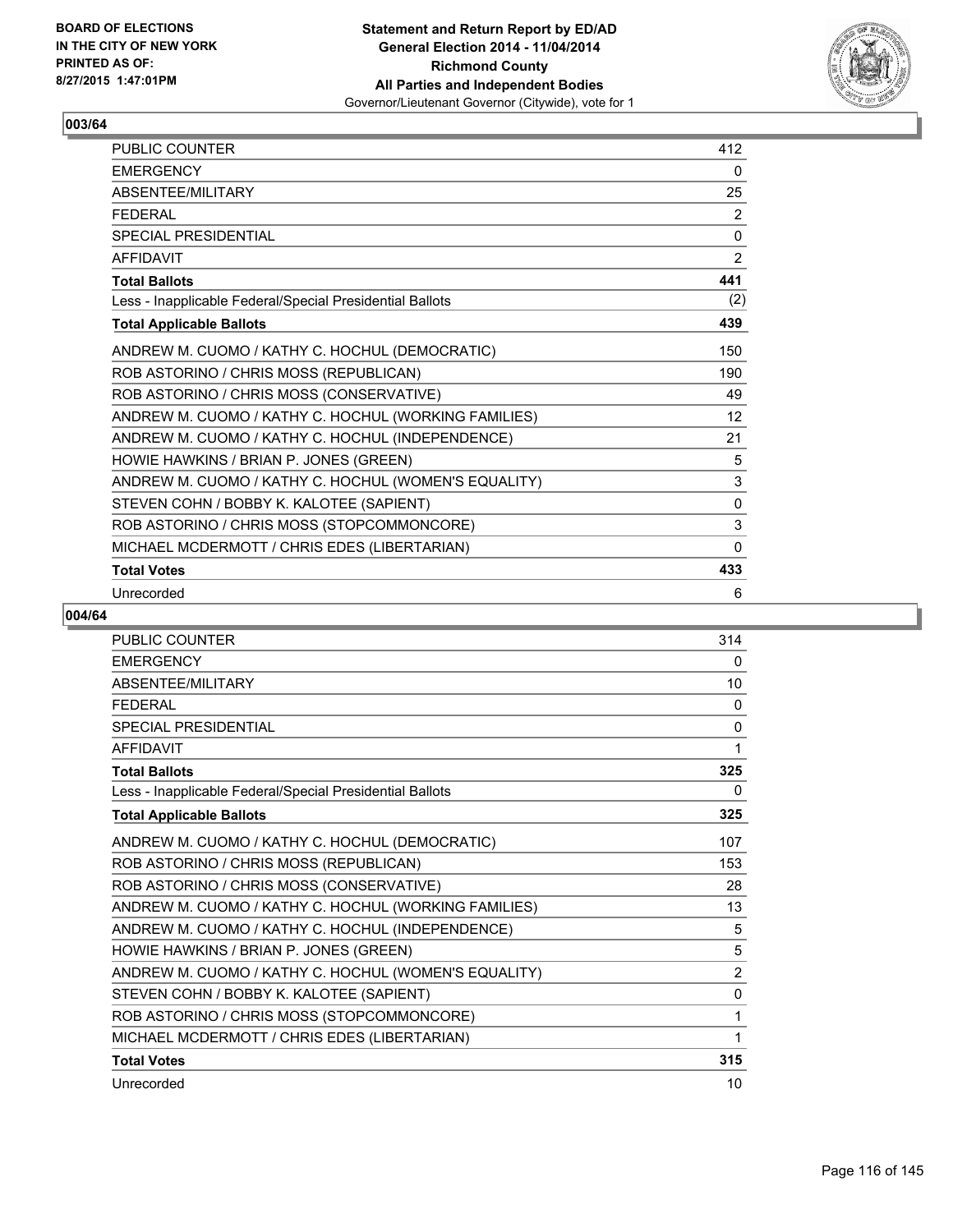

| <b>PUBLIC COUNTER</b>                                    | 385            |
|----------------------------------------------------------|----------------|
| <b>EMERGENCY</b>                                         | 0              |
| ABSENTEE/MILITARY                                        | 11             |
| <b>FEDERAL</b>                                           | 0              |
| <b>SPECIAL PRESIDENTIAL</b>                              | $\mathbf{0}$   |
| <b>AFFIDAVIT</b>                                         | 6              |
| <b>Total Ballots</b>                                     | 402            |
| Less - Inapplicable Federal/Special Presidential Ballots | 0              |
| <b>Total Applicable Ballots</b>                          | 402            |
| ANDREW M. CUOMO / KATHY C. HOCHUL (DEMOCRATIC)           | 152            |
| ROB ASTORINO / CHRIS MOSS (REPUBLICAN)                   | 172            |
| ROB ASTORINO / CHRIS MOSS (CONSERVATIVE)                 | 28             |
| ANDREW M. CUOMO / KATHY C. HOCHUL (WORKING FAMILIES)     | 19             |
| ANDREW M. CUOMO / KATHY C. HOCHUL (INDEPENDENCE)         | 9              |
| HOWIE HAWKINS / BRIAN P. JONES (GREEN)                   | $\overline{7}$ |
| ANDREW M. CUOMO / KATHY C. HOCHUL (WOMEN'S EQUALITY)     | 3              |
| STEVEN COHN / BOBBY K. KALOTEE (SAPIENT)                 | 1              |
| ROB ASTORINO / CHRIS MOSS (STOPCOMMONCORE)               | 4              |
| MICHAEL MCDERMOTT / CHRIS EDES (LIBERTARIAN)             | 1              |
| <b>Total Votes</b>                                       | 396            |
| Unrecorded                                               | 6              |

| <b>PUBLIC COUNTER</b>                                    | 317            |
|----------------------------------------------------------|----------------|
| <b>EMERGENCY</b>                                         | 0              |
| ABSENTEE/MILITARY                                        | 13             |
| <b>FEDERAL</b>                                           | 0              |
| <b>SPECIAL PRESIDENTIAL</b>                              | 0              |
| <b>AFFIDAVIT</b>                                         | $\overline{2}$ |
| <b>Total Ballots</b>                                     | 332            |
| Less - Inapplicable Federal/Special Presidential Ballots | 0              |
| <b>Total Applicable Ballots</b>                          | 332            |
| ANDREW M. CUOMO / KATHY C. HOCHUL (DEMOCRATIC)           | 116            |
| ROB ASTORINO / CHRIS MOSS (REPUBLICAN)                   | 150            |
| ROB ASTORINO / CHRIS MOSS (CONSERVATIVE)                 | 34             |
| ANDREW M. CUOMO / KATHY C. HOCHUL (WORKING FAMILIES)     | 9              |
| ANDREW M. CUOMO / KATHY C. HOCHUL (INDEPENDENCE)         | 11             |
| HOWIE HAWKINS / BRIAN P. JONES (GREEN)                   | 5              |
| ANDREW M. CUOMO / KATHY C. HOCHUL (WOMEN'S EQUALITY)     | 4              |
| STEVEN COHN / BOBBY K. KALOTEE (SAPIENT)                 | 0              |
| ROB ASTORINO / CHRIS MOSS (STOPCOMMONCORE)               | $\Omega$       |
| MICHAEL MCDERMOTT / CHRIS EDES (LIBERTARIAN)             | 2              |
| <b>Total Votes</b>                                       | 331            |
| Unrecorded                                               | 1              |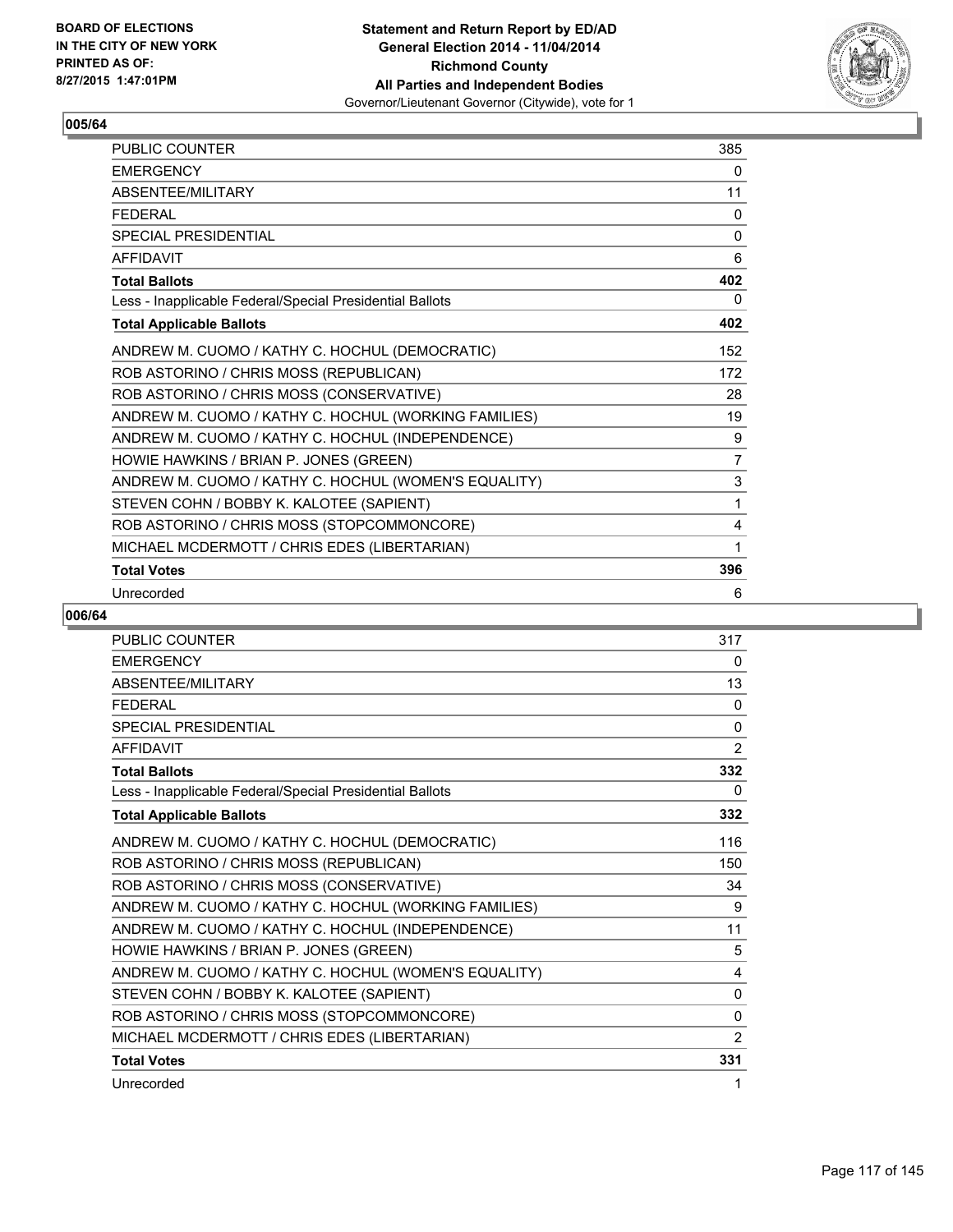

| PUBLIC COUNTER                                           | 362               |
|----------------------------------------------------------|-------------------|
| <b>EMERGENCY</b>                                         | 0                 |
| ABSENTEE/MILITARY                                        | $12 \overline{ }$ |
| <b>FEDERAL</b>                                           | 1                 |
| <b>SPECIAL PRESIDENTIAL</b>                              | $\mathbf{0}$      |
| <b>AFFIDAVIT</b>                                         | $\overline{7}$    |
| <b>Total Ballots</b>                                     | 382               |
| Less - Inapplicable Federal/Special Presidential Ballots | (1)               |
| <b>Total Applicable Ballots</b>                          | 381               |
| ANDREW M. CUOMO / KATHY C. HOCHUL (DEMOCRATIC)           | 140               |
| ROB ASTORINO / CHRIS MOSS (REPUBLICAN)                   | 167               |
| ROB ASTORINO / CHRIS MOSS (CONSERVATIVE)                 | 42                |
| ANDREW M. CUOMO / KATHY C. HOCHUL (WORKING FAMILIES)     | 5                 |
| ANDREW M. CUOMO / KATHY C. HOCHUL (INDEPENDENCE)         | 12                |
| HOWIE HAWKINS / BRIAN P. JONES (GREEN)                   | 3                 |
| ANDREW M. CUOMO / KATHY C. HOCHUL (WOMEN'S EQUALITY)     | 2                 |
| STEVEN COHN / BOBBY K. KALOTEE (SAPIENT)                 | 0                 |
| ROB ASTORINO / CHRIS MOSS (STOPCOMMONCORE)               | 1                 |
| MICHAEL MCDERMOTT / CHRIS EDES (LIBERTARIAN)             | $\mathbf{0}$      |
| <b>Total Votes</b>                                       | 372               |
| Unrecorded                                               | 9                 |

| PUBLIC COUNTER                                           | 356               |
|----------------------------------------------------------|-------------------|
| <b>EMERGENCY</b>                                         | 0                 |
| <b>ABSENTEE/MILITARY</b>                                 | 17                |
| <b>FEDERAL</b>                                           | 2                 |
| <b>SPECIAL PRESIDENTIAL</b>                              | $\mathbf 0$       |
| <b>AFFIDAVIT</b>                                         | 5                 |
| <b>Total Ballots</b>                                     | 380               |
| Less - Inapplicable Federal/Special Presidential Ballots | (2)               |
| <b>Total Applicable Ballots</b>                          | 378               |
| ANDREW M. CUOMO / KATHY C. HOCHUL (DEMOCRATIC)           | 145               |
| ROB ASTORINO / CHRIS MOSS (REPUBLICAN)                   | 160               |
| ROB ASTORINO / CHRIS MOSS (CONSERVATIVE)                 | 38                |
| ANDREW M. CUOMO / KATHY C. HOCHUL (WORKING FAMILIES)     | 9                 |
| ANDREW M. CUOMO / KATHY C. HOCHUL (INDEPENDENCE)         | $12 \overline{ }$ |
| HOWIE HAWKINS / BRIAN P. JONES (GREEN)                   | 1                 |
| ANDREW M. CUOMO / KATHY C. HOCHUL (WOMEN'S EQUALITY)     | $\overline{2}$    |
| STEVEN COHN / BOBBY K. KALOTEE (SAPIENT)                 | 0                 |
| ROB ASTORINO / CHRIS MOSS (STOPCOMMONCORE)               | 3                 |
| MICHAEL MCDERMOTT / CHRIS EDES (LIBERTARIAN)             | 5                 |
| <b>Total Votes</b>                                       | 375               |
| Unrecorded                                               | 3                 |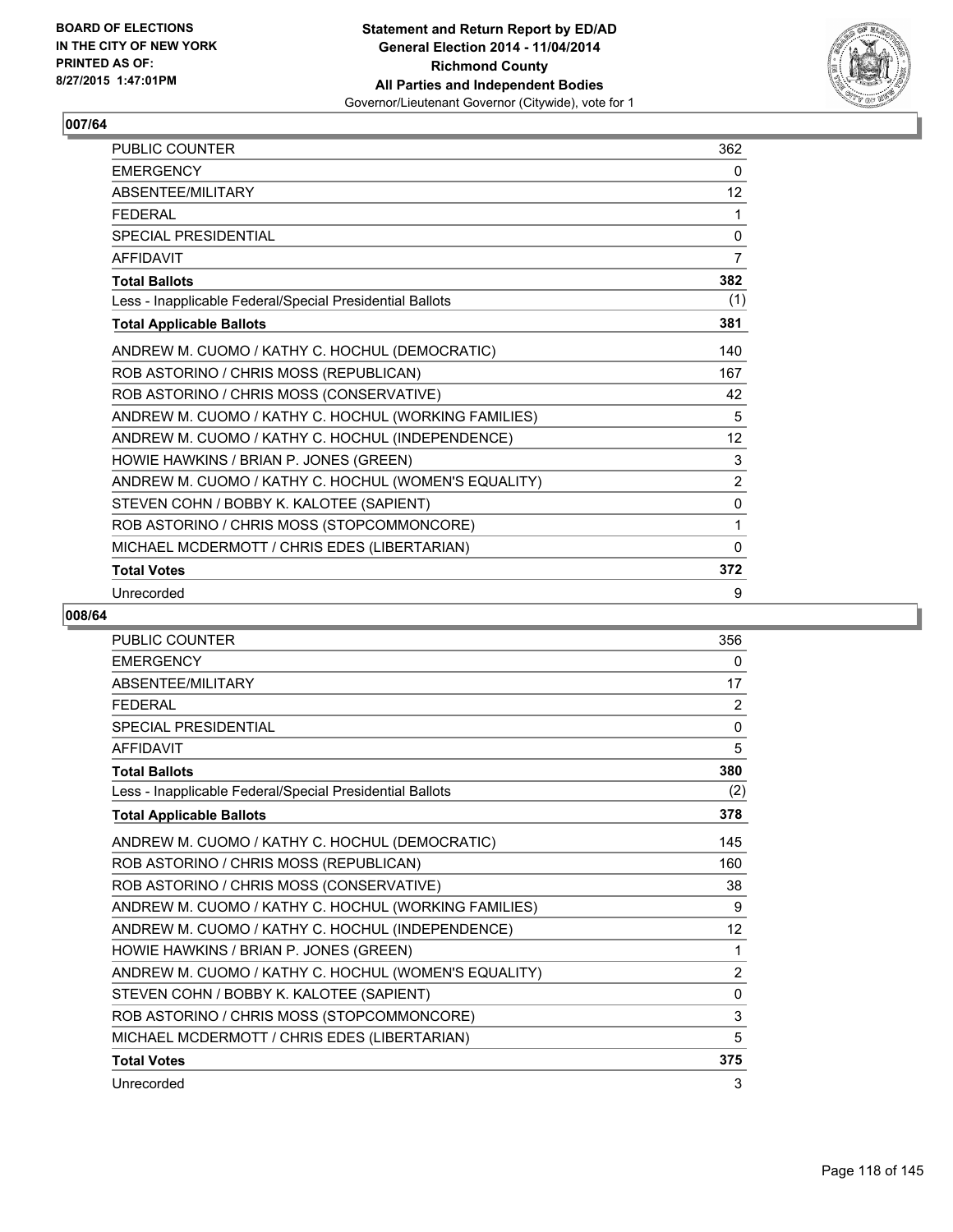

| <b>PUBLIC COUNTER</b>                                    | 389          |
|----------------------------------------------------------|--------------|
| <b>EMERGENCY</b>                                         | 0            |
| ABSENTEE/MILITARY                                        | 11           |
| <b>FEDERAL</b>                                           | 0            |
| <b>SPECIAL PRESIDENTIAL</b>                              | $\mathbf{0}$ |
| <b>AFFIDAVIT</b>                                         | 2            |
| <b>Total Ballots</b>                                     | 402          |
| Less - Inapplicable Federal/Special Presidential Ballots | 0            |
| <b>Total Applicable Ballots</b>                          | 402          |
| ANDREW M. CUOMO / KATHY C. HOCHUL (DEMOCRATIC)           | 160          |
| ROB ASTORINO / CHRIS MOSS (REPUBLICAN)                   | 160          |
| ROB ASTORINO / CHRIS MOSS (CONSERVATIVE)                 | 41           |
| ANDREW M. CUOMO / KATHY C. HOCHUL (WORKING FAMILIES)     | 8            |
| ANDREW M. CUOMO / KATHY C. HOCHUL (INDEPENDENCE)         | 8            |
| HOWIE HAWKINS / BRIAN P. JONES (GREEN)                   | 8            |
| ANDREW M. CUOMO / KATHY C. HOCHUL (WOMEN'S EQUALITY)     | 3            |
| STEVEN COHN / BOBBY K. KALOTEE (SAPIENT)                 | 0            |
| ROB ASTORINO / CHRIS MOSS (STOPCOMMONCORE)               | 4            |
| MICHAEL MCDERMOTT / CHRIS EDES (LIBERTARIAN)             | $\mathbf{0}$ |
| <b>Total Votes</b>                                       | 392          |
| Unrecorded                                               | 10           |

| PUBLIC COUNTER                                           | 373         |
|----------------------------------------------------------|-------------|
| <b>EMERGENCY</b>                                         | 0           |
| <b>ABSENTEE/MILITARY</b>                                 | 7           |
| <b>FEDERAL</b>                                           | 2           |
| <b>SPECIAL PRESIDENTIAL</b>                              | $\mathbf 0$ |
| <b>AFFIDAVIT</b>                                         | 2           |
| <b>Total Ballots</b>                                     | 384         |
| Less - Inapplicable Federal/Special Presidential Ballots | (2)         |
| <b>Total Applicable Ballots</b>                          | 382         |
| ANDREW M. CUOMO / KATHY C. HOCHUL (DEMOCRATIC)           | 131         |
| ROB ASTORINO / CHRIS MOSS (REPUBLICAN)                   | 176         |
| ROB ASTORINO / CHRIS MOSS (CONSERVATIVE)                 | 35          |
| ANDREW M. CUOMO / KATHY C. HOCHUL (WORKING FAMILIES)     | 9           |
| ANDREW M. CUOMO / KATHY C. HOCHUL (INDEPENDENCE)         | 10          |
| HOWIE HAWKINS / BRIAN P. JONES (GREEN)                   | 5           |
| ANDREW M. CUOMO / KATHY C. HOCHUL (WOMEN'S EQUALITY)     | 6           |
| STEVEN COHN / BOBBY K. KALOTEE (SAPIENT)                 | 0           |
| ROB ASTORINO / CHRIS MOSS (STOPCOMMONCORE)               | 5           |
| MICHAEL MCDERMOTT / CHRIS EDES (LIBERTARIAN)             | 1           |
| <b>Total Votes</b>                                       | 378         |
| Unrecorded                                               | 4           |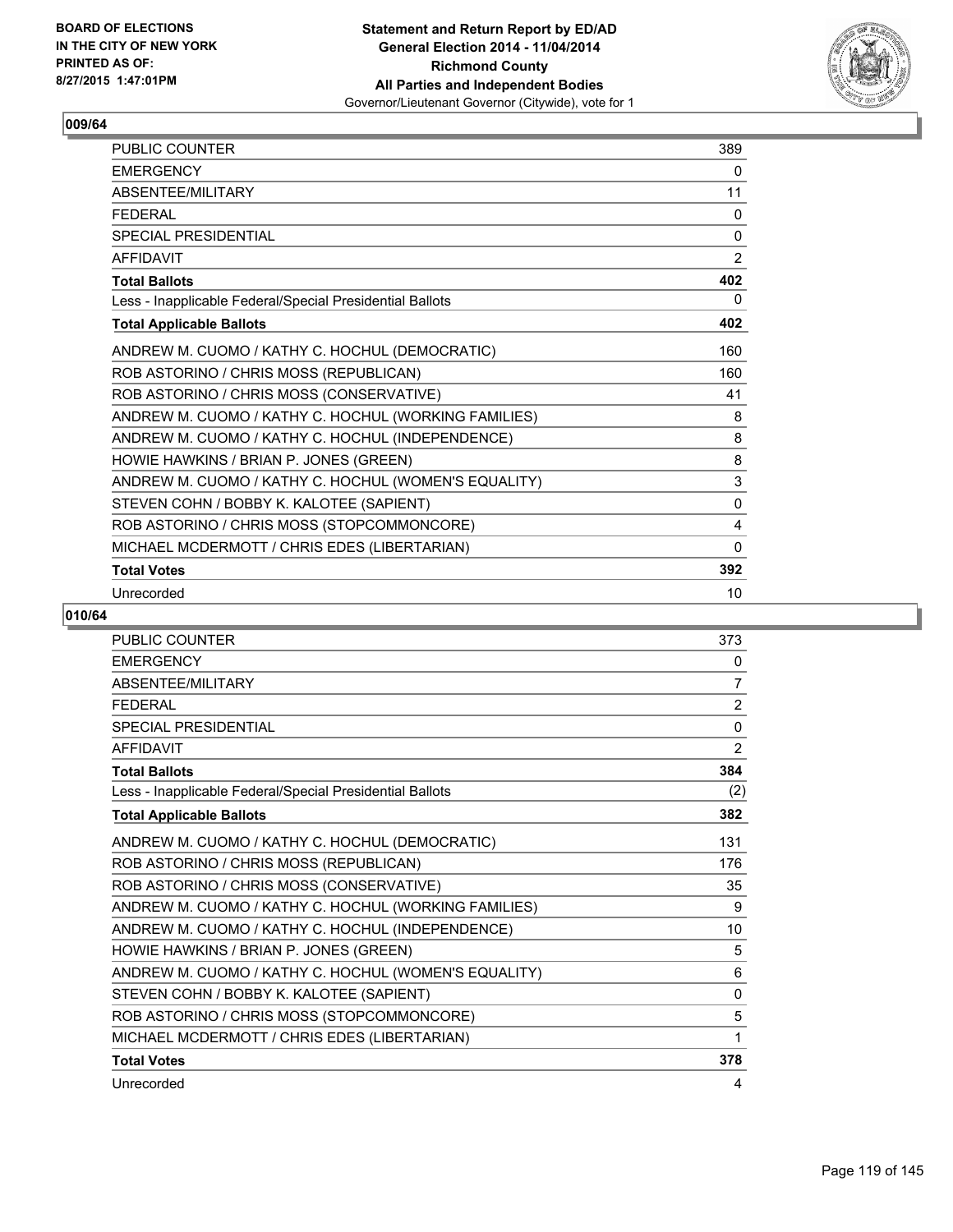

| <b>PUBLIC COUNTER</b>                                    | 111            |
|----------------------------------------------------------|----------------|
| <b>EMERGENCY</b>                                         | 0              |
| ABSENTEE/MILITARY                                        | 6              |
| <b>FEDERAL</b>                                           | 0              |
| <b>SPECIAL PRESIDENTIAL</b>                              | 0              |
| <b>AFFIDAVIT</b>                                         | 0              |
| <b>Total Ballots</b>                                     | 117            |
| Less - Inapplicable Federal/Special Presidential Ballots | 0              |
| <b>Total Applicable Ballots</b>                          | 117            |
| ANDREW M. CUOMO / KATHY C. HOCHUL (DEMOCRATIC)           | 35             |
| ROB ASTORINO / CHRIS MOSS (REPUBLICAN)                   | 51             |
| ROB ASTORINO / CHRIS MOSS (CONSERVATIVE)                 | 20             |
| ANDREW M. CUOMO / KATHY C. HOCHUL (WORKING FAMILIES)     | 4              |
| ANDREW M. CUOMO / KATHY C. HOCHUL (INDEPENDENCE)         | 1              |
| HOWIE HAWKINS / BRIAN P. JONES (GREEN)                   | $\overline{2}$ |
| ANDREW M. CUOMO / KATHY C. HOCHUL (WOMEN'S EQUALITY)     | $\overline{2}$ |
| STEVEN COHN / BOBBY K. KALOTEE (SAPIENT)                 | 0              |
| ROB ASTORINO / CHRIS MOSS (STOPCOMMONCORE)               | $\Omega$       |
| MICHAEL MCDERMOTT / CHRIS EDES (LIBERTARIAN)             | $\mathbf{0}$   |
| <b>Total Votes</b>                                       | 115            |
| Unrecorded                                               | 2              |

| <b>PUBLIC COUNTER</b>                                    | 246      |
|----------------------------------------------------------|----------|
| <b>EMERGENCY</b>                                         | 0        |
| ABSENTEE/MILITARY                                        | 3        |
| <b>FEDERAL</b>                                           | 0        |
| SPECIAL PRESIDENTIAL                                     | $\Omega$ |
| <b>AFFIDAVIT</b>                                         | 2        |
| <b>Total Ballots</b>                                     | 251      |
| Less - Inapplicable Federal/Special Presidential Ballots | 0        |
| <b>Total Applicable Ballots</b>                          | 251      |
| ANDREW M. CUOMO / KATHY C. HOCHUL (DEMOCRATIC)           | 91       |
| ROB ASTORINO / CHRIS MOSS (REPUBLICAN)                   | 114      |
| ROB ASTORINO / CHRIS MOSS (CONSERVATIVE)                 | 21       |
| ANDREW M. CUOMO / KATHY C. HOCHUL (WORKING FAMILIES)     | 6        |
| ANDREW M. CUOMO / KATHY C. HOCHUL (INDEPENDENCE)         | 3        |
| HOWIE HAWKINS / BRIAN P. JONES (GREEN)                   | 4        |
| ANDREW M. CUOMO / KATHY C. HOCHUL (WOMEN'S EQUALITY)     | 3        |
| STEVEN COHN / BOBBY K. KALOTEE (SAPIENT)                 | 0        |
| ROB ASTORINO / CHRIS MOSS (STOPCOMMONCORE)               | 3        |
| MICHAEL MCDERMOTT / CHRIS EDES (LIBERTARIAN)             | 1        |
| UNATTRIBUTABLE WRITE-IN (WRITE-IN)                       | 1        |
| <b>Total Votes</b>                                       | 247      |
| Unrecorded                                               | 4        |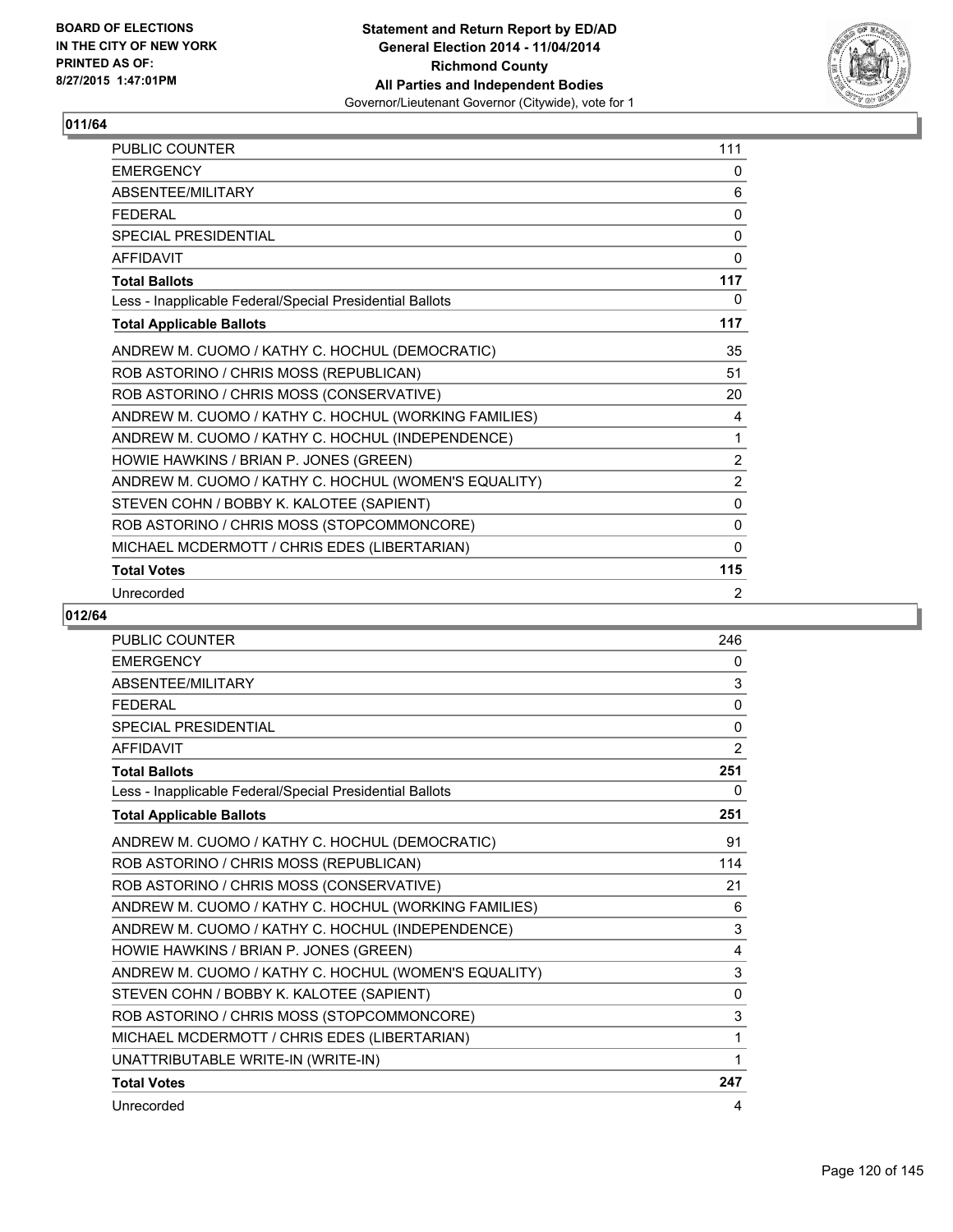

| <b>PUBLIC COUNTER</b>                                    | 108            |
|----------------------------------------------------------|----------------|
| <b>EMERGENCY</b>                                         | 0              |
| ABSENTEE/MILITARY                                        | 5              |
| <b>FEDERAL</b>                                           | 0              |
| <b>SPECIAL PRESIDENTIAL</b>                              | 0              |
| <b>AFFIDAVIT</b>                                         | 3              |
| <b>Total Ballots</b>                                     | 116            |
| Less - Inapplicable Federal/Special Presidential Ballots | 0              |
| <b>Total Applicable Ballots</b>                          | 116            |
| ANDREW M. CUOMO / KATHY C. HOCHUL (DEMOCRATIC)           | 46             |
| ROB ASTORINO / CHRIS MOSS (REPUBLICAN)                   | 51             |
| ROB ASTORINO / CHRIS MOSS (CONSERVATIVE)                 | 5              |
| ANDREW M. CUOMO / KATHY C. HOCHUL (WORKING FAMILIES)     | $\overline{7}$ |
| ANDREW M. CUOMO / KATHY C. HOCHUL (INDEPENDENCE)         | 0              |
| HOWIE HAWKINS / BRIAN P. JONES (GREEN)                   | $\overline{2}$ |
| ANDREW M. CUOMO / KATHY C. HOCHUL (WOMEN'S EQUALITY)     | 1              |
| STEVEN COHN / BOBBY K. KALOTEE (SAPIENT)                 | 0              |
| ROB ASTORINO / CHRIS MOSS (STOPCOMMONCORE)               | $\overline{2}$ |
| MICHAEL MCDERMOTT / CHRIS EDES (LIBERTARIAN)             | $\Omega$       |
| <b>Total Votes</b>                                       | 114            |
| Unrecorded                                               | 2              |

| PUBLIC COUNTER                                           | 329            |
|----------------------------------------------------------|----------------|
| <b>EMERGENCY</b>                                         | 0              |
| <b>ABSENTEE/MILITARY</b>                                 | 14             |
| <b>FEDERAL</b>                                           | $\Omega$       |
| <b>SPECIAL PRESIDENTIAL</b>                              | 0              |
| <b>AFFIDAVIT</b>                                         | 3              |
| <b>Total Ballots</b>                                     | 346            |
| Less - Inapplicable Federal/Special Presidential Ballots | 0              |
| <b>Total Applicable Ballots</b>                          | 346            |
| ANDREW M. CUOMO / KATHY C. HOCHUL (DEMOCRATIC)           | 144            |
| ROB ASTORINO / CHRIS MOSS (REPUBLICAN)                   | 134            |
| ROB ASTORINO / CHRIS MOSS (CONSERVATIVE)                 | 34             |
| ANDREW M. CUOMO / KATHY C. HOCHUL (WORKING FAMILIES)     | 9              |
| ANDREW M. CUOMO / KATHY C. HOCHUL (INDEPENDENCE)         | 8              |
| HOWIE HAWKINS / BRIAN P. JONES (GREEN)                   | 4              |
| ANDREW M. CUOMO / KATHY C. HOCHUL (WOMEN'S EQUALITY)     | 5              |
| STEVEN COHN / BOBBY K. KALOTEE (SAPIENT)                 | 0              |
| ROB ASTORINO / CHRIS MOSS (STOPCOMMONCORE)               | $\Omega$       |
| MICHAEL MCDERMOTT / CHRIS EDES (LIBERTARIAN)             | $\overline{2}$ |
| <b>Total Votes</b>                                       | 340            |
| Unrecorded                                               | 6              |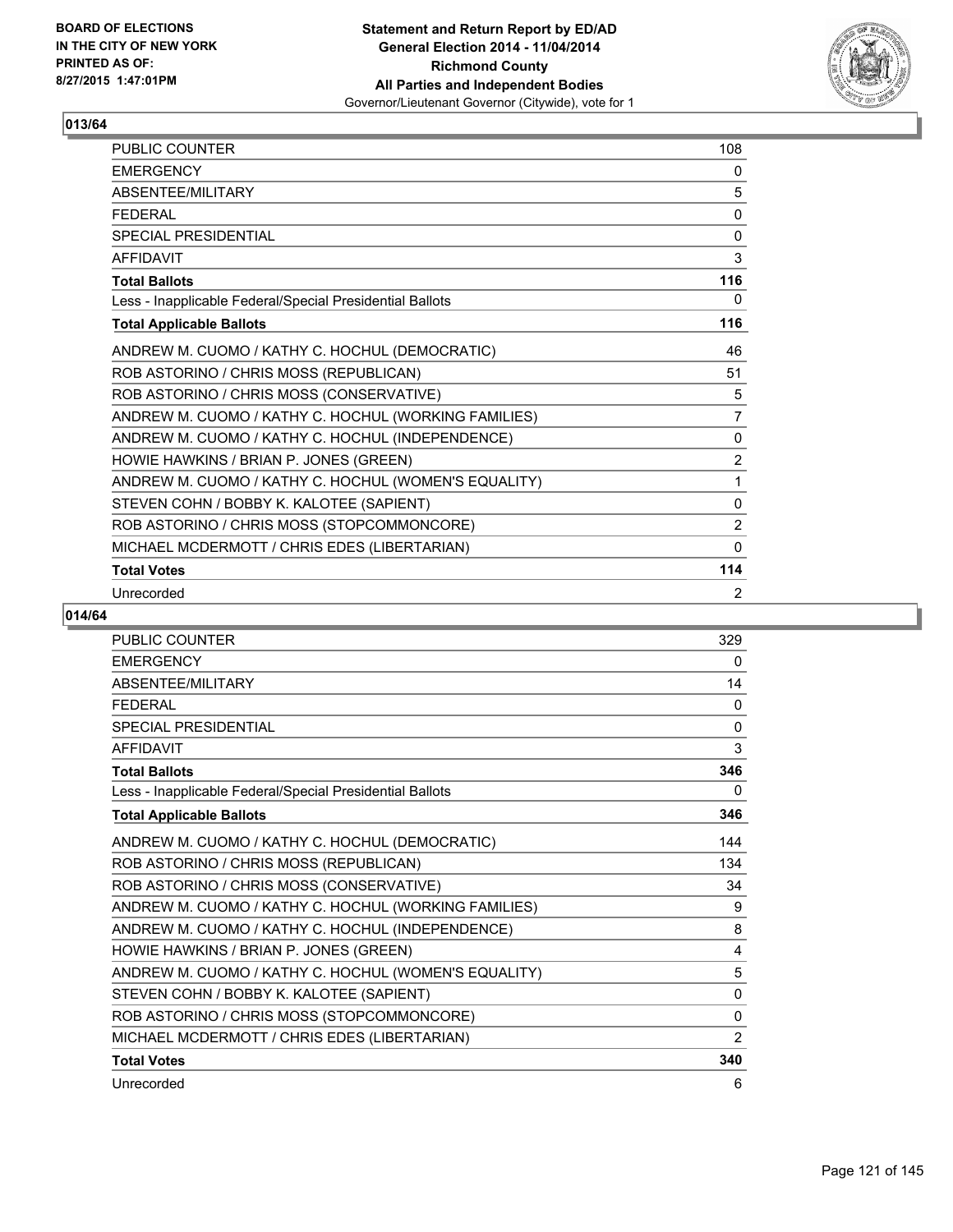

| PUBLIC COUNTER                                           | 402            |
|----------------------------------------------------------|----------------|
| <b>EMERGENCY</b>                                         | 0              |
| ABSENTEE/MILITARY                                        | 17             |
| <b>FEDERAL</b>                                           | 1              |
| <b>SPECIAL PRESIDENTIAL</b>                              | 0              |
| <b>AFFIDAVIT</b>                                         | 1              |
| <b>Total Ballots</b>                                     | 421            |
| Less - Inapplicable Federal/Special Presidential Ballots | (1)            |
| <b>Total Applicable Ballots</b>                          | 420            |
| ANDREW M. CUOMO / KATHY C. HOCHUL (DEMOCRATIC)           | 144            |
| ROB ASTORINO / CHRIS MOSS (REPUBLICAN)                   | 219            |
| ROB ASTORINO / CHRIS MOSS (CONSERVATIVE)                 | 21             |
| ANDREW M. CUOMO / KATHY C. HOCHUL (WORKING FAMILIES)     | 10             |
| ANDREW M. CUOMO / KATHY C. HOCHUL (INDEPENDENCE)         | 6              |
| HOWIE HAWKINS / BRIAN P. JONES (GREEN)                   | $\overline{7}$ |
| ANDREW M. CUOMO / KATHY C. HOCHUL (WOMEN'S EQUALITY)     | 4              |
| STEVEN COHN / BOBBY K. KALOTEE (SAPIENT)                 | 0              |
| ROB ASTORINO / CHRIS MOSS (STOPCOMMONCORE)               | 3              |
| MICHAEL MCDERMOTT / CHRIS EDES (LIBERTARIAN)             | 1              |
| <b>Total Votes</b>                                       | 415            |
| Unrecorded                                               | 5              |

| <b>PUBLIC COUNTER</b>                                    | 414          |
|----------------------------------------------------------|--------------|
| <b>EMERGENCY</b>                                         | $\mathbf{0}$ |
| ABSENTEE/MILITARY                                        | 19           |
| <b>FEDERAL</b>                                           | 1            |
| <b>SPECIAL PRESIDENTIAL</b>                              | 0            |
| <b>AFFIDAVIT</b>                                         | 4            |
| <b>Total Ballots</b>                                     | 438          |
| Less - Inapplicable Federal/Special Presidential Ballots | (1)          |
| <b>Total Applicable Ballots</b>                          | 437          |
| ANDREW M. CUOMO / KATHY C. HOCHUL (DEMOCRATIC)           | 163          |
| ROB ASTORINO / CHRIS MOSS (REPUBLICAN)                   | 172          |
| ROB ASTORINO / CHRIS MOSS (CONSERVATIVE)                 | 49           |
| ANDREW M. CUOMO / KATHY C. HOCHUL (WORKING FAMILIES)     | 21           |
| ANDREW M. CUOMO / KATHY C. HOCHUL (INDEPENDENCE)         | 10           |
| HOWIE HAWKINS / BRIAN P. JONES (GREEN)                   | 7            |
| ANDREW M. CUOMO / KATHY C. HOCHUL (WOMEN'S EQUALITY)     | 4            |
| STEVEN COHN / BOBBY K. KALOTEE (SAPIENT)                 | 0            |
| ROB ASTORINO / CHRIS MOSS (STOPCOMMONCORE)               | 5            |
| MICHAEL MCDERMOTT / CHRIS EDES (LIBERTARIAN)             | 1            |
| ZEPHYR TEACHOUT / TIMOTHY WU (WRITE-IN)                  | 1            |
| <b>Total Votes</b>                                       | 433          |
| Unrecorded                                               | 4            |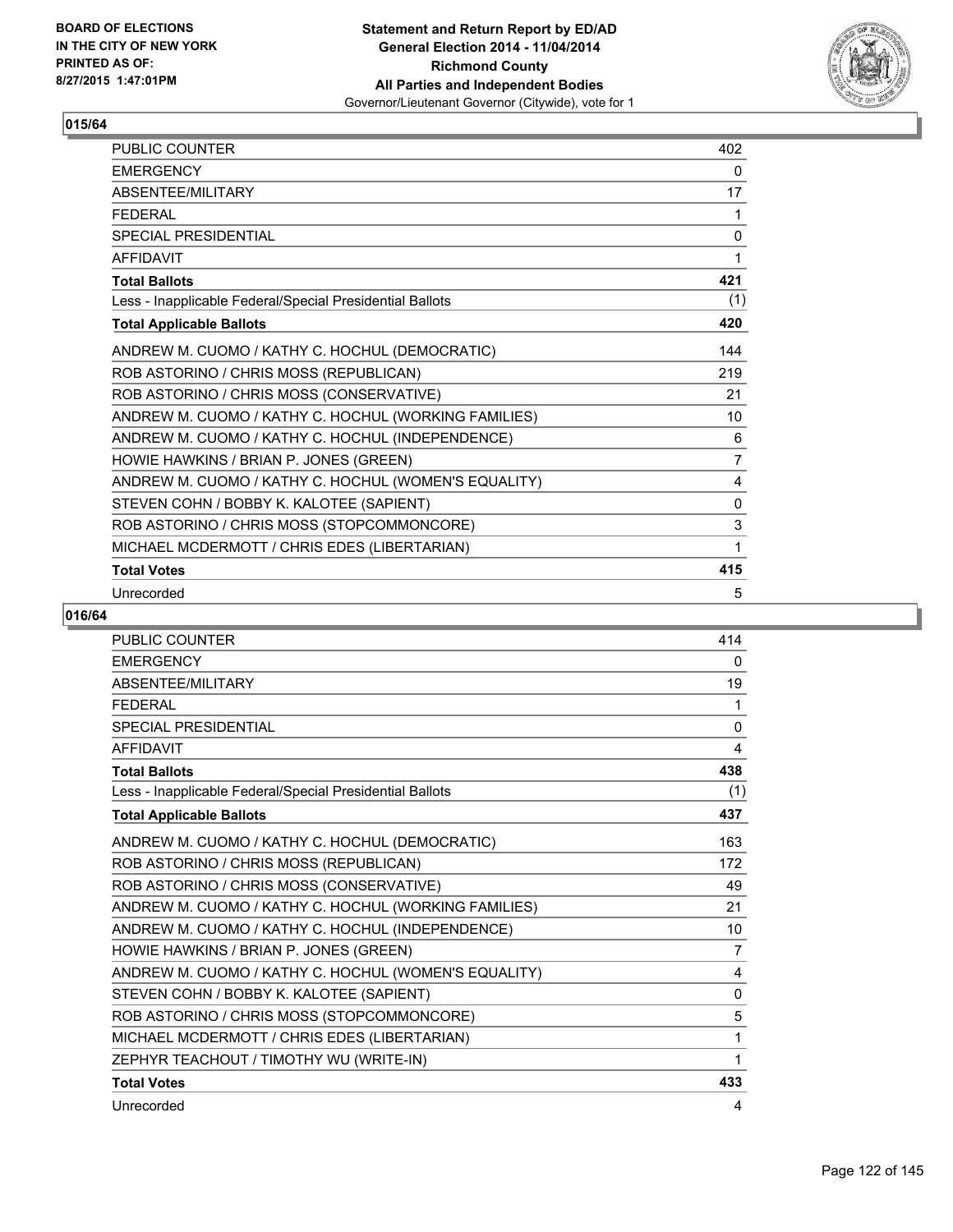

| PUBLIC COUNTER                                           | 396 |
|----------------------------------------------------------|-----|
| <b>EMERGENCY</b>                                         | 0   |
| <b>ABSENTFF/MILITARY</b>                                 | 16  |
| <b>FFDFRAL</b>                                           | 1   |
| <b>SPECIAL PRESIDENTIAL</b>                              | 0   |
| <b>AFFIDAVIT</b>                                         | 4   |
| <b>Total Ballots</b>                                     | 417 |
| Less - Inapplicable Federal/Special Presidential Ballots | (1) |
| <b>Total Applicable Ballots</b>                          | 416 |
| ANDREW M. CUOMO / KATHY C. HOCHUL (DEMOCRATIC)           | 149 |
| ROB ASTORINO / CHRIS MOSS (REPUBLICAN)                   | 182 |
| ROB ASTORINO / CHRIS MOSS (CONSERVATIVE)                 | 43  |
| ANDREW M. CUOMO / KATHY C. HOCHUL (WORKING FAMILIES)     | 12  |
| ANDREW M. CUOMO / KATHY C. HOCHUL (INDEPENDENCE)         | 14  |
| HOWIE HAWKINS / BRIAN P. JONES (GREEN)                   | 6   |
| ANDREW M. CUOMO / KATHY C. HOCHUL (WOMEN'S EQUALITY)     | 4   |
| STEVEN COHN / BOBBY K. KALOTEE (SAPIENT)                 | 0   |
| ROB ASTORINO / CHRIS MOSS (STOPCOMMONCORE)               | 1   |
| MICHAEL MCDERMOTT / CHRIS EDES (LIBERTARIAN)             | 3   |
| JOHNATHAN MANGIA (WRITE-IN)                              | 1   |
| <b>Total Votes</b>                                       | 415 |
| Unrecorded                                               | 1   |

| <b>PUBLIC COUNTER</b>                                    | 305          |
|----------------------------------------------------------|--------------|
| <b>EMERGENCY</b>                                         | 0            |
| ABSENTEE/MILITARY                                        | 22           |
| <b>FFDFRAL</b>                                           | 2            |
| <b>SPECIAL PRESIDENTIAL</b>                              | 0            |
| <b>AFFIDAVIT</b>                                         | 0            |
| <b>Total Ballots</b>                                     | 329          |
| Less - Inapplicable Federal/Special Presidential Ballots | (2)          |
| <b>Total Applicable Ballots</b>                          | 327          |
| ANDREW M. CUOMO / KATHY C. HOCHUL (DEMOCRATIC)           | 136          |
| ROB ASTORINO / CHRIS MOSS (REPUBLICAN)                   | 145          |
| ROB ASTORINO / CHRIS MOSS (CONSERVATIVE)                 | 13           |
| ANDREW M. CUOMO / KATHY C. HOCHUL (WORKING FAMILIES)     | 9            |
| ANDREW M. CUOMO / KATHY C. HOCHUL (INDEPENDENCE)         | 4            |
| HOWIE HAWKINS / BRIAN P. JONES (GREEN)                   | 6            |
| ANDREW M. CUOMO / KATHY C. HOCHUL (WOMEN'S EQUALITY)     | 4            |
| STEVEN COHN / BOBBY K. KALOTEE (SAPIENT)                 | 0            |
| ROB ASTORINO / CHRIS MOSS (STOPCOMMONCORE)               | $\mathbf{0}$ |
| MICHAEL MCDERMOTT / CHRIS EDES (LIBERTARIAN)             | $\mathbf{0}$ |
| ADAM GAZA (WRITE-IN)                                     | 1            |
| <b>Total Votes</b>                                       | 318          |
| Unrecorded                                               | 9            |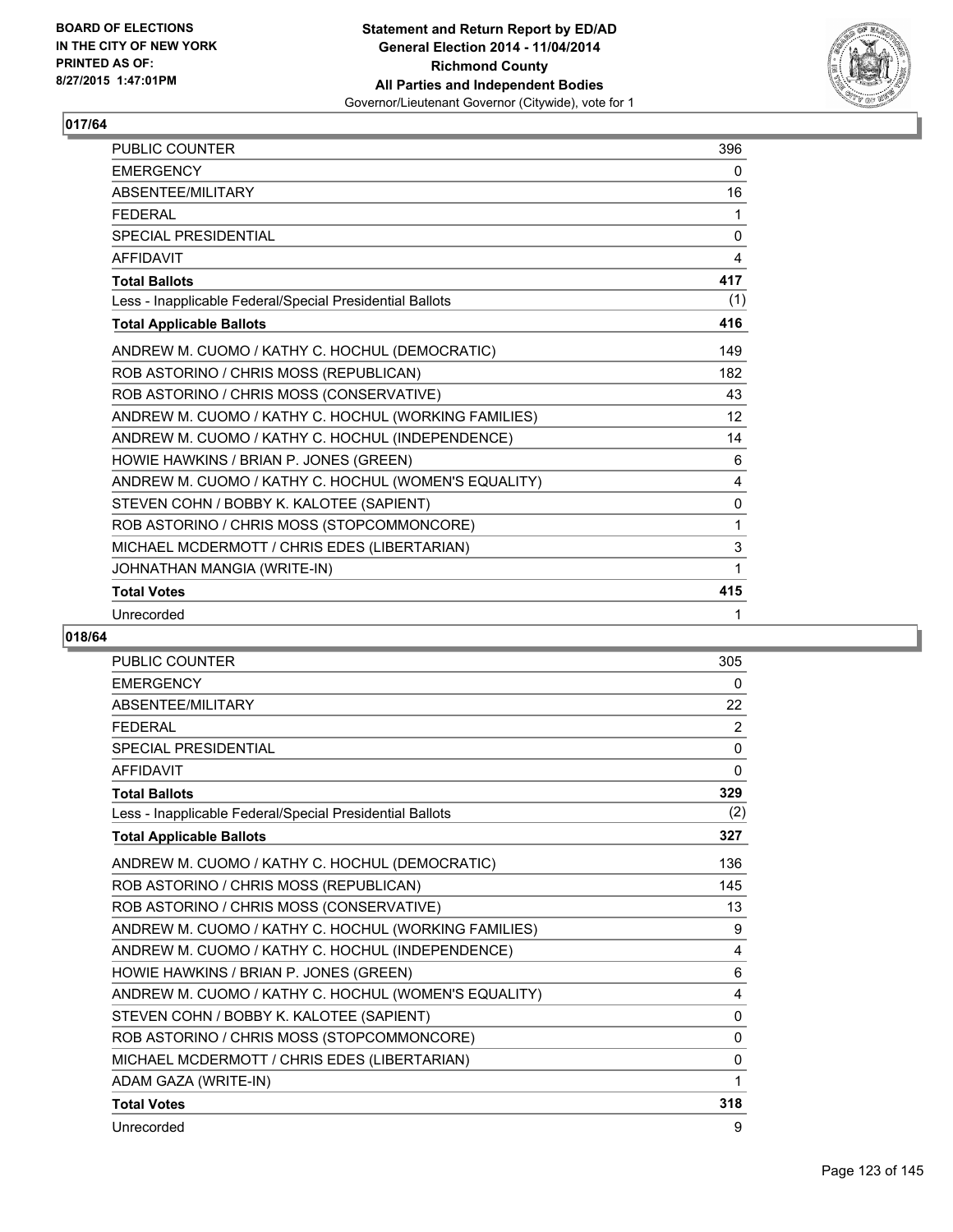

| PUBLIC COUNTER                                           | 259            |
|----------------------------------------------------------|----------------|
| <b>EMERGENCY</b>                                         | 0              |
| ABSENTEE/MILITARY                                        | 35             |
| <b>FEDERAL</b>                                           | 0              |
| <b>SPECIAL PRESIDENTIAL</b>                              | 0              |
| <b>AFFIDAVIT</b>                                         | 4              |
| <b>Total Ballots</b>                                     | 298            |
| Less - Inapplicable Federal/Special Presidential Ballots | $\Omega$       |
| <b>Total Applicable Ballots</b>                          | 298            |
| ANDREW M. CUOMO / KATHY C. HOCHUL (DEMOCRATIC)           | 175            |
| ROB ASTORINO / CHRIS MOSS (REPUBLICAN)                   | 76             |
| ROB ASTORINO / CHRIS MOSS (CONSERVATIVE)                 | 14             |
| ANDREW M. CUOMO / KATHY C. HOCHUL (WORKING FAMILIES)     | 10             |
| ANDREW M. CUOMO / KATHY C. HOCHUL (INDEPENDENCE)         | $\overline{7}$ |
| HOWIE HAWKINS / BRIAN P. JONES (GREEN)                   | 5              |
| ANDREW M. CUOMO / KATHY C. HOCHUL (WOMEN'S EQUALITY)     | 6              |
| STEVEN COHN / BOBBY K. KALOTEE (SAPIENT)                 | $\mathbf{0}$   |
| ROB ASTORINO / CHRIS MOSS (STOPCOMMONCORE)               | 0              |
| MICHAEL MCDERMOTT / CHRIS EDES (LIBERTARIAN)             | 1              |
| ZEPHYR TEACHOUT / KATHY HOCHUL (WRITE-IN)                | 1              |
| ZEPHYR TEACHOUT / TIMOTHY WU (WRITE-IN)                  | 1              |
| <b>Total Votes</b>                                       | 296            |
| Unrecorded                                               | 2              |

| <b>PUBLIC COUNTER</b>                                    | 309            |
|----------------------------------------------------------|----------------|
| <b>EMERGENCY</b>                                         | 0              |
| <b>ABSENTEE/MILITARY</b>                                 | 13             |
| <b>FEDERAL</b>                                           | 0              |
| <b>SPECIAL PRESIDENTIAL</b>                              | $\mathbf{0}$   |
| <b>AFFIDAVIT</b>                                         | $\overline{2}$ |
| <b>Total Ballots</b>                                     | 324            |
| Less - Inapplicable Federal/Special Presidential Ballots | 0              |
| <b>Total Applicable Ballots</b>                          | 324            |
| ANDREW M. CUOMO / KATHY C. HOCHUL (DEMOCRATIC)           | 134            |
| ROB ASTORINO / CHRIS MOSS (REPUBLICAN)                   | 133            |
| ROB ASTORINO / CHRIS MOSS (CONSERVATIVE)                 | 11             |
| ANDREW M. CUOMO / KATHY C. HOCHUL (WORKING FAMILIES)     | 19             |
| ANDREW M. CUOMO / KATHY C. HOCHUL (INDEPENDENCE)         | 5              |
| HOWIE HAWKINS / BRIAN P. JONES (GREEN)                   | 5              |
| ANDREW M. CUOMO / KATHY C. HOCHUL (WOMEN'S EQUALITY)     | $\overline{2}$ |
| STEVEN COHN / BOBBY K. KALOTEE (SAPIENT)                 | $\mathbf{0}$   |
| ROB ASTORINO / CHRIS MOSS (STOPCOMMONCORE)               | 4              |
| MICHAEL MCDERMOTT / CHRIS EDES (LIBERTARIAN)             | 1              |
| <b>Total Votes</b>                                       | 314            |
| Unrecorded                                               | 10             |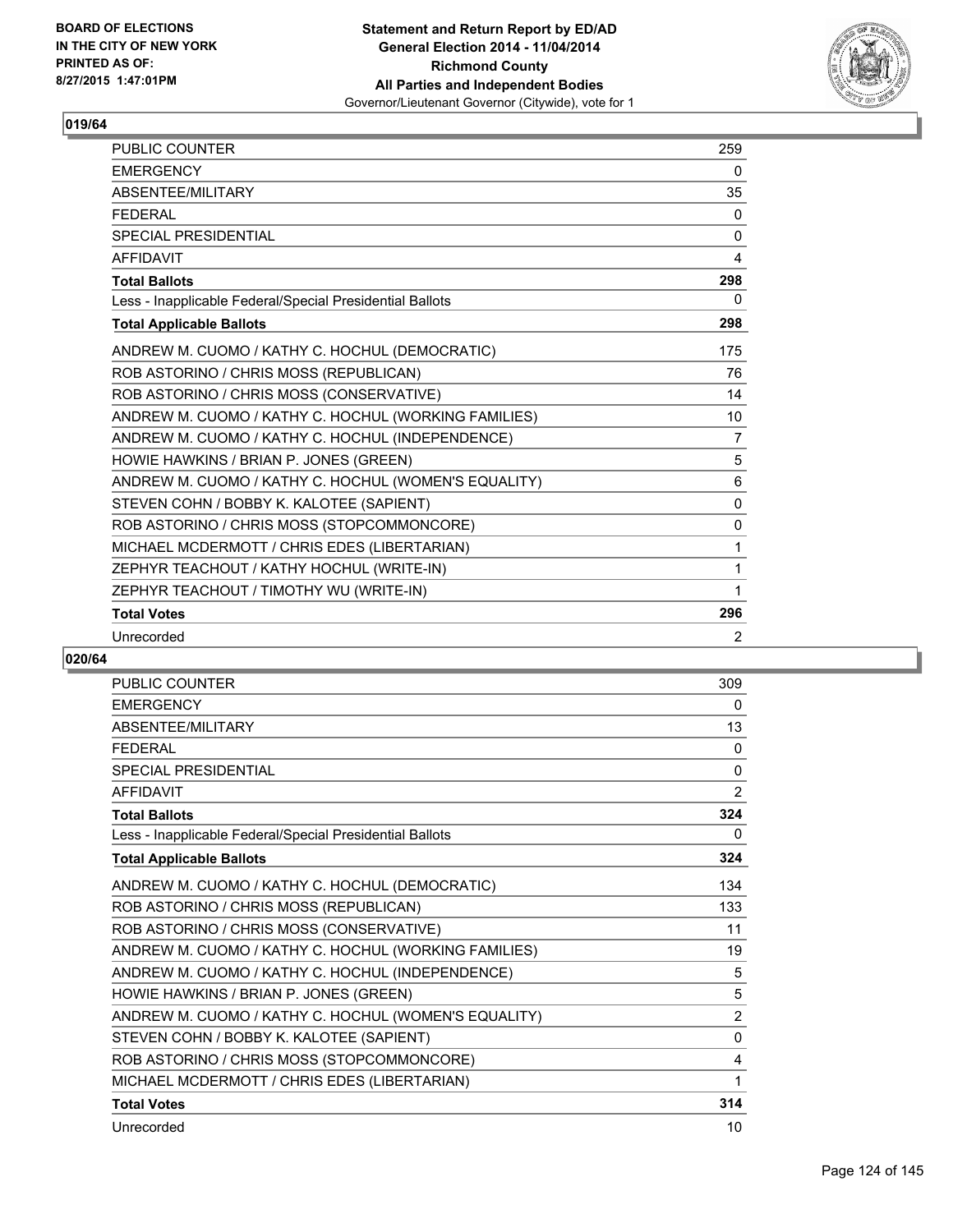

| <b>PUBLIC COUNTER</b>                                    | 287            |
|----------------------------------------------------------|----------------|
| <b>EMERGENCY</b>                                         | 0              |
| ABSENTEE/MILITARY                                        | 11             |
| <b>FEDERAL</b>                                           | 0              |
| <b>SPECIAL PRESIDENTIAL</b>                              | 0              |
| <b>AFFIDAVIT</b>                                         | 1              |
| <b>Total Ballots</b>                                     | 299            |
| Less - Inapplicable Federal/Special Presidential Ballots | 0              |
| <b>Total Applicable Ballots</b>                          | 299            |
| ANDREW M. CUOMO / KATHY C. HOCHUL (DEMOCRATIC)           | 127            |
| ROB ASTORINO / CHRIS MOSS (REPUBLICAN)                   | 118            |
| ROB ASTORINO / CHRIS MOSS (CONSERVATIVE)                 | 16             |
| ANDREW M. CUOMO / KATHY C. HOCHUL (WORKING FAMILIES)     | 8              |
| ANDREW M. CUOMO / KATHY C. HOCHUL (INDEPENDENCE)         | 6              |
| HOWIE HAWKINS / BRIAN P. JONES (GREEN)                   | 9              |
| ANDREW M. CUOMO / KATHY C. HOCHUL (WOMEN'S EQUALITY)     | 5              |
| STEVEN COHN / BOBBY K. KALOTEE (SAPIENT)                 | $\mathbf{0}$   |
| ROB ASTORINO / CHRIS MOSS (STOPCOMMONCORE)               | $\overline{2}$ |
| MICHAEL MCDERMOTT / CHRIS EDES (LIBERTARIAN)             | 1              |
| <b>Total Votes</b>                                       | 292            |
| Unrecorded                                               | 7              |

| PUBLIC COUNTER                                           | 366            |
|----------------------------------------------------------|----------------|
| <b>EMERGENCY</b>                                         | 0              |
| <b>ABSENTEE/MILITARY</b>                                 | 27             |
| <b>FEDERAL</b>                                           | 1              |
| <b>SPECIAL PRESIDENTIAL</b>                              | $\mathbf 0$    |
| <b>AFFIDAVIT</b>                                         | $\mathbf{0}$   |
| <b>Total Ballots</b>                                     | 394            |
| Less - Inapplicable Federal/Special Presidential Ballots | (1)            |
| <b>Total Applicable Ballots</b>                          | 393            |
| ANDREW M. CUOMO / KATHY C. HOCHUL (DEMOCRATIC)           | 160            |
| ROB ASTORINO / CHRIS MOSS (REPUBLICAN)                   | 141            |
| ROB ASTORINO / CHRIS MOSS (CONSERVATIVE)                 | 38             |
| ANDREW M. CUOMO / KATHY C. HOCHUL (WORKING FAMILIES)     | 13             |
| ANDREW M. CUOMO / KATHY C. HOCHUL (INDEPENDENCE)         | 15             |
| HOWIE HAWKINS / BRIAN P. JONES (GREEN)                   | 13             |
| ANDREW M. CUOMO / KATHY C. HOCHUL (WOMEN'S EQUALITY)     | $\overline{2}$ |
| STEVEN COHN / BOBBY K. KALOTEE (SAPIENT)                 | 0              |
| ROB ASTORINO / CHRIS MOSS (STOPCOMMONCORE)               | 4              |
| MICHAEL MCDERMOTT / CHRIS EDES (LIBERTARIAN)             | 0              |
| <b>Total Votes</b>                                       | 386            |
| Unrecorded                                               | 7              |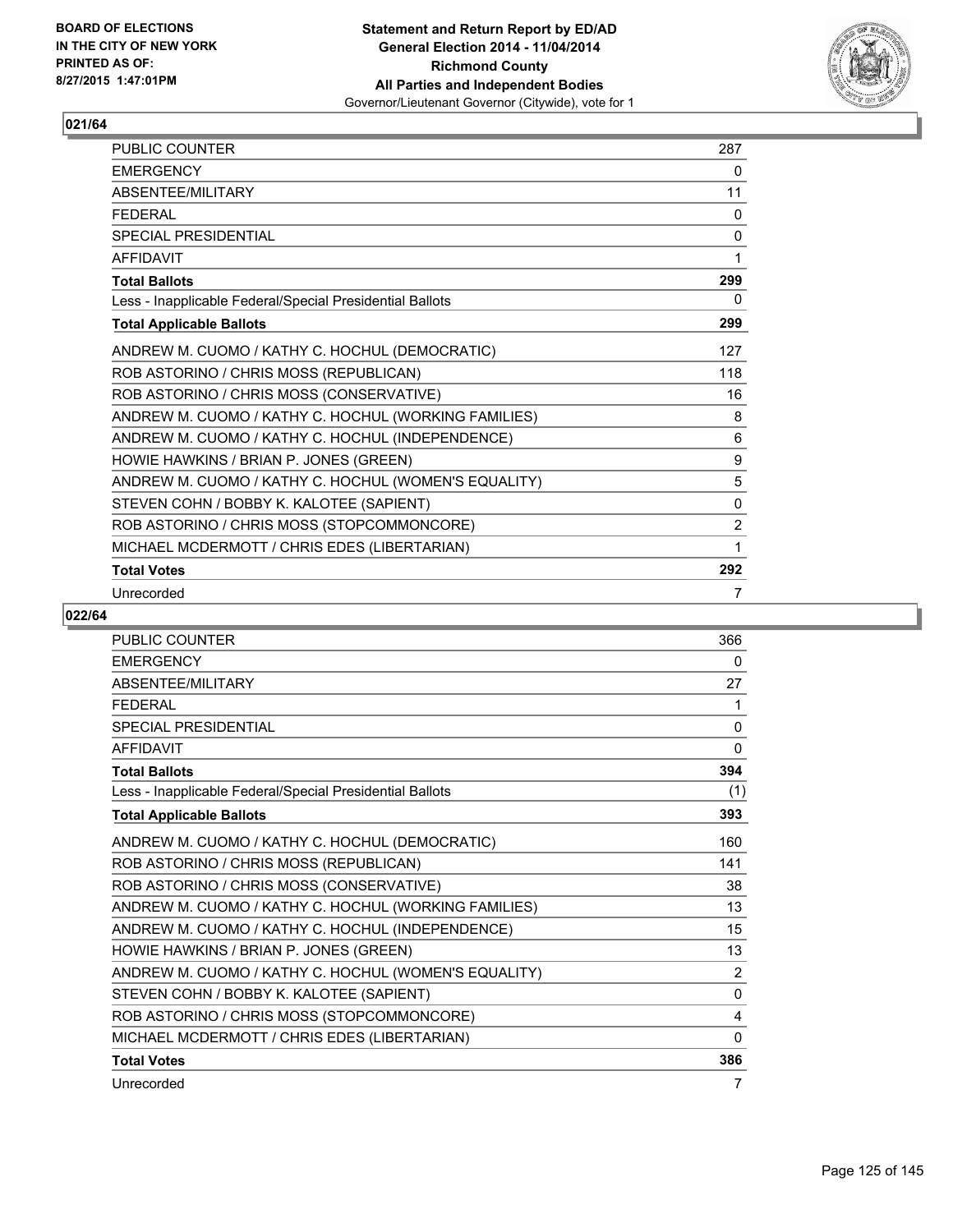

| <b>PUBLIC COUNTER</b>                                    | 397            |
|----------------------------------------------------------|----------------|
| <b>EMERGENCY</b>                                         | 0              |
| ABSENTEE/MILITARY                                        | 15             |
| <b>FEDERAL</b>                                           | 3              |
| <b>SPECIAL PRESIDENTIAL</b>                              | 0              |
| <b>AFFIDAVIT</b>                                         | 5              |
| <b>Total Ballots</b>                                     | 420            |
| Less - Inapplicable Federal/Special Presidential Ballots | (3)            |
| <b>Total Applicable Ballots</b>                          | 417            |
| ANDREW M. CUOMO / KATHY C. HOCHUL (DEMOCRATIC)           | 164            |
| ROB ASTORINO / CHRIS MOSS (REPUBLICAN)                   | 168            |
| ROB ASTORINO / CHRIS MOSS (CONSERVATIVE)                 | 34             |
| ANDREW M. CUOMO / KATHY C. HOCHUL (WORKING FAMILIES)     | 12             |
| ANDREW M. CUOMO / KATHY C. HOCHUL (INDEPENDENCE)         | 18             |
| HOWIE HAWKINS / BRIAN P. JONES (GREEN)                   | 11             |
| ANDREW M. CUOMO / KATHY C. HOCHUL (WOMEN'S EQUALITY)     | $\overline{2}$ |
| STEVEN COHN / BOBBY K. KALOTEE (SAPIENT)                 | 0              |
| ROB ASTORINO / CHRIS MOSS (STOPCOMMONCORE)               | 3              |
| MICHAEL MCDERMOTT / CHRIS EDES (LIBERTARIAN)             | 2              |
| <b>Total Votes</b>                                       | 414            |
| Unrecorded                                               | 3              |

| PUBLIC COUNTER                                           | 323         |
|----------------------------------------------------------|-------------|
| <b>EMERGENCY</b>                                         | 0           |
| ABSENTEE/MILITARY                                        | 5           |
| <b>FEDERAL</b>                                           | 1           |
| <b>SPECIAL PRESIDENTIAL</b>                              | $\mathbf 0$ |
| <b>AFFIDAVIT</b>                                         | 2           |
| <b>Total Ballots</b>                                     | 331         |
| Less - Inapplicable Federal/Special Presidential Ballots | (1)         |
| <b>Total Applicable Ballots</b>                          | 330         |
| ANDREW M. CUOMO / KATHY C. HOCHUL (DEMOCRATIC)           | 148         |
| ROB ASTORINO / CHRIS MOSS (REPUBLICAN)                   | 125         |
| ROB ASTORINO / CHRIS MOSS (CONSERVATIVE)                 | 25          |
| ANDREW M. CUOMO / KATHY C. HOCHUL (WORKING FAMILIES)     | 8           |
| ANDREW M. CUOMO / KATHY C. HOCHUL (INDEPENDENCE)         | 11          |
| HOWIE HAWKINS / BRIAN P. JONES (GREEN)                   | 4           |
| ANDREW M. CUOMO / KATHY C. HOCHUL (WOMEN'S EQUALITY)     | 0           |
| STEVEN COHN / BOBBY K. KALOTEE (SAPIENT)                 | 1           |
| ROB ASTORINO / CHRIS MOSS (STOPCOMMONCORE)               | 1           |
| MICHAEL MCDERMOTT / CHRIS EDES (LIBERTARIAN)             | 3           |
| <b>Total Votes</b>                                       | 326         |
| Unrecorded                                               | 4           |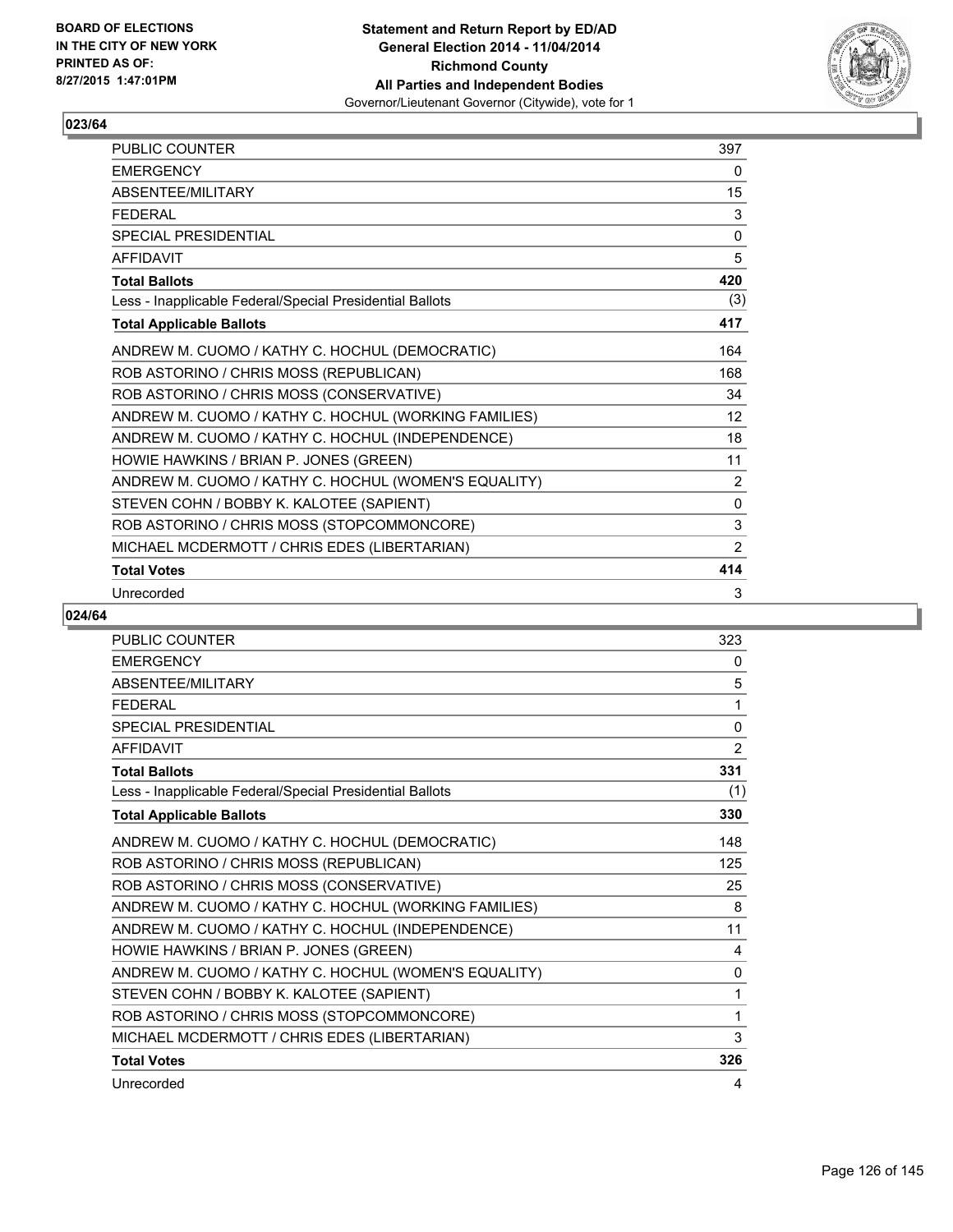

| <b>PUBLIC COUNTER</b>                                    | 269            |
|----------------------------------------------------------|----------------|
| <b>EMERGENCY</b>                                         | 0              |
| ABSENTEE/MILITARY                                        | 12             |
| <b>FEDERAL</b>                                           | 0              |
| <b>SPECIAL PRESIDENTIAL</b>                              | 0              |
| <b>AFFIDAVIT</b>                                         | $\overline{7}$ |
| <b>Total Ballots</b>                                     | 288            |
| Less - Inapplicable Federal/Special Presidential Ballots | 0              |
| <b>Total Applicable Ballots</b>                          | 288            |
| ANDREW M. CUOMO / KATHY C. HOCHUL (DEMOCRATIC)           | 112            |
| ROB ASTORINO / CHRIS MOSS (REPUBLICAN)                   | 124            |
| ROB ASTORINO / CHRIS MOSS (CONSERVATIVE)                 | 13             |
| ANDREW M. CUOMO / KATHY C. HOCHUL (WORKING FAMILIES)     | 10             |
| ANDREW M. CUOMO / KATHY C. HOCHUL (INDEPENDENCE)         | 12             |
| HOWIE HAWKINS / BRIAN P. JONES (GREEN)                   | 5              |
| ANDREW M. CUOMO / KATHY C. HOCHUL (WOMEN'S EQUALITY)     | 3              |
| STEVEN COHN / BOBBY K. KALOTEE (SAPIENT)                 | 0              |
| ROB ASTORINO / CHRIS MOSS (STOPCOMMONCORE)               | $\overline{2}$ |
| MICHAEL MCDERMOTT / CHRIS EDES (LIBERTARIAN)             | $\Omega$       |
| <b>Total Votes</b>                                       | 281            |
| Unrecorded                                               | 7              |

| PUBLIC COUNTER                                           | 388         |
|----------------------------------------------------------|-------------|
| <b>EMERGENCY</b>                                         | 0           |
| ABSENTEE/MILITARY                                        | 8           |
| <b>FEDERAL</b>                                           | 1           |
| <b>SPECIAL PRESIDENTIAL</b>                              | $\mathbf 0$ |
| <b>AFFIDAVIT</b>                                         | 2           |
| <b>Total Ballots</b>                                     | 399         |
| Less - Inapplicable Federal/Special Presidential Ballots | (1)         |
| <b>Total Applicable Ballots</b>                          | 398         |
| ANDREW M. CUOMO / KATHY C. HOCHUL (DEMOCRATIC)           | 156         |
| ROB ASTORINO / CHRIS MOSS (REPUBLICAN)                   | 154         |
| ROB ASTORINO / CHRIS MOSS (CONSERVATIVE)                 | 31          |
| ANDREW M. CUOMO / KATHY C. HOCHUL (WORKING FAMILIES)     | 16          |
| ANDREW M. CUOMO / KATHY C. HOCHUL (INDEPENDENCE)         | 15          |
| HOWIE HAWKINS / BRIAN P. JONES (GREEN)                   | 10          |
| ANDREW M. CUOMO / KATHY C. HOCHUL (WOMEN'S EQUALITY)     | 4           |
| STEVEN COHN / BOBBY K. KALOTEE (SAPIENT)                 | 0           |
| ROB ASTORINO / CHRIS MOSS (STOPCOMMONCORE)               | 5           |
| MICHAEL MCDERMOTT / CHRIS EDES (LIBERTARIAN)             | 1           |
| <b>Total Votes</b>                                       | 392         |
| Unrecorded                                               | 6           |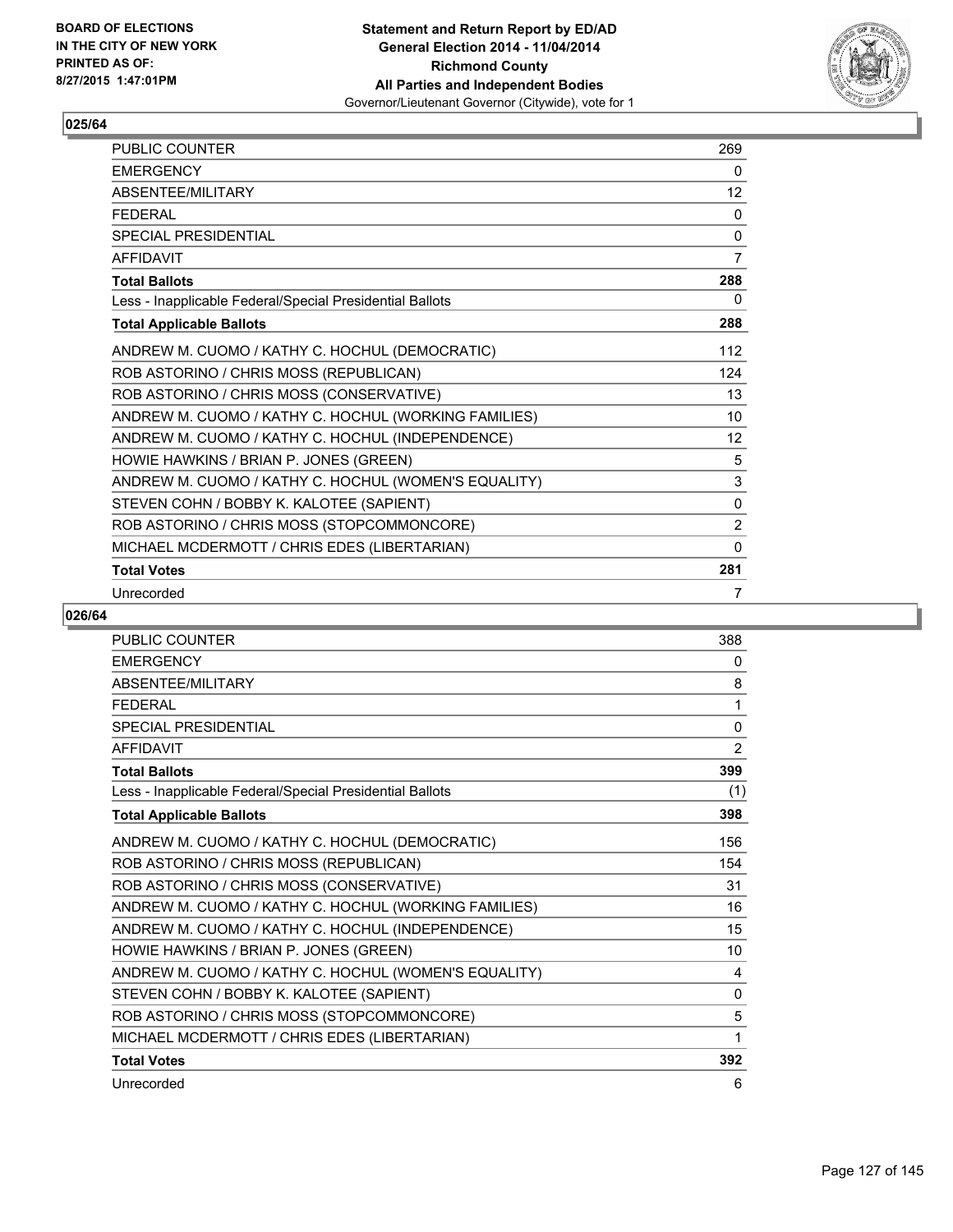

| <b>PUBLIC COUNTER</b>                                    | 245          |
|----------------------------------------------------------|--------------|
| <b>EMERGENCY</b>                                         | 0            |
| ABSENTEE/MILITARY                                        | 6            |
| <b>FEDERAL</b>                                           | 0            |
| <b>SPECIAL PRESIDENTIAL</b>                              | $\mathbf{0}$ |
| <b>AFFIDAVIT</b>                                         | 4            |
| <b>Total Ballots</b>                                     | 255          |
| Less - Inapplicable Federal/Special Presidential Ballots | 0            |
| <b>Total Applicable Ballots</b>                          | 255          |
| ANDREW M. CUOMO / KATHY C. HOCHUL (DEMOCRATIC)           | 102          |
| ROB ASTORINO / CHRIS MOSS (REPUBLICAN)                   | 87           |
| ROB ASTORINO / CHRIS MOSS (CONSERVATIVE)                 | 26           |
| ANDREW M. CUOMO / KATHY C. HOCHUL (WORKING FAMILIES)     | 14           |
| ANDREW M. CUOMO / KATHY C. HOCHUL (INDEPENDENCE)         | 13           |
| HOWIE HAWKINS / BRIAN P. JONES (GREEN)                   | 3            |
| ANDREW M. CUOMO / KATHY C. HOCHUL (WOMEN'S EQUALITY)     | 3            |
| STEVEN COHN / BOBBY K. KALOTEE (SAPIENT)                 | $\mathbf{0}$ |
| ROB ASTORINO / CHRIS MOSS (STOPCOMMONCORE)               | 0            |
| MICHAEL MCDERMOTT / CHRIS EDES (LIBERTARIAN)             | 3            |
| <b>Total Votes</b>                                       | 251          |
| Unrecorded                                               | 4            |

| PUBLIC COUNTER                                           | 212            |
|----------------------------------------------------------|----------------|
| <b>EMERGENCY</b>                                         | 0              |
| <b>ABSENTEE/MILITARY</b>                                 | 8              |
| <b>FEDERAL</b>                                           | $\mathbf{0}$   |
| <b>SPECIAL PRESIDENTIAL</b>                              | 0              |
| <b>AFFIDAVIT</b>                                         | 3              |
| <b>Total Ballots</b>                                     | 223            |
| Less - Inapplicable Federal/Special Presidential Ballots | 0              |
| <b>Total Applicable Ballots</b>                          | 223            |
| ANDREW M. CUOMO / KATHY C. HOCHUL (DEMOCRATIC)           | 99             |
| ROB ASTORINO / CHRIS MOSS (REPUBLICAN)                   | 82             |
| ROB ASTORINO / CHRIS MOSS (CONSERVATIVE)                 | 14             |
| ANDREW M. CUOMO / KATHY C. HOCHUL (WORKING FAMILIES)     | 6              |
| ANDREW M. CUOMO / KATHY C. HOCHUL (INDEPENDENCE)         | 5              |
| HOWIE HAWKINS / BRIAN P. JONES (GREEN)                   | $\overline{7}$ |
| ANDREW M. CUOMO / KATHY C. HOCHUL (WOMEN'S EQUALITY)     | 4              |
| STEVEN COHN / BOBBY K. KALOTEE (SAPIENT)                 | $\mathbf 0$    |
| ROB ASTORINO / CHRIS MOSS (STOPCOMMONCORE)               | $\overline{2}$ |
| MICHAEL MCDERMOTT / CHRIS EDES (LIBERTARIAN)             | 0              |
| JEB BUSH (WRITE-IN)                                      | 1              |
| ROY P. KOSHY / ROSHNI KOSHY (WRITE-IN)                   | 1              |
| <b>Total Votes</b>                                       | 221            |
| Unrecorded                                               | 2              |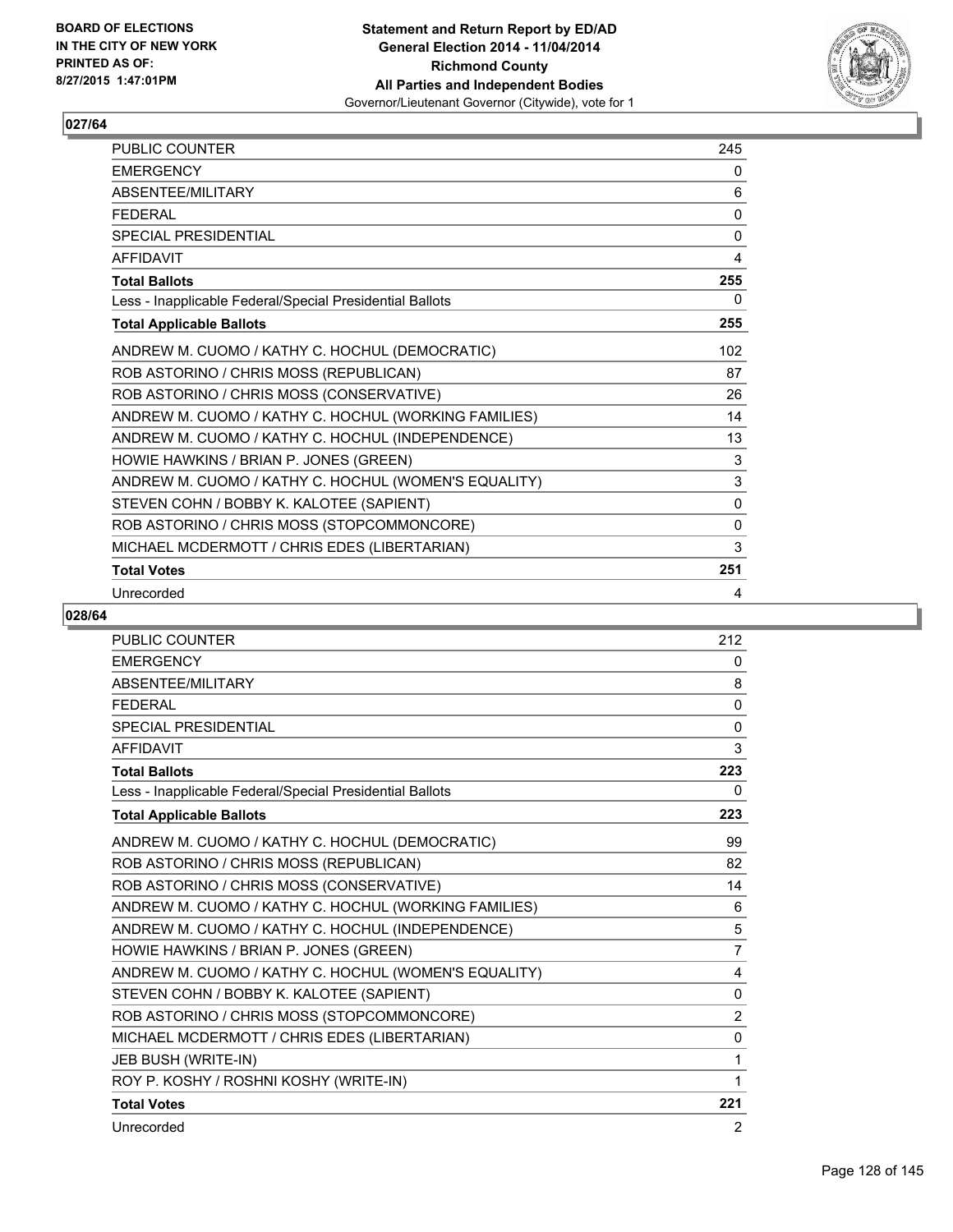

| <b>PUBLIC COUNTER</b>                                    | 332         |
|----------------------------------------------------------|-------------|
| <b>EMERGENCY</b>                                         | 0           |
| ABSENTEE/MILITARY                                        | 10          |
| <b>FEDERAL</b>                                           | 1           |
| <b>SPECIAL PRESIDENTIAL</b>                              | $\mathbf 0$ |
| <b>AFFIDAVIT</b>                                         | 1           |
| <b>Total Ballots</b>                                     | 344         |
| Less - Inapplicable Federal/Special Presidential Ballots | (1)         |
| <b>Total Applicable Ballots</b>                          | 343         |
| ANDREW M. CUOMO / KATHY C. HOCHUL (DEMOCRATIC)           | 151         |
| ROB ASTORINO / CHRIS MOSS (REPUBLICAN)                   | 126         |
| ROB ASTORINO / CHRIS MOSS (CONSERVATIVE)                 | 27          |
| ANDREW M. CUOMO / KATHY C. HOCHUL (WORKING FAMILIES)     | 11          |
| ANDREW M. CUOMO / KATHY C. HOCHUL (INDEPENDENCE)         | 11          |
| HOWIE HAWKINS / BRIAN P. JONES (GREEN)                   | 6           |
| ANDREW M. CUOMO / KATHY C. HOCHUL (WOMEN'S EQUALITY)     | 3           |
| STEVEN COHN / BOBBY K. KALOTEE (SAPIENT)                 | 0           |
| ROB ASTORINO / CHRIS MOSS (STOPCOMMONCORE)               | 4           |
| MICHAEL MCDERMOTT / CHRIS EDES (LIBERTARIAN)             | 3           |
| <b>Total Votes</b>                                       | 342         |
| Unrecorded                                               | 1           |

| PUBLIC COUNTER                                           | 250         |
|----------------------------------------------------------|-------------|
| <b>EMERGENCY</b>                                         | 0           |
| ABSENTEE/MILITARY                                        | 3           |
| <b>FEDERAL</b>                                           | 2           |
| <b>SPECIAL PRESIDENTIAL</b>                              | $\mathbf 0$ |
| <b>AFFIDAVIT</b>                                         | 3           |
| <b>Total Ballots</b>                                     | 258         |
| Less - Inapplicable Federal/Special Presidential Ballots | (2)         |
| <b>Total Applicable Ballots</b>                          | 256         |
| ANDREW M. CUOMO / KATHY C. HOCHUL (DEMOCRATIC)           | 109         |
| ROB ASTORINO / CHRIS MOSS (REPUBLICAN)                   | 94          |
| ROB ASTORINO / CHRIS MOSS (CONSERVATIVE)                 | 19          |
| ANDREW M. CUOMO / KATHY C. HOCHUL (WORKING FAMILIES)     | 12          |
| ANDREW M. CUOMO / KATHY C. HOCHUL (INDEPENDENCE)         | 9           |
| HOWIE HAWKINS / BRIAN P. JONES (GREEN)                   | 3           |
| ANDREW M. CUOMO / KATHY C. HOCHUL (WOMEN'S EQUALITY)     | 3           |
| STEVEN COHN / BOBBY K. KALOTEE (SAPIENT)                 | 0           |
| ROB ASTORINO / CHRIS MOSS (STOPCOMMONCORE)               | 4           |
| MICHAEL MCDERMOTT / CHRIS EDES (LIBERTARIAN)             | 1           |
| <b>Total Votes</b>                                       | 254         |
| Unrecorded                                               | 2           |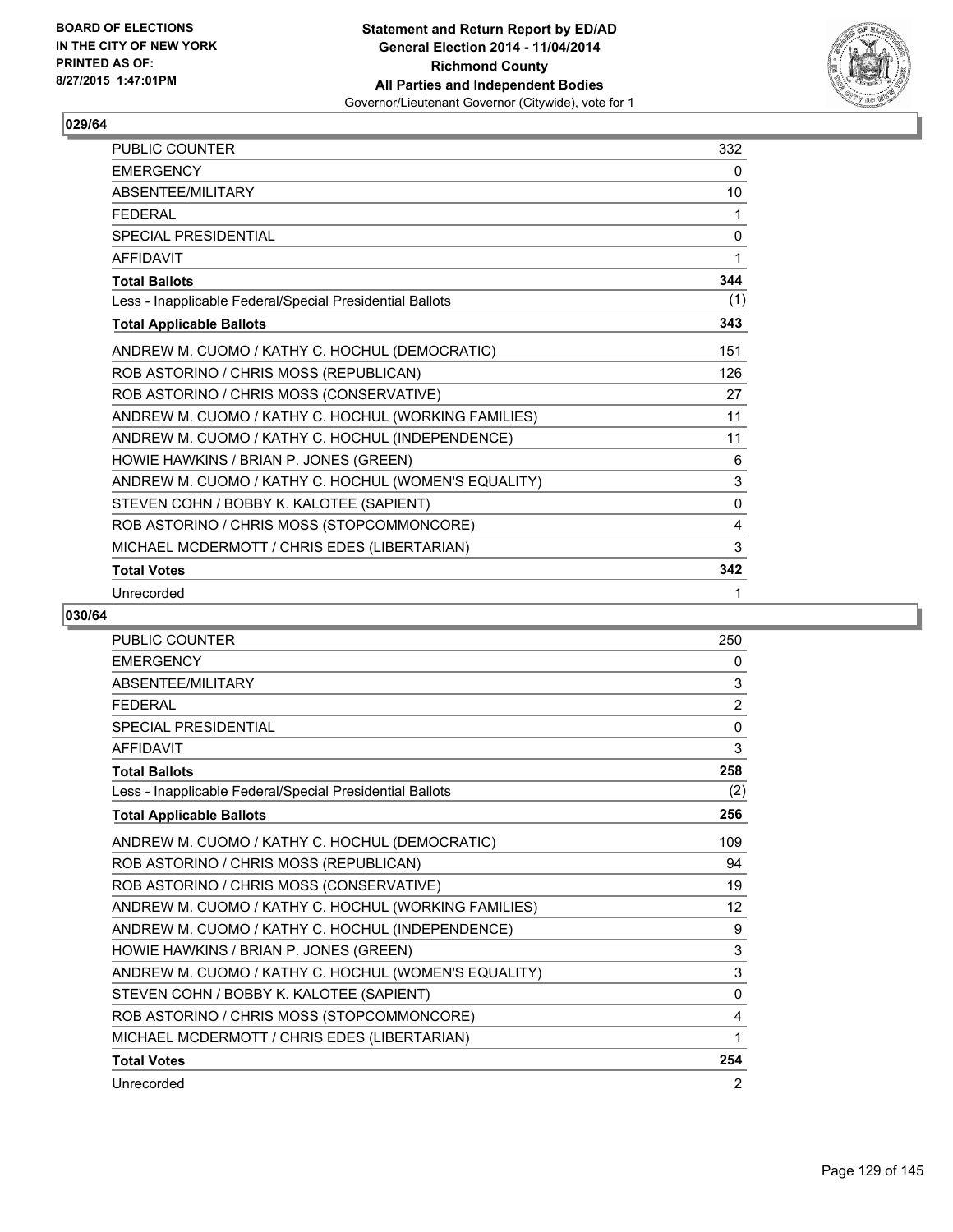

| <b>PUBLIC COUNTER</b>                                    | 293 |
|----------------------------------------------------------|-----|
| <b>EMERGENCY</b>                                         | 0   |
| ABSENTEE/MILITARY                                        | 10  |
| <b>FFDFRAL</b>                                           | 0   |
| <b>SPECIAL PRESIDENTIAL</b>                              | 0   |
| AFFIDAVIT                                                | 1   |
| <b>Total Ballots</b>                                     | 304 |
| Less - Inapplicable Federal/Special Presidential Ballots | 0   |
| <b>Total Applicable Ballots</b>                          | 304 |
| ANDREW M. CUOMO / KATHY C. HOCHUL (DEMOCRATIC)           | 155 |
| ROB ASTORINO / CHRIS MOSS (REPUBLICAN)                   | 97  |
| ROB ASTORINO / CHRIS MOSS (CONSERVATIVE)                 | 17  |
| ANDREW M. CUOMO / KATHY C. HOCHUL (WORKING FAMILIES)     | 9   |
| ANDREW M. CUOMO / KATHY C. HOCHUL (INDEPENDENCE)         | 16  |
| HOWIE HAWKINS / BRIAN P. JONES (GREEN)                   | 6   |
| ANDREW M. CUOMO / KATHY C. HOCHUL (WOMEN'S EQUALITY)     | 1   |
| STEVEN COHN / BOBBY K. KALOTEE (SAPIENT)                 | 0   |
| ROB ASTORINO / CHRIS MOSS (STOPCOMMONCORE)               | 1   |
| MICHAEL MCDERMOTT / CHRIS EDES (LIBERTARIAN)             | 2   |
| <b>Total Votes</b>                                       | 304 |

| <b>PUBLIC COUNTER</b>                                    | 331            |
|----------------------------------------------------------|----------------|
| <b>EMERGENCY</b>                                         | $\Omega$       |
| ABSENTEE/MILITARY                                        | 13             |
| <b>FFDFRAI</b>                                           | $\mathbf{0}$   |
| <b>SPECIAL PRESIDENTIAL</b>                              | 0              |
| <b>AFFIDAVIT</b>                                         | 5              |
| <b>Total Ballots</b>                                     | 349            |
| Less - Inapplicable Federal/Special Presidential Ballots | 0              |
| <b>Total Applicable Ballots</b>                          | 349            |
| ANDREW M. CUOMO / KATHY C. HOCHUL (DEMOCRATIC)           | 161            |
| ROB ASTORINO / CHRIS MOSS (REPUBLICAN)                   | 121            |
| ROB ASTORINO / CHRIS MOSS (CONSERVATIVE)                 | 32             |
| ANDREW M. CUOMO / KATHY C. HOCHUL (WORKING FAMILIES)     | 8              |
| ANDREW M. CUOMO / KATHY C. HOCHUL (INDEPENDENCE)         | 11             |
| HOWIE HAWKINS / BRIAN P. JONES (GREEN)                   | 2              |
| ANDREW M. CUOMO / KATHY C. HOCHUL (WOMEN'S EQUALITY)     | $\overline{7}$ |
| STEVEN COHN / BOBBY K. KALOTEE (SAPIENT)                 | $\mathbf{0}$   |
| ROB ASTORINO / CHRIS MOSS (STOPCOMMONCORE)               | $\overline{2}$ |
| MICHAEL MCDERMOTT / CHRIS EDES (LIBERTARIAN)             | $\mathbf{1}$   |
| <b>Total Votes</b>                                       | 345            |
| Unrecorded                                               | 4              |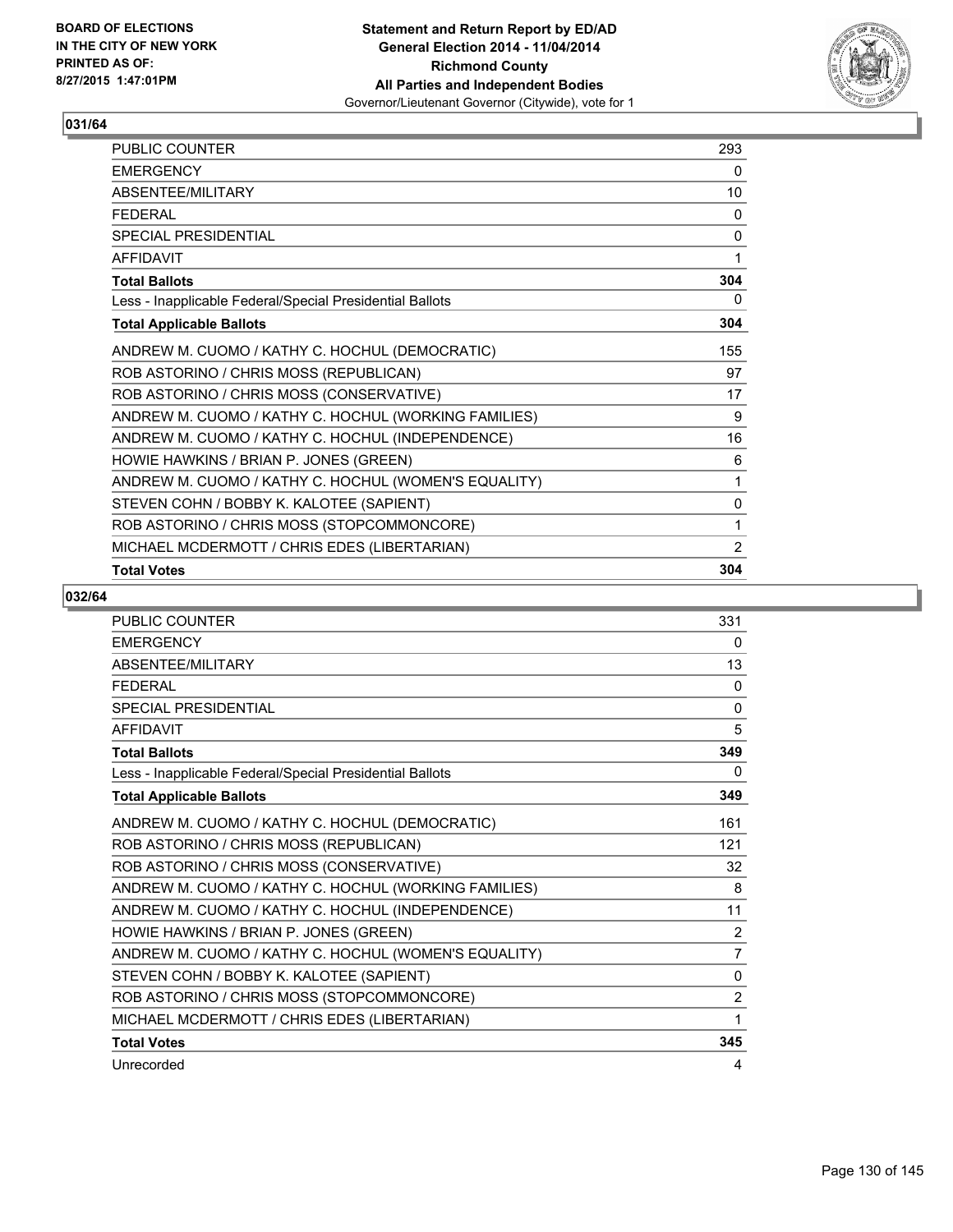

| <b>PUBLIC COUNTER</b>                                    | 264          |
|----------------------------------------------------------|--------------|
| <b>EMERGENCY</b>                                         | 0            |
| ABSENTEE/MILITARY                                        | 10           |
| <b>FEDERAL</b>                                           | 0            |
| <b>SPECIAL PRESIDENTIAL</b>                              | 0            |
| <b>AFFIDAVIT</b>                                         | 0            |
| <b>Total Ballots</b>                                     | 274          |
| Less - Inapplicable Federal/Special Presidential Ballots | 0            |
| <b>Total Applicable Ballots</b>                          | 274          |
| ANDREW M. CUOMO / KATHY C. HOCHUL (DEMOCRATIC)           | 104          |
| ROB ASTORINO / CHRIS MOSS (REPUBLICAN)                   | 121          |
| ROB ASTORINO / CHRIS MOSS (CONSERVATIVE)                 | 20           |
| ANDREW M. CUOMO / KATHY C. HOCHUL (WORKING FAMILIES)     | 6            |
| ANDREW M. CUOMO / KATHY C. HOCHUL (INDEPENDENCE)         | 8            |
| HOWIE HAWKINS / BRIAN P. JONES (GREEN)                   | 3            |
| ANDREW M. CUOMO / KATHY C. HOCHUL (WOMEN'S EQUALITY)     | 4            |
| STEVEN COHN / BOBBY K. KALOTEE (SAPIENT)                 | $\mathbf{0}$ |
| ROB ASTORINO / CHRIS MOSS (STOPCOMMONCORE)               | 3            |
| MICHAEL MCDERMOTT / CHRIS EDES (LIBERTARIAN)             | 2            |
| <b>Total Votes</b>                                       | 271          |
| Unrecorded                                               | 3            |

| PUBLIC COUNTER                                           | 267          |
|----------------------------------------------------------|--------------|
| <b>EMERGENCY</b>                                         | 0            |
| ABSENTEE/MILITARY                                        | 44           |
| <b>FEDERAL</b>                                           | 0            |
| <b>SPECIAL PRESIDENTIAL</b>                              | 0            |
| <b>AFFIDAVIT</b>                                         | $\mathbf{0}$ |
| <b>Total Ballots</b>                                     | 311          |
| Less - Inapplicable Federal/Special Presidential Ballots | 0            |
| <b>Total Applicable Ballots</b>                          | 311          |
| ANDREW M. CUOMO / KATHY C. HOCHUL (DEMOCRATIC)           | 156          |
| ROB ASTORINO / CHRIS MOSS (REPUBLICAN)                   | 97           |
| ROB ASTORINO / CHRIS MOSS (CONSERVATIVE)                 | 19           |
| ANDREW M. CUOMO / KATHY C. HOCHUL (WORKING FAMILIES)     | 11           |
| ANDREW M. CUOMO / KATHY C. HOCHUL (INDEPENDENCE)         | 11           |
| HOWIE HAWKINS / BRIAN P. JONES (GREEN)                   | 6            |
| ANDREW M. CUOMO / KATHY C. HOCHUL (WOMEN'S EQUALITY)     | 6            |
| STEVEN COHN / BOBBY K. KALOTEE (SAPIENT)                 | 0            |
| ROB ASTORINO / CHRIS MOSS (STOPCOMMONCORE)               | 1            |
| MICHAEL MCDERMOTT / CHRIS EDES (LIBERTARIAN)             | 1            |
| <b>Total Votes</b>                                       | 308          |
| Unrecorded                                               | 3            |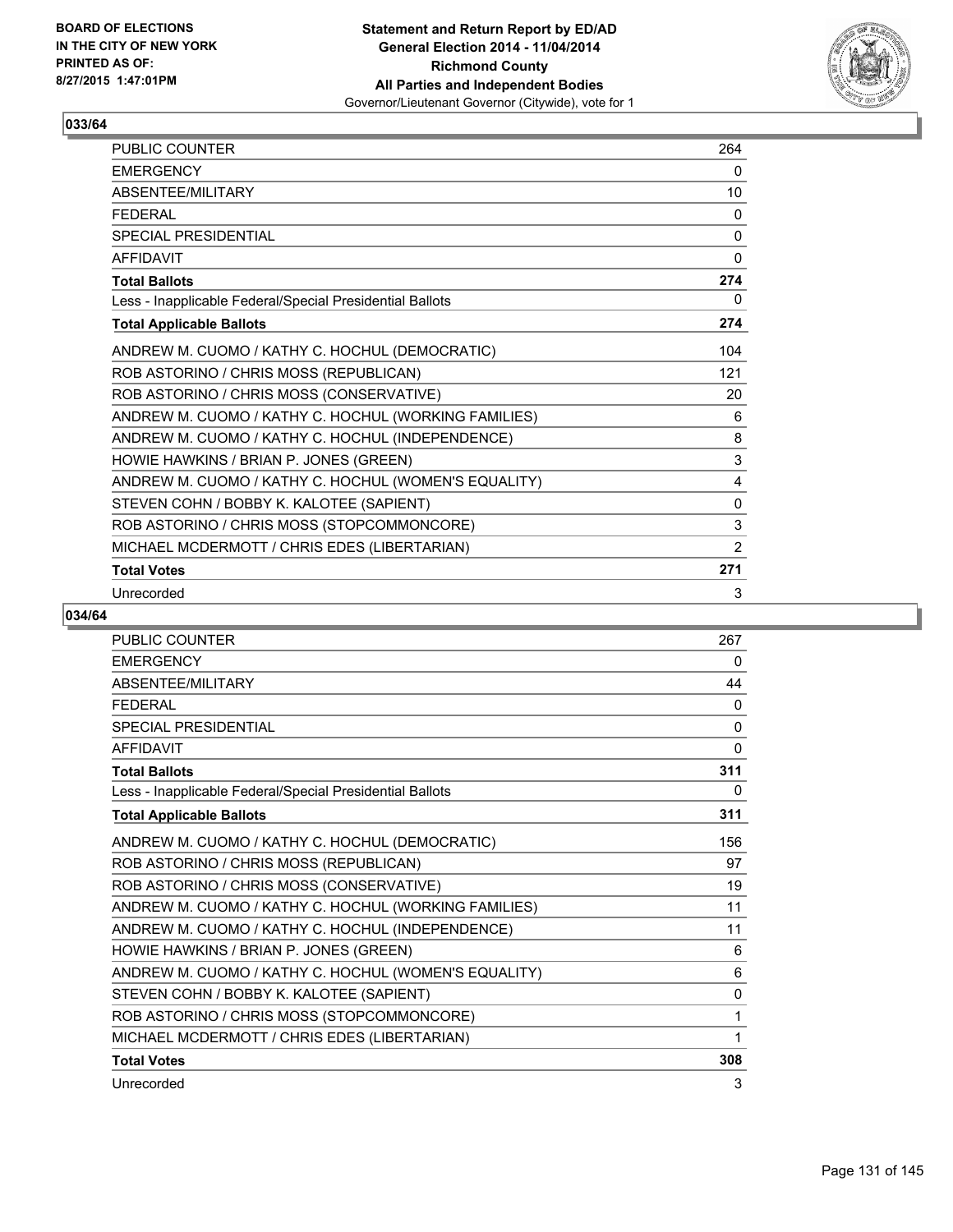

| <b>PUBLIC COUNTER</b>                                    | 333 |
|----------------------------------------------------------|-----|
| <b>EMERGENCY</b>                                         | 0   |
| ABSENTEE/MILITARY                                        | 20  |
| <b>FEDERAL</b>                                           | 1   |
| <b>SPECIAL PRESIDENTIAL</b>                              | 0   |
| <b>AFFIDAVIT</b>                                         | 0   |
| <b>Total Ballots</b>                                     | 354 |
| Less - Inapplicable Federal/Special Presidential Ballots | (1) |
| <b>Total Applicable Ballots</b>                          | 353 |
| ANDREW M. CUOMO / KATHY C. HOCHUL (DEMOCRATIC)           | 146 |
| ROB ASTORINO / CHRIS MOSS (REPUBLICAN)                   | 139 |
| ROB ASTORINO / CHRIS MOSS (CONSERVATIVE)                 | 29  |
| ANDREW M. CUOMO / KATHY C. HOCHUL (WORKING FAMILIES)     | 6   |
| ANDREW M. CUOMO / KATHY C. HOCHUL (INDEPENDENCE)         | 10  |
| HOWIE HAWKINS / BRIAN P. JONES (GREEN)                   | 6   |
| ANDREW M. CUOMO / KATHY C. HOCHUL (WOMEN'S EQUALITY)     | 6   |
| STEVEN COHN / BOBBY K. KALOTEE (SAPIENT)                 | 0   |
| ROB ASTORINO / CHRIS MOSS (STOPCOMMONCORE)               | 4   |
| MICHAEL MCDERMOTT / CHRIS EDES (LIBERTARIAN)             | 2   |
| <b>Total Votes</b>                                       | 348 |
| Unrecorded                                               | 5   |

| <b>PUBLIC COUNTER</b>                                    | 305          |
|----------------------------------------------------------|--------------|
| <b>EMERGENCY</b>                                         | 0            |
| <b>ABSENTEE/MILITARY</b>                                 | 17           |
| <b>FEDERAL</b>                                           | 0            |
| <b>SPECIAL PRESIDENTIAL</b>                              | $\mathbf{0}$ |
| <b>AFFIDAVIT</b>                                         | 2            |
| <b>Total Ballots</b>                                     | 324          |
| Less - Inapplicable Federal/Special Presidential Ballots | 0            |
| <b>Total Applicable Ballots</b>                          | 324          |
| ANDREW M. CUOMO / KATHY C. HOCHUL (DEMOCRATIC)           | 142          |
| ROB ASTORINO / CHRIS MOSS (REPUBLICAN)                   | 115          |
| ROB ASTORINO / CHRIS MOSS (CONSERVATIVE)                 | 27           |
| ANDREW M. CUOMO / KATHY C. HOCHUL (WORKING FAMILIES)     | 11           |
| ANDREW M. CUOMO / KATHY C. HOCHUL (INDEPENDENCE)         | 8            |
| HOWIE HAWKINS / BRIAN P. JONES (GREEN)                   | 5            |
| ANDREW M. CUOMO / KATHY C. HOCHUL (WOMEN'S EQUALITY)     | 3            |
| STEVEN COHN / BOBBY K. KALOTEE (SAPIENT)                 | 0            |
| ROB ASTORINO / CHRIS MOSS (STOPCOMMONCORE)               | 1            |
| MICHAEL MCDERMOTT / CHRIS EDES (LIBERTARIAN)             | 1            |
| UNATTRIBUTABLE WRITE-IN (WRITE-IN)                       | 1            |
| <b>Total Votes</b>                                       | 314          |
| Unrecorded                                               | 10           |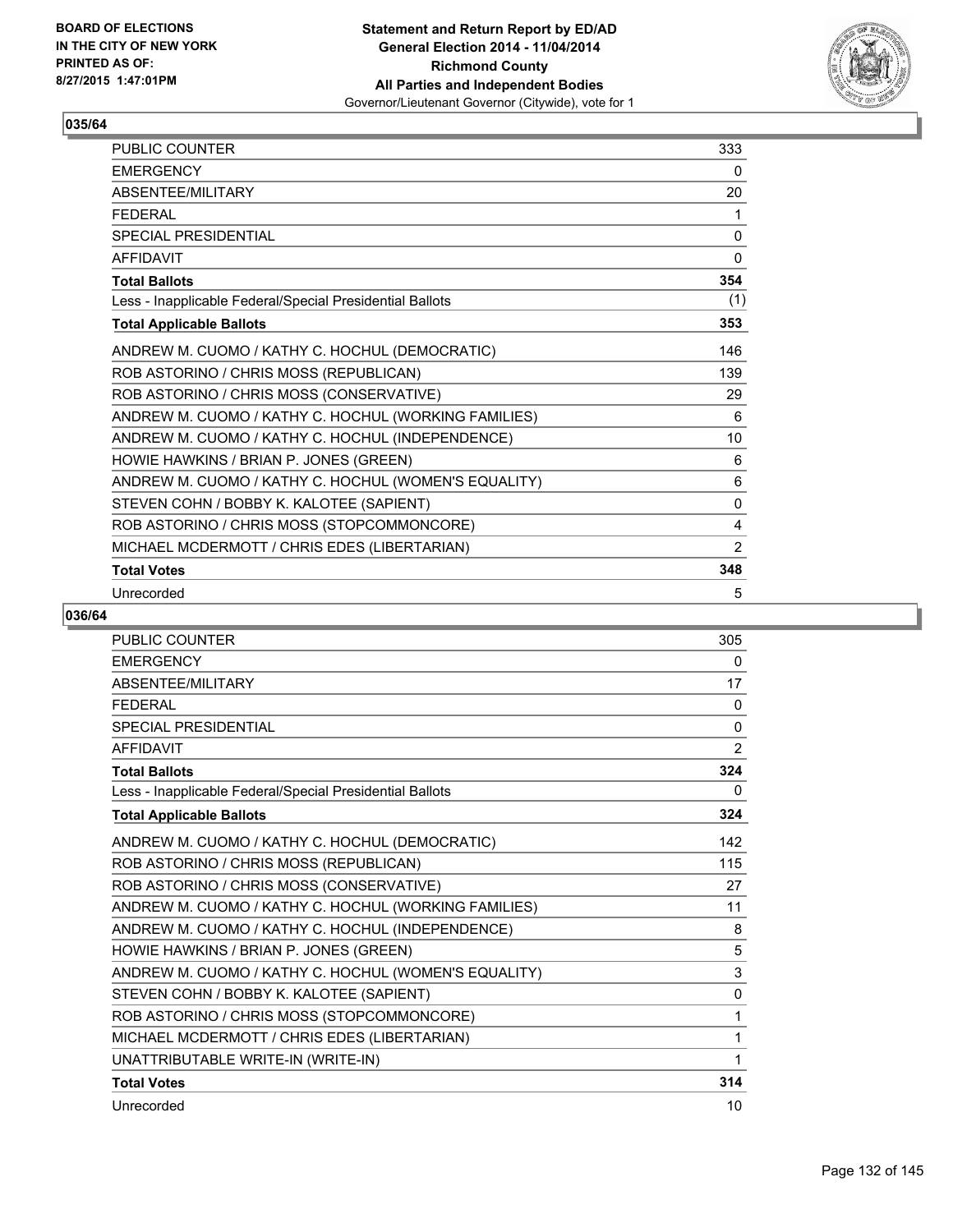

| <b>PUBLIC COUNTER</b>                                    | 257          |
|----------------------------------------------------------|--------------|
| <b>EMERGENCY</b>                                         | 0            |
| ABSENTEE/MILITARY                                        | 11           |
| <b>FEDERAL</b>                                           | 0            |
| <b>SPECIAL PRESIDENTIAL</b>                              | $\mathbf{0}$ |
| <b>AFFIDAVIT</b>                                         | 2            |
| <b>Total Ballots</b>                                     | 270          |
| Less - Inapplicable Federal/Special Presidential Ballots | 0            |
| <b>Total Applicable Ballots</b>                          | 270          |
| ANDREW M. CUOMO / KATHY C. HOCHUL (DEMOCRATIC)           | 95           |
| ROB ASTORINO / CHRIS MOSS (REPUBLICAN)                   | 125          |
| ROB ASTORINO / CHRIS MOSS (CONSERVATIVE)                 | 19           |
| ANDREW M. CUOMO / KATHY C. HOCHUL (WORKING FAMILIES)     | 9            |
| ANDREW M. CUOMO / KATHY C. HOCHUL (INDEPENDENCE)         | 7            |
| HOWIE HAWKINS / BRIAN P. JONES (GREEN)                   | 8            |
| ANDREW M. CUOMO / KATHY C. HOCHUL (WOMEN'S EQUALITY)     | 1            |
| STEVEN COHN / BOBBY K. KALOTEE (SAPIENT)                 | $\mathbf{0}$ |
| ROB ASTORINO / CHRIS MOSS (STOPCOMMONCORE)               | 0            |
| MICHAEL MCDERMOTT / CHRIS EDES (LIBERTARIAN)             | $\mathbf{0}$ |
| <b>Total Votes</b>                                       | 264          |
| Unrecorded                                               | 6            |

| PUBLIC COUNTER                                           | 221            |
|----------------------------------------------------------|----------------|
| <b>EMERGENCY</b>                                         | 0              |
| <b>ABSENTEE/MILITARY</b>                                 | 10             |
| <b>FEDERAL</b>                                           | 1              |
| <b>SPECIAL PRESIDENTIAL</b>                              | 0              |
| <b>AFFIDAVIT</b>                                         | 2              |
| <b>Total Ballots</b>                                     | 234            |
| Less - Inapplicable Federal/Special Presidential Ballots | (1)            |
| <b>Total Applicable Ballots</b>                          | 233            |
| ANDREW M. CUOMO / KATHY C. HOCHUL (DEMOCRATIC)           | 109            |
| ROB ASTORINO / CHRIS MOSS (REPUBLICAN)                   | 69             |
| ROB ASTORINO / CHRIS MOSS (CONSERVATIVE)                 | 16             |
| ANDREW M. CUOMO / KATHY C. HOCHUL (WORKING FAMILIES)     | 10             |
| ANDREW M. CUOMO / KATHY C. HOCHUL (INDEPENDENCE)         | 8              |
| HOWIE HAWKINS / BRIAN P. JONES (GREEN)                   | 4              |
| ANDREW M. CUOMO / KATHY C. HOCHUL (WOMEN'S EQUALITY)     | 6              |
| STEVEN COHN / BOBBY K. KALOTEE (SAPIENT)                 | $\overline{2}$ |
| ROB ASTORINO / CHRIS MOSS (STOPCOMMONCORE)               | 3              |
| MICHAEL MCDERMOTT / CHRIS EDES (LIBERTARIAN)             | $\overline{2}$ |
| <b>Total Votes</b>                                       | 229            |
| Unrecorded                                               | 4              |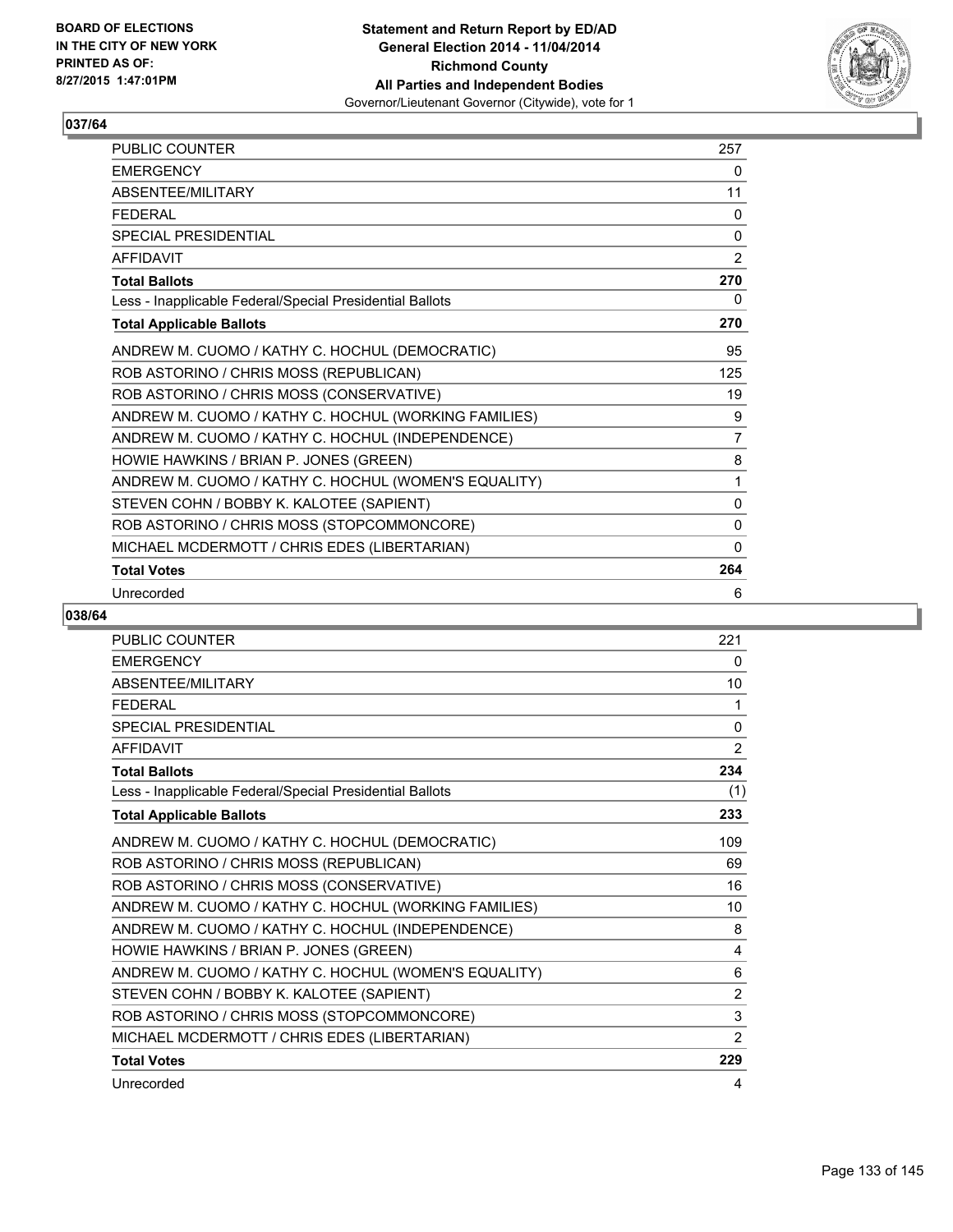

| <b>PUBLIC COUNTER</b>                                    | 249            |
|----------------------------------------------------------|----------------|
| <b>EMERGENCY</b>                                         | 0              |
| ABSENTEE/MILITARY                                        | 8              |
| <b>FEDERAL</b>                                           | 0              |
| <b>SPECIAL PRESIDENTIAL</b>                              | $\mathbf{0}$   |
| <b>AFFIDAVIT</b>                                         | 4              |
| <b>Total Ballots</b>                                     | 261            |
| Less - Inapplicable Federal/Special Presidential Ballots | 0              |
| <b>Total Applicable Ballots</b>                          | 261            |
| ANDREW M. CUOMO / KATHY C. HOCHUL (DEMOCRATIC)           | 109            |
| ROB ASTORINO / CHRIS MOSS (REPUBLICAN)                   | 90             |
| ROB ASTORINO / CHRIS MOSS (CONSERVATIVE)                 | 26             |
| ANDREW M. CUOMO / KATHY C. HOCHUL (WORKING FAMILIES)     | 14             |
| ANDREW M. CUOMO / KATHY C. HOCHUL (INDEPENDENCE)         | 7              |
| HOWIE HAWKINS / BRIAN P. JONES (GREEN)                   | $\overline{2}$ |
| ANDREW M. CUOMO / KATHY C. HOCHUL (WOMEN'S EQUALITY)     | 6              |
| STEVEN COHN / BOBBY K. KALOTEE (SAPIENT)                 | 0              |
| ROB ASTORINO / CHRIS MOSS (STOPCOMMONCORE)               | 3              |
| MICHAEL MCDERMOTT / CHRIS EDES (LIBERTARIAN)             | 1              |
| <b>Total Votes</b>                                       | 258            |
| Unrecorded                                               | 3              |

| PUBLIC COUNTER                                           | 234            |
|----------------------------------------------------------|----------------|
| <b>EMERGENCY</b>                                         | 0              |
| <b>ABSENTEE/MILITARY</b>                                 | 12             |
| <b>FFDFRAL</b>                                           | 0              |
| <b>SPECIAL PRESIDENTIAL</b>                              | 0              |
| <b>AFFIDAVIT</b>                                         | 1              |
| <b>Total Ballots</b>                                     | 247            |
| Less - Inapplicable Federal/Special Presidential Ballots | 0              |
| <b>Total Applicable Ballots</b>                          | 247            |
| ANDREW M. CUOMO / KATHY C. HOCHUL (DEMOCRATIC)           | 150            |
| ROB ASTORINO / CHRIS MOSS (REPUBLICAN)                   | 61             |
| ROB ASTORINO / CHRIS MOSS (CONSERVATIVE)                 | 7              |
| ANDREW M. CUOMO / KATHY C. HOCHUL (WORKING FAMILIES)     | 9              |
| ANDREW M. CUOMO / KATHY C. HOCHUL (INDEPENDENCE)         | 10             |
| HOWIE HAWKINS / BRIAN P. JONES (GREEN)                   | $\overline{2}$ |
| ANDREW M. CUOMO / KATHY C. HOCHUL (WOMEN'S EQUALITY)     | 0              |
| STEVEN COHN / BOBBY K. KALOTEE (SAPIENT)                 | 0              |
| ROB ASTORINO / CHRIS MOSS (STOPCOMMONCORE)               | $\overline{2}$ |
| MICHAEL MCDERMOTT / CHRIS EDES (LIBERTARIAN)             | 1              |
| <b>Total Votes</b>                                       | 242            |
| Unrecorded                                               | 5              |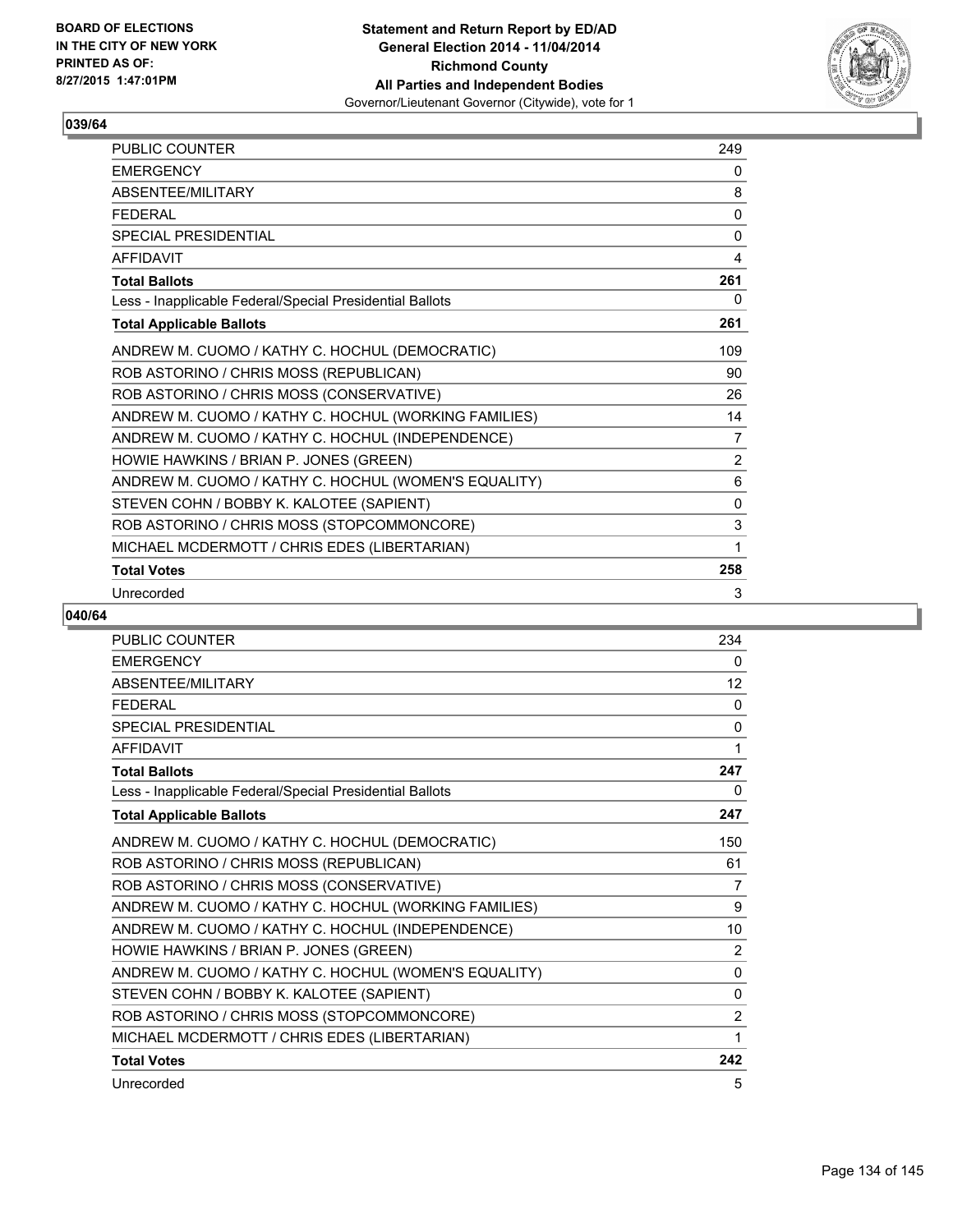

| <b>PUBLIC COUNTER</b>                                    | 280            |
|----------------------------------------------------------|----------------|
| <b>EMERGENCY</b>                                         | $\mathbf{0}$   |
| ABSENTEE/MILITARY                                        | 3              |
| <b>FEDERAL</b>                                           | 0              |
| <b>SPECIAL PRESIDENTIAL</b>                              | 0              |
| <b>AFFIDAVIT</b>                                         | 4              |
| <b>Total Ballots</b>                                     | 287            |
| Less - Inapplicable Federal/Special Presidential Ballots | 0              |
| <b>Total Applicable Ballots</b>                          | 287            |
| ANDREW M. CUOMO / KATHY C. HOCHUL (DEMOCRATIC)           | 135            |
| ROB ASTORINO / CHRIS MOSS (REPUBLICAN)                   | 103            |
| ROB ASTORINO / CHRIS MOSS (CONSERVATIVE)                 | 15             |
| ANDREW M. CUOMO / KATHY C. HOCHUL (WORKING FAMILIES)     | 9              |
| ANDREW M. CUOMO / KATHY C. HOCHUL (INDEPENDENCE)         | $\overline{7}$ |
| HOWIE HAWKINS / BRIAN P. JONES (GREEN)                   | 6              |
| ANDREW M. CUOMO / KATHY C. HOCHUL (WOMEN'S EQUALITY)     | 4              |
| STEVEN COHN / BOBBY K. KALOTEE (SAPIENT)                 | 0              |
| ROB ASTORINO / CHRIS MOSS (STOPCOMMONCORE)               | 1              |
| MICHAEL MCDERMOTT / CHRIS EDES (LIBERTARIAN)             | 2              |
| ADAM GAZA (WRITE-IN)                                     | $\overline{2}$ |
| DMITRY BYKOSKIY (WRITE-IN)                               | 1              |
| <b>Total Votes</b>                                       | 285            |
| Unrecorded                                               | 2              |

| <b>PUBLIC COUNTER</b>                                    | 224            |
|----------------------------------------------------------|----------------|
| <b>EMERGENCY</b>                                         | 0              |
| ABSENTEE/MILITARY                                        | 17             |
| <b>FFDFRAL</b>                                           | $\mathbf{0}$   |
| <b>SPECIAL PRESIDENTIAL</b>                              | $\mathbf{0}$   |
| <b>AFFIDAVIT</b>                                         | 1              |
| <b>Total Ballots</b>                                     | 242            |
| Less - Inapplicable Federal/Special Presidential Ballots | 0              |
| <b>Total Applicable Ballots</b>                          | 242            |
| ANDREW M. CUOMO / KATHY C. HOCHUL (DEMOCRATIC)           | 133            |
| ROB ASTORINO / CHRIS MOSS (REPUBLICAN)                   | 69             |
| ROB ASTORINO / CHRIS MOSS (CONSERVATIVE)                 | 5              |
| ANDREW M. CUOMO / KATHY C. HOCHUL (WORKING FAMILIES)     | 14             |
| ANDREW M. CUOMO / KATHY C. HOCHUL (INDEPENDENCE)         | 6              |
| HOWIE HAWKINS / BRIAN P. JONES (GREEN)                   | 5              |
| ANDREW M. CUOMO / KATHY C. HOCHUL (WOMEN'S EQUALITY)     | 0              |
| STEVEN COHN / BOBBY K. KALOTEE (SAPIENT)                 | 1              |
| ROB ASTORINO / CHRIS MOSS (STOPCOMMONCORE)               | $\overline{2}$ |
| MICHAEL MCDERMOTT / CHRIS EDES (LIBERTARIAN)             | $\overline{2}$ |
| ZEPHYR TEACHOUT (WRITE-IN)                               | 1              |
| <b>Total Votes</b>                                       | 238            |
| Unrecorded                                               | 4              |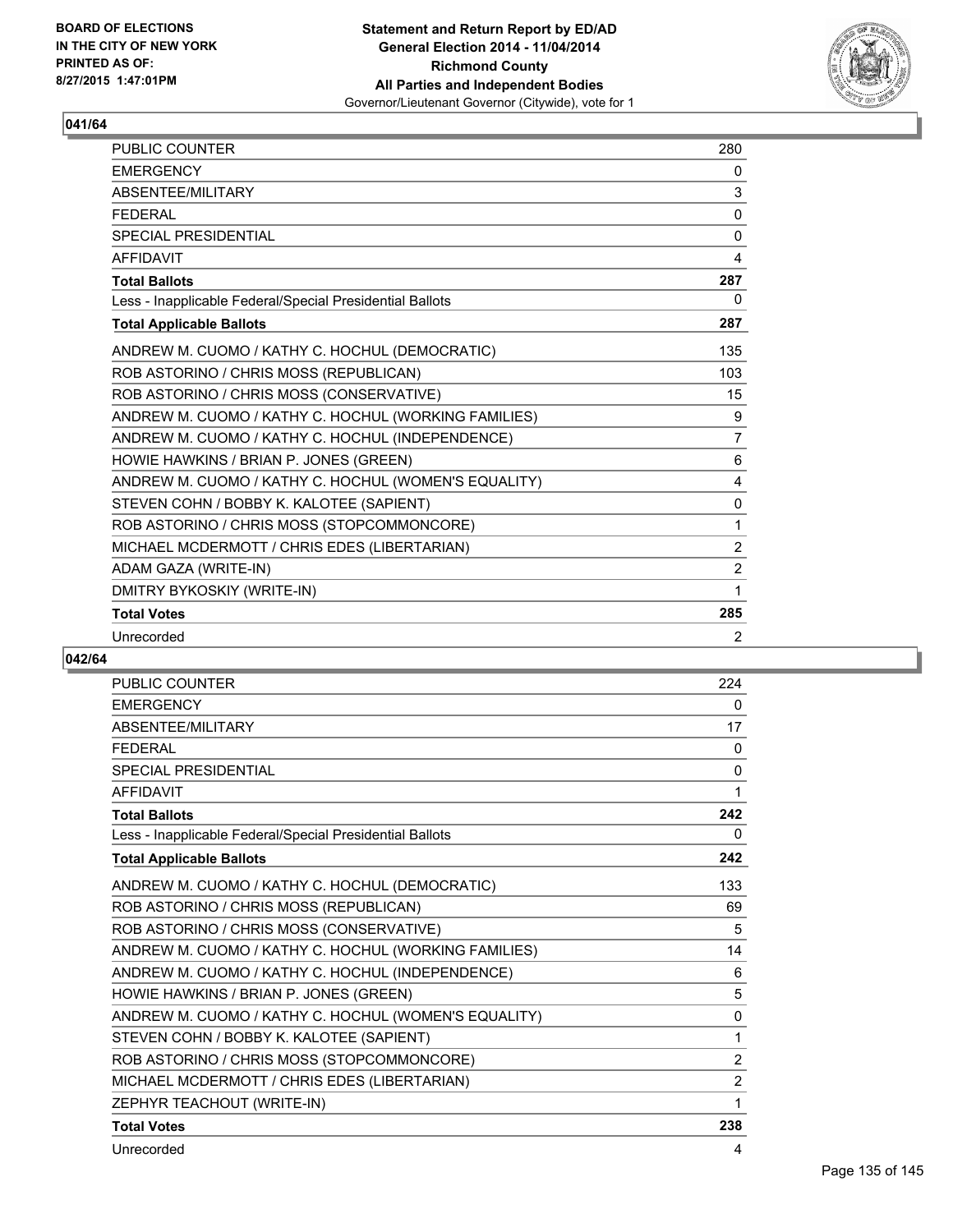

| PUBLIC COUNTER                                           | 184            |
|----------------------------------------------------------|----------------|
| <b>EMERGENCY</b>                                         | 0              |
| ABSENTEE/MILITARY                                        | 6              |
| <b>FEDERAL</b>                                           | 0              |
| <b>SPECIAL PRESIDENTIAL</b>                              | $\Omega$       |
| <b>AFFIDAVIT</b>                                         | 1              |
| <b>Total Ballots</b>                                     | 191            |
| Less - Inapplicable Federal/Special Presidential Ballots | 0              |
| <b>Total Applicable Ballots</b>                          | 191            |
| ANDREW M. CUOMO / KATHY C. HOCHUL (DEMOCRATIC)           | 91             |
| ROB ASTORINO / CHRIS MOSS (REPUBLICAN)                   | 73             |
| ROB ASTORINO / CHRIS MOSS (CONSERVATIVE)                 | 4              |
| ANDREW M. CUOMO / KATHY C. HOCHUL (WORKING FAMILIES)     | 3              |
| ANDREW M. CUOMO / KATHY C. HOCHUL (INDEPENDENCE)         | 5              |
| HOWIE HAWKINS / BRIAN P. JONES (GREEN)                   | $\overline{2}$ |
| ANDREW M. CUOMO / KATHY C. HOCHUL (WOMEN'S EQUALITY)     | 0              |
| STEVEN COHN / BOBBY K. KALOTEE (SAPIENT)                 | $\overline{7}$ |
| ROB ASTORINO / CHRIS MOSS (STOPCOMMONCORE)               | 0              |
| MICHAEL MCDERMOTT / CHRIS EDES (LIBERTARIAN)             | $\Omega$       |
| <b>Total Votes</b>                                       | 185            |
| Unrecorded                                               | 6              |

| <b>PUBLIC COUNTER</b>                                    | 277               |
|----------------------------------------------------------|-------------------|
| <b>EMERGENCY</b>                                         | 0                 |
| <b>ABSENTEE/MILITARY</b>                                 | 8                 |
| <b>FEDERAL</b>                                           | 1                 |
| <b>SPECIAL PRESIDENTIAL</b>                              | 0                 |
| <b>AFFIDAVIT</b>                                         | $\overline{7}$    |
| <b>Total Ballots</b>                                     | 293               |
| Less - Inapplicable Federal/Special Presidential Ballots | (1)               |
| <b>Total Applicable Ballots</b>                          | 292               |
| ANDREW M. CUOMO / KATHY C. HOCHUL (DEMOCRATIC)           | 157               |
| ROB ASTORINO / CHRIS MOSS (REPUBLICAN)                   | 88                |
| ROB ASTORINO / CHRIS MOSS (CONSERVATIVE)                 | $12 \overline{ }$ |
| ANDREW M. CUOMO / KATHY C. HOCHUL (WORKING FAMILIES)     | $\overline{7}$    |
| ANDREW M. CUOMO / KATHY C. HOCHUL (INDEPENDENCE)         | 5                 |
| HOWIE HAWKINS / BRIAN P. JONES (GREEN)                   | 7                 |
| ANDREW M. CUOMO / KATHY C. HOCHUL (WOMEN'S EQUALITY)     | $\overline{2}$    |
| STEVEN COHN / BOBBY K. KALOTEE (SAPIENT)                 | $\mathbf{0}$      |
| ROB ASTORINO / CHRIS MOSS (STOPCOMMONCORE)               | 4                 |
| MICHAEL MCDERMOTT / CHRIS EDES (LIBERTARIAN)             | 1                 |
| ADAM GAZA (WRITE-IN)                                     | 2                 |
| <b>Total Votes</b>                                       | 285               |
| Unrecorded                                               | 7                 |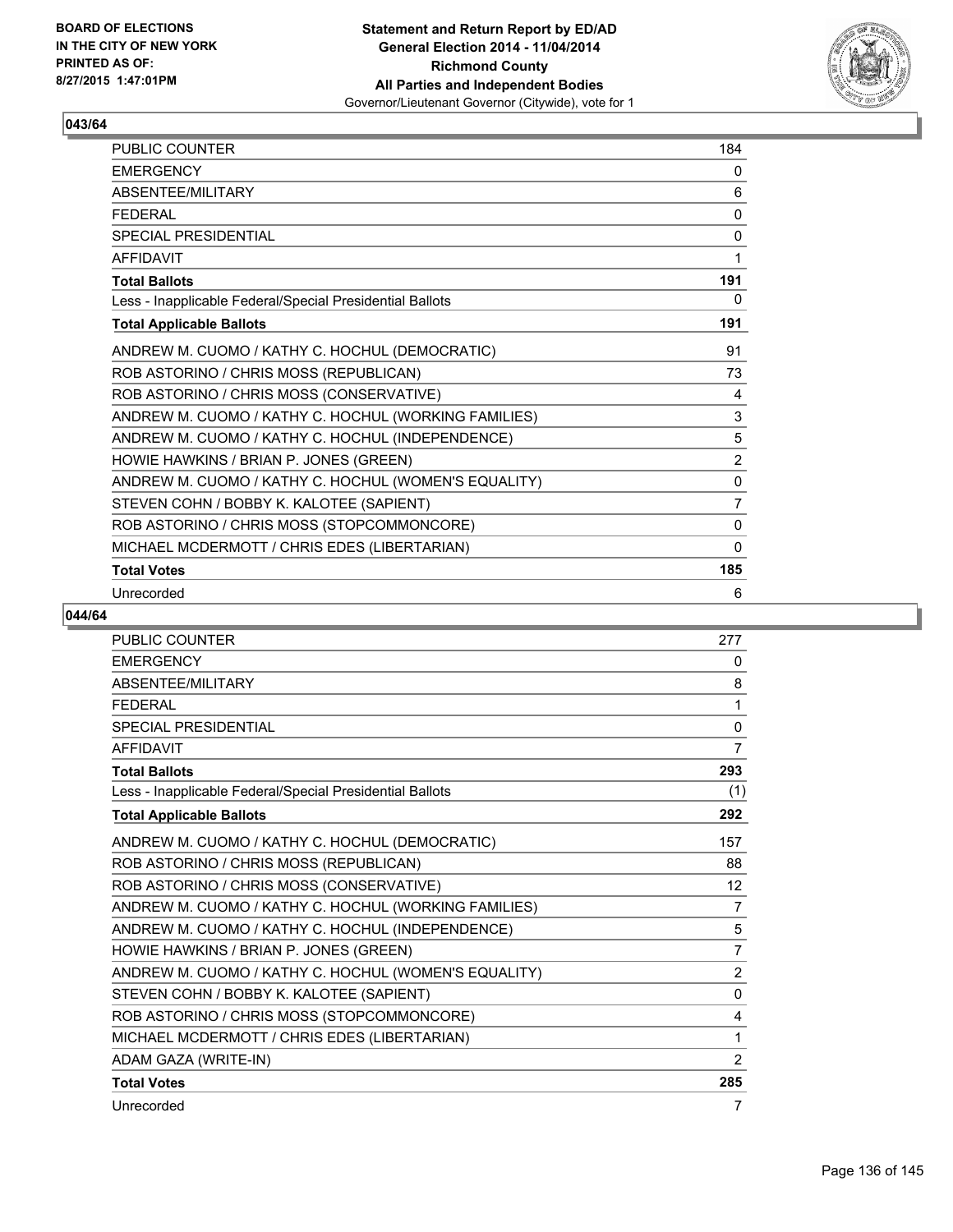

| <b>PUBLIC COUNTER</b>                                    | 160            |
|----------------------------------------------------------|----------------|
| <b>EMERGENCY</b>                                         | 0              |
| ABSENTEE/MILITARY                                        | 13             |
| <b>FEDERAL</b>                                           | 4              |
| <b>SPECIAL PRESIDENTIAL</b>                              | 0              |
| <b>AFFIDAVIT</b>                                         | 2              |
| <b>Total Ballots</b>                                     | 179            |
| Less - Inapplicable Federal/Special Presidential Ballots | (4)            |
| <b>Total Applicable Ballots</b>                          | 175            |
| ANDREW M. CUOMO / KATHY C. HOCHUL (DEMOCRATIC)           | 85             |
| ROB ASTORINO / CHRIS MOSS (REPUBLICAN)                   | 61             |
| ROB ASTORINO / CHRIS MOSS (CONSERVATIVE)                 | 12             |
| ANDREW M. CUOMO / KATHY C. HOCHUL (WORKING FAMILIES)     | 4              |
| ANDREW M. CUOMO / KATHY C. HOCHUL (INDEPENDENCE)         | 6              |
| HOWIE HAWKINS / BRIAN P. JONES (GREEN)                   | $\overline{2}$ |
| ANDREW M. CUOMO / KATHY C. HOCHUL (WOMEN'S EQUALITY)     | 0              |
| STEVEN COHN / BOBBY K. KALOTEE (SAPIENT)                 | $\mathbf{0}$   |
| ROB ASTORINO / CHRIS MOSS (STOPCOMMONCORE)               | $\Omega$       |
| MICHAEL MCDERMOTT / CHRIS EDES (LIBERTARIAN)             | 2              |
| <b>Total Votes</b>                                       | 172            |
| Unrecorded                                               | 3              |

| PUBLIC COUNTER                                           | 206            |
|----------------------------------------------------------|----------------|
| <b>EMERGENCY</b>                                         | 0              |
| ABSENTEE/MILITARY                                        | 8              |
| <b>FEDERAL</b>                                           | 3              |
| <b>SPECIAL PRESIDENTIAL</b>                              | $\mathbf 0$    |
| <b>AFFIDAVIT</b>                                         | $\overline{2}$ |
| <b>Total Ballots</b>                                     | 219            |
| Less - Inapplicable Federal/Special Presidential Ballots | (3)            |
| <b>Total Applicable Ballots</b>                          | 216            |
| ANDREW M. CUOMO / KATHY C. HOCHUL (DEMOCRATIC)           | 89             |
| ROB ASTORINO / CHRIS MOSS (REPUBLICAN)                   | 80             |
| ROB ASTORINO / CHRIS MOSS (CONSERVATIVE)                 | 21             |
| ANDREW M. CUOMO / KATHY C. HOCHUL (WORKING FAMILIES)     | $\overline{7}$ |
| ANDREW M. CUOMO / KATHY C. HOCHUL (INDEPENDENCE)         | 6              |
| HOWIE HAWKINS / BRIAN P. JONES (GREEN)                   | $\mathbf{3}$   |
| ANDREW M. CUOMO / KATHY C. HOCHUL (WOMEN'S EQUALITY)     | $\overline{2}$ |
| STEVEN COHN / BOBBY K. KALOTEE (SAPIENT)                 | 0              |
| ROB ASTORINO / CHRIS MOSS (STOPCOMMONCORE)               | $\mathbf 0$    |
| MICHAEL MCDERMOTT / CHRIS EDES (LIBERTARIAN)             | 1              |
| BRIAN G. LEVINE (WRITE-IN)                               | 1              |
| DESMOUND ALEXANDER LUTTRELL (WRITE-IN)                   | 1              |
| ZEPHYR TEACHOUT / TIMOTHY WU (WRITE-IN)                  | 2              |
| <b>Total Votes</b>                                       | 213            |
| Unrecorded                                               | 3              |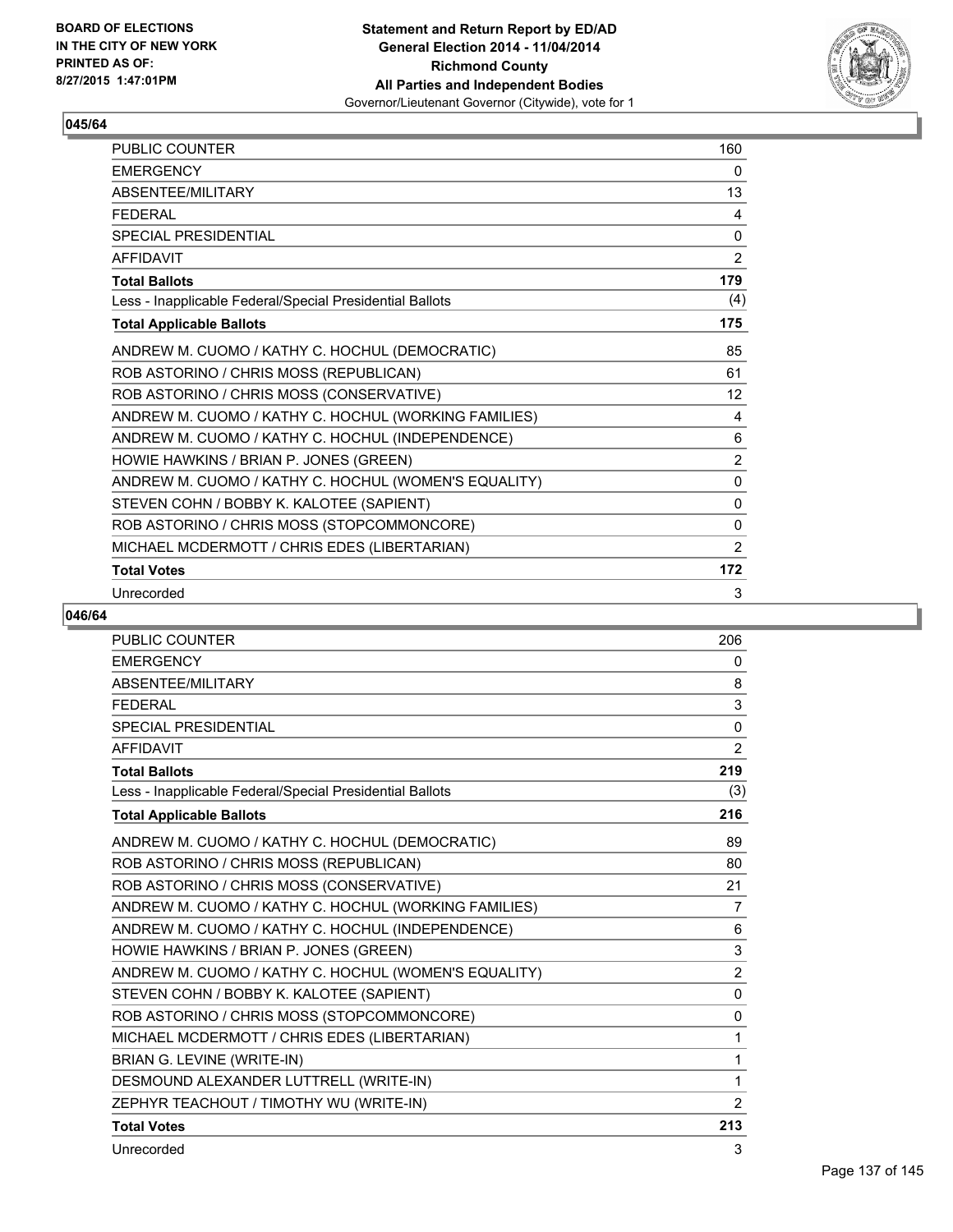

| <b>PUBLIC COUNTER</b>                                    | 191      |
|----------------------------------------------------------|----------|
| <b>EMERGENCY</b>                                         | 0        |
| ABSENTEE/MILITARY                                        | 8        |
| <b>FEDERAL</b>                                           | $\Omega$ |
| SPECIAL PRESIDENTIAL                                     | 0        |
| <b>AFFIDAVIT</b>                                         | 5        |
| <b>Total Ballots</b>                                     | 204      |
| Less - Inapplicable Federal/Special Presidential Ballots | 0        |
| <b>Total Applicable Ballots</b>                          | 204      |
| ANDREW M. CUOMO / KATHY C. HOCHUL (DEMOCRATIC)           | 94       |
| ROB ASTORINO / CHRIS MOSS (REPUBLICAN)                   | 65       |
| ROB ASTORINO / CHRIS MOSS (CONSERVATIVE)                 | 16       |
| ANDREW M. CUOMO / KATHY C. HOCHUL (WORKING FAMILIES)     | 6        |
| ANDREW M. CUOMO / KATHY C. HOCHUL (INDEPENDENCE)         | 11       |
| HOWIE HAWKINS / BRIAN P. JONES (GREEN)                   | 5        |
| ANDREW M. CUOMO / KATHY C. HOCHUL (WOMEN'S EQUALITY)     | 1        |
| STEVEN COHN / BOBBY K. KALOTEE (SAPIENT)                 | 0        |
| ROB ASTORINO / CHRIS MOSS (STOPCOMMONCORE)               | 1        |
| MICHAEL MCDERMOTT / CHRIS EDES (LIBERTARIAN)             | 1        |
| UNATTRIBUTABLE WRITE-IN (WRITE-IN)                       | 1        |
| <b>Total Votes</b>                                       | 201      |
| Unrecorded                                               | 3        |

| <b>PUBLIC COUNTER</b>                                    | 189            |
|----------------------------------------------------------|----------------|
| <b>EMERGENCY</b>                                         | 0              |
| ABSENTEE/MILITARY                                        | 14             |
| <b>FFDFRAL</b>                                           | 1              |
| <b>SPECIAL PRESIDENTIAL</b>                              | 0              |
| <b>AFFIDAVIT</b>                                         | 1              |
| <b>Total Ballots</b>                                     | 205            |
| Less - Inapplicable Federal/Special Presidential Ballots | (1)            |
| <b>Total Applicable Ballots</b>                          | 204            |
| ANDREW M. CUOMO / KATHY C. HOCHUL (DEMOCRATIC)           | 62             |
| ROB ASTORINO / CHRIS MOSS (REPUBLICAN)                   | 93             |
| ROB ASTORINO / CHRIS MOSS (CONSERVATIVE)                 | 18             |
| ANDREW M. CUOMO / KATHY C. HOCHUL (WORKING FAMILIES)     | 9              |
| ANDREW M. CUOMO / KATHY C. HOCHUL (INDEPENDENCE)         | 5              |
| HOWIE HAWKINS / BRIAN P. JONES (GREEN)                   | 5              |
| ANDREW M. CUOMO / KATHY C. HOCHUL (WOMEN'S EQUALITY)     | 5              |
| STEVEN COHN / BOBBY K. KALOTEE (SAPIENT)                 | $\mathbf{0}$   |
| ROB ASTORINO / CHRIS MOSS (STOPCOMMONCORE)               | $\overline{2}$ |
| MICHAEL MCDERMOTT / CHRIS EDES (LIBERTARIAN)             | $\mathbf{0}$   |
| DARELL HOUSETON (WRITE-IN)                               | 1              |
| <b>Total Votes</b>                                       | 200            |
| Unrecorded                                               | 4              |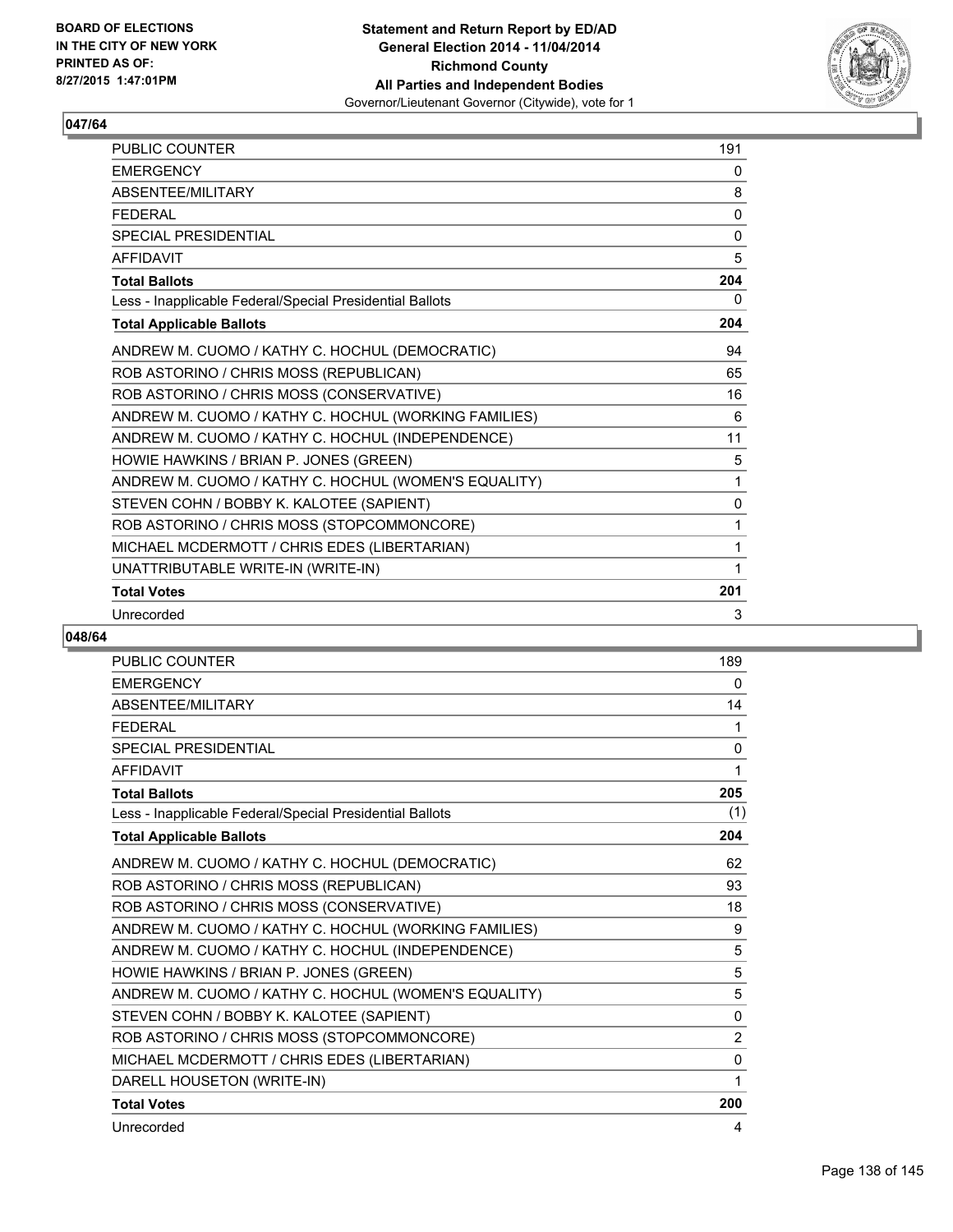

| <b>PUBLIC COUNTER</b>                                    | 355            |
|----------------------------------------------------------|----------------|
| <b>EMERGENCY</b>                                         | 0              |
| <b>ABSENTEE/MILITARY</b>                                 | 33             |
| <b>FEDERAL</b>                                           | 0              |
| SPECIAL PRESIDENTIAL                                     | $\mathbf{0}$   |
| <b>AFFIDAVIT</b>                                         | 6              |
| <b>Total Ballots</b>                                     | 394            |
| Less - Inapplicable Federal/Special Presidential Ballots | 0              |
| <b>Total Applicable Ballots</b>                          | 394            |
| ANDREW M. CUOMO / KATHY C. HOCHUL (DEMOCRATIC)           | 211            |
| ROB ASTORINO / CHRIS MOSS (REPUBLICAN)                   | 105            |
| ROB ASTORINO / CHRIS MOSS (CONSERVATIVE)                 | 20             |
| ANDREW M. CUOMO / KATHY C. HOCHUL (WORKING FAMILIES)     | 13             |
| ANDREW M. CUOMO / KATHY C. HOCHUL (INDEPENDENCE)         | 14             |
| HOWIE HAWKINS / BRIAN P. JONES (GREEN)                   | 12             |
| ANDREW M. CUOMO / KATHY C. HOCHUL (WOMEN'S EQUALITY)     | 5              |
| STEVEN COHN / BOBBY K. KALOTEE (SAPIENT)                 | 2              |
| ROB ASTORINO / CHRIS MOSS (STOPCOMMONCORE)               | 4              |
| MICHAEL MCDERMOTT / CHRIS EDES (LIBERTARIAN)             | $\overline{2}$ |
| ANTHONY SIPALNDR (WRITE-IN)                              | 1              |
| <b>Total Votes</b>                                       | 389            |
| Unrecorded                                               | 5              |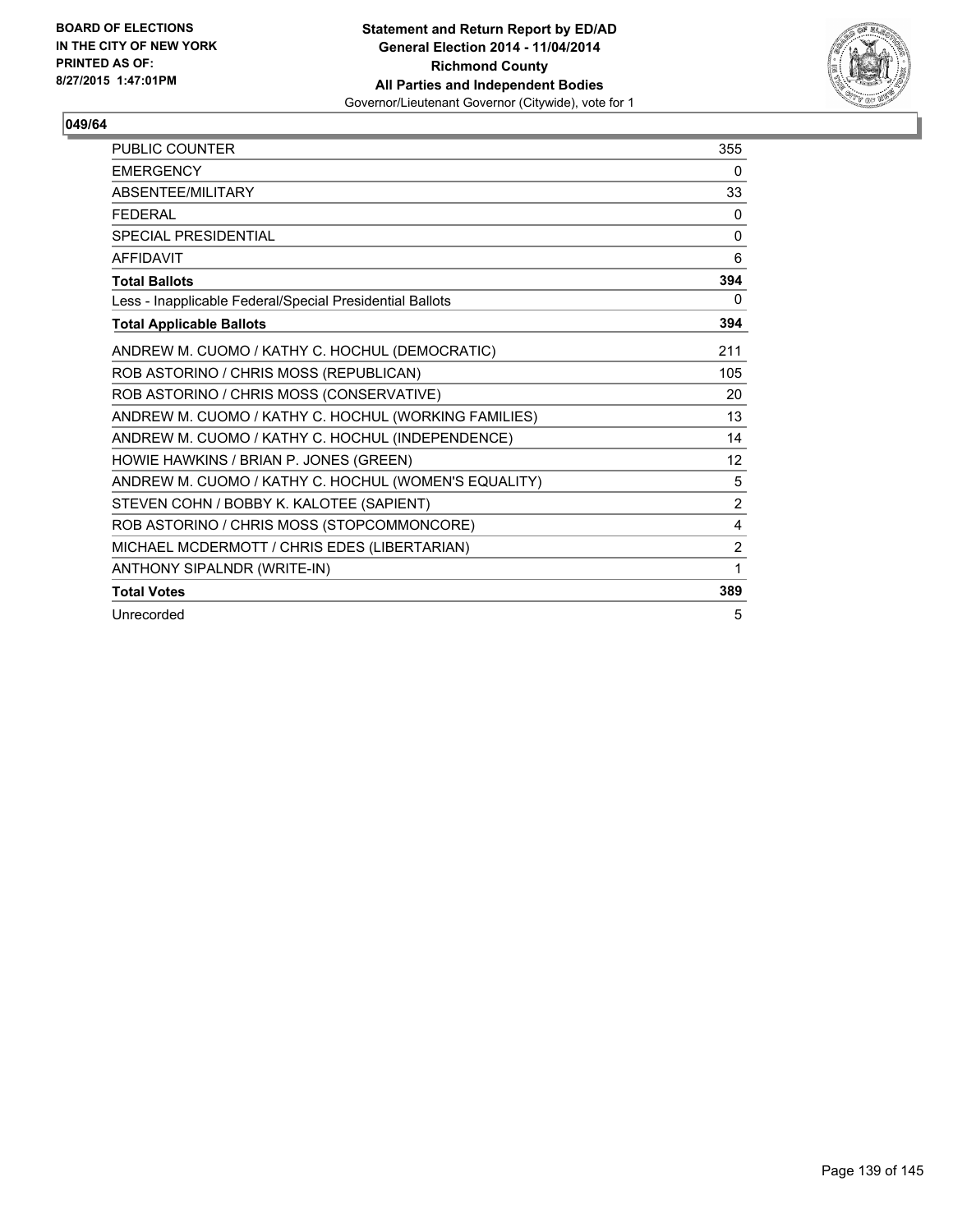

| <b>PUBLIC COUNTER</b>                                    | 345          |
|----------------------------------------------------------|--------------|
| <b>EMERGENCY</b>                                         | $\mathbf{0}$ |
| ABSENTEE/MILITARY                                        | 8            |
| <b>FEDERAL</b>                                           | 2            |
| <b>SPECIAL PRESIDENTIAL</b>                              | 0            |
| <b>AFFIDAVIT</b>                                         | 1            |
| <b>Total Ballots</b>                                     | 356          |
| Less - Inapplicable Federal/Special Presidential Ballots | (2)          |
| <b>Total Applicable Ballots</b>                          | 354          |
| ANDREW M. CUOMO / KATHY C. HOCHUL (DEMOCRATIC)           | 179          |
| ROB ASTORINO / CHRIS MOSS (REPUBLICAN)                   | 97           |
| ROB ASTORINO / CHRIS MOSS (CONSERVATIVE)                 | 30           |
| ANDREW M. CUOMO / KATHY C. HOCHUL (WORKING FAMILIES)     | 10           |
| ANDREW M. CUOMO / KATHY C. HOCHUL (INDEPENDENCE)         | 10           |
| HOWIE HAWKINS / BRIAN P. JONES (GREEN)                   | 9            |
| ANDREW M. CUOMO / KATHY C. HOCHUL (WOMEN'S EQUALITY)     | 4            |
| STEVEN COHN / BOBBY K. KALOTEE (SAPIENT)                 | 0            |
| ROB ASTORINO / CHRIS MOSS (STOPCOMMONCORE)               | 0            |
| MICHAEL MCDERMOTT / CHRIS EDES (LIBERTARIAN)             | 2            |
| RICHARD RAVITON / TIM WU (WRITE-IN)                      | 1            |
| UNATTRIBUTABLE WRITE-IN (WRITE-IN)                       | 1            |
| VINNY STIGMA / JOE PUGLISI (WRITE-IN)                    | 1            |
| <b>Total Votes</b>                                       | 344          |
| Unrecorded                                               | 10           |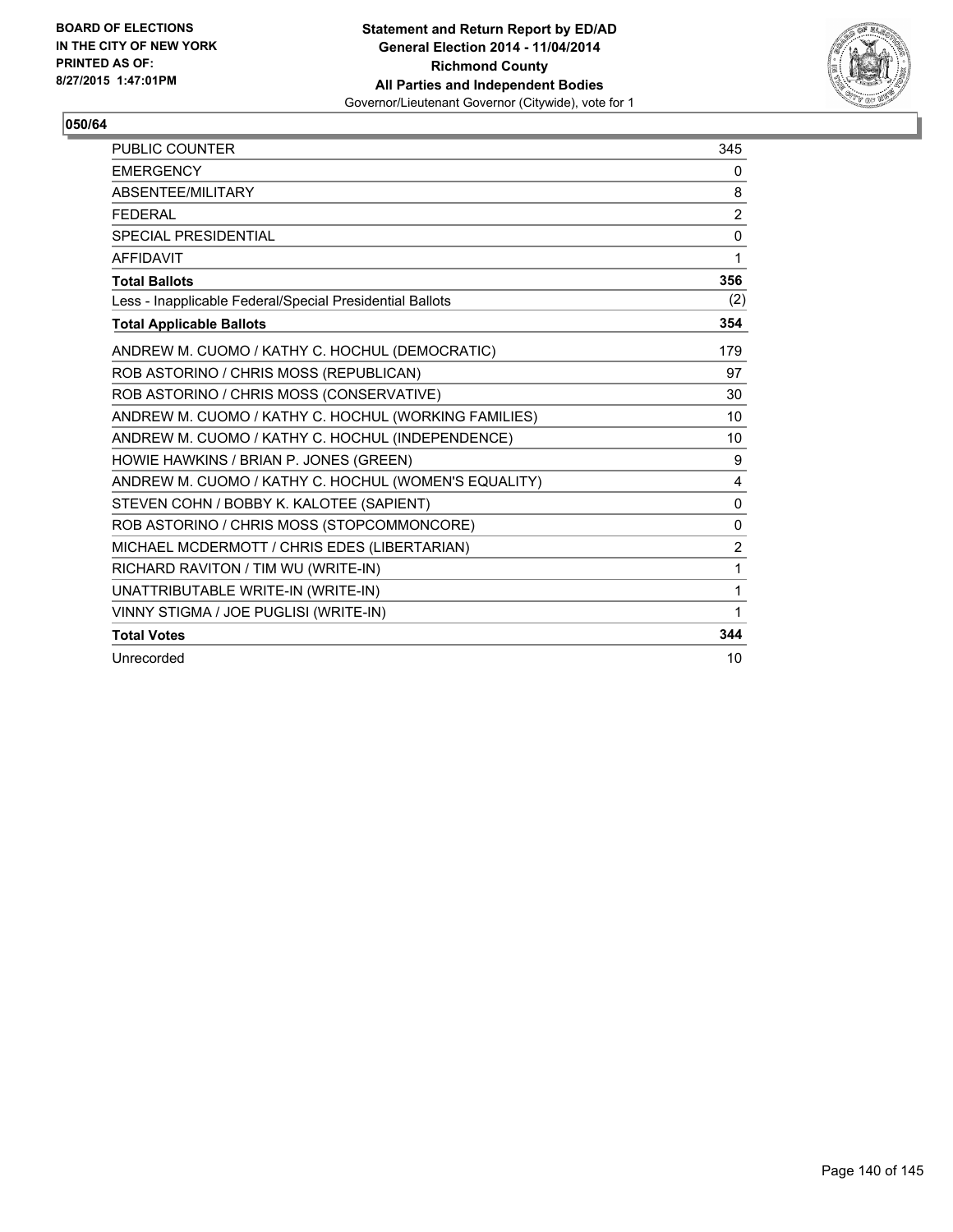

| <b>PUBLIC COUNTER</b>                                    | 262            |
|----------------------------------------------------------|----------------|
| <b>EMERGENCY</b>                                         | 0              |
| ABSENTEE/MILITARY                                        | 11             |
| <b>FEDERAL</b>                                           | 0              |
| <b>SPECIAL PRESIDENTIAL</b>                              | $\mathbf 0$    |
| <b>AFFIDAVIT</b>                                         | 1              |
| <b>Total Ballots</b>                                     | 274            |
| Less - Inapplicable Federal/Special Presidential Ballots | $\mathbf{0}$   |
| <b>Total Applicable Ballots</b>                          | 274            |
| ANDREW M. CUOMO / KATHY C. HOCHUL (DEMOCRATIC)           | 151            |
| ROB ASTORINO / CHRIS MOSS (REPUBLICAN)                   | 83             |
| ROB ASTORINO / CHRIS MOSS (CONSERVATIVE)                 | 14             |
| ANDREW M. CUOMO / KATHY C. HOCHUL (WORKING FAMILIES)     | 9              |
| ANDREW M. CUOMO / KATHY C. HOCHUL (INDEPENDENCE)         | 4              |
| HOWIE HAWKINS / BRIAN P. JONES (GREEN)                   | 5              |
| ANDREW M. CUOMO / KATHY C. HOCHUL (WOMEN'S EQUALITY)     | $\overline{2}$ |
| STEVEN COHN / BOBBY K. KALOTEE (SAPIENT)                 | 0              |
| ROB ASTORINO / CHRIS MOSS (STOPCOMMONCORE)               | 0              |
| MICHAEL MCDERMOTT / CHRIS EDES (LIBERTARIAN)             | 0              |
| C. SCOTT VANDERHOEF (WRITE-IN)                           | 1              |
| UNATTRIBUTABLE WRITE-IN (WRITE-IN)                       | 1              |
| <b>Total Votes</b>                                       | 270            |
| Unrecorded                                               | 4              |

| <b>PUBLIC COUNTER</b>                                    | 306          |
|----------------------------------------------------------|--------------|
| <b>EMERGENCY</b>                                         | 0            |
| ABSENTEE/MILITARY                                        | 10           |
| <b>FEDERAL</b>                                           | 0            |
| <b>SPECIAL PRESIDENTIAL</b>                              | $\mathbf{0}$ |
| <b>AFFIDAVIT</b>                                         | 0            |
| <b>Total Ballots</b>                                     | 316          |
| Less - Inapplicable Federal/Special Presidential Ballots | 0            |
| <b>Total Applicable Ballots</b>                          | 316          |
| ANDREW M. CUOMO / KATHY C. HOCHUL (DEMOCRATIC)           | 151          |
| ROB ASTORINO / CHRIS MOSS (REPUBLICAN)                   | 103          |
| ROB ASTORINO / CHRIS MOSS (CONSERVATIVE)                 | 24           |
| ANDREW M. CUOMO / KATHY C. HOCHUL (WORKING FAMILIES)     | 15           |
| ANDREW M. CUOMO / KATHY C. HOCHUL (INDEPENDENCE)         | 5            |
| HOWIE HAWKINS / BRIAN P. JONES (GREEN)                   | 5            |
| ANDREW M. CUOMO / KATHY C. HOCHUL (WOMEN'S EQUALITY)     | 4            |
| STEVEN COHN / BOBBY K. KALOTEE (SAPIENT)                 | 0            |
| ROB ASTORINO / CHRIS MOSS (STOPCOMMONCORE)               | 3            |
| MICHAEL MCDERMOTT / CHRIS EDES (LIBERTARIAN)             | 2            |
| <b>Total Votes</b>                                       | 312          |
| Unrecorded                                               | 4            |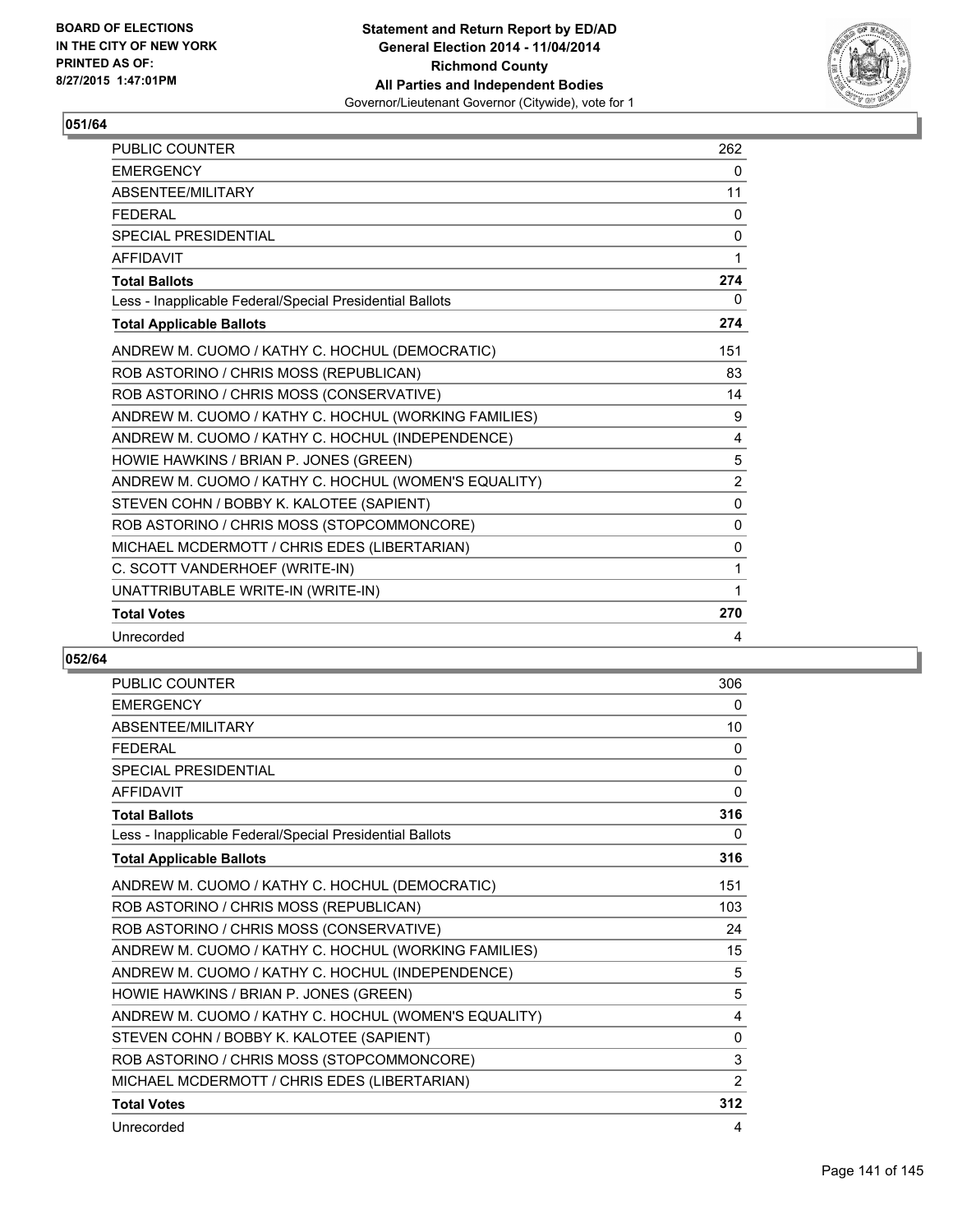

| PUBLIC COUNTER                                           | 271            |
|----------------------------------------------------------|----------------|
| <b>EMERGENCY</b>                                         | 0              |
| ABSENTEE/MILITARY                                        | 11             |
| <b>FEDERAL</b>                                           | 2              |
| <b>SPECIAL PRESIDENTIAL</b>                              | $\Omega$       |
| <b>AFFIDAVIT</b>                                         | $\overline{2}$ |
| <b>Total Ballots</b>                                     | 286            |
| Less - Inapplicable Federal/Special Presidential Ballots | (2)            |
| <b>Total Applicable Ballots</b>                          | 284            |
| ANDREW M. CUOMO / KATHY C. HOCHUL (DEMOCRATIC)           | 144            |
| ROB ASTORINO / CHRIS MOSS (REPUBLICAN)                   | 82             |
| ROB ASTORINO / CHRIS MOSS (CONSERVATIVE)                 | 17             |
| ANDREW M. CUOMO / KATHY C. HOCHUL (WORKING FAMILIES)     | 9              |
| ANDREW M. CUOMO / KATHY C. HOCHUL (INDEPENDENCE)         | 13             |
| HOWIE HAWKINS / BRIAN P. JONES (GREEN)                   | 6              |
| ANDREW M. CUOMO / KATHY C. HOCHUL (WOMEN'S EQUALITY)     | 3              |
| STEVEN COHN / BOBBY K. KALOTEE (SAPIENT)                 | 1              |
| ROB ASTORINO / CHRIS MOSS (STOPCOMMONCORE)               | 3              |
| MICHAEL MCDERMOTT / CHRIS EDES (LIBERTARIAN)             | $\overline{2}$ |
| UNATTRIBUTABLE WRITE-IN (WRITE-IN)                       | 1              |
| <b>Total Votes</b>                                       | 281            |
| Unrecorded                                               | 3              |

| <b>PUBLIC COUNTER</b>                                    | 0            |
|----------------------------------------------------------|--------------|
| <b>EMERGENCY</b>                                         | $\mathbf{0}$ |
| ABSENTEE/MILITARY                                        | $\mathbf{0}$ |
| <b>FFDFRAL</b>                                           | $\mathbf{0}$ |
| <b>SPECIAL PRESIDENTIAL</b>                              | $\Omega$     |
| <b>AFFIDAVIT</b>                                         | $\Omega$     |
| <b>Total Ballots</b>                                     | $\mathbf 0$  |
| Less - Inapplicable Federal/Special Presidential Ballots | $\Omega$     |
| <b>Total Applicable Ballots</b>                          | $\mathbf 0$  |
| ANDREW M. CUOMO / KATHY C. HOCHUL (DEMOCRATIC)           | $\Omega$     |
| ROB ASTORINO / CHRIS MOSS (REPUBLICAN)                   | $\Omega$     |
| ROB ASTORINO / CHRIS MOSS (CONSERVATIVE)                 | $\mathbf{0}$ |
| ANDREW M. CUOMO / KATHY C. HOCHUL (WORKING FAMILIES)     | $\Omega$     |
| ANDREW M. CUOMO / KATHY C. HOCHUL (INDEPENDENCE)         | $\Omega$     |
| HOWIE HAWKINS / BRIAN P. JONES (GREEN)                   | $\Omega$     |
| ANDREW M. CUOMO / KATHY C. HOCHUL (WOMEN'S EQUALITY)     | $\mathbf{0}$ |
| STEVEN COHN / BOBBY K. KALOTEE (SAPIENT)                 | $\Omega$     |
| ROB ASTORINO / CHRIS MOSS (STOPCOMMONCORE)               | $\Omega$     |
| MICHAEL MCDERMOTT / CHRIS EDES (LIBERTARIAN)             | $\Omega$     |
| <b>Total Votes</b>                                       | 0            |
| 055/64 COMBINED into: 054/64                             |              |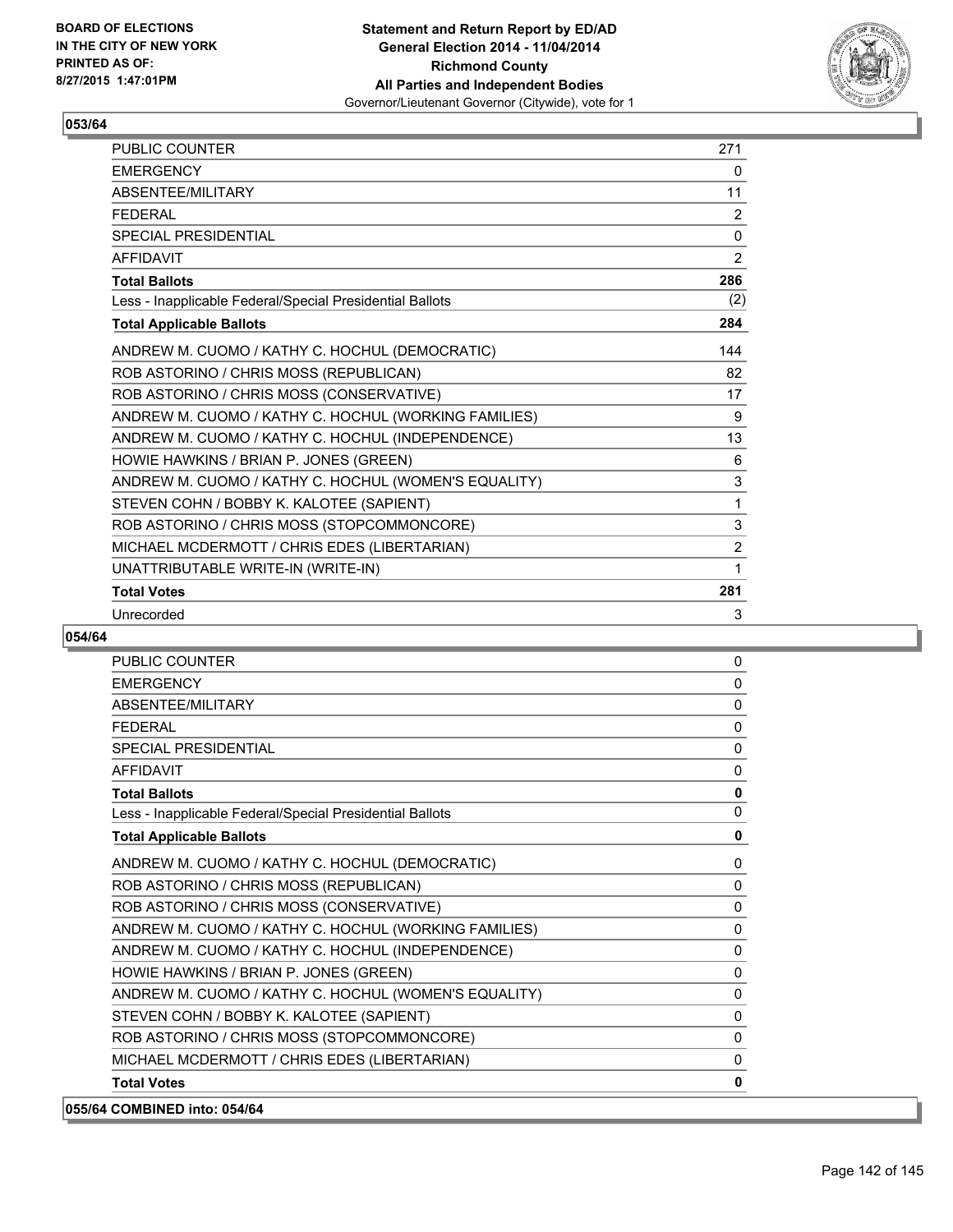

| <b>PUBLIC COUNTER</b>                                    | 0            |
|----------------------------------------------------------|--------------|
| <b>EMERGENCY</b>                                         | 0            |
| ABSENTEE/MILITARY                                        | 0            |
| <b>FFDFRAI</b>                                           | 0            |
| <b>SPECIAL PRESIDENTIAL</b>                              | $\mathbf{0}$ |
| <b>AFFIDAVIT</b>                                         | 0            |
| <b>Total Ballots</b>                                     | 0            |
| Less - Inapplicable Federal/Special Presidential Ballots | 0            |
| <b>Total Applicable Ballots</b>                          | 0            |
| ANDREW M. CUOMO / KATHY C. HOCHUL (DEMOCRATIC)           | 0            |
| ROB ASTORINO / CHRIS MOSS (REPUBLICAN)                   | 0            |
| ROB ASTORINO / CHRIS MOSS (CONSERVATIVE)                 | $\Omega$     |
| ANDREW M. CUOMO / KATHY C. HOCHUL (WORKING FAMILIES)     | 0            |
| ANDREW M. CUOMO / KATHY C. HOCHUL (INDEPENDENCE)         | 0            |
| HOWIE HAWKINS / BRIAN P. JONES (GREEN)                   | 0            |
| ANDREW M. CUOMO / KATHY C. HOCHUL (WOMEN'S EQUALITY)     | 0            |
| STEVEN COHN / BOBBY K. KALOTEE (SAPIENT)                 | 0            |
| ROB ASTORINO / CHRIS MOSS (STOPCOMMONCORE)               | $\Omega$     |
| MICHAEL MCDERMOTT / CHRIS EDES (LIBERTARIAN)             | 0            |
| <b>Total Votes</b>                                       | 0            |

#### **057/64 COMBINED into: 054/64**

| <b>PUBLIC COUNTER</b>                                    | 0 |
|----------------------------------------------------------|---|
| <b>EMERGENCY</b>                                         | 0 |
| <b>ABSENTEE/MILITARY</b>                                 | 0 |
| <b>FFDFRAL</b>                                           | 0 |
| SPECIAL PRESIDENTIAL                                     | 0 |
| <b>AFFIDAVIT</b>                                         | 0 |
| <b>Total Ballots</b>                                     | 0 |
| Less - Inapplicable Federal/Special Presidential Ballots | 0 |
| <b>Total Applicable Ballots</b>                          | 0 |
| ANDREW M. CUOMO / KATHY C. HOCHUL (DEMOCRATIC)           | 0 |
| ROB ASTORINO / CHRIS MOSS (REPUBLICAN)                   | 0 |
| ROB ASTORINO / CHRIS MOSS (CONSERVATIVE)                 | 0 |
| ANDREW M. CUOMO / KATHY C. HOCHUL (WORKING FAMILIES)     | 0 |
| ANDREW M. CUOMO / KATHY C. HOCHUL (INDEPENDENCE)         | 0 |
| HOWIE HAWKINS / BRIAN P. JONES (GREEN)                   | 0 |
| ANDREW M. CUOMO / KATHY C. HOCHUL (WOMEN'S EQUALITY)     | 0 |
| STEVEN COHN / BOBBY K. KALOTEE (SAPIENT)                 | 0 |
| ROB ASTORINO / CHRIS MOSS (STOPCOMMONCORE)               | 0 |
| MICHAEL MCDERMOTT / CHRIS EDES (LIBERTARIAN)             | 0 |
| <b>Total Votes</b>                                       | 0 |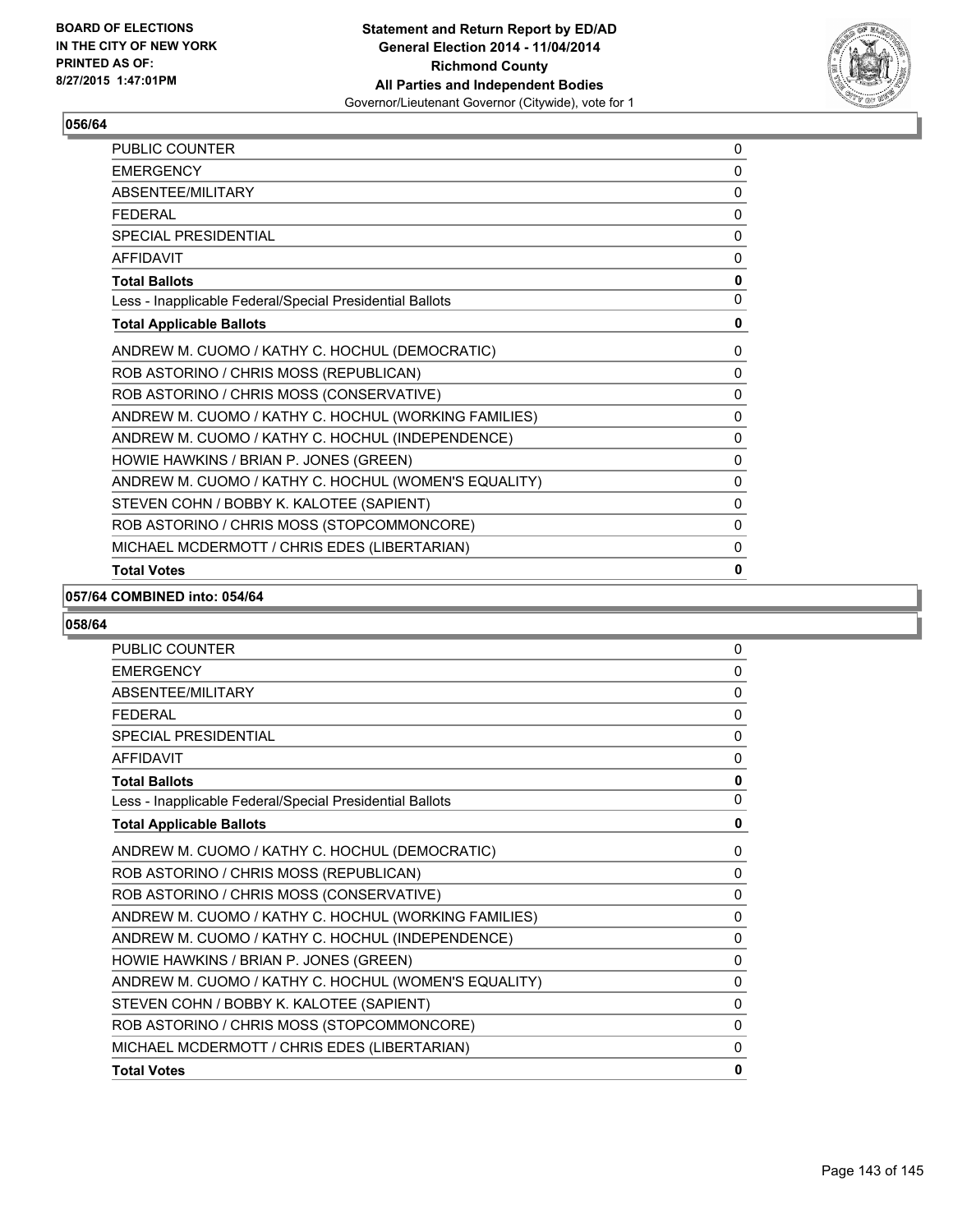

| <b>PUBLIC COUNTER</b>                                    | 0           |
|----------------------------------------------------------|-------------|
| <b>EMERGENCY</b>                                         | 0           |
| <b>ABSENTFF/MILITARY</b>                                 | 0           |
| <b>FFDFRAL</b>                                           | 0           |
| <b>SPECIAL PRESIDENTIAL</b>                              | 0           |
| <b>AFFIDAVIT</b>                                         | 0           |
| <b>Total Ballots</b>                                     | 0           |
| Less - Inapplicable Federal/Special Presidential Ballots | 0           |
| <b>Total Applicable Ballots</b>                          | 0           |
| ANDREW M. CUOMO / KATHY C. HOCHUL (DEMOCRATIC)           | 0           |
| ROB ASTORINO / CHRIS MOSS (REPUBLICAN)                   | $\mathbf 0$ |
| ROB ASTORINO / CHRIS MOSS (CONSERVATIVE)                 | 0           |
| ANDREW M. CUOMO / KATHY C. HOCHUL (WORKING FAMILIES)     | 0           |
| ANDREW M. CUOMO / KATHY C. HOCHUL (INDEPENDENCE)         | 0           |
| HOWIE HAWKINS / BRIAN P. JONES (GREEN)                   | $\mathbf 0$ |
| ANDREW M. CUOMO / KATHY C. HOCHUL (WOMEN'S EQUALITY)     | 0           |
| STEVEN COHN / BOBBY K. KALOTEE (SAPIENT)                 | 0           |
| ROB ASTORINO / CHRIS MOSS (STOPCOMMONCORE)               | 0           |
| MICHAEL MCDERMOTT / CHRIS EDES (LIBERTARIAN)             | 0           |
| <b>Total Votes</b>                                       | 0           |
| 060/64 COMBINED into: 058/64                             |             |

**061/64 COMBINED into: 059/64**